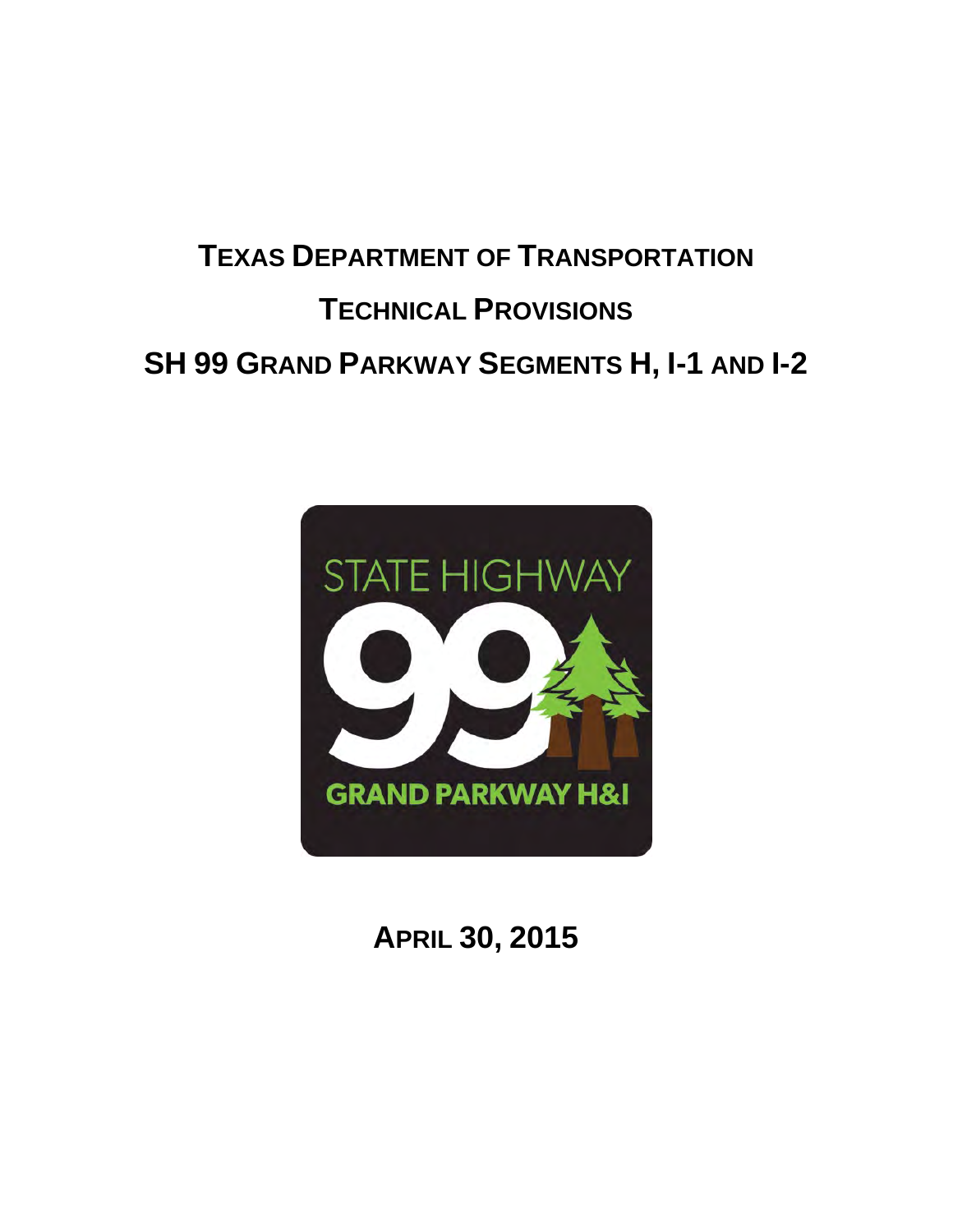# **TABLE OF CONTENTS**

| $\mathbf{1}$   |          |  |
|----------------|----------|--|
|                | 1.1      |  |
|                | 1.1.1    |  |
|                | 1.1.2    |  |
|                | 1.1.3    |  |
|                | 1.2      |  |
|                | 1.2.1    |  |
|                | 1.2.2    |  |
|                | 1.2.3    |  |
|                | 1.2.4    |  |
|                | 1.3      |  |
|                | 1.3.1    |  |
|                | 1.3.2    |  |
|                | 1.3.2.1  |  |
|                | 1.3.2.2  |  |
|                | 1.3.2.3  |  |
|                | 1.3.2.4  |  |
|                | 1.3.2.5  |  |
| $\overline{2}$ |          |  |
|                | 2.1      |  |
|                | 2.2      |  |
|                | 2.2.1    |  |
|                | 2.2.2    |  |
|                | 2.2.2.1  |  |
|                | 2.2.2.2  |  |
|                | 2.2.2.3  |  |
|                | 2.2.2.4  |  |
|                | 2.2.2.5  |  |
|                | 2.2.2.6  |  |
|                | 2.2.2.7  |  |
|                | 2.2.2.8  |  |
|                | 2.2.2.9  |  |
|                | 2.2.2.10 |  |
|                | 2.2.2.11 |  |
|                | 2.2.3    |  |
|                | 2.2.3.1  |  |
|                | 2.2.3.2  |  |
|                | 2.2.3.3  |  |
|                | 2.2.3.4  |  |
|                | 2.2.4    |  |
|                | 2.2.5    |  |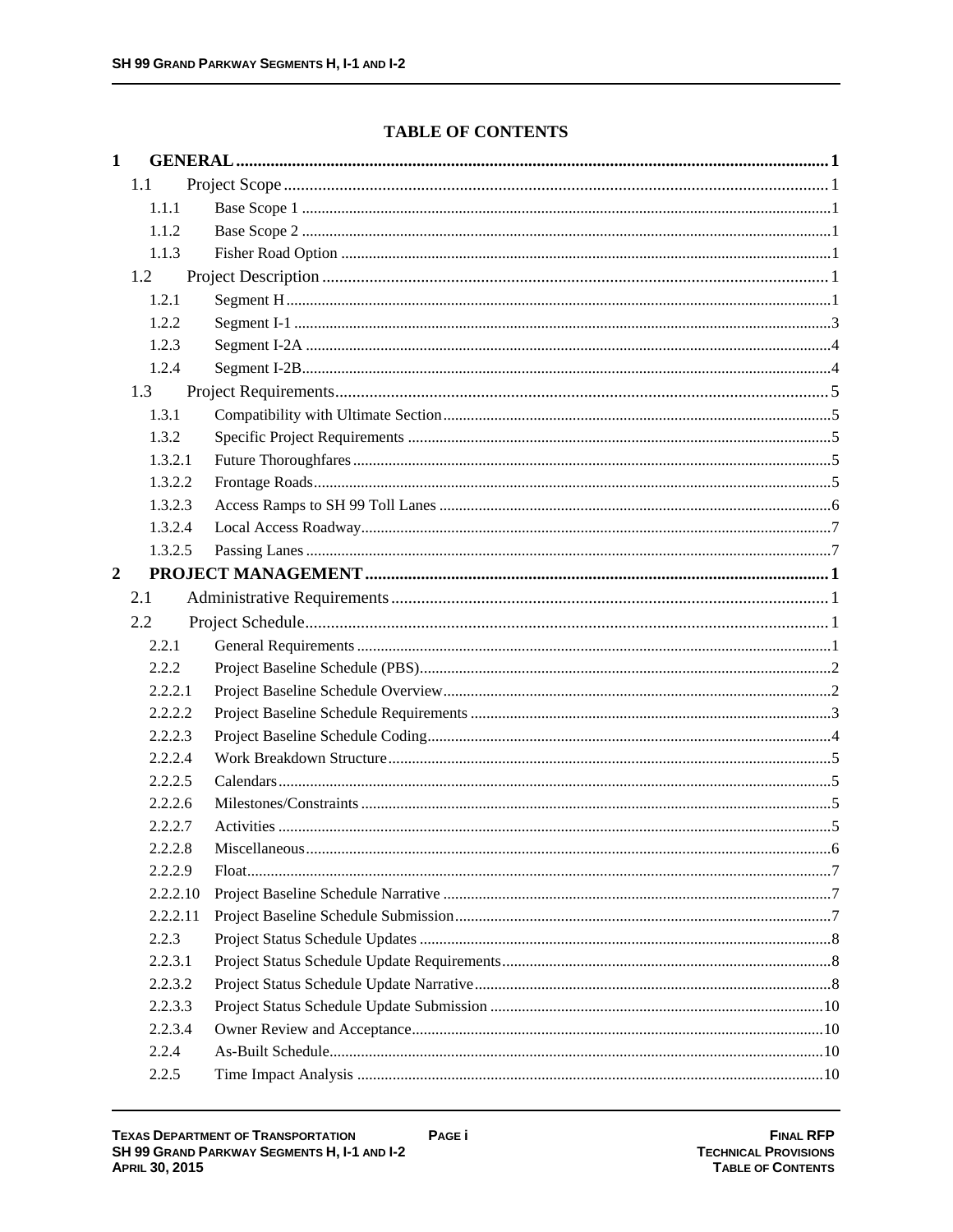| 2.2.6    |  |  |
|----------|--|--|
| 2.2.7    |  |  |
| 2.2.7.1  |  |  |
| 2.3      |  |  |
| 2.3.1    |  |  |
| 2.3.2    |  |  |
| 2.3.3    |  |  |
| 2.3.4    |  |  |
| 2.3.5    |  |  |
| 2.3.5.1  |  |  |
| 2.3.5.2  |  |  |
| 2.3.5.3  |  |  |
| 2.3.5.4  |  |  |
| 2.3.6    |  |  |
| 2.3.7    |  |  |
| 2.3.7.1  |  |  |
| 2.3.7.2  |  |  |
| 2.3.7.3  |  |  |
| 2.3.7.4  |  |  |
| 2.3.7.5  |  |  |
| 2.3.7.6  |  |  |
| 2.3.7.7  |  |  |
| 2.3.7.8  |  |  |
| 2.3.7.9  |  |  |
| 2.3.7.10 |  |  |
| 2.3.7.11 |  |  |
| 2.3.8    |  |  |
| 2.3.8.1  |  |  |
| 2.3.8.2  |  |  |
| 2.3.8.3  |  |  |
| 2.3.8.4  |  |  |
| 2.3.8.5  |  |  |
| 2.3.9    |  |  |
| 2.4      |  |  |
| 2.5      |  |  |
| 2.6      |  |  |
| 2.7      |  |  |
| 2.8      |  |  |
| 2.9      |  |  |
| 2.10     |  |  |
| 2.11     |  |  |
| 2.11.1   |  |  |
| 2.11.1.1 |  |  |
|          |  |  |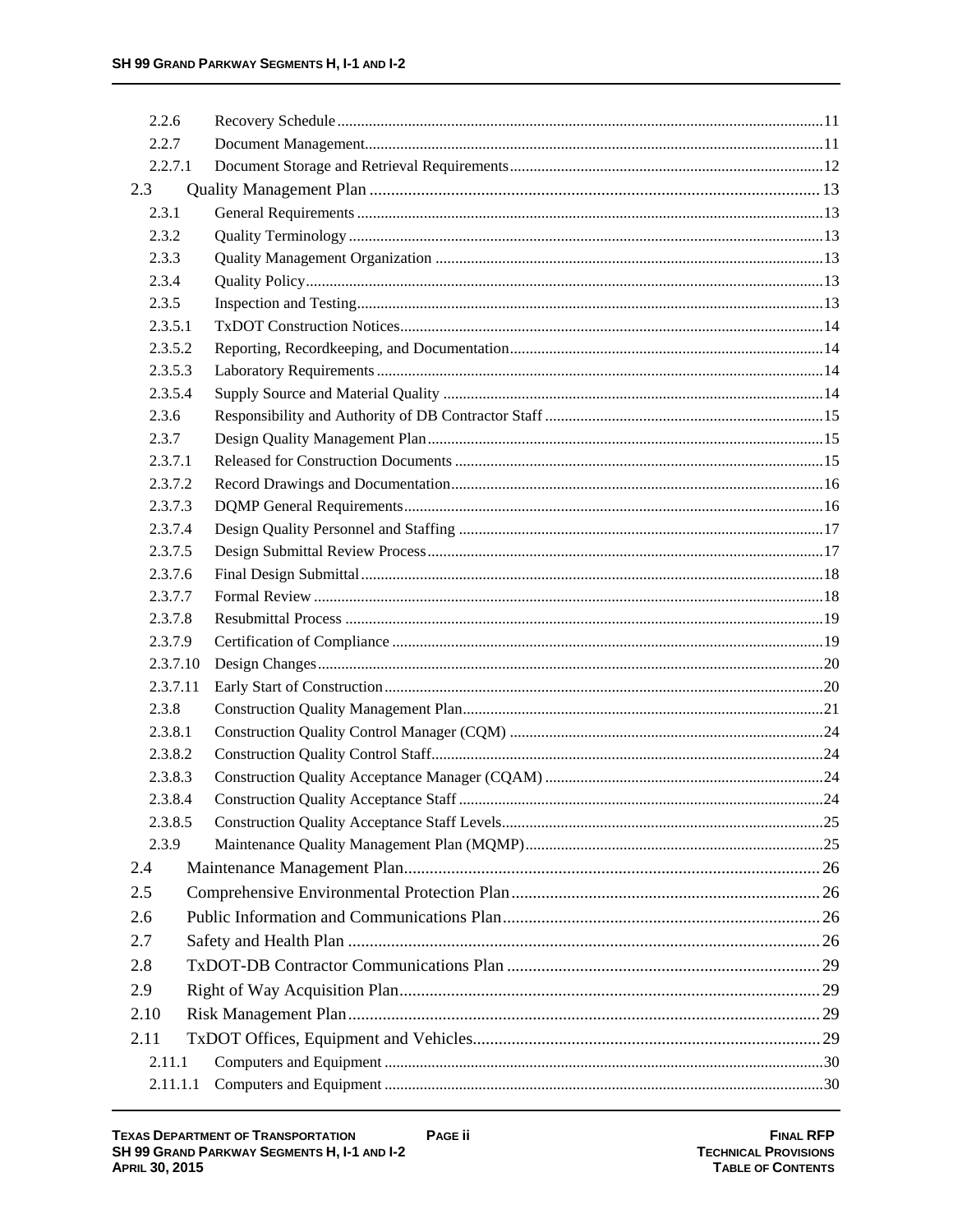|                         | 2.11.1.2 |  |
|-------------------------|----------|--|
|                         | 2.11.1.3 |  |
|                         | 2.11.1.4 |  |
|                         | 2.11.2   |  |
|                         | 2.11.2.1 |  |
|                         | 2.11.2.2 |  |
|                         | 2.11.2.3 |  |
|                         | 2.11.2.4 |  |
|                         | 2.11.2.5 |  |
|                         | 2.11.2.6 |  |
|                         | 2.11.2.7 |  |
|                         | 2.11.3   |  |
| 3                       |          |  |
| 3.1                     |          |  |
| 3.2                     |          |  |
|                         | 3.2.1    |  |
|                         | 3.2.2    |  |
|                         | 3.2.3    |  |
|                         | 3.2.4    |  |
|                         | 3.2.5    |  |
|                         | 3.2.6    |  |
|                         | 3.2.7    |  |
|                         | 3.2.8    |  |
|                         | 3.2.9    |  |
|                         | 3.2.10   |  |
|                         | 3.2.11   |  |
| $\overline{\mathbf{4}}$ |          |  |
| 4.1                     |          |  |
| 4.2                     |          |  |
|                         | 4.2.1    |  |
|                         | 4.2.2    |  |
|                         | 4.2.3    |  |
|                         | 4.2.4    |  |
| 4.3                     |          |  |
|                         | 4.3.1    |  |
|                         | 4.3.2    |  |
|                         | 4.3.3    |  |
|                         | 4.3.4    |  |
|                         | 4.3.5    |  |
|                         | 4.3.6    |  |
|                         | 4.3.7    |  |
|                         | 4.3.8    |  |
| 4.4                     |          |  |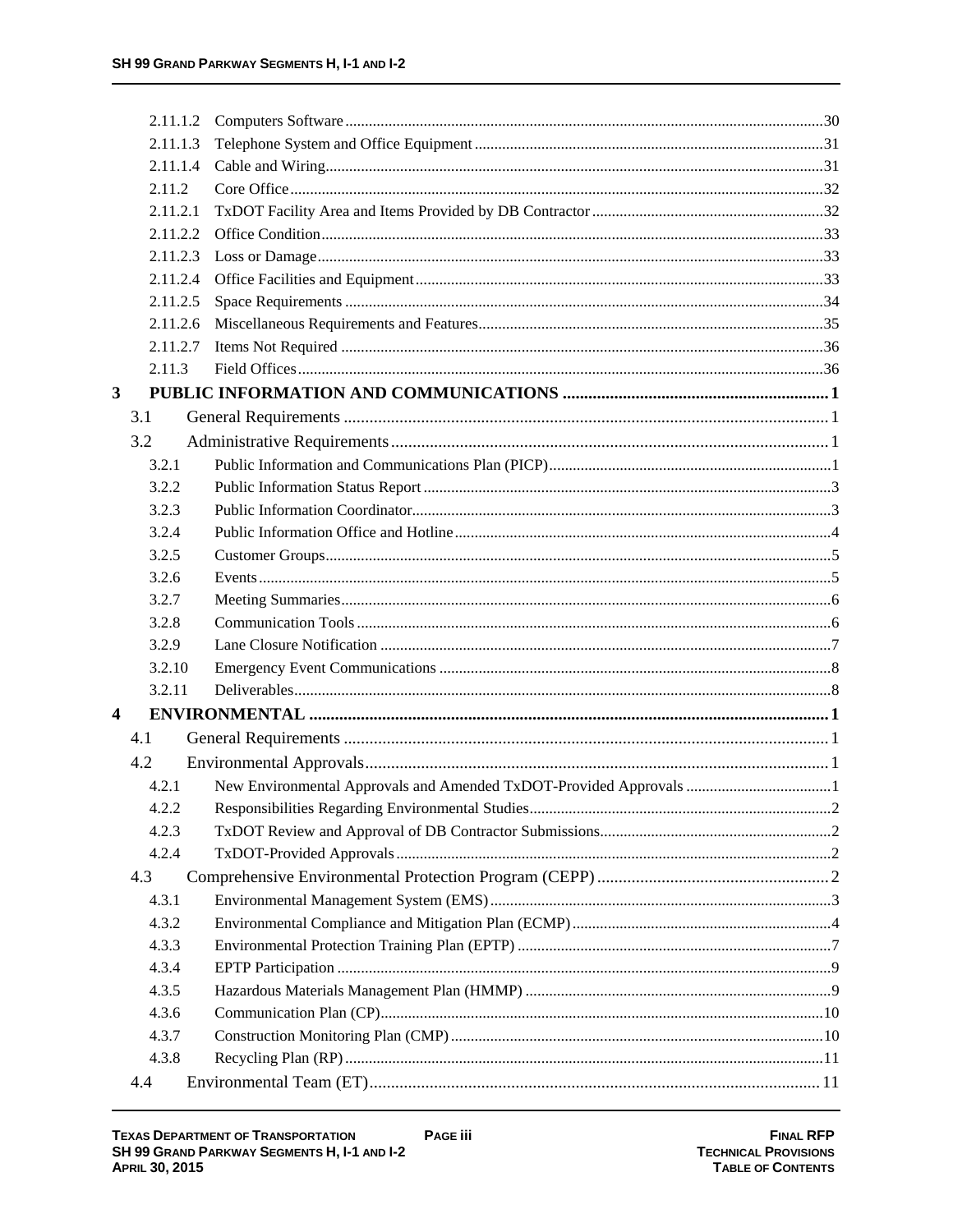|   | 4.4.1   |                                                                                               |  |
|---|---------|-----------------------------------------------------------------------------------------------|--|
|   | 4.4.2   |                                                                                               |  |
|   | 4.4.3   |                                                                                               |  |
|   | 4.4.4   |                                                                                               |  |
|   | 4.4.5   |                                                                                               |  |
|   | 4.4.6   |                                                                                               |  |
|   | 4.4.7   |                                                                                               |  |
|   | 4.5     |                                                                                               |  |
|   | 4.6     |                                                                                               |  |
|   | 4.7     |                                                                                               |  |
|   | 4.8     |                                                                                               |  |
| 5 |         |                                                                                               |  |
|   | 5.1     |                                                                                               |  |
|   | 5.2     |                                                                                               |  |
|   | 5.3     |                                                                                               |  |
|   | 5.4     |                                                                                               |  |
| 6 |         |                                                                                               |  |
|   | 6.1     |                                                                                               |  |
|   | 6.1.1   |                                                                                               |  |
|   | 6.1.2   |                                                                                               |  |
|   | 6.1.2.1 |                                                                                               |  |
|   | 6.1.2.2 |                                                                                               |  |
|   | 6.1.2.3 |                                                                                               |  |
|   | 6.1.2.4 |                                                                                               |  |
|   | 6.1.2.5 |                                                                                               |  |
|   | 6.1.2.6 |                                                                                               |  |
|   | 6.1.3   |                                                                                               |  |
|   | 6.1.3.1 |                                                                                               |  |
|   | 6.1.3.2 |                                                                                               |  |
|   | 6.1.4   |                                                                                               |  |
|   | 6.2     |                                                                                               |  |
|   | 6.2.1   |                                                                                               |  |
|   | 6.2.2   |                                                                                               |  |
|   | 6.2.2.1 |                                                                                               |  |
|   | 6.2.2.2 |                                                                                               |  |
|   | 6.2.3   |                                                                                               |  |
|   | 6.2.4   |                                                                                               |  |
|   | 6.2.4.1 |                                                                                               |  |
|   | 6.2.4.2 |                                                                                               |  |
|   | 6.2.4.3 |                                                                                               |  |
|   | 6.2.4.4 |                                                                                               |  |
|   | 6.2.4.5 | Utility Joint Use Acknowledgements and Utility Installation Request, Form 1082 Requirements 6 |  |
|   | 6.2.4.6 |                                                                                               |  |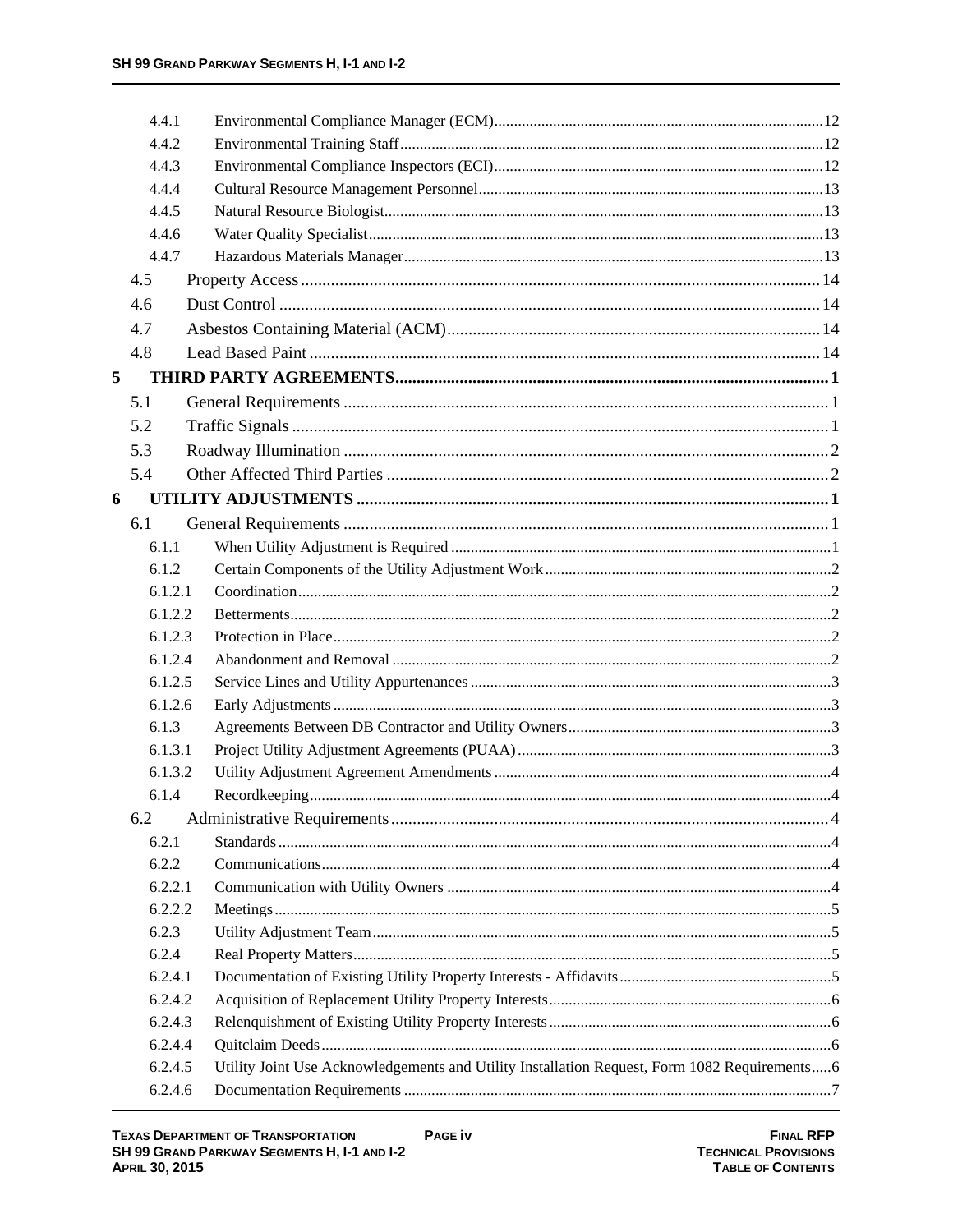| 6.3 |         |  |
|-----|---------|--|
|     | 6.3.1   |  |
|     | 6.3.2   |  |
|     | 6.3.3   |  |
|     | 6.3.4   |  |
|     | 6.3.4.1 |  |
|     | 6.3.4.2 |  |
|     | 6.3.4.3 |  |
|     | 6.3.4.4 |  |
|     | 6.3.4.5 |  |
| 6.4 |         |  |
|     | 6.4.1   |  |
|     | 6.4.1.1 |  |
|     | 6.4.1.2 |  |
|     | 6.4.2   |  |
|     | 6.4.3   |  |
|     | 6.4.4   |  |
|     | 6.4.5   |  |
|     | 6.4.6   |  |
|     | 6.4.7   |  |
|     | 6.4.8   |  |
|     | 6.4.9   |  |
|     | 6.4.10  |  |
| 6.5 |         |  |
|     | 6.5.1   |  |
|     | 6.5.2   |  |
|     | 6.5.3   |  |
|     | 6.5.4   |  |
| 7   |         |  |
| 7.1 |         |  |
| 7.2 |         |  |
|     | 7.2.1   |  |
|     | 7.2.2   |  |
|     | 7.2.3   |  |
|     | 7.2.4   |  |
|     | 7.2.5   |  |
|     | 7.2.6   |  |
|     | 7.2.7   |  |
|     | 7.2.8   |  |
|     | 7.2.9   |  |
|     | 7.2.10  |  |
|     | 7.2.11  |  |
|     | 7.2.12  |  |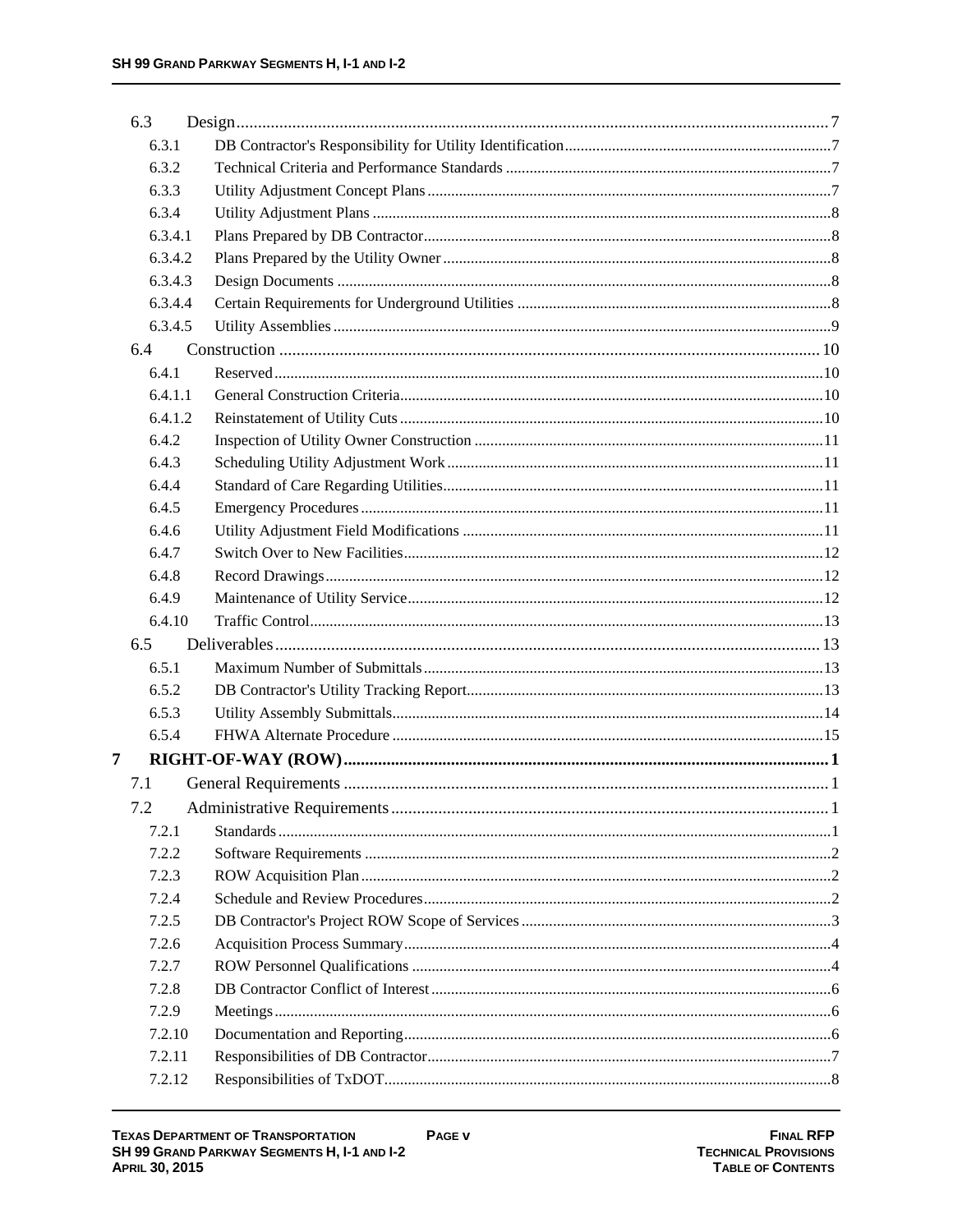|   | 7.2.13           |  |
|---|------------------|--|
|   | 7.2.14           |  |
|   | 7.3              |  |
|   | 7.3.1            |  |
|   | 7.3.2            |  |
|   | 7.3.3            |  |
|   | 7.3.4            |  |
|   | 7.3.5            |  |
|   | 7.3.5.1          |  |
|   | 7.3.5.2<br>7.3.6 |  |
|   | 7.4              |  |
|   | 7.4.1            |  |
|   | 7.4.2            |  |
|   | 7.4.3            |  |
|   | 7.4.4            |  |
|   | 7.4.5            |  |
|   | 7.4.6            |  |
|   | 7.4.7            |  |
|   | 7.4.8            |  |
|   | 7.4.9            |  |
|   | 7.5              |  |
| 8 |                  |  |
|   |                  |  |
|   | 8.1              |  |
|   | 8.2              |  |
|   | 8.2.1            |  |
|   | 8.2.2            |  |
|   | 8.2.2.1          |  |
|   | 8.2.2.2          |  |
|   | 8.2.2.3          |  |
|   | 8.2.2.4          |  |
|   | 8.3              |  |
|   | 8.3.1            |  |
|   | 8.3.2            |  |
|   |                  |  |
|   | 9.1              |  |
|   |                  |  |
|   | 9.2              |  |
|   | 9.2.1            |  |
|   | 9.2.2            |  |
|   | 9.2.3            |  |
| 9 | 9.3              |  |
|   | 9.3.1<br>9.3.2   |  |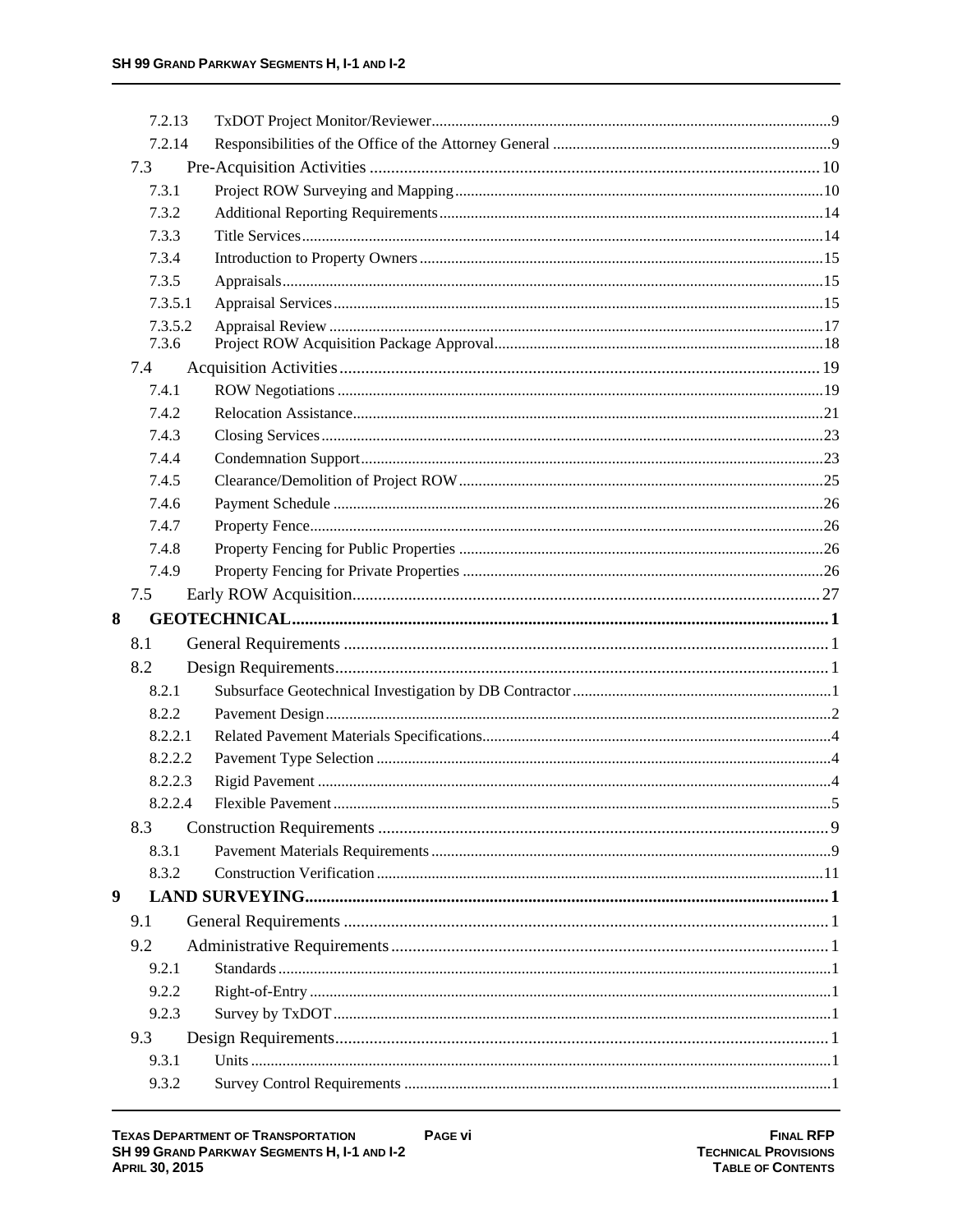| 9.3.3    |  |
|----------|--|
| 9.3.3.1  |  |
| 9.3.3.2  |  |
| 9.3.4    |  |
| 9.3.4.1  |  |
| 9.3.5    |  |
| 9.4      |  |
| 9.4.1    |  |
| 9.4.2    |  |
| 9.5      |  |
| 9.5.1    |  |
| 9.5.2    |  |
| 9.5.3    |  |
| 9.5.4    |  |
| 10       |  |
| 10.1     |  |
| 10.2     |  |
| 10.2.1   |  |
| 10.3     |  |
| 10.4     |  |
| 11       |  |
| 11.1     |  |
| 11.2     |  |
| 11.2.1   |  |
| 11.2.2   |  |
| 11.2.2.1 |  |
| 11.2.2.2 |  |
|          |  |
|          |  |
|          |  |
| 11.3     |  |
| 12       |  |
| 12.1     |  |
| 12.1.1   |  |
| 12.2     |  |
| 12.2.1   |  |
| 12.2.2   |  |
| 12.3     |  |
| 12.3.1   |  |
| 12.3.1.1 |  |
| 12.3.1.2 |  |
| 12.3.2   |  |
|          |  |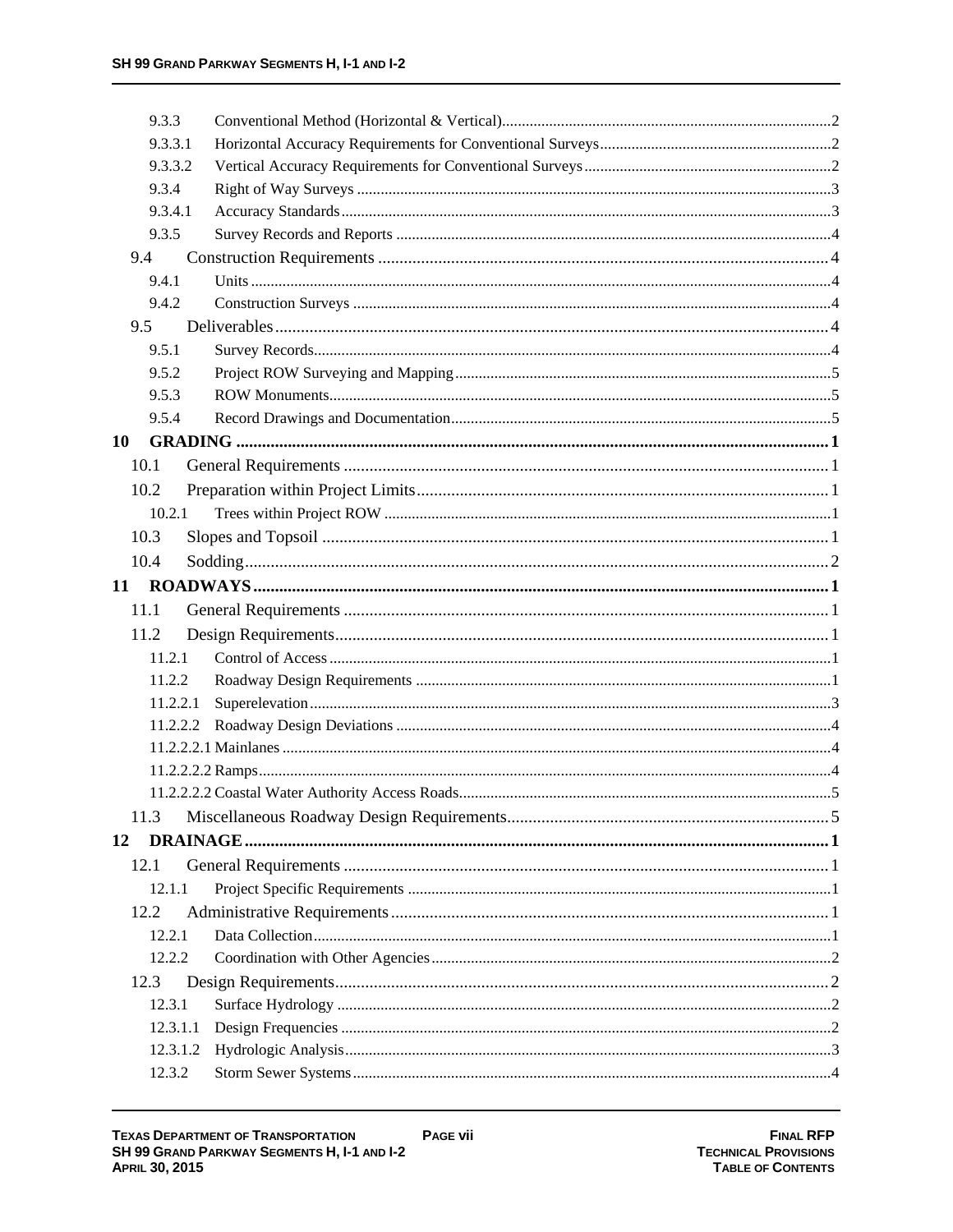| 12.3.2.1 |                     |  |
|----------|---------------------|--|
| 12.3.3   |                     |  |
| 12.3.4   |                     |  |
| 12.3.4.1 |                     |  |
| 12.3.4.2 |                     |  |
|          |                     |  |
|          |                     |  |
|          |                     |  |
|          |                     |  |
|          |                     |  |
|          |                     |  |
| 12.4     |                     |  |
| 12.5     |                     |  |
| 13       |                     |  |
| 13.1     |                     |  |
| 13.2     |                     |  |
| 13.2.1   |                     |  |
| 13.2.2   |                     |  |
| 13.2.3   |                     |  |
| 13.2.4   |                     |  |
| 13.2.5   |                     |  |
| 13.2.6   |                     |  |
| 13.2.7   |                     |  |
| 13.2.8   |                     |  |
| 13.2.9   |                     |  |
| 13.2.10  |                     |  |
| 13.2.11  |                     |  |
| 13.3     |                     |  |
| 13.3.1   |                     |  |
| 13.3.2   |                     |  |
| 1333     | Steel finishes<br>5 |  |
| 14       |                     |  |
| 14.1     |                     |  |
| 14.2     |                     |  |
| 14.2.1   |                     |  |
| 14.3     |                     |  |
| 14.3.1   |                     |  |
| 14.3.2   |                     |  |
| 14.3.3   |                     |  |
| 14.3.4   |                     |  |
| 14.3.5   |                     |  |
| 14.3.6   |                     |  |
| 14.3.7   |                     |  |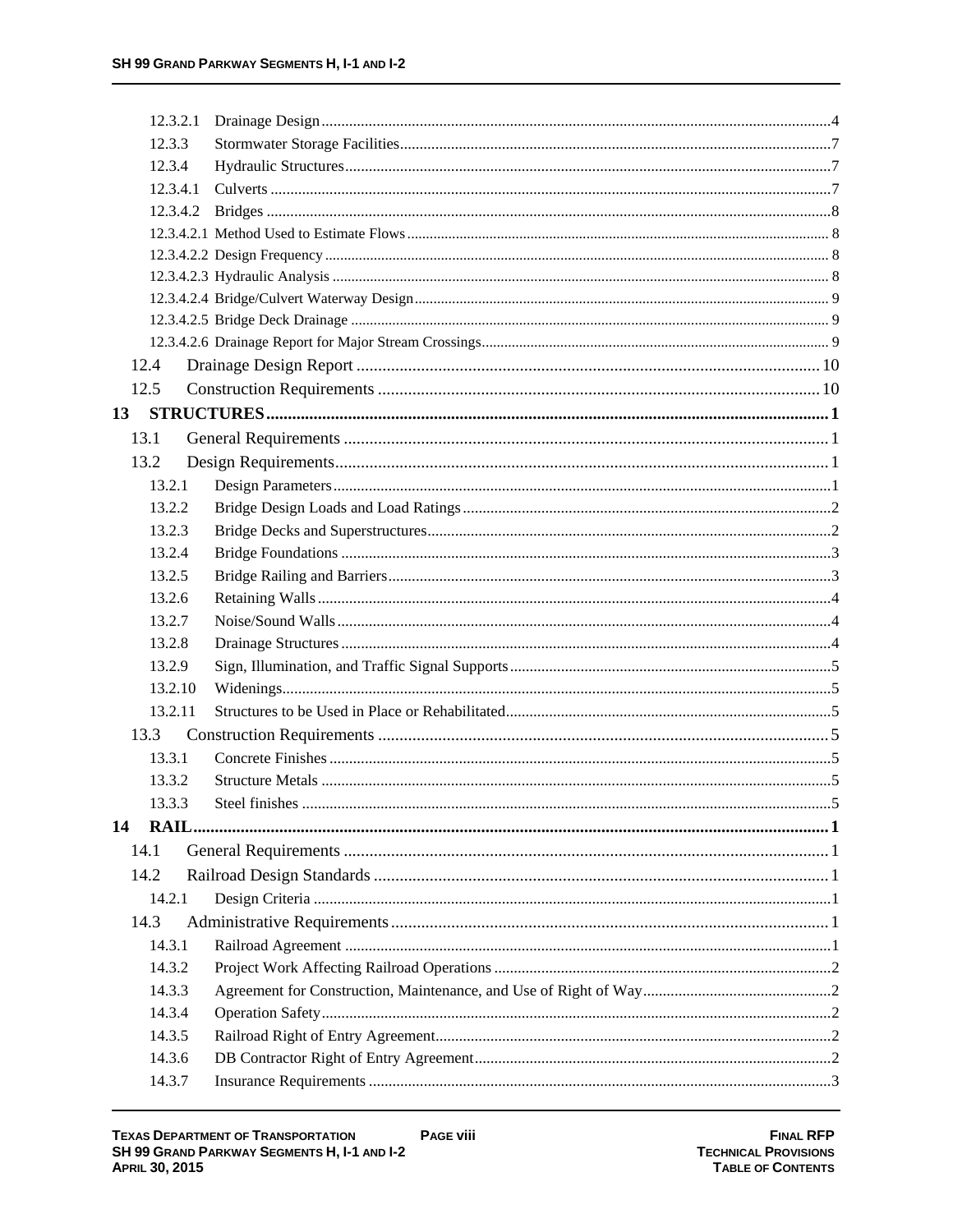| 14.4     |                                                                        |  |
|----------|------------------------------------------------------------------------|--|
| 15       |                                                                        |  |
| 15.1     |                                                                        |  |
| 15.2     |                                                                        |  |
| 15.2.1   |                                                                        |  |
| 15.2.2   |                                                                        |  |
| 15.2.3   |                                                                        |  |
| 15.3     |                                                                        |  |
| 15.3.1   |                                                                        |  |
| 15.3.2   |                                                                        |  |
| 15.3.3   |                                                                        |  |
| 15.3.4   |                                                                        |  |
| 15.3.5   |                                                                        |  |
| 15.3.6   |                                                                        |  |
| 15.3.7   |                                                                        |  |
| 15.4     |                                                                        |  |
| 15.5     |                                                                        |  |
| 16       | SIGNING, DELINEATION, PAVEMENT MARKING, SIGNALIZATION, AND LIGHTING  1 |  |
| 16.1     |                                                                        |  |
| 16.2     |                                                                        |  |
| 16.2.1   |                                                                        |  |
| 16.3     |                                                                        |  |
| 16.3.1   |                                                                        |  |
| 16.3.2   |                                                                        |  |
| 16.3.3   |                                                                        |  |
| 16.3.4   |                                                                        |  |
| 16.3.5   |                                                                        |  |
| 16.3.6   |                                                                        |  |
| 16.3.7   |                                                                        |  |
| 16.3.8   |                                                                        |  |
| 16.3.8.1 |                                                                        |  |
| 16.3.8.2 |                                                                        |  |
| 16.3.8.3 |                                                                        |  |
| 16.3.8.4 |                                                                        |  |
| 16.3.8.5 |                                                                        |  |
| 16.3.9   |                                                                        |  |
| 16.3.9.1 |                                                                        |  |
| 16.3.10  |                                                                        |  |
| 16.4     |                                                                        |  |
| 16.4.1   |                                                                        |  |
| 16.4.2   |                                                                        |  |
| 16.4.3   |                                                                        |  |
| 16.4.4   |                                                                        |  |

**FINAL RFP**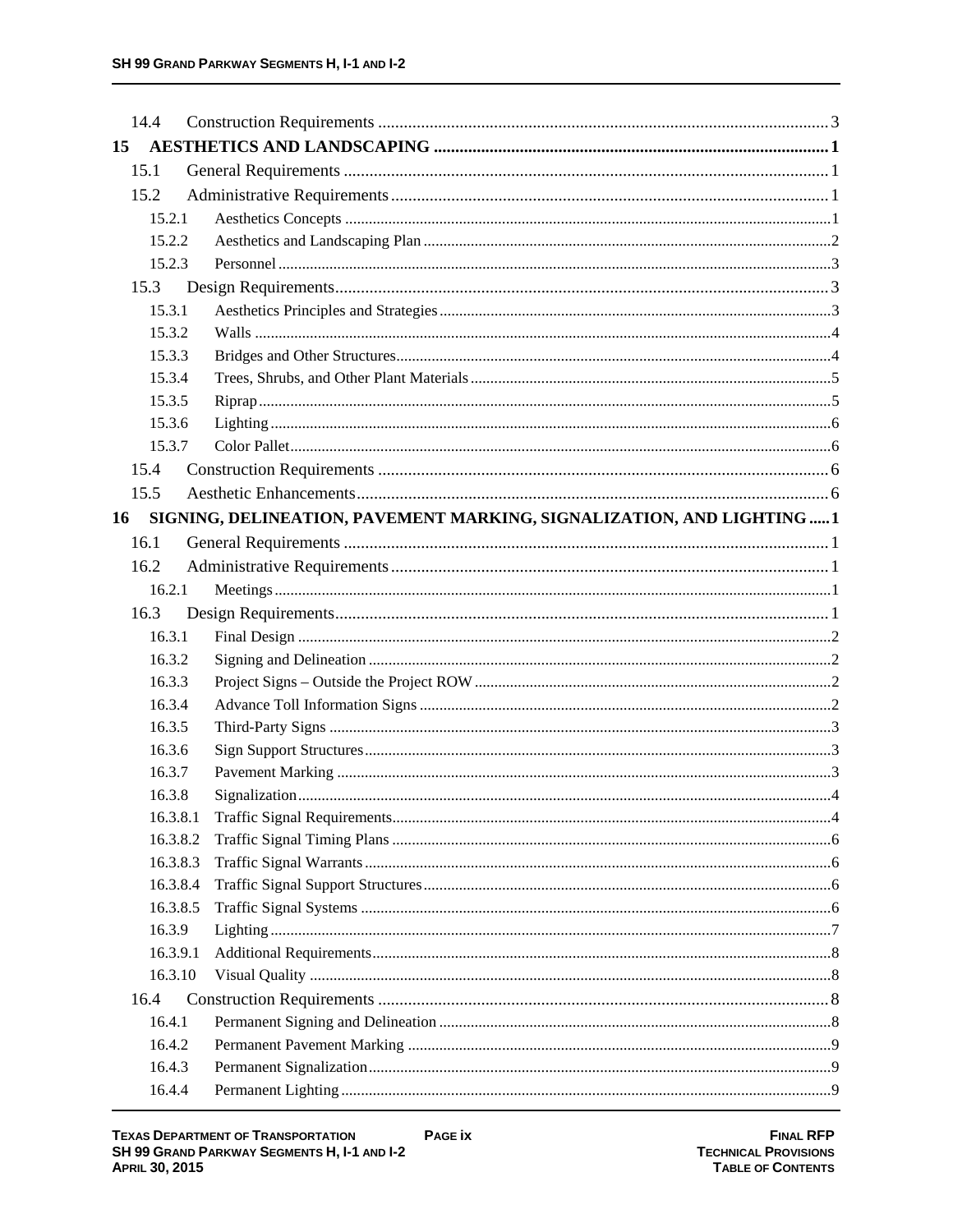| 17       |  |
|----------|--|
| 17.1     |  |
| 17.2     |  |
| 17.2.1   |  |
| 17.2.2   |  |
| 17.2.3   |  |
| 17.2.3.1 |  |
| 17.2.3.2 |  |
| 17.2.3.3 |  |
| 17.2.3.4 |  |
| 17.2.3.5 |  |
| 17.2.4   |  |
| 17.2.5   |  |
| 17.2.6   |  |
| 17.2.7   |  |
| 17.2.8   |  |
| 17.3     |  |
| 17.3.1   |  |
| 17.3.2   |  |
| 17.3.3   |  |
| 18       |  |
| 18.1     |  |
| 18.2     |  |
| 18.2.1   |  |
| 18.3     |  |
| 18.3.1   |  |
| 18.3.2   |  |
| 18.3.3   |  |
| 18.3.4   |  |
| 18.3.4.1 |  |
| 18.3.4.2 |  |
| 18.3.4.3 |  |
| 18.4     |  |
| 18.4.1   |  |
| 18.4.2   |  |
| 18.4.3   |  |
| 18.4.4   |  |
| 18.4.5   |  |
| 18.4.6   |  |
| 18.4.7   |  |
| 18.4.8   |  |
| 18.4.9   |  |
| 19       |  |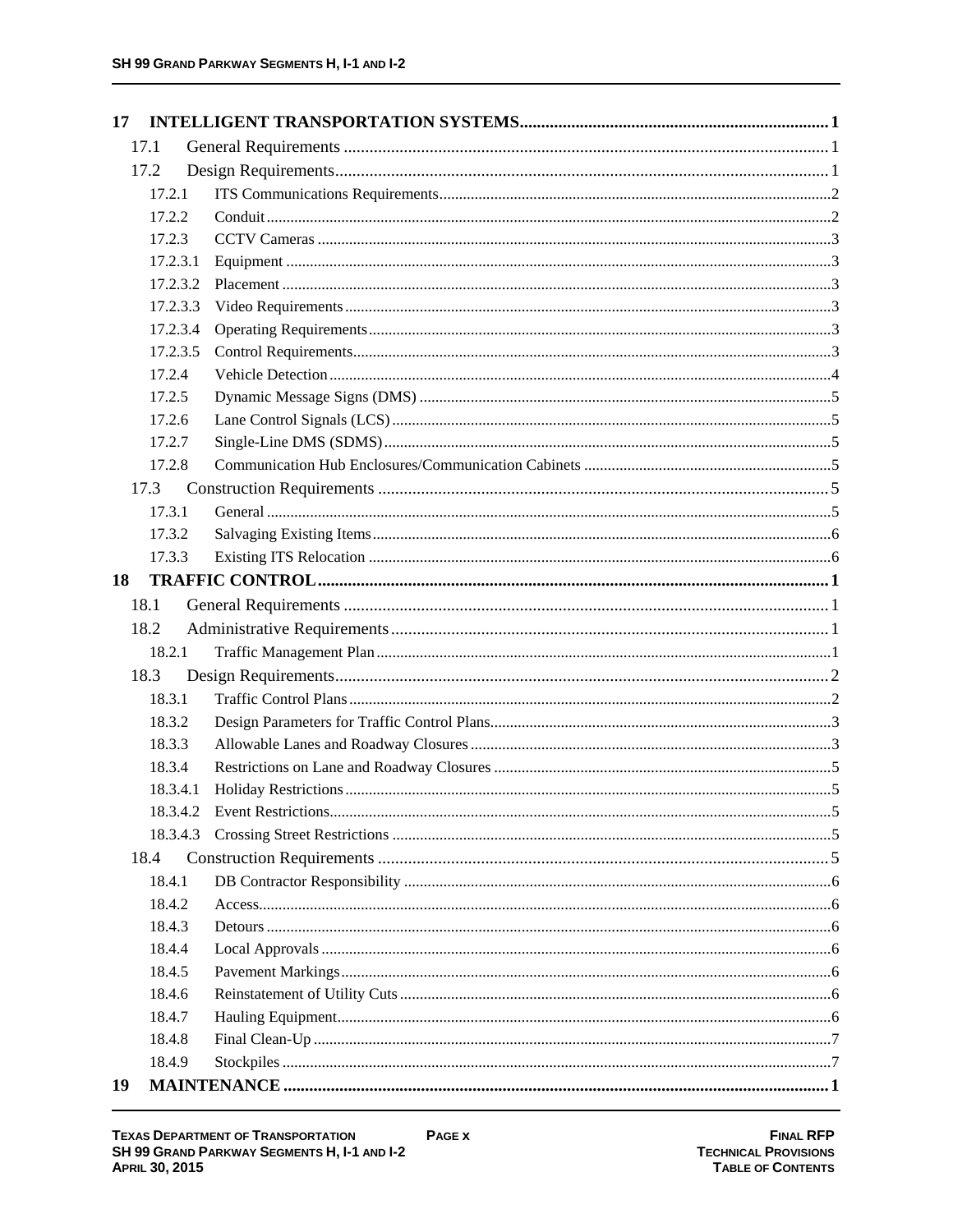| 19.1     |  |
|----------|--|
| 19.1.1   |  |
| 19.1.2   |  |
| 19.2     |  |
| 19.3     |  |
| 19.3.1   |  |
| 19.3.2   |  |
| 19.3.3   |  |
| 19.3.4   |  |
| 19.3.5   |  |
| 19.4     |  |
| 19.4.1   |  |
| 19.4.2   |  |
| 19.4.2.1 |  |
| 19.4.2.2 |  |
| 20       |  |
| 20.1     |  |
| 20.2     |  |
| 20.3     |  |
| 20.3.1   |  |
| 20.3.2   |  |
| 21       |  |
| 21.1     |  |
| 21.2     |  |
| 21.3     |  |
| 21.3.1   |  |
| 21.4     |  |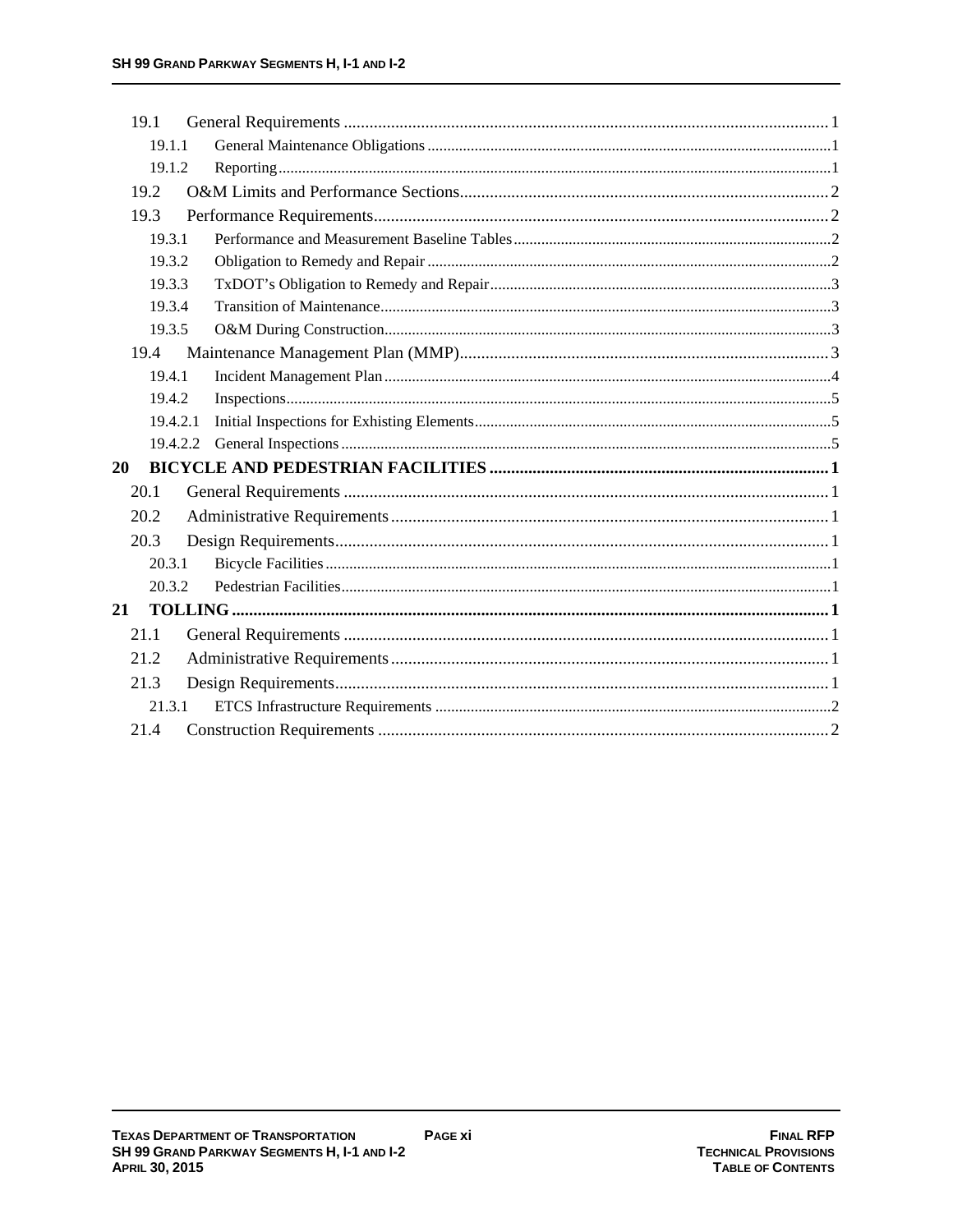#### **LIST OF ATTACHMENTS**

Attachment 2-1 – Project Management Plan Contents

Attachment 2-2 – Work Breakdown Structure Requirements

Attachment 2-3 – Organizational Structure for Cost Reporting

Attachment 2-4 – I2MS Test Form Fields

Attachment 5-1 – City of Dayton (Liberty County) Municipal Maintenance Agreement, (August 17, 1993)

Attachment 5-2 - City of Mont Belvieu (Chambers County) Municipal Maintenance Agreement (October 5, 2001)

Attachment 5-3 – City of Baytown (Harris County)Municipal Maintenance Agreement (April 15, 1968) including exhibits

Attachment 5-4 – Amendment to City of Baytown (Harris County) Municipal Maintenance Agreement, (November 13, 2013)

Attachment 5-5 – Amendment to City of Baytown (Harris County) Municipal Maintenance Agreement (April 24, 2013)

Attachment 5-6 – City of Patton Village Municipal Maintenance (Montgomery County) Agreement, (June 28, 1993)

Attachment 5-7 – Overpass Agreement Industry Track (Econorail) Agreement, Chambers County, Texas (August 1, 2003).

Attachment 5-8 – Underpass Agreement SH 146 Missouri Pacific Railroad (now Union Pacific Railroad) Spur Track to U.S. Steel Co. Plant Site East of Baytown, Texas, Control 389-12 (January 2, 1967).

Attachment 5-9 – Utility Agreement U1-4121, SH99: From FM 565 to FM 1405 (July 7, 2003).

Attachment 6-1 – Utility Forms

Attachment 7-1 – Right of Entry Agreement

Attachment 8-1 – Houston District Guidelines for Foundation Design

Attachment 8-2 – ESALs and Traffic Data

Attachment 9-1 – Survey Controls

Attachment 11-1 – Cross Street Design Criteria Matrix

Attachment 11-2 – Ultimate Cross Street Typical Sections

Attachment 13-1 – TxDOT Standard Bridge Railing

Attachment 19-1 – Performance and Measurement Table Baseline Prior to Substantial Completion

Attachment 19-2 – Performance and Measurement Table Baseline After Substantial Completion

Attachment 19-3 – O&M Limits

Attachment 21-1 – Toll Systems Responsibility Matrix

Attachment 21-2 – Typical Toll Zone Layout

Attachment 21-3 – Toll Zone Pavement Details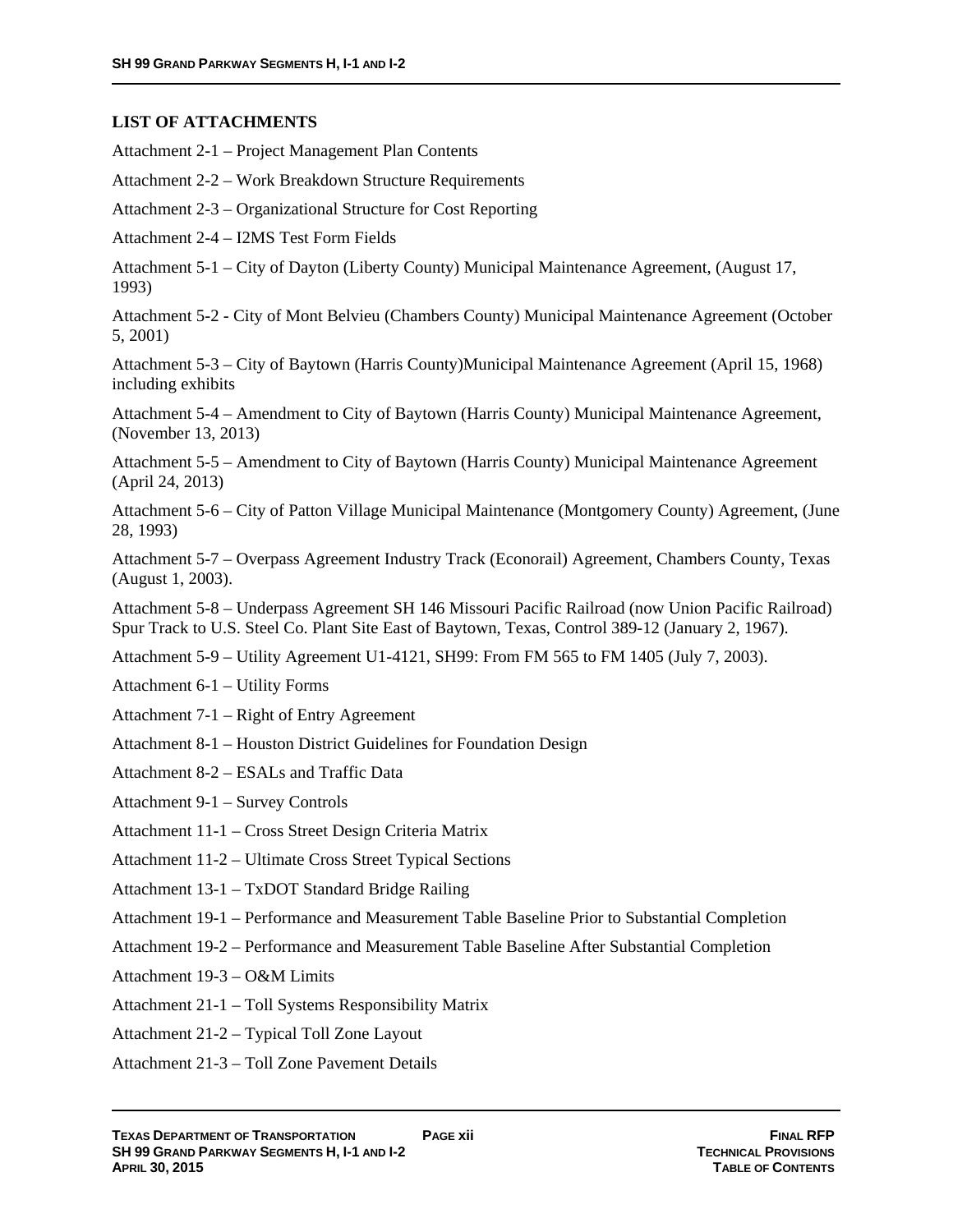# **1 GENERAL**

# **1.1 Project Scope**

The Project scope components include the design, construction and maintenance of SH 99 Grand Parkway Segments H, I-1 and I-2, a two (2) to four (4)-lane toll facility in Harris, Montgomery, Chambers and Liberty counties in Texas (the Project). The limits of Segment H extend from the terminus with Segment G crossing I-69/US 59 to US 90. The limits of Segment I-1 are generally from south of US 90 to south of IH-10 near Kilgore Road. Segment I-2 comprises two sections: the limits of Segment I-2A: are generally from south of Kilgore Road to east of FM 1405 and the limits of Segment I-2B are generally from east of FM 1405 to BS-146E.

# *1.1.1 Base Scope 1*

Base Scope 1 comprises the design, construction and maintenance of a four (4)-lane toll facility at the interface with Segment G, transitioning to a two (2)-lane section (one lane each direction) for the majority of Segments H and I-1 with passing lanes and is depicted in the Base Scope 1 Concept Plans. Segment I-2A is an existing four (4)-lane toll facility with non-contiguous frontage roads from south of I-10 southward to east of FM 1405. Work in this segment consists of the design, construction and maintenance of toll system and ITS conduit (duct-banks) and the installation of fiber optic cables for ITS and tolling. The Work in Segment I-2B comprises the design, construction and maintenance of a four (4) lane toll facility between existing frontage roads, a portion which are expected to be under construction by others through TxDOT projects CSJ 3187-01-005 and 3187-02-006 from BS-146E to FM 1405.

# *1.1.2 Base Scope 2*

Base Scope 2 comprises the design, construction and maintenance of Base Scope 1 with the exception of the western portion of Segment H which shall be design, constructed and maintained as a four (4)-lane divided toll facility, meeting the requirements of the Ultimate Scope excluding any Direct Connectors, from approximately Sta. 1103+20 to Sta. 1510+95 as depicted in the Base Scope 2 Concept Plan.

# *1.1.3 Fisher Road Option*

The Fisher Road Option includes the design, construction and maintenance of a SH99 grade separation in Segment I-2A at the interchange of SH99 with Fisher Road in Chambers County as depicted in the Concept Plans for Fisher Road Option. The Work includes four (4) mainlanes bridging over the existing Fisher Road and the existing drainage channel south of Fisher Road. DB Contractor's Work shall provide for converting the existing pavement at Fisher Road to entrance and exit ramps to NB and SB SH99.

DB Contractor shall coordinate design work in the Toll Zones with TxDOT and shall follow the requirements of Section 21 - Tolling.

# **1.2 Project Description**

The Project is a proposed new-location two (2) to four (4)-lane toll facility within the ROW shown on the Concept Plans comprised generally of the construction of tolled lanes and passing lanes. A description of the Work is as described below.

# *1.2.1 Segment H*

- Location: From US 59 North/I-69 to US 90
- Length: 22.5 miles
- Number of mainlanes: Two (one each direction)
- Frontage roads: Two discontinuous frontage roads (two lanes in one direction per frontage road)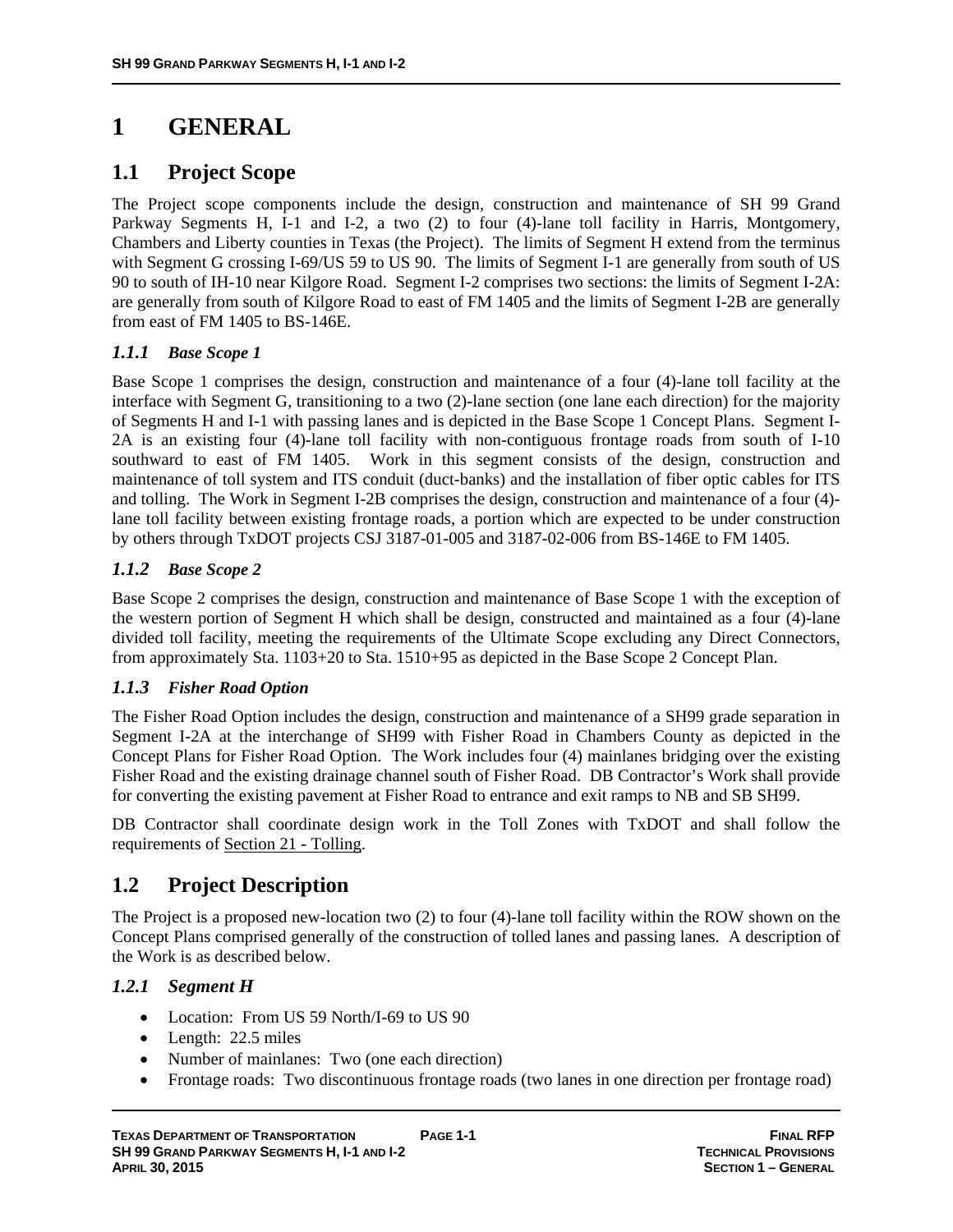- ROW width: 300-400 feet as depicted on the Concept Plans
- Direct connector bridges:
	- o None
- Mainlane bridges:
	- o White Oak Creek
	- o Future Road 2G/US 59/I-69
	- o Loop 494/UPRR
	- o Future Thoroughfare #1
	- o Caney Creek Tributary
	- o Caney Creek
	- o Baptist Encampment Road
	- o FM 1485
	- o Peach Creek/Wilderness Road
	- o Galaxy Boulevard (planned)
	- o Church House Gully
	- o FM 1485 U-turn/Westbound Frontage Road
	- o East Fork of San Jacinto River
	- o Cypress Hollow Road/Roots Down Road
	- o Huffman-Cleveland Road
	- o Future Thoroughfare #2 (Proposed Miller Wilson)
	- o Future Thoroughfare #3 (Proposed Community Drive)
	- o Luce Bayou
	- o Future Thoroughfare #3A (Proposed Wolf Trot)
	- o Future Thoroughfare #4 (Proposed Kingwood Drive)
	- o Cedar Bayou Tributary #1
	- o Cedar Bayou Tributary #2
	- o CR 622
	- o East Fork of Cedar Bayou
	- o FM 686
	- o CR 621/UPRR
	- o FM 1960
	- o CR 605
	- o Ditch Crossing #28
	- o CR 603
	- o Ditch Crossing #60
	- o CR 602
	- o US 90/UPRR
- Frontage road bridges:
	- o Peach Creek
		- o Church House Gully
- Ramp bridges:
	- o None
- Cross street bridges:
	- o None
- Turnarounds:
	- o FM 1485 (W-E)
	- o Wilderness Road (W-E)
	- o FM 1485 (E-W)
- Tolling locations: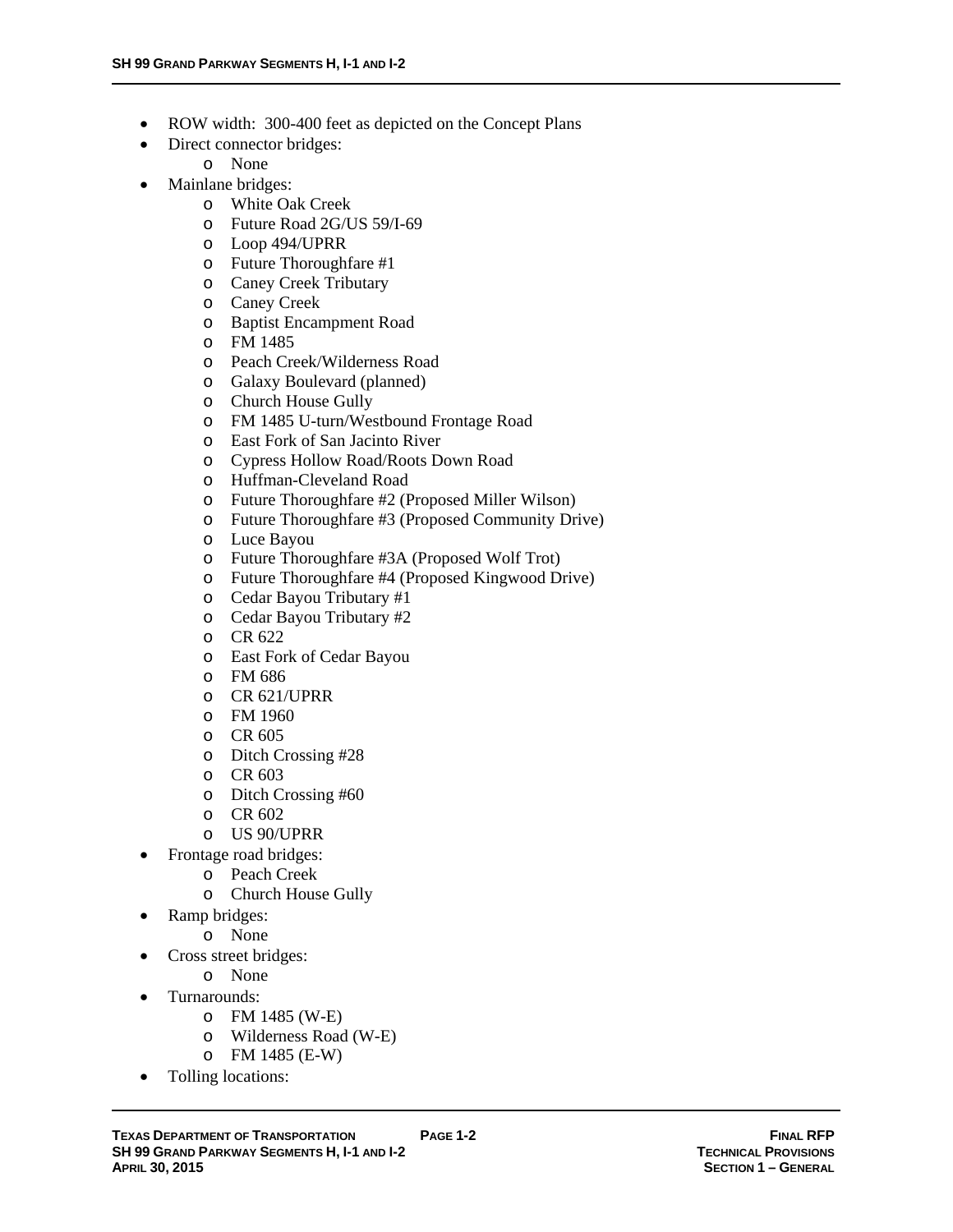- o Mainlane Toll Gantry between Loop 494 and FM 1485
- o Ramp Toll Gantry on Galaxy Boulevard EB Entrance Ramp
- o Ramp Toll Gantry on Galaxy Boulevard WB Exit Ramp
- o Mainlane Toll Gantry between Huffman Cleveland Road and FM 686
- o Ramp Toll Gantry on FM 686 NB Exit Ramp
- o Ramp Toll Gantry on FM 686 SB Entrance Ramp
- o Ramp Toll Gantry on FM 1960 NB Exit Ramp
- o Ramp Toll Gantry on FM 1960 SB Entrance Ramp

#### *1.2.2 Segment I-1*

- Location: From US 90 to I-10
- Length: 14.8 miles
- Number of mainlanes: Two (one each direction)
- Frontage roads: Two discontinuous frontage roads (two lanes in one direction per frontage road)
- ROW width: 300-400 feet as depicted on the Concept Plans
- Direct connector bridges:
	- o None
- Mainlane bridges:
	- o Ditch Crossing #33/Dayton Canal
	- o West Prong of Old River
	- o FM 1413
	- o Ditch Crossing #40
	- o Future Thoroughfare #5
	- o Industrial Spur/UPRR/Lynchburg Canal
	- o SH 146
	- o FM 565
	- o Future Thoroughfare #6
	- o I-10
	- o Kilgore Road
	- o Future Thoroughfare #7
- Frontage road bridges:
	- o None
- Ramp bridges:
	- o FM 1413 NB Entrance Ramp
	- o FM 1413 SB Exit Ramp
- Cross street bridges:
	- o None
	- Turnarounds:
		- o Future Thoroughfare #6 (Langston Road) (N-S)
		- $O$  I-10 (S-N and N-S)
- Tolling locations:
	- o Ramp Toll Gantry on FM 1413 NB Entrance Ramp
	- o Ramp Toll Gantry on FM 1413 SB Exit Ramp
	- o Mainlane Toll Gantry between FM1413 and SH 146
	- o Ramp Toll Gantry on SH 146 NB Exit Ramp
	- o Ramp Toll Gantry on SH 146 SB Entrance Ramp
	- o Ramp Toll Gantry on North FM 565 NB Exit Ramp
	- o Ramp Toll Gantry on North FM 565 SB Entrance Ramp
	- o Ramp Toll Gantry on Kilgore Road NB Entrance Ramp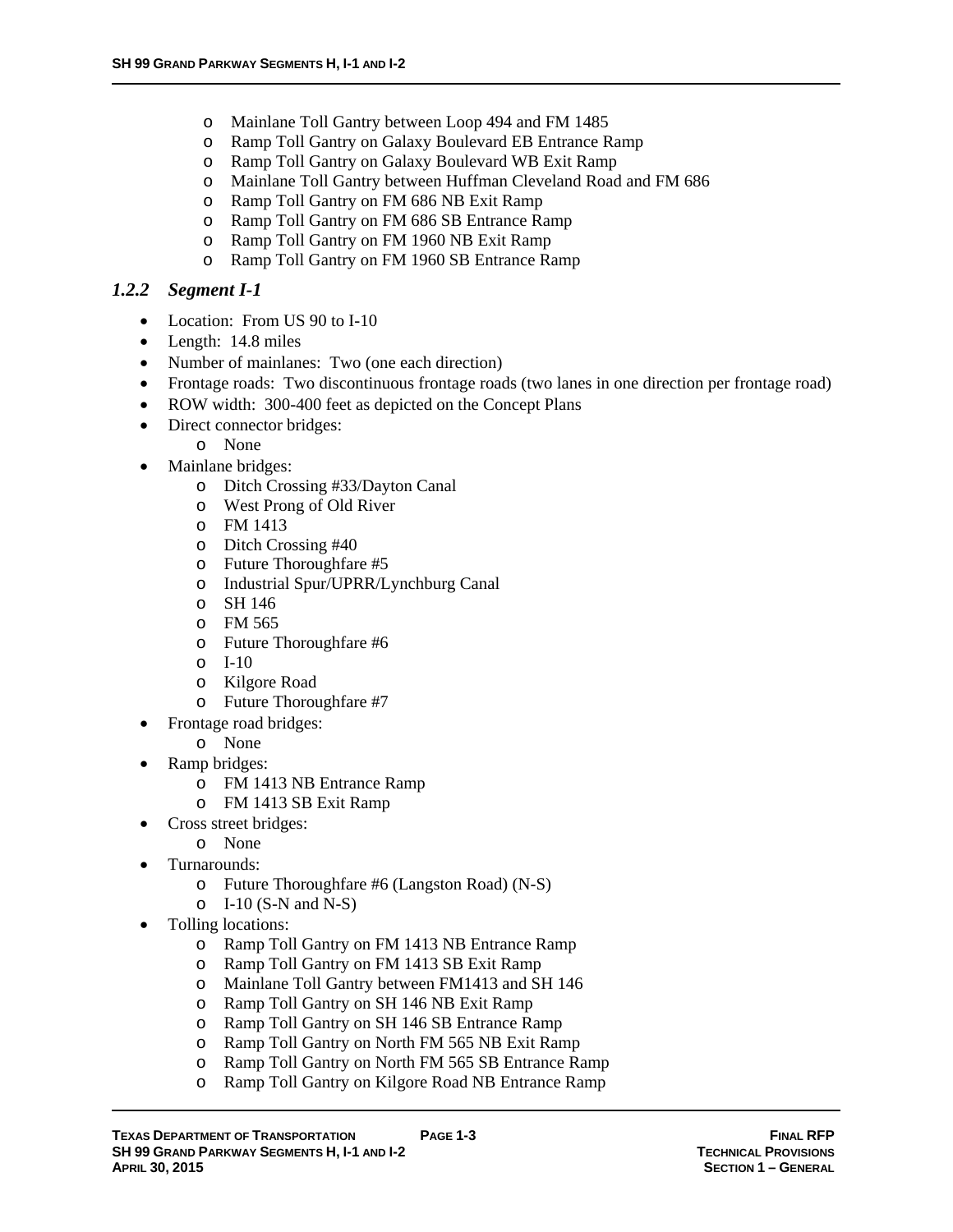o Ramp Toll Gantry on Kilgore Road SB Exit Ramp

# *1.2.3 Segment I-2A*

- Location: From I-10 southward to just east of FM 1405 (Existing facility)
- Length: 8.7 miles
- Number of mainlanes: Four (two each direction)
- Frontage roads: Two discontinuous frontage roads (two lanes in one direction per frontage road)
- ROW width: Varies 300-400 feet
- Direct connector bridges:
	- o None
- Mainlane bridges:
	- o Econo Rail (existing)
	- o Bridge at station 517+54 (existing)
	- o Canal (existing)
	- o FM 565 (existing)
- Frontage road bridges:
	- o None
- Ramp bridges:
	- o None
- Cross street bridges:
	- o None
- Turnarounds:
	- o Econo Rail (E-W and W-E, both existing)
	- o FM 565 (N-S and S-N, both existing)
- Tolling locations:
	- o Ramp Toll Gantry on FM 565 SB Exit Ramp (existing)
	- o Ramp Toll Gantry on FM 565 NB Entrance Ramp (existing)
	- o Mainlane Tolling Gantry between Fisher Road and FM 565 (existing)

# *1.2.4 Segment I-2B*

- Location: From just east of FM 1405 westward to SH 146
- Length: 6.1 miles
- Number of initial mainlanes: Four (two each direction)
- Frontage roads: Two discontinuous frontage roads (two lanes in one direction per frontage road)
- ROW width: Varies 200-400 feet with exceptions as depicted on the Concept Plans.
- Direct connector bridges:
	- o None
- Mainlane bridges:
	- o Wyoming Street
	- o Goose Lake (widen existing bridges)
	- o Lee Drive/Causeway Road
	- o ML Wismer Road/UPRR
	- o BS I46
	- o Tri-Cities Beach Road
	- o Cedar Bayou (one existing, one currently under construction by others)
	- o FM 1405
- Frontageroad bridges:
	- o None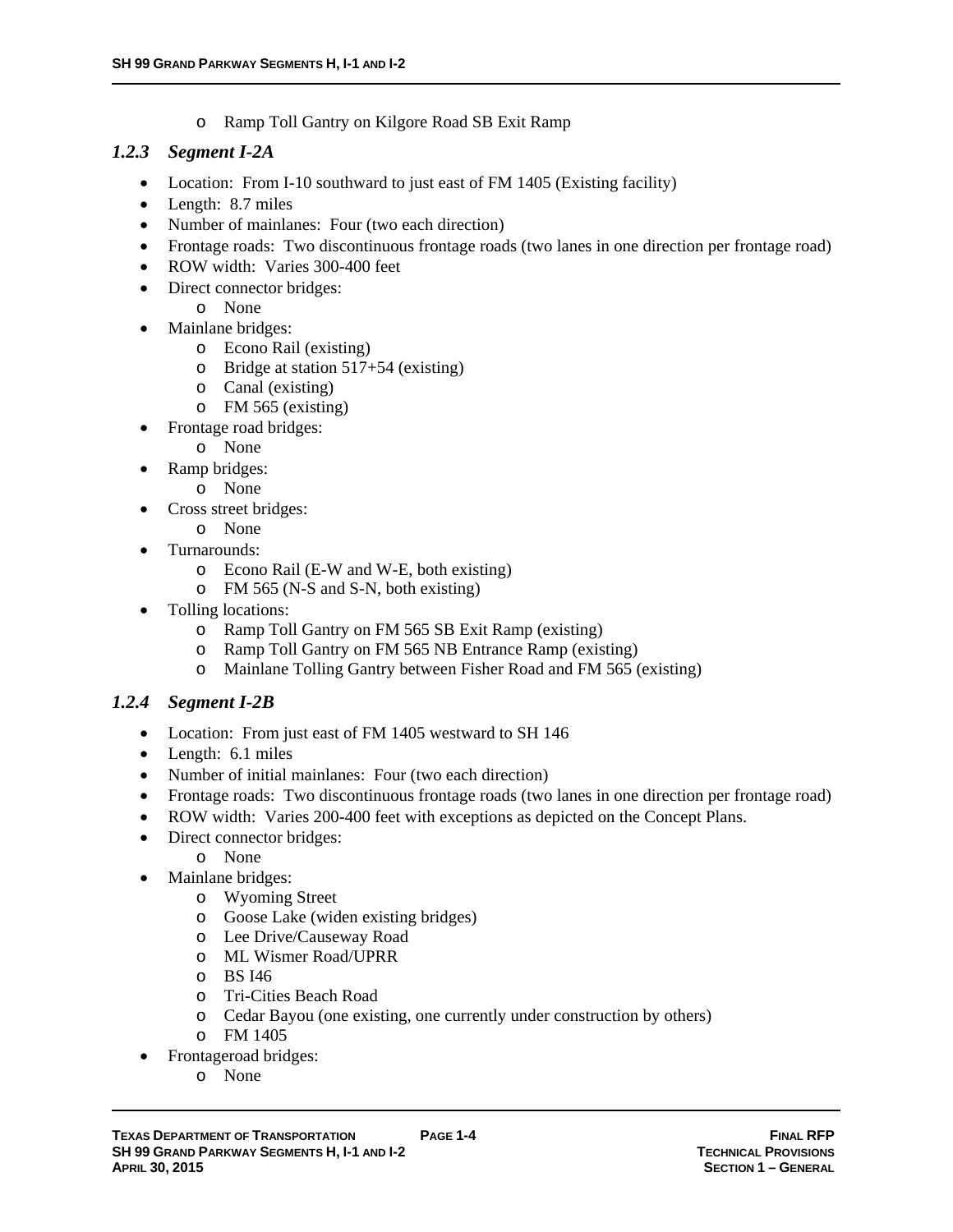- Ramp bridges:
	- o None
- Cross street bridges:
	- o None
- Turnarounds:
	- o Wyoming Street (E-W and W-E)
	- o Lee Drive/Causeway Road (E-W and W-E)
	- o ML Wismer Road (E-W and W-E)
	- o BS 146 (both currently under construction by others)
	- o Tri-Cities Beach Road (E-W)
	- o Tri-Cities Beach Road (WB Left Turn Lane)
	- o FM 1405 (E-W and W-E, both existing)
- Tolling locations:
	- o Mainlane Tolling Gantry just east of FM 1405
	- o Mainlane Tolling Gantry between Lee Drive and BS 146

# **1.3 Project Requirements**

DB Contractors design shall provide for a smooth transition from the Project scope of Work to the existing conditions at the tie-ins.

# *1.3.1 Compatibility with Ultimate Scope*

The Ultimate Scope for Segments H and I-1, as defined in the FEIS, is a four-lane, rural, controlledaccess toll road as depicted in the ultimate (4-lane) Concept Plans. The Work shall be compatible with the Ultimate Scope and shall accommodate construction for future direct connectors and cross streets shown in the ultimate (4-lane) Concept Plans. The Work shall provide for a smooth transition to the Ultimate Scope and with the exception of transition areas from two (2)-lane to four (4)-lane sections, DB Contractor shall endeavor to minimize throw-away construction associated with improving the Project to meet the requirements of the future Ultimate Scope.

# *1.3.2 Specific Project Requirements*

#### **1.3.2.1** *Future Thoroughfares*

At future thoroughfares #1, #2, #3, #3A and #4 as depicted on the Concept Plans, DB Contractor shall provide stub outs from the Project mainlanes for the future entrance and exit ramps on both sides of these future thoroughfares.

#### **1.3.2.2** *Frontage Roads*

DB Contractor shall design and construct frontage roads as depicted on the Concept Plans at the following locations:

- Segment H
	- o WB and EB between I-69/US 59 NB Frontage Road and Loop 494
	- o Along FM 1485 between Redbud Drive and Chiquapin Lane with access connections provided to existing cross streets and driveways as depicted on the Concept Plans.
	- o At FM 1960 to maintain connectivity of CR 610.
- Segment I-1
	- o NB and SB between future thoroughfare #6 (Langston Road) and I-10
- Segment I-2B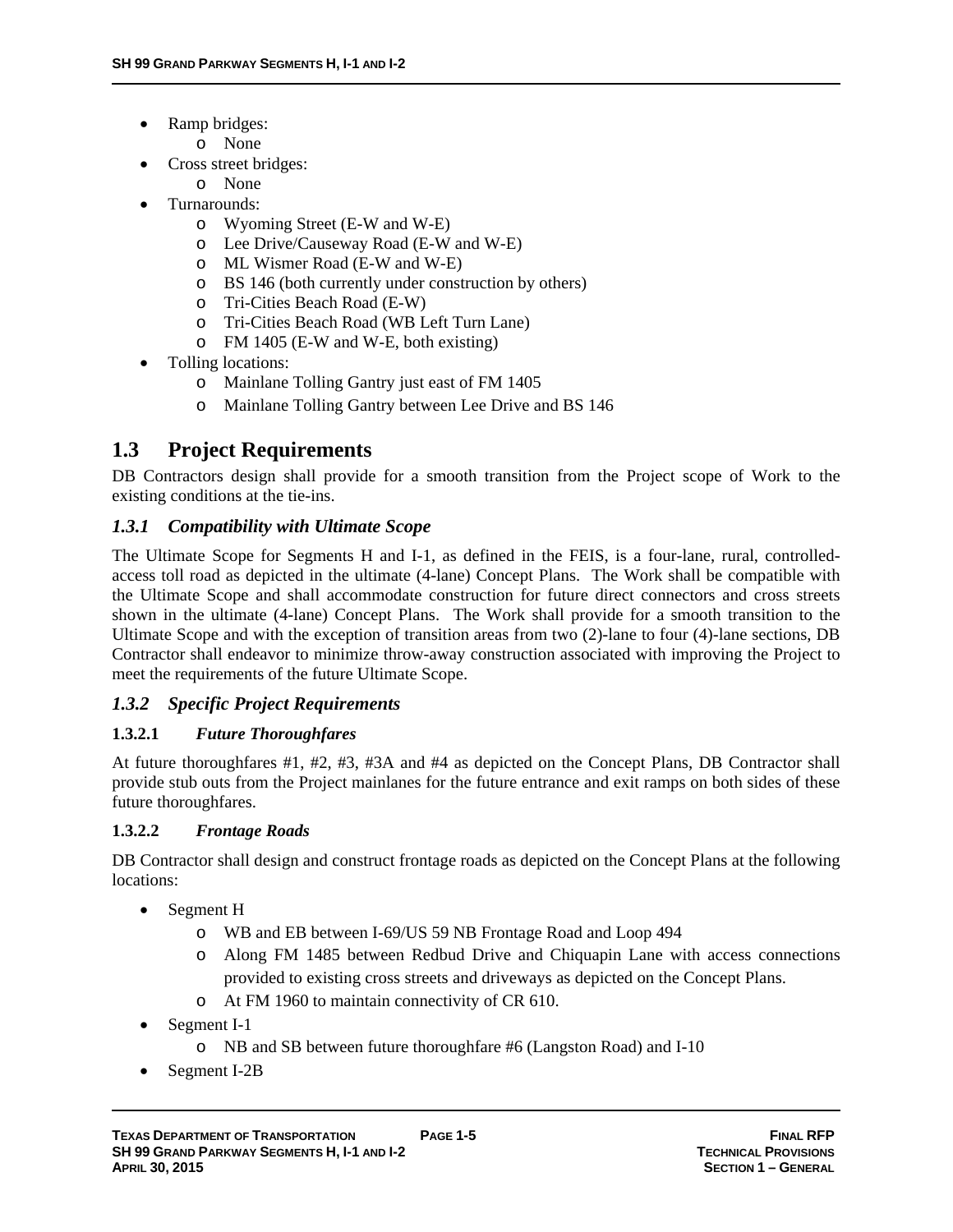- o At Wyoming Street to intersection to maintain local access.
- o WB and EB between Lee Drive/Causeway Road and BS 146 to maintain existing roadway operations, with access connections provided to existing cross streets and driveways.
- o EB between Cedar Bayou and FM 1405 to maintain existing roadway operations, with access connections provided to existing cross streets and driveways.

#### **1.3.2.3** *Access Ramps to SH 99 Toll Lanes*

DB Contractor shall provide access/egress ramps to/from SH 99 at the following locations as depicted on the Concept Plans:

- Segment H
	- o EB Entrance Ramp east of I-69/US 59 NB frontage road
	- o WB Exit Ramp east of I-69/US 59 NB frontage road
	- o EB Exit Ramp and WB Entrance Ramp west of FM 1485
	- o EB and WB Exit Ramps at Galaxy Boulevard
	- o EB and WB Entrance Ramps at Galaxy Boulevard
	- o EB and WB Exit Ramps at Huffman-Cleveland Road
	- o EB and WB Entrance Ramps at Huffman-Cleveland Road
	- o NB and SB Exit Ramps at FM 686
	- o NB and SB Entrance Ramps at FM 686
	- o NB and SB Exit Ramps at FM 1960
	- o NB and SB Entrance Ramps at FM 1960 with frontage road between FM 1960 and CR 610
- Segment I-1
	- o NB and SB Exit Ramps at US 90 with connectivity to CR 491 as depicted on the Concept Plans
	- o NB and SB Entrance Ramps at US 90 with connectivity to CR 491 as depicted on the Concept Plans
	- o NB and SB Exit Ramps at FM 1413
	- o NB and SB Entrance Ramps at FM 1413
	- o NB and SB Exit Ramps at SH 146
	- o NB and SB Entrance Ramps at SH 146
	- o NB and SB Exit Ramps at FM 565
	- o NB and SB Entrance Ramps at FM 565
	- o NB Entrance Ramp at future thoroughfare #6 and NB frontage road between future thoroughfare #6 and I-10 WB frontage road
	- o SB Exit Ramp at future thoroughfare #6 and SB frontage road between future thoroughfare #6 and I-10 WB frontage road
	- o Convert existing pavement and intersection at Kilgore Road to NB and SB Entrance Ramps and NB and SB Exit Ramps
- Segment I-2B
	- o EB Entrance Ramp at Wyoming Street
	- o EB andWSB Exit Ramps at Wyoming Street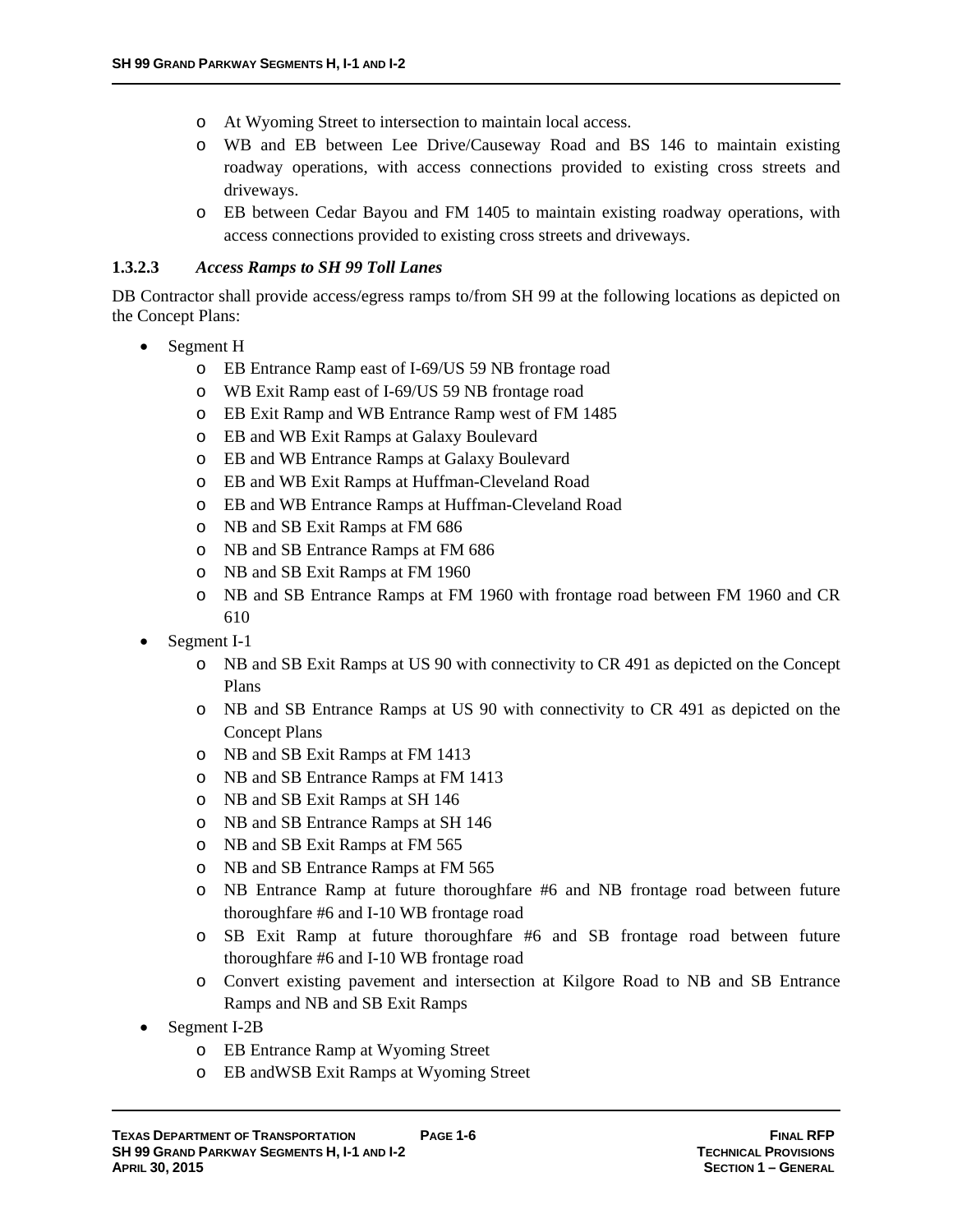- o EB Exit Ramp at Lee/Causeway Road
- o WB Entrance Ramp at Lee/Causeway Road
- o EB Exit Ramp at BS 146
- o WB Entrance Ramp at BS 146
- o EB Entrance Ramp at Tri-Cities Beach Road
- o WB Exit Ramp at Tri-Cities Beach Road
- o EB Exit Ramp at FM 1405
- o WB Entrance Ramp at FM 1405

# **1.3.2.4** *Local Access Roadway*

DB Contractor shall provide local access roadways to maintain local street access or adjacent property access impacted by ROW acquisition for the Project at the following locations as depicted on the Concept Plans:

- Community Drive connectivity to I-69/US 59 NB frontage road
- Lake Drive connectivity to Walnut Drive east of Caney Creek
- Coastal Water Authority Canal Luce Bayou Interbasin Transfer Facility top of bank service road access route under Future Thoroughfare #3A (Wolf Trot Road) Overpass
- Coastal Water Authority's Northwest Lateral canal north of FM 565, top of bank service route uturn
- Coastal Water Authority's Barbers Hill Canal south of FM 565 canal levee access route under FM 565 Overpass

# **1.3.2.5** *Passing Lanes*

DB Contractor shall provide passing lanes, achieve by providing the Ultimate Scope section (a four (4) lane divided facility) at the following locations exclusive of transitions:

- From interface with Segment G west of I-69/US 59 for a minimum distance of 1.5 miles
- From north of Future Thoroughfare #3 to south of Future Thoroughfare #3A for a minimum distance of 1.6 miles
- From north of US 90 to south of Dayton Canal for a minimum distance of 1.5 miles
- From north of SH 146 to north of I‐10 for a minimum distance of 3.6 miles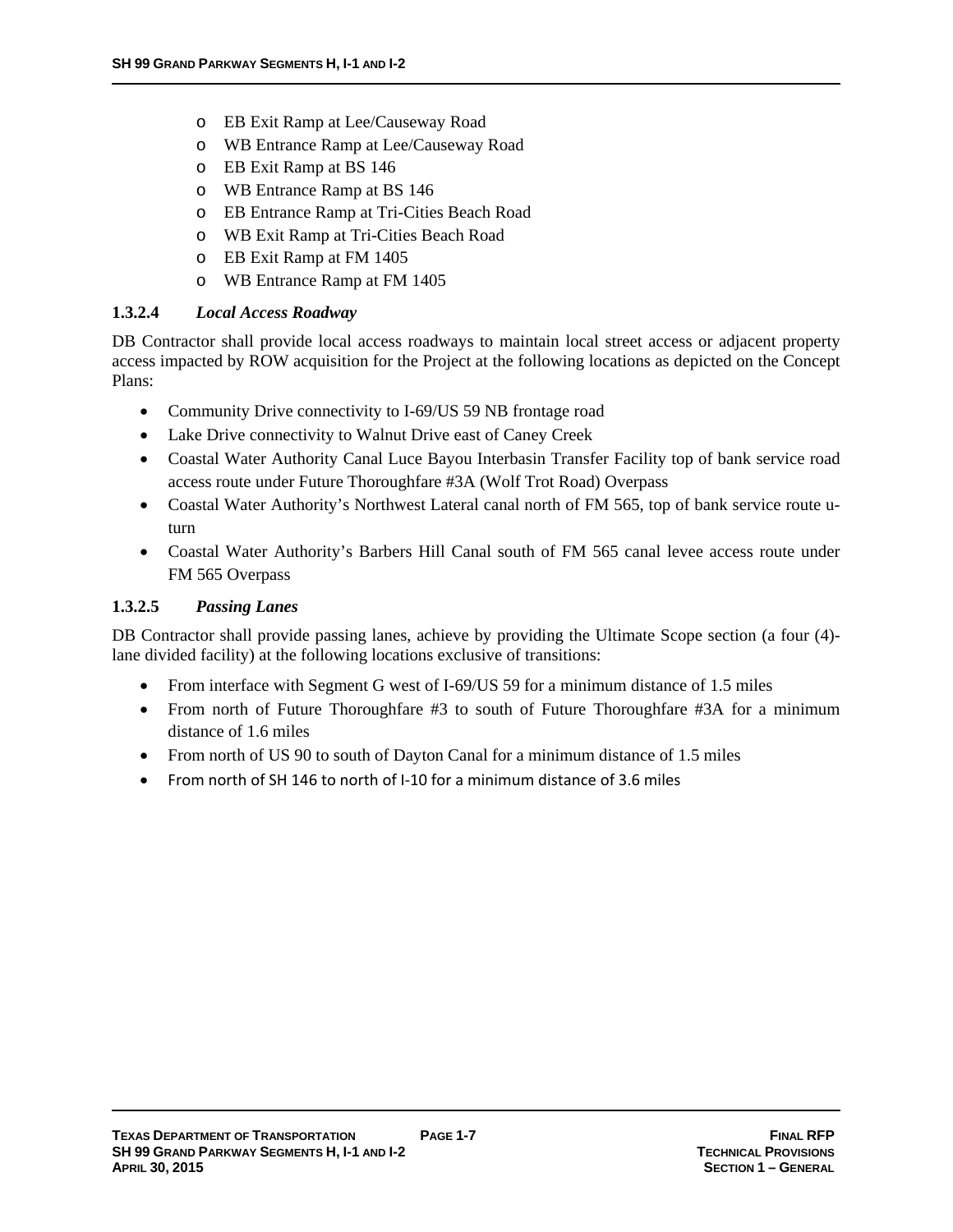# **2 PROJECT MANAGEMENT**

# **2.1 Administrative Requirements**

DB Contractor shall establish and maintain an organization that effectively manages the Work. DB Contractor's project management effort shall be defined by and follow DB Contractor's Project Management Plan (PMP), a collection of several management plan elements (PMP Elements) as described in Table 2-1 below. The PMP is an umbrella document that describes DB Contractor's managerial approach, strategy, and quality procedures to design, build and maintain the Project and achieve all requirements of the Contract Documents. Within the timelines for implementing each Element of the PMP, the plan shall include details of external auditing procedures.

| <b>Chapter Title</b>                                                                                                                                                           | <b>Section of Technical Provisions</b><br><b>That Defines the Chapter</b><br><b>Requirements</b> |
|--------------------------------------------------------------------------------------------------------------------------------------------------------------------------------|--------------------------------------------------------------------------------------------------|
| <b>Project Administration</b>                                                                                                                                                  | Section 2                                                                                        |
| <b>Quality Management Plan</b><br><b>Design Quality Management Plan</b><br>٠<br><b>Construction Quality Management Plan</b><br>٠<br><b>Maintenance Quality Management Plan</b> | Section 2                                                                                        |
| <b>Comprehensive Environmental Protection Plan</b>                                                                                                                             | Section 4                                                                                        |
| <b>Public Information and Communications Plan</b>                                                                                                                              | Section 3                                                                                        |
| <b>Safety and Health Plan</b>                                                                                                                                                  | Section 2                                                                                        |
| <b>TxDOT – DB Contractor Communications Plan</b>                                                                                                                               | Section 2                                                                                        |
| <b>Right of Way Acquisition Plan</b>                                                                                                                                           | Section 7                                                                                        |
| <b>Risk Management Plan</b>                                                                                                                                                    | Section 2                                                                                        |
| <b>Maintenance Management Plan</b>                                                                                                                                             | Section 19                                                                                       |

|  |  | Table 2-1: Elements of the Project Management Plan |
|--|--|----------------------------------------------------|
|  |  |                                                    |

A listing of documents to be included in the PMP is contained in Attachment 2-1, Project Management Plan Contents, which also indicates when each document must be submitted to TxDOT.

TxDOT shall audit and monitor the activities described in the PMP to assess DB Contractor performance. All commitments and requirements contained in the PMP shall be verifiable.

# **2.2 Project Schedule**

# *2.2.1 General Requirements*

DB Contractor shall develop a Project Schedule that defines the timeframe for completion of the Project and achievement of milestones, and shall use such Project Schedule to monitor progress and denote changes that occur during design, construction and maintenance of the Project, as applicable, as well as to determine the amount of each progress payment due to DB Contractor subject to a cap on payments shown in the Maximum Payment Schedule. DB Contractor shall undertake and complete the planning,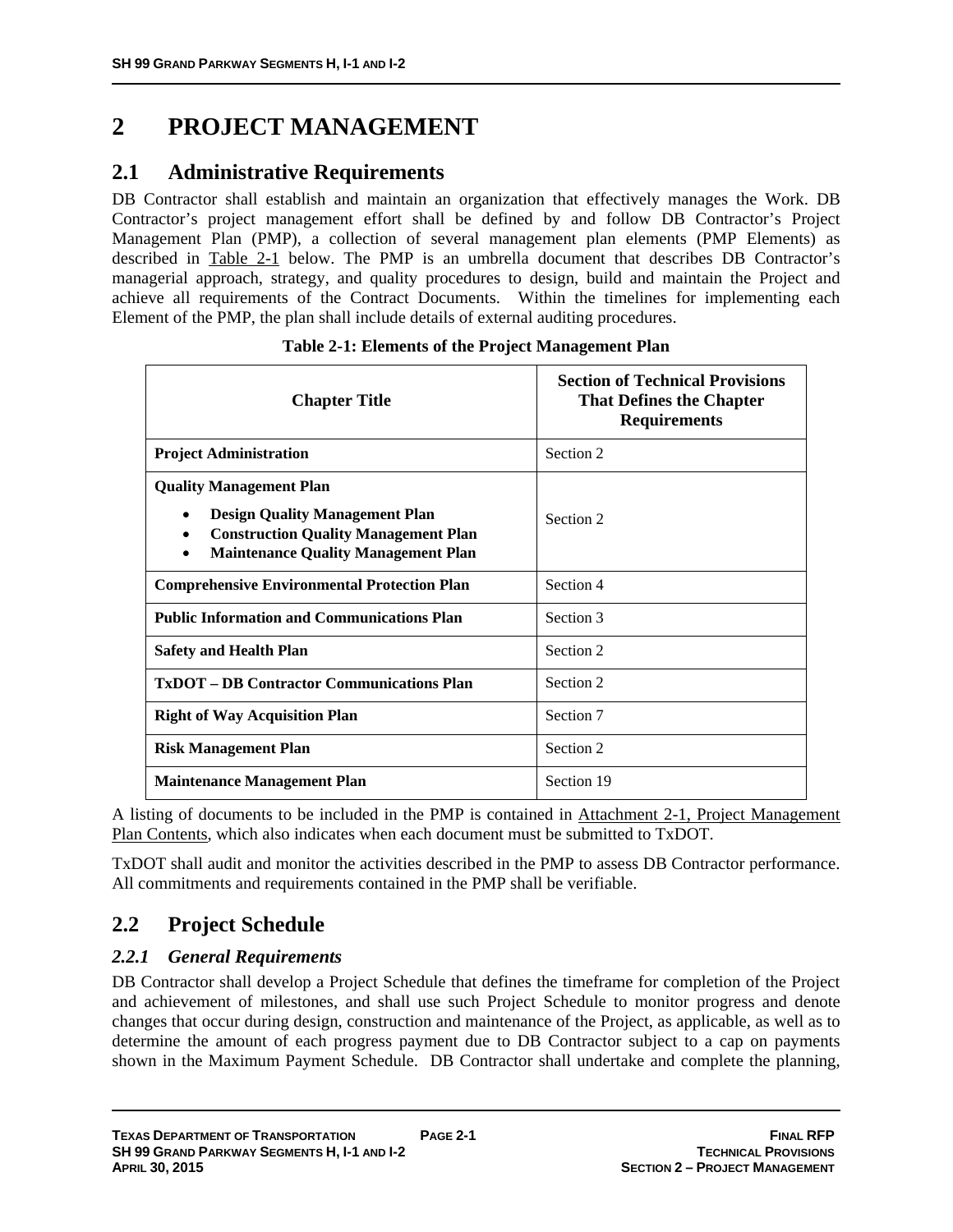design, construction, and completion of the Work in accordance with the most recent Project Schedule approved by TxDOT.

Before the commencement of any Schedule Activity, DB Contractor shall develop the Project Baseline Schedule (PBS) in accordance with the WBS, the minimum requirements of which are included in Attachment 2-2 – Work Breakdown Structure Requirements, and the resource and cost loading requirements set forth in Table 2-2, and submit the PBS to TxDOT for review and approval. DB Contractor shall map each Schedule Activity described in the PBS to one of the WBS levels and describe each segment of the Work to the same level of detail. At a minimum for reporting Project costs, DB Contractor shall utilize the organizational structure included in Attachment 2-3 – Organizational Structure for Cost Reporting.

The scheduling software employed by DB Contractor shall be compatible with the current and any future scheduling software employed by TxDOT (currently Primavera 6.2). Compatible shall mean that TxDOT may load or import, as applicable, any DB Contractor-provided electronic file version of a schedule using TxDOT's scheduling software without modifications, preparation, or adjustments to such software to do so.

DB Contractor is solely responsible for planning and executing the Work; TxDOT's approval of the PBS does not:

- Imply approval of any construction methods or relieve DB Contractor's responsibility to provide sufficient materials, equipment, and labor to guarantee completion of the Project in accordance with the Contract Documents.
- Attest to the validity of assumptions, activities, relationships, sequences or any other aspect of the PBS.

Failure of DB Contractor to include any element of the Work required by the Contract Documents in the approved PBS does not relieve DB Contractor of the responsibility to perform such Work.

#### *2.2.2 Project Baseline Schedule (PBS)*

#### **2.2.2.1 Project Baseline Schedule Overview**

DB Contractor shall develop and implement the PBS in the following stages:

- a) PBS-1: Preliminary Project Baseline Schedule submitted with DB Contractor's proposal.
- b) PBS-2: DB Contractor shall use the Preliminary Project Baseline Schedule (PBS-1) as a foundation to prepare PBS-2 and shall submit the PBS-2 to TxDOT for review and approval. Approval of the Project Baseline Schedule (PBS-2) shall be a condition of NTP2. TxDOT will review the PBS within15 Business Days of submission. In the event that TxDOT does not accept the PBS, DB Contractor shall revise and resubmit it with changes clearly identified. TxDOT will review each resubmission of the Project Baseline Schedule within 10 Business Days of resubmission.

PBS-2 shall reflect the intended execution plan meeting all schedule requirements. DB Contractor shall incorporate the final design elements into the PBS-2 schedule updates as Release for Construction (RFC) plans are completed. The data date for PBS-2 shall be the date of NTP1. DB Contractor shall progress and update the approved PBS-2 monthly until PBS-3 is reviewed and approved.

c) PBS-3: DB Contractor shall submit PBS-3 to TxDOT upon establishment of the final execution strategy, but no later than twelve (12) months after NTP2 and shall reflect all final design elements to date, final quantity assessment for each scheduled construction activity and the updated plan. DB Contractor shall update PBS-3 monthly until a subsequent version (i.e. PBS-4)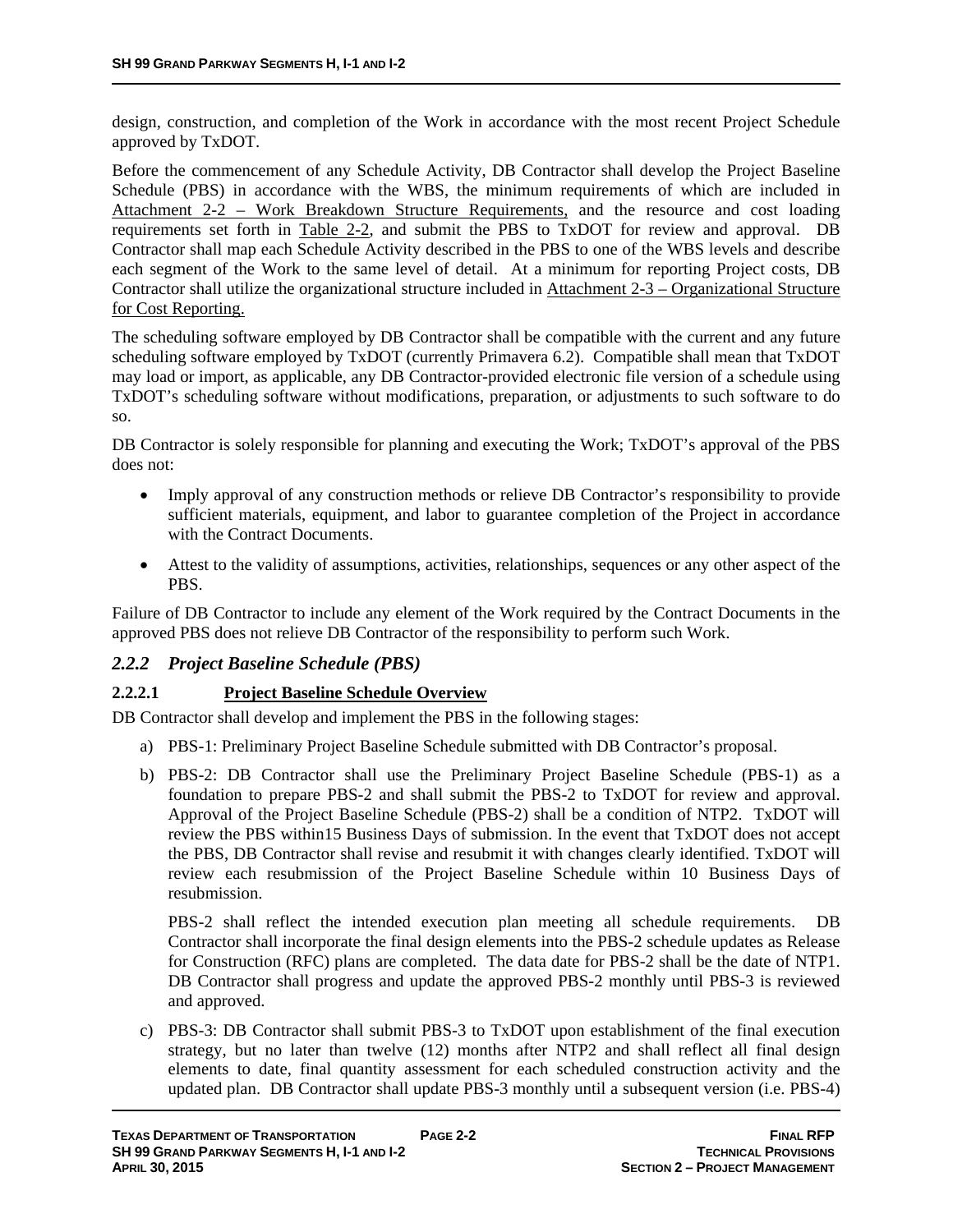is required due to a re-baseline request by TxDOT.

DB Contractor shall include a separate narrative report with each PBS which describes the general sequence of design and construction, the proposed Critical Path and all Completion Deadlines.

| <b>Discipline</b>               | <b>Detail</b>                         | <b>PBS-1</b>   | <b>PBS-2</b>           | <b>PBS-3</b>           |
|---------------------------------|---------------------------------------|----------------|------------------------|------------------------|
| Right-of-Way                    | <b>WBS</b> Level                      | $\overline{4}$ | All levels             | All levels             |
|                                 | <b>Cost Loading</b>                   | N <sub>o</sub> | N <sub>o</sub>         | N <sub>o</sub>         |
| Acquisition                     | <b>Resource Loading</b>               | N <sub>o</sub> | N <sub>o</sub>         | N <sub>o</sub>         |
|                                 | Maximum Duration of Schedule Activity | No maximum     | $20$ Days <sup>1</sup> | $20$ Days <sup>1</sup> |
|                                 | <b>WBS</b> Level                      | 4              | All levels             | All levels             |
| Preconstruction<br>Submittals & | <b>Cost Loading</b>                   | N <sub>o</sub> | N <sub>o</sub>         | N <sub>o</sub>         |
| Permitting                      | <b>Resource Loading</b>               | N <sub>o</sub> | N <sub>o</sub>         | N <sub>o</sub>         |
|                                 | Maximum Duration of Schedule Activity | No maximum     | $20$ Days <sup>1</sup> | $20$ Days <sup>1</sup> |
| Utility<br>Coordination         | <b>WBS</b> Level                      | $\overline{4}$ | All levels             | All levels             |
|                                 | <b>Cost Loading</b>                   | N <sub>o</sub> | N <sub>o</sub>         | N <sub>o</sub>         |
|                                 | <b>Resource Loading</b>               | N <sub>o</sub> | N <sub>o</sub>         | N <sub>o</sub>         |
|                                 | Maximum Duration of Schedule Activity | No maximum     | $20$ Days <sup>1</sup> | $20$ Days <sup>1</sup> |
| Design                          | <b>WBS</b> Level                      | $\overline{4}$ | All levels             | All levels             |
|                                 | <b>Cost Loading</b>                   | N <sub>o</sub> | N <sub>o</sub>         | N <sub>o</sub>         |
|                                 | <b>Resource Loading</b>               | N <sub>o</sub> | N <sub>o</sub>         | N <sub>o</sub>         |
|                                 | Maximum Duration of Schedule Activity | No maximum     | $20$ Days <sup>1</sup> | $20$ Days <sup>1</sup> |
| <b>Utility</b><br>Relocation    | <b>WBS</b> Level                      | $\overline{4}$ | 5                      | All levels             |
|                                 | <b>Cost Loading</b>                   | N <sub>o</sub> | Yes                    | Yes                    |
|                                 | <b>Resource Loading</b>               | N <sub>o</sub> | N <sub>o</sub>         | N <sub>o</sub>         |
|                                 | Maximum Duration of Schedule Activity | No maximum     | No maximum             | $20$ Days <sup>1</sup> |
| Construction                    | <b>WBS</b> Level                      | 4              | $\overline{4}$         | All levels             |
|                                 | <b>Cost Loading</b>                   | N <sub>o</sub> | Yes                    | Yes                    |
|                                 | <b>Resource Loading</b>               | N <sub>o</sub> | N <sub>o</sub>         | Yes                    |
|                                 | Maximum Duration of Schedule Activity | No maximum     | $20$ Days <sup>1</sup> | $20$ Days <sup>1</sup> |

|  |  |  | Table 2-2: Schedule Level-of-Detail Requirements |
|--|--|--|--------------------------------------------------|
|--|--|--|--------------------------------------------------|

<sup>1</sup>Unless otherwise approved by TxDOT.

#### **2.2.2.2 Project Baseline Schedule Requirements**

DB Contractor shall define a complete and logical plan that can realistically be accomplished for executing the Work. The PBS shall:

- a. Reflect the proposed approach to accomplish the Work
- b. Include all major activities of Work required by the Contract Documents and also include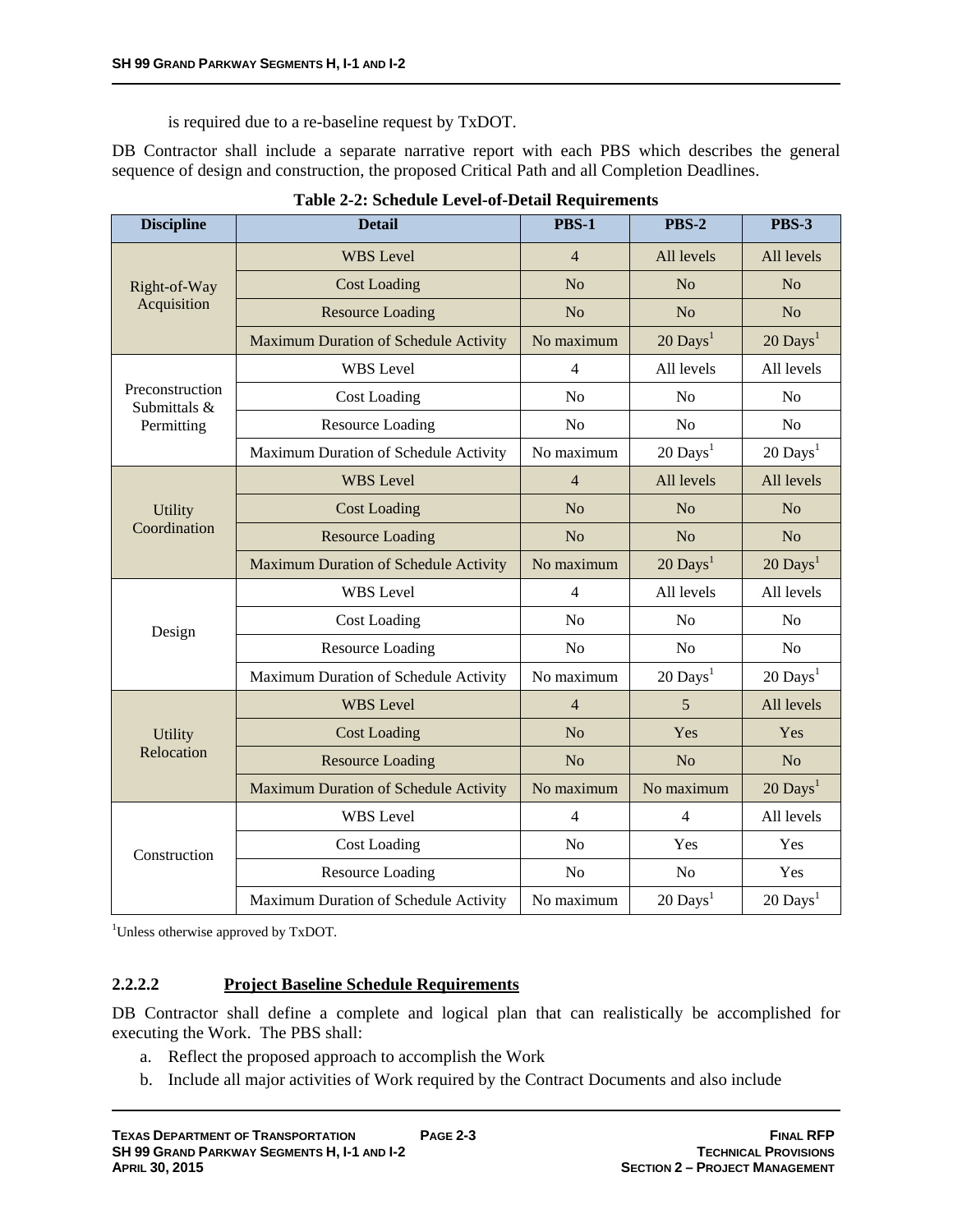activities for property acquisitions, Utility Adjustments, permit acquisitions, and interfaces with other projects including the installation of tolling infrastructure by TxDOT's toll integrator, and Governmental Entities.

- c. Indicate the sequence of performing each major activity and the logical dependencies and interrelationships among the activities and shall provide a sufficient number of activities to assure adequate planning to allow monitoring and evaluation of progress and, if applicable, payments.
- d. Include a listing of all submittals and submittal activity durations including specific durations for TxDOT review and/or approval of DB Contractor's submittals.

Resources shall be incorporated into the PBS per the following requirements:

- a. Provide a list of crews with associated labor and equipment resources to TxDOT with the schedule submittal.
- b. Define crews as a Labor Resource Type and assign to appropriate activities.
- c. Provide TxDOT with a definition, the composition of and production rate for each crew type.

#### **2.2.2.3 Project Baseline Schedule Coding**

DB Contractor shall utilize an activity coding structure for the PBS that allows project activities to be sorted by type of work and location of work, or as mutually agreed to by DB Contractor and TxDOT. Each activity shall be assigned an activity code for each Work Element to indicate the type of work related to the activity. Activity codes shall be Global Code values and shall be as indicated in Table 2-3 below.

| <b>Code Value</b>     | <b>Description</b>                                   |
|-----------------------|------------------------------------------------------|
| <b>AGGREGATE</b>      | <b>Granular Base</b>                                 |
| <b>CLEAR&amp;GRUB</b> | Clear & Grub, Removal                                |
| <b>DEMO</b>           | Building demolition, other                           |
| <b>DESIGN</b>         | Design, studies, RFC package deliverables            |
| <b>DRAINAGE</b>       | Pipe, Box Culvert, Headwall                          |
| <b>EXCAVATION</b>     | Cut, fill, excavate                                  |
| <b>FLATWORK</b>       | Curb, gutter, sidewalks                              |
| <b>LANDSCAPE</b>      | Topsoil, mulch, seeding                              |
| <b>MOT</b>            | Maintenance of Traffic                               |
| <b>PAVING</b>         | Concrete, Asphalt, etc.                              |
| <b>PROCURE</b>        | Procurement of materials                             |
| <b>ROW</b>            | Right-of-Way                                         |
| <b>SIGNALS</b>        | Signals, foundations, poles                          |
| <b>SIGNING</b>        | Signing – Permanent                                  |
| <b>STRIPING</b>       | Striping – Permanent                                 |
| <b>SUBSTRUCTURE</b>   | Foundation, Columns, Bent, Piles, Abutments (bridge) |

**Table 2-3: "Type of Work" Code Values**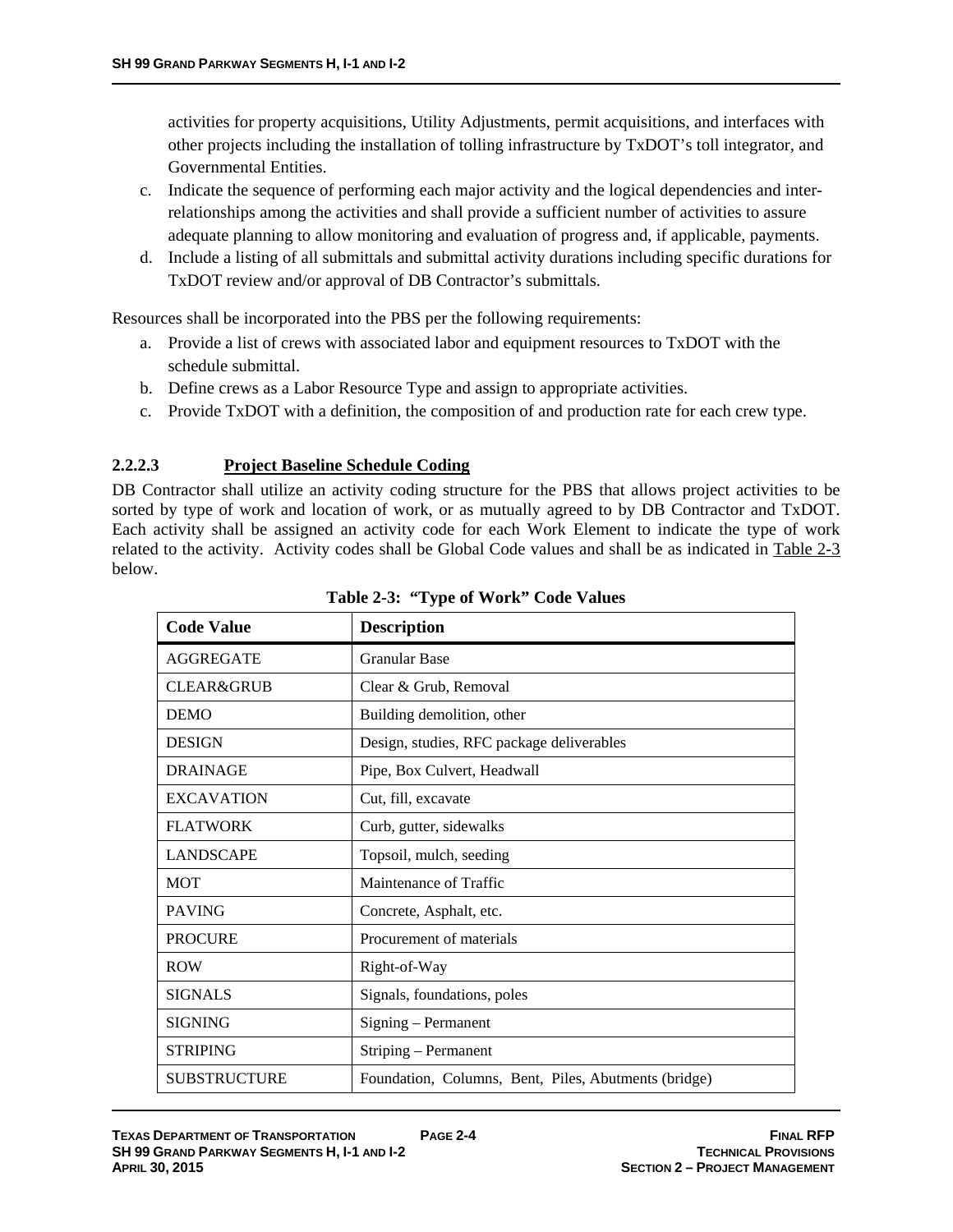| <b>SUPERSTRUCTURE</b>  | Girders, Deck, Approach Slabs, Parapet, Polymer Overlay (bridge)                                                                   |
|------------------------|------------------------------------------------------------------------------------------------------------------------------------|
| <b>SURCHARGE</b>       | Consolidation & Settlement Times                                                                                                   |
| TRAIL                  | Trails - Pedestrian & Bike                                                                                                         |
| UTILITY-COMM           | Utility Communication                                                                                                              |
| UTILITY-GAS            | <b>Utility Gas</b>                                                                                                                 |
| UTILITY-POWER          | <b>Utility Power</b>                                                                                                               |
| UTILITY-WATER          | Utility Water/Irrigation/Sewer                                                                                                     |
| <b>UTILITY - OTHER</b> | <b>Other Miscellaneous Utilities</b>                                                                                               |
| <b>WALLS</b>           | Noise, MSE, Retaining                                                                                                              |
| <b>NA</b>              | Not Applicable – Not on Mainlane, Miscellaneous, LOE, etc. (Misc.<br>programmatic activities not categorized by Type of Work code) |

# **2.2.2.4 Work Breakdown Structure**

The PBS shall be organized consistent with the WBS. DB Contractor may add WBS elements and/or levels to those presented in Attachment 2-2 with TxDOT's written approval. DB Contractor shall further develop and detail the initial WBS in accordance with its specific Schedule Activities and retain the ability to summarize to at least the same level as shown in Attachment 2-2 or as approved by TxDOT. DB Contractor shall assign the WBS structure consistently and uniformly among all similar activity types.

# **2.2.2.5 Calendars**

DB Contractor shall define calendars as follows:

- a. TxDOT holidays shall be applied as non-working days for TxDOT related activities.
- b. Project calendar descriptions shall begin with a unique project identifier.
- c. The application of "Standard" Primavera calendars is not acceptable.
- d. Potential non-work weather days are identified and included in each calendar's work month.
- e. Adequately represent non-work days associated with limitations (such as paving seasons, utility shutdown seasons, landscaping seasons, etc.)
- f. A 7-day calendar to be utilized for cure, settlement, and other activities as appropriate is included.

# **2.2.2.6 Milestones/Constraints**

DB Contractor shall separately identify each Completion Deadline, conform such Completion Deadline to the scheduling requirements set forth in the PBS, and assign a "finish on or before" constraint date to such Completion Deadline. DB Contractor shall include additional milestones in the PBS to define significant events such as NTPs, start and finish of major segments/areas/regions of work, major traffic changes and coordination points with outside entities, such as Utilities.

The PBS shall not contain any constrained activities, other than contract milestones, without TxDOT approval.

#### **2.2.2.7 Activities**

DB Contractor shall describe activities with a unique and logical activity description to easily identify the specific activity so that the scope of work is identifiable and progress on each activity can be measured. Each activity description shall indicate its associated scope and location of work.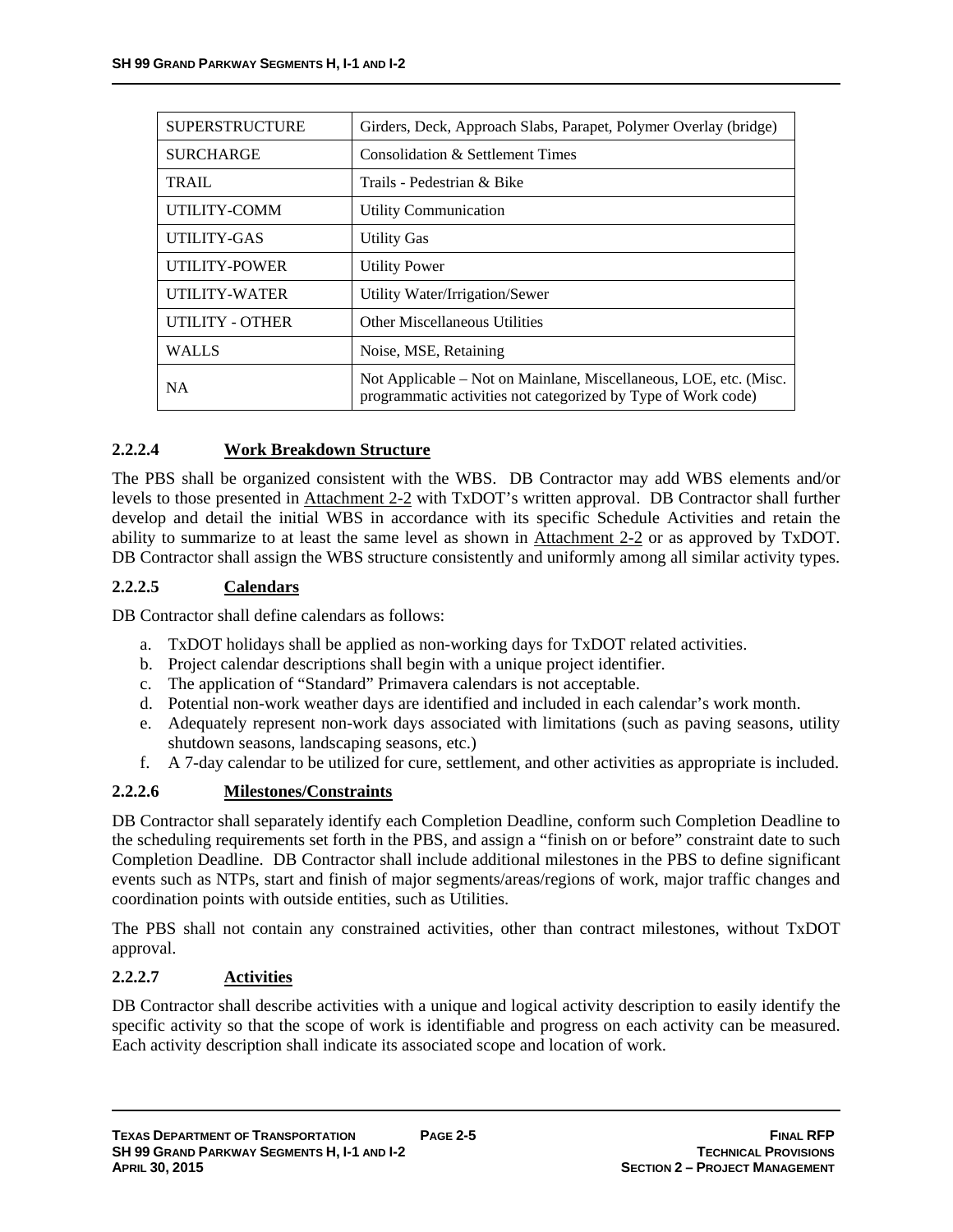DB Contractor shall define the duration of each activity and shall limit the maximum duration according to Table 2-2 unless otherwise approved by TxDOT. Exceptions could include non-work type activities such as mobilization, design, fabrication, settlement durations, curing and long lead procurement items. The duration for each activity shall be the time required to complete the Work based on the quantity of Work divided by reasonably anticipated production rates when applicable. Separate activities for cure time, major inspection points requiring preparation, submittal periods, environmental approvals and other time consuming activities shall be included.

DB Contractor shall clearly identify the relationships and logic that tie activities together. Each activity is to have at least one predecessor and one successor activity, except for NTP and Substantial Completion milestones. Unnecessary relationships or excessive ties to end milestones shall be avoided.

# **2.2.2.8 Miscellaneous**

DB Contractor shall use the following schedule software settings:

- a. *Critical activities shall be defined as Longest Path* schedule option setting in lieu of *Total Float Less Than or Equal To x*.
- b. *Retained Logic* schedule option setting to calculate the Critical Path and controlling activities in the PBS and subsequent schedule updates.
- c. Critical Path shall be highlighted in red on all schedules to distinguish critical Schedule Activities from other schedule activities and float shown for all schedule activities.
- d. *Leveling Resources* schedule option shall only be used with prior notification to and concurrence of schedule update procedures by TxDOT.

DB Contractor shall cost-load the PBS as follows:

- a. Provide a sufficient number of activities so that the budget of any one activity does not exceed \$1.0 million in the PBS-3 schedule, unless otherwise approved by TxDOT.
- b. Allocate the total dollar amount throughout the Payment Activities in the PBS. Such allocation shall not artificially inflate, imbalance, or front-load line items.
- c. DB Contractor's indirect costs such as project management, administration, contingencies, site cleanup and maintenance and security costs related to design-build costs shall be prorated through all Payment Activities.

DB Contractor shall revise the cost loading during the course of the Project in Project Status Schedule Updates if it becomes necessary to add, combine, eliminate, or modify Payment Activities or Schedule Activities to reflect modifications to the Work due to an executed Change Order. DB Contractor shall add into the PBS Change Orders as they are approved by TxDOT with appropriate activities, resources, and units/budget to represent the modified scope of work. DB Contractor shall include a WBS level for each executed Change Order under the "change modification" level of the cost breakdown structure (Attachment 2-3). DB Contractor shall map all costs, as applicable, to the Change Order WBS level accordingly.

If applicable, DB Contractor shall request revisions to the PBS requesting approval of revisions and consequent realignment of funds between Payment Activities through Potential Change Order (PCO) notices. The total cost in the schedule shall match the total Project cost inclusive of all approved Change Orders. As activities are added or split out in the course of revising a schedule update, units/budget for those activities shall also be re-allocated to represent the appropriate quantity to accomplish the Work within the activity duration.

DB Contractor shall incorporate all executed Change Orders into the originally planned execution of the Work and submit to TxDOT a revised PBS within 10 Business Days after each Change Order is executed.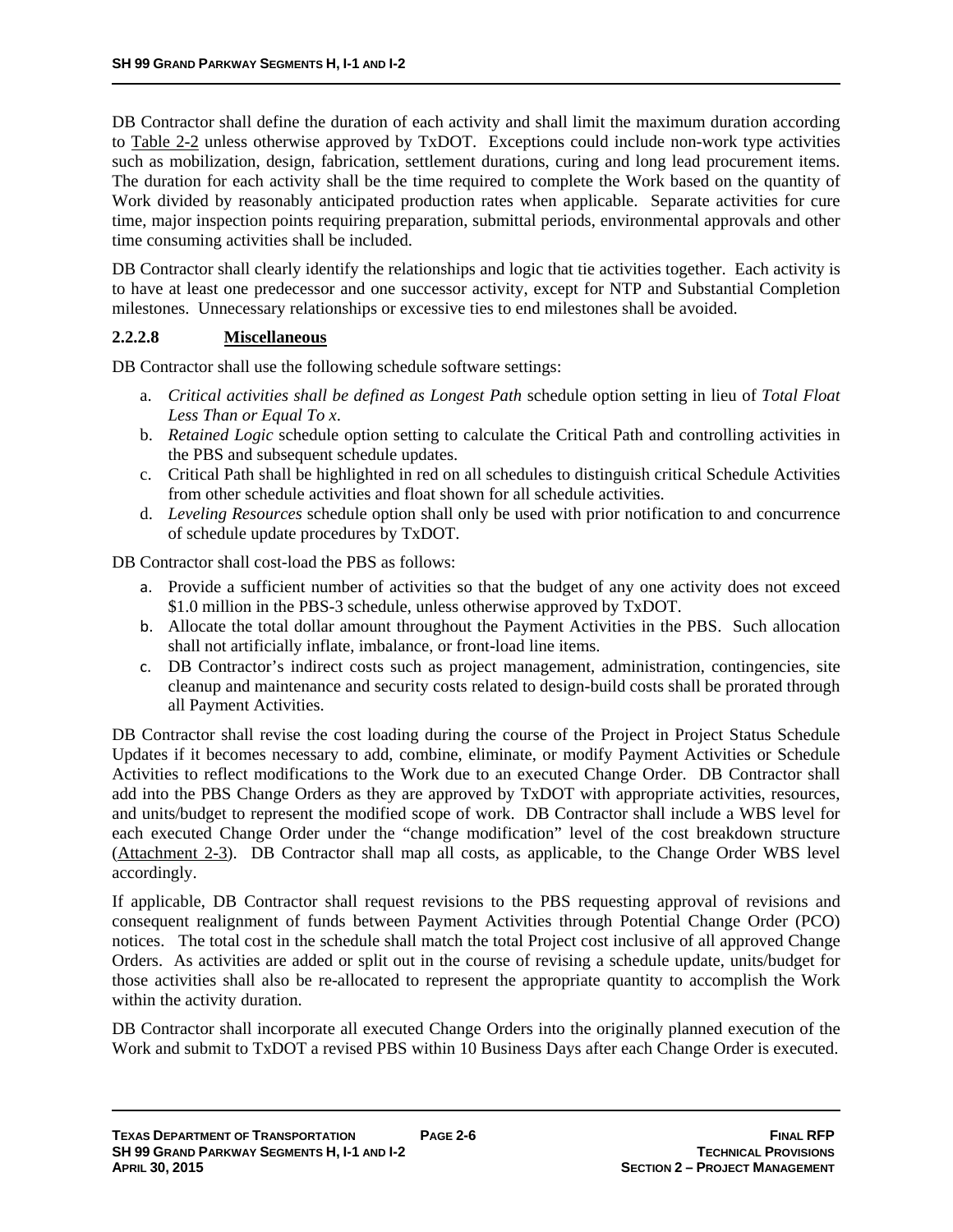# **2.2.2.9 Float**

DB Contractor shall not sequester total project float through manipulating calendars, extending activities durations or any other such methodology. Float suppression techniques, negative float, and Schedule Activity durations, logic ties, and/or sequences deemed unreasonable by TxDOT shall not be used. Float shall not be considered as time for the exclusive use of or benefit of either TxDOT or DB Contractor but shall be considered as a jointly owned, expiring resource available to the Project. Float shall not be used to the financial detriment of either party. Any schedule, including the PBS and all updates thereto, showing an early Substantial Completion date shall show the time between the scheduled Substantial Completion date and the applicable milestone schedule deadline as the "total float" of the Project.

# **2.2.2.10 Project Baseline Schedule Narrative**

DB Contractor shall provide a schedule narrative with PBS-2 and subsequent baseline schedule submittals. In developing the schedule narrative, DB Contractor shall:

- a. Describe the construction strategy supporting the Work plan and approach to the Work outlined in the PBS.
- b. Describe the approach used to apply relationships between activities, such as physical or chronological relationships between Work activities, sequencing due to crew or equipment resources, or timing of Work based on limitations (such as ROW, environmental, Utilities, etc.).
- c. Describe any limited resources, potential conflicts, or other salient items that may affect the schedule and how they will be resolved.
- d. Describe the Critical Path and identify challenges that may arise associated with the Critical Path.
- e. Describe adverse weather sources and calculations used for assumptions in determining potential non-work weather days.
- f. Describe activity coding structures and how they will be used.
- g. Provide a list of planned resources describing crews, crew size, major equipment, and production rates. The work force listing shall include only planned resources available to DB Contractor.
- h. Provide a list of applicable activities and justification for usage of:
	- Activities with durations exceeding 20 days
	- Constraints
	- Unusual calendars
	- Assumptions and calculations for non-work weather days added to calendars
	- Lag

Attached to the schedule narrative, DB Contractor shall include layouts, in pdf format, generated from the scheduling software to illustrate the following:

- DB Contractor's approach to Work (based on WBS or other applicable coding) including, at a minimum, columns for activity ID, activity name, start, finish, original duration, remaining duration, total float, longest path, budgeted cost, and Gantt chart;
- Longest path layout; and
- Other layouts or reports as agreed upon with TxDOT.

#### **2.2.2.11 Project Baseline Schedule Submission**

DB Contractor shall establish a sequential numbering system for schedule submittals and associated reports to allow easy identification of PBSs, schedule updates and re-submissions. All schedules, charts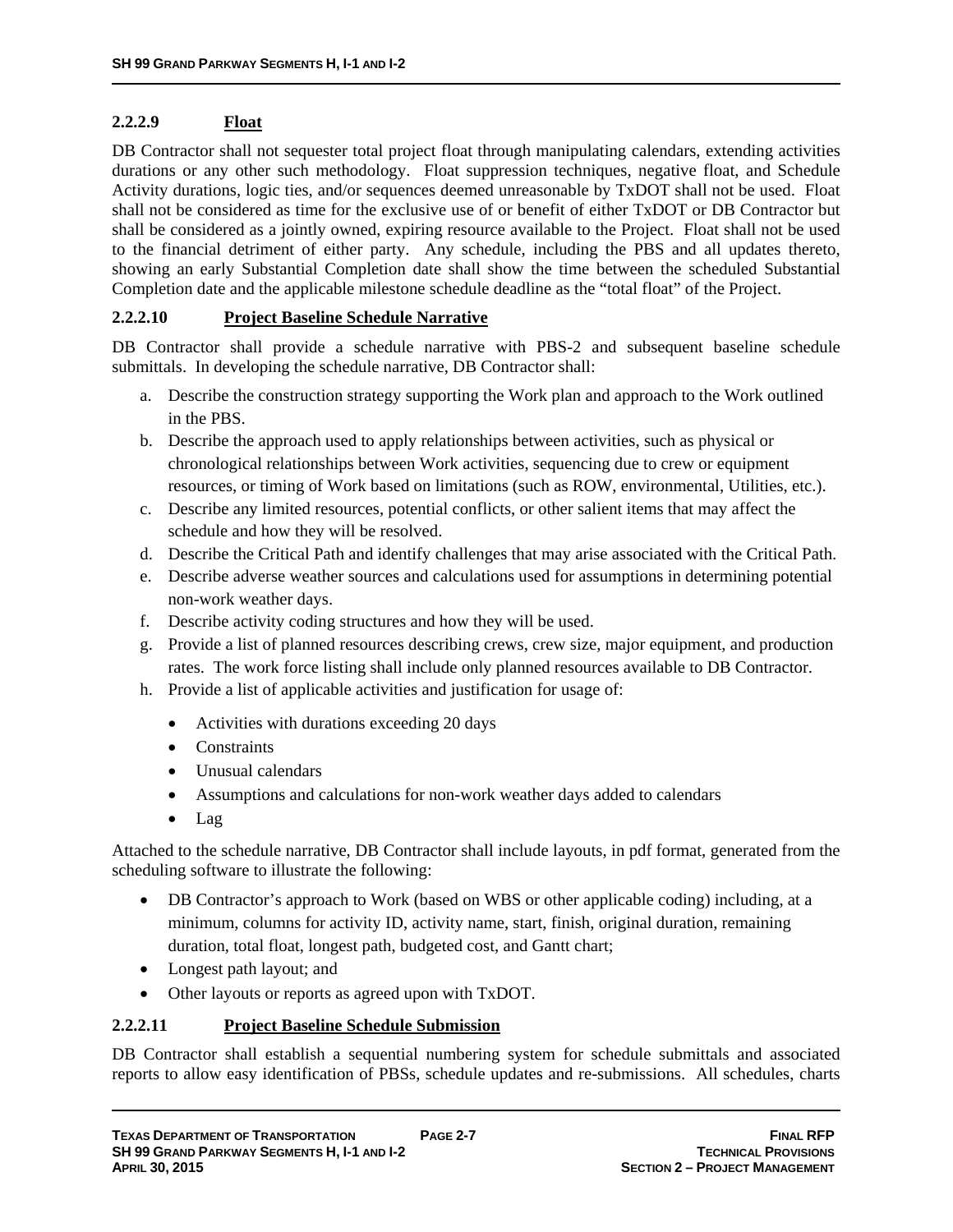and diagrams shall display the project title, the data date and a legend indicating the various symbols used and their meanings. DB Contractor shall provide the following for each schedule submittal:

- One electronic copy in native software of the schedule
- One electronic copy in pdf format of the narrative report and attachments

TxDOT will review the schedule submittal and within 15 days of submission, return it to DB Contractor as approved, approved with comments to be addressed in the following schedule update, or returned for resubmission within 10 days from the date of receipt by DB Contractor. DB Contractor shall repeat the submittal process until receiving TxDOT approval of the submittal.

#### *2.2.3 Project Status Schedule Updates*

#### **2.2.3.1 Project Status Schedule Update Requirements**

DB Contractor shall provide schedule updates that comply with all PBS requirements. Data dates for schedule updates shall be the day after the progress period closes. No changes in activity durations, calendar assignments, logic ties, or constraints will be allowed without TxDOT's written approval. DB Contractor shall show actual progress for each activity in the schedule updates such as:

- a. Actual start and finish dates for completed activities
- b. Actual start dates, physical percent complete and remaining duration for activities in progress
- c. Revised relationships and durations for unfinished activities, if warranted
- d. A well-defined Critical Path

For each schedule update, DB Contractor shall ensure that:

- a. Planned budget values match total Project cost or revised total Project cost inclusive of all authorized Change Orders.
- b. All planning changes, adjustments, or revisions in sequencing and timing of the remaining Work are accurately represented.

If Work is performed out of sequence, DB Contractor is required to implement logic changes consistent with the retained logic method of scheduling to allow the out-of-sequence Work to proceed.

Through schedule updates, DB Contractor may demonstrate proposed modifications to planned Work that require adding or deleting activities, changing activity descriptions, or revising activity durations or logic that are consistent with the following requirements:

- a. No changes are to disrupt the integrity or comparative relationship between current and previously approved PBSs or schedule updates.
- b. An activity ID can only be used once (i.e., do not delete an activity then create a new activity at a later date utilizing the same activity ID).
- c. Activity descriptions may be revised for clarification, but are not to be altered to represent a different scope than originally intended. For example, an earthwork activity may be further defined by adding station limits but the description cannot be changed to concrete paving with related logic ties.
- d. If changes impacting the Critical Path result in an extension of the Substantial Completion date, beyond contractual limits, DB Contractor shall be required to submit a time impact analysis.

#### **2.2.3.2 Project Status Schedule Update Narrative**

DB Contractor shall provide a narrative with each schedule update submittal which addresses each of the following:

a. Description of the Work performed during the progress period. Describe progress for each segment/section and the Project as a whole, including all phases of Work and interim milestones organized and reported by the defined WBS.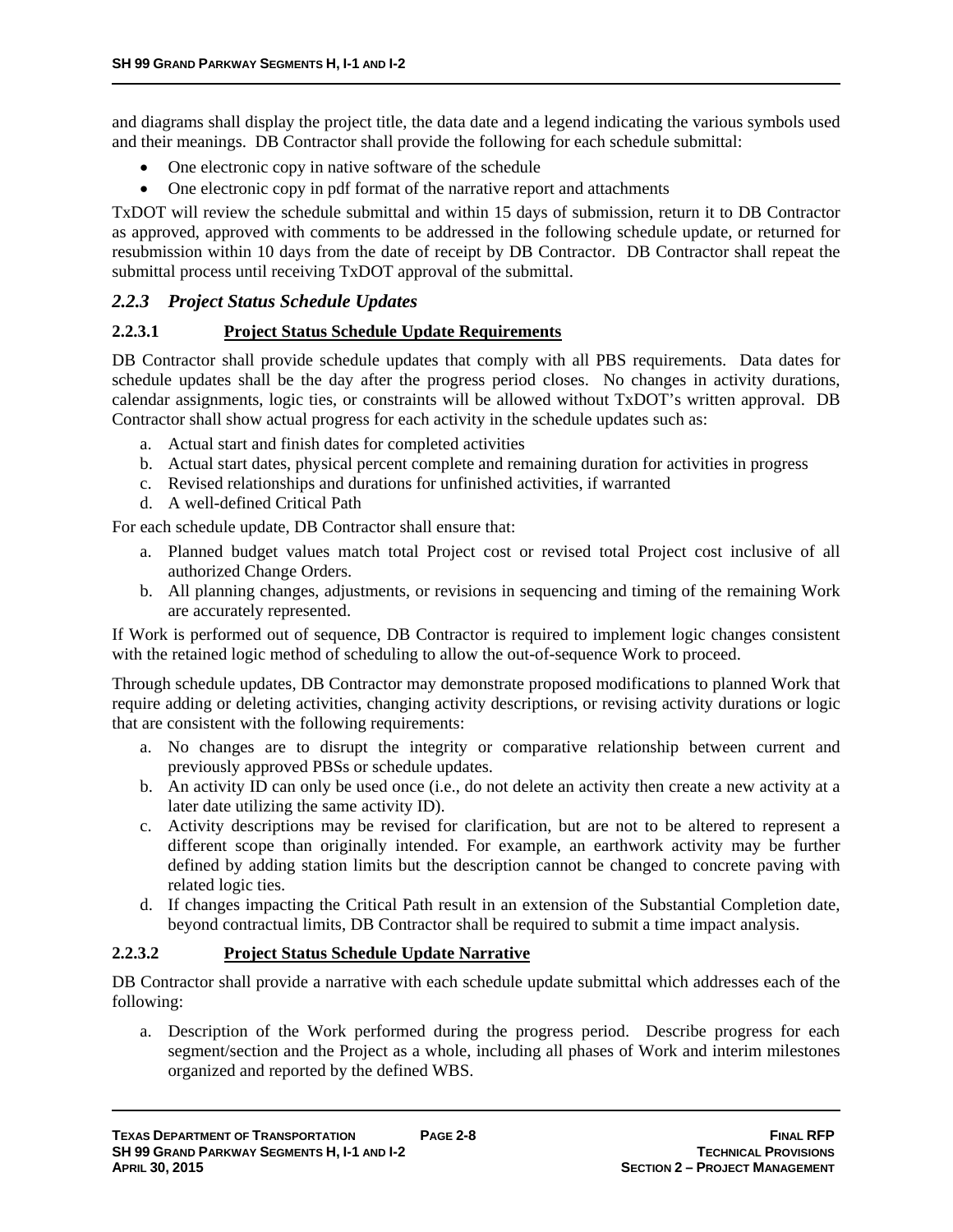- b. Provide a summary of QA/QC issues that can potentially affect the CPM model.
- c. Explanation of deviations between the Work planned and the Work performed for the period.
- d. Description of the Work to be accomplished during the next period.
- e. Description of the current Critical Path of the project, explaining any changes since the previous update as well as potential issues and proposed resolutions.
- f. Explanation of significant changes to the schedule since the previous update.
	- Provide the reason or justification for the changes, and
	- Describe any resulting affects or impacts to the project schedule. Particular focus should be on any changes that affect critical or near-Critical Paths.
	- Explain changes to:
		- Calendar
		- Activity unit/budget allocations
		- Planned resource (crew) allocations that deviate from the baseline work plan
		- Critical Path
- g. Identification of requested and/or required TxDOT actions, if applicable, for the next month.
- h. Status on pending items applicable to the schedule such as:
	- Permits, easements, agreements
	- Contract changes or time adjustments
	- Change Orders that were executed during the period from the submission of the previous month's progress report to the submission of the current progress report
	- Time Impact Analyses
- i. Current and anticipated problems or delays including:
	- Listing of current/anticipated problems and/or delays with cause and effect on work, milestones and completion dates. A summary of the resolutions (status) to the problems and/or delays listed above (resolved, ongoing or anticipated).
	- DB Contractor's plans on how to mitigate or resolve ongoing and/or anticipated problem and/or delays.
	- Identification of action TxDOT needs to take and required timeline for actions to be taken, to avoid or mitigate the problem.

A discussion of problems or delay in the schedule update narrative does not relieve DB Contractor of complying with contractual requirements regarding notification and documentation of claims.

If any actual dates are changed or corrected in any following month, DB Contractor shall submit a separate narrative with the schedule update providing an explanation of the change.

Along with the schedule update narrative, DB Contractor shall include layouts generated from the scheduling software, in pdf format, to illustrate the following:

- a. Layout to demonstrate DB Contractor's approach and progress of work based on WBS or other applicable coding. At a minimum include columns for activity id, activity name, start, finish, original duration, remaining duration, total float, budgeted cost, and Gantt chart. The Gantt chart shall contain current planned bars and baseline / target bars that represent the previous period's progress forecast.
- b. Longest path layout organized by WBS and sorted by early start.
- c. A 90-day look ahead Gantt chart showing all upcoming Submittals from DB Contractor and approvals required by TxDOT or other Governmental Entities.
- d. A 90-day look ahead Gantt chart grouped by WBS and sorted by early start date.
- e. Graphical report which compares DB Contractor's actual monthly progress to the previous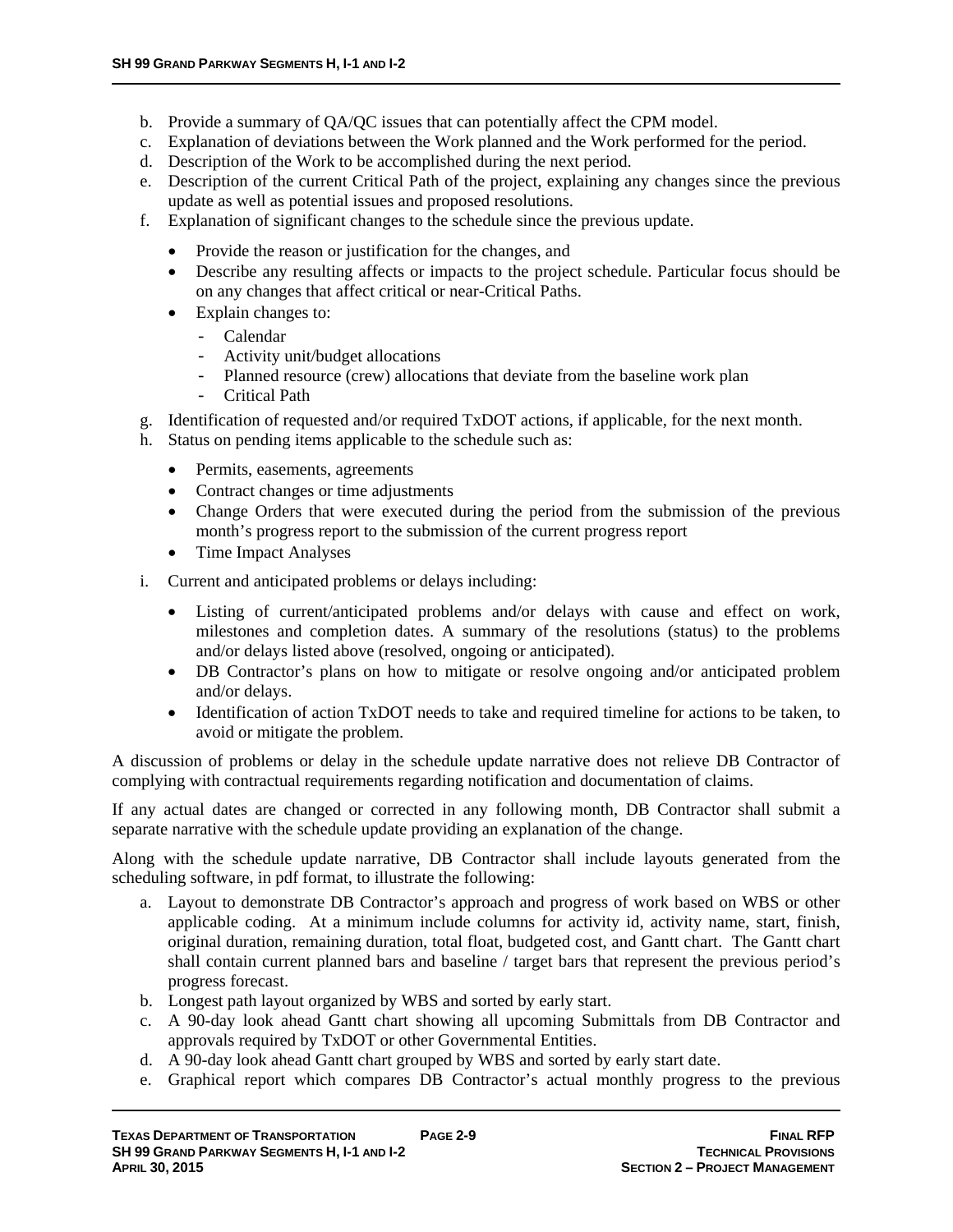months planned progress, organized by WBS.

- f. A 90-day look ahead Gantt chart of design document submittals for the forthcoming period.
- g. Monthly expenditure projections and cash expenditure curves by WBS or as requested by TxDOT, if applicable.
- h. Other layouts or reports as agreed upon or requested by TxDOT.

# **2.2.3.3 Project Status Schedule Update Submission**

DB Contractor shall submit to TxDOT the schedule update, narrative and agreed upon layouts or reports each month during the life of the DB Phase beginning with the first full month after NTP2. DB Contractor shall provide the following for each schedule update submittal:

- a. One electronic copy in native software of the schedule file
- b. One electronic copy in pdf format of narrative report

TxDOT will review schedule updates for consistency with DB Contractor's WBS and the currently approved PBS and for conformance with the Contract Documents.

# **2.2.3.4 Owner Review and Acceptance**

TxDOT will review the schedule update submittal and within 14 days of submission, return it to DB Contractor as accepted, accepted with comments to be addressed in the following schedule update, or returned for resubmission within 10 days from the date of receipt by DB Contractor. The submittal process shall be repeated until receiving TxDOT approval of the submittal.

# *2.2.4 As-Built Schedule*

Upon completion of the Punch List, DB Contractor shall submit the schedule update identified as the "asbuilt schedule". The as-built schedule shall reflect the exact manner in which the Work up to each Final Acceptance and described by the Contract Documents was actually performed including start and completion dates, Schedule Activities, actual durations, sequences and logic.

# *2.2.5 Time Impact Analysis*

DB Contractor shall submit to TxDOT a written time impact analysis (TIA) in each of the following situations:

- a. As part of a PCO Notice based on a delay as set forth in Contract Documents.
- b. If any changes in a schedule update impact the Critical Path, such that they create an extension of the Substantial Completion date beyond the Substantial Completion Deadline.
- c. If the DB Contractor has claim for delay. DB Contractor shall submit a separate TIA for each delay event.

TxDOT may request, at any time, a TIA demonstrating impact or potential impact to the schedule resulting from claimed delays or Change Orders which are being negotiated between TxDOT and DB Contractor. If TxDOT requests a TIA, DB Contractor shall submit the requested TIA within 15 Days of receiving the request. TxDOT will return the TIA to DB Contractor as approved or not approved with comments to be incorporated for resubmission within seven (7) days of receipt by DB Contractor. The submittal process shall be repeated until receiving TxDOT approval of the submittal.

Submission of a TIA does not relieve DB Contractor of complying with all contractual requirements regarding notification and documentation of potential Change Orders and actual Change Orders.

Time extensions will only be considered if:

- a. The delay event is demonstrated to affect the controlling operation on the Critical Path. Changes that do not affect the Critical Path will not be considered as the basis for a time adjustment.
- b. The total float is absorbed and the scheduled completion date is delayed one or more working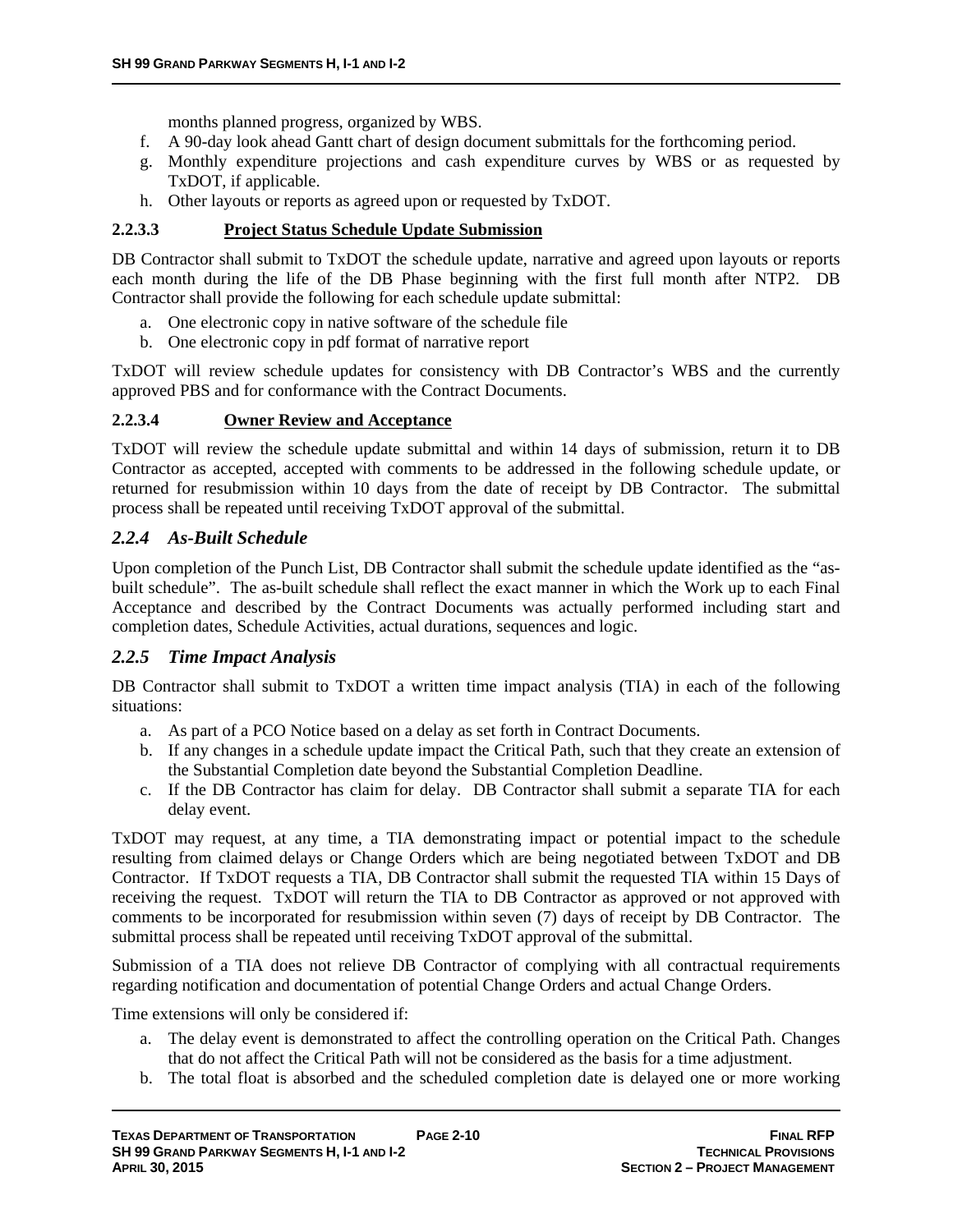days because of the change or impact.

c. In the case of multiple lines of negative float, the change or delay must cause the affected path to exceed all others before a time extension will be granted.

Each TIA submitted by DB Contractor shall consist of the following steps or elements:

- a. Establish the status of the Project before the impact by using the most recent schedule update that has the closest data date prior to the event for TIA, or as adjusted by mutual agreement.
- b. Identify the impact event, estimate duration of the impact, determine appropriate logic, and insert the impact activity or fragnet of activities into the schedule.
- c. Demonstrate any resulting affects from the impact through layouts generated from the scheduling software. Filter activities to show added or modified activities and activities impacted from changes. Note any other changes made to the schedule including modifications to the calendars or constraints.
- d. If the current Project Status Schedule Update is revised subsequent to submittal of a time impact analysis but prior to its acceptance, DB Contractor shall promptly indicate, in writing, to TxDOT the need for any modification to its time impact analysis.

DB Contractor shall submit the following with each TIA Submittal:

- a. A narrative report which:
	- $\bullet$  Identifies the schedule update(s) used for analysis.
	- Describes the procedures used to analyze schedule impacts, including:
		- Additions, deletions, or modification to activities and or fragments
		- Modifications to the calendars or constraints
		- Modifications to relationships
	- Describes the impact or potential impact by comparing Work prior to the impact and Work affected or predicted to be affected after the impact.
	- Describe mitigation efforts taken to date.
	- Describe potential resolutions to mitigate or avoid impact.
- b. Schedule layouts in pdf file format. Filter activities to clearly show impacted activities and affects to the Critical Path. Multiple layouts may be required to adequately demonstrate the impact to the Critical Path. At a minimum, provide a layout demonstrating associated activities prior to the impact and a layout demonstrating associated activities after the impact is inserted and the schedule is progressed.
- c. One electronic copy in native software of the impacted PBS
- d. Other information or documentation pertinent to the analysis.

Incorporation of TIA activities into the current schedule update submittal requires TxDOT review and approval of the TIA.

#### *2.2.6 Recovery Schedule*

When required in accordance with Section 4.5 of the Agreement, DB Contractor shall prepare a Recovery Schedule demonstrating the proposed plan to regain lost schedule progress and to achieve Final Acceptance of the last Project segment by the specified date and shall submit this recovery schedule with the subsequent schedule update.

#### *2.2.7 Document Management*

All electronic information submitted to TxDOT shall be searchable and legible. The PMP shall describe the controls exercised by the DB Contractor to ensure that: Documents (including the PMP itself) undergo relevant review and Approval prior to release; users have access to current versions of documents;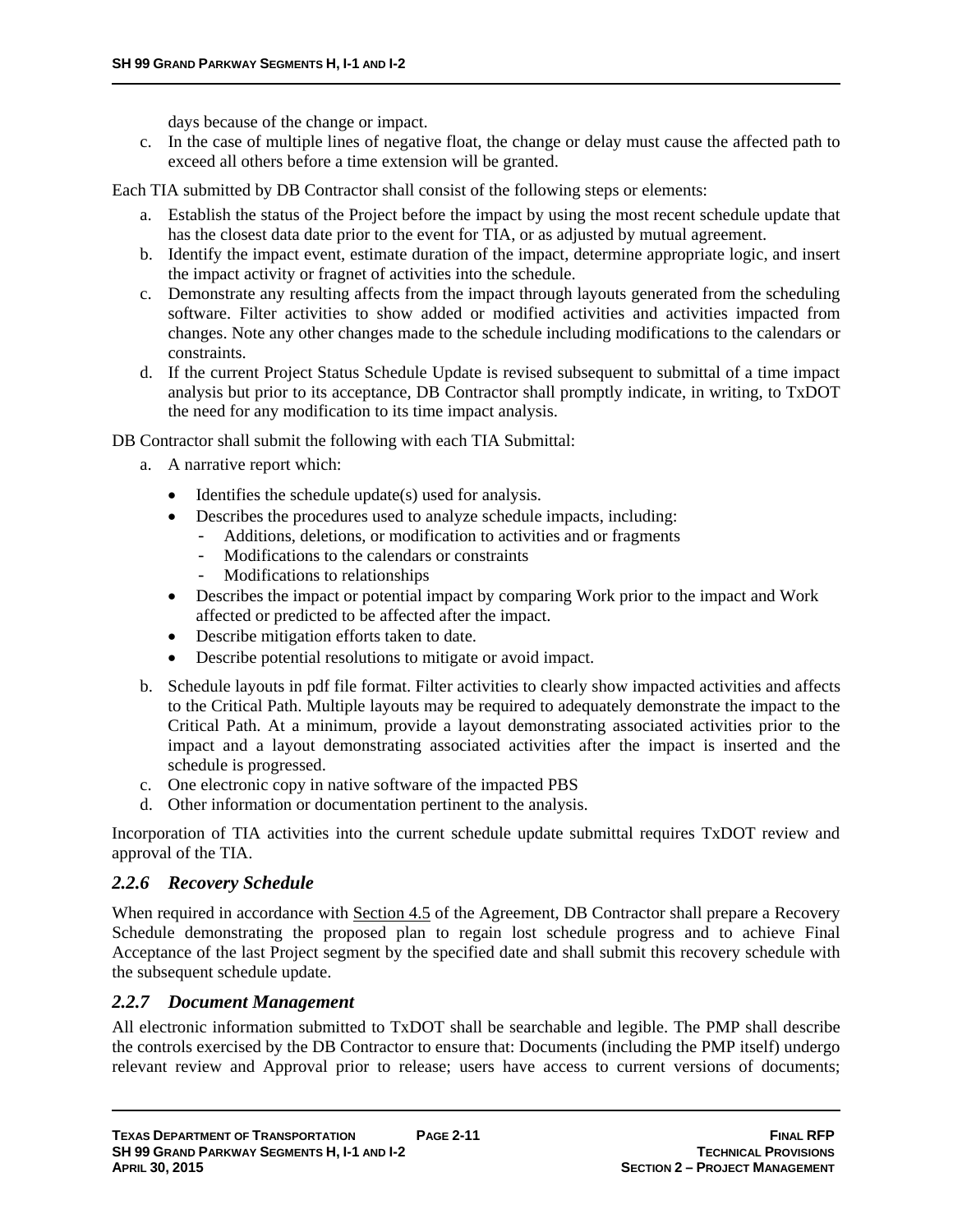versions of documents are identified; obsolete or superseded documents are so marked and prevented from unintended use; changes to documents undergo same level of review and Approval.

# **2.2.7.1 Document Storage and Retrieval Requirements**

DB Contractor shall establish and maintain an Electronic Document Management System (EDMS) to store, catalog, and retrieve all Contract Documents using the applicable control section job (CSJ) numbers. Unless otherwise directed by TxDOT, record retention shall comply with the requirements of the *Texas State Records Retention Schedule*, and shall be provided to TxDOT at the time of the expiration or earlier termination of the Agreement.

Maintenance records shall utilize the same format as TxDOT utilizes for its statewide asset inventory and condition assessments and shall be capable of being integrated into TxDOT's maintenance management systems.

Construction quality acceptance test results shall be automatically transmitted to TxDOT's I2MS system using TxDOT's extensible markup language (XML) web service. A sample is shown in Attachment 2-4 – I2MS Test Form Fields. DB Contractor shall coordinate with TxDOT to obtain the most current version prior to commencing construction quality acceptance testing. The responsible technician and his/her supervisor shall sign the daily test reports and the results of the daily tests shall be provided to TxDOT within 48-hours after test completion.

In the provision of a document management system, the DB Contractor shall:

- a. Use data systems, standards and procedures compatible with those employed by TxDOT and implement any new operating practices required as a result of TxDOT's amendments to any such systems, standards and procedures.
- b. Provide a secure location for any interface as may be provided by TxDOT, such that only authorized users have access and that it is protected from loss, theft, damage, unauthorized or malicious use.
- c. Employ appropriate standards and procedures, and train DB Contractor personnel to operate any TxDOT data management system which TxDOT may require in connection with the Project.
- d. Provide a mechanism for the electronic transfer of metadata along with the associated portable document format (PDF) images for uploading into an EDMS employed by TxDOT.

To allow for disaster recovery, the DB Contractor shall back-up all Project-related documents on a nightly basis and store all Project-related documents in a secure off-site area on a weekly basis.

DB Contractor shall provide TxDOT at DB Contractor's expense, sufficient access to DB Contractor's document control database as deemed necessary by TxDOT.

# **2.3 Quality Management Plan**

DB Contractor shall submit a comprehensive Quality Management Plan (QMP) to TxDOT for approval that is consistent with and expands upon the preliminary QMP submitted with the Proposal. The QMP shall comply with ISO 9001:2000 for quality systems, quality plans and quality audits, or most current version, as updated by the International Standards Organization. DB Contractor may elect to obtain formal ISO 9001 certification, but will not be required to do so.

The QMP shall be supported by the Design Quality Management Plan (DQMP), the Construction Quality Management Plan and the Maintenance Quality Management Plan. These distinct plans shall be coordinated with one another such that common quality management system requirements such as document control, process auditing, and corrective and preventive action can be addressed with a single approach.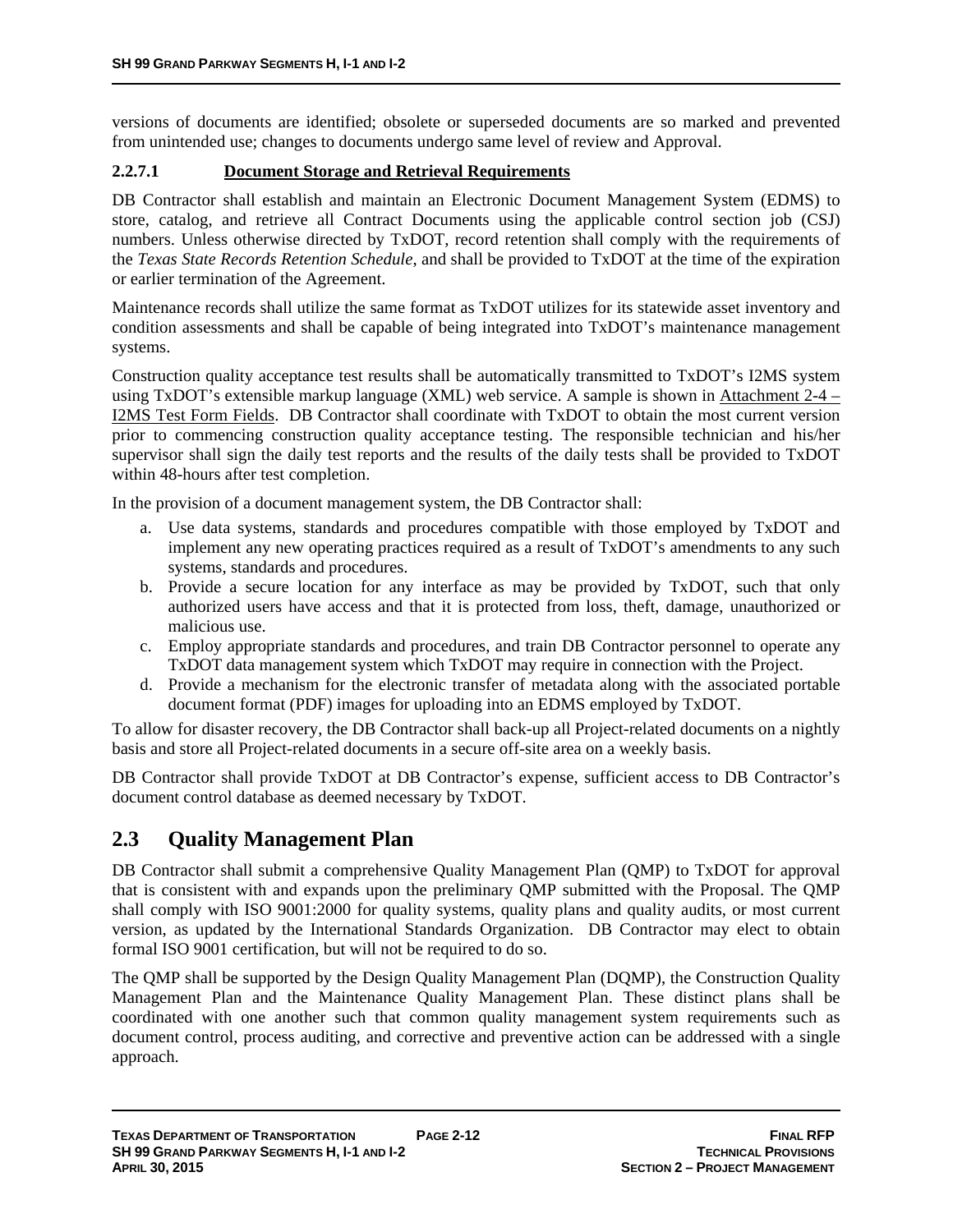# *2.3.1 General Requirements*

DB Contractor shall develop, implement, and maintain the QMP for the Term. The QMP shall describe the system, policies, and procedures that ensure the Work meets the requirements of the Contract Documents and provides documented evidence of same.

The QMP shall contain detailed procedures for DB Contractor's quality control and quality assurance activities. DB Contractor's quality process shall incorporate planned and systematic verifications and audits undertaken by an independent party. DB Contractor shall conduct all quality control, quality assurance, performance verification, and design overlay and coordination among design disciplines, all in accordance with the QMP and the requirements of the Contract Documents.

Inspections, reviews, and testing shall only be performed by personnel with appropriate training and qualifications, for each appropriate item of Work (items produced on and off the Site) using appropriate equipment that is accurately calibrated and maintained in good operating condition at an AASHTO (AASHTO R18-10, *Establishing and Implementing a Quality System for Construction Materials Testing Laboratories*) accredited facility, or at a facility with comparable accreditation (e.g., ISO 17025, *General Requirements for the Competence of Testing and Calibration Laboratories*).

# *2.3.2 Quality Terminology*

Quality terminology, unless defined or modified elsewhere in the Contract Documents, shall have the meaning defined in ISO 9001. Terms used in ISO 9001 shall have the meanings defined below:

- a. Organization: DB Contractor's organization, including any Affiliates and Subcontractors.
- b. Customers: the Users of the roadways, TxDOT, Customer Groups, and key stakeholders that have an adjacent property interest or connecting roadway.
- c. Product: the Work.

# *2.3.3 Quality Management Organization*

DB Contractor shall regularly maintain the QMP to contain current versions of the following information:

- a. The organizational chart that identifies all quality management personnel, their roles, authorities and line reporting relationships.
- b. Description of the roles and responsibilities of all quality management personnel and those who have the authority to stop Work.
- c. Identification of testing agencies, including information on each agency's capability to provide the specific services required for the Work, certifications held, equipment and location of laboratories for products produced both on and off the Site.
- d. Resumes for all quality management personnel.

# *2.3.4 Quality Policy*

The QMP shall contain a complete description of the quality policies and objectives that DB Contractor will implement throughout its organization. The policy shall demonstrate DB Contractor senior management's commitment to implement and continually improve the quality management system for the Work.

# *2.3.5 Inspection and Testing*

The QMP shall contain detailed descriptions of the inspection and test plans, including the timing, quantities represented and frequency of testing, that DB Contractor will use to meet quality control and quality assurance requirements of the Work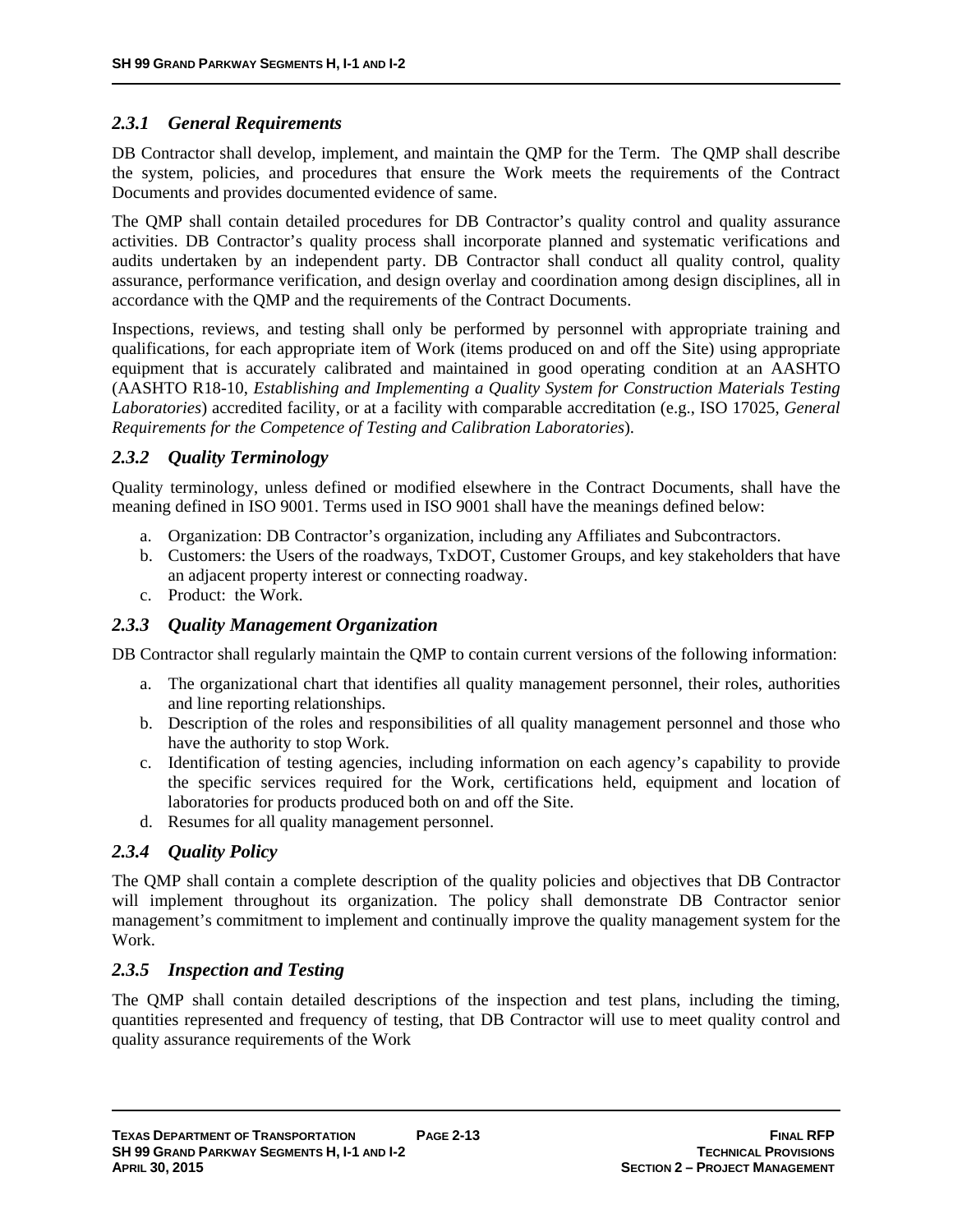DB Contractor shall revise its QMP when its own quality management organization detects a systemic or fundamental non-conformance in the work performed or in the manner the Work is inspected or tested, or when TxDOT advises DB Contractor of such a problem.

# **2.3.5.1 TxDOT Construction Notices**

On a weekly basis, DB Contractor shall provide TxDOT with a rolling three-week inspection notice. The inspection notification shall include the fabrication schedule and planned construction activities for items where TxDOT is performing the fabrication inspection.

#### **2.3.5.2 Reporting, Recordkeeping, and Documentation**

DB Contractor shall develop and maintain inspection and testing records that include, but are not limited to:

- a. Quality control inspection reports and process control material sampling/testing results and control charts shall be submitted to TxDOT within 24 hours following the inspection or test. Source documents for materials sampling and testing must be maintained and filed electronically. Any paper source documents (i.e. weights, measurements, calculations, etc.) scanned or converted to electronic files must be maintained.
- b. The Construction Quality Acceptance Firm (CQAF) shall maintain, electronically, a daily log of all inspections performed for both DB Contractor and Subcontractor operations in a format acceptable to TxDOT and transmitted to TxDOT daily. The daily inspection reports shall identify inspections conducted, results of inspections, location and nature of defects found, causes for rejection, and remedial or corrective actions taken or proposed. The responsible technician and supervisor shall sign the daily inspection reports. The DB Contractor shall provide the results of the daily inspections to TxDOT in an electronic format within twenty-four (24) hours after the work shift.
- c. The CQAF shall be responsible for establishing an electronic system for recording all material test results. The responsible technician and his/her supervisor shall sign the daily test reports. The results of the daily test shall be provided within one (1) Day of test completion.
- d. The CQAF's inspection and materials quality program shall electronically deliver the laboratory and field test results to TxDOT in the database format provided in Attachment 2-4. This electronic reporting is intended to allow the DB Contractor and TxDOT to make timely and accurate decisions on workmanship and material quality issues.

#### **2.3.5.3 Laboratory Requirements**

DB Contractor shall perform testing in accordance with, but not limited to:

- a. The CQAF's testing laboratory identified in the Construction Quality Management Plan (CQMP) shall conduct DB Contractor's quality acceptance tests and shall comply with the requirements of the AASHTO Accreditation Program (AAP) or other appropriate accreditation acceptable to TxDOT for the pertinent test. DB Contractor shall transmit to TxDOT a copy of AAP accreditation certificate(s) upon receipt by the testing laboratory.
- b. Equipment in all laboratories shall be certified prior to commencing any construction activities and shall retain the certification by AASHTO, or TxDOT, as applicable for the duration of the Work.

#### **2.3.5.4 Supply Source and Material Quality**

DB Contractor shall ensure that the quality of all materials shall conform to requirements contained in the Contract Documents and to any requirements of affected Utility Owners. The CQAF shall provide plant inspection and aggregate sampling and testing at concrete and asphalt plants. Manufacturers' test reports may supplement, but not replace, the QA inspections, sampling, testing and certification provisions.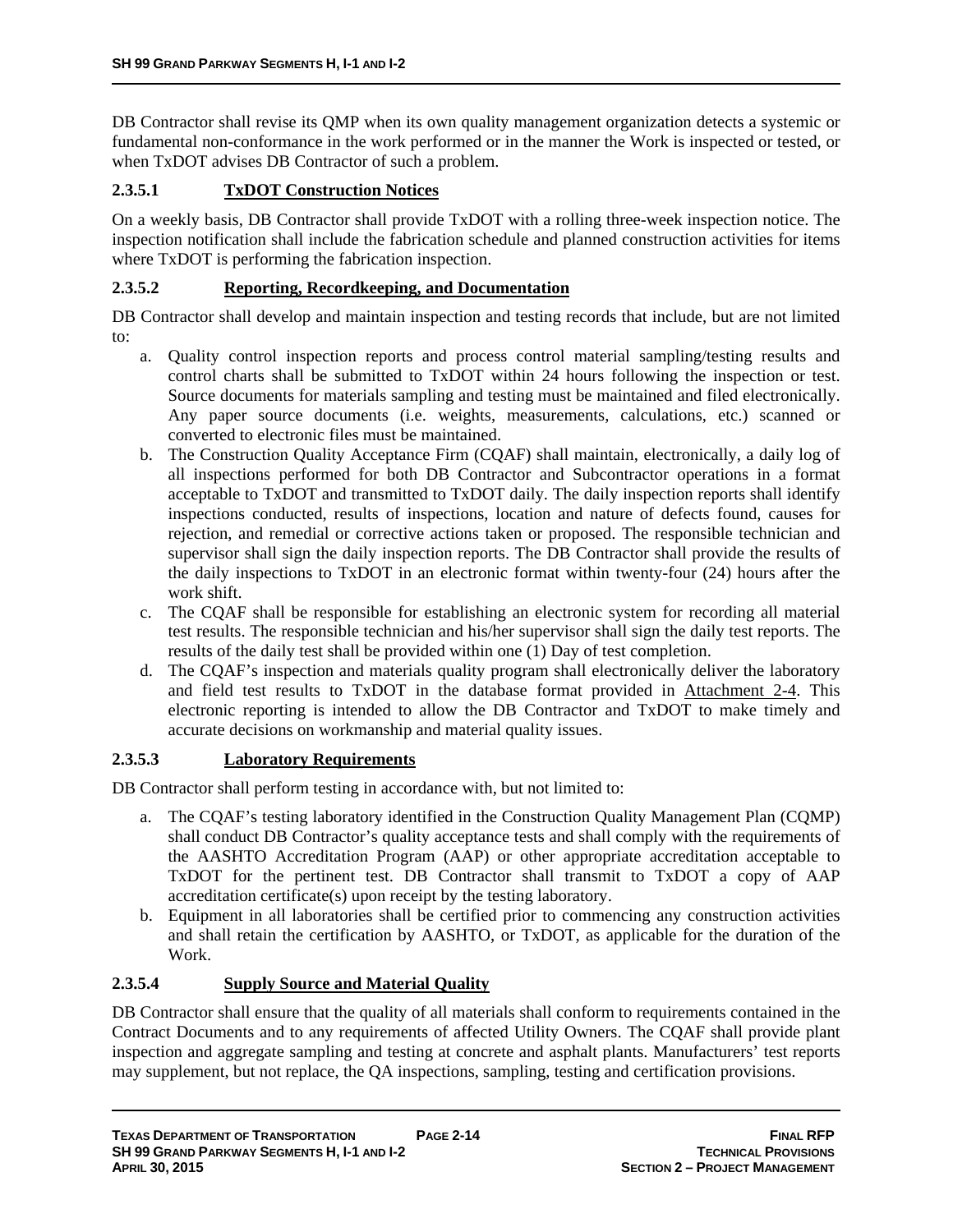# *2.3.6 Responsibility and Authority of DB Contractor Staff*

Personnel assigned to perform inspection, testing, or monitoring of characteristics for acceptance shall not be those personnel performing or directly supervising the Work being accepted.

DB Contractor's Lead Quality Manager and quality assurance staff shall have no responsibilities in the production of the Work. Quality control staff shall only have responsibilities in the production of the Work and shall remain independent of the quality assurance staff.

DB Contractor's Lead Quality Manager shall prepare a monthly report of the quality inspections and tests performed, results of such inspections and tests, and occurrences and resolution of non-conformance discoveries. DB Contractor shall submit the monthly reports to TxDOT for review.

DB Contractor's Lead Quality Manager, Design Quality Manager, Construction Quality Manager, and Quality Acceptance Manager shall have the authority to stop Work for quality-related issues.

#### *2.3.7 Design Quality Management Plan*

DB Contractor shall prepare and submit to TxDOT for review and approval a Design Quality Management Plan (DQMP) that describes its policies, procedures, and staffing to manage design quality in accordance with the requirements as detailed in this section.

#### **2.3.7.1 Released for Construction Documents**

DB Contractor shall submit to TxDOT all Released for Construction Documents in accordance with the submittal requirements of the DQMP. DB Contractor's Released for Construction Documents shall comply with the requirements of the Contract Documents, and shall be detailed, complete, constructible, and shall allow verification of the design criteria and compliance with Contract Documents.

Not later than two Business Days after DB Contractor has completed design of any particular Released for Construction Document, DB Contractor shall submit the signed and sealed document to TxDOT.

The DB Contractor shall prepare and provide all Project related Submittals and documents using English units of measure.

The DB Contractor shall furnish all Submittals by electronic copy in accordance with Section 2.1.2 of the Agreement. Unless otherwise stated in the Contract Documents, the DB Contractor shall provide to TxDOT four paper copies and a single electronic copy of each Submittal. Each Submittal shall have the signature of an authorized representative of the DB Contractor, unless otherwise expressly stated for a particular Submittal. The electronic copy shall be in a suitable format (e.g. PDF) or in the format in which the Work was originally created unless stated otherwise in the Contract Documents.

The DB Contractor shall include with each Submittal a transmittal cover sheet in a form acceptable to TxDOT.

The minimum sheet size for the Submittals shall be 8.5 inches by 11 inches. The maximum sheet size shall be 36 inches by 120 inches. Every page in a Submittal shall be numbered in sequence.

Each Submittal shall be full and complete and shall be assigned a unique, sequential number, clearly noted on the transmittal cover sheet. Original Submittals shall be assigned a unique numeric Submittal number. Revised Submittals shall bear an alphanumeric designation which consists of the unique Submittal number assigned to the original Submittal followed by a letter of the alphabet to represent that it is a subsequent Submittal of the original.

Any changes made on a revised Submittal, other than those made or requested by TxDOT, shall be identified and noted on the revised Submittal.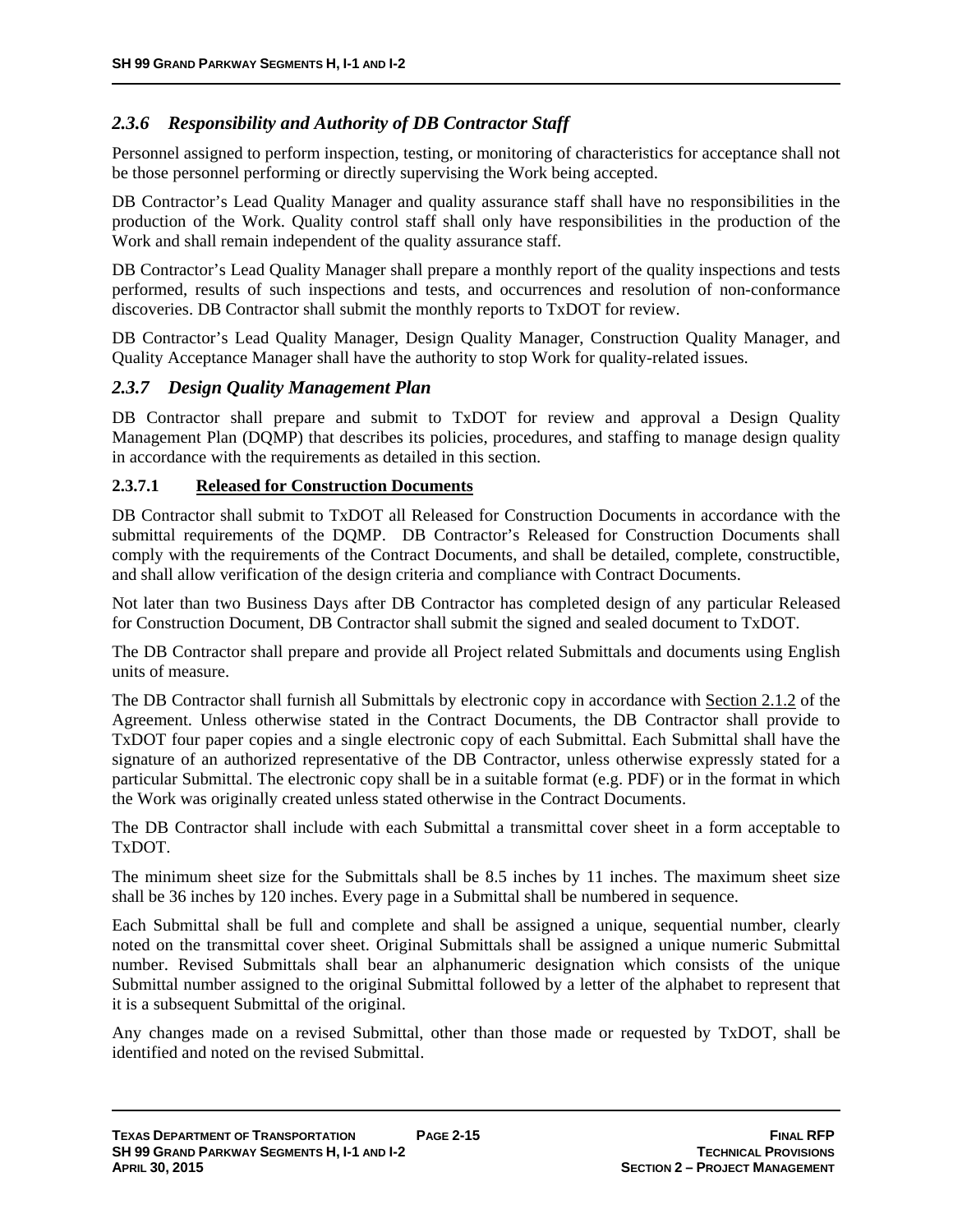Design deliverables shall include a title block, consistent with the standard Project drawing format established as part of the QMP, with the following information:

- a. Date of issuance and including all prior revision dates.
- b. Contract title and number.
- c. The names of the DB Contractor and applicable Affiliates.
- d. Stage of development.
- e. Reference to applicable technical documents and amendments.
- f. If required, review and acceptance or approval from a Governmental Entity, prior to submission to TxDOT.
- g. Review stamp.
- h. Action block space All deliverables shall include a sufficient blank space in which the DB Contractor may list required actions to be taken.
- i. When calculations accompany drawings in a Submittal, cross-references from the body of the calculations to the individual drawing to which the pages of the calculations pertain.
- j. Organization of the CADD drawings and associated documents in a logical manner, having a uniform and consistent appearance, and clearly depicting the intention of the design.

# **2.3.7.2 Record Drawings and Documentation**

Within 90 Days of Final Acceptance of all or part of the Project, DB Contractor shall submit to TxDOT a complete set of Record Drawings in hard copy and native electronic format for the portion of the Project actually opened to traffic. The Record Drawings and documentation shall be an organized, complete record of Plans and supporting calculations and details that accurately represent what DB Contractor constructed.

DB Contractor shall ensure that the Record Drawings reflect the actual condition of the constructed Work. DB Contractor shall submit to TxDOT the electronic files used to prepare the Record Drawings and documentation.

#### **2.3.7.3 DQMP General Requirements**

The DQMP shall describe and include the following general requirements:

- a. The quality control and quality review procedures for design products shall be organized by discipline (such as structural, civil, utilities). These procedures shall specify measures to ensure that appropriate quality requirements are specified and included in the design product and to control deviations from such requirements.
- b. Specific quality control and quality review procedures, including all required forms and checklists, shall be specified for preparing, verifying and checking all design products to ensure that they are independently checked and back-checked in accordance with generally accepted engineering practices in the State of Texas and the requirements of the Contract Documents. The checking of structural design shall include a set of independent calculations, performed by the DB Contractor's design firm for all structural Elements.
- c. The designer and checker shall be clearly identified on the face of all Final Design Documents. The DQMP shall also include specific procedures for verifying the design product along with any computer programs being used for such purposes. Design Documents shall be stamped, signed and dated by the engineer in responsible charge for that item, Element, or phase of the Work.
- d. Procedures shall be described for coordinating design performed by different individuals or firms working in the same area, in adjacent areas, or on related tasks to ensure that conflicts, omissions or misalignments do not occur between drawings or between the drawings and the specifications. This shall also include the coordination of the review, approval, release, distribution and revision of documents involving such parties.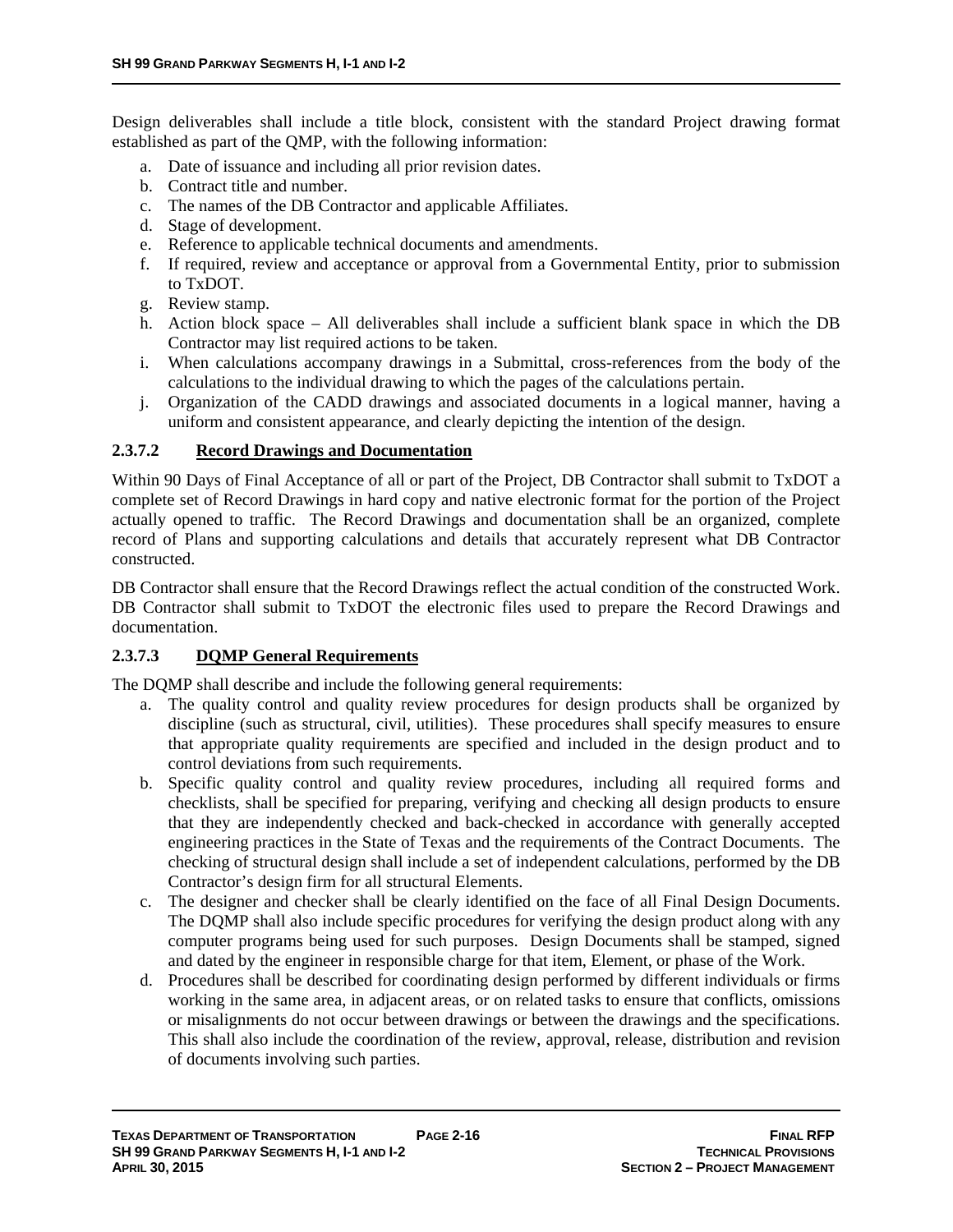- e. Procedures shall: (1) ensure that DB Contractor personnel are familiar with all the provisions of the Contract Documents concerning their respective responsibilities; (2) provide for the education, training and certification, as appropriate, of personnel performing activities affecting or assessing the quality of the Work to assure that such personnel achieve and maintain reasonable proficiency; and (3) ensure that the Work is performed according to the DQMP, generally accepted engineering practices in the State of Texas and the Contract Documents.
- f. Procedures shall be established for meeting documentation requirements; the filing of design criteria, reports and notes, calculations, plans, specifications, schematics and supporting materials needed during the Final Design; and the specific responsibilities of personnel to satisfy these requirements. All Design Documents shall be maintained, organized and indexed by DB Contractor and copies made available to TxDOT upon request.
- **g.** Procedures and schedules for the Design Quality Manager to perform audits of the Design Firm's quality control procedures under the DQMP.

# **2.3.7.4 Design Quality Personnel and Staffing**

*Design Quality Manager*. DB Contractor shall assign a Design Quality Manager (DQM) who shall be responsible for management of quality assurance program for the design, environmental, ROW, Utilities and survey. The DQM shall not be involved with direct scheduling or production activities; and shall report directly to the Lead Quality Manager. The DQM shall see that the methods and procedures contained in the approved DQMP are implemented and followed by DB Contractor design staff in the performance of the Work. The DQM shall be a Registered Professional Engineer.

*Lead Roadway Design Engineer*. DB Contractor shall assign a Lead Roadway Design Engineer who shall be responsible for ensuring that the design of the roadway is completed and design criteria requirements are met. The Lead Roadway Design Engineer shall be the engineer of record for the design of the roadway Elements and shall be a Registered Professional Engineer.

*Lead Drainage Engineer*. DB Contractor shall assign a Lead Drainage Engineer who shall be responsible for ensuring that the drainage design is complete, design criteria requirements are met and the drainage system functions as designed. The Lead Drainage Engineer shall coordinate with TxDOT Houston and Beaumont District Staff as well as Montgomery, Harris, Chambers and Liberty Counties on drainage related items. The Lead Drainage Engineer shall be the engineer of record for the design of the drainage Elements and shall be a Registered Professional Engineer.

*Personnel reviewing Design*. The DB Contractor's DQM shall designate personnel to perform the quality control check of the design. These individuals shall not be directly involved with the original development of the item, Element, or phase being checked.

#### **2.3.7.5 Design Submittal Review Process**

DB Contractor shall conduct a series of working meetings with its design staff, the internal quality control of DB Contractor staff and TxDOT to establish workflow processes and procedures to be utilized during the design review process that are consistent with the Contract Documents. The working meetings are also to develop an understanding on general design concepts such as geometrics, aesthetics, drainage, traffic control, and structures.

DB Contractor and TxDOT shall collaborate and mutually agree upon (i) a list of proposed sections (i.e., station x+xx to station y+yy) for the Work; (ii) design packaging and content (such as drainage, individual structures, roadway, traffic sequencing, and others); (iii) a list of mandatory submittals; and (iv) a proposed submittal schedule. The design reviews shall be evenly scheduled over the duration of the design phase of the Work. Sections and packages shall be logically organized into manageable pieces and shall contain sufficient information and details to confirm DB Contractor intent and to validate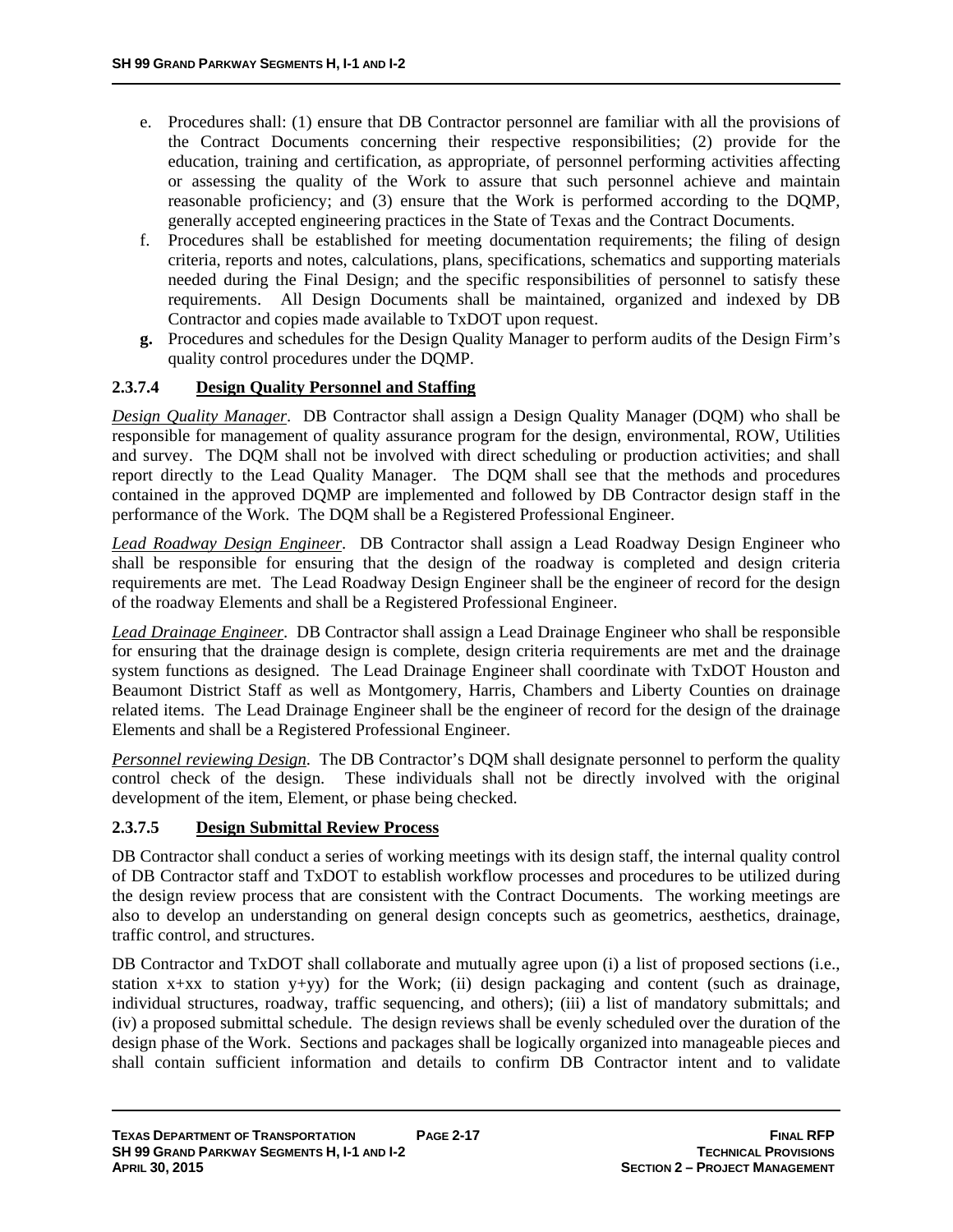conditions. DB Contractor shall obtain TxDOT's written approval of the sections, packages and contents, the schedule, and the methodology prior to making the first Submittal.

The DQM shall chair the Submittal reviews with TxDOT and DB Contractor shall maintain formal documentation of these meetings for TxDOT's audit.

The purpose of the Submittal reviews is for TxDOT to review design products for general compliance with Project requirements, sound engineering practice, applicable Law, the Governmental Approvals and the Contract Documents. All Submittals are subject to review and comment by persons designated in the Technical Provisions.

If the DB Contractor and TxDOT cannot come to an agreement on the list of mandatory Submittals, the following list shall be provided at a minimum:

- Corridor Structure Type Study and Report
- Preliminary Bridge Layouts
- Preliminary Design Submittal
- Final Design Submittal
- Any deliverables described in the Technical Provisions
- Exhibits supporting railroad agreements
- Design Exceptions and Design Waiver requests

#### **2.3.7.6 Final Design Submittal**

The Final Design Submittal shall be submitted to TxDOT for general review and the DQM shall provide the required certifications. Construction packages for individual Work items, Elements or phases shall be organized such that the final document package can be assembled in a manner similar to the standard construction documentation typically provided to TxDOT for conventional project letting, as mutually agreed upon by DB Contractor and TxDOT.

When DB Contractor has completed the Final Design Submittal for an item, Element, or phase and wishes to obtain TxDOT's concurrence of such a design, the DQM shall certify that:

- a. The design meets all applicable requirements of the Contract Documents, applicable Law and the Governmental Approvals.
- b. The design has been checked in accordance with DB Contractor's approved DQMP.
- c. The item or Element is ready for construction.
- d. DB Contractor has obtained all required Project ROW, Governmental Approvals, and Utility Owner approvals.

The Final Design Submittal shall consist of complete Design Documents incorporating all of the design Submittal review comments. All documentation, including copies of TxDOT's approval of deviations for design standards and/or Design Exceptions shall be provided with the Final Design Submittal.

Prior to certifying the above items, Elements, or phases, and upon review and comment of the Final Design Submittal by the TxDOT, DQM shall schedule and a formal review with TxDOT as described in Section 2.3.7.7.

#### **2.3.7.7 Formal Review**

DQM shall conduct a formal review presentation to TxDOT at a location acceptable to TxDOT. The formal review presentation shall be held following TxDOT's review and comment of the mandatory Submittals.

At least five (5) Business Days prior to the applicable formal review presentation dates, DB Contractor shall assemble and submit drawings or other documents to TxDOT for information and review.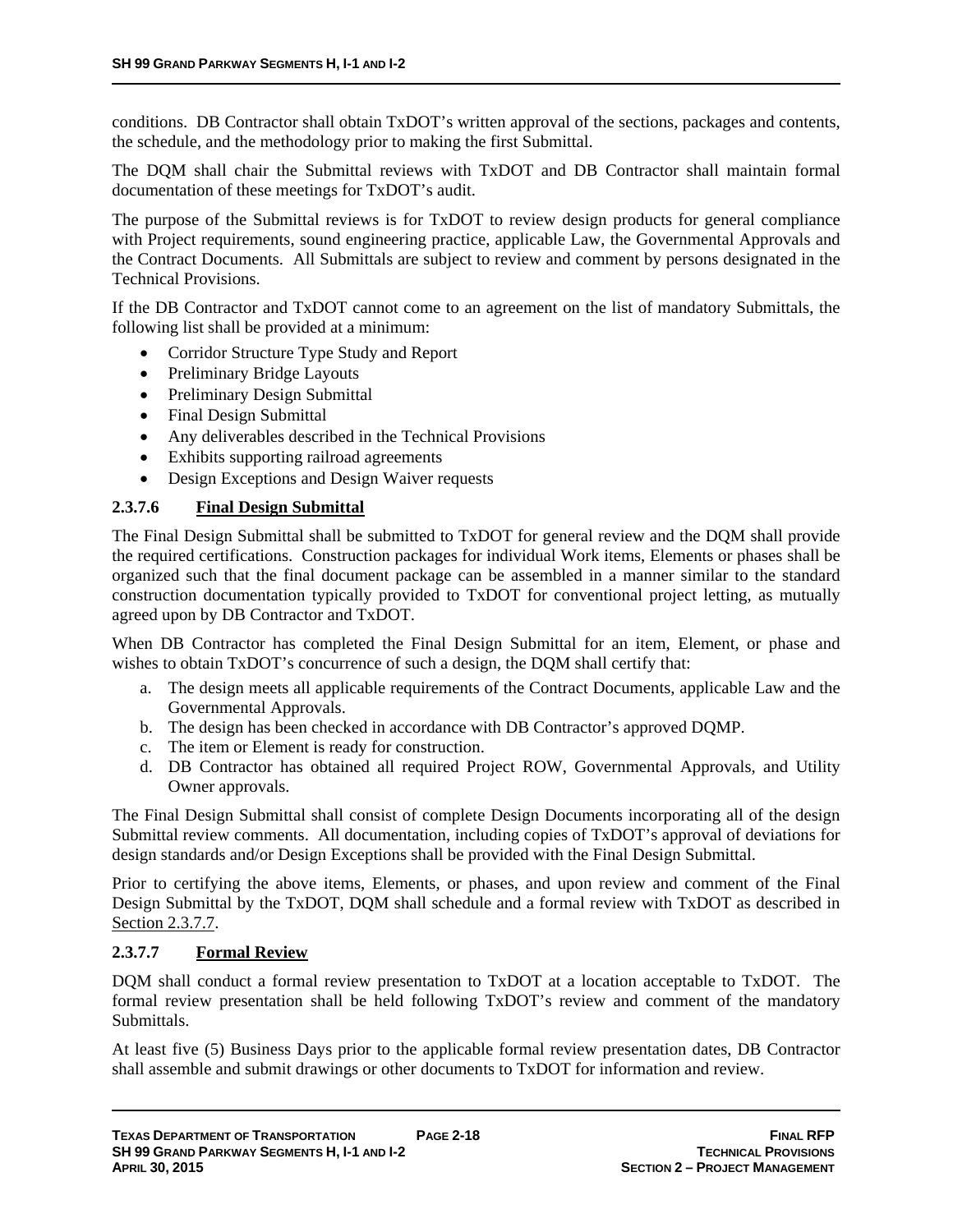Draft minutes of formal review presentations shall be submitted to TxDOT by DQM within five (5) Business Days after completion of each review.

#### **2.3.7.8 Resubmittal Process**

Resubmittals of any design Submittal may be required if deemed necessary by TxDOT or any Governmental Entities with jurisdiction over the Project. Each resubmittal must address all comments received from a prior Submittal in a manner satisfactory to the commenting party. Submittals shall be resubmitted as many times as necessary to address comments from TxDOT or any Governmental Entity with jurisdiction over the Project.

If TxDOT had requested additional information during the final formal review, DQM shall conduct an additional formal review of the resubmitted items, Elements, or phases. A copy of all correspondence relating to each Submittal made to any Governmental Entity with jurisdiction over the Project shall be concurrently provided to TxDOT.

#### **2.3.7.9 Certification of Compliance**

LQM shall verify that DB Contractor obtained approval from applicable Governmental Entities and Utility Owners prior to the issuance of a "certification of compliance" designation of the Design Documents by the DQM. Following issuance of a "certification of compliance" by the DQM, TxDOT shall review and provide written concurrence.

After DB Contractor has incorporated the Final Design Submittal and/or the resubmittal of formal review comments into its design and all concerns and questions have been resolved to the satisfaction of TxDOT, DB Contractor shall provide Final Design package to TxDOT. DB Contractor as part of its Final Design package shall include all:

- a) Design drawings
- b) Design calculations
- c) Design reports
- d) Specifications
- e) Native electronic files
- f) Documentation required for all Project ROW
- g) Governmental Approvals
- h) Utility Owner approvals

TxDOT's concurrence with the DQM's certification of compliance shall not constitute approval of the design or subsequent construction, nor relieve DB Contractor of its responsibility to meet the requirements hereof. Irrespective of whether TxDOT provides DB Contractor with the authority to begin construction on items, Elements, or phases of the Work prior to completion of the design for the entire Project, DB Contractor shall bear the responsibility to assure that construction meets the requirements of the Contract Documents, applicable Law and Governmental Approvals.

Construction on any item, Element or phase covered by the DQM's certification of compliance of said item, Element, or phase shall only progress to the extent covered by the Design Documents included in that statement except for the Work performed in accordance with Section 2.3.7.11 – Early Start of Construction. Prior to progressing further with construction of a certified package, DB Contractor shall complete the next item, Element or phase of design or complete the Final Design, and obtain TxDOT's concurrence, except for the Work performed in accordance with Section 2.3.7.11. Any items, Elements or phases of design, subsequent to the certification of compliance from DQM, shall be checked and certified by the LQM in the same manner indicated above.

If TxDOT determines that the Final Design Documents do not meet the requirements of the Contract Documents, applicable Law and/or the Governmental Approvals, TxDOT will notify DB Contractor in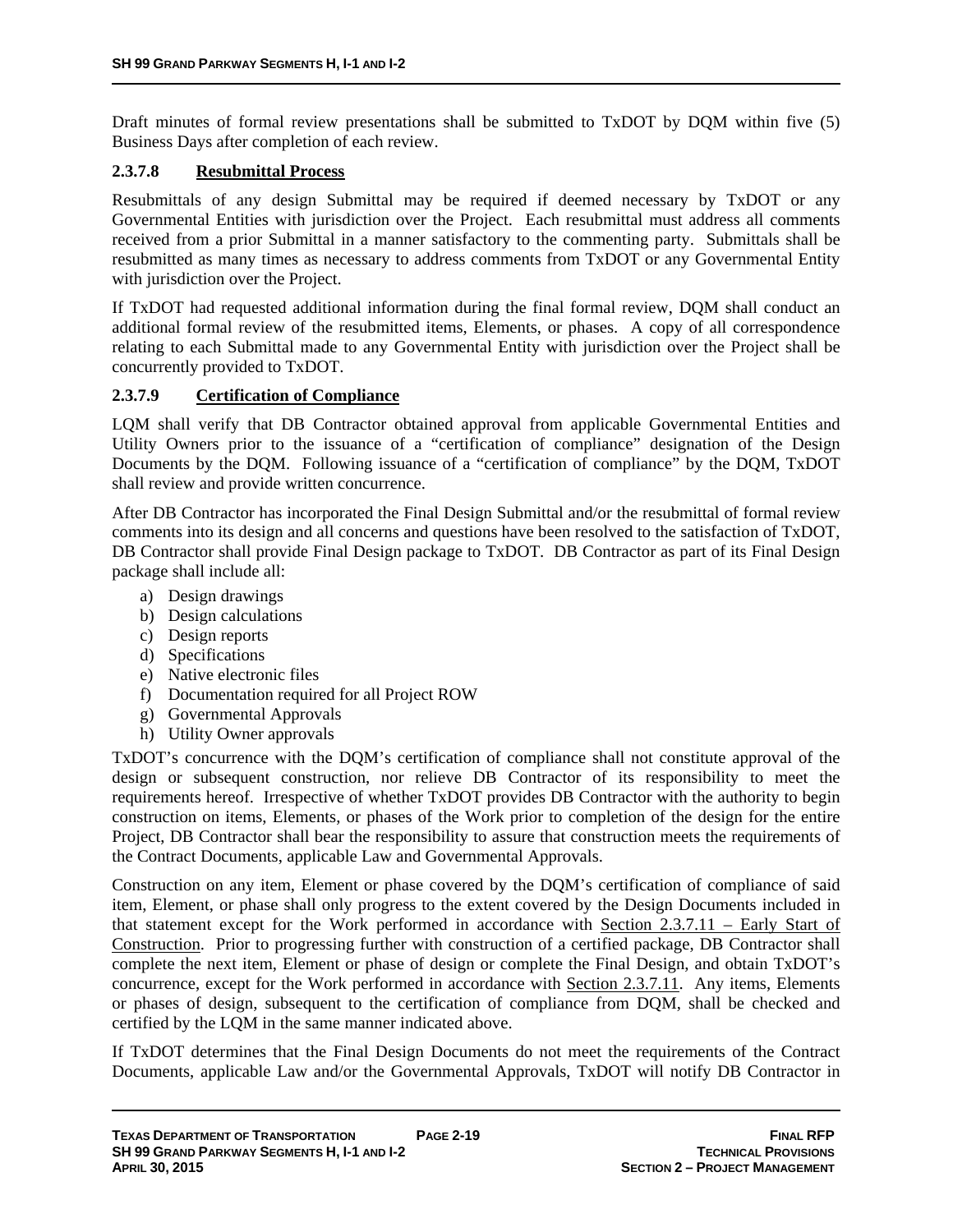writing of any specific deficiencies in the Final Design Documents. DB Contractor shall correct such deficiencies; modify the Final Design Documents; and, if necessary, modify construction upon receipt of TxDOT's comments.

If there is evidence that the DQMP procedures are not adequate, as evidenced by TxDOT's oversight reviews or problems during construction, TxDOT may, at its sole discretion, withhold payment for design and construction until sufficient DQMP procedures are in place. If construction is in progress, TxDOT may suspend ongoing Work represented by the deficient design and require correction of design and/or construction defects.

DB Contractor shall provide quantity estimates for Work covered by Final Design Documents. The quantity estimates shall be in units consistent with the quality acceptance and quality review sampling and testing requirements in the DQMP.

#### **2.3.7.10 Design Changes**

DB Contractor or TxDOT may initiate design changes. Design changes may occur either on items, Elements, or phases undergoing construction or after Final Design. In order to process these types of changes, DB Contractor shall submit, when the problem or change occurs, a Request for Information (RFI) for TxDOT's approval.

All design changes submitted under the RFI procedure shall undergo the same DQMP checks as the original design.

The designer responsible for the original design shall approve design changes during construction, or design changes to Final Design Documents in writing. If the original designer is no longer available, then after notification to the original designer, an experienced Registered Professional Engineer shall provide documentation of design changes. All plans, final submittals, specifications, calculations, and reports for design changes shall be stamped, signed and dated by an experienced Registered Professional Engineer. In all cases, the DQM shall certify in writing that the design change has been:

- a. Designed in accordance with the requirements of the Contract Documents, applicable Law and the Governmental Approvals,
- b. Checked in accordance with DB Contractor's approved DQMP, and
- c. Prepared consistently with other Elements of the original design.

DB Contractor shall request and schedule interim and final RFI formal design review(s) by TxDOT for all design changes made during construction or to the Final Design Documents. Design changes submitted under an RFI that are minor may not warrant interim review in addition to final formal design review(s) by TxDOT. Design changes eligible for a single review shall be defined in the DQMP and approved by TxDOT. All changes made through the RFI process shall be documented in the Record Drawings.

#### **2.3.7.11 Early Start of Construction**

The following will set forth the circumstances under which certain items, Elements, or phases of the Work may be packaged by DB Contractor to initiate an Early Start of Construction prior to obtaining TxDOT's concurrence of the Final Design for the item, Element or phase. The "Early Start of Construction" requirements shall apply to any Work that is performed by DB Contractor prior to receiving TxDOT's written concurrence with the DQM's certification of compliance of the Final Design Submittal for the Work. All such Work is performed at the sole risk of DB Contractor. TxDOT does not consider any items as satisfying the DQMP requirements until the DQM has issued a certification of compliance and TxDOT has issued a written concurrence therewith.

TxDOT, at its sole discretion, may defer Early Start of Construction for any portions of the Work as requested by DB Contractor.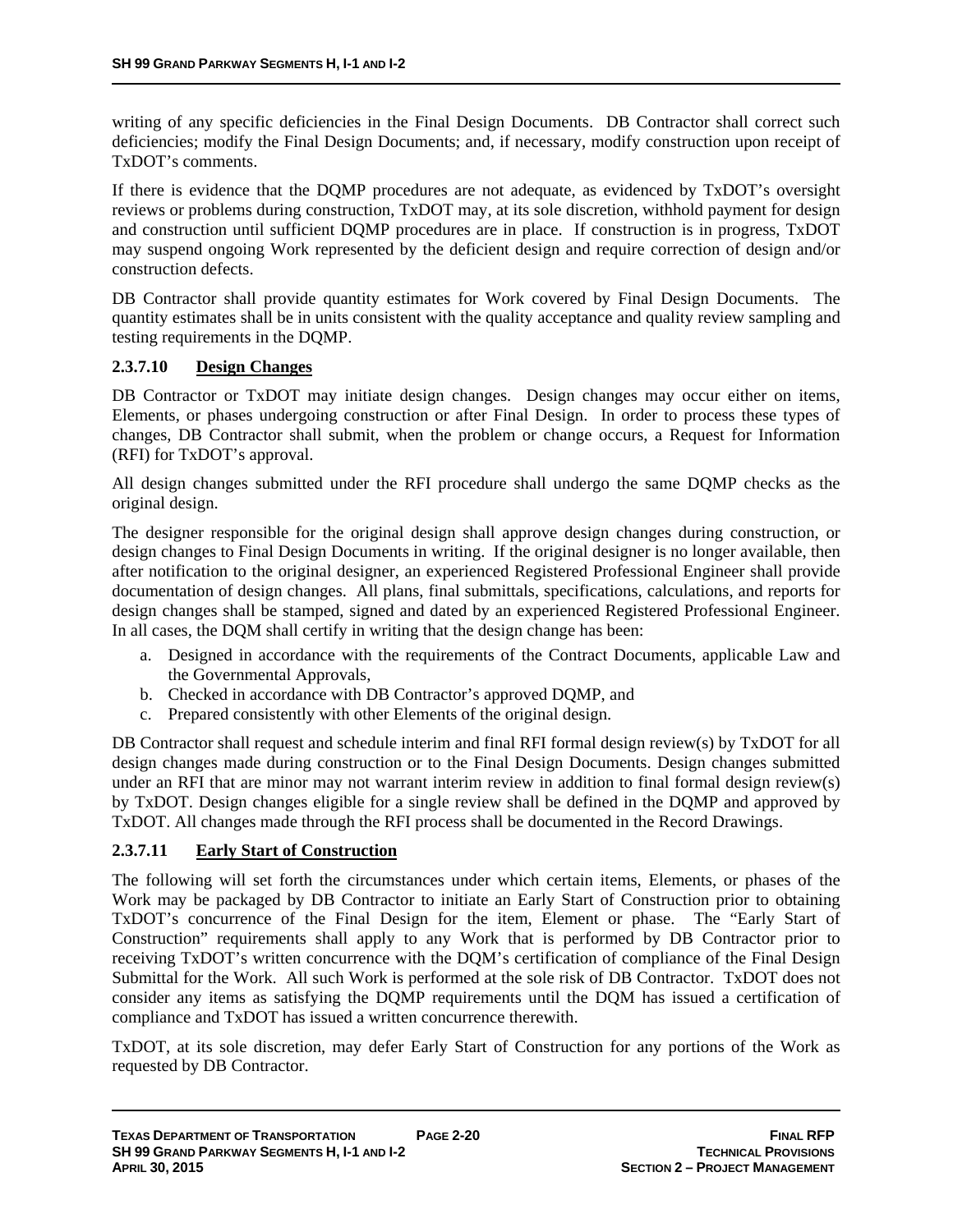Any Work constructed by DB Contractor prior to receiving TxDOT's concurrence of the Final Design Submittal for the Work, and later determined not to be in compliance with the requirements of the Agreement by TxDOT, in its sole discretion, shall be revised, removed or otherwise reconfigured to the satisfaction of TxDOT at DB Contractor's sole cost and expense and without any consideration given to an extension of the Completion Deadline(s).

TxDOT and DB Contractor shall agree on procedures for Early Start of Construction. These procedures shall among other things, include a process for review and comment by TxDOT and a process for distributing construction documents signed and sealed by a Registered Professional Engineer to TxDOT and DB Contractor's field staff. In order for DB Contractor to proceed with early phases of construction of a portion of the Work, specific pertinent items of the design shall have been previously reviewed by TxDOT and comments from TxDOT shall have been transmitted to the DB Contractor. For example, Early Start of Construction may be rough grading of a specific portion of the Project, for which specific pertinent items of the design may include:

- a) Horizontal and vertical drainage system
- b) Typical sections
- c) Related Elements of the drainage system
- d) Related Elements of the traffic control plan specifically applicable during the term of the Early Start of Construction scope
- e) Subsurface geotechnical investigations and recommendations
- f) Slope stability analysis and recommendations
- g) Preliminary structure general plans (if a structure is within the Element or portion of the nonstructural Work)
- h) Settlement monitoring program
- i) Construction specifications

An Early Start of Construction shall be at the sole and complete risk of DB Contractor, and does not release DB Contractor from any of the requirements described in Section 2.3.7 (DQMP). If, as a result of the review process, construction modification or changes to already completed Work Elements performed under the Early Start of Construction are required, DB Contractor shall make any and all construction modifications to already completed construction activities at its sole cost and expense without any entitlement to time extensions or adjustments in the Price.

#### *2.3.8 Construction Quality Management Plan*

DB Contractor shall construct the Work in accordance with the Released for Construction Documents, following a reasonable timeframe for TxDOT review and comment, together with the relevant requirements and specifications of the Contract Documents.

DB Contractor's Construction Quality Management Plan (CQMP) shall contain detailed procedures for the DB Contractor's quality control and quality assurance activities for construction activities. The CQMP shall be consistent with the applicable procedures contained in the current TxDOT *Contract Administration Handbook for Construction* as well as the *TxDOT Design-Build Quality Assurance Program Implementation Guide* (DB QAP) and establish a clear distinction between quality control and quality acceptance activities and persons performing them. At a minimum, the CQMP shall specify:

- a. Methods and procedures that clearly define the distinction/authority/responsibility for the administration of DB Contractor's CQMP.
- b. That DB Contractor, Suppliers, and Subcontractors designate an individual on each crew to be responsible for performing daily field inspections of their own Work and for preparing a daily QC report to document the inspection performed.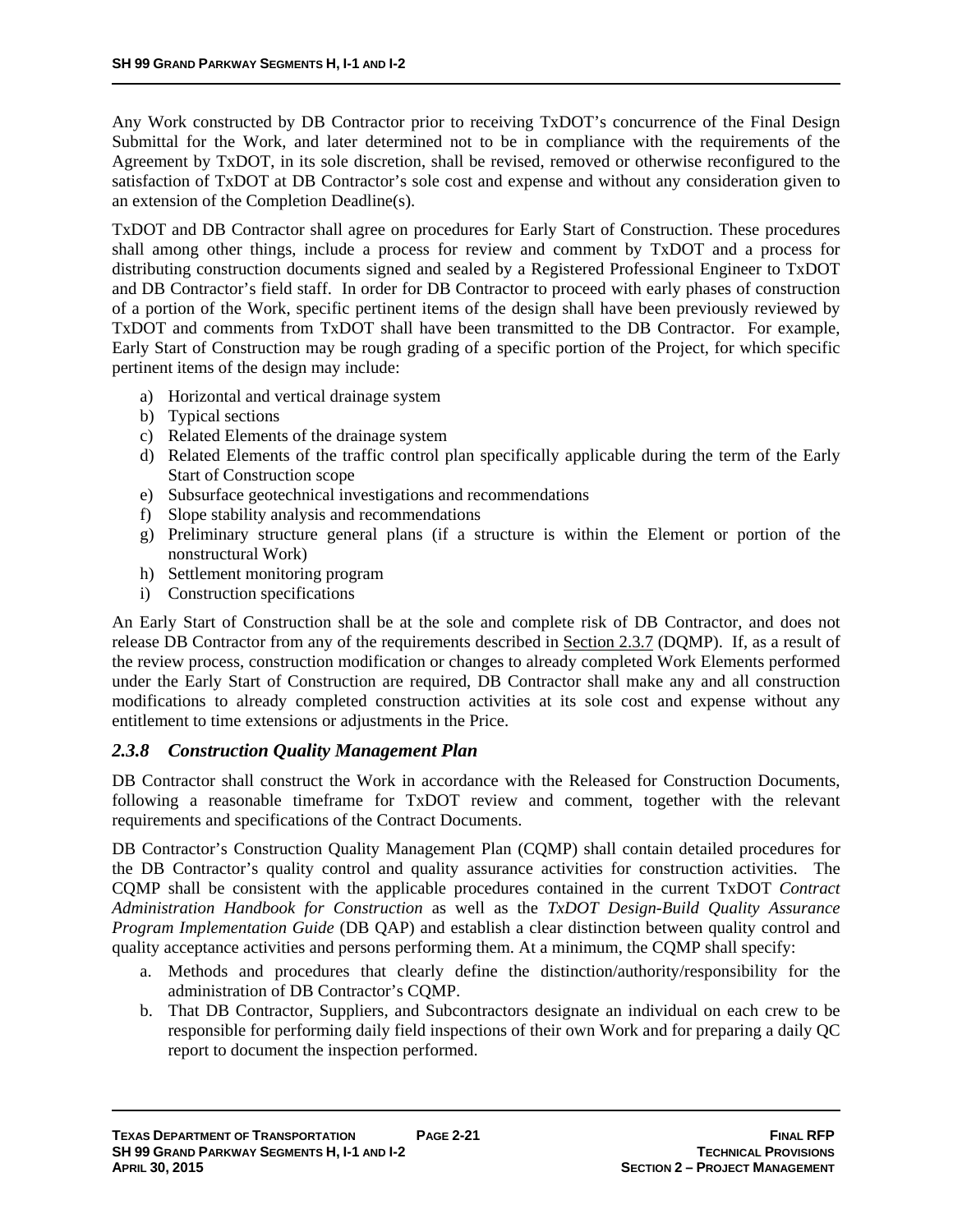- c. The review and approval of all Portland cement concrete and hot mix asphaltic concrete mix designs by a CQAF Registered Professional Engineer.
- d. Methods and procedures to be utilized by DB Contractor to obtain active participation of the work force in quality control operations to achieve a quality project; reporting forms to be used by the responsible quality control personnel shall be included.
- e. A construction quality control organization and staffing plan. The period of time that the quality control staff member will be present on the site shall be shown, resumes of the key staff members shall be included, and the experience/knowledge/skill levels of the quality control support staff shall be stated.
- f. CQAF organizational and staffing plans. DB Contractor shall (a) show the period of time that the quality acceptance staff member will be present on the Site; (b) include the resumes of key staff members; and (c) state the required minimum knowledge, technical skills, and experience level of the personnel related to the various inspection functions, such as grading, drainage, pile-driving and structures inspections, that will occur on the Work. DB Contractor shall identify the administrative/clerical support staff for maintenance and management of records/documents pertinent to quality acceptance for the CQAF activities.
- g. Procedures for inspecting, checking, and documenting the Work. Inspection, examinations and measurements shall be performed for each operation of the Work to assure quality.
- h. Sampling and testing requirements of all materials during the production or manufacturing processes.
- i. Procedures to ensure that all activities affecting the quality of the Work are accomplished under controlled conditions, using appropriate equipment for the task being performed.
- j. Procedures to ensure that the education, training, and certification of personnel performing CQMP activities are achieved and maintained and that all Work is performed in accordance with the approved designs, plans, and specifications.
- k. Procedures to ensure that critical Elements of the Work are not started or continued without inspection and testing by the quality acceptance personnel on site. Inspection or hold points shall be identified and communicated to the CQAF, Construction Quality Manager (CQM), as defined in Section 2.3.8.1, and TxDOT. Procedures to proceed beyond inspection points shall be developed.
- l. Description of specific procedures to ensure that all Work conforms to the requirements of the Contract Documents, Governmental Approvals and applicable Law, and the Design Documents, as well as that all materials, equipment, and Elements of the Work will perform satisfactorily for the purpose intended.
- m. Documentation that all activities undertaken by or on behalf of DB Contractor affecting the quality of the Work shall be prescribed and accomplished by documented instructions, procedures, and appropriate drawings. Such instructions, procedures and drawings shall include quantitative and qualitative criteria to be used to determine compliance.
- n. Measures to ensure that purchased materials, equipment, and services conform to the Contract Documents, and Governmental Approvals, applicable Laws, Rules, and the Design Documents. These measures shall be consistent with Good Industry Practice and shall include provisions for source evaluation and selection, objective evidence of quality furnished by Subcontractors and Suppliers, inspection at the manufacture or vendor source, and examination of products upon delivery.
- o. Procedures for identification and control of materials, equipment, and Elements of the Work. These procedures shall be consistent with the Good Industry Practice to ensure that identification of the item is maintained by appropriate means, either on the item or on records traceable to the item, as necessary, throughout fabrication, erection, installation and use of the item.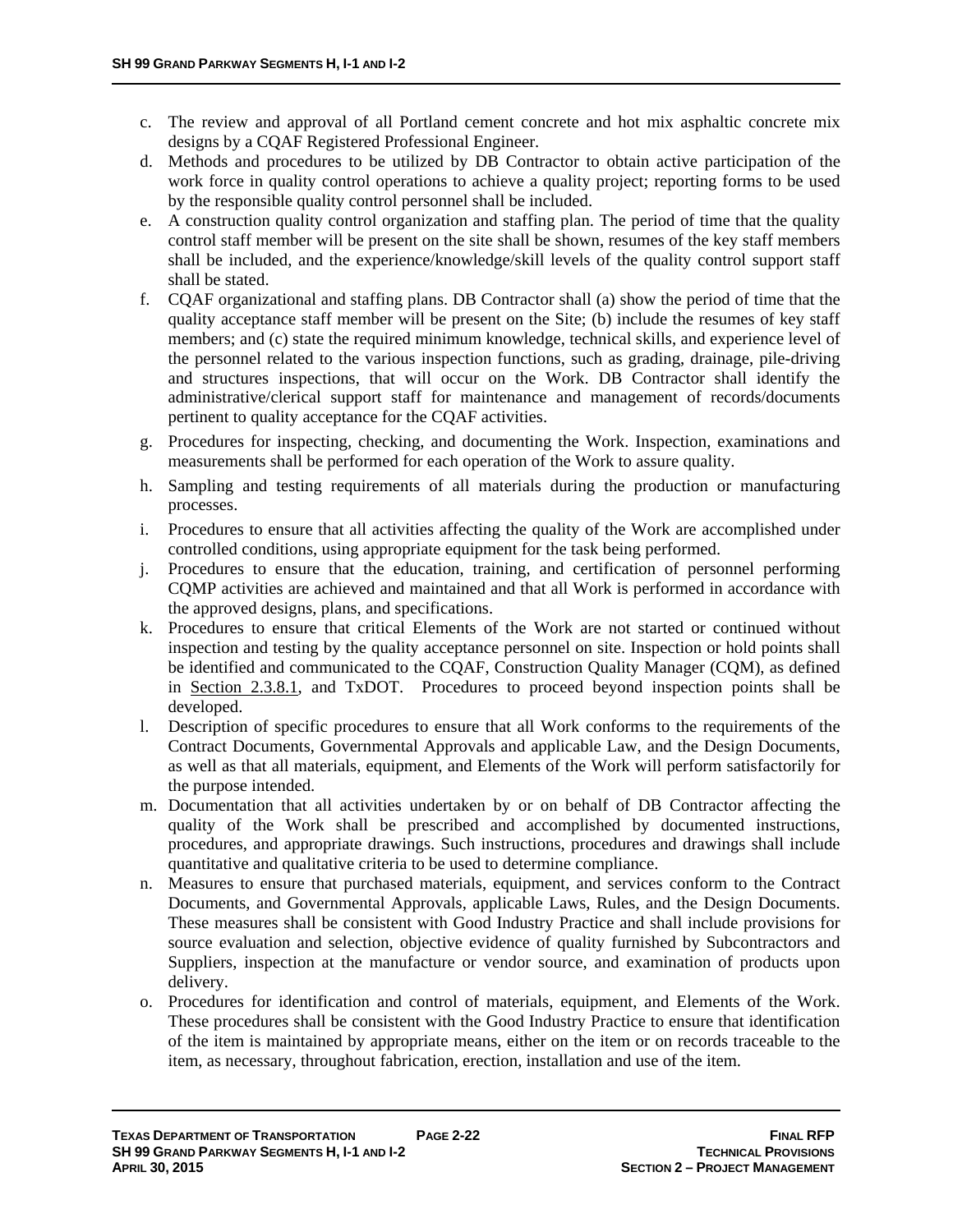- p. Procedures to ensure that materials, equipment or Elements of the Work that do not conform to requirements of the Contract Documents, the Governmental Approvals, applicable Law or the Design Documents are not used or installed. These procedures shall include identification, documentation, segregation, disposition and notification to TxDOT and, if appropriate, Governmental Entities and other affected third parties, as well as procedures for TxDOT to review Nonconforming Work.
- q. Procedures for processing a Request for Information (RFI) to resolve discrepancies and/or questions in the plans and specifications so that all changes are documented and approved by DB Contractor's design engineers and TxDOT.
- r. Procedures to indicate, by the use of markings such as stamps, tags, labels, routing cards, or other suitable means, the status of inspections and tests performed upon individual items of the Work.
- s. A program for inspection for each operation of all Work examinations, measurement and test of materials or Elements of the Work to assure quality.
- t. A program for coordination of all inspection and testing with the inspections and tests of Governmental Entities and Utility Owners.
- u. A program to ensure performance of all testing required to demonstrate that all materials, equipment and Elements of the Work will perform satisfactorily for the purpose intended and meet the standards specified in the Contract Documents. It shall specify written test procedures which include provision for ensuring that all prerequisites for the given test have been met and that adequate test instrumentation is available and used. The CQMP shall require test results be documented and evaluated to ensure that test requirements have been satisfied. The CQMP shall also demonstrate how the CQAF shall track its testing frequencies to ensure compliance with the Contract Documents.
- v. Procedures for reviewing and approving acceptance test results, categorizing test results in a manner acceptable to TxDOT, transmitting acceptance test results to TxDOT in a format acceptable to TxDOT for use in fulfilling its statistical validation requirements, and working collaboratively with TxDOT to resolve statistical non-validation between CQAF and TxDOT test results.
- w. Measures to ensure that tools, gauges, instruments, and other measuring and testing devices used in activities affecting quality are properly maintained, controlled, calibrated, certified and adjusted at specified periods to maintain accuracy following Good Industry Practice.
- x. Procedures to control the handling, storage, shipping, cleaning and preservation of materials and equipment to prevent damage or deterioration.
- y. Procedures to ensure that conditions adverse to quality, such as failures, malfunctions, deficiencies, defective material and equipment, deviations and other Nonconforming Work are promptly identified and corrected. The procedures shall ensure that the cause of the condition is determined and corrective action taken to preclude repetition. The identification of the significant condition adverse to quality, the cause of the condition and the corrective action taken shall be documented and reported to TxDOT in writing and to appropriate levels of DB Contractor's management to ensure corrective action is promptly taken.
- z. A comprehensive system of planned and periodic audits of DB Contractor's CQMP to determine adherence to and the effectiveness of the CQMP. CQAF personnel shall perform the audits in accordance with the written procedures or checklists. Audit results shall be documented, reviewed, and acted upon by DB Contractor. Follow-up action, including re-audit of deficient areas following corrective action, shall be taken where indicated.
- aa. Measures to control the receipt and issuance of documents, such as instructions, procedures, training manuals and drawings, including changes thereto, which prescribe activities affecting quality. These measures shall ensure that approved documents, including authorized changes thereto, are reviewed for adequacy and approved for release by authorized personnel of DB Contractor and are distributed to and used at the location where the prescribed activity is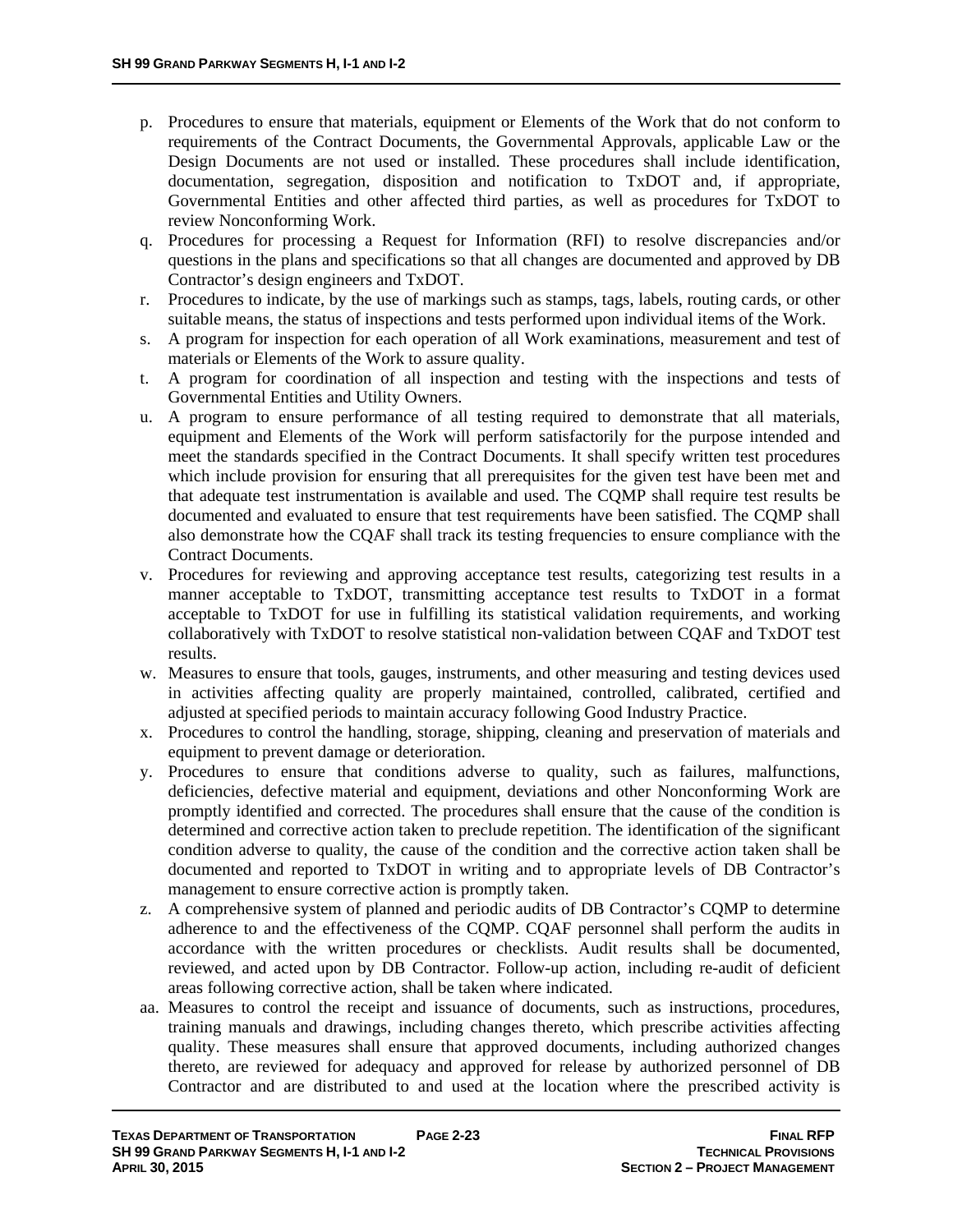performed. Changes to documents shall be reviewed and approved by the same organizations that performed the original review and approval unless TxDOT consents, in writing, to another responsible organization.

- bb. The requirements and methods for controlling documents. DB Contractor's document control system shall be compatible with TxDOT's.
- cc. Procedures and personnel to be used to assure that specified instrumentation is installed and monitored in accordance with applicable specification.
- dd. The form and distribution of certificates of compliance.
- ee. Procedures for quality acceptance in the CQMP with respect to checking and verifying the accuracy and adequacy of construction stakes, lines, and grades established by DB Contractor.

#### *Construction Quality Personnel and Staffing*

#### **2.3.8.1 Construction Quality Manager (CQM)**

DB Contractor shall assign an on-site Construction Quality Manager (CQM) who shall be responsible for management of the quality assurance of the construction aspect of the CQMP. The CQM shall not be involved with scheduling or production activities, and shall report directly to DB Contractor's management team. The CQM shall see that the methods and procedures contained in approved CQMP are implemented and followed by DB Contractor and Subcontractors in the performance of the Work.

#### **2.3.8.2 Construction Quality Control Staff**

The DB Contractor's and Subcontractors' construction work forces are considered to be members of DB Contractor's quality control staff as each and every member is responsible for the quality of the Work. Personnel performing QC inspection shall ensure quality of workmanship and QC sampling/testing shall ensure that materials meet the required specifications prior to acceptance testing performed by the CQAF. Personnel responsible for performing quality control inspection shall be knowledgeable and receive training to perform their quality control duties. Personnel performing quality control sampling/testing shall be knowledgeable in the testing methods and procedures and do not need to be certified or direct employees of the DB Contractor, but cannot be employees of the CQAF.

#### **2.3.8.3 Construction Quality Acceptance Manager (CQAM)**

DB Contractor's CQAF shall assign an on-site Construction Quality Acceptance Manager (CQAM) who shall be responsible for management of the quality acceptance aspect of the CQMP. The CQAM shall be a Registered Professional Engineer in Texas and shall be an employee of the CQAF. The CQAM shall report jointly to DB Contractor's management team and TxDOT. The CQAM shall not report to any person or party directly responsible for design or construction production.

The CQAM shall review, approve, authorize, examine, interpret and confirm any methods or procedures requiring the "Engineers' review, approval, authorization, examination, interpretation, confirmation, etc." which are contained in the TxDOT Standards.

#### **2.3.8.4 Construction Quality Acceptance Staff**

A quality acceptance inspection and material sampling/testing staff shall be provided under the direction of the CQAM to perform inspection and material sampling/testing of all Work performed and materials incorporated into the Project by any member of DB Contractor's group. If approved in writing in advance by TxDOT, qualified individuals who are employees of or retained by manufacturers, vendors or Suppliers may inspect certain portions of Work.

The quality acceptance inspection and testing staff shall be employees of the CQAF and shall have been trained in the applicable inspection and material sampling and testing procedures. The quality acceptance staff shall be experienced in highway inspection and material testing. The training and experience of the quality acceptance staff shall be commensurate with the scope, complexity, and nature of the activity to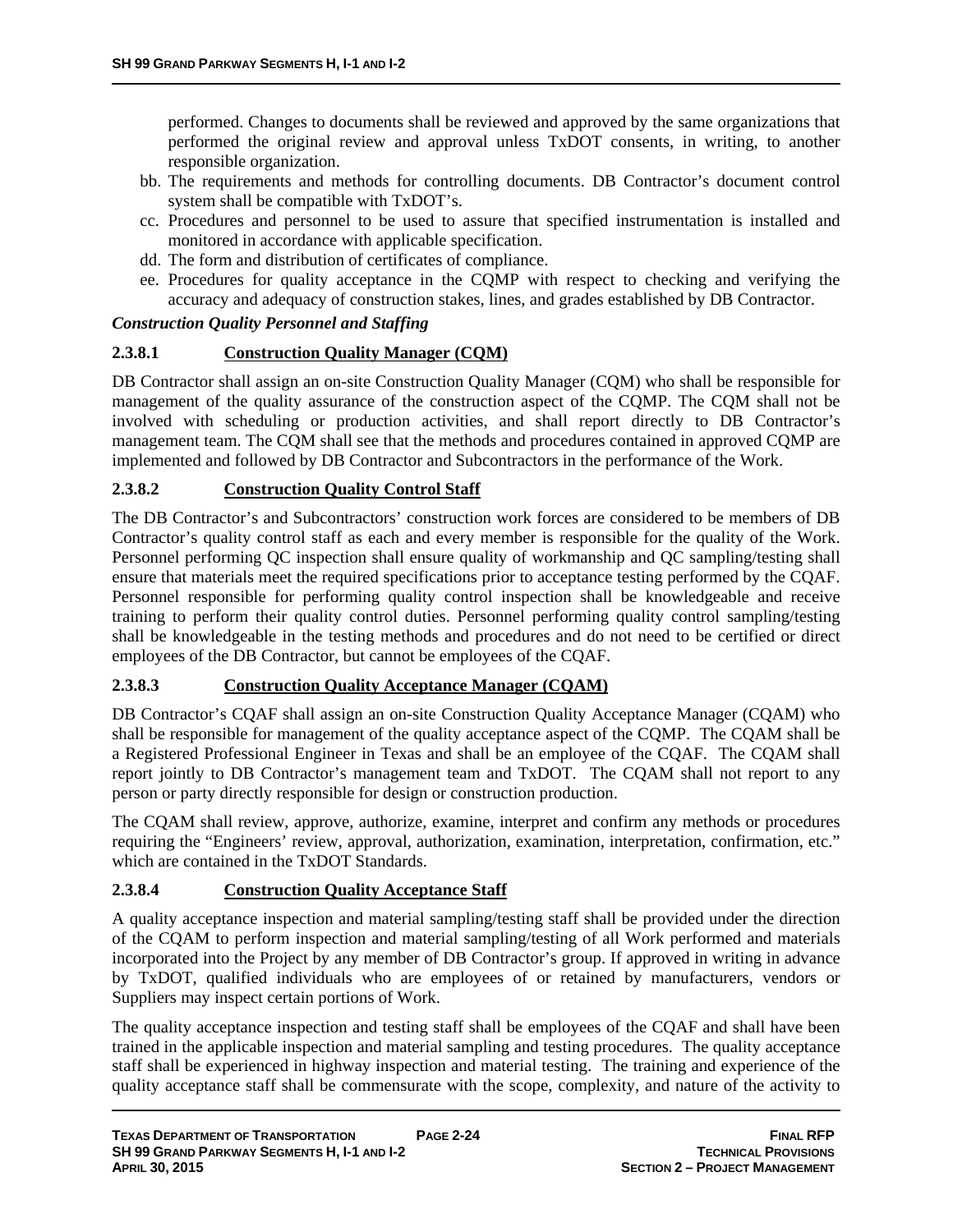be controlled and tested. Qualifications shall include appropriate TxDOT or State Highway Agency certification for testing and inspection as well as nationally recognized certifications such as ACI certification in applicable inspection or testing activities. Construction quality acceptance staff shall report to the CQAM.

The quality acceptance staff shall provide oversight and perform audits of the quality control inspection and material sampling/testing operation.

The quality acceptance inspection staff shall check compliance of all material, equipment, construction, installations, and operations. Construction activities requiring continuous field quality acceptance inspection or sampling and testing, in the sole discretion of TxDOT, shall proceed only in the presence of assigned QA personnel. The CQMP shall identify those activities. CQAF test results shall be the basis for materials acceptance if, and only if, they are validated by TxDOT or their agent as part of the owner verification testing and inspection program as defined in the DB QAP.

#### **2.3.8.5 Construction Quality Acceptance Staff Levels**

The size of the construction quality acceptance staff shall reflect the volume of quality acceptance activities necessary for the Work in progress and shall be maintained in accordance with the approved CQMP. The CQAF staff shall perform quality acceptance oversight, inspection, and testing services typically performed by TxDOT on traditional projects, with the exception of monitoring and testing.

The construction quality acceptance staffing requirements shall be updated as necessary throughout the Term of Work to reflect changes in the actual construction schedule. DB Contractor shall ensure that adequate construction quality acceptance staff is available and that CQMP activities are undertaken in a manner consistent with the Project Schedule and in a manner that will enable DB Contractor to achieve the Substantial Completion of each segment and Final Acceptance deadlines.

Should TxDOT determine that DB Contractor is not complying with CQMP because of lack of staff, TxDOT shall have the right, without penalty or cost to TxDOT, including time extensions or delay damages, to restrict Work efforts until appropriate levels of staffing consistent with the CQMP and satisfactory to TxDOT are obtained or TxDOT may contract with a separate firm to perform these services and withhold payment to DB Contractor for such services.

#### *2.3.9 Maintenance Quality Management Plan(MQMP)*

The MQMP shall capture all operations and maintenance (O&M) Work performed by DB Contractor and its subcontractors and shall contain detailed procedures for the DB Contractor's quality control activities including a complete description of the quality policies and objectives that DB Contractor shall implement throughout its organization. The policies shall demonstrate DB Contractor senior management's commitment to implement and continually improve the maintenance quality system.

The MQMP shall contain detailed descriptions of the inspection and test plans, including the timing and frequency of testing, as well as detailed systems and procedures for the following:

- Control of quality records;
- Management reviews;
- Resource allocation:
- Measurement of customer satisfaction:
- Control of nonconforming products and services; and
- Internal audits.

DB Contractor shall revise its MQMP when its own quality management organization detects a repeating or fundamental non-conformance in the work performed or in the manner the O&M work is inspected or tested, or when TxDOT advises DB Contractor of such a problem.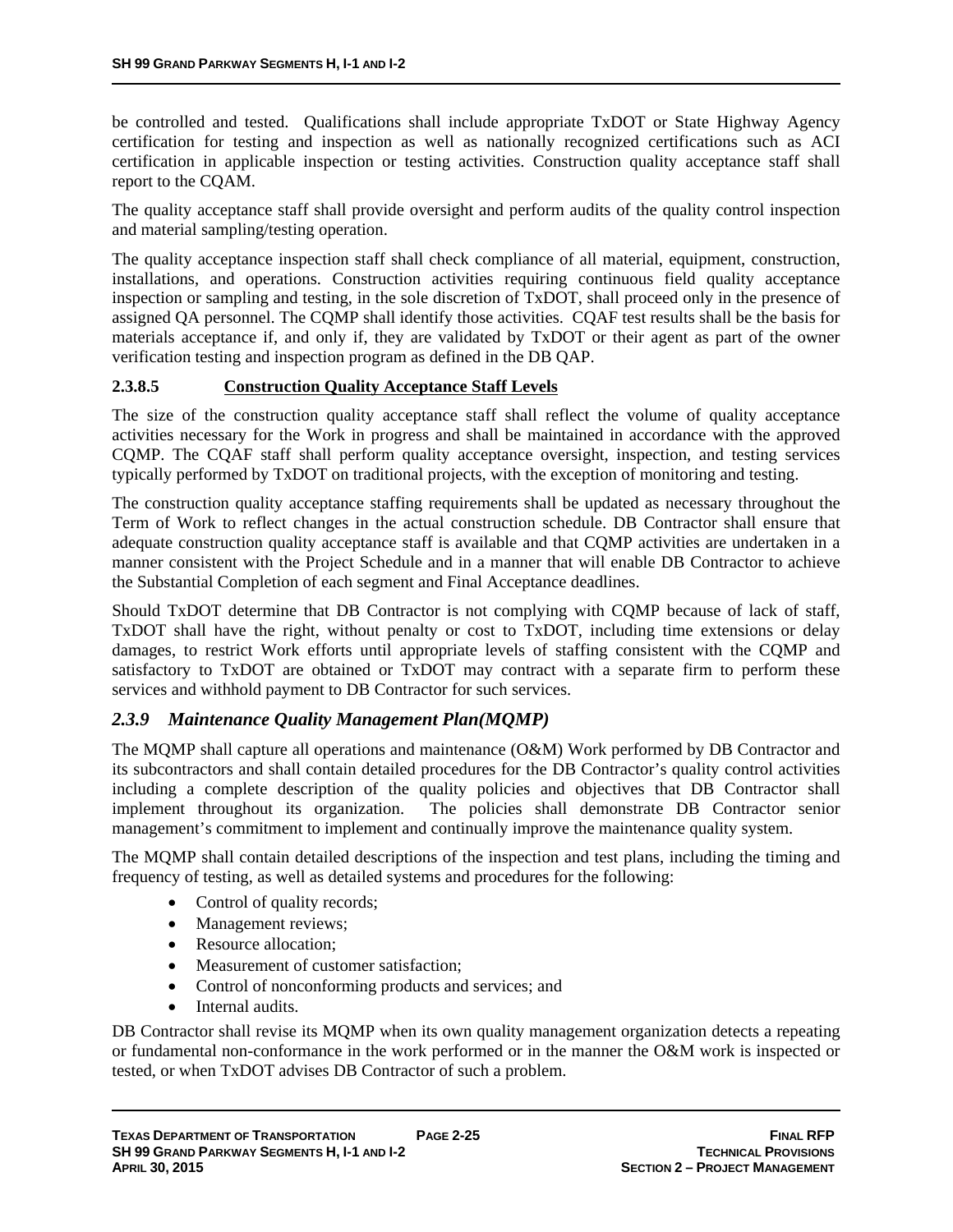The MQMP shall be consistent with current versions of ISO standards relating to quality and audit as updated by the International Standards Organization. DB Contractor may elect to obtain formal ISO quality certification, but will not be required to do so.

Quality terminology, unless defined or modified elsewhere in the Contract Documents, shall have the meaning defined in BS ISO 9001. Terms used in BS ISO 9001 shall have the meanings defined below:

- Organization the DB Contractor's organization, including any Affiliates and Subcontractors
- Customers the Users of the roadways, TxDOT, Customer Groups, and key stakeholders that have an adjacent property interest or connecting roadway
- Suppliers Contractors
- Product O&M Work
- Quality control the part of quality management focused on fulfilling quality requirements
- Ouality Management Plan the MOMP

DB Contractor shall make all quality records available to TxDOT for review upon TxDOT's request and shall submit to TxDOT the results of all internal audits within seven Days of their completion.

Maintenance QC Manager shall be responsible to see the methods and procedures contained in approved MQMP are implemented and followed by DB Contractor and subcontractors in the performance of the O&M work. Maintenance QC Manager shall be a Registered Professional Engineer.

# **2.4 Maintenance Management Plan**

Section 19 (Maintenance) includes requirements for maintenance management.

# **2.5 Comprehensive Environmental Protection Plan**

Section 4 (Environmental) includes requirements for environmental management.

# **2.6 Public Information and Communications Plan**

Section 3 (Public Information and Communications) includes requirements for public information and communications.

# **2.7 Safety and Health Plan**

DB Contractor shall be responsible for the safety and health of its personnel and of the general public affected by the Project. DB Contractor shall prepare and submit to TxDOT for concurrence a comprehensive Safety and Health Plan ("Safety and Health Plan") that is consistent with and expands upon the preliminary safety and health plan submitted with the Proposal. All members of DB Contractor's team shall adhere to DB Contractor's Safety and Health Plan.

DB Contractor shall take full account of the unique attributes of this Project in preparing the Safety and Health Plan, including but not limited to, the urban environment, the heavy traffic conditions and the size and scope of the Project. The Safety and Health Plan shall fully describe DB Contractor's policies, plans, training programs, Work Site controls, and incident response plans to ensure the safety and health of personnel involved in the Project and the general public affected by the Project. The Safety and Health Plan shall cover all phases of the Work, and DB Contractor shall review, evaluate, and update such Plan as often as necessary to reflect relevant changes during the Term of the Agreement.

a) Safety Management

DB Contractor shall identify the personnel and staff responsible for implementing, maintaining, and enforcing the Safety and Health Plan policies, plans and training programs in the Safety and Health Plan.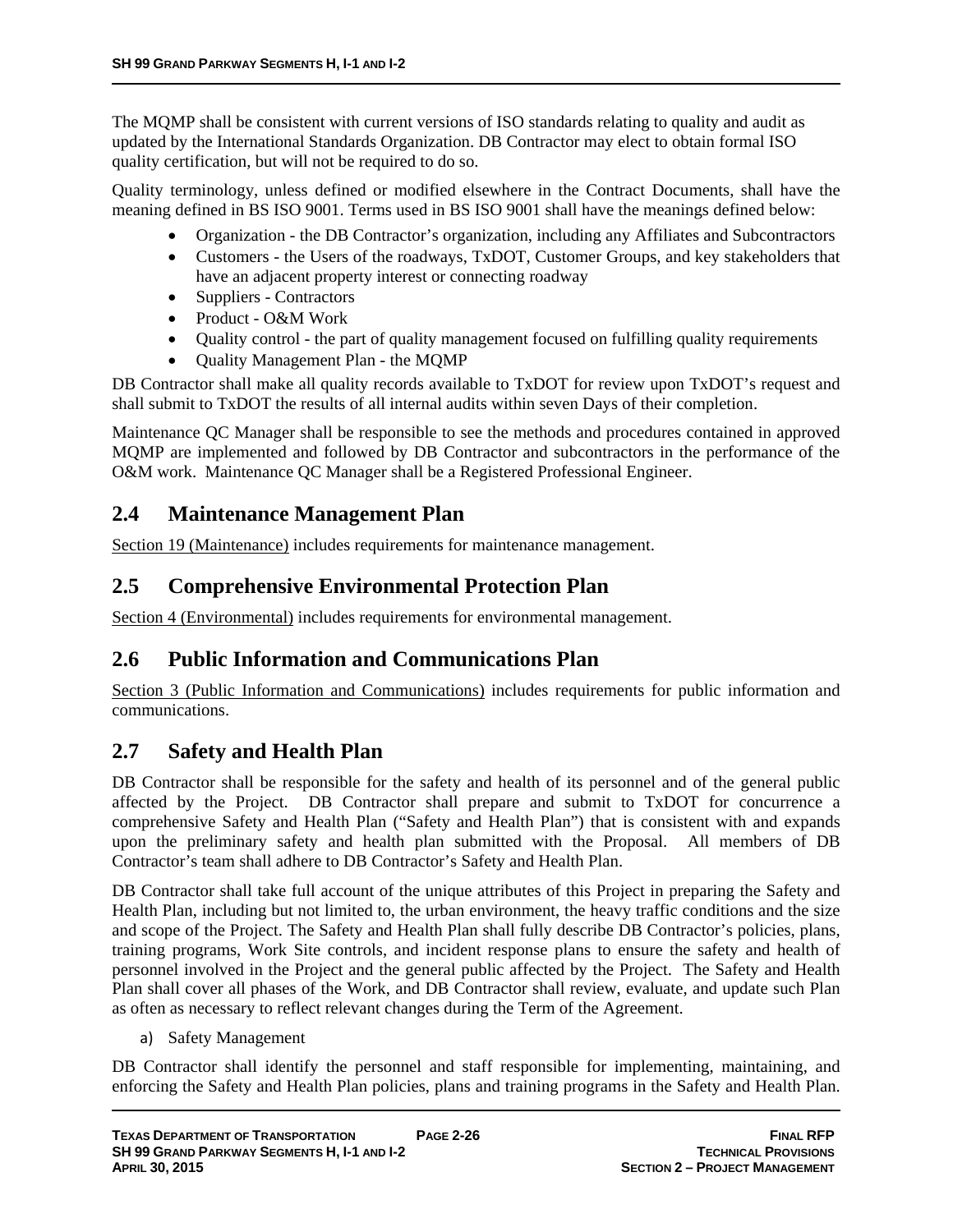At a minimum, DB Contractor shall provide a full time on-the-job Safety Manager. This position is responsible for carrying out the DB Contractor's Safety and Health Plan and all safety-related activities, including training and enforcement of safety operations. Requirements include:

- Actual roadway construction and safety enforcement experience
- $\bullet$  A minimum of ten (10) years of progressive heavy construction experience, of which five (5) years must be safety management experience on complex heavy civil projects
	- o Though not required, certification as either a construction health and safety technician (CHST) by the Board of Certified Safety Professionals or certification as a certified safety & health official (CSHO) may be substituted for two (2) years of safety management experience
- Completion of the OSHA #500 trainer course in OSHA Standards for Construction
- Completion of the following training sponsored by an accredited agency
	- o Work Zone Traffic Control
	- o Flaggers in Work Zones.
- Completion of training and current certification for CPR and First Aid

The Safety Manager shall report directly to the DB Contractor's management team. The Safety Manager shall have authority to stop all Work on the Project.

In addition, DB Contractor's safety management team shall also have the minimum additional personnel. As part of DB Contractor's safety and health management, all Work shifts shall have, at a minimum, an on-site shift safety representative. The shift safety representative shall have the following minimum qualifications:

- Three (3) years of progressive safety experience and general competency in the construction safety disciplines related to the Work;
- Completion of the OSHA 10-hour Safety and Health Course; and
- Training and current certification for CPR and First Aid.

The Safety and Health Plan shall define the role and responsibilities of the Safety Manager and safety staff, the hierarchical relationship between the Safety Manager and other managers, supervisors, and employees, and how responsibility and accountability for safety will be incorporated at all levels on the Project.

The Safety and Health Plan shall set forth the obligations of all personnel in adhering to the Safety and Health Plan, as well as establish and communicate clear goals for safety, security, and health, including defined objectives for meeting the goals. Requirements for evaluating the effectiveness of policies and measuring success in meeting the goals and objectives of the Safety and Health Plan shall be set forth in the Safety and Health Plan and an environment and means for continuous evaluation and improvement shall be established to achieve the Safety and Health Plan goals and to identify deficiencies so that the goals and objectives can be revised as needed to improve the safety and health of DB Contractor's personnel and of the general public affected by the Project.

The Safety and Health Plan shall set forth incident response plans to ensure the safety and health of personnel involved in the Project and the general public affected by the Project. In addition, the Safety and Health Plan shall set forth procedures for immediately notifying TxDOT of all incidents arising out of or in connection with the performance of the Work, whether on or adjacent to the Project.

b) Worksite and Jobsite Analysis

The Safety and Health Plan shall establish a reliable system for allowing employees to notify management personnel about conditions that appear hazardous, and to receive timely and appropriate responses, without fear of reprisal.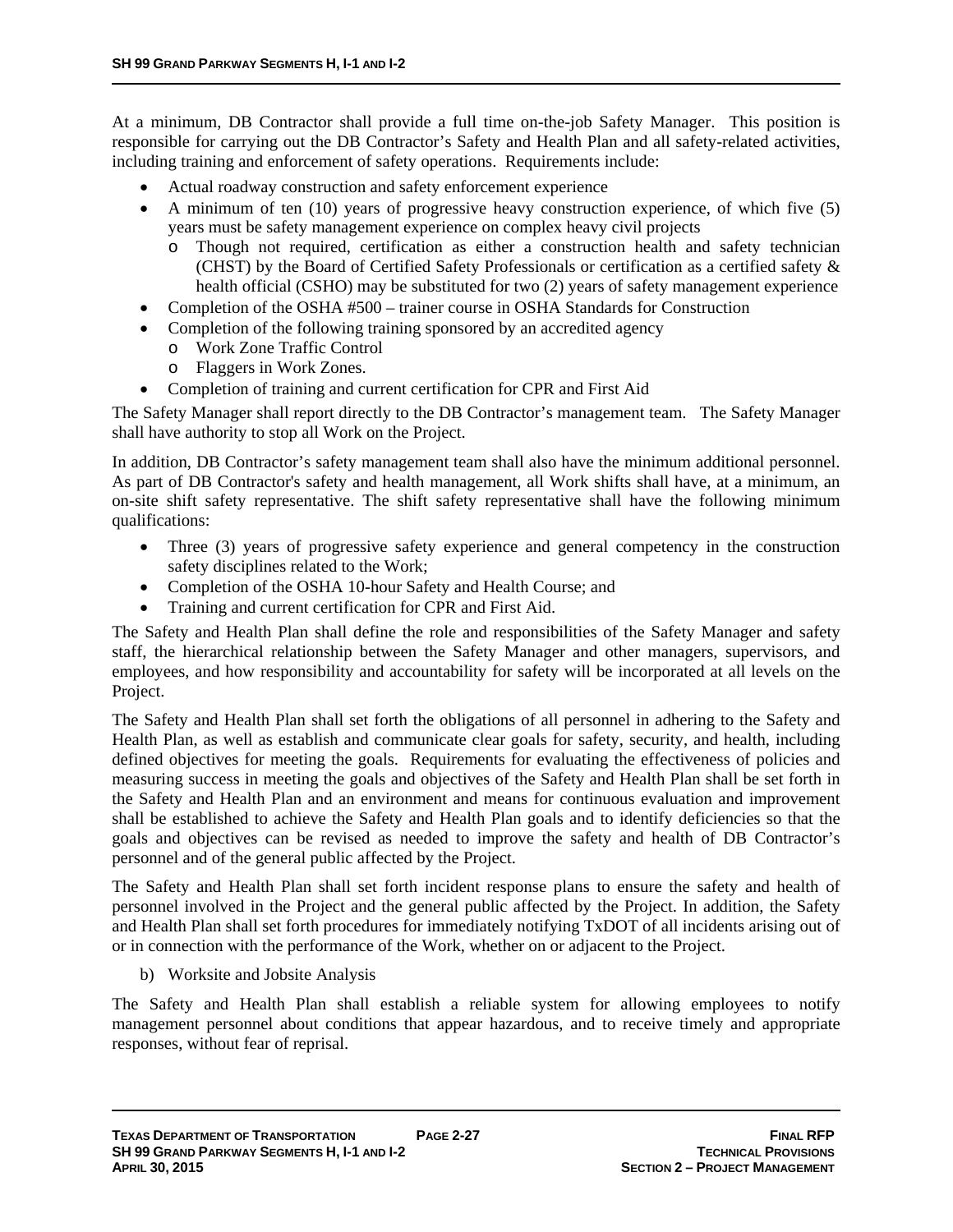DB Contractor shall keep readily available at DB Contractor's Project office site an updated summary of Work related incidents, which may include, at a minimum, a board promoting the number of consecutive incident-free days.

c) Hazard Prevention and Personal Safety

The Safety and Health Plan shall set forth (a) the methods and procedures to identify and detail all hazards that may be encountered by personnel while performing the Work, and (b) practices and procedures that have been developed and implemented to address prevention of identified hazards. DB Contractor shall establish a communications protocol to ensure all employers and employees are aware of hazards in all areas and how to deal with them appropriately. Means shall be provided to evaluate all anticipated and unanticipated activities, and address potential hazards related to these activities.

DB Contractor shall provide the means to ensure personnel understand and comply with safe work practices and procedures through training, positive reinforcement, correction of unsafe performance, and if necessary, enforcement through a clearly communicated disciplinary system established within the Safety and Health Plan.

DB Contractor shall handle Hazardous Materials in compliance with Section 6.9 of the Agreement and the applicable requirements of the Technical Provisions.

d) Training

DB Contractor shall establish methods within the Safety and Health Plan to identify, develop, and provide relevant training for employees and supervisors designed to ensure that all employees understand and are aware of the hazards to which they may be exposed, and are aware of the proper methods for avoiding the hazards.

DB Contractor shall establish methods within the Safety and Health Plan to identify, develop, and provide supervisory training programs to ensure supervisors understand the key role they play in job site safety and to enable them to carry out their safety and health responsibilities effectively; to analyze the work under their supervision to anticipate and identify potential hazards; and to maintain physical protection in their work areas, including the establishment of policies that ensure each employee is provided with the equipment necessary to complete assigned tasks safely.

The Safety and Health Plan shall set forth the procedures to plan and prepare for Emergencies, and to conduct training and Emergency drills.

e) Drug Free Work Zone

The Safety and Health Plan shall set forth the policies and procedures to require adherence to a 100% drug/alcohol free work zone.

f) Incident and Emergency management

DB Contractor shall establish procedures within the Safety and Health Plan to achieve at a minimum, the following:

- Maintenance of communication for the exchange of information between DB Contractor, TxDOT, and other involved agencies.
- Coordinated support through interaction with local, State, and federal governmental entities, as well as other entities, for safe and efficient construction.
- Discussion and coordination with Emergency response, traffic control, security, and operational issues affecting construction of the Project, and associated system feeders and exits.
- Procedures to update participating agencies regarding status of construction of the Project, and associated system feeders and exits, to assure safe and timely response to Emergency events. At a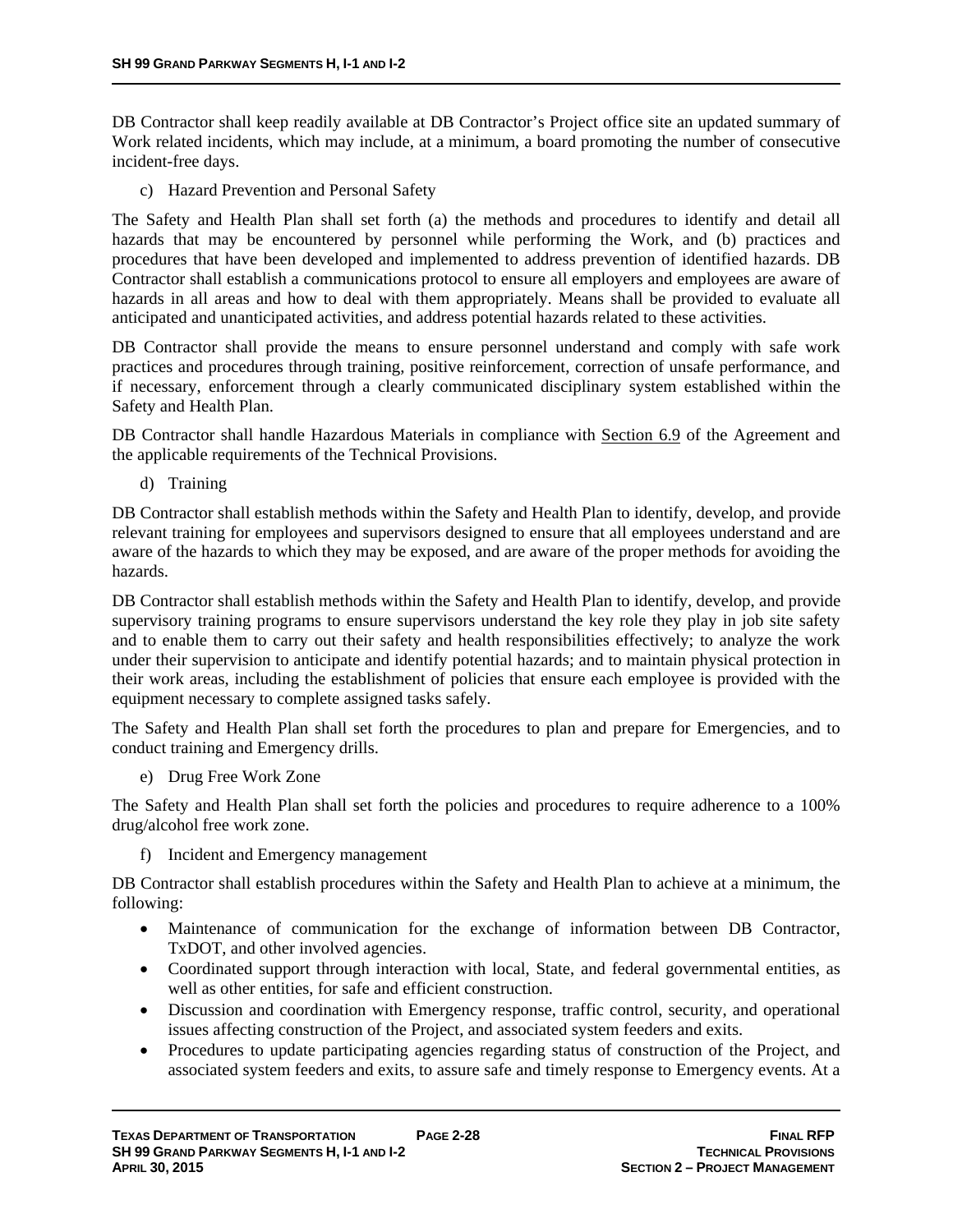minimum, this shall include off-Site and on-Site traffic routing changes, and changes to Site access, fire suppression system modifications and in-service availability of standpipes or fire suppression water supply, if applicable, and changes in the Work that may create a greater likelihood of occurrence of a particular type of Emergency.

# **2.8 TxDOT-DB Contractor Communications Plan**

DB Contractor shall submit to TxDOT for approval a TxDOT–DB Contractor Communications Plan (Communications Plan) that is consistent with and expands upon the preliminary communications plan submitted with the Proposal. DB Contractor shall maintain and update the Communications Plan throughout the Term.

The Communications Plan shall describe the procedures for communication of Project information between DB Contractor's organization and TxDOT.

The Communications Plan shall describe how DB Contractor's organization will respond to unexpected requests for information, communicate changes or revisions to necessary DB Contractor personnel, and notify affected stakeholders before and after changes are made to the Contract Documents.

# **2.9 Right of Way Acquisition Plan**

Section 7 – Right of Way includes requirements for right of way acquisition management.

The Acquisition Survey Document shall be reviewed by an independent Registered Professional Land Surveyor (RPLS) for consistency and compliance with all applicable Laws, standards, and requirements by DB Contractor. The boundary location and the survey methods remain the responsibility of DB Contractor, and are not part of this review process. The reviewing surveyor shall review the survey document package and return his comments to DB Contractor in a timely manner. DB Contractor shall revise and correct the documents in accordance with the reviewing surveyor's comments in a timely manner. TxDOT will not accept the ROW Acquisition Survey Document as complete until the reviewing surveyor has signed and sealed the compliance certificate

# **2.10 Risk Management Plan**

The Risk Management Plan shall describe the approach to identification, management, mitigation and allocation of Project-specific risks, including a risk matrix which shall identify the following at a minimum:

- a) Significant risk categories during the design and construction of the Project;
- b) The potential consequences of the identified risks;
- c) The probable likelihood of risks;
- d) Proposed procedures and tools to conduct a risk sensitivity analysis;
- e) Risk-mitigation strategies to eliminate or reduce specific risks.

# **2.11 TxDOT Offices, Equipment and Vehicles**

Except where noted elsewhere, DB Contractor and TxDOT shall co-locate for the period of time commencing upon issuance of NTP1 and continuing thereafter through 180 days after Substantial Completion to facilitate Project coordination and daily communication. The definition of "co-locate" for this Agreement is Project Office space meeting the requirements of this Technical Provision that are near each other, along or adjacent to the Project and within five (5) miles of the Project ROW. At a minimum, the following DB Contractor's personnel shall be co-located with TxDOT: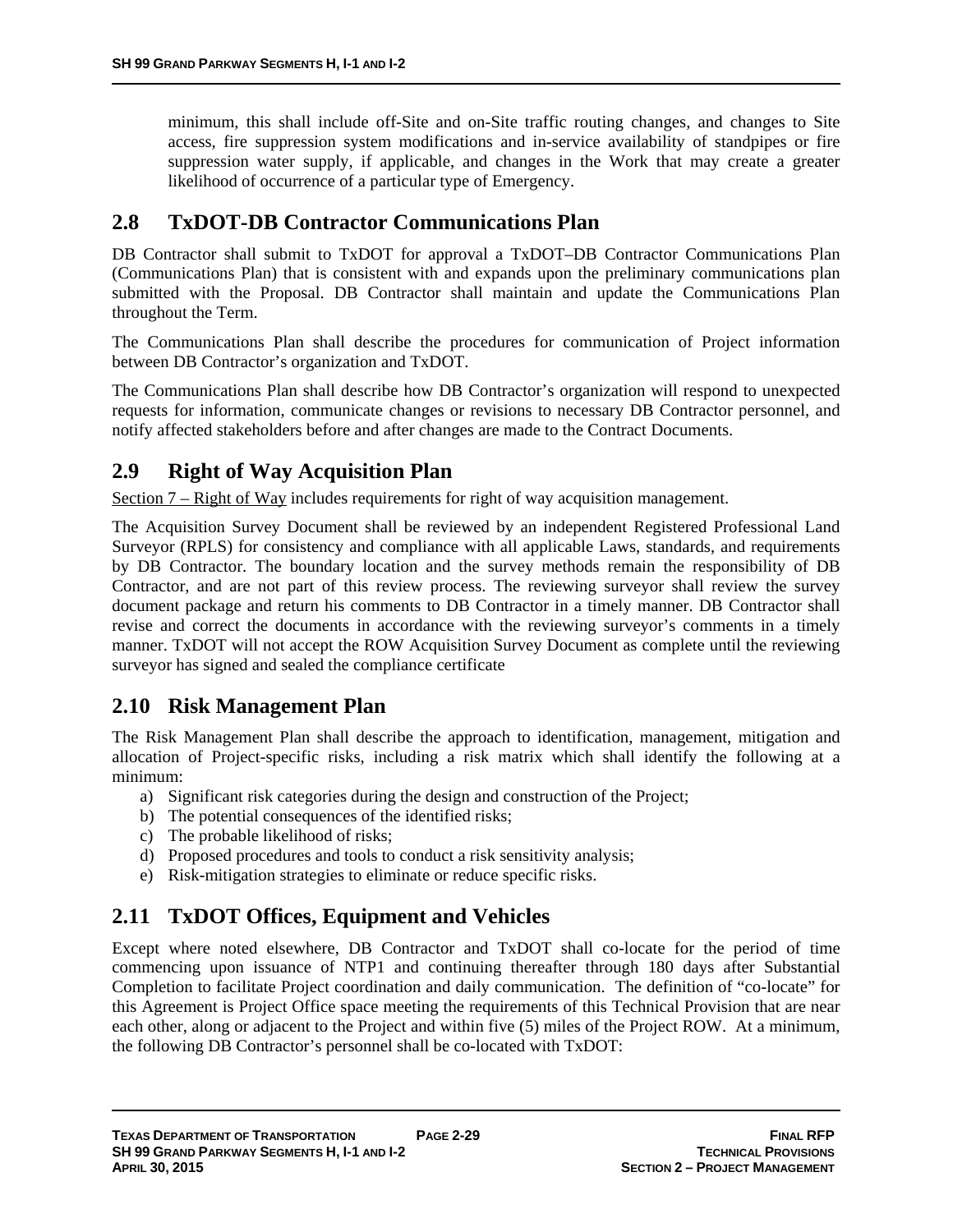- During the design phase: Project Manager, Design Manager, Lead Roadway Design Engineer, and Lead Bridge Design Engineer
- During the construction phase: Project Manager, Construction Manager, Construction Quality Control Manager and Construction Quality Acceptance Manager
- ROW Acquisition Manager (during the ROW acquisition phase)

DB Contractor shall provide TxDOT office space that is in place, fully operational and available for occupancy;

- Core office space shall be available for move-in not more than sixty  $(60)$  Days following issuance of NTP1.
- $\bullet$  Field office space shall be available for move-in either (a) not less than ten (10) days before work begins that requires the oversight from TxDOT personnel occupying the office space, or (b) not more than thirty (30) days following issuance of NTP2.

# *2.11.1 Computers and Equipment*

The location, condition, floor plan layout, and amenities of the office space for TxDOT are subject to TxDOT's prior written approval. The TxDOT office space requirements for the Project Office, which includes the core office and field offices are provided below.

# **2.11.1.1 Computers and Equipment**

The DB Contractor shall procure, install, and maintain the following computers, peripherals, and software for the TxDOT core and field office spaces; one computer with peripherals for each personnel office area and each reception area in the core and field offices. Not less than fifteen of the computers shall be laptops with docking stations. Peripherals for each computer shall include at a minimum, a power cable, a surge protector power strip, an ethernet cable of appropriate length, a mouse and an external keyboard, two flat panel monitors per computer, and one 16 gigabyte thumb drive.

The desktop and laptop computers shall be new systems with at least a one-year manufacturer's warranty. Minimum configuration for the desktop and laptop computers shall consist of no less than: four (4) gb internal ram, 250gb hard drive, two (2.0) GHz dual core processors operating on a 64-bit platform. The system shall include not less than: internal wi-fi, graphics processor, audio card, an hdmi port and at least three Bluetooth ports. For every eight (8) computers, the DB Contractor shall provide one external DVD drive and one external hard drive with not less than two (2) terabytes of memory per external hard drive.

Each core and field office shall include the appropriate number of broadband wifi routers and boosters to service all of TxDOT's office space wirelessly.

# **2.11.1.2 Computer Software**

Each computer shall be configured and tested with the following minimum ordinary software requirements. Brand names are provided as examples, equally capable and compatible software can be installed with TxDOT's prior approval. Latest version or latest edition software shall be defined as the latest commercially available software at the time of the execution of the DB Contractor's contract, or issuance of the first Notice to Proceed, whichever is later:

- 1. Windows 8.1 or latest edition of operating system
- 2. Microsoft Office Professional latest edition (Office, PowerPoint, Outlook, Excel)
- 3. Adobe Acrobat reader (latest version)
- 4. Google Earth (free version)
- 5. Internet Explorer and Google Chrome
- 6. Anti-virus software with latest updates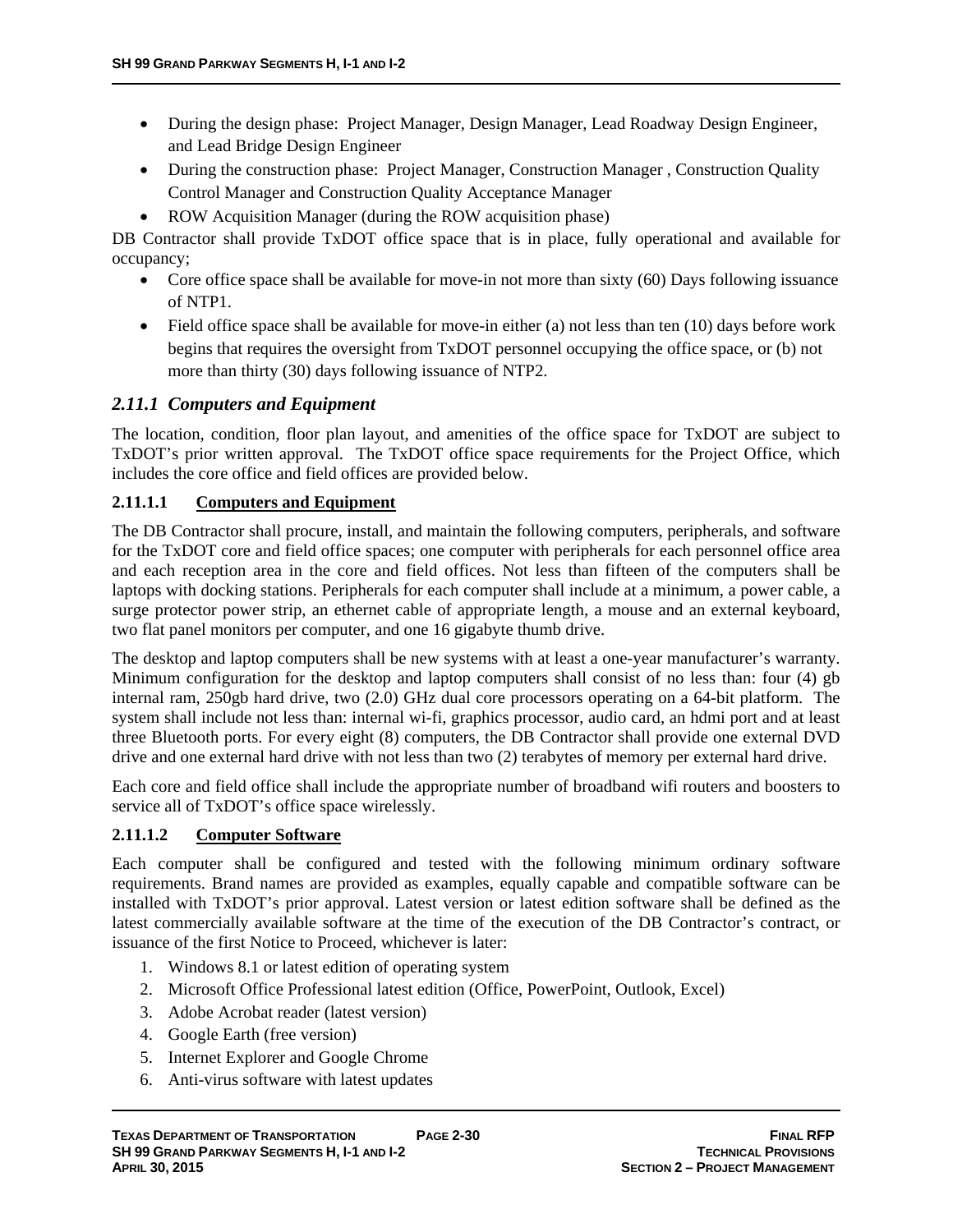- 7. DVD software driver compatible with the shared external DVD drive
- 8. Software driver and backup software compatible with the shared external hard drive.
- 9. Document management software required to access the DB Contractor's client facing document library (as applicable).

The DB Contractor shall provide the following additional software packages for TxDOT's use. TxDOT shall direct the DB Contractor as to which computers these software packages are to be installed. During the course of the Project, the DB Contractor may be required to move one or more of these additional software packages between computers.

- 1. Four (4) copies of Bently's Microstation latest version
- 2. Four (4) copies of GeoPak
- 3. Four (4) copies of Adobe Acrobat Professional latest version

In lieu of DB Contractor provided personal computer/peripherals, ordinary software (excluding the additional software packages referenced above) and personal computer maintenance, the DB Contractor may propose and TxDOT may accept at its sole discretion a fixed monthly leaseback amount for each TxDOT project management staff provided personal computer setup, including peripherals and ordinary software. Leaseback cost shall not be less than \$200 per month per computer setup.

### **2.11.1.3 Telephone System and Office Equipment**

The DB Contractor shall provide, install, maintain and provide materials and supplies as required for the following office equipment for TxDOT's core and field office space:

- 1. One (1) touch-tone conference room speaker phone with separate corded speaker/microphone modules for each conference room, each with a status indicator, caller ID, access to all outside lines and conference call capability.
- 2. One (1) high-speed multi-function color photocopy machine capable of handling  $11'x17''$  prints (Xerox Workcentre model 7775 or equal) for core office.
- 3. One (1) high-speed multi-function non-color photocopy machine capable of handling 11'x17" prints (Xerox Workcentre model 5765 or equal) for core office and one for field office.
- 4. One (1) facsimile transmission machine (if not integrated with the multifunction photocopier) for core office and one for field office.
- 5. One (1) color scanner capable of handling 11"x17" prints (if not integrated with the multifunction photocopier) for core office and one for field office
- 6. One (1) paper shredder or secure paper shredding service for core office
- 7. One (1) commercial grade three-hole punch for core office and one for field office
- 8. One (1) commercial grade GBC binder (or equal) for core office.
- 9. All office supplies including copier paper, toner, pens, pencils, notepads, staplers, tape and dispensers, three-ring binders, manila folders, and other miscellaneous office supplies for core and field offices.

# **2.11.1.4 Cable and Wiring**

For each TxDOT core and Field office the DB Contractor shall install and maintain all appropriate power and communication wiring for all DB Contractor provided desktop computers, laptops, wi-fi routers and boosters, multifunction copiers, fax machines, scanners, telephones, security equipment, and cable TV's, complete in-place and operational. The DB Contractor shall be responsible for all coordination with the primary service providers of broadband, telecom, and cable TV services.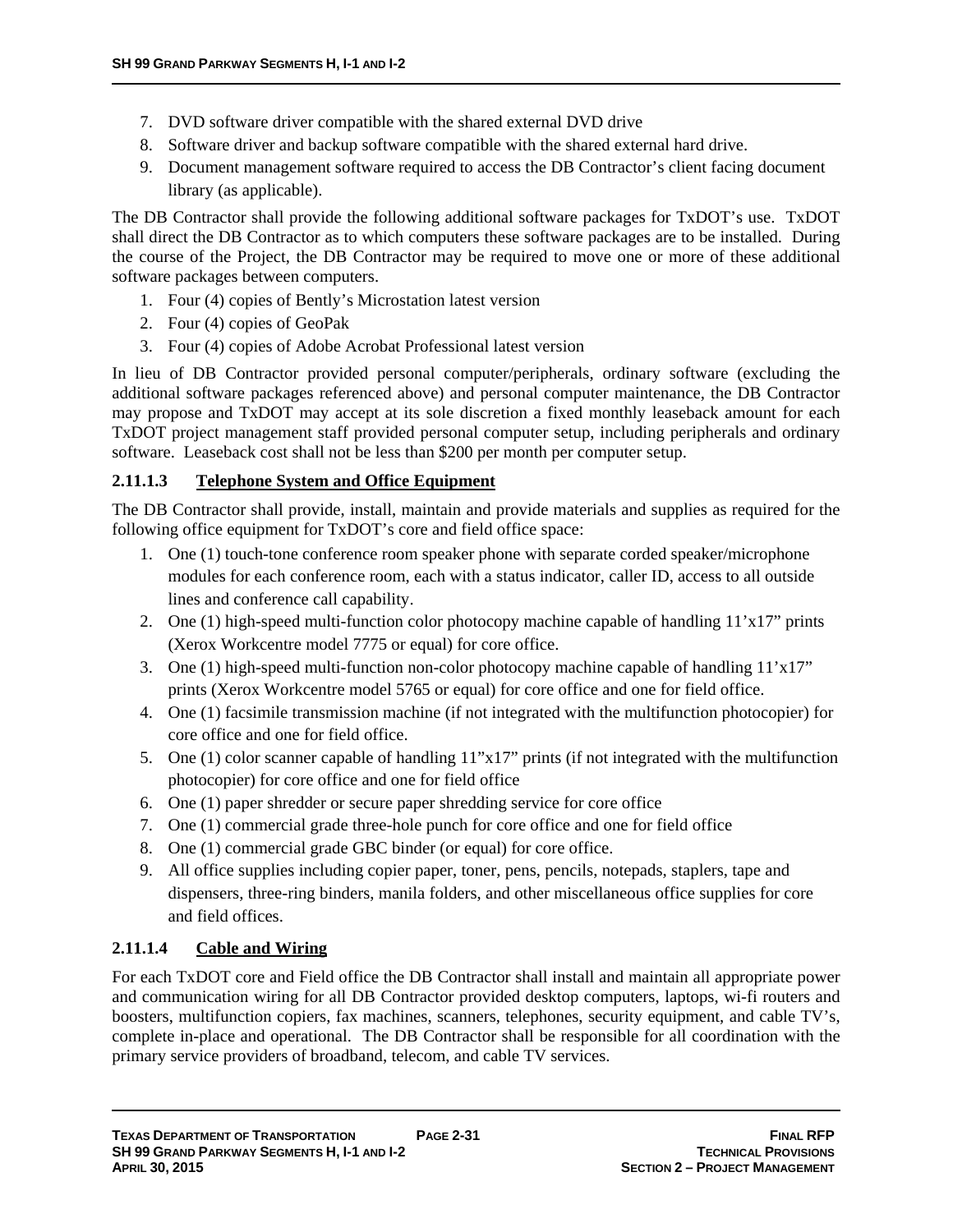The DB Contractor shall install and maintain complete voice/data communications cabling system, which includes but is not limited to the EMT conduit, bridle \rings, pull boxes, category 5e UTP cable, category 5e "RJ-45" UTP receptacles, category 3 "RJ-11" UTP receptacles, receptacle boxes, cover plates, and fiber optic cable. If DB Contractor can establish, to TxDOT's satisfaction, that alternate hardware and cabling can achieve the same or better levels of service as TxDOT deems necessary to effectively manage this Project, then DB Contractor can submit for TxDOT's approval an alternate plan for hardware and cabling. DB Contractor can use fiber optic or copper cable as long as it is sufficient enough to adequately support the Project core offices and field offices. DB Contractor shall route, terminate, label and test all power, broadband, cable & other communication wiring. Voice and data provided and installed by the DB Contractor circuits shall be installed in coordination with TxDOT Department of Information Resources staff.

DB Contractor shall certify and state supplied components as functional before installation and will bear all responsibility for replacement of parts at work commencement and throughout the duration of the Project.

DB Contractor shall prepare test plan and submit before installation, test installed system and supply test results, and shall conform to all industry standard testing procedures.

DB Contractor shall terminate all category 5e UTP cable in 66M150 punch down blocks for voice cabling and shall terminate all category 5e UTP data cable in data patch panels within the wiring closet.

DB Contractor shall ensure that each drop shall contain two data ports with RJ45 connectors and two voice ports with RJ11 connectors. The DB Contractor shall place the drops in locations convenient to proposed equipment locations so that external cabling and cords do not create a tripping hazard.

DB Contractor shall provide all materials, as needed and required, and complete installation of the cable plant which shall include all cable, connectors, patch panels, equipment rack(s), patch cables, face plates, punch down blocks, fiber optic cable and other miscellaneous materials.

# *2.11.2 Core Office*

DB Contractor shall provide all space, facilities, and support elements necessary to design, construct and maintain the TxDOT core office in accordance with the Contract Documents. DB Contractor shall provide office space, not to exceed 12,000 square feet, for TxDOT's Project management staff including, the Program Manager and other contract employees. If it is necessary to locate any of these Elements of the Work off-site or outside of this office, DB Contractor shall obtain TxDOT's prior written consent.

DB Contractor shall provide TxDOT with a preliminary office space floor plan to TxDOT no later than seven (7) Days after NTP1. TxDOT shall promptly review and comment on required modifications to the layout within ten (10) days. DB Contractor shall submit a final office space floor plan within ten (10) Days of receipt of TxDOT comments. Prior to commencing construction of TxDOT's core office space, the DB Contractor shall submit for TxDOT's approval final wiring and circuitry plans, office furniture and equipment layout, a lighting plan, and a parking plan for TxDOT's project management and contract staff vehicles. DB Contractor shall have the TxDOT core office completely operational and ready for occupancy no later than sixty (60) days following NTP1. If however, the DB Contractor elects to commence work at the DB Contractor's risk and with TxDOT's concurrence prior to NTP1, the DB Contractor shall provide adequate core office facilities for TxDOT personnel who will be engaged in owner coordination of the at-risk work.

#### **2.11.2.1 TxDOT Facility Area and Items Provided by DB Contractor**

DB Contractor shall provide separate office space for the exclusive use of TxDOT's Project management staff in the TxDOT facility area as specified herein and subject to TxDOT's prior written approval. This office space shall be located within the same building or complex as DB Contractor's office staff.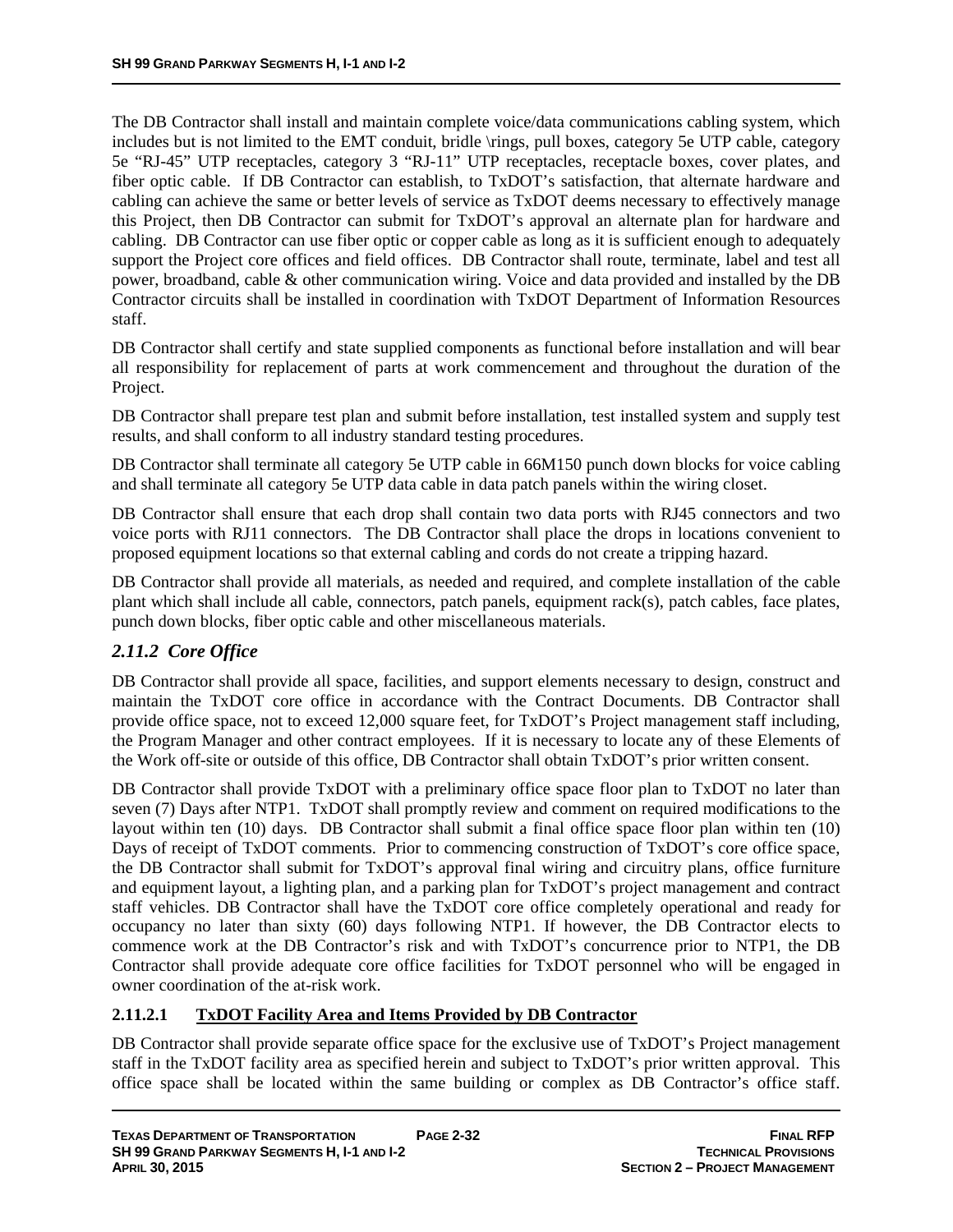TxDOT shall be reasonable regarding re-use of existing space within DB Contractor's current office facility, providing the space is contiguous and workable in TxDOT's sole discretion.

### **2.11.2.2 Office Condition**

The offices shall be in good and serviceable condition, at least of the same quality as those of DB Contractor's counterpart office space and available for occupancy as specified herein. Both Parties shall participate in a facility condition survey prior to and at the completion of occupancy. TxDOT shall return possession of DB Contractor-provided TxDOT facility area to DB Contractor in essentially the same condition as when TxDOT occupied the facilities, except for reasonable wear and tear and except for alterations, or loss or damage caused by any member of DB Contractor-Related Entity.

#### **2.11.2.3 Loss or Damage**

If office spaces, related facilities, furniture or fixtures that are provided by the DB Contractor are destroyed, damaged or stolen during the Work, in the TxDOT facility area, except as a direct result of willful misconduct of TxDOT or its personnel, DB Contractor shall, at its cost and within ten (10) Days after the occurrence of such destruction or damage, repair those items to their original condition or replace them. However, in the case of lost, damaged, or stolen office equipment (e.g., computers, fax machines, copy machines, and printers) necessary for normal office operations, replacement shall occur within two (2) Days. If loss or damage is caused as a direct result of willful misconduct of TxDOT or its personnel, DB Contractor shall replace the facilities noted herein within the timeframes specified herein, and TxDOT shall reimburse DB Contractor for actual, reasonable and documented costs incurred. The DB Contractor shall incur a cost of five hundred dollars (\$500.00) per Day for every Day that the lost, damaged or stolen property is not replaced in its full, complete and operational condition, in order for TxDOT to secure a temporary solution until the DB Contractor completes the repair or replacement.

### **2.11.2.4 Office Facilities and Equipment**

For the TxDOT facility area it provides, DB Contractor shall:

- a. General. Secure facility space, obtain all permits, install and pay for all utility services including broadband and telecommunication, and maintain the facilities as part of the Work.
- b. Access and Security. Provide separate TxDOT entrance/exit(s) from the secure office space, which shall be secured with electronic door lock(s) plus a deadbolt lock. DB Contractor shall provide security badge card access with locking doors running on time zone/holiday schedules for entry doors as well as other designated areas (e.g., server room, document storage, offices). DB Contractor shall provide software for maintaining access to these areas, which shall be owned and/or maintained by TxDOT's Project management staff.
- c. Lighting and Electricity. Include with all interior spaces overhead lighting meeting OSHA, building, and electrical and energy code requirements for similar office space (provide nominal 30 foot candles of light at 30 inches above finish floor). Each office space shall have at least four duplex receptacles reasonably spaced around the office, with minimum circuit capacity of twenty (20) amperes. At least one duplex receptacle shall be placed in the proximity of the electronic equipment in the work space so that power cords and data/comm cables do not create a tripping hazard. The DB Contractor shall provide TxDOT with a lighting and electrical layout of the office space for TxDOT's approval prior to construction or build out of the office space.
- d. Janitorial, Trash, Recycling, and Secure Document Shredding Services. Provide daily janitorial service (except Saturdays, Sundays and Holidays) and maintain trash containers and trash pickup service for the building and site areas beyond the TxDOT facility area. This shall include, but not be limited to, sweeping and mopping floors, cleaning restrooms and break room, emptying wastebaskets, and periodic dusting. This service shall be paid for by DB Contractor. DB Contractor shall procure and pay for janitorial, recycling and secure document shredding services for the TxDOT facility area.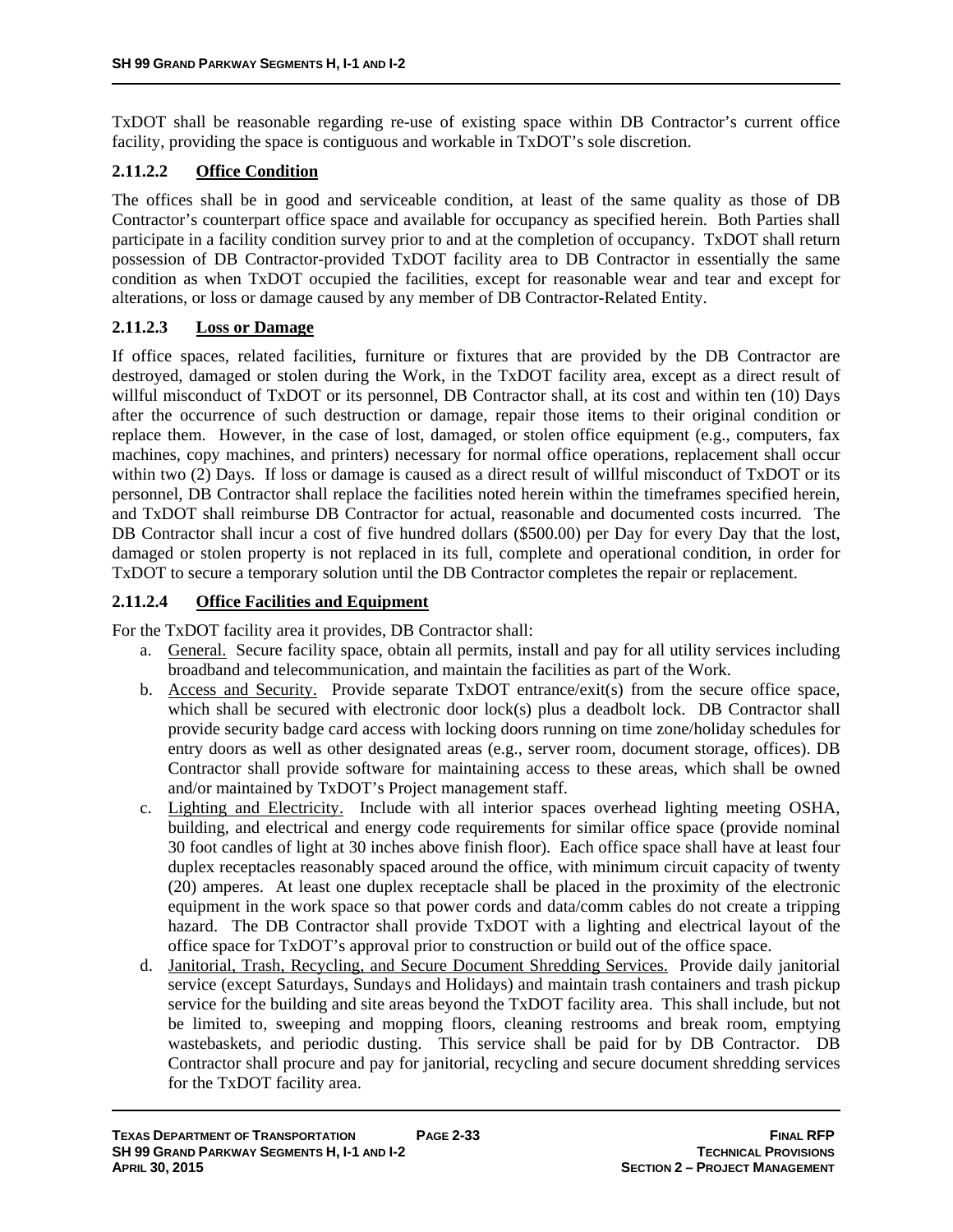- e. Exterior Maintenance. Maintain the exterior areas of office spaces, including access to parking areas.
- f. Accessibility and Licensing. Meet all access requirements of the Texas Accessibility Standards, the Americans with Disabilities Act Accessibility Guidelines, as amended (42 USC §§12101, et seq.), and the applicable building code. Facility design plans shall be submitted to the Texas Department of Licensing and Regulation (TDLR) for review and approval as required by Section 16, Chapter 68 of the Texas Administration Code.
- g. Restrooms, Break Room, and Entry Space. Provide access to women's and men's restrooms, break room space and building entry space, these spaces may be shared with DB Contractor's office space/staff. These spaces and all TxDOT spaces shall have access 24 hours per day, seven (7) days per week and 365 days per year (24/7/365). In lieu of access to a common break room, DB Contractor may provide a 200 SF break room/kitchen within the TxDOT space, with refrigerator with freezer compartment and built-in ice machine, sink including waste disposer, microwave, and dishwasher. If the building does not have a general building vending area then the DB Contractor shall make available to TxDOT within its facility vending machines and a stand-alone ice machine. Break room/kitchen shall have storage closet (25 sq. ft.) and cabinets with drawers and counter tops. In the event that restrooms cannot be accessed from a common building entry/lobby, DB Contractor may provide separate restrooms for the TxDOT facility area. In the event it is necessary to locate a separate breakroom and/or restrooms within the TxDOT facility area, the 12,000 SF TxDOT space allocations may be required to be increased to accommodate these spaces.
- h. HVAC. Provide electrical, heating, ventilation, and air conditioning (HVAC) systems capable of maintaining temperatures between 65 and 75 degrees Fahrenheit in all spaces, 24 hours per day, seven (7) days per week and 365 days per year (24/7/365), through the year. Server room shall have dedicated air conditioning/cooling system capable of maintaining temperatures between 65 and 70 degrees Fahrenheit, and 15% relative humidity. Temperature controls for TxDOT's core office space shall be placed in an appropriate location within TxDOT's secured area.
- i. Code Requirements. Meet all applicable building and fire code requirements.
- j. Disposal and Removal. Be responsible for disposal or removal of all DB Contractor-provided facilities and any facility and/or site restoration Work as required.

#### **2.11.2.5 Space Requirements**

Although actual spaces may vary slightly, the following nominal size requirements shall apply, and the typical TxDOT facility area shall include the following Elements:

- a. Offices. Enclosed offices for TxDOT's management staff (nominal 150 square feet each) 15 total with keyed locking door hardware.
- b. Cubicles. Cubicle area spaces for administration staff (nominal 80-100 square feet each) 15 total; (power supply and data and communication lines to cubicles may be provided through power pole drops).
- c. Conference Rooms. Three conference rooms (enclosed) two at nominal 12'x 20' (240 SF), one at nominal  $12'x$  30' (360 SF) and one assembly room (enclosed) at nominal  $32'x45'$  (1,575 SF) All shall have dimmable lighting, minimum 60-inch flat panel monitor with VGA/HDMI accessibility in conferences rooms, an overhead projector and screen in the assembly room with a minimum 120-inch diagonal projected image 1024 by 768 resolution; each conference room shall have one chair for every 24 SF of conference room space and a conference table of sufficient size for each chair.
- d. Reception Area. Receptionist space with waiting area with seating for 2 visitors (nominal 200 SF); minimum 46" flat panel monitor with VGA/HDMI accessibility; other furniture to be determined jointly by DB Contractor and TxDOT.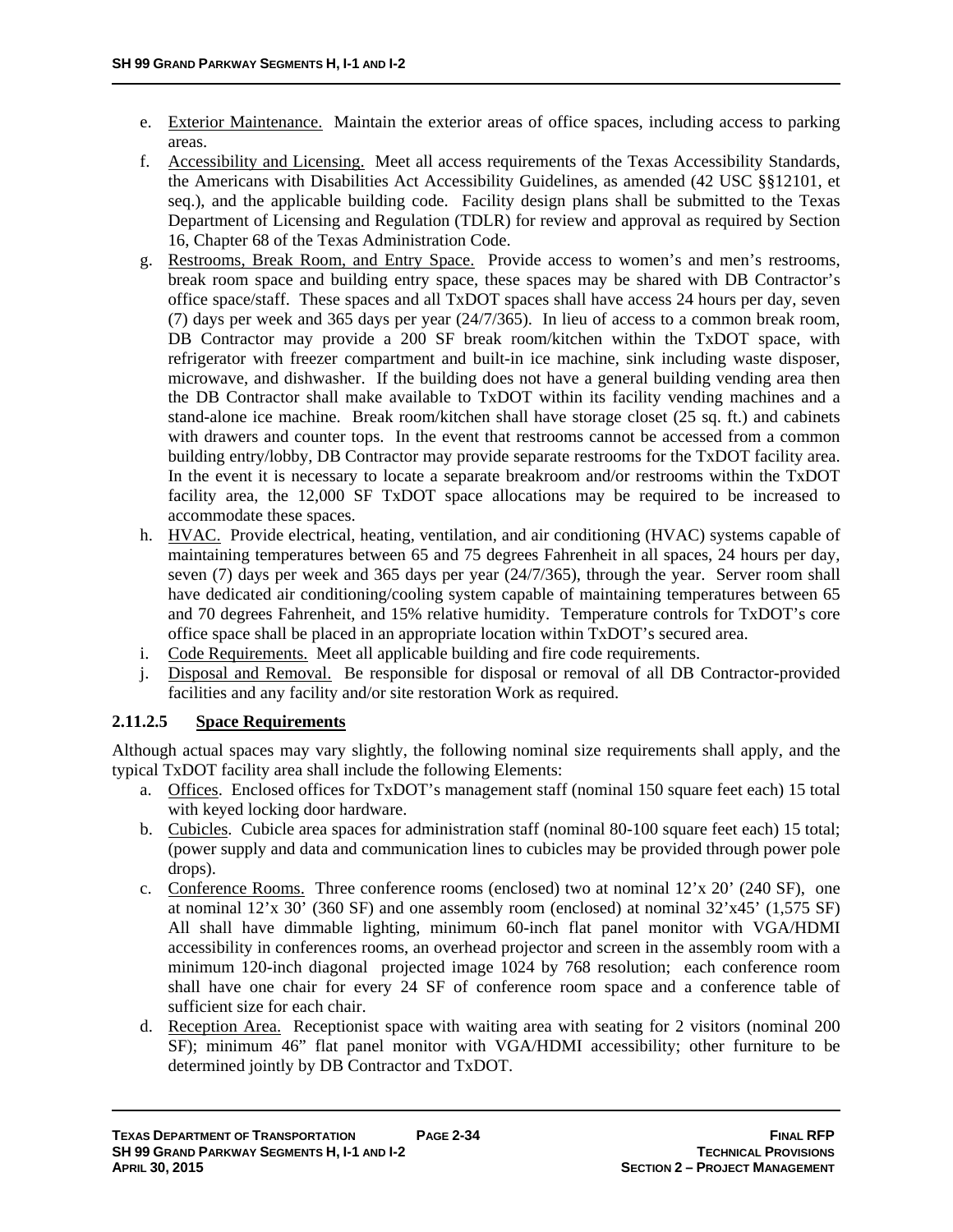- e. Work Room. Work room (nominal 150 SF) with 30-inch high plastic laminate wall-mounted counters (15 lineal feet of counter). Work room shall be located near the center of the facility, and in close proximity to the receptionist space.
- f. Storage and Filing. One (1) lockable space for storage and filing, nominal  $15'x20'$  (300 SF).
- g. Server Room. One computer server room (150 SF) that has limited access and is locked via security card access. Server room shall be accessible via hallway entry not sharing any walls with the exterior of the building, and have no windows, a non-static floor covering, a standard 7'-19" rack and at least three dedicated 20-amp power circuits and one 30-amp circuit. All patch panels (phone and data) shall be located within the designated server room. Temperature shall be maintained with a dedicated air conditioning/cooling system as defined above.
- h. Parking Area. Parking area for at least forty (40) vehicles (30 staff/10 visitors) that is reasonably level (all-weather surface and all-weather access). A portion of the available parking area must accommodate an 8' vehicle height. If covered parking is available, no less than two covered parking spaces shall be made available to TxDOT.
- i. Exterior Lighting. Sufficient exterior security lighting that is automatically activated at low light levels to maintain two (2) foot-candles of lighting within the building and parking areas of the site.
- j. Corridors. Corridors within the TxDOT facility shall have a nominal width of 54 inches.

### **2.11.2.6 Miscellaneous Requirements and Features**

The following shall be provided as noted:

- a. Flooring. Carpeted flooring (non-static in server room).
- b. Entry Access. Entry to TxDOT areas by electronic door hardware card access (not keyed), with U.P.S. on locks (fail closed).
- c. Electrical Outlets. Each office and conference room shall have two (2 data, 1 com Cat 5E) outlets per room, and one (2 data, 1 com Cat 5E) outlet per cubicle, as well as outlets at designated printer, fax and copier locations and any and all shared areas (i.e., workroom, storage room, etc.). All data/voice outlets shall be installed next to power outlets. Outlets shall be placed so that equipment connections requiring power cords, data or communication cables do not create tripping hazards.
- d. HVAC. 24/7/365 HVAC as previously described.
- e. Window Coverings. Horizontal mini-blinds (no drapes) for each exterior window.
- f. Power Circuits. Provide dedicated electrical power circuits for copiers, and minimum of 6 duplex receptacles with three dedicated 20-amp circuits and one 30-amp circuit for the server room.
- g. Fire Extinguishers. DB Contractor shall provide fire extinguishers, per fire code and fire marshal with jurisdiction.
- h. Insurance. Insurance (obtained and provided by DB Contractor) covering the use of the Project office by DB Contractor and TxDOT, in accordance with the terms of the underlying property use agreement with the property owner, but in no event shall the insurance be less than that required by the Agreement.
- i. Vending Area. DB Contractor shall provide access to general building vending area.
- j. Utilities. Initial installation and monthly expense of all utilities shall be paid by DB Contractor directly to the vendor.
- k. Monthly Services. DB Contractor shall procure and pay directly to the vendor for janitorial, trash, recycling, and secure document shredding services.
- l. Emergency Contacts. 24-hour emergency contact to DB Contractor.
- m. Furniture. DB Contractor-provided allowance of \$75,000 in the Price for furniture, which shall be obtained by DB Contractor at the direction of TxDOT, and billed through DB Contractor. At the end of the Project, DB Contractor shall have ownership of the furniture and shall be entitled to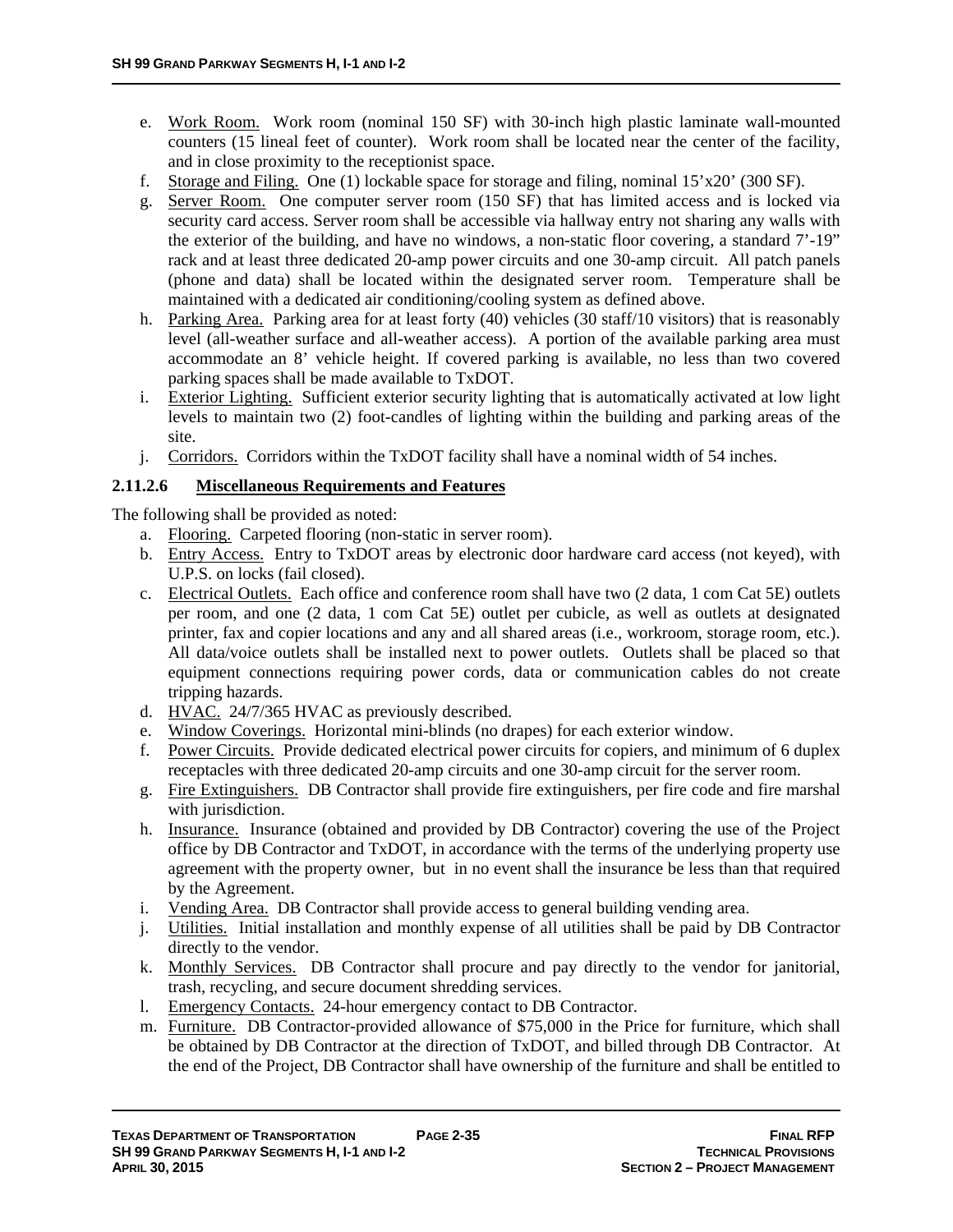the full salvage value of the furniture, with the right to retain or otherwise dispose of the furniture at its sole discretion, without any further accounting to TxDOT.

n. Cable Television. Provide cable television connections and service to each flat screen television.

### **2.11.2.7 Items Not Required**

The following items are not required:

- a. Outside storage.
- b. Electronic security system (other than electronic door access hardware).

### *2.11.3 Field Offices*

DB Contractor shall provide field office space for the exclusive use of TxDOT's field construction staff for the Project as specified herein.

Subject to TxDOT's prior written approval, DB Contractor shall provide separate facilities for TxDOT's construction oversight, OVT&I, and resident engineer / inspection oversight staff located within the same complex as DB Contractor's field office(s). Should DB Contractor elect to construct the Work using field offices other than the one specified, corresponding facilities shall be provided for TxDOT's exclusive use and shall be at least of the same quality as DB Contractor's counterpart management and field staff.

Prior to commencing construction of TxDOT's field office space, the DB Contractor shall submit for TxDOT's approval final wiring and circuitry plans, office furniture and equipment layout, a lighting plan, and a parking plan for TxDOT's project management and contract staff vehicles. DB Contractor shall provide the field staff facilities that are, complete, fully operational, and ready for occupancy by the date that is (i) at least ten (10) Days prior to starting any Work activity involving staff that will occupy the field staff facilities, or (ii) no later than thirty (30) Days following issuance of NTP2, whichever occurs first.

#### *Office Condition*

The field office(s) shall be in good and serviceable condition meeting all ADA and local government regulatory criteria for safe a workspace environment, at least of the same quality as those of DB Contractor's counterpart management and field staff, respectively and available for occupancy as specified herein. Both Parties shall participate in a facility condition survey prior to and at the completion of occupancy. TxDOT shall return possession of DB Contractor-provided facilities to DB Contractor in essentially the same condition as when TxDOT occupied the facilities, except for reasonable wear and tear and except for alterations, loss, or damage caused by any member of DB Contractor-Related Entity.

#### *Loss or Damage*

If office spaces, related facilities, furniture or fixtures that are provided by the DB Contractor are destroyed, damaged or stolen during the Work, except as a direct result of willful misconduct of TxDOT or its personnel, DB Contractor shall, at its cost and within ten (10) Days after the occurrence of such destruction or damage, repair those items to their original condition or replace them. However, in the case of lost, damaged, or stolen office equipment (e.g., computers, fax machines, copy machines, and printers) necessary for normal office operations, replacement shall occur within two (2) Days. If loss or damage is caused as a direct result of willful misconduct of TxDOT or its personnel, DB Contractor shall replace the facilities noted herein within the timeframes specified herein, and TxDOT shall reimburse DB Contractor for actual, reasonable and documented costs incurred. The DB Contractor shall incur a cost of five hundred dollars (\$500.00) per Day for every Day that the lost, damaged or stolen property is not replaced in its full, complete and operational condition, in order for TxDOT to secure a temporary solution until the DB Contractor completes the repair or replacement.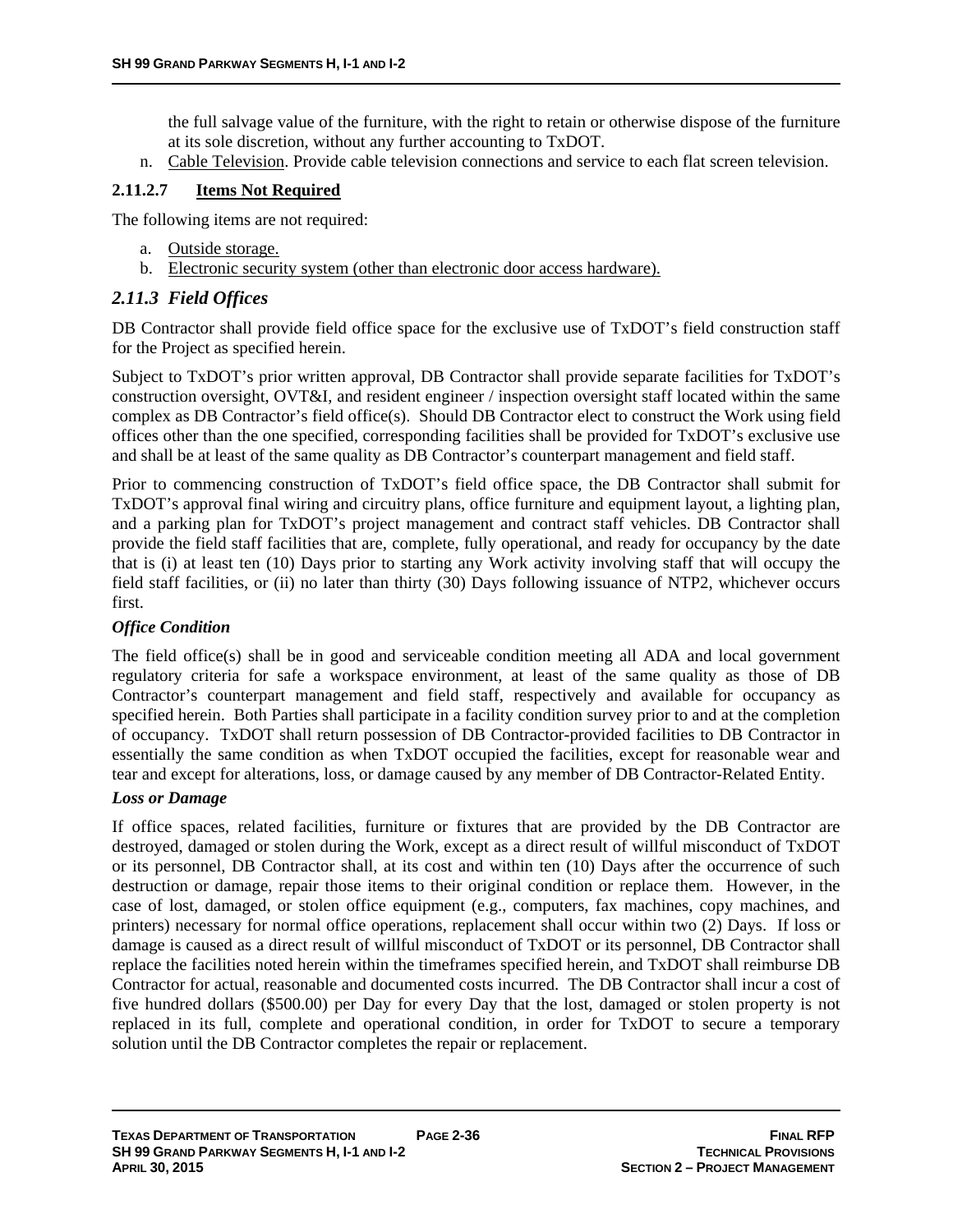#### *Field Office Facilities and Equipment*

For the facilities it provides, DB Contractor shall:

- a. General. Secure sites, obtain all site permits, install and pay for all utility services, and maintain the facilities clean and in good working order as part of the Work.
- b. Access and Security. Provide separate buildings or trailers for TxDOT staff that include at least two entrances/exits, providing an 8' x 10' (minimum) covered entrance area, from each building or trailer. Each entrance/exit shall be secured with a door lock plus a deadbolt lock.
- c. Lighting and Electricity. Include with all interior spaces overhead lighting meeting the requirements of the Occupational Safety and Health Administration (OSHA) and of building and electrical codes for office space. Each office space shall have at least two duplex receptacles. The minimum circuit capacity shall be twenty (20) amperes.
- d. Janitorial and Trash Service. Provide daily janitorial service (except Saturdays, Sundays and Holidays) and maintain trash containers and trash pickup service. This shall include, but not be limited to, sweeping and mopping floors, cleaning the toilet, and lavatory and emptying wastebaskets.
- e. Exterior Maintenance. Maintain the exterior areas of office spaces, including access to parking areas.
- f. Accessibility. Meet all access requirements of the Americans with Disabilities Act, as amended (42 USC §§12101, et seq.).
- g. Utility Service. Provide potable water, sewer service, broadband internet service, telephone service, and electricity to the field office facility.
- h. HVAC. Provide heating, ventilation, and air conditioning (HVAC) systems capable of maintaining temperatures between 65 and 70 degrees Fahrenheit in all spaces through the year.
- i. Code Requirements. Meet all local building and fire code requirements.
- j. Disposal and Removal. Be responsible for disposal or removal of all DB Contractor-provided facilities and any site restoration Work as required.

#### *Space Requirements*

Although actual space requirements shall depend upon Work schedule and geographic locations of the field offices, a typical field office should include the following elements:

- a. Offices. Enclosed offices with lockable doors for TxDOT's construction representative, TxDOTdesignated construction manager and four (4) other TxDOT or contract employees (6 offices at 150 square feet each).
- b. Offices/Cubicles. Offices or cubicles for up to twenty (20) field engineer/inspection/ administration staff (60-80 square feet each).
- c. Conference Rooms. One (1) enclosed conference room of not less than (350 square feet) and access to another common conference room (350 square feet).
- d. Server Room. One (1) server room, matching the requirements of the core office server room.
- e. Storage and Filing. Two (2) lockable spaces for storage and filing at each field office (a combined space of 200 square feet).
- f. Equipment Storage. Clean inside storage space for equipment (80 square feet).
- g. Tool Shed. Outside shed for small tools and equipment (outside) (200 square feet).
- h. Site Amenities. A well-graded site for the office with access road, parking area, and security fence with lockable drive-in gates sufficient to enclose the office and parking area.
- i. Staff Parking Area. A parking area for at least twenty-five (25) vehicles that is reasonably level (all-weather surface and all-weather access) within the boundaries of a security fence.
- j. Visitor Parking Area. An all-weather level surface outside the security fence to accommodate visitor parking (all-weather surface and all-weather access-minimum of 2,000 square feet).
- k. Security. A 24-hour security service or silent watchmen-type security system.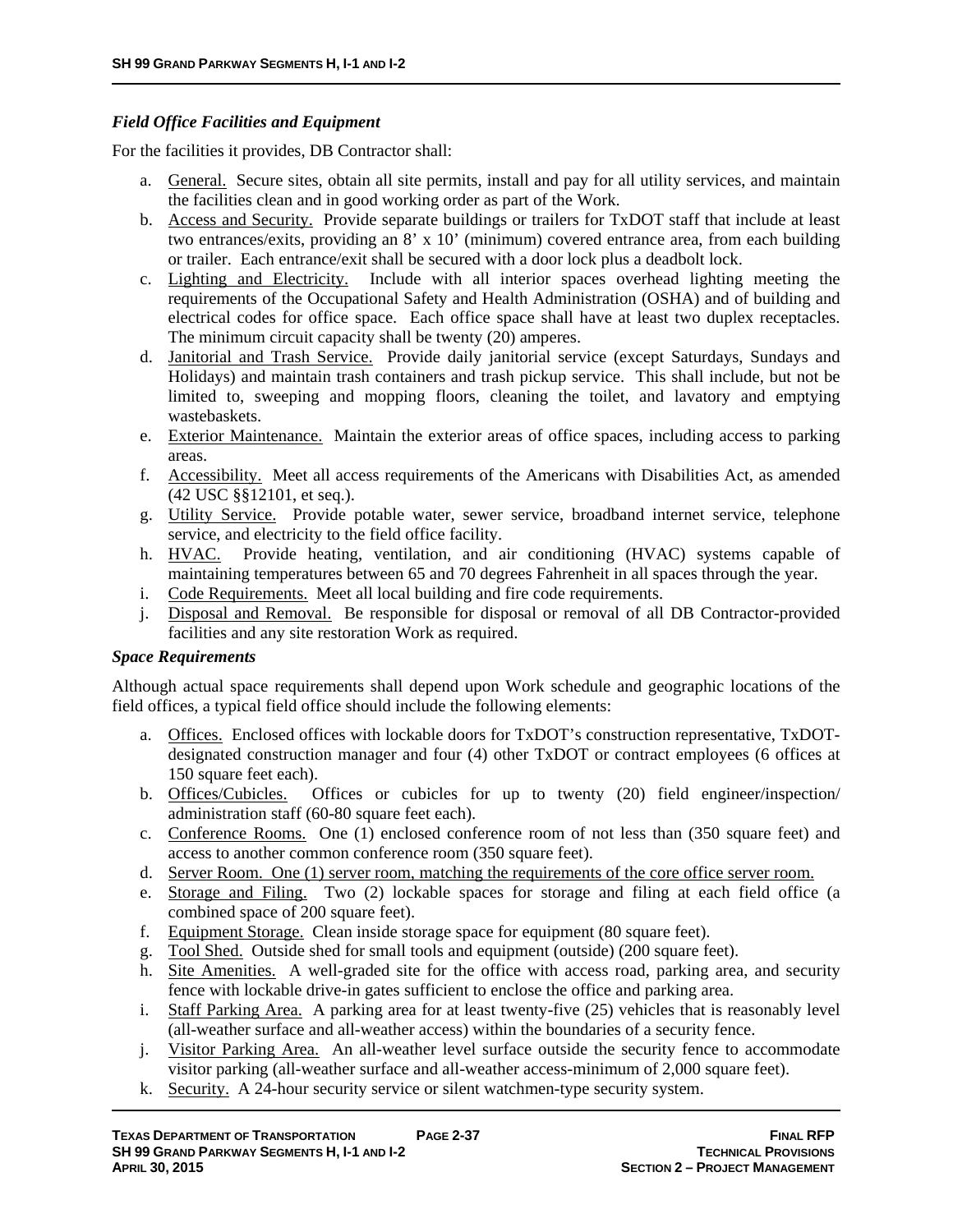- l. Exterior Lighting. Sufficient exterior security lighting that is automatically activated at low light levels to maintain two (2) foot-candles of lighting within the fenced field office site.
- m. Window Security. Security bars on all exterior windows.
- n. Laboratory Facility. A completed facility suitable to accommodate a functioning portable lab (approximately 2500 square feet).
- o. Cultural Resources Storage. Sufficient space and covered facilities for any archeological or paleontological recovery operations (approximately 2,000 square feet).
- p. Kitchen/Break Room. Each field office shall contain a 300 sq. ft. kitchen/break room with storage closet (25 sq. ft.), cabinets with drawers and counter tops. Kitchen shall be equipped as described above for the core office.
- q. Restrooms. Two restrooms including toilets and sinks.
- r. First Aid Facilities. Emergency first aid facilities.

#### *Items Not Required*

The following items are not required:

a. Laboratory Testing Equipment.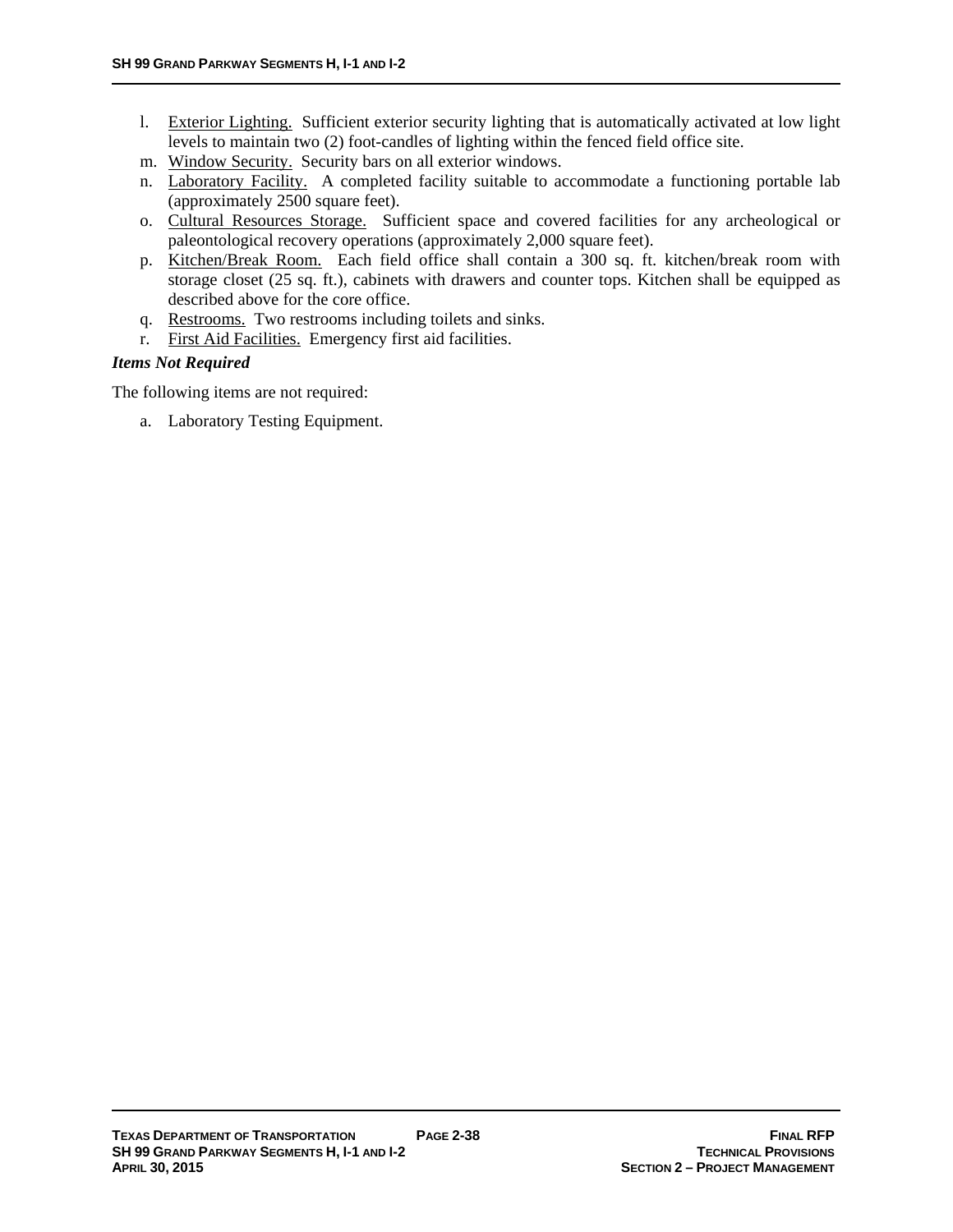# **3 PUBLIC INFORMATION AND COMMUNICATIONS**

# **3.1 General Requirements**

DB Contractor shall coordinate all public information communications with ongoing TxDOT public information activities to ensure that a consistent message is being distributed to the Customer Groups. DB Contractor shall provide copies of all materials to be presented to the public or the media to TxDOT at least three (3) Business Days prior to dissemination.

# **3.2 Administrative Requirements**

# *3.2.1 Public Information and Communications Plan (PICP)*

At least thirty (30) Days after NTP1, DB Contractor shall submit to TxDOT for approval a comprehensive Public Information and Communications Plan (PICP), based upon the public information and communications plan submitted with DB Contractor's Proposal, which informs, educates, and engages the Customer Groups throughout every stage of the Project. Submittal shall be in both hardcopy form and electronic format compatible with TxDOT software. TxDOT approval of the PICP shall be a condition of issuing NTP2.

DB Contractor shall include in its PICP strategies and tactics, specific timelines, and deliverables. The PICP shall include:

- a. A detailed work plan;
- b. Key issues anticipated to be addressed through the life of the Project;
- c. Identified Customer Groups and specific plans to respond to their concerns and needs in all respect to the Project;
- d. How the public will be notified of construction, traffic detours and potential impacts;
- e. Specific outreach and engagement activities and the frequency of those activities;
- f. Communication tools and modes; and
- g. DB Contractor's process for measuring the effectiveness of the PICP.

The PICP shall also include a general timeline listing public information activities for the Project over the entire Term. This timeline shall be used as an initial guide and shall be updated by DB Contractor as the Project is implemented but no less frequently than on a yearly basis.

DB Contractor shall provide sufficient qualified staffing to effectively implement the PICP.

DB Contractor shall continually maintain the plan to ensure delivery of high-quality, well executed communications throughout the Term of the Agreement.

Together with TxDOT's designated point of contact for the local public information office, DB Contractor shall review the PICP on a no less than annual basis to forecast, plan and coordinate updates in the plan and strategies needed to effectively accomplish the stated goals and objectives. TxDOT may audit DB Contractor's performance of the activities set forth in the PICP. DB Contractor shall make appropriate changes to the PICP as required to meet the findings of any audit or review and to suit the changing goals and needs of the Project. DB Contractor shall cooperate with TxDOT to amend the PICP as required to suit circumstances as yet unknown, including public reaction to the impacts, real or perceived, from the Work and the depth, breadth and frequency of information necessitated by Customer Groups. DB Contractor shall document the efforts and results of the PICP in measurable terms to clearly indicate compliance.

In developing the PICP, DB Contractor shall make appropriate provisions to achieve the following goals: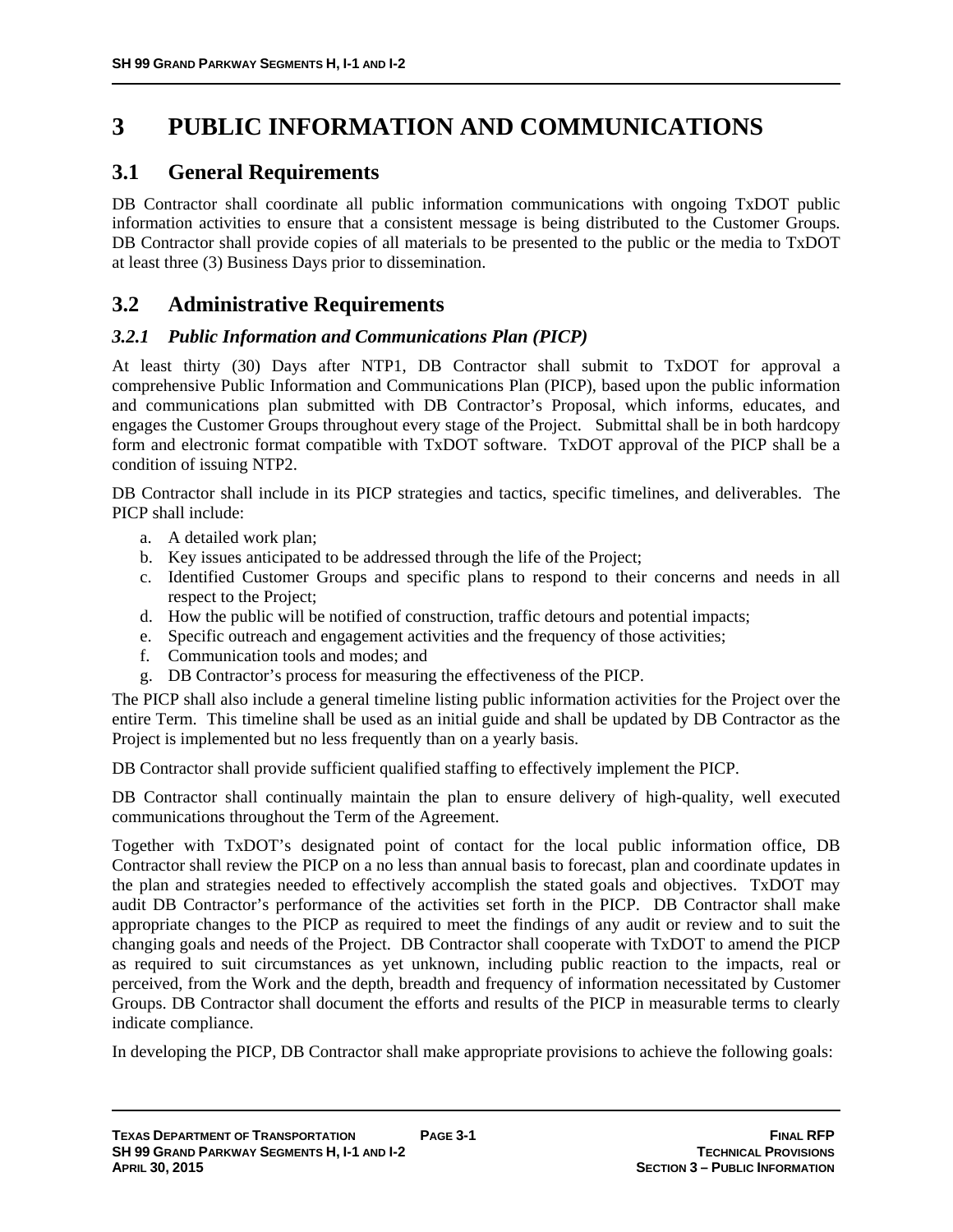- a. Gain and maintain support and/or informed consent from Customer Groups, building on existing community partnerships and communication networks.
- b. Provide Customer Groups with opportunities for input.
- c. Respond promptly to public questions and issues.
- d. Demonstrate to Customer Groups that the Project will be developed pursuant to a well-executed program.
- e. Notify Customer Groups in advance of key Project ROW acquisition, construction and maintenance activities and communicate the potential impacts of these activities.
- f. Provide public information which facilitates alternative trip planning during construction.
- g. Address the Project-specific concerns of Customer Groups, including but not limited to interests in Emergency Services vehicle access, business owner and patron driveway access, delivery access, adjacent neighborhood access, changes to bicycle and pedestrian access and neighborhood traffic patterns, changes to mobility access associated with the Americans with Disabilities Act (ADA), construction noise and lighting, and ongoing noise issues.
- h. Build upon TxDOT's positive reputation as a good partner to the community.
- i. Build upon the efforts of the successful communications program carried out during the environmental process and reinforce relationships with key stakeholders.
- j. Implement a fully bilingual program.

To achieve these goals, DB Contractor shall use, but not be limited to, the following implementation strategies:

#### *Public Information and Communications Strategies*

- a. Develop a forum to coordinate on-going dialogue among Customer Groups, TxDOT, and DB Contractor.
- b. Prepare and distribute Project-related materials in a user friendly format to inform Customer Groups through appropriate means such as: meetings, interviews, media kits, news releases, telephone correspondence, newsletters, brochures, e-mail, hotlines, highway conditions reports (HCRs), dynamic message boards, Web alerts, public opinion polls/surveys, videos, display booths, presentations, public access information kiosks, and special events.
- c. Organize and manage meetings and communications with key elected officials, the general public, representatives of civic organizations, businesses, and special interest groups along the Project corridor (individually or in groups) for the purpose of building rapport with Customer Groups as well as two-way communication.
- d. Respond to invitations and seek opportunities to attend meetings, conferences and other events at which Project information can be exchanged with Customer Groups.
- e. Notify Customer Groups in advance of key Project ROW acquisition, construction, operations and maintenance activities, and communicate the potential impacts of these activities.
- f. Develop, disseminate and display timely, high-quality, innovative, user-friendly, accurate and appropriate community information concerning the Project, including exhibits showing slope grading, drainage, bridge structures, retaining walls, sound walls, Project ROW acquisition, and aesthetic characteristics.
- g. Develop and manage a public relations campaign and communication strategy to convey key messages, branding and pertinent information about the Project.
- h. At appropriate times and stages and as requested by TxDOT, coordinate tours of the Project.

#### *Media*

a. Develop and manage a public relations campaign and communication strategy to convey key messages, branding, and pertinent information about the Project.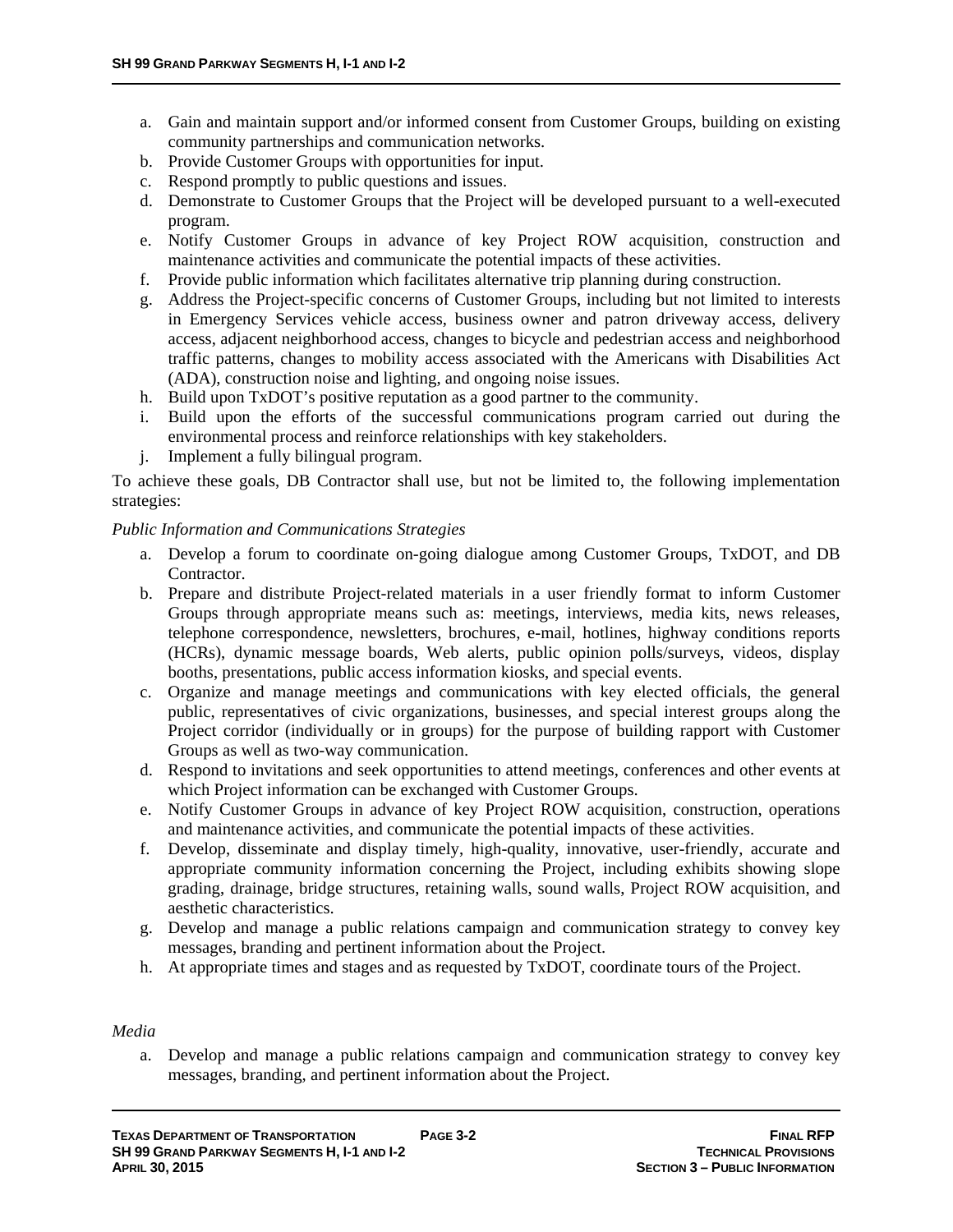- b. Build on existing TxDOT media resources and/or create and develop advertising messages, including graphics, logos, and slogans.
- c. Place Project-related messages in the appropriate media.
- d. Develop and distribute public service announcements, paid advertising, news reports, and other communication materials as appropriate.
- e. Manage media relations with key transportation and business reporters and prepare and distribute news releases and media kits.
- f. Develop and implement communications plans that anticipate and attempt to minimize traffic impacts of public, special and seasonal events adjacent to the corridor that may draw large crowds through the Project limits.
- g. Employ the use of an internet based communications, media alert, press release and special list notifications system service that provides information in real time with an up to date database of major media contacts in the area and subscriber lists.

#### *Environmental*

- a. The PICP shall detail the communication hierarchy for information distribution related to compliance with the Comprehensive Environmental Protection Program, as described in Section 4 (Environmental). The PICP shall include names and contact information, including emergency contact information, and the preferred methods of routine, and emergency communication distribution.
- b. DB Contractor shall assign audit and quality assurance responsibilities to a member of his quality assurance team. The Public Information Coordinator shall not perform audit and quality assurance responsibilities because of the potential conflict of interest.

#### *3.2.2 Public Information Status Report*

DB Contractor shall report back to TxDOT on the status of the PICP on a regular basis, as follows:

- **Weekly**: DB Contractor shall send TxDOT a high-level weekly status report of public information and communications activities electronically. The report will feature metrics such as how many stakeholder meetings were held, how many phone calls on the hotline, etc. The document will be tailored as an internal document to track progress.
- **Monthly**: DB Contractor shall create monthly a full color Project status report which provides essential information about the Project including a listing of upcoming Project related activities and events. This document will be tailored as a public document to be forwarded on to Customer Groups, elected officials, etc. DB Contractor shall provide an electronic copy of the monthly Project status report to TxDOT.

#### *3.2.3 Public Information Coordinator*

DB Contractor shall provide a Public Information Coordinator to lead DB Contractor's responsibility for public involvement activities on a day-to-day basis throughout the Term of the Agreement. The Public Information Coordinator shall have a minimum of seven years of relevant experience on projects of similar type and scope, and the ability to competently perform the following:

- Serve as the primary point of contact between DB Contractor and Customer Groups and act as clearinghouse for the receipt of and response to written or verbal comments or complaints regarding the Project.
- Lead the production, implementation, audit, quality control/quality assurance and update of the PICP.
- Coordinate and supervise day-to-day activities of DB Contractor's personnel in performing the activities described in the PICP.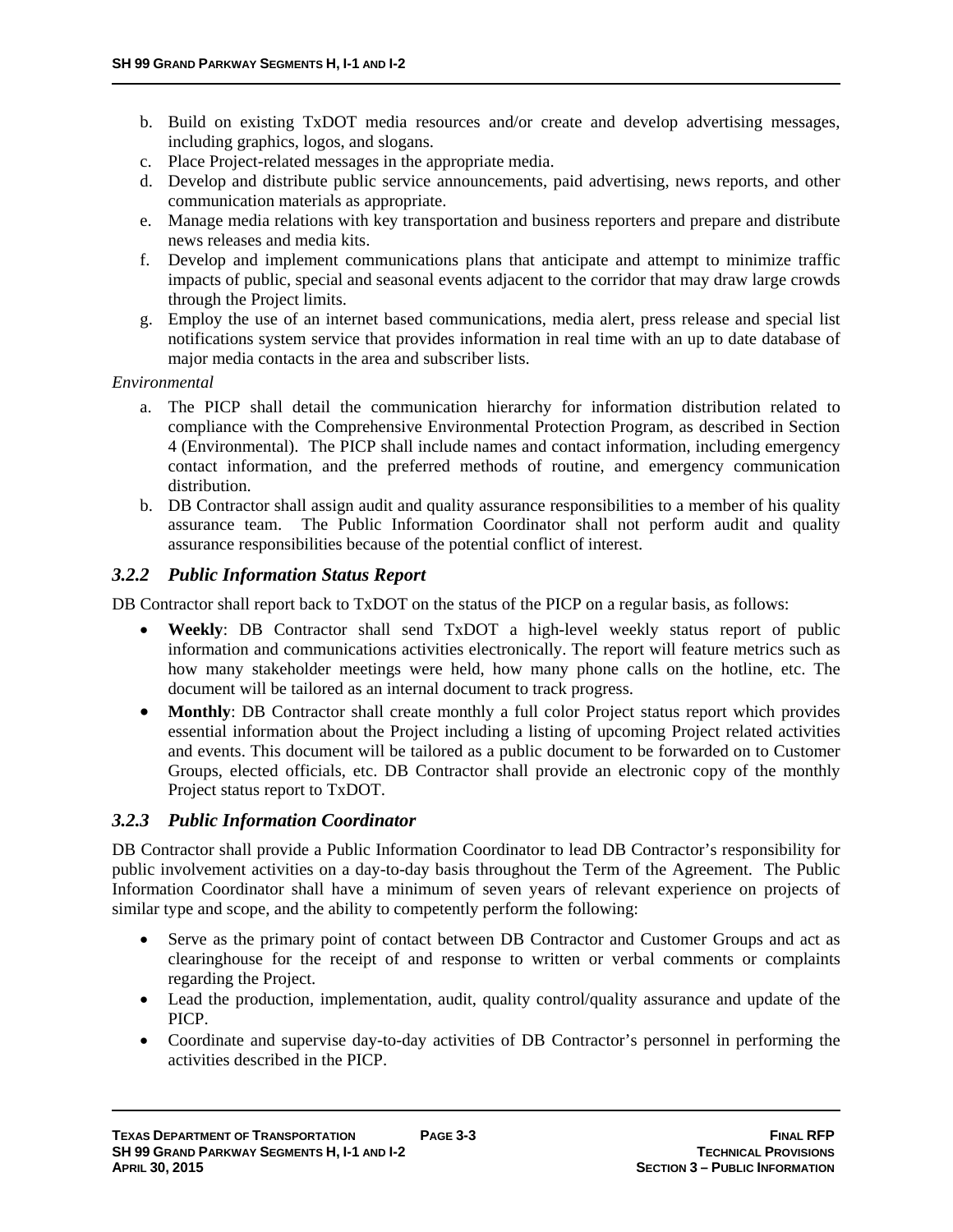- Facilitate communication among DB Contractor, TxDOT personnel (including TxDOT's Public Information Officers), Customer Groups and Governmental Entities.
- Interact with Customer Groups and represent the interests of the Project at associated meetings and other formal and informal events.
- Develop a "first-hand feel" for Customer Groups' concerns and reactions regarding the Project and public information program and incorporate that knowledge into improving the PICP.
- Prepare public exhibits, audiovisual presentations, and regular updated materials (ex. fact sheets, maps, collateral material).
- Liaise with the person assigned to coordinate the initial response to any Incident or Emergency and any Governmental Entity that may have jurisdiction in the Emergency.
- Coordinate with the TxDOT Beaumont and Houston District Public Information Officers regarding all media inquiries and outreach.

To implement the PICP, DB Contractor shall support the Public Information Coordinator by providing a staff with skills including graphic design and building informed consent.

# *3.2.4 Public Information Office and Hotline*

DB Contractor shall maintain a public information office for the Term of the Agreement. The hours of operation for this office shall be in accordance with normal business hours Monday-Friday with extended hours of operation until 7:00 pm at least one day a week and from 9:00 am to Noon at least one Saturday every month to allow Stakeholders access to the project information outside of normal business hours. This office shall serve as the primary business location for the Public Information Coordinator and shall be conveniently located to the Site. The public information office shall facilitate the exchange of information between DB Contractor and the public and provide a centralized location for residents and other Customer Groups to obtain information on the Project, including Project maps and Plans, alternative routes, Lane Closures, construction updates, community impacts, and commute options.

The public information office shall have readily available two conference rooms capable of hosting Customer Group meetings. The rooms shall be ADA-compliant, convenient to and accessible by Customer Groups and appropriately supplied with electrical outlets, tables and chairs, and other basic equipment to meet meeting requirements. These conference rooms shall be at a convenient and accessible location that facilitates attendance by Customer Groups. One of these rooms shall accommodate at least 50 persons and another shall accommodate at least 15 persons.

During major construction, the minimum hours of operation of the public information office shall be as follows.

| Monday-Friday | $8:00 \text{ am} - 6:00 \text{ pm}$ |
|---------------|-------------------------------------|
| Saturday      | $9:00 \text{ am} - \text{Noon}$     |
| Sunday        | Closed                              |

If there is an emergency or a need arises to better serve the Customer Groups, hours of operation may be required to be extended.

In addition to the services listed above, DB Contractor shall provide a 24-hour telephone hotline, manned locally during normal business hours of the public information office, with a recorded bilingual message describing emergency procedures after hours. DB Contractor shall respond to voicemail messages left after hours within 24 hours of receiving the voicemail message. Hotline shall be live in advance of the start of any field investigation work near homes and all construction activity. Additionally, the Public Information Coordinator shall be accessible for response to the media and emergencies via a smart phone operable devices at all times.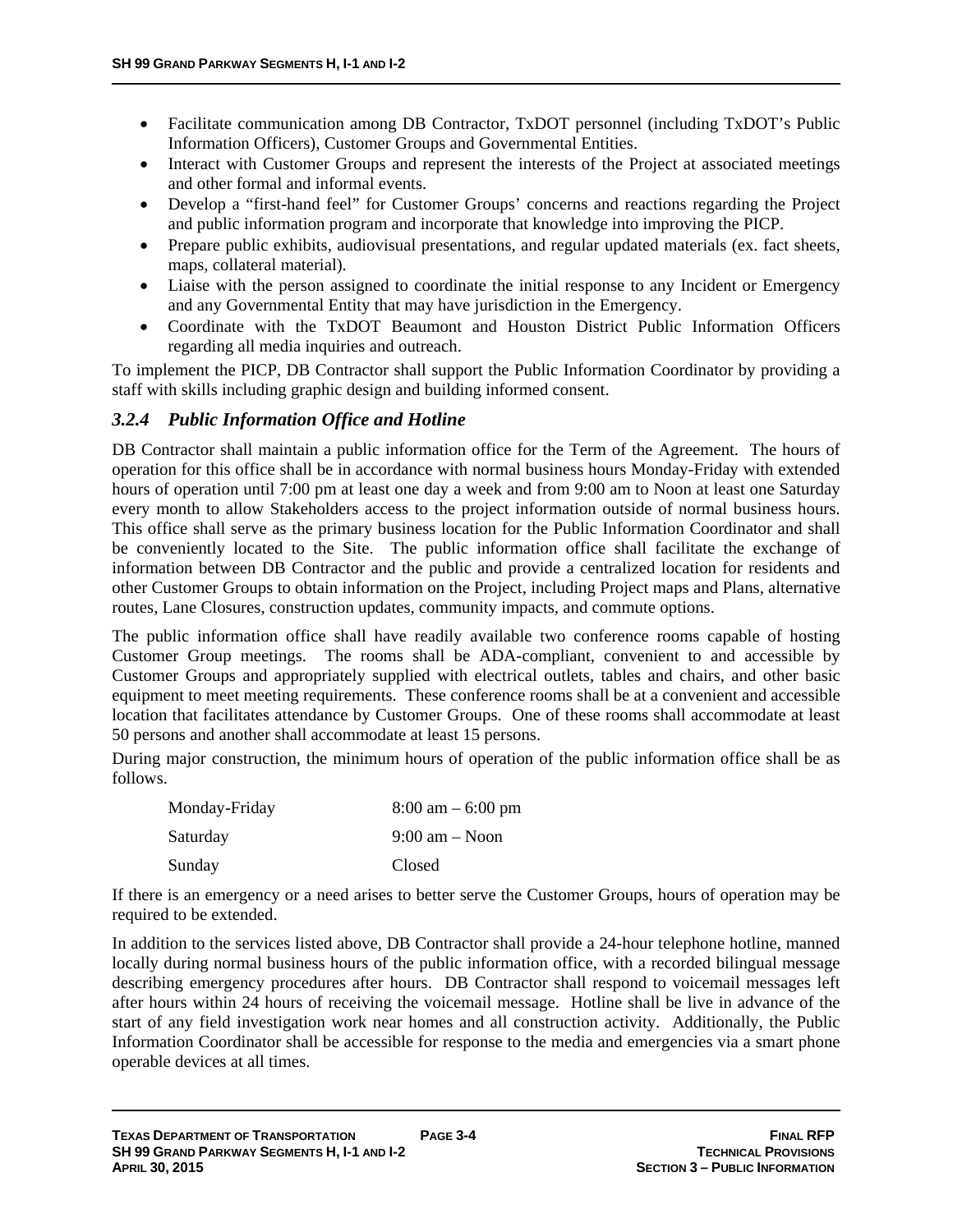# *3.2.5 Customer Groups*

The Public Information Coordinator shall actively engage, inform, and seek appropriate support from Customer Groups for the Project throughout every stage of the Project. Customer Groups shall include the following:

- a. Media
- b. Governmental Entities, including regulatory and law enforcement agencies
- c. General public residing or working within the general vicinity of the Project, or traveling within or across the limits of the Project
- d. Business owners within or adjacent to the Project corridor
- e. Utilities, railroads, transportation authorities and providers (such as local airports, transit operators, toll authorities, and other highway concessionaires) affected by the Project
- f. Neighborhood associations, community groups, and other organizations with special interest in the Project

# *3.2.6 Events*

TxDOT wants to provide multiple opportunities for the public to be engaged in the Project in fun and informative settings including but not limited to:

**Groundbreaking Ceremony**: DB Contractor shall participate in a groundbreaking ceremony to mark the beginning of the construction of the Project. The event shall be comparable in scope to past TxDOT Beaumont and Houston District ground breaking events. At a minimum, DB Contractor shall supply the following elements for the groundbreaking ceremony: tents, chairs, stage, podium, sound system, ceremonial shovels, mementos, refreshments, invitations, and programs. TxDOT will determine the attendees, arrange speakers for the event and will handle execution of the ceremony. DB Contractor shall work with TxDOT to identify the location of the ceremony, assist with parking, logistics, and traffic control for the ceremony as directed by TxDOT.

**Meetings with the Public and Customer Groups:** DB Contractor shall organize and manage meetings with the general public and Customer Groups during design and construction activities.

DB Contractor's PICP shall address the frequency of meetings with the public and Customer Groups, and allow such frequency to increase or decrease as needs arise to better inform and engage the Customer Groups. DB Contractor shall propose a schedule of meetings with the general public to TxDOT and then conduct such meetings that, at a minimum, shall address Project construction and maintenance.

To maximize public participation, DB Contractor shall advertise public meetings with the general public with sufficient advance notice using electronic notices, flyers, Web postings, and in the appropriate media outlets, such as local newspapers, and television and radio stations. DB Contractor shall be solely responsible for meeting advertisement.

During such meetings, DB Contractor shall inform the participants of the Project's progress and discuss key issues as they emerge. DB Contractor shall provide timely and useful information regarding subjects of interest to the Customer Groups, including:

- a. Design and construction issues affecting adjacent residential areas, frontage roads, local streets, and utilities, including such issues as Project ROW definition, Project ROW acquisition process, grading, drainage, access, lighting, aesthetics and noise and retaining walls
- b. Street and roadway detour design and implementation
- c. Scheduling and duration of Work, including hours of construction
- d. Haul routes
- e. Methods to minimize noise and dust
- f. Environmental mitigation measures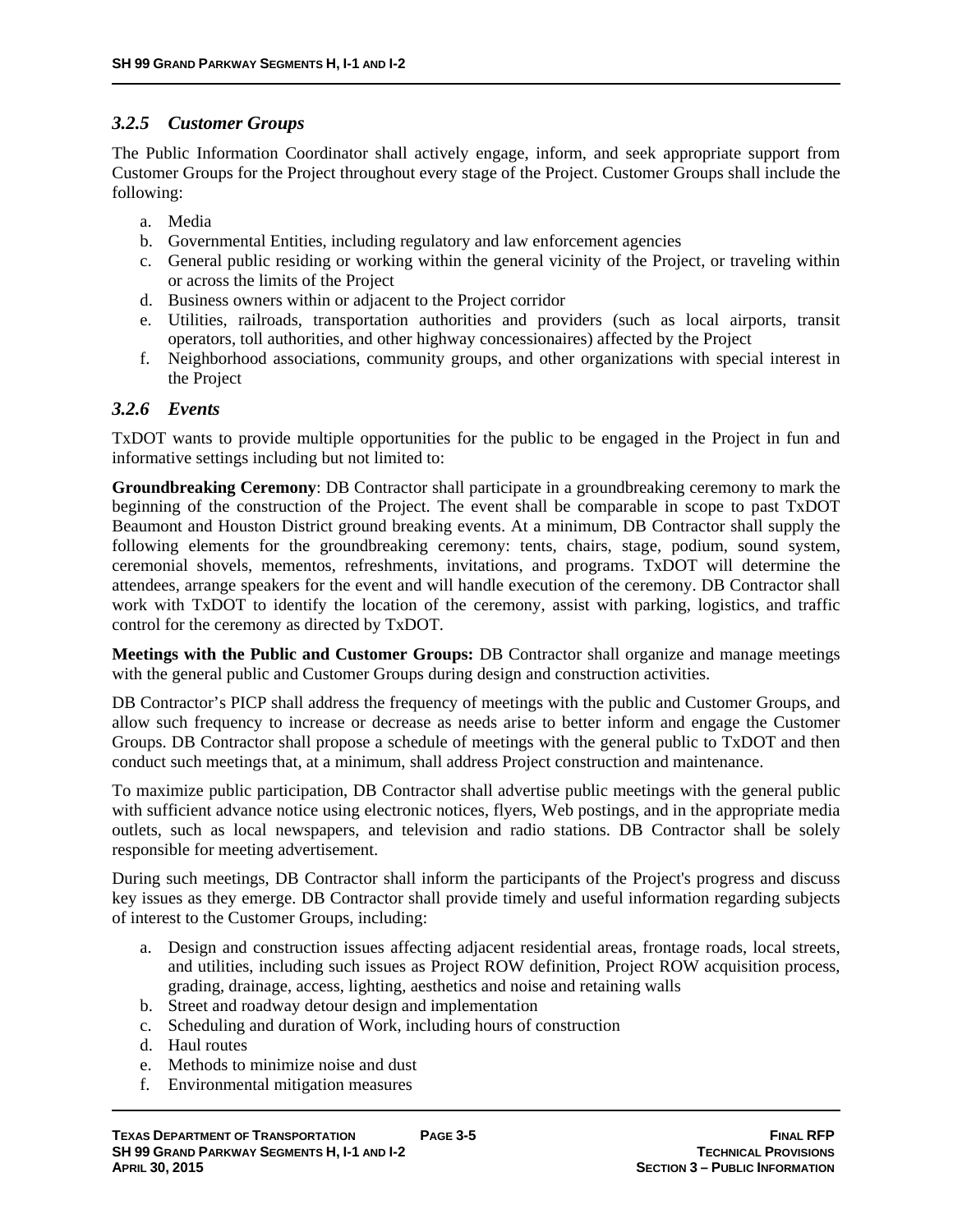DB Contractor shall notify TxDOT a minimum of 48 hours in advance of any meetings with the public (i.e., attendance to group/stakeholder meetings as an invited speaker/guest, topic specific meetings with key stakeholders, DB Contractor hosted meetings to discuss key issues/concerns related to the Project). TxDOT reserves the right to attend any such meetings. When requested by TxDOT, DB Contractor shall participate in and provide support for any meetings with the Customer Groups called and conducted by TxDOT. When TxDOT decides to conduct such meetings, DB Contractor shall share, in an easily updated format, all necessary information regarding potential Customer Groups at TxDOT's request. DB Contractor shall bear all costs associated with the meetings organized and managed by DB Contractor.

**Community Events**: DB Contractor shall host or support a minimum of 30 community events (such as kids' day or neighborhood barbecue) during the life of the Project aimed at providing communities with opportunities to learn firsthand about the Project and to thank nearby residents for their patience during the construction process. These events targeting the local community shall include elements such as: construction safety presentations; information on the Project; hands on equipment demonstrations; giveaways; food and refreshments. DB Contractor shall be responsible for planning, advertising and executing the events in coordination with TxDOT. Depending on the specifics of the event, DB Contractor shall be responsible for providing construction equipment, personnel, giveaways, food and refreshments.

**Grand Opening Ceremony**: DB Contractor shall participate in a grand opening ceremony to mark the opening of the Project. The event shall be comparable in scope to past TxDOT Beaumont and Houston District grand opening events. DB Contractor shall plan and coordinate the grand opening ceremony in coordination with the TxDOT Beaumont and Houston Districts. At a minimum DB Contractor shall provide the following elements for the grand opening: tents, chairs, stage, podium, sound system, mementos, refreshments, invitations, and program, as approved by TxDOT. DB Contractor shall work with the TxDOT Beaumont and Houston Districts to identify the location of the ceremony, assist with parking, logistics, and traffic control for the grand opening ceremony as directed by TxDOT. TxDOT will determine the attendees, program, and speakers for the event and will handle execution of the ceremony.

# *3.2.7 Meeting Summaries*

For all meetings with the Customer Groups which DB Contractor conducts or directly participates in, DB Contractor shall prepare meeting summaries within five (5) Business Days after the conclusion of such meetings. At a minimum, DB Contractor shall include the following items in the meeting summary:

- a. A complete list of attendees (including their affiliations, telephone numbers, and e-mail addresses)
- b. Documentation of the exhibits, presentations and/or handouts available at the meeting
- c. Documentation of the issues discussed and any associated solutions
- d. Description of remaining open issues and action items (including the person(s) responsible for follow-up and target date for resolution)

For any formal public meetings or open houses at which a court reporter is required, DB Contractor shall also include detailed verbal transcripts in the summary. DB Contractor shall submit draft versions of all meeting summaries to TxDOT for review before distributing final versions to the meeting attendees and appropriate Customer Groups.

#### *3.2.8 Communication Tools*

DB Contractor shall prepare and distribute materials regarding Project-related subjects, using all appropriate methods, including, but not limited to: meetings, news releases, telephone correspondence, newsletters, email, hotlines, HCRs, dynamic message signs, Web alerts, social media, maps, displays, renderings, presentations, brochures, pamphlets, highway advisory radio and video news releases.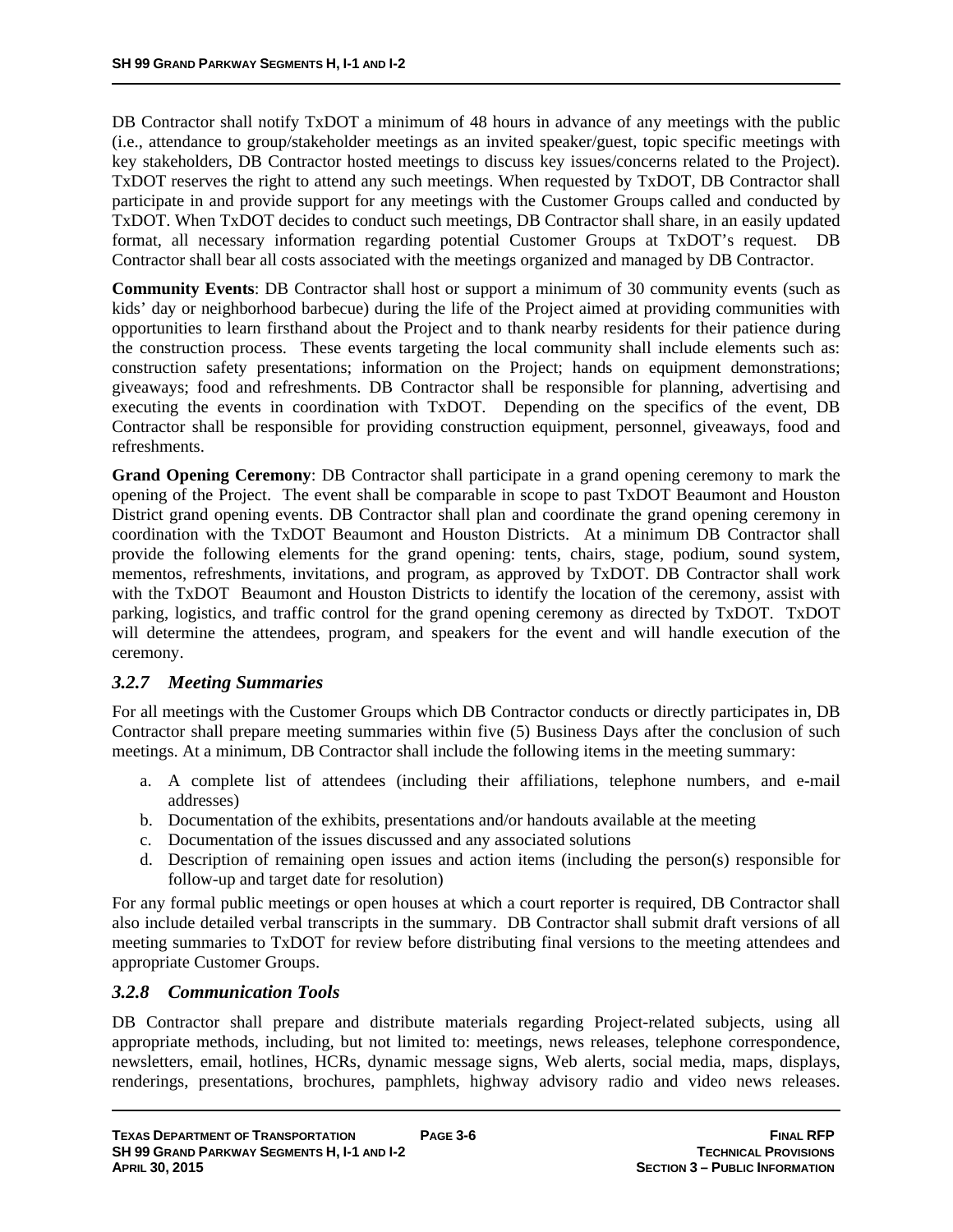Products and deliverables intended for public dissemination of information related to the project shall be subject to review and approval by TxDOT.

**Project Website**: DB Contractor shall create a public website to convey Project-related information, including, but not limited to:

- a) DB Contractor contact information
- b) Project maps
- c) Frequently asked questions (FAQs)
- d) Current Project activities addressing design, construction, and maintenance
- e) Timing of street and ramp closures and openings
- f) Recommended route alternatives during closures
- g) Newsletters
- h) Event calendar
- i) Materials presented at events
- j) Links to other related sites as deemed appropriate by TxDOT
- k) Comment form
- l) Mailing list request form

Website design and creative development should be coordinated with TxDOT to assure TxDOT brand management and concurrence.

The website shall also contain other general Project-related information that enhances the engagement or education of the general public. DB Contractor shall regularly review and update information on this public website throughout the Term of the Agreement to provide current and appropriate information and the website shall provide for question and feedback opportunities for public communication. DB Contractor shall develop and implement a plan to make the Customer Groups aware of the Project website.

All written materials produced for Customer Groups shall align with the TxDOT *Brand Management Guidelines*. Any exceptions will require approval by TxDOT.

DB Contractor, working collaboratively with TxDOT, shall assess the need for multi-lingual communications, and, where appropriate, furnish Project-related materials in Spanish or other demographic adaptations.

#### *3.2.9 Lane Closure Notification*

Subject to the Lane Closure restrictions set forth in Section  $18$  – Traffic Control, DB Contractor shall provide TxDOT and appropriate Customer Groups a minimum of two weeks advance notice for Lane Closures and/or traffic switches planned to be in effect longer than 24 hours, and a minimum of 48 hours advance notice for Lane Closures that are planned to be in effect less than 24 hours, using all appropriate tools as needed. Tools should include website updates, social media, and media outreach. In addition, DB Contractor shall be responsible for the rental and placement of portable messaging signs (dynamic and static) as required by the approved traffic control plan to alert the public to traffic impacts/road closures. DB Contractor shall ensure that messaging on the signs is current and accurate at all times. The Public Information Coordinator shall input all Lane Closures (or an event that results in Lane Closures) in accordance with the Houston District Highway Conditions Report (HCR) manual for the respective fiscal year. The Public Information Coordinator shall be responsible for advertising such closures via electronic notices, media releases, website and social media posts on, at a minimum, a weekly basis. Additional emphasis and efforts will be expected related to scheduled closures anticipated to have major traffic impacts and/or emergency situations that result in Lane Closures.

For planned Lane Closures and Emergency event Lane Closures, as appropriate, DB Contractor shall coordinate Lane Closures that may affect crossing TxDOT facilities with appropriate TxDOT district and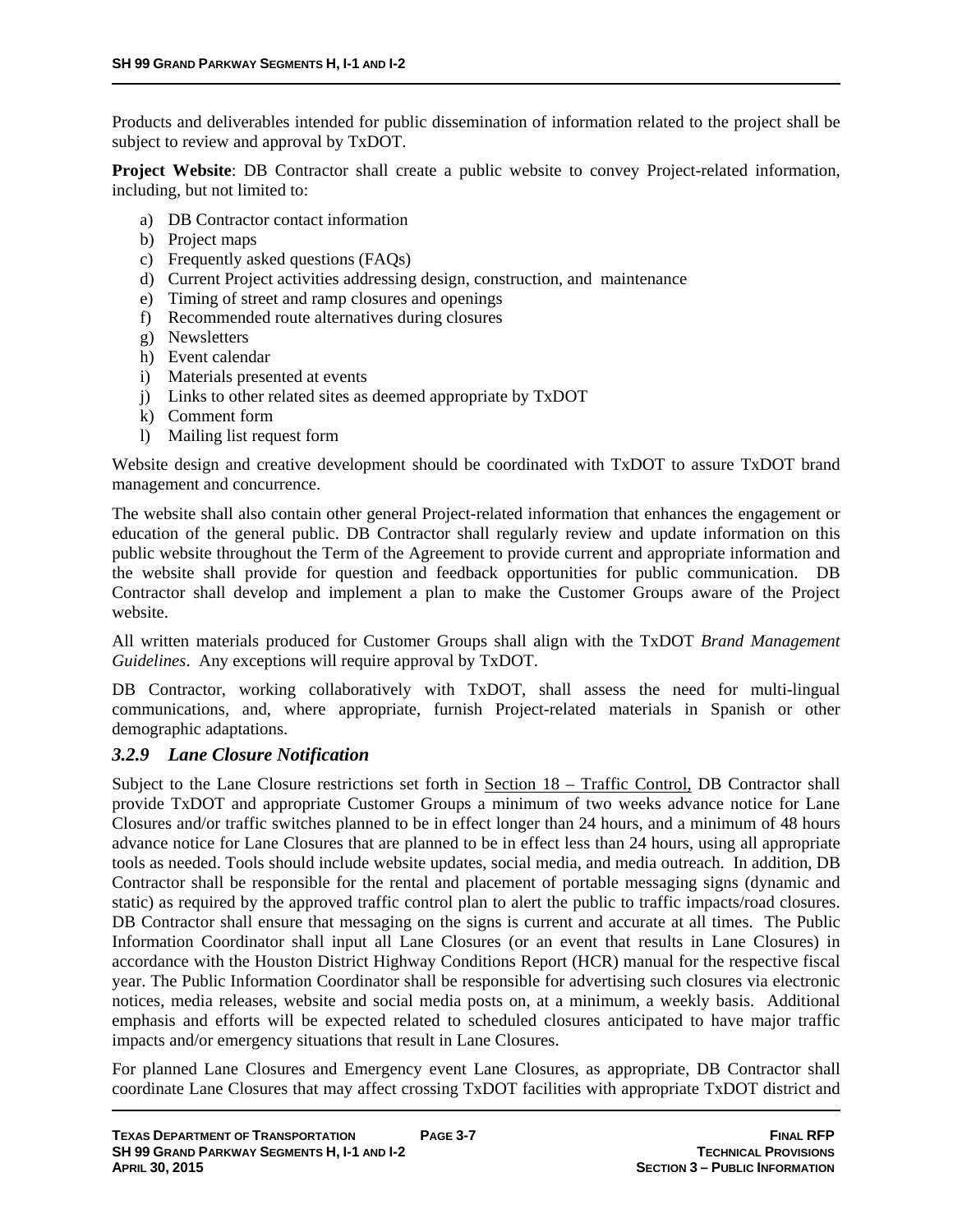area offices, as needed, to ensure that no conflicts occur. DB Contractor shall provide advance notification of all Lane Closure notices to the appropriate TxDOT district and area office. TxDOT will provide appropriate contacts and information upon request.

### *3.2.10 Emergency Event Communications*

For all Emergency events, the Public Information Coordinator shall take timely and appropriate action to inform TxDOT and appropriate Customer Groups of all pertinent details. The Public Information Coordinator shall provide these details through the use of appropriate tools to ensure effective communication. These tools include, but are not limited to: dynamic message signs (DMS), TxDOT's HCRs, TxDOT Beaumont and Houston District Office *Highway Advisory Reports*, emails/Web alerts, telephone notification, facsimiles, and media releases/interviews, as appropriate. The Public Information Coordinator shall continue to provide updated information, as available and on a timely basis, until the Emergency no longer exists.

In the event of an unforeseen Emergency, timely notification shall mean as soon as practicable, but in no event longer than within one hour of the occurrence. If advanced warning is available for an Emergency event such as ice/snow, timely notification shall mean as soon as practicable, but in no event longer than within one hour of the time the information is available. In both situations, the Public Information Coordinator shall continue to provide updated information, as available and on a timely basis, until the Emergency no longer exists.

### *3.2.11 Deliverables*

DB Contractor's Public Information Coordinator shall provide a production schedule for all collateral materials (i.e., Project facts sheets, website page links, newsletters, displays, maps, circulars, etc.) that includes submittal of such collateral materials to TxDOT prior to the public release of each item.

DB Contractor may submit preliminary drafts, and shall submit all proposed final materials to TxDOT at a minimum of 36 hours prior to public release of each item for review and concurrence.

DB Contractor's Public Information Coordinator shall submit all media releases to TxDOT at a minimum of 24 hours prior to publication of such media release for TxDOT review. Media releases concerning emergency situations shall be submitted to TxDOT, but the release shall be published as quickly as may be warranted by the emergency situation.

Real-time electronic notices and social media postings/updates will be monitored by TxDOT as released.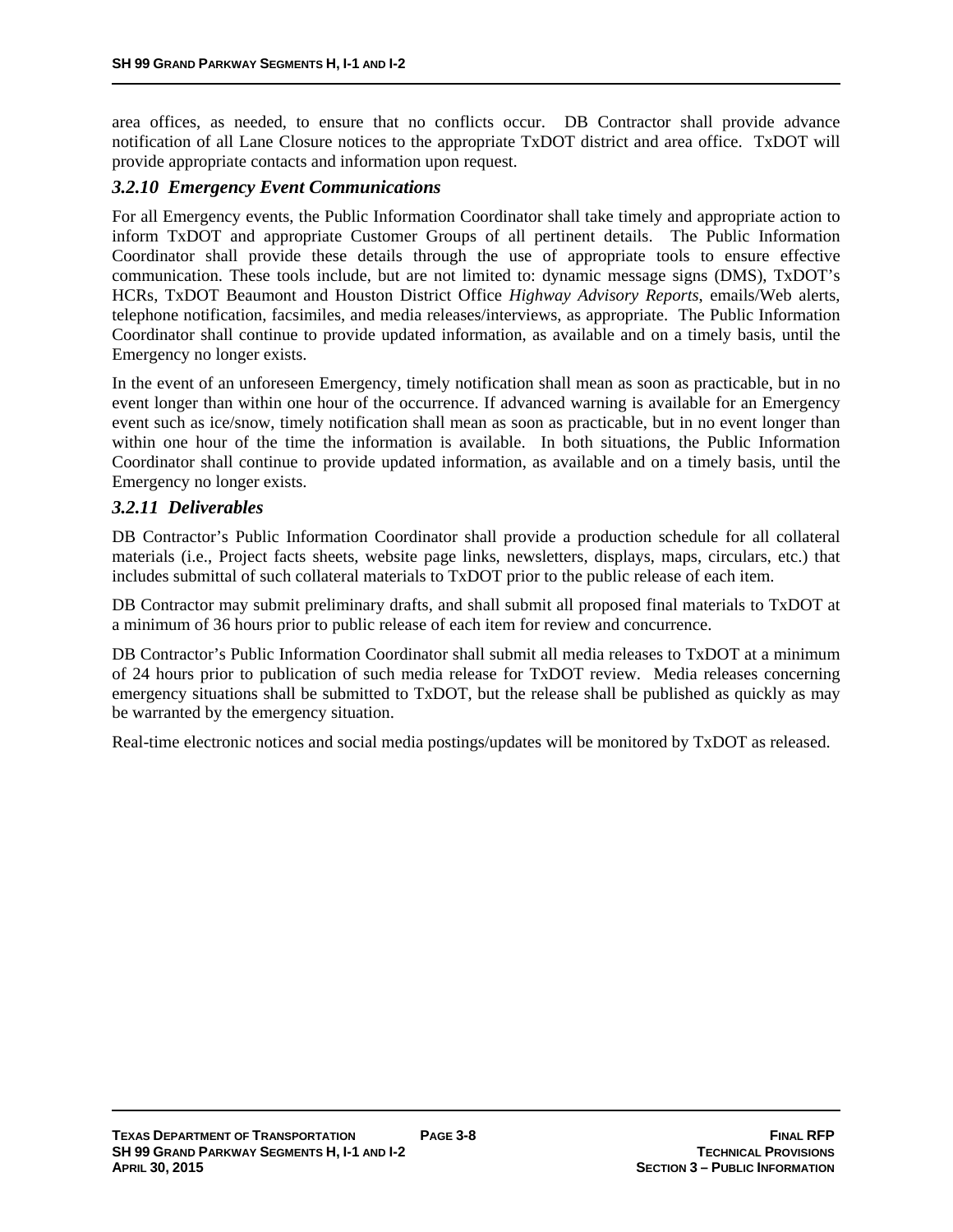# **4 ENVIRONMENTAL**

# **4.1 General Requirements**

The DB Contractor shall deliver the Environmental Commitments required by the RFP, Contract Documents, Environmental Laws, Governmental Entities, Governmental Approvals, and all applicable federal and State Laws and regulations. To that end, the DB Contractor shall develop, operate and maintain a Comprehensive Environmental Protection Program (CEPP) for the Work to ensure environmental compliance with all applicable Environmental Laws and commitments. The CEPP shall obligate the DB Contractor to protect the environment and document the measures taken during the performance of the Work to avoid and minimize impacts on the environment from the design, construction, maintenance, operation, and rehabilitation activities of the Project.

The CEPP shall be designed to incorporate all features and guidelines of ISO 14001. The CEPP shall effectively demonstrate in detail the DB Contractor's knowledge of all applicable Project-specific Environmental Approvals, issues, and commitments and applicable Environmental Laws as set forth in these Technical Provisions, and shall describe the processes that will be followed during the course of the Work to comply with those Environmental Approvals, issues, and commitments and Laws, as well as the documentation required to validate compliance. All monitoring and reporting activities shall be concise, consistent throughout the Term of the Agreement as applicable to the activities being performed, and in accordance with the requirements set forth in the Environmental Laws. The CEPP shall also effectively describe the quality control and assurance measures that the DB Contractor will implement to verify the compliance of the CEPP with all applicable Environmental Laws.

The CEPP shall establish and implement environmental permits, issues, and commitments consistent with the Environmental Approvals. The CEPP shall establish a goal of zero environmental violations during the performance of all Work activities. However, should violations occur, the CEPP shall set forth detailed processes for rectifying such violations in an appropriate and timely manner.

The DB Contractor shall cause Work to comply with Environmental Approvals and compliance requirements for any additional actions throughout the Term of the Agreement. The DB Contractor shall monitor and document Work activities so that documents providing evidence for compliance are available to TxDOT for inspection at any time.

# **4.2 Environmental Approvals**

# *4.2.1 New Environmental Approvals and Amended TxDOT-Provided Approvals*

TxDOT-Provided Approvals are based on the Concept Plans as presented in the Environmental Approvals. As design and work progresses, if any changes are made beyond what is specifically presented in the Environmental Approvals and/or existing agency coordination documentation, additional Environmental Approvals (to include, but not limited to, environmental reevaluations and/or additional agency coordination) may be required. Changes to the Concept Plans and/or the addition of (or changes to) right-of-way (for activities such as, but not limited to, design changes, temporary and/or permanent easements utilized for construction) not included in the Environmental Approvals and/or existing agency coordination documentation shall require reassessment.

DB Contractor shall be responsible to provide TxDOT all design-related information (to include, but not limited to, design plan sheets and .dgn files for the proposed design changes). TxDOT will be responsible for assessing whether the changes will require New Environmental Approvals and/or coordination with Governmental Entities. If TxDOT determines New Environmental Approvals are necessary, TxDOT will instruct the DB Contractor to provide all necessary documentation and/or submittals for the New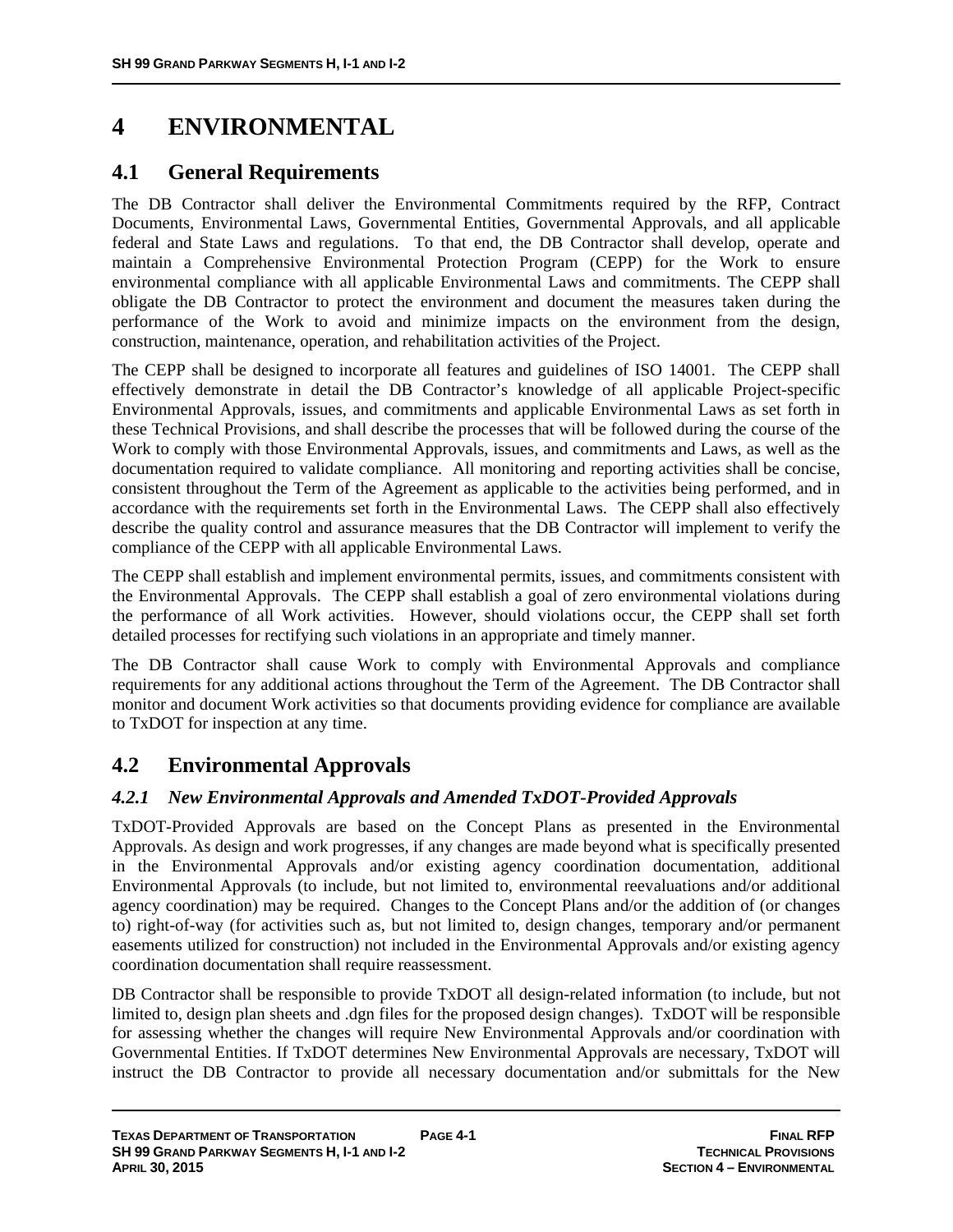Environmental Approvals. If TxDOT determines coordination with Governmental Entities is necessary, TxDOT will instruct the DB Contractor to either coordinate with the Governmental Entity and/or provide all necessary documentation and/or submittals required to conduct the coordination.

DB Contractor shall be responsible for ensuring compliance with the conditions and schedules set forth in amendments to any TxDOT-Provided Approvals or New Environmental Approvals. TxDOT may, in its discretion, provide assistance in securing New Environmental Approvals or amendments to TxDOT-Provided Approvals.

### *4.2.2 Responsibilities Regarding Environmental Studies*

DB Contractor shall be responsible for conducting continuing environmental studies based on the Project approved NEPA documents and Concept Plans.

DB Contractor shall be responsible for conducting environmental studies and re-evaluations caused by actions not identified in the Environmental Approvals, actions not covered specifically by existing resource agency coordination, or incorporation of Additional Properties into the Project. The DB Contractor shall be responsible for all coordination of environmental studies with appropriate Governmental Entities, except where TxDOT has agreements with Governmental Entities to perform such coordination.

### *4.2.3 TxDOT Review and Approval of DB Contractor Submissions*

TxDOT reserves the right to review, comment on, require revisions to, and reject for resubmission documentation submitted for environmental compliance or Environmental Approvals. Documentation shall conform to current TxDOT submission standards and the requirements of all applicable Governmental Entities and Laws. TxDOT shall accept documentation meeting current submission standards. TxDOT shall return approved documentation to the DB Contractor for submittal to the appropriate Governmental Entity in cases where the DB Contractor performs coordination. TxDOT, acting reasonably, shall approve those submissions for which TxDOT signature or other approval is required. Documentation not meeting current submission standards or requirements of Governmental Entities will be returned to the DB Contractor, and shall be revised by the DB Contractor to meet standards or requirements.

# *4.2.4 TxDOT-Provided Approvals*

The TxDOT-Provided Approvals are located in Exhibit 4 of the Agreement:

- The NEPA Approvals for Segments H, I1, and I2 (Final Environmental Impact Statements (FEIS) H, I1and I2 Re-evaluation (I1), and Records of Decision (ROD)H, I1 and I2)
- Re-evaluations and/or revised Records of Decision (ROD) of the NEPA Approvals to be provided upon completion for Segments H, I1 and I2
- The U.S. Army Corps of Engineers Individual Permits (Section 404 and 401 Permits) for Segments H & I1.
- The U.S. Army Corps of Engineers NWP (Section 404 and 401 Permits) for I2 will be provided upon completion and issuance of a Permit(s) by the USACE Galveston District.
- U.S. Coast Guard Permit (Section 10) for I2.

# **4.3 Comprehensive Environmental Protection Program (CEPP)**

As part of the PMP, the DB Contractor shall develop and implement a CEPP, applicable throughout the Term of the Agreement to establish the approach, requirements and procedures to be employed to protect the environment. The CEPP shall be developed in the form of a comprehensive environmental management system incorporating all features and guidelines outlined in ISO 14001. All component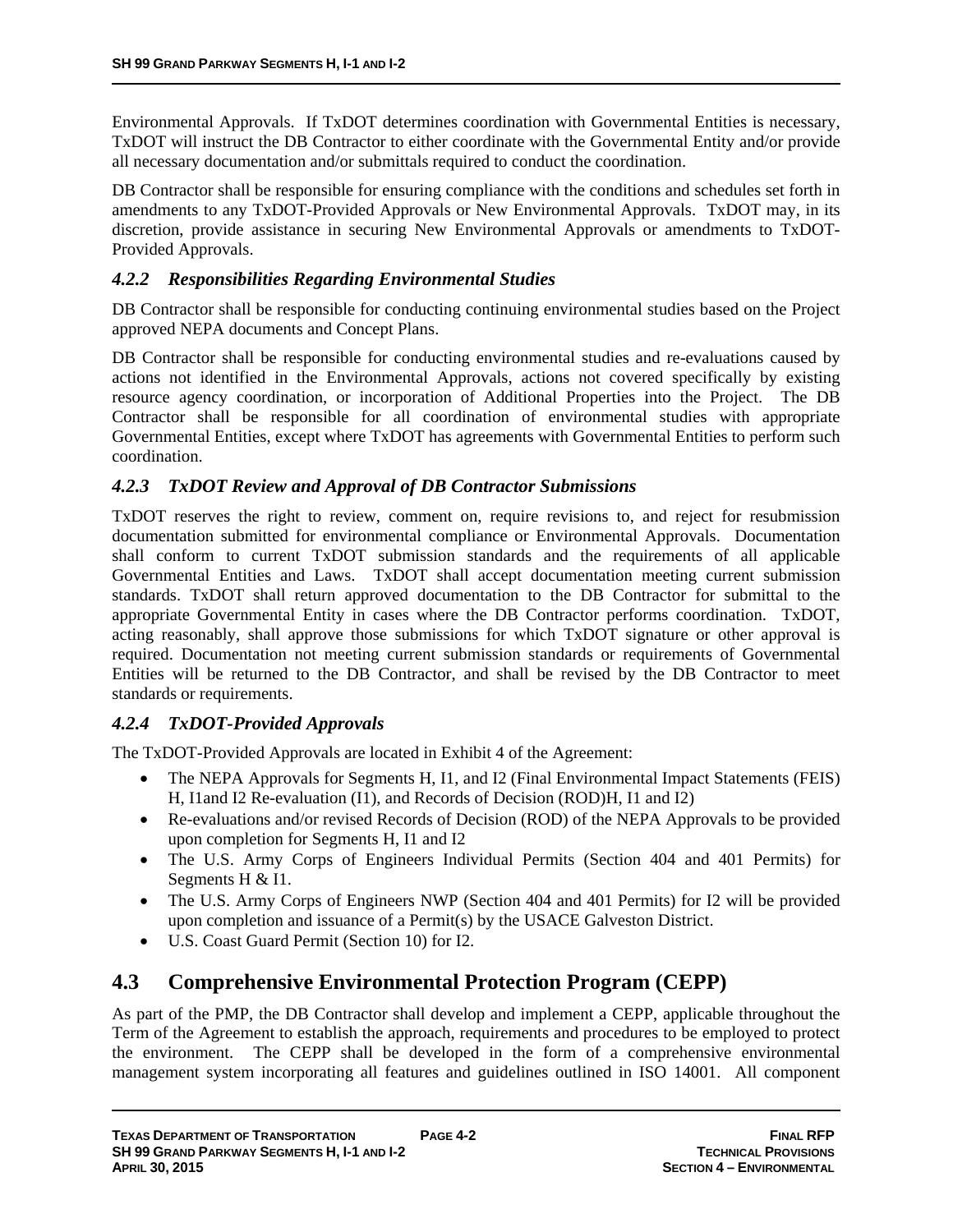parts shall reflect in order of priority: impact avoidance, minimization and as last resort mitigation. The CEPP shall satisfy applicable FHWA, TxDOT and resource agency requirements, including those detailed as commitments in any Environmental Approvals.

The CEPP shall be the overarching program by which Developer shall cause Environmental Commitments made during the Environmental Approval and permitting processes, and other environmental requirements to be carried forward and reflected, as appropriate, in the design and implemented throughout the Work.

At a minimum, the CEPP shall include the following component parts:

- a) Environmental Management System (EMS)
- b) Environmental Compliance and Mitigation Plan (ECMP)
- c) Environmental Protection Training Plan (EPTP)
- d) Hazardous Materials Management Plan (HMMP)
- e) Communication Plan (CP)
- f) Construction Monitoring Plan (CMP)
- g) Recycling Plan (RP)
- h) Environmental team resumes

The dates by which component parts comprising the CEPP are to be submitted for TxDOT approval are set forth throughout these Technical Provisions. Amendments and updates to the CEPP as necessary to address changing conditions and environmental requirements shall be in accordance with the procedures for amendments to the PMP.

#### *4.3.1 Environmental Management System (EMS)*

The EMS shall be the overarching system by which the DB Contractor shall cause environmental commitments made during the Environmental Approval and permitting processes, and other environmental requirements to be carried forward and reflected, as appropriate, in the design and implemented throughout the Work. The DB Contractor shall utilize the EMS to track on-going issues, identify environmental compliances, non-compliances and identify actions required/taken to correct any such non-compliance.

The EMS shall establish a schedule for periodic CEPP review to ensure it is up to date. The EMS shall provide a means to track the reviews and results. At a minimum, the EMS shall require documents in the following list to be on file at the Site, provided to appropriate field personnel, and available at any time for TxDOT review:

- a. CEPP component parts;
- b. Weekly Environmental Monitoring Reports;
- c. Investigative Work Plans, Site Investigation Reports, and remedial action plans as necessary for hazardous material discovery/remediation;
- d. Wetlands delineations and appropriate Section 404 Permit Application if changes to the design or temporary construction impacts are necessary;
- e. Mitigation or resource monitoring reports, as required by resource-specific mitigation plans
- f. Designs for wetland and floodplain mitigation;
- g. Texas Pollutant Discharge Elimination System (TPDES) Construction General Permit (TXR150000), Notice of Intent (NOI);
- h. TPDES Construction General Permit (TXR150000), Notice of Termination for Work completed;
- i. Storm Water Pollution Prevention Plan (SW3P) and amendments, as required to reflect Project development and staging, including off-site plans, controls and reporting from borrow sites, waste sites, and plant location sites;
- j. Completed Permit applications and permits as issued;
- k. Pre-construction inspection report;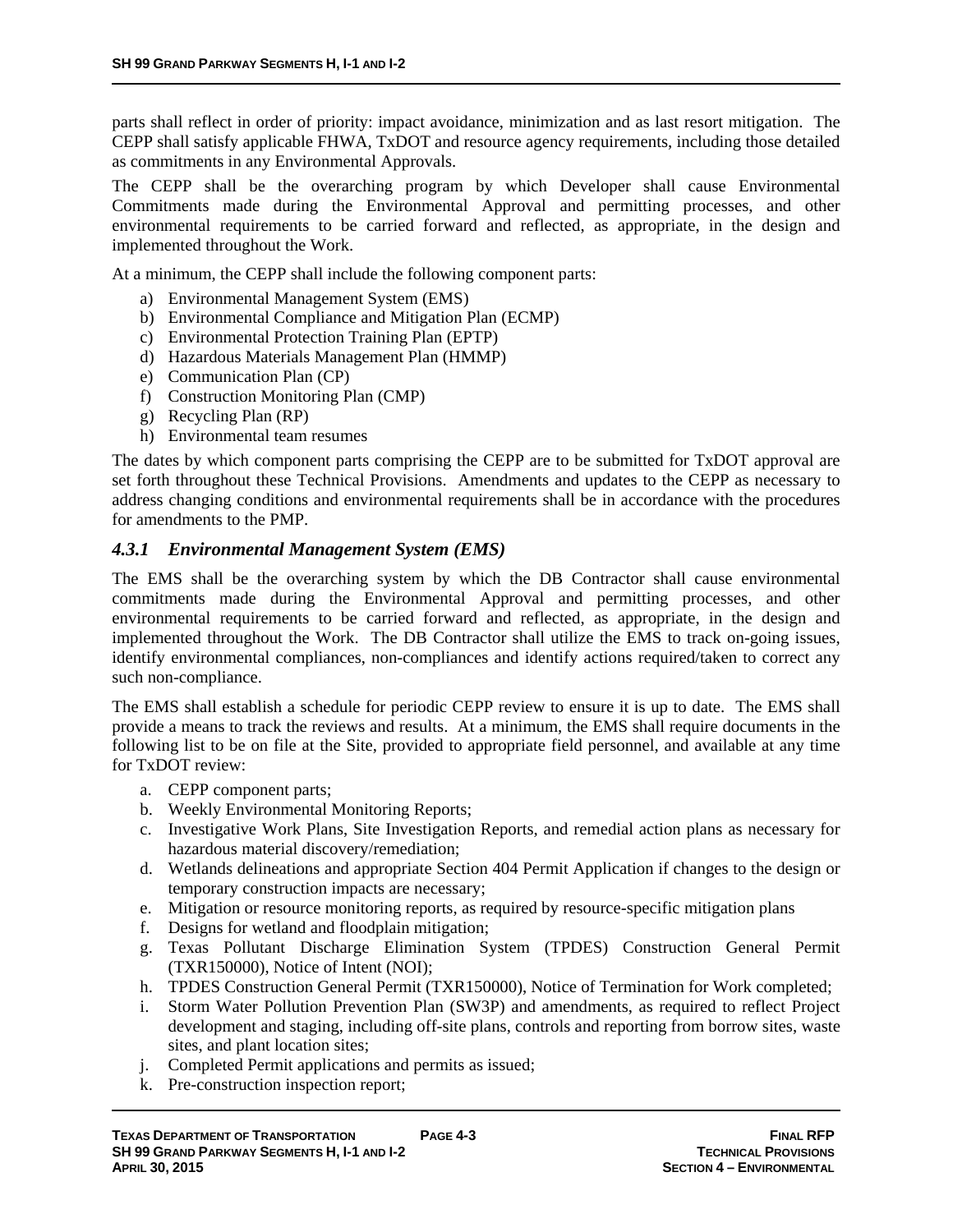- l. Training documentation including verification of employee completion;
- m. DB Contractor's final noise analysis, if different than that included in the TxDOT-Provided Approvals;
- n. Environmental Permits, Issues, and Commitments (EPIC) Sheets (EPICs will be included in each plan set provided to all field personnel);
- o. Documentation of any right-of-way reduction considerations;
- p. Copies of correspondence between DB Contractor and Federal, State, and local agencies;
- q. All detour plans associated with the project.

# *4.3.2 Environmental Compliance and Mitigation Plan (ECMP)*

The ECMP shall document and fully detail compliance strategies and procedures to be employed to cause Work performance in accordance with requirements of applicable Environmental Laws and Environmental Approvals. This plan shall establish and/or document schedules, protocols, and methodologies to be used in accomplishing Work, with an emphasis on monitoring, reporting, corrective actions and adaptive management.

The plan shall include a compliance action plan (CAP). The CAP shall consist of a decision making matrix which will define the triggers for initiating or re-initiating environmental compliance actions for construction and maintenance activities including construction noise mitigation measures and the triggers for initiating mitigation measures. For each trigger, the CAP shall identify the appropriate type or level of environmental study or other compliance action necessary to ensure the ongoing validity of Project Environmental Approvals and commitments. In addition, the ECMP shall detail any mitigation required by Environmental Approvals and the DB Contractor's approach to satisfying mitigation requirements, including mitigation requirements identified after completion of the ECMP.

The ECMP shall include the following components:

#### **Environmental Permits, Issues, and Commitments (EPIC) Sheets**

The DB Contractor shall develop and maintain EPIC construction plan sheets. DB Contractor shall identify applicable permits and Environmental Commitments on EPIC sheets and updated throughout the construction period to identify on-Site conditions.

EPIC sheets shall include the Environmental Commitments required to ensure that any discharge from the Site into a sanitary sewer system complies with appropriate codes and standards of the sanitary sewer owner.

#### **Clean Water Act - Sections 404 and 401: Waters and Wetlands of the United States**

The DB Contractor shall document how they will comply with the terms and conditions for Section 404 Individual permit(s) issued to TxDOT by the USACE and associated Section 401 State Water Quality Certification(s) as administered by the TCEQ (Texas Commission on Environmental Quality) as well as any additional USACE Individual 404 Permit(s) and 401 certifications issued to the DB Contractor during the life of the Project. The DB Contractor acknowledges that TxDOT-provided USACE Individual 404 Permit(s) are based on the Concept Plans and Preliminary ROW; consequently the USACE Individual 404 Permit(s) may require amending by the DB Contractor as the Work progresses. DB Contractor shall submit such amendments to TxDOT for review. The documentation at a minimum shall include:

- a. Process for training personnel to recognize Waters of the U.S. that fall under the jurisdiction of the USACE,
- b. Process for communicating the terms and conditions of all USACE Individual 404 Permit(s) and TCEQ 401 certifications and other permits as necessary,
- c. Procedures for carrying out any required mitigation and/or avoidance areas,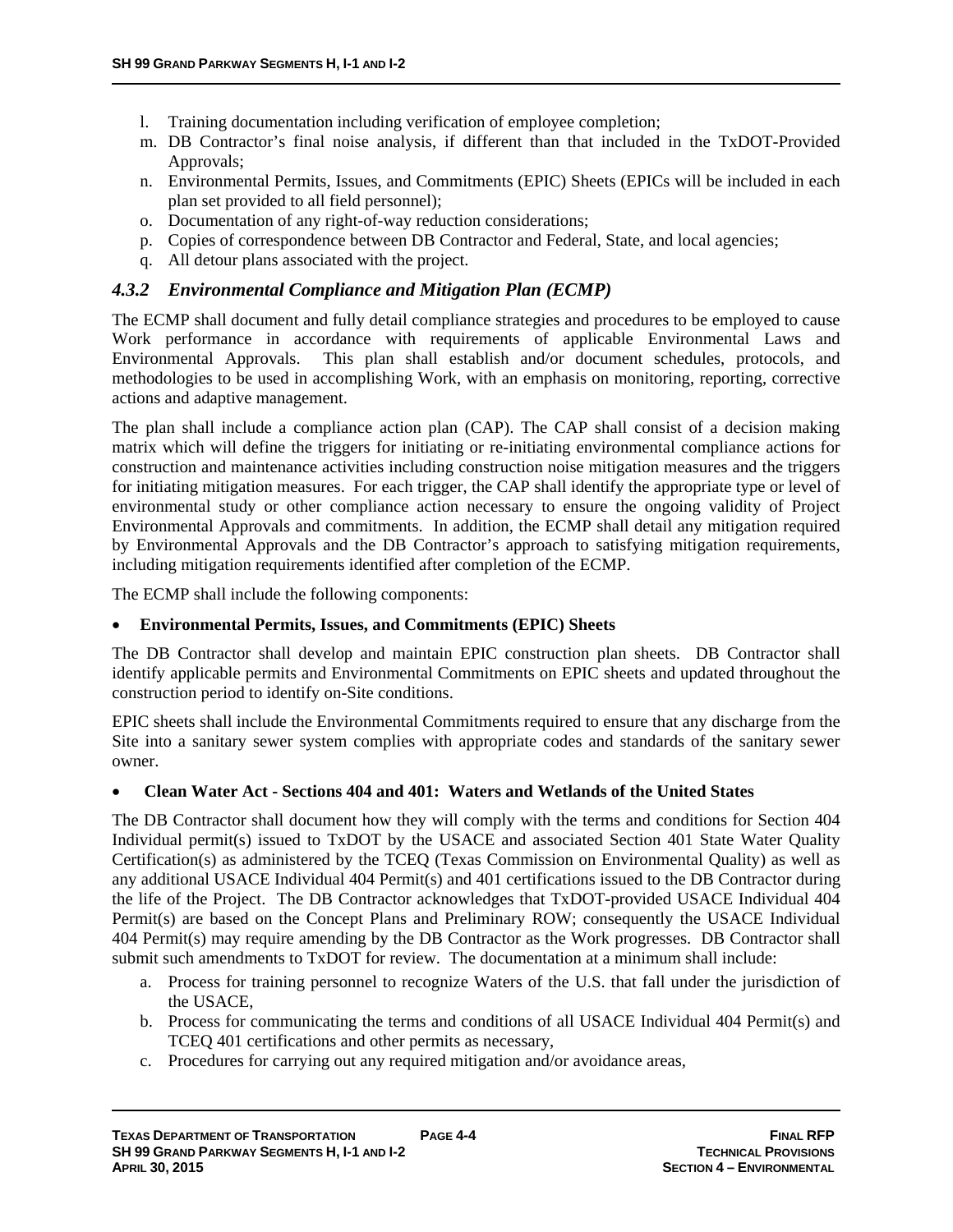- d. Procedures for handling off-right-of-way Project Specific Locations (PSL) as required by all USACE Individual 404 Permit(s) issued to either TxDOT or the DB Contractor by the USACE.
- e. Procedures for handling right-of-way Project Specific Locations (PSLs) as required by all Section 10 permit(s) issued to either TxDOT or the DB Contractor by the USCG.
- f. Process to handle changes that may occur to USACE Individual 404 Permit(s) provided by TxDOT.

#### **Clean Water Act - Sections 402: Texas Pollutant Discharge Elimination System (TPDES)**

The DB Contractor shall document compliance with Section 402 of the CWA. The documentation shall include that the DB Contractor has day-to-day operational control over activities necessary to ensure compliance with the Storm Water Pollution Prevention Plan (SW3P) and has the sole responsibility for any potential non-compliance issue. The documentation shall also include that the DB Contractor is responsible for submitting a Notice of Intent (NOI) to TCEQ. The documentation at a minimum shall include:

- a. Process for training personnel on the requirements and conditions of the Texas Construction General Permits for Storm Water Discharges from Construction Sites (CGP)
- b. Procedures for incorporating Additional Properties outside the original NEPA approved right–ofway and/or any changes to Concept Plans and any off- right-of-way PSL within one linear mile of the Project limits to comply with the CGP and the Project's SW3P
- c. Procedures for handling non-compliance issues
- d. Escalation procedures for SW3P items
- e. Procedures for handling all applicable Municipal Separate Storm Sewer System (MS4) requirements.

#### **State Listed Species and Unregulated Habitat**

DB Contractor shall address and document state listed species and unregulated habitat. The documentation shall be in agreement with all MOUs and MOAs TxDOT has with the Texas Parks and Wildlife Department (TPWD) including the requirement for coordination with TPWD to be conducted by TxDOT. The documentation at a minimum shall include:

- a. Process for communicating any commitments regarding state listed species and unregulated habitat
- b. Procedures for complying with any commitments.

#### **Endangered Species Act and Fish and Wildlife Coordination Act**

DB Contractor shall document compliance with the Endangered Species Act (ESA) and the Fish and Wildlife Coordination Act (FWCA). The documentation shall reflect that TxDOT will conduct all coordination with U.S. Fish and Wildlife Service (USFWS). The documentation at a minimum shall include:

- a. Process for training personnel on the requirements of the ESA and FWCA.
- b. Process for communicating any commitments regarding ESA and FWCA
- c. Procedures for complying with any commitments including mitigation.

# **Traffic Noise**

The DB Contractor shall address and document traffic noise mitigation. TxDOT has provided approvals and proposed permanent noise mitigation measures based on the approved Concept Plans and Preliminary ROW based on the approved FEIS(s), Re-evaluation(s), and ROD(s). If the DB Contractor proposes to make modifications to the approved Concept Plans and/or Preliminary ROW the DB Contractor will be responsible for supplementing TxDOT approved permanent noise mitigation. The documentation at a minimum shall include: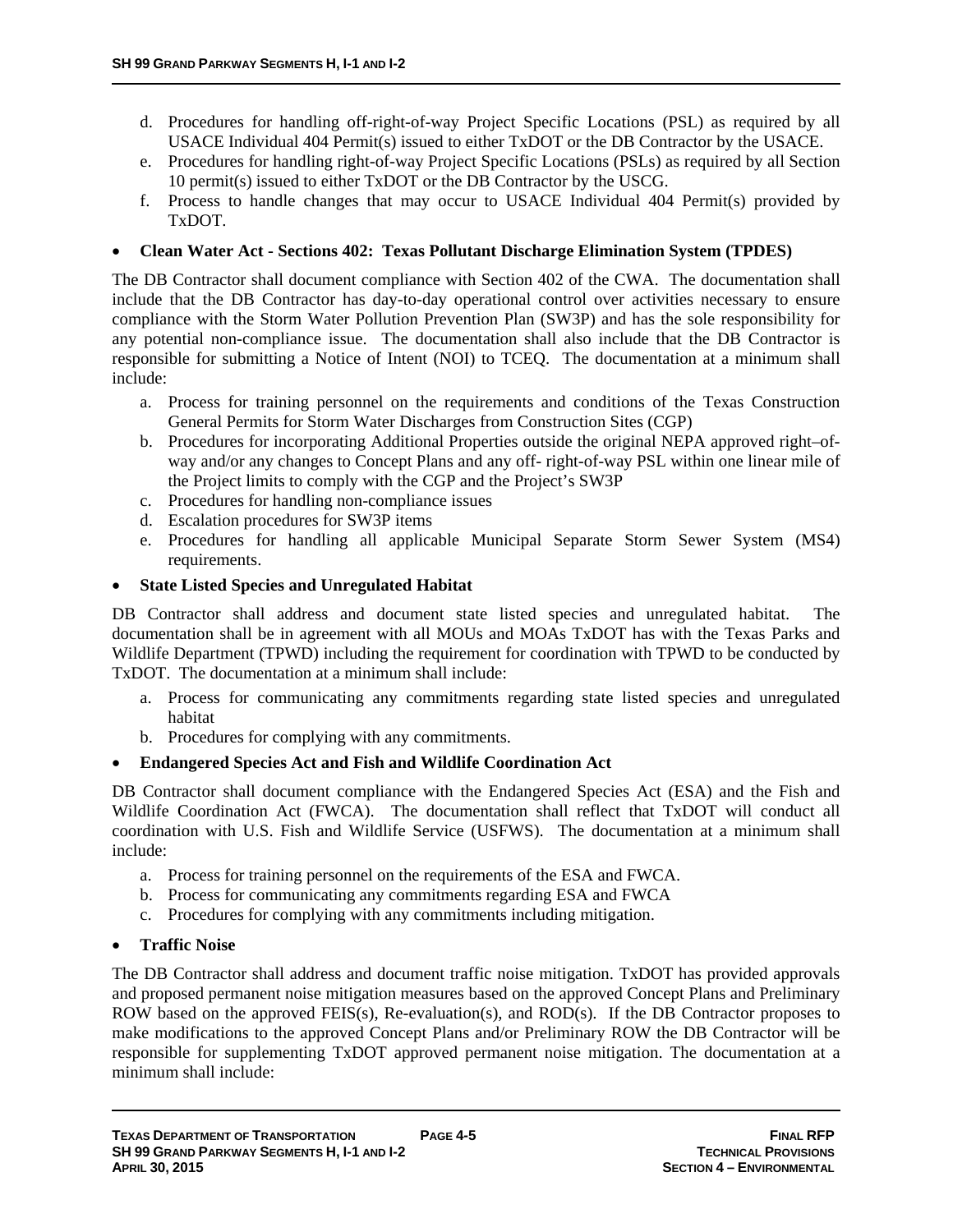- a. Process for carrying out noise mitigation measures as identified and discussed in the approved NEPA document and schematic, and any supplemental noise studies completed by the DB Contractor.
- b. Process for carrying out noise mitigation measures determined throughout the life of the Project.
- c. Process to handle changes that may occur to proposed permanent noise mitigation in the approved NEPA document and schematic.

To fulfill the commitments of the previously mentioned TxDOT-Provided Approvals the DB Contractor shall be responsible for implementing all noise mitigation measures to minimize construction and longterm impacts of the Work as prescribed in TxDOT-Provided Approvals and subsequent TxDOT-Provided Approvals secured by the DB Contractor. The DB Contractor acknowledges that TxDOT-Provided Approvals and proposed permanent noise mitigation are based on the Concept Plans and Preliminary ROW; consequently the proposed permanent noise mitigation may require amending by the DB Contractor as the Work progresses. Such amendments shall be submitted to TxDOT for review and approval.

DB Contractor shall be responsible for any additional items that may be needed to complete a reevaluation (if necessary). DB Contractor shall be responsible to provide any items that may be needed to complete a noise workshop (if necessary). DB Contractor shall also be responsible for public notification and involvement per TxDOT *Guidelines for Analysis and Abatement of Highway Traffic Noise* and in accordance with Section 3 - Public Information and Communications of the Technical Provisions. DB Contractor shall allow 15 days for adjacent affected property owner comments after each noise workshop.

DB Contractor shall be responsible for all coordination with adjacent property owners and Governmental Entities necessary to obtain all such amendments to TxDOT-Provided Approvals and for ensuring compliance with the conditions and schedules set forth in the amendment of any TxDOT-Provided Approvals.

#### **Water Well Impacts and Requirements**

DB Contractor shall document how they will address wells (such as municipal, domestic, irrigation, oil and gas, or monitoring and observations wells) encountered during the life of the Project. The documentation shall include that the DB Contractor is responsible for plugging and abandoning all wells in accordance with Item 103, Disposal of Wells, from TxDOT Standard Specifications, as well as the DB Contractor is responsible for any required remediation efforts. The documentation at a minimum shall include:

- a. Process for training personnel on recognition of wells;
- b. Procedures for handling wells; and
- c. Procedures for handling contamination of a well that results from the DB Contractor's work. Procedures shall include a requirement to notify TxDOT and with TxDOT's concurrence notify appropriate regulatory agencies within 24 hours of the discovery.

#### **Cultural Resource Studies**

DB Contractor shall be responsible for ensuring compliance with cultural resource Laws on the Project through the Term of the Agreement. TxDOT shall perform consultation for the Project according to current procedures for implementing Section 106 of the National Historic Preservation Act (NHPA), and the Antiquities Code of Texas.

DB Contractor shall be responsible for performing any necessary cultural resource surveys, evaluations, testing, and mitigation in those areas outside the footprint of the Project ROW shown on the Concept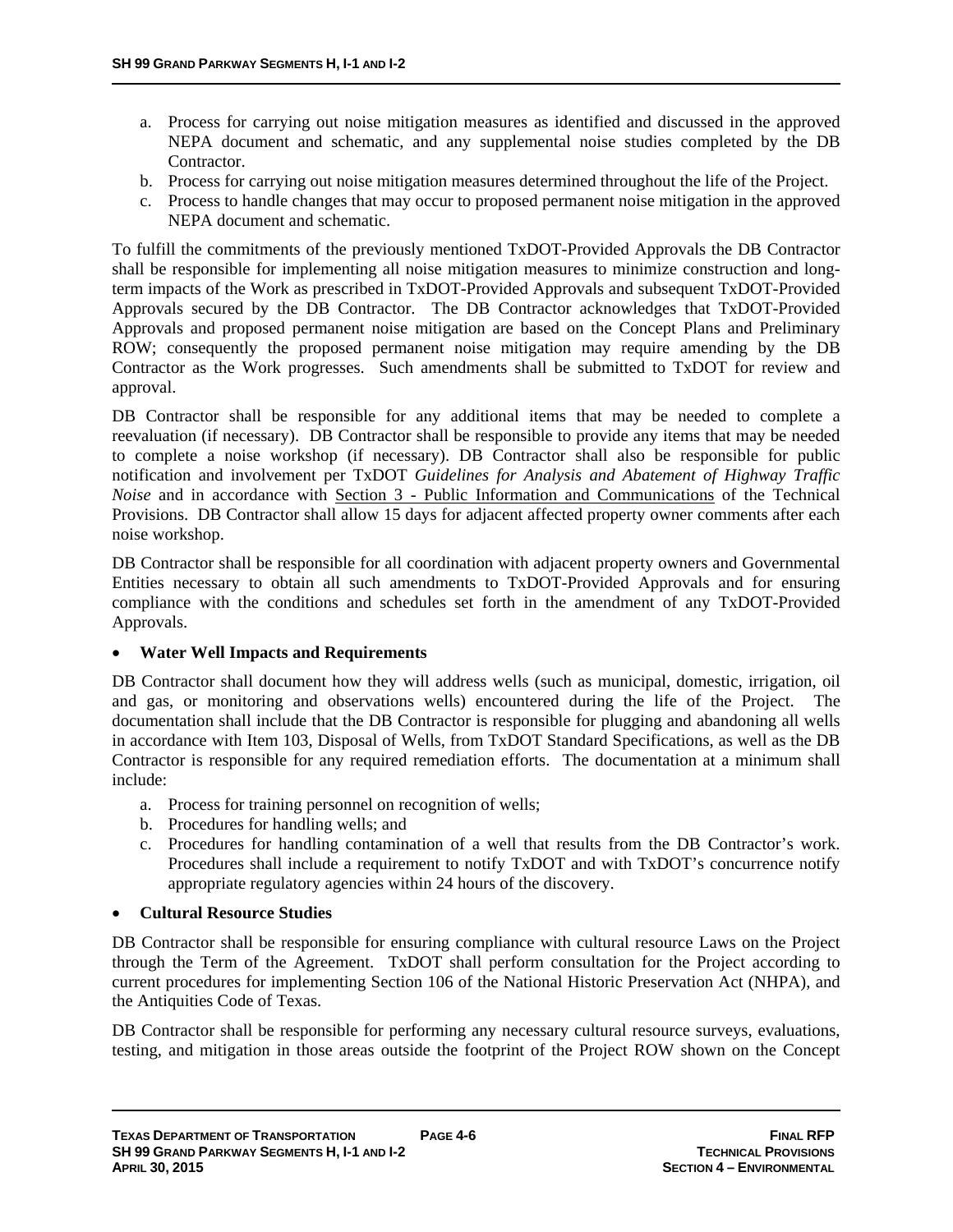Plans as defined in the original NEPA Approvals and within the area of potential effect and prior to issuance of NTP1.

Antiquities Permits shall be obtained from the Texas Historical Commission (THC) for archeological surveys, testing, monitoring, and data recovery. The DB Contractor shall coordinate all necessary Antiquities Permits through TxDOT.

DB Contractor shall document efforts to avoid impacts to cultural resources that are listed on or determined to meet the eligibility criteria for listing to the National Register of Historic Places (NRHP) as specified in 36 CFR 60.4, or that are designated or determined to meet the criteria for designation as State Archeological Landmarks as specified in 13 TAC 26.8 as identified in the NEPA Approvals.

If evidence of possible cultural resources is encountered during the course of the Work, DB Contractor shall immediately cease Work in the immediate area and contact TxDOT to initiate post-review discovery procedures under the provisions of the PA among TxDOT, State Historic Preservation Office (SHPO), FHWA, and ACHP as well as the MOU between TxDOT and the THC. The DB Contractor shall undertake appropriate measures to protect the site from further intrusion to the extent feasible until an appropriate evaluation of the site can be made by a qualified representative. Work shall not be resumed in the area until the DB Contractor receives notification and approval from TxDOT.

#### **Public Involvement**

DB Contractor shall document how they will comply with all public involvement requirements, including public involvement requirements specifically related to cultural resources. The documentation shall comply with all applicable requirements including, but not limited to, 43 TAC §2.4, Section 106 of the National Historic Preservation Act (36 CFR 800), Chapter 26 of the Texas Parks and Wildlife Code, the Civil Rights Act of 1964, and the Civil Rights Restoration Act of 1987. The documentation shall include that the DB Contractor is responsible for conducting all public involvement requirements for the life of the Project except where TxDOT has agreements with Governmental Entities to perform public involvement requirements. The documentation at a minimum shall include:

- a. Process for handling public involvements requirements
- b. Procedures for documenting public involvement.

#### **Standard Operating Procedures**

DB Contractor shall develop standard operating procedures for the following activities and include them in the ECMP:

- a. Controlling dust during construction
- b. Mitigating vibration during construction
- c. Mitigating light intrusion on adjacent properties; and
- d. Complying with jurisdictional waters and wetlands permits.

### *4.3.3 Environmental Protection Training Plan (EPTP)*

The DB Contractor shall develop and implement an Environmental Protection Training Program (EPTP) that shall meet the minimum requirements set forth herein. The EPTP shall include methods and procedures documented in the ECMP to:

- a. Educate every worker to:
	- Recognize the overall importance of environmental issues to constructing, operating and maintaining a successful Project.
	- Appreciate the various environmental sensitivities of the Project.
- b. Train every worker to:
	- Recognize environmentally sensitive resources that may be encountered during the Work.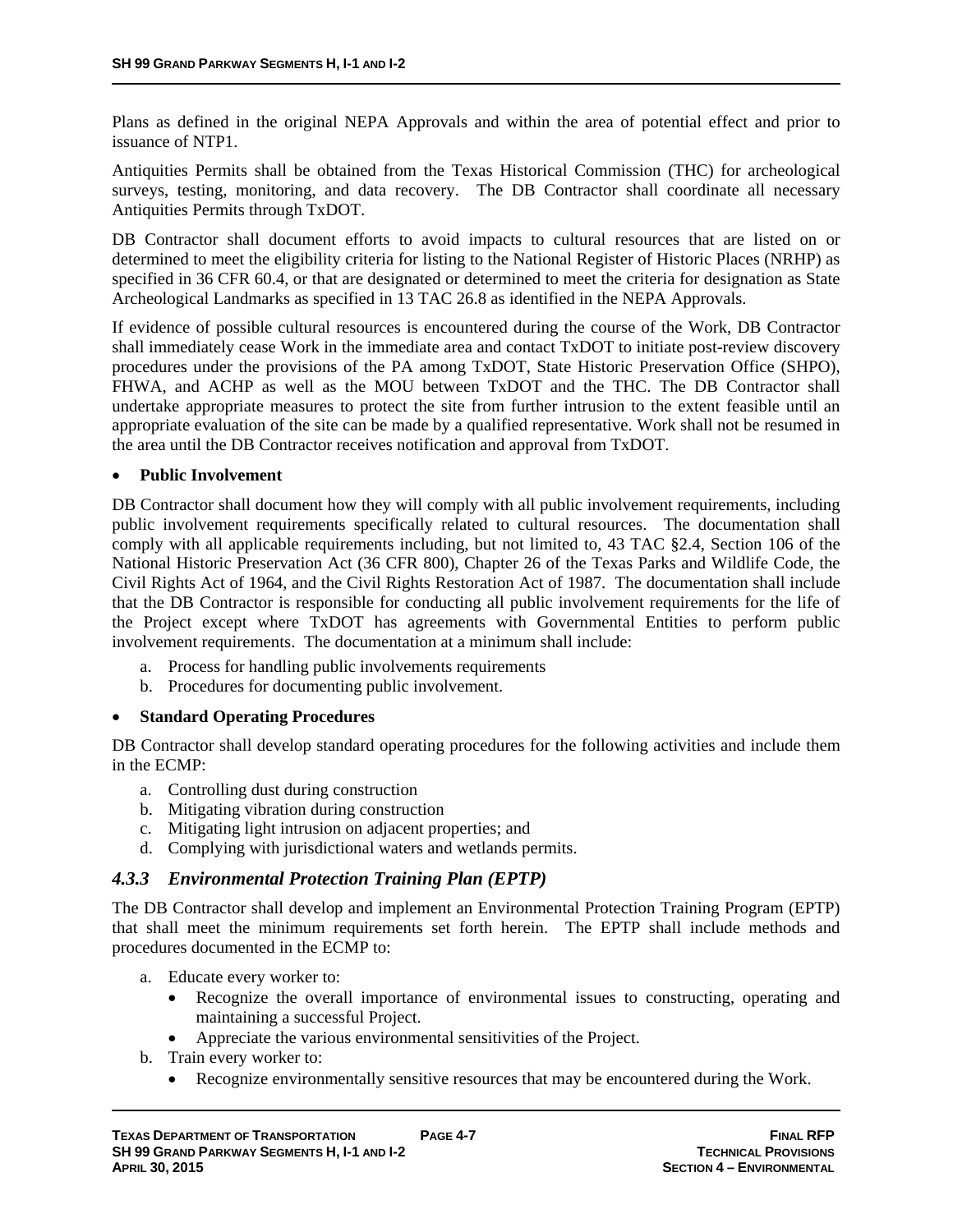- Avoid or take appropriate action to minimize environmental impacts from the Work.
- Know the required actions, practices, and procedures regarding regulated resources.
- Understand protocols for meeting environmental commitments for post-review discoveries.
- c. Foster the DB Contractor's management and supervisory personnel's attitude of commitment to the Project's environmental quality.
- d. Convey to all workers, the DB Contractor's management commitment to the Project's environmental quality.
- e. Convey to all workers, TxDOT's and the DB Contractor's commitment to zero tolerance for violations.

### *EPTP Scope and Content*

The goal of the EPTP is to educate Project personnel about the following:

- a. Overall importance of environmental protection to the Project
- b. Compliance responsibility and Governmental Entity authority including background and environmental issues regulatory overview.
- c. Overview of the DB Contractor's environmental commitments and responsibilities at the Project level.
- d. Worker responsibilities.
- e. Waters of the US (including wetlands) identification.
- f. Environmental Approvals terms and conditions including an overview of the provisions of the ESA, Migratory Bird Treaty Act (16 U.S.C. § 703, *et seq.*, as amended), and Stormwater Pollution Prevention Program (SW3P).
- g. Terms and commitments as indicated in the USACE Individual 404 Permit(s), US Coast Guard Permits specifically for I-2, the TCEQ general construction permit and any other applicable local, state, and/or federal project specific permitting.
- h. Ability to identify potential Threatened or Endangered Species as well as species of greatest conservation need as identified on the EPICs.
- i. BMPs for environmental compliance, including pollution prevention, erosion, sedimentation, post construction controls, and dust control measures to maintain water and air quality.
- j. Required mitigation measures.
- k. Procedures and precautions in the event of spills of or discovery of Hazardous Materials or unknown chemicals or contamination.
- l. Procedures and precautions in the event human skeletal remains or other archeological or paleontological resources are discovered.
- m. Procedures regarding the relocation of historical markers (i.e. Texas Historic Commission Subject Markers, DAR OSR Markers, Texas Centennial Markers, Texas Highway Department Markers, and local/county markers).
- n. Groundwater protection requirements.
- o. CWA regulations and surface water protection requirements.
- p. Overview of noise and residential impact reduction procedures.
- q. Air quality requirements.
- r. Penalties and/or fines for violations of and noncompliance with Environmental Approvals and Environmental Laws, including termination of employment.

DB Contractor shall submit to TxDOT for review and approval course outlines containing learning objectives designed to achieve stated goals and suggested staff attendance for all anticipated training requirements through the Term of the Agreement. Course outlines shall be submitted within 90 days after NTP1.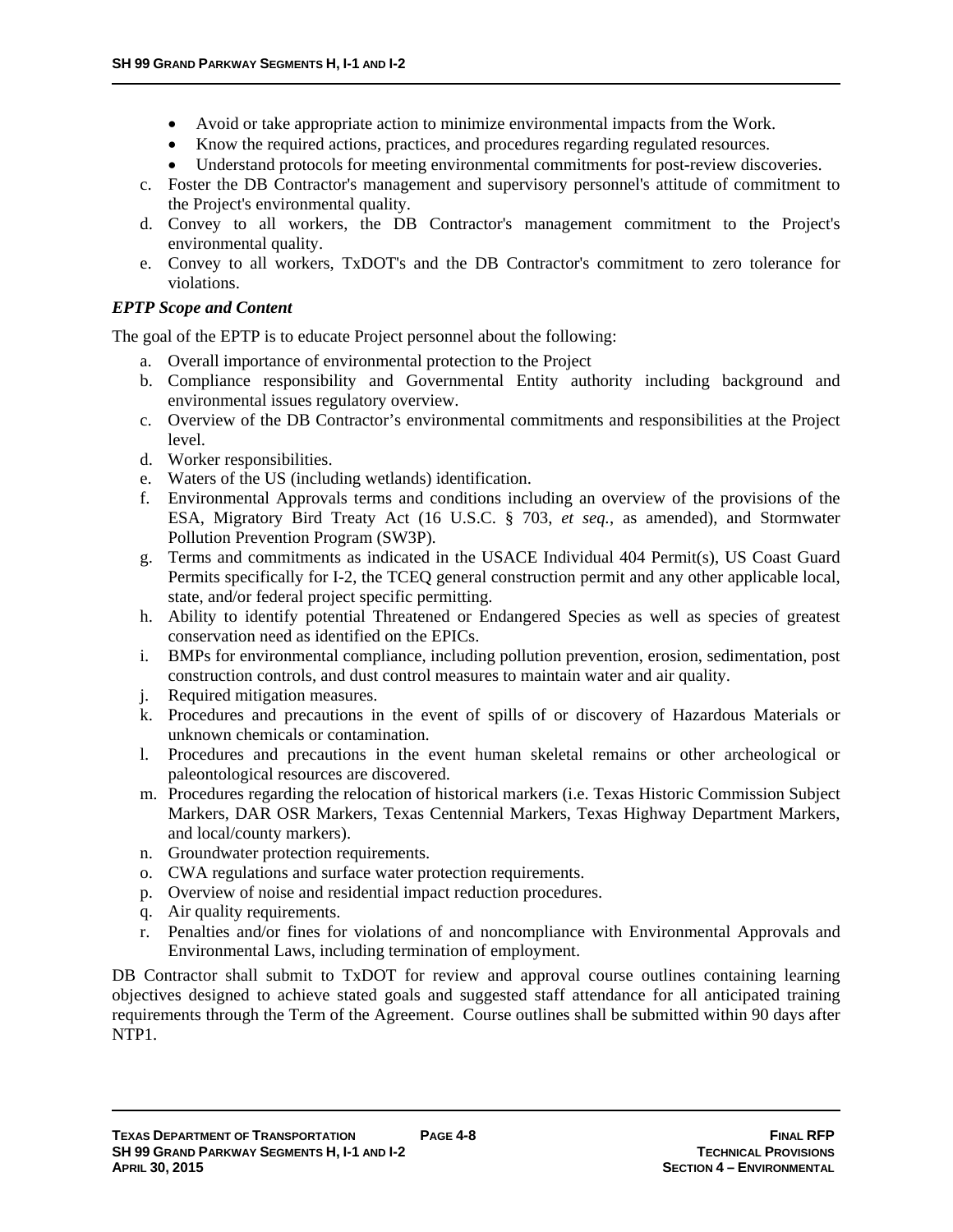# *4.3.4 EPTP Participation*

DB Contractor shall require all non-administrative employees to participate in the EPTP and shall keep accurate records documenting attendance, as well as materials presented.

In addition to English, the workers must be provided the opportunity to receive their training and training materials in Spanish.

#### *EPTP Schedule*

DB Contractor shall include activities for implementation of the EPTP in the Project Schedule. The length of training sessions and their frequency shall be sufficient to achieve the goals set forth above. Periodic training sessions at key times (e.g., prior to construction or major maintenance in sensitive areas or construction timing restrictions to protect Threatened or Endangered Species) shall be used to update workers on specific restrictions, conditions, concerns, and/or requirements.

### *4.3.5 Hazardous Materials Management Plan (HMMP)*

DB Contractor shall prepare an HMMP for the safe handling, storage, treatment and/or disposal of Hazardous Materials, whether encountered at or brought onto the Site by the DB Contractor, encountered or brought onto the Site by a third party, or otherwise, during the Term of the Agreement. The DB Contractor shall submit the final HMMP to TxDOT for review and approval in its good faith discretion within 90 days of NTP1; approval of the HMMP by TxDOT shall be a condition of commencement of Construction Work.

The HMMP shall include procedures compliant with all applicable Environmental Laws and include, at a minimum:

- a. For all chemicals to be used on the Project, the DB Contractor shall keep and update Material Safety Data Sheets (MSDS), per OSHA requirements, for the Term of the Agreement.
- b. Designated individuals responsible for implementation of the HMMP,
- c. Procedures for identifying and documenting potential contaminated sites which might impact Project development,
- d. Procedures for mitigation of known contaminated sites anticipated to impact construction,
- e. Procedures for mitigation of unanticipated contaminated sites encountered during construction,
- f. Procedures for mitigation of contamination during the operation and maintenance of the Project,
- g. Procedures for developing a detailed Spill Response Plan for the Term of the Project,
- h. Process for training personnel for responding to and mitigating Incidents involving contamination or waste
- i. Provisions for appropriate storage and disposal of all waste encountered or disposed of on the Project for the Term.
- j. Provision for a Hazardous Materials training module as an element of the EPTP component of the CEPP.
- k. Procedures for preparing an Investigative Work Plan (IWP) and Site Investigation Report (SIR) in the event that Hazardous Materials are discovered during construction; operations or maintenance activities.
- l. Identification and contact information for designated responsible individuals.

The HMMP shall include provisions for making all on-Site workers aware of and able to recognize the potential Hazardous Materials to which they may be exposed, limiting DB Contractor, Subcontractors and other Site workers' exposure to Hazardous Materials and providing all necessary personal protection equipment to protect workers from exposure. The HMMP shall require DB Contractor to provide any non-DB Contractor personnel who visit the Project with the appropriate personal protection equipment.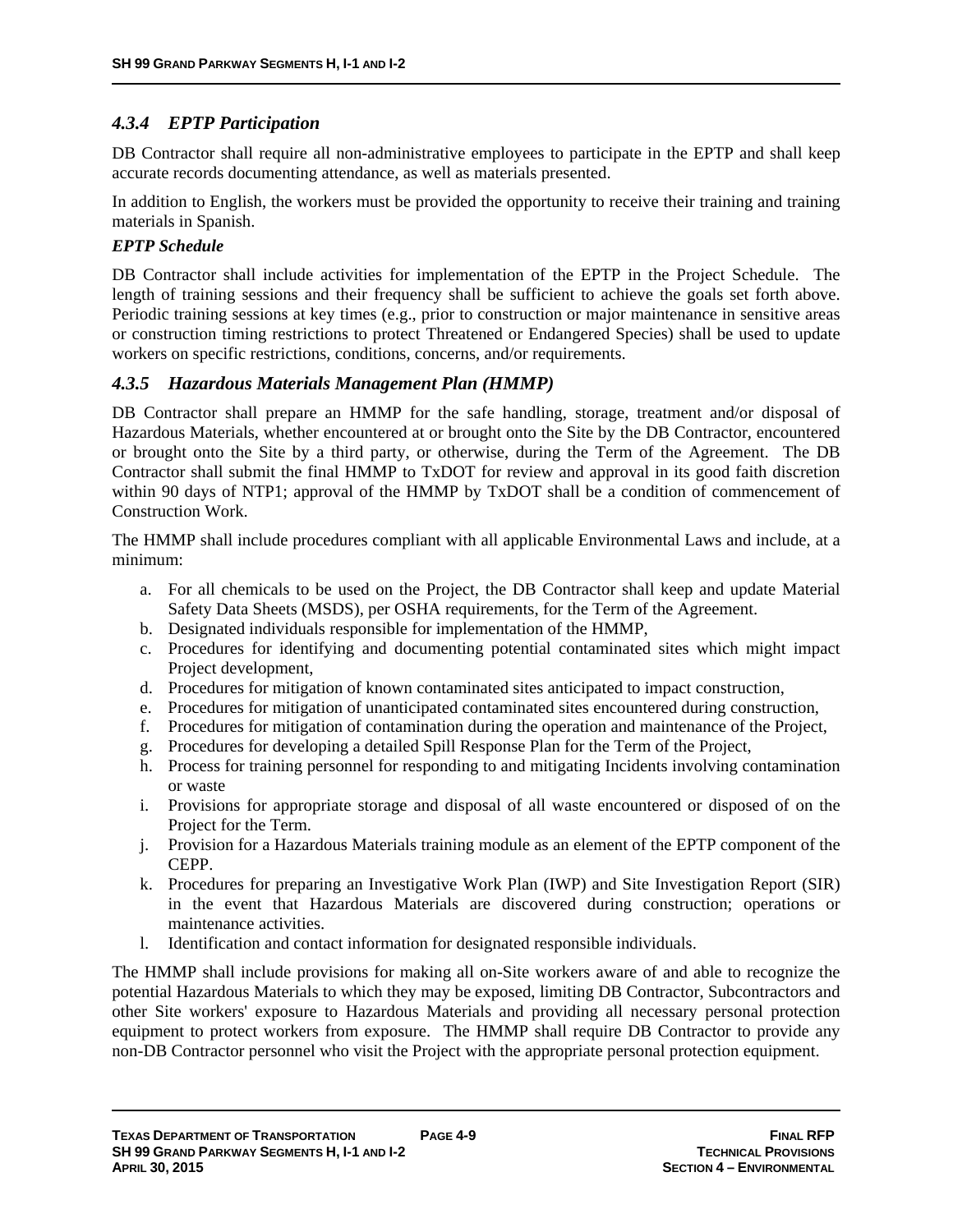The HMMP shall require that all personnel of DB Contractor-Related Entities handling Hazardous Materials be trained and certified at least to the minimum requirements established under the current guidelines of OSHA 1910.120 (HAZWOPER Training).

Further, the HMMP shall include procedures for ensuring that all applicable certifications, licenses, authorizations and Governmental Approvals for DB Contractor personnel handling Hazardous Materials are current and valid through the duration of the Work.

#### *Investigative Work Plans (IWP) and Site Investigation Reports (SIR)*

If Hazardous Materials are encountered within any of the Project ROW or Additional Properties used as DB Contractor's staging area, field office site, plant sites, borrow site, or stockpile location, DB Contractor shall prepare an investigation work plan that addresses the methods, techniques, and analytical testing requirements to adequately characterize the extent of the contaminated media (soil and/or groundwater) potentially impacting the Project. DB Contractor shall locate and assess the likely source of contamination.

A Registered Professional Engineer and other qualified professionals, as needed, shall prepare the IWP and other necessary reports in accordance with applicable, relevant or appropriate Laws and guidance.

Upon satisfactorily completing the investigative work, DB Contractor shall summarize the findings within a SIR and make recommendations regarding potential response actions necessary for Project development. DB Contractor shall take Hazardous Materials contamination into account during all subsequent phases of Project development, including Additional Properties negotiation and acquisition, property management, design, and construction.

The SIR shall address the characterization of the impacted area; sampling efforts and findings; opportunities to avoid the contamination by adjusting the design; level of response action warranted if the contamination cannot be avoided; feasibility of initiating response actions prior to construction; pursuit of cost-reimbursement from responsible parties; the need for completing response actions concurrent with construction and nature of any special specifications and provisions necessary for incorporation into the Project.

DB Contractor will, if found to be appropriate by TxDOT, and federal and State agencies, initiate a preventative or corrective action after TxDOT review and approval of the SIR from appropriate federal or State agencies.

### *4.3.6 Communication Plan (CP)*

The DB Contractor shall develop a CP which describes in detail the communication hierarchy for information distribution related to the compliance with the CEPP. The CP will include names and contact information, including emergency contact information, and the preferred methods of routine, and emergency communication distribution.

### *4.3.7 Construction Monitoring Plan (CMP)*

The CMP shall identify times, locations, and other conditions where monitoring of construction activities are to be performed to maintain and cause compliance with Environmental Laws, Environmental Approvals, and the Contract Documents. The CMP shall establish and/or document schedules, protocols and methodologies to be used for monitoring Work with an emphasis on timely reporting, corrective actions and adaptive management. The CMP shall establish reporting procedures, identify reporting requirements and establish controls for report distribution and records retention. DB Contractor shall make available all Environmental Monitoring Reports for review by TxDOT at TxDOT's request. Should any non-compliance or violation be observed that represents an imminent danger to human health or the environment, the CMP shall include procedures to cause immediate notification of TxDOT.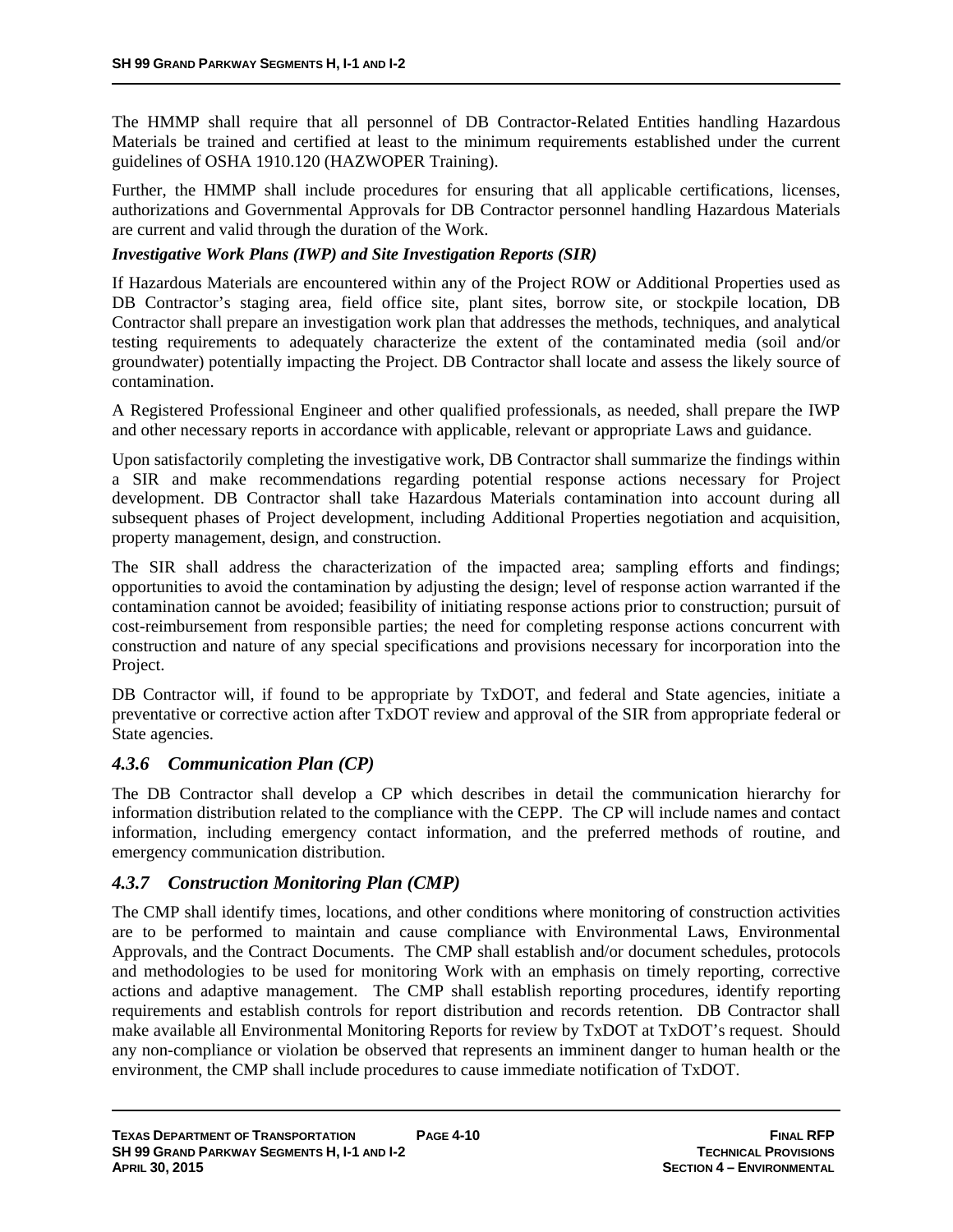Prior to NTP2, DB Contractor and TxDOT shall jointly inspect existing facilities, structures, and environmentally sensitive areas in the vicinity of the Site but not included as part of the Work. DB Contractor shall provide a minimum of ten (10) Business Days advance notice to TxDOT of this joint inspection. The inspection shall document the pre-construction condition of vegetation, streets, sidewalks, landscaping, residential and commercial property, creeks, storm drainage and infrastructure. The purpose of the inspection is to provide a point of reference from which TxDOT can determine if any facility, structure and environmentally sensitive area damaged during the Work is restored to its preconstruction condition. DB Contractor shall document the inspection with a report that shall include photographs, sketches, maps, and narratives clearly depicting the pre-construction Site condition.

All photographs shall be archival quality and shall be accompanied by a caption describing the date; time of day; location and direction in photograph was taken. If the photograph shows existing damage, the damage must be clearly shown and noted in the caption. All sketches and maps must be no larger than 11"x17". All photographs must be 4"x6".

The post award inspection shall inspect the Municipal Separate Storm Sewer System located within and adjacent to the Site. During the inspection, DB Contractor shall note the following:

- a. Storm drains, culverts, swales, and other components of the Municipal Separate Storm Sewer System that DB Contractor verified as free of floatable trash, silt, debris, and functioning as originally intended.
- b. Storm drains or culverts that do not function or appear not to function as originally intended.
- c. Siltation of culverts, concrete swales, and other components of the Municipal Separate Storm Sewer System.
- d. The presence of construction on adjacent, up-gradient, or down-gradient properties. If construction on other properties is noted, DB Contractor shall photographically document the general condition of these properties and their compliance with storm water regulations.
- e. Pre-existing off-site tracking from the Site or surrounding properties.
- f. Potential pre-existing contamination (i.e., any areas of soil discoloration or distressed vegetation).
- g. Any other pre-existing condition that, by its nature, could be construed as a violation of the TPDES General Construction Permit.

Within 90 days following Substantial Completion, DB Contractor shall conduct an inspection to monitor and repair any of the above mentioned deficiencies in the storm water system. DB Contractor shall complete all repairs as a condition of Final Acceptance.

# *4.3.8 Recycling Plan (RP)*

The recycling plan shall document and fully detail the DB Contractor's commitment to recycling, waste minimization and use of "green products" during all aspects of Work. The recycling plan shall document the DB Contractor's recycling initiatives as well as methods and procedures for maximizing the use of recycled materials in all aspects of the Work. If recyclable materials shall be used in lieu of TxDOT approved construction and maintenance materials, the DB Contractor shall follow the TxDOT Material Specification DMS 11000.

# **4.4 Environmental Team (ET)**

DB Contractor, acting through the Environmental Compliance Manager (ECM), shall designate an ET, as detailed in this section, to prevent, minimize, and/or correct any violation of or noncompliance with Environmental Approvals. The ET shall include Environmental Training Staff, Environmental Compliance Inspectors (ECIs), Archeologist, Historian, Natural Resource Biologist, Water Quality Specialist, and Hazardous Materials Manager. All of the ET shall be deemed other principal personnel.

In the CEPP, DB Contractor shall establish a detailed approach, procedures and methods for: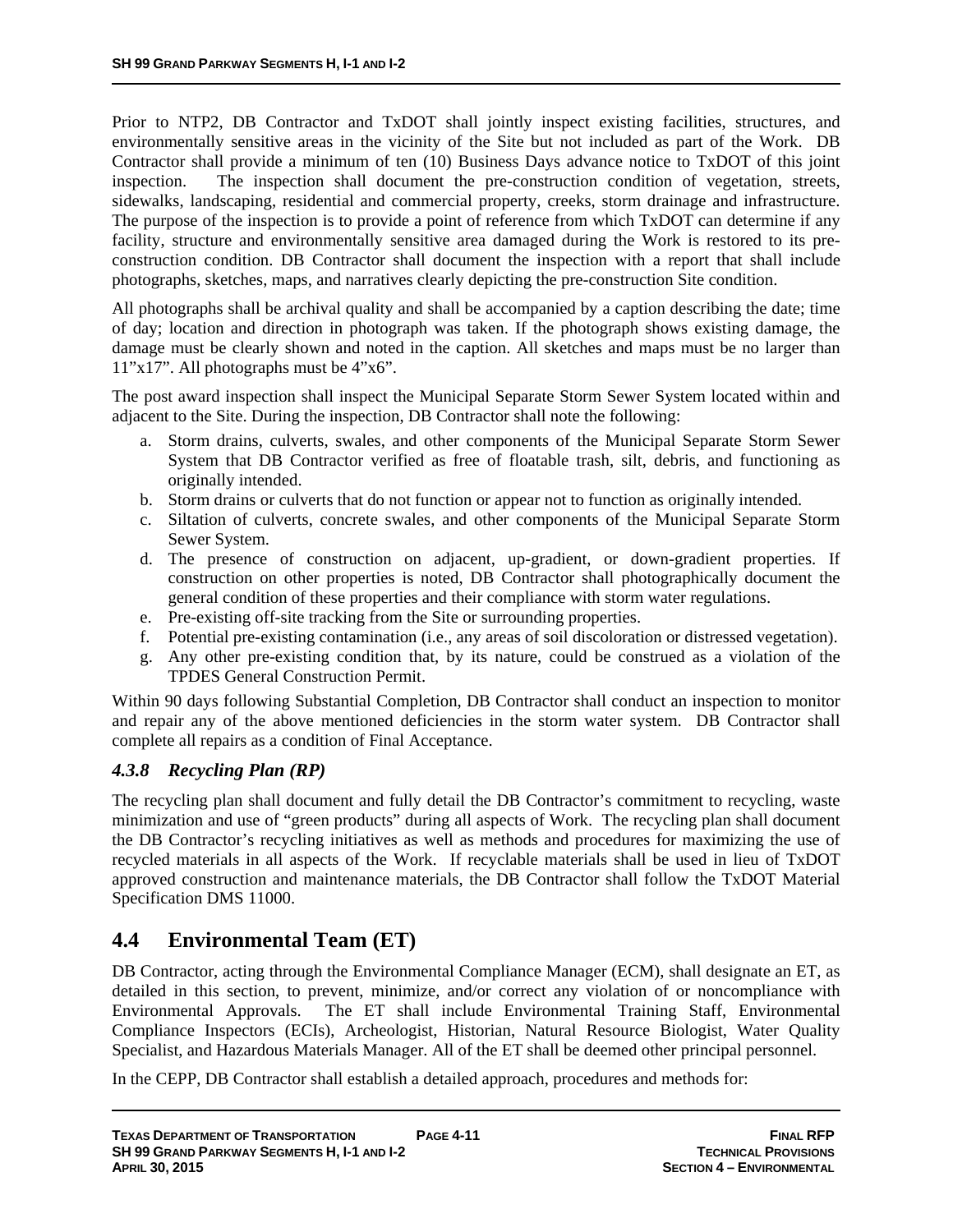- a. Staffing and availability of ECM and all ET personnel.
- b. ET staff response times during the Work.

# *4.4.1 Environmental Compliance Manager (ECM)*

DB Contractor shall designate a full-time ECM for the Work. The ECM shall report and coordinate all issues directly with TxDOT and the DB Contractor's Project Manager. In the event the ECM, in consultation with DB Contractor's Project Manager and TxDOT, is unable to reach satisfactory resolution of environmental issues, the ECM shall provide written notification to the DB Contractor and TxDOT outlining the concerns, actions taken in attempt to correct the concerns, and provide a recommendation as to the suggested course of action.

The ECM shall direct the work of the ET and shall monitor, document, and report the current status of environmental compliance for the Work. The ECM shall report immediately to TxDOT and the DB Contractor any violation or non-compliance and shall include with any such report, the appropriate recommendations for corrective action including stoppage of Work.

The ECM shall coordinate with TxDOT, the DB Contractor, and appropriate Governmental Entities. The ECM shall submit all necessary environmental documentation and monitoring reports to the appropriate Governmental Entities and when applicable, through TxDOT, to the extent necessary to maintain compliance with applicable Environmental Approvals.

DB Contractor shall not have the ability to relieve the ECM of his or her duty without the written consent of TxDOT. Should DB Contractor desire to replace ECM, DB Contractor shall submit to TxDOT the resume of a replacement candidate. The replacement candidate shall be available fulltime within thirty (30) Days after delivery of TxDOT's written acceptance. In the absence of the ECM, DB Contractor's Hazardous Materials Manager shall act as an interim ECM.

The ECM candidate shall have at least five years of experience successfully managing environmental compliance of sub-urban freeway construction. The ECM shall have the following experience:

- a. Developing and managing a SW3P,
- b. Developing and managing a hazardous substance and petroleum products management plan,
- c. Implementing environmental mitigation plans,
- d. Providing environmental and personal protection training, and
- e. Monitoring compliance with Section 404/401 Permit conditions.

The ECM's qualifying experience must demonstrate the ECM is familiar with:

- a. The scope and terminology of ASTM E 1527-05, *Standard Practice for Environmental Site Assessments: Phase I Environmental Site Assessment Process,*
- b. Provisions of the TPDES Construction General Permit (TXR 150000)
- c. Requirements of Section 404/401 and permit provisions, and
- d. FHWA and TxDOT guidance on NEPA and environmental compliance.

# *4.4.2 Environmental Training Staff*

Under the direction of the ECM, the Environmental Training Staff shall develop, schedule and conduct environmental awareness and environmental compliance training for the DB Contractor's personnel. All training shall be in accordance with the requirements set forth in Section 4.3.3. Each environmental Training Staff member shall have at least one year of experience providing environmental compliance inspection for sub-urban freeway construction.

### *4.4.3 Environmental Compliance Inspectors (ECI)*

The ECIs shall conduct on-Site environmental monitoring, prepare documentation, and report to the ECM daily (at a minimum) all violations, compliance, and noncompliance with Environmental Approvals.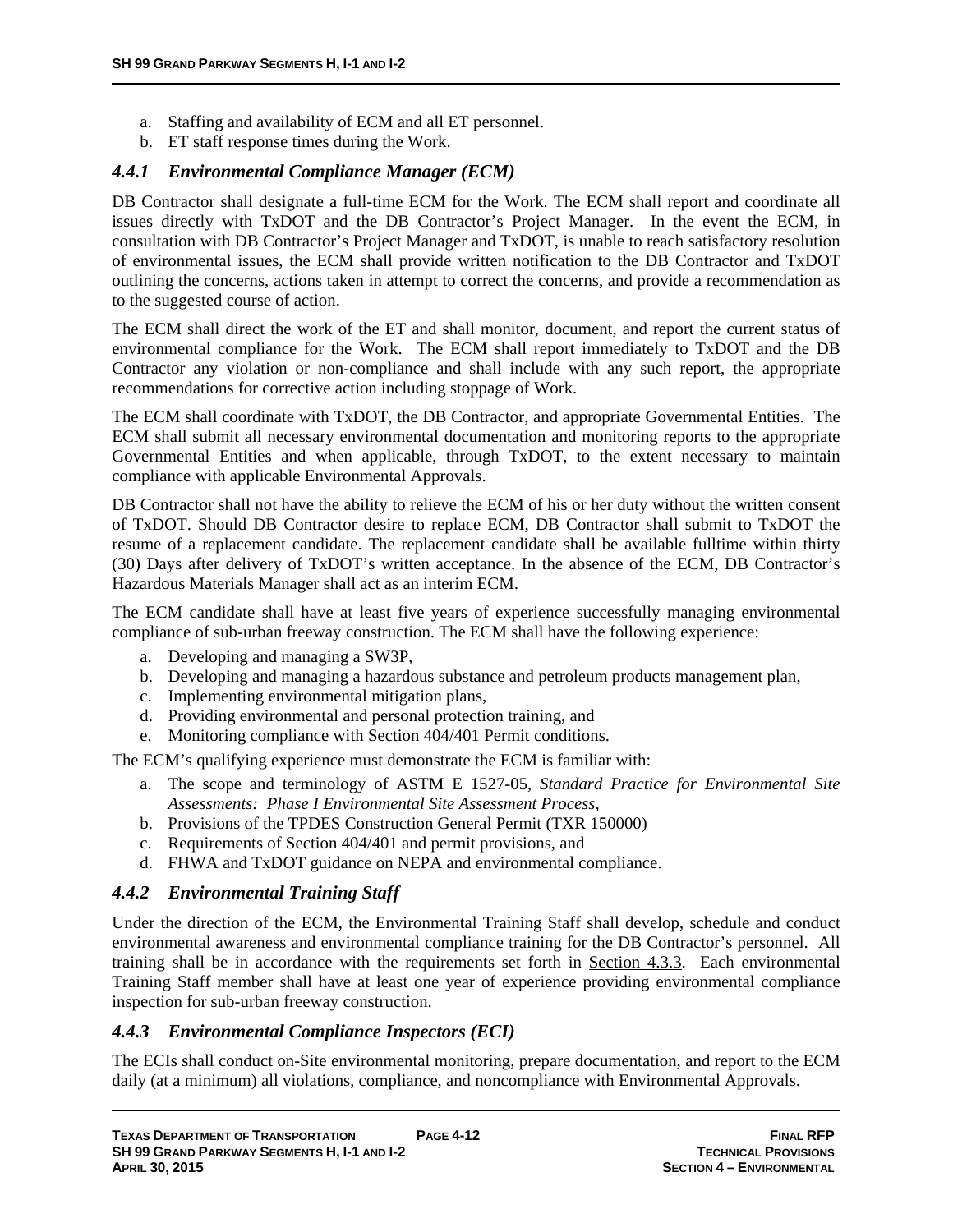The ECI shall report immediately to the ECM any violation or non-compliance and shall include with any such reports, the appropriate recommendations for corrective action, including, but not limited to stoppage of Work.

Each ECI shall have at least one year operational control experience of SW3P activities.

### *4.4.4 Cultural Resource Management Personnel*

The ECM shall designate an Archeologist and Historian to provide expertise in monitoring impacts to cultural resources during the course of the Work.

The Cultural Resource Management Personnel shall meet the certification requirements of TxDOT Precertification Work Category, 2.8.1, "Surveys, Research and Documentation of Historic Buildings, Structures, and Objects", 2.9.1, "Historic Architecture", 2.10.1, "Archeological Surveys, Documentation, Excavations, Testing Reports and Data Recovery Plans", and 2.11.1, "Historical and Archival Research", as applicable.

### *4.4.5 Natural Resource Biologist*

The ECM shall designate a Natural Resource Biologist to provide expertise in monitoring impacts on wildlife and the natural environment during the course of the Work.

The Natural Resource Biologist shall meet the certification requirement of TxDOT Precertification Work Category 2.6.1, "Protected Species Determination (Habitat)" and 2.6.3, "Biological Surveys".

### *4.4.6 Water Quality Specialist*

The ECM shall designate a Water Quality Specialist to provide expertise in permitting delineation, stormwater pollution prevention, and the protection of jurisdictional waters during the course of the Work.

The Water Quality Specialist shall have verifiable experience implementing SW3P and be able to demonstrate a working knowledge of the TPDES and MS4 permit requirements applicable to the Project.

The Water Quality Specialist shall meet the certification requirements of TxDOT Precertification Work Category 2.4.1, "Nationwide Permit" and 2.3.1, "Wetland Delineation".

### *4.4.7 Hazardous Materials Manager*

The ECM shall designate a Hazardous Materials Manager to provide expertise in the safe handling of Hazardous Materials required to perform the Work and those that may be discovered/impacted during the duration of the Agreement. The Hazardous Materials Manager shall conduct appropriate activities such as the following:

- a. Schedule and/or conduct training for the DB Contractor's employees.
- b. Verify all employee certifications prior to and required for any handling of Hazardous Materials.
- c. Maintain records of all incidents involving Hazardous Materials and notify the ECM, TxDOT and appropriate authorities in writing of any such incidents.

The Hazardous Materials Manager shall be a qualified professional with 40-hour HAZWOPER certification and at least five years' experience in similar projects in the following areas:

- a. Experienced in developing IWPs, SIRs, and remedial action plans or equivalent reports necessary and acceptable to the TCEQ in material discovery and remediation efforts of Hazardous Materials.
- b. Experienced in TCEQ guidance for the investigation and remediation of Hazardous Materials under the TCEQ Voluntary Cleanup Program and Texas Risk Reduction Program Rules.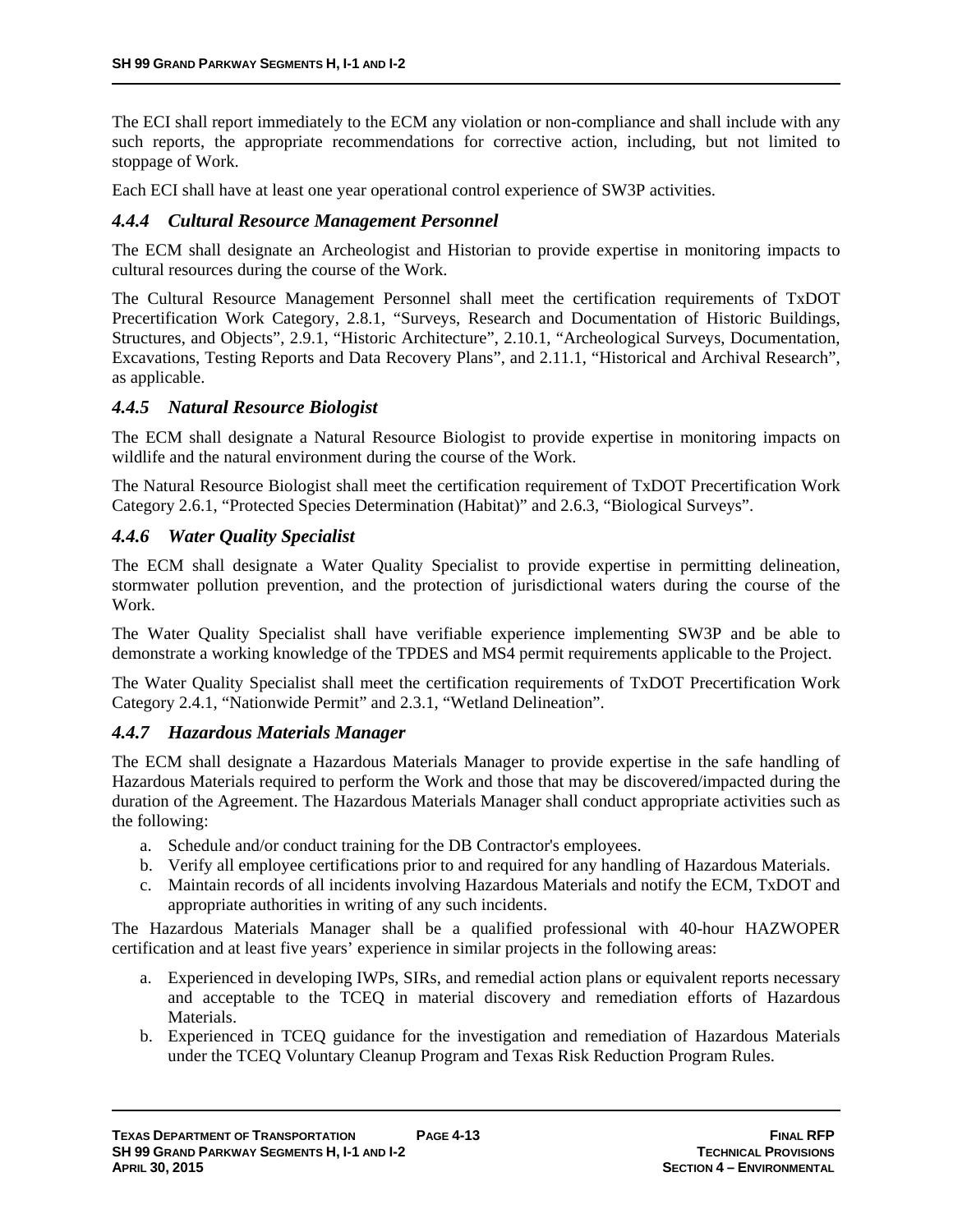The Hazardous Materials Manager shall meet the certification requirements of TxDOT Precertification Work Category 2.13.1, "Hazardous Materials Initial Site Assessment."

# **4.5 Property Access**

To fulfill the obligation of the TxDOT-Provided Approvals to maintain current access during and after construction, DB Contractor shall make reasonable efforts to minimize the inconvenience to vehicles, bicycles and pedestrians during the Term of Agreement. The DB Contractor shall maintain access to adjacent properties during construction and ensure that visibility of businesses is maintained.

# **4.6 Dust Control**

DB Contractor shall institute dust control measures to minimize air quality impacts. The measures shall be adjusted as necessary based on construction traffic, forecasted wind speeds, and persistent dry weather conditions.

DB Contractor shall institute dust control measures to minimize air quality impacts and adjust such measures as necessary based on construction traffic, forecasted wind speeds, and persistent dry weather conditions.

Dust control measures shall include a combination of watering, chemical stabilization and construction vehicle speed reduction (not to exceed 20 mph).

DB Contractor shall discontinue all construction activities when winds reach a constant velocity of 25 mph or more.

DB Contractor shall keep concrete traffic barriers and any other Elements that can cause accumulation of dust, sand and debris (such as retaining walls, bridge columns and drainage walls) within the Project limits clean of dust, sand and debris during construction.

# **4.7 Asbestos Containing Material (ACM)**

DB Contractor shall identify, inspect, notify TxDOT, amend notifications as necessary, pay notification fees and abate asbestos found on any structure, including but not limited to bridges and buildings, in accordance with appropriate or relevant regulations or guidance. DB Contractor shall provide TxDOT any inspection reports; proposed abatement plan and/or report documenting abatement (as necessary).

# **4.8 Lead Based Paint**

DB Contractor shall test, identify, inspect, notify, amend notifications as necessary, pay notification fees and abate for Lead Based Paint (LBP) on any structure, including but not limited to bridges and buildings, in accordance with appropriate or relevant regulations or guidance.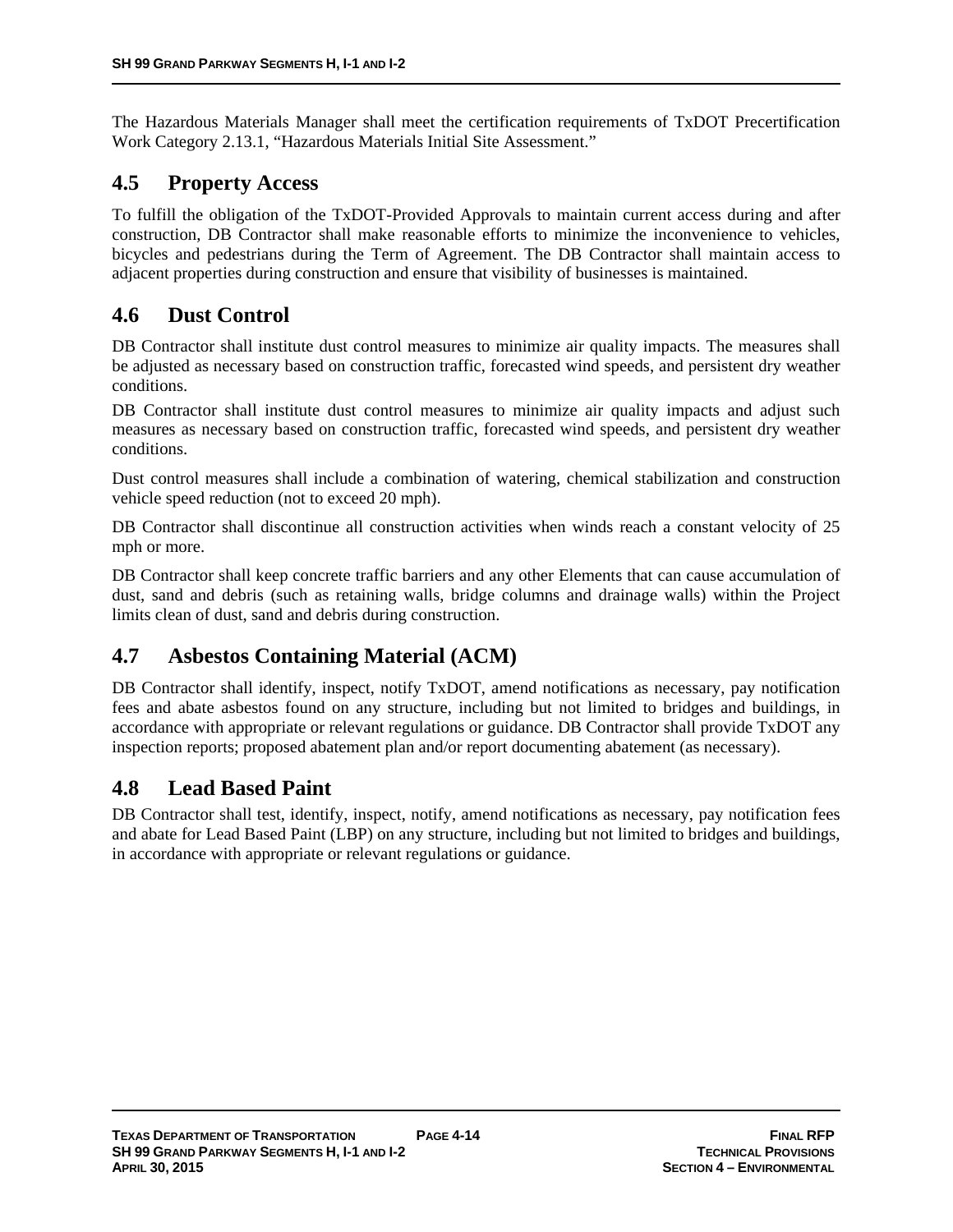# **5 THIRD PARTY AGREEMENTS**

# **5.1 General Requirements**

TxDOT has existing agreements with local Governmental Entities along the Project corridor that define the requirements for construction, maintenance, and operation of traffic signals, illumination, and roadway maintenance. These agreements specify the local Governmental Entities responsibilities and TxDOT's responsibilities with respect to the requirements and are provided in the attachments noted in this section and the Reference Information Documents.

For the purpose of the Agreement, DB Contractor will assume and execute TxDOT's responsibilities and duties as defined in the current and future agreements. DB Contractor is responsible for providing TxDOT and Governmental Entities with all information necessary for it to fulfill TxDOT's responsibilities under these agreements.

In accordance with current and subsequent agreements requiring TxDOT to reimburse the local Governmental Entity for their role in operating and/or maintaining certain facilities, DB Contractor shall reimburse TxDOT the said costs. DB Contractor shall make payment to TxDOT within thirty (30) days from receipt of TxDOT's request for payment.

Third party agreements which DB Contractor shall assume and execute TxDOT's responsibilities and duties include, but are not limited to:

- a. Attachment 5-1 City of Dayton (Liberty County) Municipal Maintenance Agreement, (August 17, 1993)
- b. Attachment 5-2 City of Mont Belvieu (Chambers County) Municipal Maintenance Agreement, (October 5, 2001)
- c. Attachment 5-3 City of Baytown (Harris County) Municipal Maintenance Agreement, (April 15, 1968) including exhibits
- d. Attachment 5-4 Amendment to City of Baytown (Harris County)Municipal Maintenance Agreement, (November 13, 2012).
- e. Attachment 5-5 Amendment to City of Baytown (Harris County) Municipal Maintenance Agreement(April 24, 2013).
- f. Attachment 5-6 City of Patton Village Municipal Maintenance (Montgomery County) Agreement, ( June 28, 1993).
- g. Attachment 5-7 Overpass Agreement Industry Track (Econorail) Agreement, Chambers County, Texas (August 1, 2003).
- h. Attachment 5-8 Underpass Agreement SH 146 Missouri Pacific Railroad (now Union Pacific Railroad) Spur Track to U.S. Steel Co. Plant Site East of Baytown, Texas, Control 389-12 (January 2, 1967).
- i. Attachment 5-9 Utility Agreement U1-4121, SH 99: From FM565 to FM 1405 (July 7, 2003).

# **5.2 Traffic Signals**

New construction or modifications to the existing traffic signals are defined in <u>Section 16 – Signing</u>, Delineation, Pavement Marking, Signalization, and Lighting.

DB Contractor shall assume and execute TxDOT's responsibilities and duties for traffic signals, as described in the appropriate third party agreements in Section 5.1.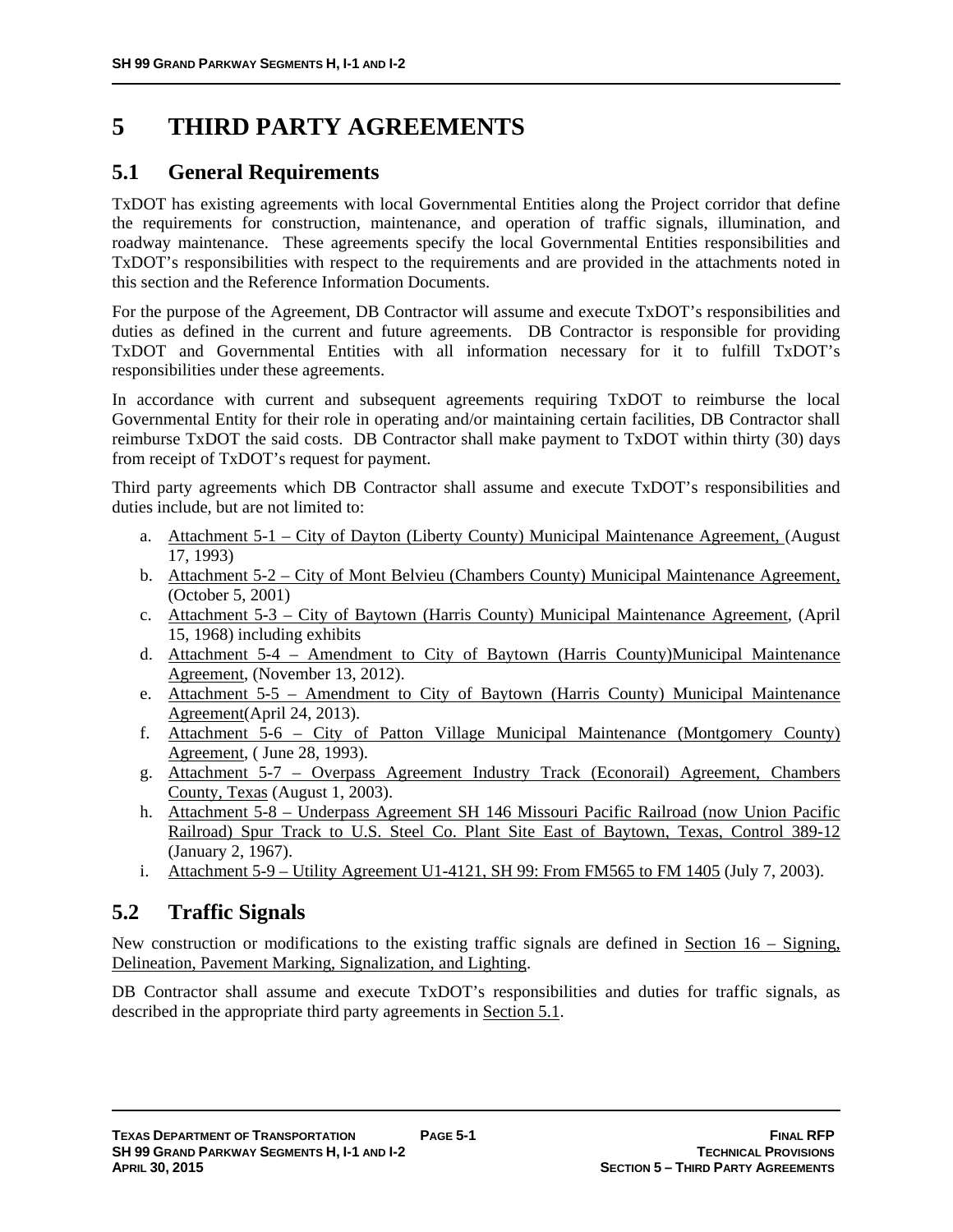# **5.3 Roadway Illumination**

Some local Governmental Entities may request continuous illumination along the frontage roads within the Project limits. Should this occur, additional agreements between TxDOT and the Governmental Entity will be required. DB Contractor shall coordinate with and provide reasonable accommodations to the third party to carry out the installation, operations and maintenance obligations as specified in such agreements. Design and construction of additional illumination by the DB Contractor will be treated as TxDOT-initiated change order.

For sections of continuous lighting specified by these additional agreements, safety lighting including in that section is considered a component of the overall system and responsibilities for said safety lighting shall be those in the terms of the additional agreement.

New construction or modifications to the existing illumination are defined in Section  $16 -$  Signing, Delineation, Pavement Marking, Signalization, and Lighting.

# **5.4 Other Affected Third Parties**

When Work interfaces with other third party facilities, DB Contractor is responsible for coordinating the Work with all third parties potentially affected by the Work. DB Contractor shall prepare a plan, the Affected Third Parties Plan, which describes how the DB Contractor will mitigate the impact of the Work upon potentially impacted third parties, for TxDOT's review prior to initiating discussions with potentially impacted third parties.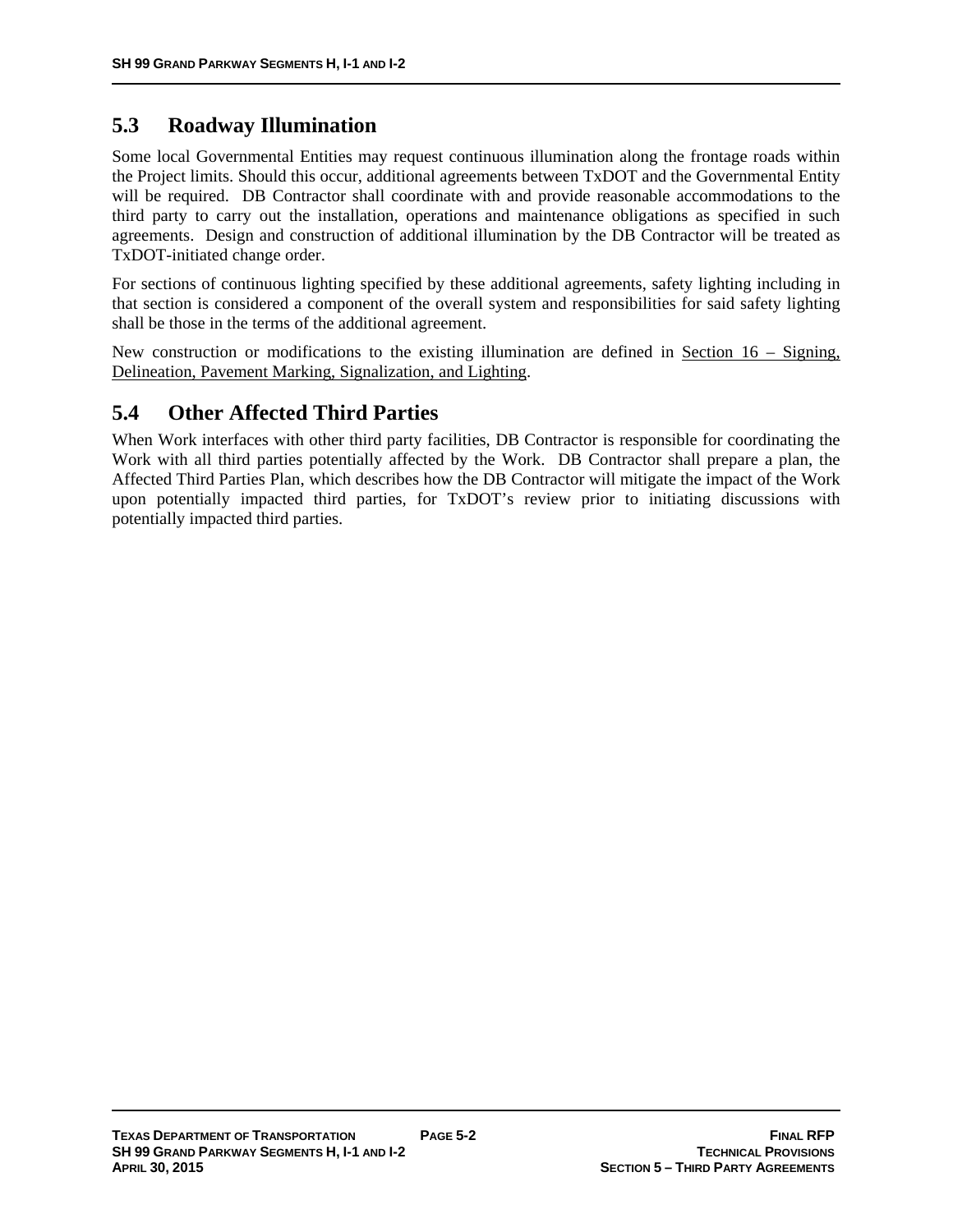# **6 UTILITY ADJUSTMENTS**

# **6.1 General Requirements**

A number of existing Utilities are located within or in the vicinity of the Project ROW, some pursuant to statutory rights and some pursuant to property rights. Certain of those existing Utilities will need to be relocated or otherwise adjusted in order to accommodate the Project. This Section 6 establishes procedures and requirements for Utility Adjustments including such processes as coordination with Utility Owners, administration of the engineering, construction and other activities necessary for Utility Adjustments and required documentation. This Section 6 references certain TxDOT forms for DB Contractor's use in Utility Adjustments. Copies of those forms are included in Attachment 6-1. Except as otherwise provided in this Section 6 or directed by TxDOT, whenever a TxDOT form is provided, DB Contractor shall prepare all forms of the same type using the TxDOT form and is required to notify TxDOT of all changes to the forms for TxDOT's approval prior to execution by the Utility Owner.

DB Contractor shall cause all Utility Adjustments necessary to accommodate construction, operation, maintenance and/or use of the Project. Some Utility Adjustments may be performed by the Utility Owner with its own employees and/or contractors and consultants (i.e., Owner-Managed); all others shall be performed by DB Contractor with its own employees and/or Subcontractors and consultants (subject to any approval rights required by the Utility Owner for those working on its facilities) (i.e., DB Contractor-Managed). The Utility Agreement shall specify the allocation of responsibility for the Utility Adjustment Work between DB Contractor and the Utility Owners as described in Section 6.1.3 (Agreements Between DB Contractor and Utility Owners).

The Project will be subject to 23 CFR Part 645 Subpart A, 23 CFR Section 635.410 (Buy America) and FHWA's associated policies. DB Contractor shall comply (and shall require the Utility Owners to comply) with 23 CFR Part 645 Subpart A and 23 CFR Section 635.410. DB Contractor acknowledges that without regard to whether such compliance is required, (a) it is not anticipated that DB Contractor will be eligible for FHWA reimbursement of any Utility Adjustment outlays, and (b) DB Contractor will not have any share in any reimbursement from FHWA or other federal financing or funding that TxDOT may receive on account of Utility Adjustments.

DB Contractor's obligations regarding reimbursement to Utility Owners for eligible costs of Utility Adjustment Work, and DB Contractor's obligations regarding the accommodation of Utilities from and after NTP2, are set forth in Sections 6.8.1.1 and 6.8.6 of the Agreement.

This Section 6 does not address Utility services to the Project. Utility services to the Project shall be the subject of separate agreements between DB Contractor and the Utility Owners.

# *6.1.1 When Utility Adjustment is Required*

A Utility Adjustment may be necessary to accommodate the Project for either or both of the following reasons: (a) a physical conflict between the Project and the Utility, and/or (b) an incompatibility between the Project and the Utility based on the requirements in Section 6.2.1 (Standards) of the Technical Provisions, even though there may be no physical conflict. The physical limits of all Utility Adjustments shall extend as necessary to functionally replace the existing Utility, whether inside or outside of the Project ROW. Section 6.2.4.2 (Acquisition of Replacement Utility Property Interests) contains provisions that address the acquisition of Replacement Utility Property Interests for Utilities to be installed outside of the Project ROW.

Utilities may remain in their existing locations within the Project ROW if (a) the requirements of Section 6.2.1 (Standards) are met, and (b) the existing location will not adversely affect the construction,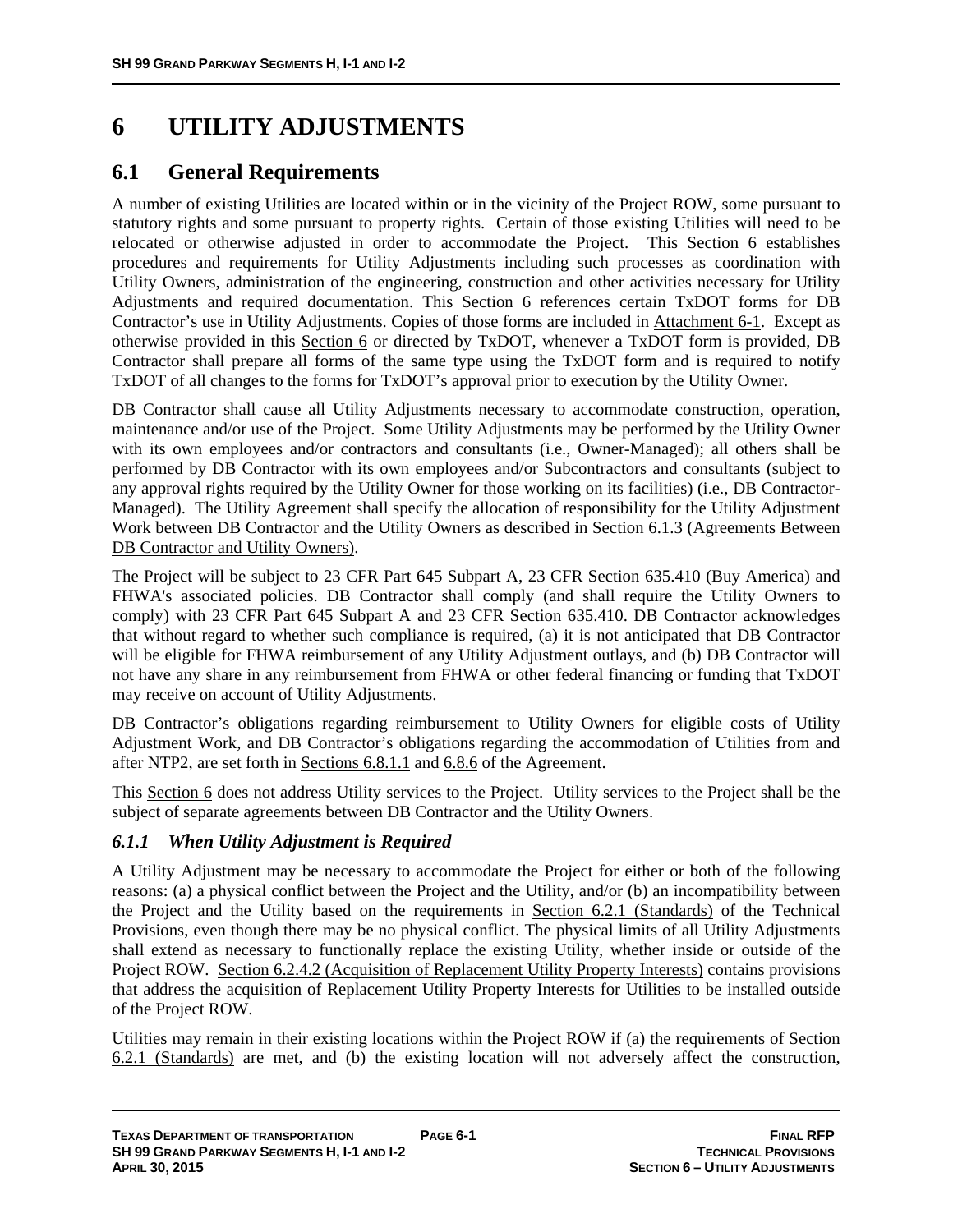operation, safety, maintenance and/or use of the Project and Utility. The Utility Owner shall agree to its facilities remaining in its existing location.

Existing Utilities located on an Existing Utility Property Interest and cross the mainlane centerline at less than 90 degrees, may remain in the existing alignment, as long as the Utility facility crosses at no less than a 30 degree angle to the mainlane centerline and does not cross diagonally through connecting intersections. The existing Utilities may remain or be relocated in place in these areas only if all conditions of the Utility Accommodation Rules (UAR) are met, other than the 90 degree reference in the UAR. The affected Utility Owners shall agree and approve all proposed Utility Adjustment plans.

# *6.1.2 Certain Components of the Utility Adjustment Work*

### **6.1.2.1 Coordination**

DB Contractor shall communicate, cooperate and coordinate with TxDOT, the Utility Owners and potentially affected third parties, as necessary for performance of the Utility Adjustment Work. DB Contractor shall be responsible for preparing and securing execution (by DB Contractor, the Utility Owner and TxDOT) of all necessary Utility Agreements.

All Utility Agreements must be approved by TxDOT prior to any Utility Adjustment construction related activity.

### **6.1.2.2 Betterments**

Replacements for existing Utilities shall be designed and constructed to provide service at least equal to that offered by the existing Utilities, unless the Utility Owner specifies a lesser replacement. Utility Enhancements are not included in the Work; however, any Betterment work furnished or performed by DB Contractor as part of a Utility Adjustment shall be deemed added to the Work, on the date the Utility Agreement becomes effective, as set forth in Section 6.8.2 of the Agreement. DB Contractor shall perform all coordination necessary for Betterments.

### **6.1.2.3 Protection in Place**

DB Contractor shall be responsible for Protection in Place of all Utilities impacted by the Project as necessary for their continued safe operation and structural integrity and to otherwise satisfy the requirements described in Section 6.2.1 (Standards). The Utility Owner shall agree to all Protection in Place work that pertains to Utility Owner's facilities.

### **6.1.2.4 Abandonment and Removal**

DB Contractor shall make all arrangements and perform all work necessary to complete each abandonment or removal (and disposal) of a Utility in accordance with the requirements listed in Section 6.2.1 (Standards), including obtaining Governmental Approvals and consent from the affected Utility Owner and any affected landowner(s), or shall confirm that the Utility Owner has completed these tasks. Utility facilities that will be abandoned in place must be clearly identified in the Utility Assembly plans. The Utility plans must detail the method of abandonment to be utilized for TxDOT to determine if UAR requirements are met. The plans must also detail the age, condition, material type, active status and size. Additionally, the plans must state that the Utility Owner continues to own/maintain the abandoned Utility facility, keep records of its location and the Utility Owner certifies that the facility doesn't contain nor is composed of hazardous/contaminated materials. Significant voids or abandoned pipe beneath the Right of Way are prohibited. All voids must be filled with cement slurry or backfilled per TxDOT specifications. Any pipe to be abandoned in place must be grout filled and/or capped in accordance with jurisdictional requirements or as directed by TxDOT.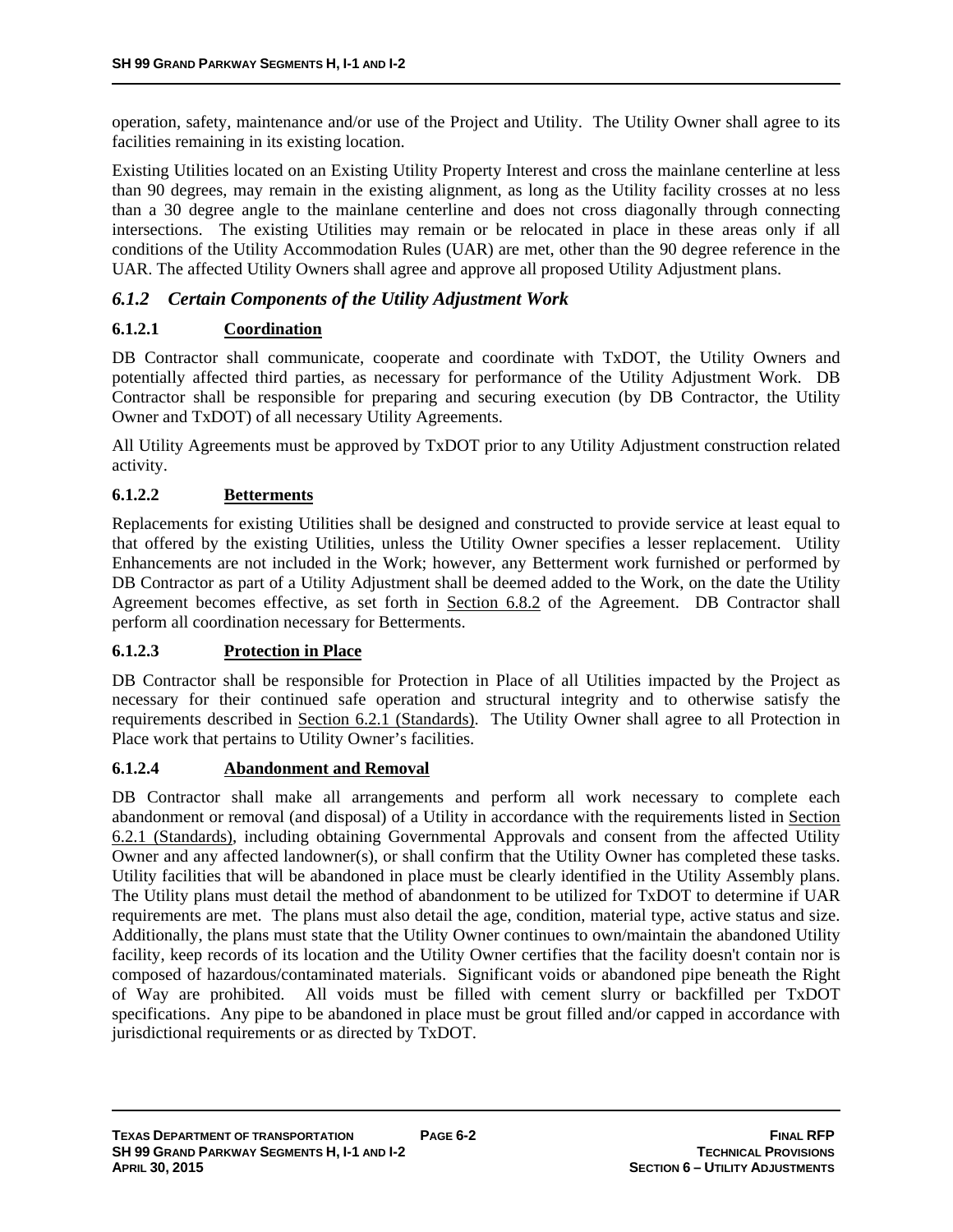### **6.1.2.5 Service Lines and Utility Appurtenances**

Whenever required to accommodate construction, operation, maintenance and/or use of the Project, DB Contractor shall cause Service Line Adjustments and Utility Appurtenance Adjustments. Each Service Line shall have a definitive point of termination such as a meter or point of sale. On completion of these, DB Contractor shall cause full reinstatement of the roadway, including reconstruction of curb, gutter, sidewalks and landscaping, whether the Utility Adjustment Work is performed by the Utility Owner or by DB Contractor.

### **6.1.2.6 Early Adjustments**

At TxDOT's discretion, there may be early Utility Adjustment Work accomplished by TxDOT through a direct contract with the utility company to coordinate Utility Adjustment Work that would progress the Project. TxDOT will coordinate with and notify the Proposers of all early Utility Adjustment Work during the procurement and negotiation phases. If any Work is performed by TxDOT, an adjustment to the DB Contractor's price may be required.

### *6.1.3 Agreements Between DB Contractor and Utility Owners*

Except as otherwise stated in this Section 6 or in the Agreement, each Utility Adjustment shall be specifically addressed in a Project Utility Adjustment Agreement (PUAA) or in a Utility Adjustment Agreement Amendment (UAAA), as described elsewhere in this Section 6. DB Contractor is responsible for preparing, negotiating (to the extent allowed by this Section 6) and obtaining execution by the Utility Owners, of all Utility Agreements, (including preparing all necessary exhibits and information about the Project, such as reports, Plans and surveys). A Utility Agreement is not required for any Utility work consisting solely of Protection in Place in the Utility's original location within the Project ROW, unless the Utility Owner is being reimbursed for costs incurred by it on account of such Protection in Place. If no reimbursement is required to the Utility Owner, a Utility Joint Use Acknowledgment or Utility Installation Request, Form 1082, as required in Section 6.2.4.5 and set of plans detailing UAR compliance is required pertaining to the Adjustment or Protection in Place work. However, if a Utility Owner requests that the DB Contractor relocate a Utility and the cost of that Utility Adjustment is the Utility Owner's sole responsibility in accordance with Transportation Code 203.092, then the DB Contractor shall enter into a DB Contractor-Managed PUAA with the Utility Owner providing for the Utility Owner to be responsible for all costs of that Utility Adjustment Work.

# **6.1.3.1 Project Utility Adjustment Agreements (PUAA)**

DB Contractor shall enter into one (1) or more PUAAs with each affected Utility Owner to define the design, material, construction, inspection and acceptance standards and procedures necessary to complete Utility Adjustments, as well as to define DB Contractor's and the Utility Owner's respective responsibilities for Utility Adjustment costs and Utility Adjustment activities such as material procurement, construction, inspection and acceptance. A PUAA may address more than one (1) Utility Adjustment for the same Utility Owner. Additional Utility Adjustments may be added to an existing PUAA by a Utility Adjustment Agreement Amendment (UAAA).

DB Contractor shall prepare each PUAA using the form of TxDOT Project Utility Adjustment Agreement (Owner-Managed) or TxDOT Project Utility Adjustment Agreement (DB Contractor-Managed), included in Attachment 6-1. DB Contractor shall not modify the forms except by approval of TxDOT.

Promptly following issuance of NTP1, DB Contractor shall begin negotiations with each affected Utility Owner to reach agreement on one (1) or more PUAAs. DB Contractor shall finalize the necessary PUAAs with each affected Utility Owner within a reasonable time period after issuance of NTP1. DB Contractor shall include any proposed changes to the form (other than filling in the blanks specific to a particular Utility Owner) in a Utility Owner-specific addendum. Each PUAA (including the Utility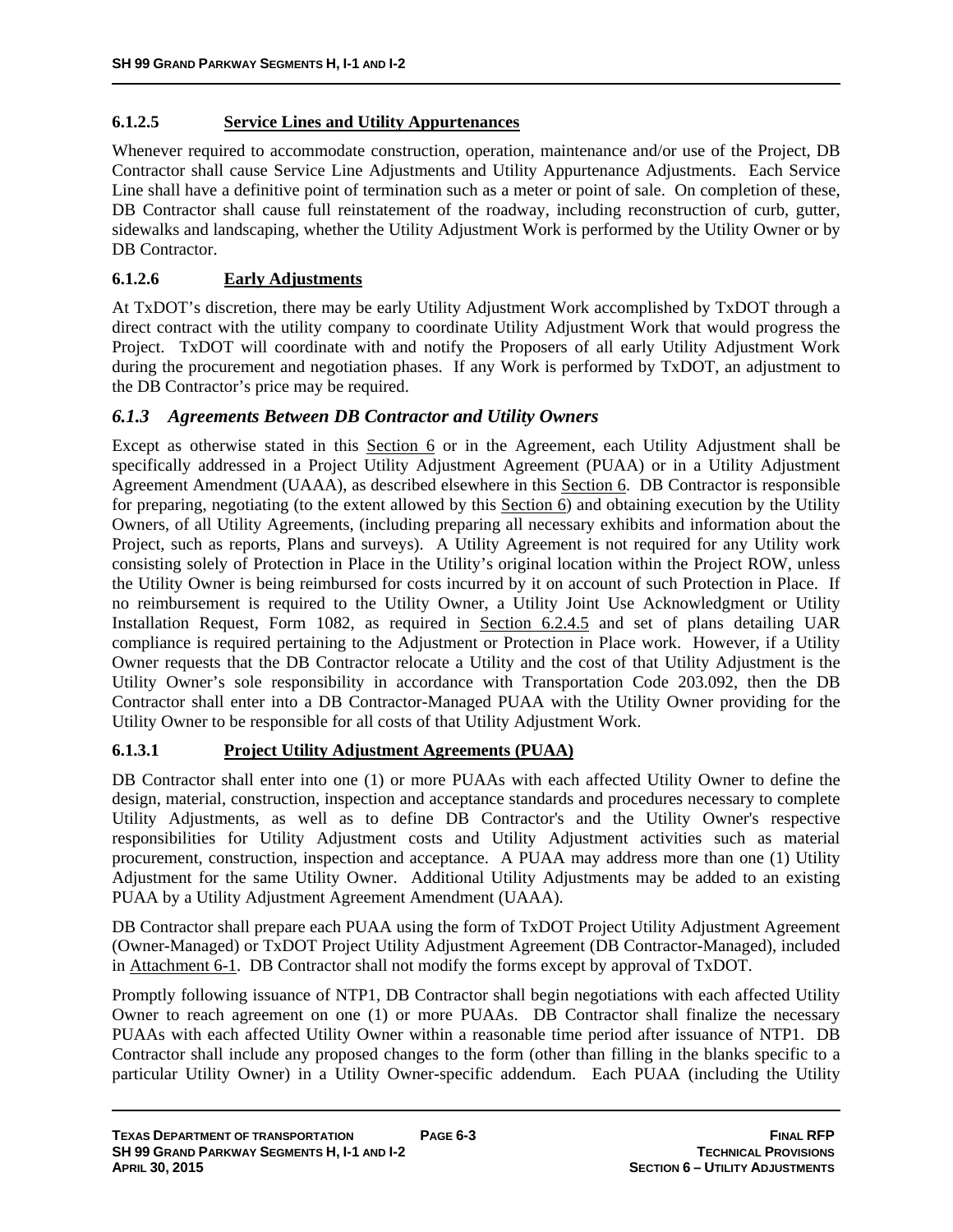Adjustment Plans attached thereto) shall be subject to TxDOT review and approval as part of a Utility Assembly.

DB Contractor shall obtain approval by TxDOT of any language modification to a PUAA by the Utility Owner and DB Contractor prior to the submission of a Utility Assembly.

### **6.1.3.2 Utility Adjustment Agreement Amendments**

Except where Utility Adjustment Field Modifications are permitted pursuant to Section 6.4.7 (Utility Adjustment Field Modifications), modification of an executed PUAA or any component thereof, after it has been approved by TxDOT as part of a Utility Assembly, shall be stated in a Utility Adjustment Agreement Amendment (UAAA). A UAAA may be used only when the allocation of responsibility for the Utility Adjustment Work covered by that UAAA is the same as in the underlying Utility Agreement; otherwise, an additional PUAA will be required.

Each UAAA (including any Utility Adjustment Plans attached thereto) shall be subject to TxDOT's approval as part of a Supplemental Utility Assembly. Except as otherwise directed by TxDOT or provided in an applicable Utility Agreement, DB Contractor shall prepare all UAAAs using the form included in Attachment 6-1. DB Contractor shall not modify the form (other than filling in the blanks specific to a particular Utility Owner) in a Utility Owner-specific addendum.

Language modification to a UAAA shall be approved by TxDOT prior to the submission of the UAAA.

# *6.1.4 Recordkeeping*

DB Contractor shall maintain construction and inspection records in order to ascertain that Utility Adjustment Work is accomplished in accordance with the terms and in the manner proposed on the approved Utility Adjustment Plans and otherwise as required by the Contract Documents and the applicable Utility Agreement(s).

# **6.2 Administrative Requirements**

# *6.2.1 Standards*

All Utility Adjustment Work shall comply with all applicable Laws, Codes (including, but not limited to 43 TAC, Part 1, Chapter 21, Subchapter C, Utility Accommodation Rules), Regulations and Technical Provisions of the Agreement, including the Utility Adjustment Standards, the TxDOT *ROW Utility Manual*, Section 6.8 of the Agreement, and the requirements specified in this Section 6.

### *6.2.2 Communications*

# **6.2.2.1 Communication with Utility Owners**

DB Contractor is responsible for holding meetings and otherwise communicating with each Utility Owner as necessary to timely accomplish the Utility Adjustments in compliance with the Contract Documents. DB Contractor shall notify TxDOT of all meetings and will participate in these meetings if requested by the Utility Owner or DB Contractor or otherwise as TxDOT deems appropriate.

Before distribution of any mass mailings to Utility Owners, DB Contractor shall submit to TxDOT, 21 Days in advance of distribution for its review and comment, the form, content and addressees of any such mass mailings. For purposes of this Section 6, the term "mass mailing" means correspondence that is sent to 50% or more of Utility Owners within a three (3) week time period, and contains substantially the same content with respect to each Utility Owner.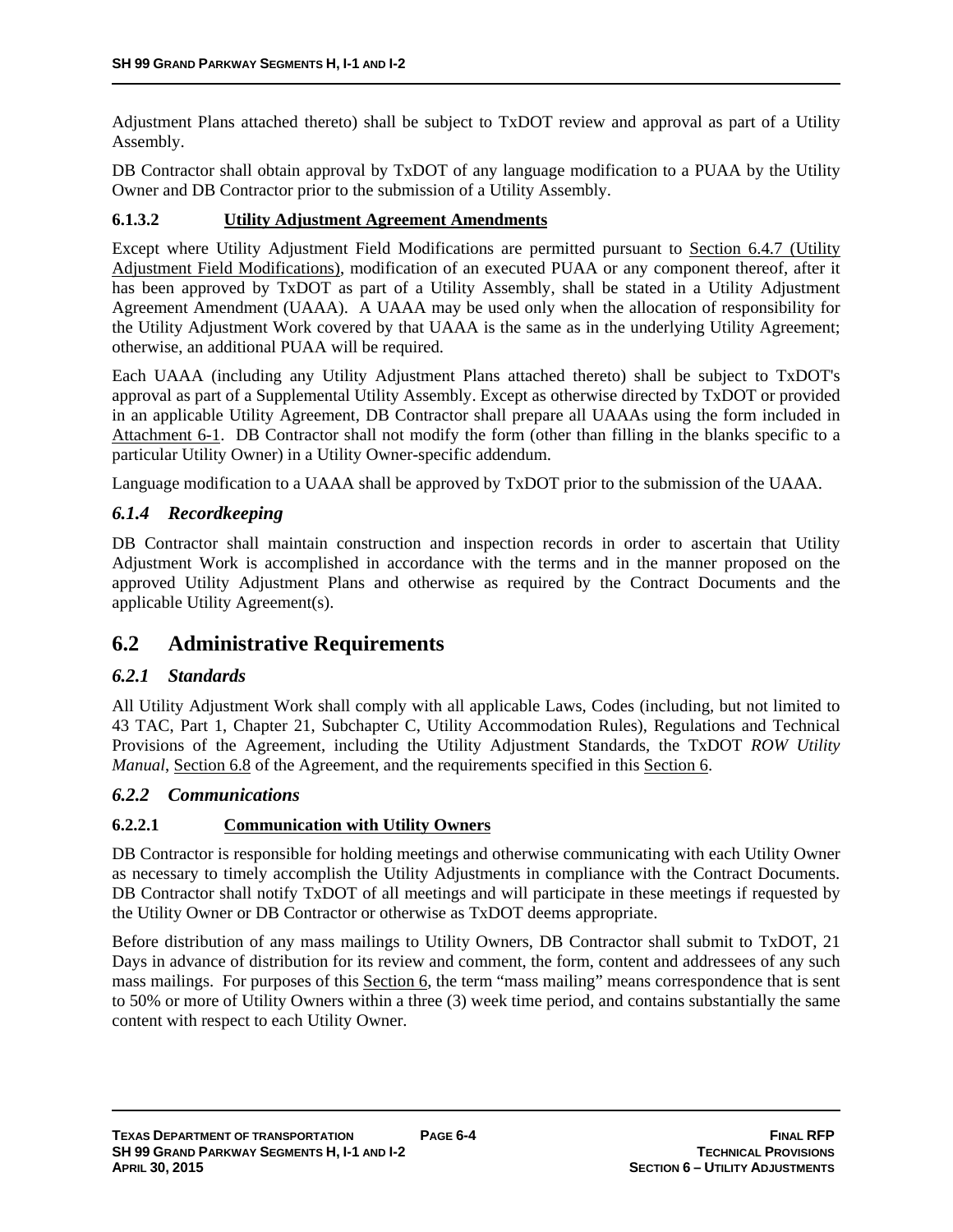# **6.2.2.2 Meetings**

At least three (3) Business Days in advance of each scheduled meeting, DB Contractor shall provide notice and an agenda for the meeting separately to TxDOT and, if necessary, to the appropriate Utility Owner. DB Contractor shall prepare minutes of all meetings and shall keep copies of all correspondence.

DB Contractor shall prepare meeting minutes within five (5) Business Days after the conclusion of such meetings. At a minimum, DB Contractor shall include the following items in the meeting minutes:

- a) A complete list of attendees (including their affiliations, telephone numbers and e-mail addresses)
- b) Documentation of the issues discussed and any associated solutions
- c) Description of remaining open issues and action items (including the person(s) responsible for follow-up and target date for resolution)

DB Contractor shall submit draft versions of all meeting minutes to TxDOT for review before distributing final versions to the meeting attendees and appropriate Customer Groups.

### *6.2.3 Utility Adjustment Team*

DB Contractor shall provide a Utility Adjustment team with appropriate qualifications and experience for the Utility Adjustment Work. DB Contractor shall provide the names and contact details, titles, job roles and specific experience of the team members in the PMP. Specifically, DB Contractor shall provide a Utility Manager (UM) and a Utility Design Coordinator (UDC) to manage all aspects of the Utility Adjustment Process. If the DB Contractor assigns the construction activities to a Subcontractor or Affiliate, the DB Contractor may provide a DB Contractor Utility Coordinator (DUC) as described herein.

The UM's primary work responsibility shall be the performance of all DB Contractor's obligations with respect to Utility Adjustments. The UM shall have a bachelor's degree and have at least four (4) years of relevant experience in coordinating and solving complex Utility Adjustments on highway improvement projects. DB Contractor shall authorize the UM to approve all financial and technical modifications associated with Utility Adjustments and modifications to the Utility Agreement.

The UDC shall be a Registered Professional Engineer (PE). The UDC shall be responsible for coordinating the Utility Adjustment design with the overall design features during the planning, design and construction phases of the Work.

If applicable, the DUC shall hold a bachelor's degree and have at least five (5) years of relevant experience in ROW and Utility coordination activities involving large transportation projects. The DUC will be responsible for tracking and following DB Contractor's Affiliate's and Subcontractor's activities and communicating the progress to the DB Contractor. The DUC will assist with developing good working relationships with the Utility Owners and assisting DB Contractor in all Utility coordination matters.

# *6.2.4 Real Property Matters*

DB Contractor shall provide the services described below in connection with the existing and future occupancy of property by Utilities.

### **6.2.4.1 Documentation of Existing Utility Property Interests - Affidavits**

For each Existing Utility Property Interest within the Project ROW claimed by any Utility Owner, DB Contractor shall include an Affidavit of Property Interest in the applicable Utility Assembly, with documentation of the Existing Utility Property Interest (e.g., an easement deed) attached. Any such claim shall be subject to TxDOT's review as part of a Utility Assembly approval. Except as otherwise directed by TxDOT, DB Contractor shall prepare all Affidavits of Property Interest using the forms included in Attachment 6-1.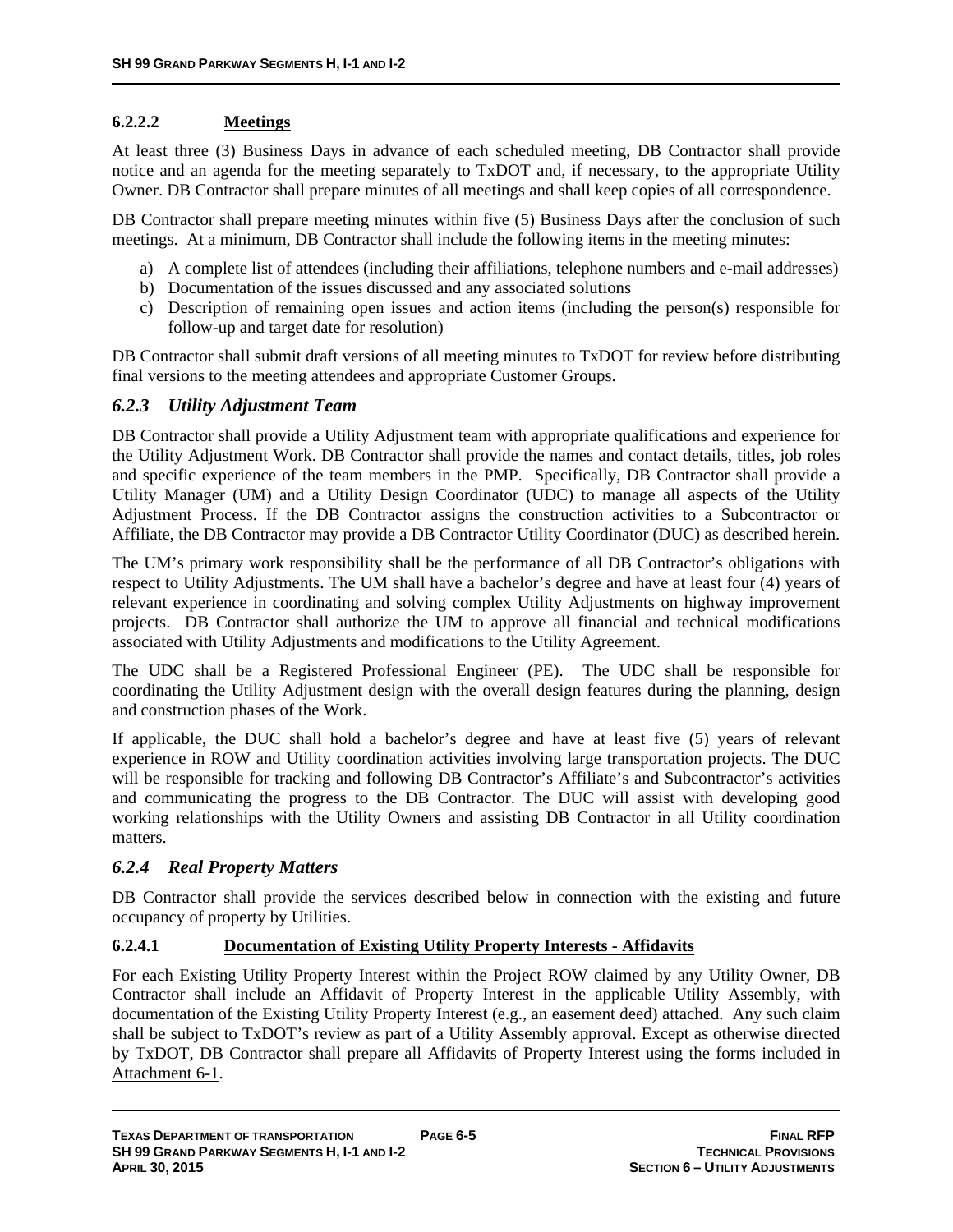### **6.2.4.2 Acquisition of Replacement Utility Property Interests**

Each Utility Owner will be responsible for acquiring any Replacement Utility Property Interests that are necessary for its Utility Adjustments. DB Contractor shall have the following responsibilities for each acquisition:

- a) DB Contractor shall coordinate with, and provide the necessary information to, each Utility Owner as necessary for the Utility Owner to acquire any Replacement Utility Property Interests required for its Utility Adjustments.
- b) If any of DB Contractor-Related Entities assists a Utility Owner in acquiring a Replacement Utility Property Interest, such assistance shall be by separate contract outside of the Work, and DB Contractor shall ensure that the following requirements are met:
	- (i) The files and records must be kept separate and apart from all acquisition files and records for the Project ROW;
	- (ii) The items used in acquisition of Replacement Utility Property Interests (e.g., appraisals, written evaluations and owner contact reports) must be separate from the purchase of the Project ROW; and
	- (iii)Any DB Contractor-Related Entity personnel negotiating the acquisition of Replacement Utility Property Interests must be different from those negotiating the acquisition of the Project ROW.

DB Contractor is not responsible for Utility Owner condemnation proceedings except for DB Contractor's cost share set forth in Section 6.8.6 of the Agreement. The Utility Owner is responsible for utilizing its authority for condemnation proceedings for all Replacement Utility Property Interests.

### **6.2.4.3 Relinquishment of Existing Utility Property Interests**

DB Contractor shall cause the affected Utility Owner to relinquish each Existing Utility Property Interest within the Project ROW, unless the existing Utility occupying such interest is either (a) remaining in its original location or (b) being reinstalled in a new location still subject to such interest.

# **6.2.4.4 Quitclaim Deeds**

Except as otherwise directed by TxDOT, DB Contractor shall prepare a Quitclaim Deed for each relinquishment of an Existing Utility Property Interest using the TxDOT form included in Attachment 6- 1. Each Quitclaim Deed is subject to TxDOT's approval.

DB Contractor understands and expects that a Utility Owner will not relinquish any Existing Utility Property Interest until after the Utility Adjustment has been accepted by the Utility Owner in its new location. Accordingly, instead of an executed Quitclaim Deed, the Utility Assembly for such Utility Adjustment shall include a letter signed by the Utility Owner's authorized representative confirming that the interest will be quitclaimed upon completion of the Utility Adjustment, with a copy of the unsigned Quitclaim Deed. In these cases, DB Contractor shall obtain the executed Quitclaim Deed within 90 Days of completion of the Utility Adjustment or unless otherwise approved by TxDOT in writing. The Quitclaim Deed must be approved by TxDOT prior to the DB Contractor recording such deed in the local real property records.

#### **6.2.4.5 Utility Joint Use Acknowledgments and Utility Installation Request, Form 1082 Requirements**

DB Contractor shall prepare a Utility Joint Use Acknowledgment (UJUA) for each Utility that will remain within the boundaries of its Existing Utility Property Interest location within the Project ROW. DB Contractor shall prepare all UJUAs using the TxDOT form included in Attachment 6-1. DB Contractor also shall prepare all required documentation to be included with each UJUA.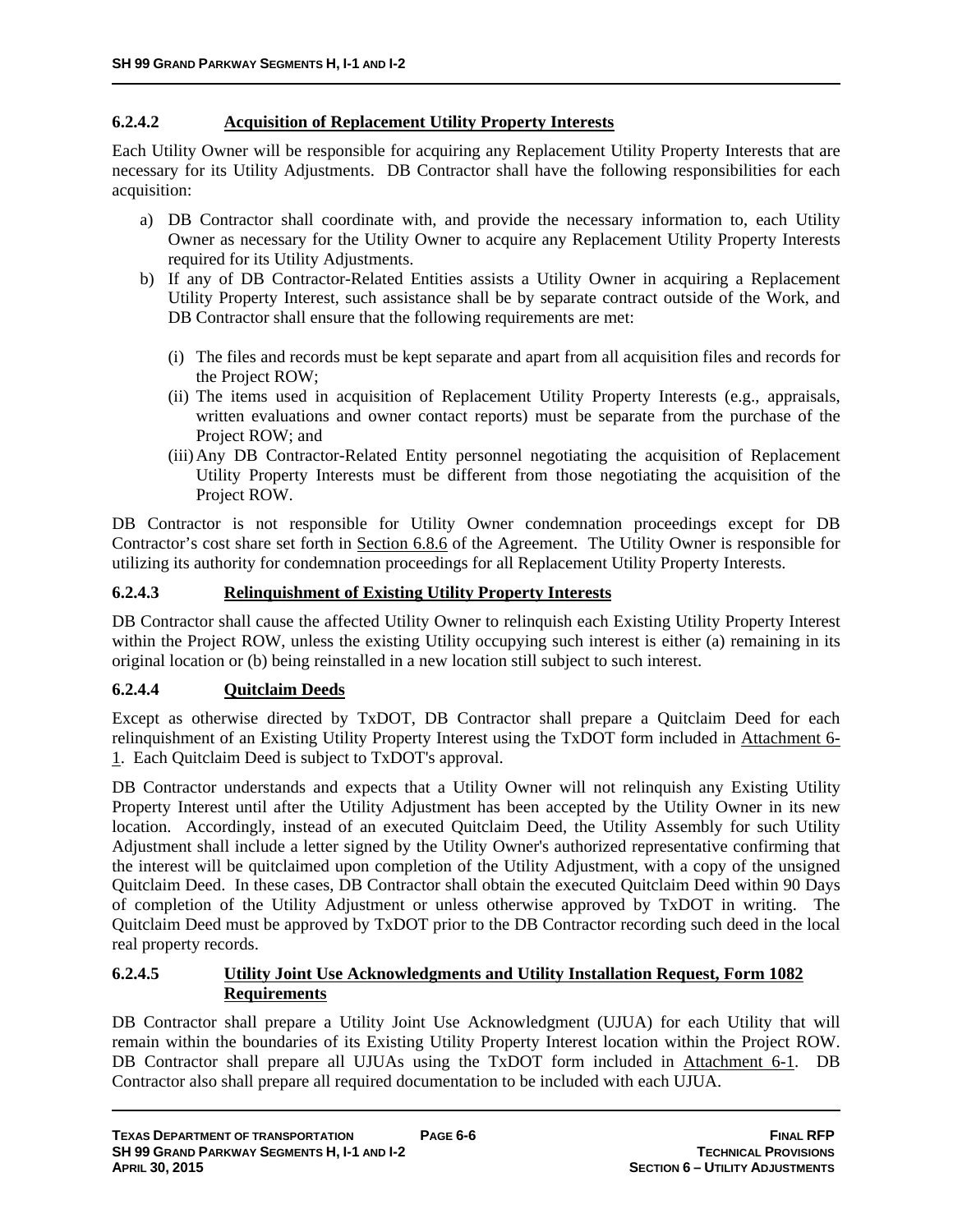DB Contractor shall arrange for the Utility Owner to execute each UJUA or Utility Installation Request, Form 1082, which shall be subject to TxDOT's written approval as part of a Utility Assembly.

DB Contractor shall prepare a Utility Installation Request, Form 1082, for each Utility that will remain or be relocated within the Project ROW and is not located within an Existing Utility Property Interest held by the Utility Owner.

### **6.2.4.6 Documentation Requirements**

DB Contractor shall prepare, negotiate (to the extent permitted by this Section 6.2.4, and obtain execution by the Utility Owner of (and record in the appropriate jurisdiction, if applicable) all agreements and deeds described in this Section 6.2.4, including all necessary exhibits and information concerning the Project (e.g., reports, Plans and surveys). Each agreement or deed shall identify the subject Utility(ies) by the applicable Utility Assembly Number and shall also identify any real property interests by parcel number or highway station number, or by other identification acceptable to TxDOT.

# **6.3 Design**

# *6.3.1 DB Contractor's Responsibility for Utility Identification*

DB Contractor bears sole responsibility for locating and identifying, at its own expense, all Utilities located within the Project ROW or otherwise affected by the Project, whether located on private property or within an existing public ROW, and including all Service Lines.

DB Contractor shall prepare and submit to TxDOT, no later than 90 days after NTP2 or 30 days before the first assembly package is submitted, a Utility strip map showing the information obtained and/or confirmed pursuant to this Section 6.3.1. DB Contractor's Utility Strip Map shall show in plan view all Utilities within the Project ROW or otherwise impacted by the Project, in each case detailing the type of Utility facility (communication, gas, oil, water, etc.) size, material and the Utility Owner's name and contact information. The scale of the DB Contractor's Utility Strip Map shall be  $1'' = 100'$ . DB Contractor shall update the information provided in the RID Utility Strip Map with Subsurface Utility Engineering (SUE) data and shall submit the same to TxDOT in accordance with the PMP.

# *6.3.2 Technical Criteria and Performance Standards*

DB Contractor shall ensure that all design plans for Utility Adjustment Work, whether furnished by DB Contractor or by the Utility Owner, are consistent and compatible with the following:

- a) The applicable requirements of the Contract Documents, including Section 6.2.1 (Standards)
- b) The Project design
- c) Any existing and proposed Utility facility
- d) All applicable Governmental Approvals
- e) Private approvals of any third parties necessary for such Work

# *6.3.3 Utility Adjustment Concept Plans*

DB Contractor shall prepare and submit to TxDOT, no later than 90 days after NTP2 or 30 days before the first assembly package is submitted, a proposed conceptual Utility design (a Utility Adjustment Concept Plan) for the Project (or proposed Utility Adjustment Concept Plans for various segments of the Project, as appropriate), showing the approximate location of each existing Utility in accordance with Section 6.3.1 (DB Contractor's Responsibility for Utility Identification), the existing Utilities to remain, proposed location of each Utility and DB Contractor's Utility Adjustment recommendations.

In accordance with the PMP, DB Contractor shall submit the proposed Utility Adjustment Concept Plan(s) to TxDOT for its review. The Utility Adjustment Concept Plan(s) shall be submitted in both tabular and plan formats. The tabular format shall identify and numerically list each Utility conflict and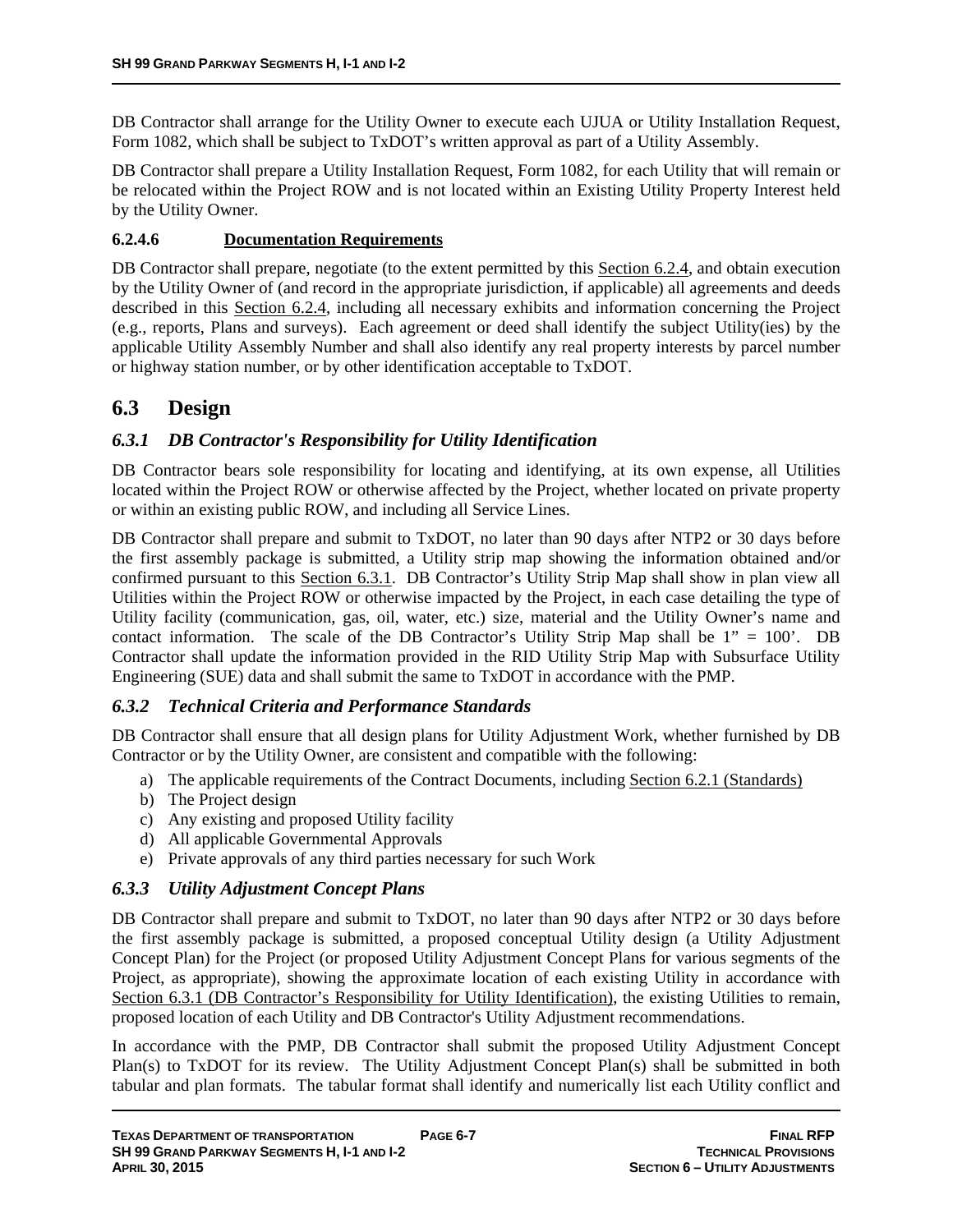each associated Utility. The plan(s) shall be color-coded and shall utilize a scale that clearly depicts all of the required information. DB Contractor shall coordinate with the affected Utility Owners as necessary to obtain their respective concurrence with the Utility Adjustment Concept Plan(s) as initially submitted to TxDOT and with any subsequent revisions. The Utility Adjustment Concept Plan is a working document and DB Contractor shall modify the plan as more project information becomes available. Each executed PUAA or UAAA will identify and approve the Utility location.

# *6.3.4 Utility Adjustment Plans*

DB Contractor shall ensure that all Utility Adjustment Plans, whether furnished by DB Contractor or by the Utility Owner, are signed and sealed by a Registered Professional Engineer (PE), unless waived by TxDOT at its sole discretion, and per governmental regulations and industry practice.

### **6.3.4.1 Plans Prepared by DB Contractor**

Where DB Contractor and the Utility Owner have agreed that DB Contractor will furnish a Utility Adjustment design, DB Contractor shall prepare and obtain the Utility Owner's approval of plans, specifications and cost estimates for the Utility Adjustment (collectively, "Utility Adjustment Plans") by having an authorized representative of the Utility Owner sign the plans as "reviewed and approved for construction". The Utility Adjustment Plans (as approved by the Utility Owner) shall be attached to the applicable Utility Agreement, which DB Contractor shall include in the appropriate Utility Assembly for TxDOT's approval.

Unless otherwise specified in the applicable Utility Agreement(s), all changes to Utility Adjustment Plans previously approved by the Utility Owner (excluding estimates, if the Utility Owner is not responsible for any costs) shall require written Utility Owner approval. DB Contractor shall transmit any TxDOT comments to the Utility Owner and shall coordinate any modification, re-approval by the Utility Owner and re-submittal to TxDOT as necessary to obtain TxDOT's approval.

### **6.3.4.2 Plans Prepared by the Utility Owner**

For all Utility Adjustment Plans to be furnished by a Utility Owner, DB Contractor shall coordinate with the Utility Owner as necessary to confirm compliance with the applicable requirements as referenced in Section 6.2.1 (Standards). Those Utility Adjustment Plans shall be attached to the applicable Utility Agreement, which DB Contractor shall include in the appropriate Utility Assembly for TxDOT's approval. DB Contractor shall transmit any TxDOT comments to the Utility Owner and shall coordinate any modification, review by DB Contractor and re-submittal to TxDOT as necessary to obtain TxDOT's approval.

### **6.3.4.3 Design Documents**

Each proposed Utility Adjustment shall be shown in the Design Documents, regardless of whether the Utility Adjustment Plans are prepared by DB Contractor or by the Utility Owner.

### **6.3.4.4 Certain Requirements for Underground Utilities**

Casing as specified in the UAR shall be used for all underground Utilities crossing the Project ROW. However, high-pressure gas and liquid petroleum pipelines may be allowed to cross the Project ROW without steel casing as long as the requirements of the UAR are met. All high-pressure gas pipelines within the Project ROW shall comply with a design factor " $F$ " = 0.6 or less as required by the class location of the pipeline. The Utility Owner is required to submit or approve the Barlow's Formula calculation(s) in writing to be included in the Utility Assembly.

Underground communication facilities that cross the roadway, including side roads, shall be encased in Schedule 80 PVC or SDR 11 HDPE pipe up to and including 4" casings. Casings larger than 4" shall be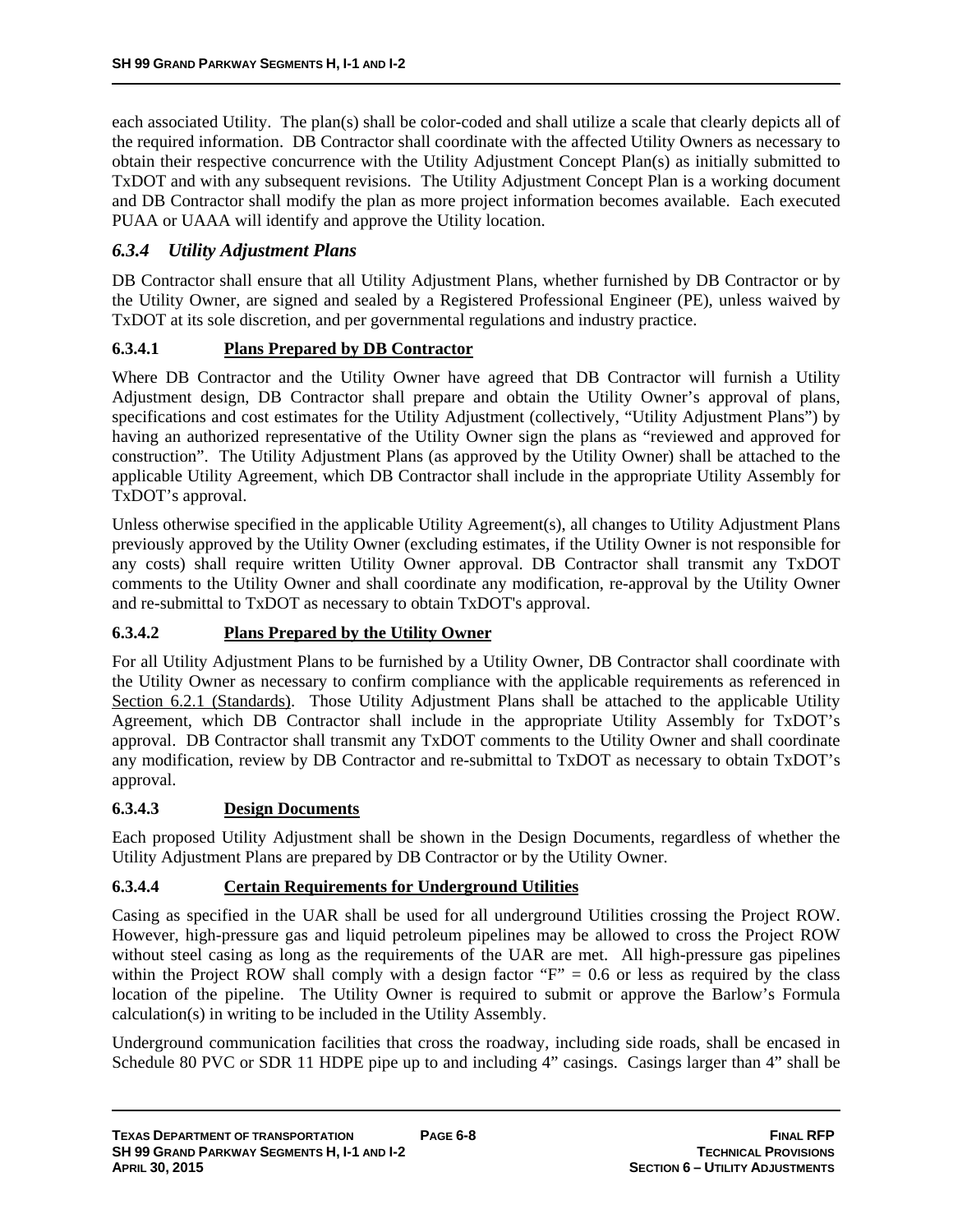steel pipe, unless other methods of protection are approved by TxDOT. Multiple conduits shall be encased in steel pipe, unless other methods of protection are approved by TxDOT.

Refer to Section 14 – Rail of these provisions for certain design requirements for underground Utilities within the potential freight railroad corridor.

### **6.3.4.5 Utility Assemblies**

Each Utility Adjustment in addition to each Utility remaining in place in the Project ROW and not requiring any Protection in Place or other Utility Adjustment shall be addressed in a Utility Assembly prepared by DB Contractor and submitted to TxDOT for its review and comment and for TxDOT's approval of any items for which this Section 6 requires TxDOT's approval. Temporary Adjustments that are installed within the Project ROW must also be included with an assembly for TxDOT's prior approval, unless TxDOT waives or allows other approval methods concerning Temporary Adjustments. Each Utility Adjustment shall be addressed in a full Utility Assembly, unless it is appropriate for a Supplemental Utility Assembly or Abbreviated Utility Assembly, as described below. DB Contractor shall coordinate with the Utility Owner to prepare all components of each Utility Assembly. Completion of the review and comment process for the applicable Utility Assembly, as well as issuance of any required TxDOT approvals, shall be required before the start of construction for the affected Utility Adjustment Work.

Provisions governing the procedure for and timing of Utility Assembly Submittals are in Section 6.5 (Deliverables).

All Utility Adjustments covered by the same initial PUAA can be addressed in a single full Utility Assembly.

Each set of the required Utility Assembly shall include the following:

- a) A transmittal memo recommending approval and detailing any unique characteristics or information pertaining to the Adjustment. The transmittal memo shall also describe any applicable amendment (UAAA) and explain why the amendment is necessary;
- b) A completed Utility Assembly Checklist;
- c) A TxDOT approved Utility Adjustment Agreement;
- d) Plans which:
	- (i) Show the existing and proposed Utility facilities;
	- (ii) Show existing and proposed grades for all Utility crossings;
	- (iii)Show the existing and Project ROW lines along with the control of access denial line;
	- (iv) Show an offset distance from the Project ROW line to all longitudinal Utilities within the Project ROW;
	- (v) Present sufficient information to enable TxDOT to verify compliance with the UAR requirements for each Utility located within the Project ROW, including highway design features; and
	- (vi) Are folded to 8.5" x 11" size, unless waived by TxDOT.
- e) Estimate(s) from the Utility Owner (and also from DB Contractor, where DB Contractor is furnishing design and/or performing construction), which estimates shall, without limitation, detail material type and quantity (material quantities detailed on the estimates must correlate to the materials shown on the plans described in (d) above), labor and engineering. The estimate must list and identify the estimated amount of reimbursement to the Utility Owner, taking into consideration the Betterment credit calculation, salvage credit and any applicable eligibility ratio. The estimated cost(s) associated with DB Contractor's internal coordination costs and overheads shall not be included in this estimate;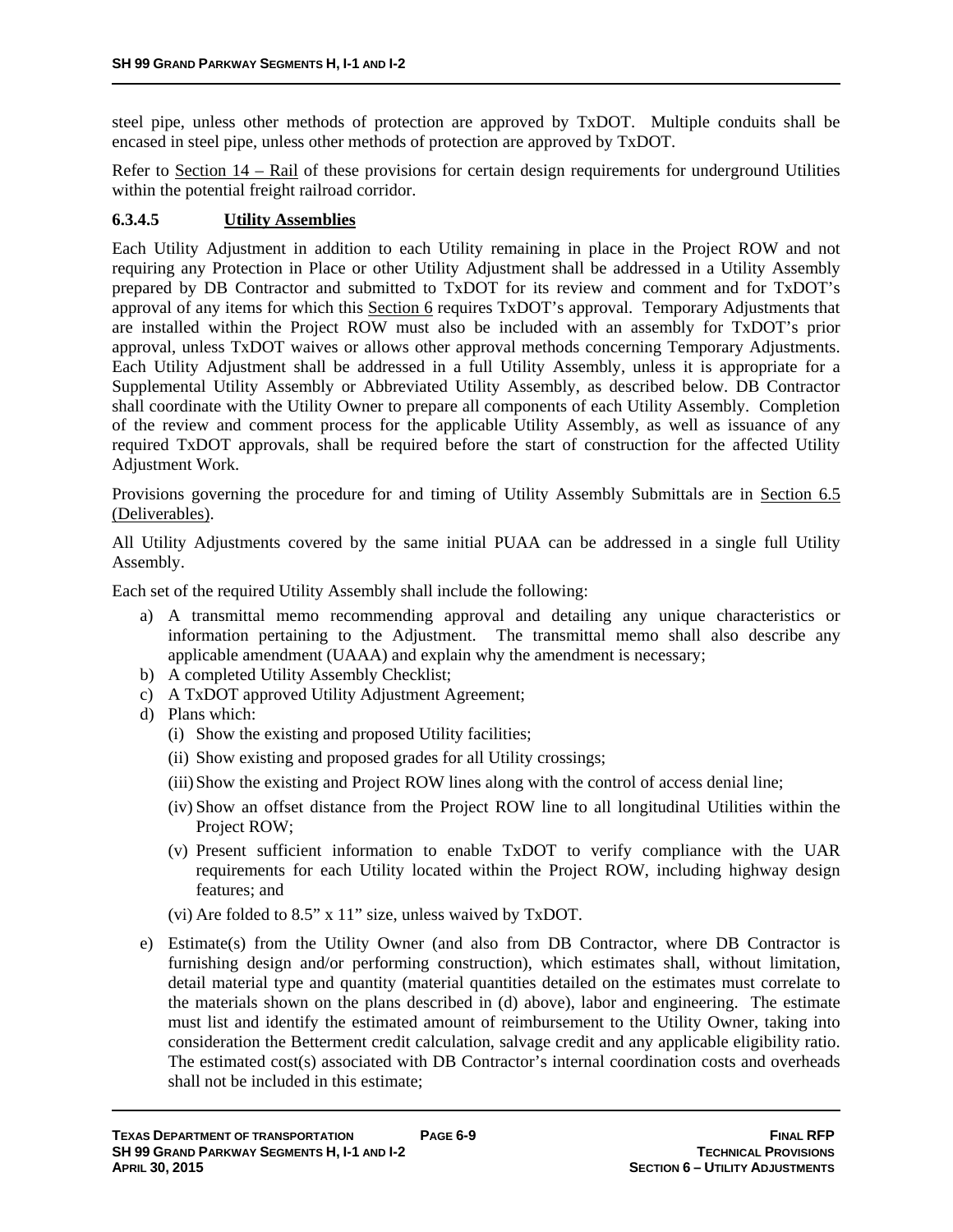- f) A proposed Utility Joint Use Acknowledgment (UJUA) or Utility Installation Request, Form 1082;
- g) Statement of Work form, if applicable;
- h) Affidavit(s) of Property Interest form (with property interest instrument of conveyance attached), if applicable;
- i) A ROW Map showing the existing and proposed Utility facilities identified on a plan view. This ROW Map will only be required to be included with TxDOT's copy of the Utility Assembly;
- j) All Utility No Conflict Sign-Off Forms; and
- k) Proposed starting date and estimated time to completion for the Adjustment.

*Utility Adjustment Amendment Agreements (UAAA).* For each UAAA, DB Contractor shall prepare an additional Utility Assembly for the relevant initial PUAA (an Assembly), covering all Utility Adjustments addressed in the UAAA. The UAAA Assembly shall contain all requirements listed in a) through k) as identified this Section 6.3.4.5.

*Abbreviated Utility Assemblies.* DB Contractor shall prepare an Abbreviated Utility Assembly for each Utility proposed to remain in its original location within the Project ROW that is not required to be addressed in a PUAA or UAAA, unless an Adjustment is required pursuant to Section 6.1.1 (When Utility Adjustment is Required). If DB Contractor is reimbursing the Utility Owner any of its costs, a PUAA or UAAA is required. Each Abbreviated Utility Assembly shall contain a transmittal memo recommending that the subject Utility(ies) remain in place, a set of plans detailing UAR compliance, a completed Utility Assembly Checklist, a certification from the Utility Owner approving leaving the Utility(ies) in place, as well as Utility Joint Use Acknowledgment(s) or Utility Installation Request, Form 1082 as required in Section 6.2.4.5, Utility No Conflict Sign-Off Forms, plans detailing UAR compliance and Affidavit(s) of Property Interest, if applicable. Each of the foregoing items shall comply with the requirements for same described in Attachment 6-1.

# **6.4 Construction**

# *6.4.1 Reserved*

# **6.4.1.1 General Construction Criteria**

All Utility Adjustment construction performed by DB Contractor shall conform to the requirements listed below. In addition, DB Contractor is responsible for verifying that all Utility Adjustment construction performed by each Utility Owner conforms to the requirements described below. In case of nonconformance, DB Contractor shall cause the Utility Owner (and/or its contractors, as applicable) to complete all necessary corrective work or to otherwise take such steps as are necessary to conform to these requirements:

- a) All criteria identified in Section 6.3.2 (Technical Criteria and Performance Standards);
- b) The Utility Adjustment Plans included in the Utility Agreement approved by TxDOT (other than Utility Adjustment Field Modifications complying with Section 6.4.7 (Utility Adjustment Field Modifications);
- c) All Project safety and environmental requirements;
- d) All pre-construction meeting requirements;
- e) The ROW acquisition schedule described in Section 7 (ROW); and
- f) Utility(ies) standards provided in the Utility Agreement.

### **6.4.1.2 Reinstatement of Utility Cuts**

After installation of drainage structures, storm sewers or any other public or private Utility facility by open cut beneath existing pavements carrying traffic during construction, the pavement shall be restored and maintained to a normal satisfactory riding surface equal to or better than the existing.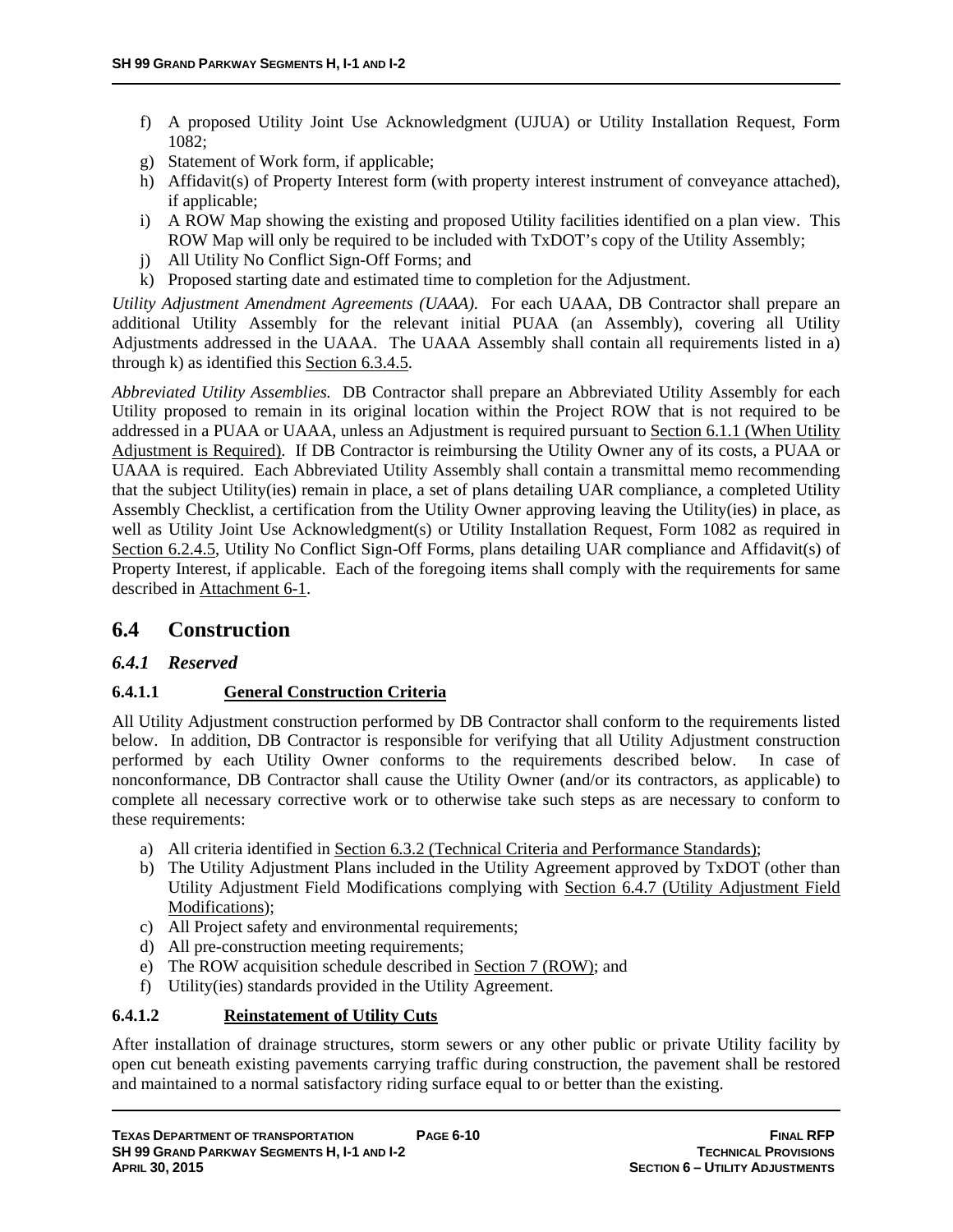# *6.4.2 Inspection of Utility Owner Construction*

DB Contractor shall set forth procedures in the PMP for inspection of all Utility Adjustment Work performed by Utility Owners (and/or their contractors) to verify compliance with the applicable requirements described in Section 6.4.2 (General Construction Criteria). DB Contractor is responsible for quality control and quality assurance for all Work performed by the Utility Owners and/or their contractors.

# *6.4.3 Scheduling Utility Adjustment Work*

The Utility Adjustment Work (other than construction) may begin at any time following issuance of NTP1. Refer to Section 4.4 of the Agreement for the conditions to commence construction of Utility Adjustment Construction Work by DB Contractor. DB Contractor shall not arrange for any Utility Owner to begin any demolition, removal or other construction work for any Utility Adjustment until all of the following conditions are satisfied:

- a) The Utility Adjustment is covered by an executed Utility Agreement (and any conditions to commencement of such activities that are included in the Utility Agreement have been satisfied);
- b) Pre-construction meeting, in accordance with Section 6.2.2.2, shall be required after execution of the Utility Agreement and prior to commencement of any construction activities, unless otherwise approved by TxDOT;
- c) Availability and access to affected Replacement Utility Property Interests have been obtained by the Utility Owner (and provided to DB Contractor, if applicable);
- d) If any part of the Utility Adjustment construction work that will affect the Project ROW, availability and access to that portion of the Project ROW has been obtained in accordance with the applicable requirements of the Contract Documents;
- e) If applicable, the Alternate Procedure List has been approved by FHWA, and either (a) the affected Utility is on the approved Alternate Procedure List, as supplemented, or (b) the Utility Owner is on the approved Alternate Procedure List, as supplemented;
- f) The review and comment process has been completed and required approvals have been obtained for the Utility Assembly covering the Utility Adjustment;
- g) All Governmental Approvals necessary for the Utility Adjustment construction have been obtained and any pre-construction requirements contained in those Governmental Approvals have been satisfied; and
- h) All other conditions to that Work stated in the Contract Documents have been satisfied.

# *6.4.4 Standard of Care Regarding Utilities*

DB Contractor shall carefully and skillfully carry out all Work impacting Utilities and shall mark, support, secure, exercise care and otherwise act to avoid damage to Utilities. At the completion of the Work, the condition of all Utilities shall be at least as safe and permanent as before.

# *6.4.5 Emergency Procedures*

DB Contractor shall provide Emergency procedures with respect to Utility Adjustment Work in the PMP. DB Contractor shall obtain Emergency contact information, establish Emergency procedures with each Utility Owner and immediately notify the Utility Owner in the event of rupture, break or damage to the Utility Owner's Utility facilities.

# *6.4.6 Utility Adjustment Field Modifications*

DB Contractor shall establish a procedure to be followed if a Utility Adjustment Field Modification (UAFM) is proposed by either DB Contractor or a Utility Owner, after the Utility Assembly (which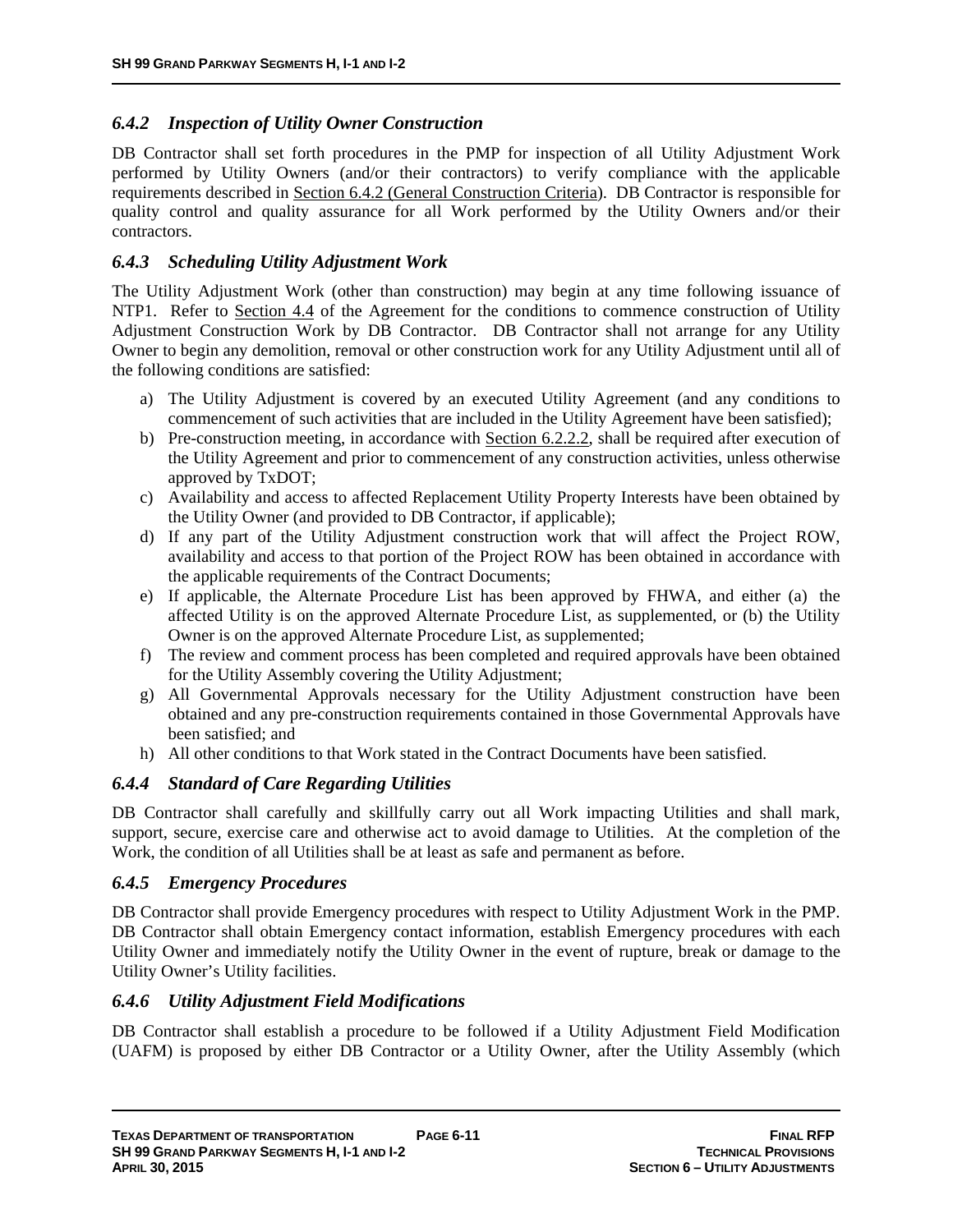includes the Utility Adjustment Plans) has been approved. The procedure shall contain, at minimum, the following processes:

- a) The Utility Owner's review and approval of a Utility Adjustment Field Modification proposed by DB Contractor, or DB Contractor's review and approval of a Utility Adjustment Field Modification proposed by the Utility Owner. The UAFM shall have approval prior to commencement of construction. All revisions shall be signed and sealed by a Registered Professional Engineer (PE), unless waived by TxDOT at its sole discretion;
- b) Transmittal of Utility Adjustment Field Modifications to the appropriate construction field personnel; and
- c) Inclusion of any Utility Adjustment Field Modifications in the Record Drawings for the Project.

DB Contractor shall cause the procedure to be followed for all Utility Adjustment Field Modifications, whether the construction is performed by DB Contractor or by the Utility Owner.

### *6.4.7 Switch Over to New Facilities*

After a newly adjusted Utility has been accepted by the Utility Owner and is otherwise ready to be placed in service, DB Contractor shall coordinate with the Utility Owner regarding the procedure and timing for placing the newly adjusted Utility into service and terminating service at the Utility being replaced.

### *6.4.8 Record Drawings*

DB Contractor shall provide Record Drawings to each Utility Owner for its adjusted Utilities, in accordance with the applicable Utility Agreement(s).

DB Contractor shall provide Record Drawings to TxDOT (regardless of whether design and/or construction of the subject Utilities was furnished or performed by DB Contractor or by the Utility Owner). These drawings shall show the location of and label as such, all abandoned Utilities, shall show and label all other Utilities, whether remaining in place or relocated, located within the Project ROW or otherwise impacted by the Project and shall otherwise comply with Section 2 (Project Management). DB Contractor shall provide the Record Drawings for each Adjustment to TxDOT no later than 90 Days after Utility Owner acceptance as defined in the Utility Agreement, the Adjustment or before such earlier deadline as is specified elsewhere in the Contract Documents.

DB Contractor shall provide, within 90 days after final Utility Adjustment is complete, a plan view of all final Utility facility locations (both Owner-Managed and DB Contractor-Managed) that include Utilities that remained in place, were adjusted in place and/or relocated. The plan view must detail the Utility facility horizontal alignment with highway stationing, ROW lines, roadway features, Utility Owners name, Utility facility type, size and Utility Assembly Number. This overall inventory set of plans is separate from the individual record drawings required for each Utility Assembly. The plan view map shall be submitted for TxDOT review upon completion of 50% of the required Utility Adjustment Work.

### *6.4.9 Maintenance of Utility Service and Access*

All Utilities shall remain fully operational during all phases of construction, except as specifically allowed and approved in writing by the Utility Owner. DB Contractor shall schedule Utility Adjustment Work in order to minimize any interruption of service, while at the same time meeting the Project Schedule and taking into consideration seasonal demands.

Each Utility Adjustment or remain in place location must allow for adequate access during construction and after completion of the Project. All access and access locations to the Utility facility must be agreed to by TxDOT and the Utility Owner.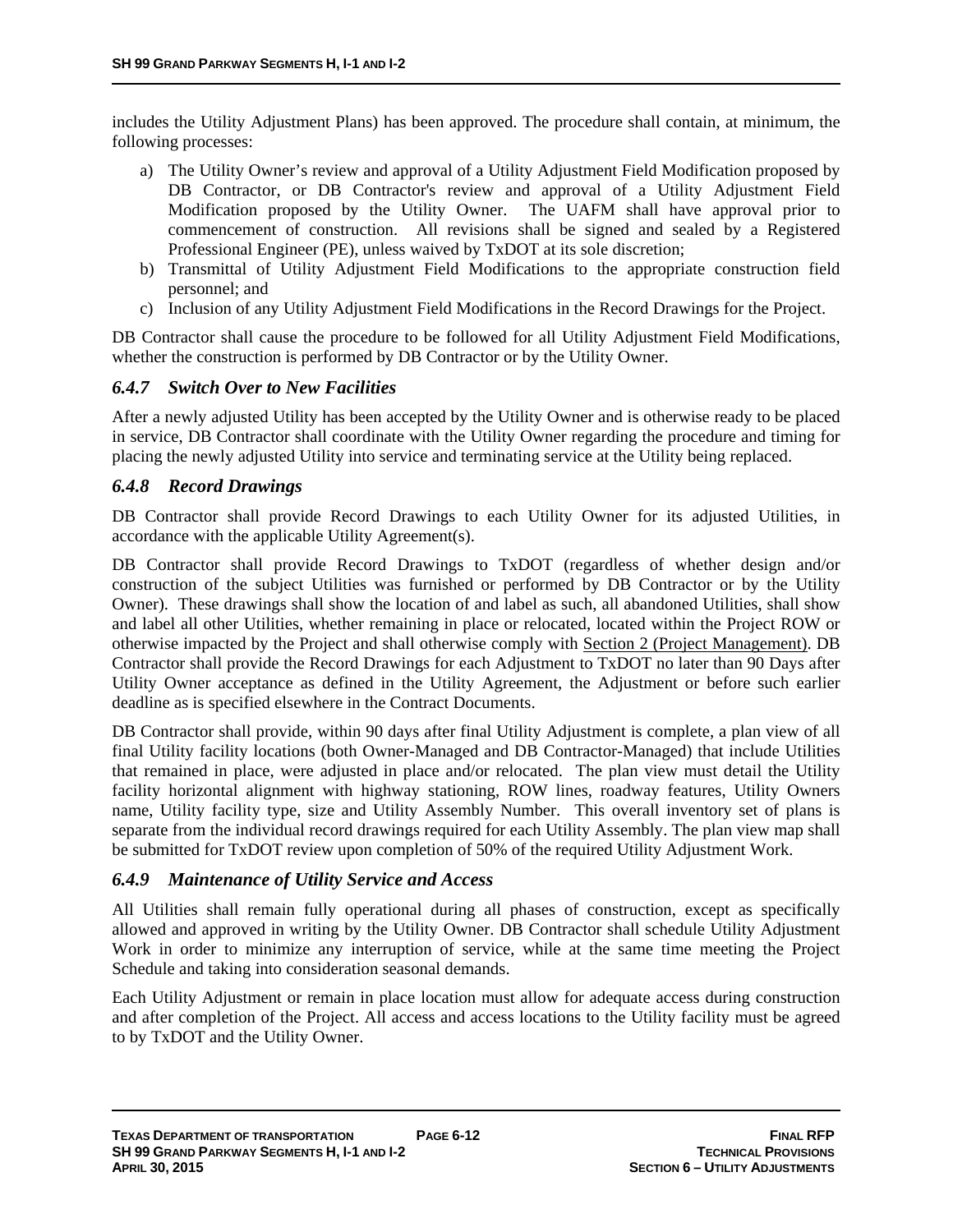# *6.4.10 Traffic Control*

DB Contractor shall be responsible for the Traffic Management Plan. The Traffic Management Plan shall cover all traffic control made necessary for Utility Adjustment Work, whether performed by DB Contractor or by the Utility Owner. Traffic control for Adjustments shall be coordinated with, and subject to approval by, the local agency(ies) with jurisdiction. Traffic control shall comply with the guidelines of the TMUTCD and of Section 18 (Traffic Control).

# **6.5 Deliverables**

DB Contractor shall time all Submittals described in this section to meet the Project Schedule, taking into account the maximum number of Submittals set forth in this Section 6.5 or, if not stated therein, then as stated in Section 3.1.2 of the Agreement. All deliverables shall conform to the standards required in the Project Management Plan. Any deliverable submitted by DB Contractor to TxDOT SPD Right of Way office for review after 11:59 a.m. will be considered as submitted on the next Business Day.

### *6.5.1 Maximum Number of Submittals*

DB Contractor shall coordinate all Submittals required pursuant to this Section 6.5. In each ten (10) Business Day period, DB Contractor shall not submit more than:

- a) Three (3) Utility Assemblies (excluding Abbreviated Utility Assemblies); and
- b) Three (3) of any other Submittal required under this Section 6 and requiring TxDOT review and approval.

Where the number of Submittals exceeds these limits, the Submittals shall be considered excess and TxDOT may defer its review of any such excess Submittals to a subsequent ten (10) Business Day period, as necessary.

# *6.5.2 DB Contractor's Utility Tracking Report*

DB Contractor shall maintain a Utility Tracking Report (UTR) in tabular form, listing all Utilities located within the Project ROW or otherwise potentially affected by the Project. DB Contractor shall submit the Utility Tracking Report to TxDOT on a monthly basis in the format described below unless otherwise approved by TxDOT. The Utility Tracking Report shall, at a minimum, contain the following information for each Utility:

- a) The name of the Utility Owner and the Utility Assembly Number;
- b) Utility size and type;
- c) Location of the Utility based upon station and offset;
- d) The proposed method of treatment;
- e) State whether the Adjustment will be Owner or DB Contractor-Managed;
- f) Dates on which the PUAA/UAAA was executed by TxDOT, the Utility Owner, and DB Contractor;
- g) Dates on which the UJUA or Utility Installation Request, Form 1082, was executed by the Utility Owner and TxDOT;
- h) The Utility Owner's existing right of occupancy of the right of way for each Utility (e.g. UJUA, permit, easement or combination);
- i) Whether any Replacement Utility Property Interest will be necessary;
- j) Estimated cost approved in the PUAA/UAAA;
- k) Amounts and dates of payments made by DB Contractor to the Utility Owner, listing in each case the type of payment (final, partial or lump sum);
- l) Scheduled start and completion date for construction of each Adjustment;
- m) Percent complete of construction; and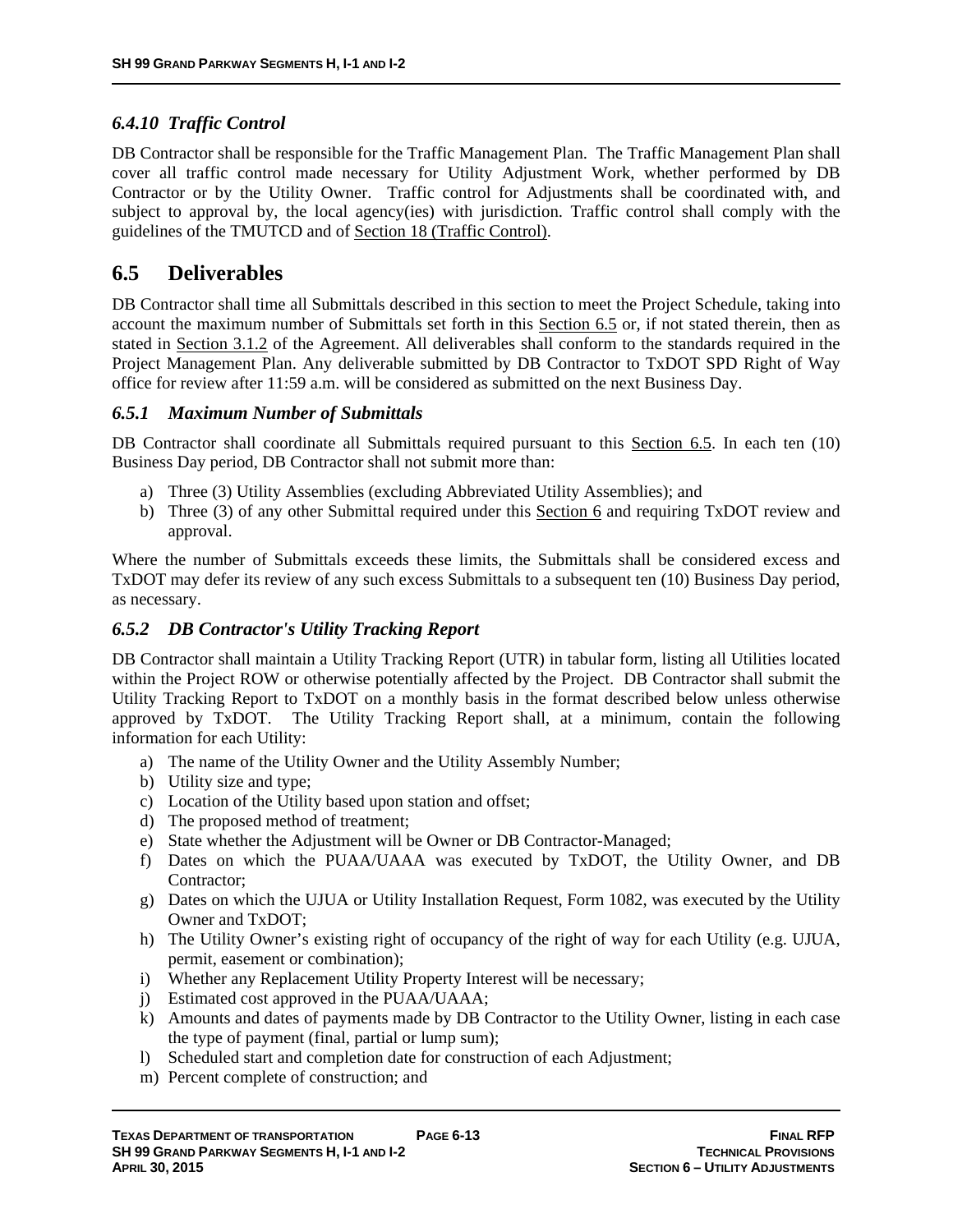n) Whether any Betterment is included in the Adjustment.

The Utility Tracking Report (UTR) shall also include a separate section for Replacement Utility Property Interest including each necessary Replacement Utility Property Interest with the names of property owners or parcel number(s), Utility Assembly Numbers, status of the acquisition, acquisition cost and other information as necessary. DB Contractor shall maintain this section of the Utility Tracking Report and submit to TxDOT in the same manner as all other portions of the Utility Tracking Report.

### *6.5.3 Utility Assembly Submittals and Final Closeout Procedures*

The following procedures shall govern Submittal, review and final closeout of each Utility Assembly, including Supplemental and Abbreviated Utility Assemblies:

- a) Before submitting a Utility Assembly to TxDOT, DB Contractor shall:
	- (i) Verify that each subject Utility (or the Utility Owner) is on the approved Alternate Procedure List, if applicable;
	- (ii) Submit the complete Utility Assembly to the quality control/quality assurance entity designated by DB Contractor in accordance with the PMP; and
	- (iii)Resolve all comments made by the quality control/quality assurance entity, coordinating with the Utility Owner as appropriate.
- b) DB Contractor shall submit to TxDOT three (3) identical and complete originals of each Utility Assembly, each of which shall be bound and labeled "DB Contractor Copy," "TxDOT Copy," or "Utility Owner Copy," as appropriate. The "TxDOT Copy" shall be color-coded and shall include the Project ROW map with the existing and proposed Utility facilities identified on a plan view. These Submittals shall be for TxDOT's review and comment, except for any components of the Utility Assembly for which TxDOT's approval is required by this Section 6.5.
- c) DB Contractor shall submit to TxDOT a Utility Assembly submittal log with each Submittal or group of Submittals. The Utility Assembly submittal log shall establish the review priority.

TxDOT will review the Utility Assembly for compliance with the requirements of this Section 6.5.3, and within ten (10) Business Days will return the Utility Assembly to DB Contractor with the appropriate notations pursuant to Section 3.1 of the Agreement to reflect its responses. DB Contractor shall transmit any TxDOT comments to the Utility Owner and shall coordinate any modification, review and approval by the Utility Owner and re-submittal to TxDOT, as necessary to resolve all TxDOT comments and/or obtain TxDOT's approval, as applicable. Upon (a) TxDOT's approval of any Utility Assembly components for which TxDOT's approval is required, and (b) completion of the review and comment process for all other Utility Assembly components, TxDOT will sign three (3) originals of any approved UJUA and of any other components of the Utility Assembly for which this Section 6 requires TxDOT signature.

DB Contractor shall provide closeout information and documentation within 90 days after each Utility has been relocated, fully reimbursed and accepted by the Utility Owner. The closeout information must contain the following:

- 1. The Utility Agreement form (PUAA, UAAA, et al);
- 2. "As-built" plans;
- 3. UJUA or Form 1082;
- 4. Quitclaim form (D-15-30); and
- 5. Actual cost and summary of the Adjustment.

DB Contractor shall address conditions of approval, if any, for each Utility Assembly prior to completing the final closeout procedure.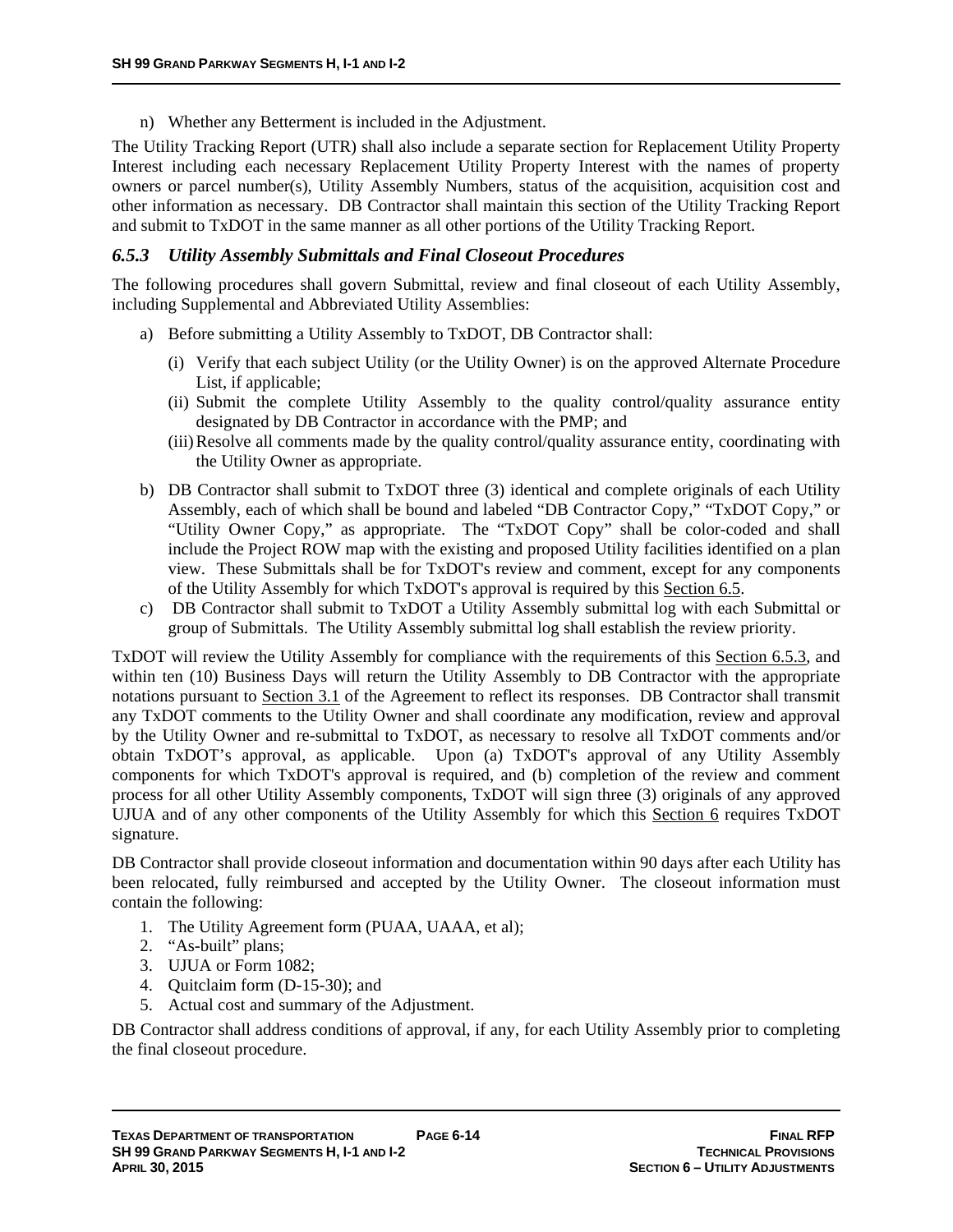### *6.5.4 FHWA Alternate Procedure*

DB Contractor shall develop the Alternate Procedure List that includes the Utility Owner's name, approximate station numbers and estimated cost of Utility Adjustments. TxDOT is authorized by the FHWA to utilize the Alternate Procedure process. Upon receipt of the required information, TxDOT shall then consider and approve the list and notify the DB Contractor. Promptly upon determining that any additional Utility Owner not referenced on the Alternate Procedure List is impacted by the Project, DB Contractor shall submit to TxDOT all documentation as referenced above in order to update the Alternate Procedure List.

TxDOT will notify the FHWA of the approval of the Alternate Procedure List.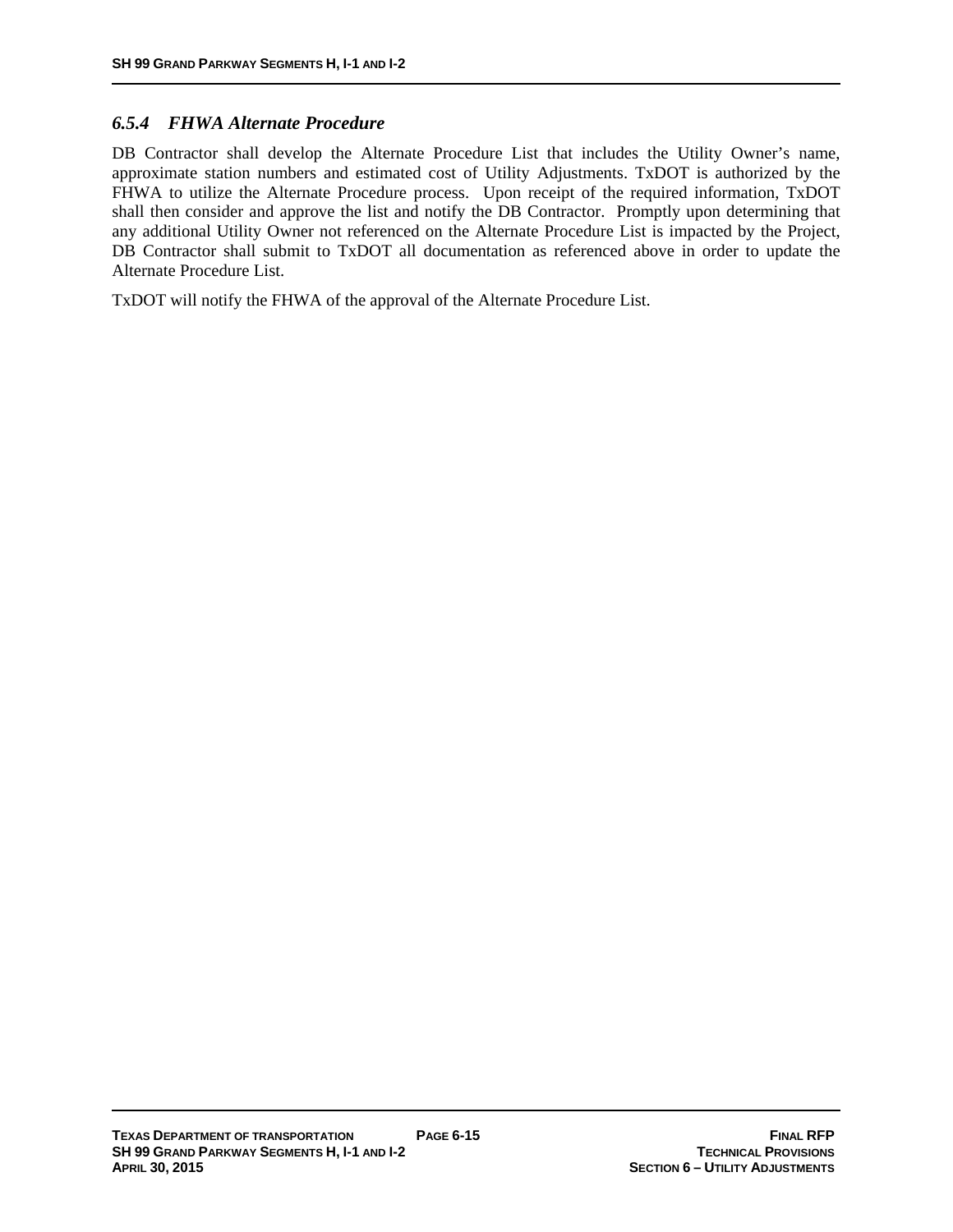# **7 RIGHT OF WAY (ROW)**

# **7.1 General Requirements**

DB Contractor's obligations in respect of the acquisition of Project ROW are set forth in Section 6 of the Agreement.

This Section 7 sets forth the ROW activities assigned to DB Contractor, including pre-acquisition and acquisition activities, and designates which ROW activities TxDOT will conduct. This section also sets forth the requirements applicable to the Work assigned to DB Contractor related to the acquisition of Project ROW. DB Contractor shall provide all services necessary to acquire title to the Project ROW, in form and substance acceptable to TxDOT, in the name of the State; relocation of displacees; and clearance/demolition of the improvements from the Project ROW, as more fully described in the following sub-sections.

Except as otherwise set forth in the Agreement, DB Contractor's Project ROW staff and/or Subcontractors will function as independent contractors while acquiring Project ROW, and not as an agent, representative, or employee of TxDOT.

If DB Contractor obtains a property agreement to facilitate design, construction or maintenance in relation to the Project, DB Contractor shall provide a copy of the agreement to TxDOT.

# **7.2 Administrative Requirements**

# *7.2.1 Standards*

DB Contractor shall acquire all Project ROW in accordance with State and Federal Laws and the practices, guidelines, procedures, and methods contained in the following as they pertain to Right of Way:

- a) TxDOT *Right of Way Manual* Collection (available online at http://onlinemanuals.txdot.gov/manuals)
- b) TxDOT *Access Management Manual* (available online at http://onlinemanuals.txdot.gov/manuals)
- c) TxDOT *Survey Manual*
- d) TxDOT *ROW Appraisal and Review Manual*

Pursuant to the applicable Federal regulations, DB Contractor shall (i) acquire ROW parcels for the Project on behalf of the State, but without the direct participation of TxDOT, subject to TxDOT's rights of review, approval, and audit; (ii) certify acceptance of the TxDOT *Right of Way Manual*; (iii) provide adequate access to all occupied properties; (iv) maintain Utility service to occupied properties until relocation is complete; and (v) not permit open burning within 1000 feet of an occupied dwelling.

DB Contractor shall maintain a complete set of the TxDOT *Right of Way Manual* Collection, Volumes 1 through 8 (available online at http://onlinemanuals.txdot.gov/manuals), TxDOT *Access Management Manual*, *TxDOT ROW Appraisal and Review Manual*, and a current approved Project ROW map for public use. DB Contractor's complete set of ROW Manuals shall be current at the time of contract execution. Any TxDOT forms referenced in this section may be found in the TxDOT *Right of Way Manual* Collection or will be provided by TxDOT.

All Project ROW activities must be completed and documented in compliance with all applicable Laws, including the Uniform Act, and the rules and regulations implementing the Uniform Act.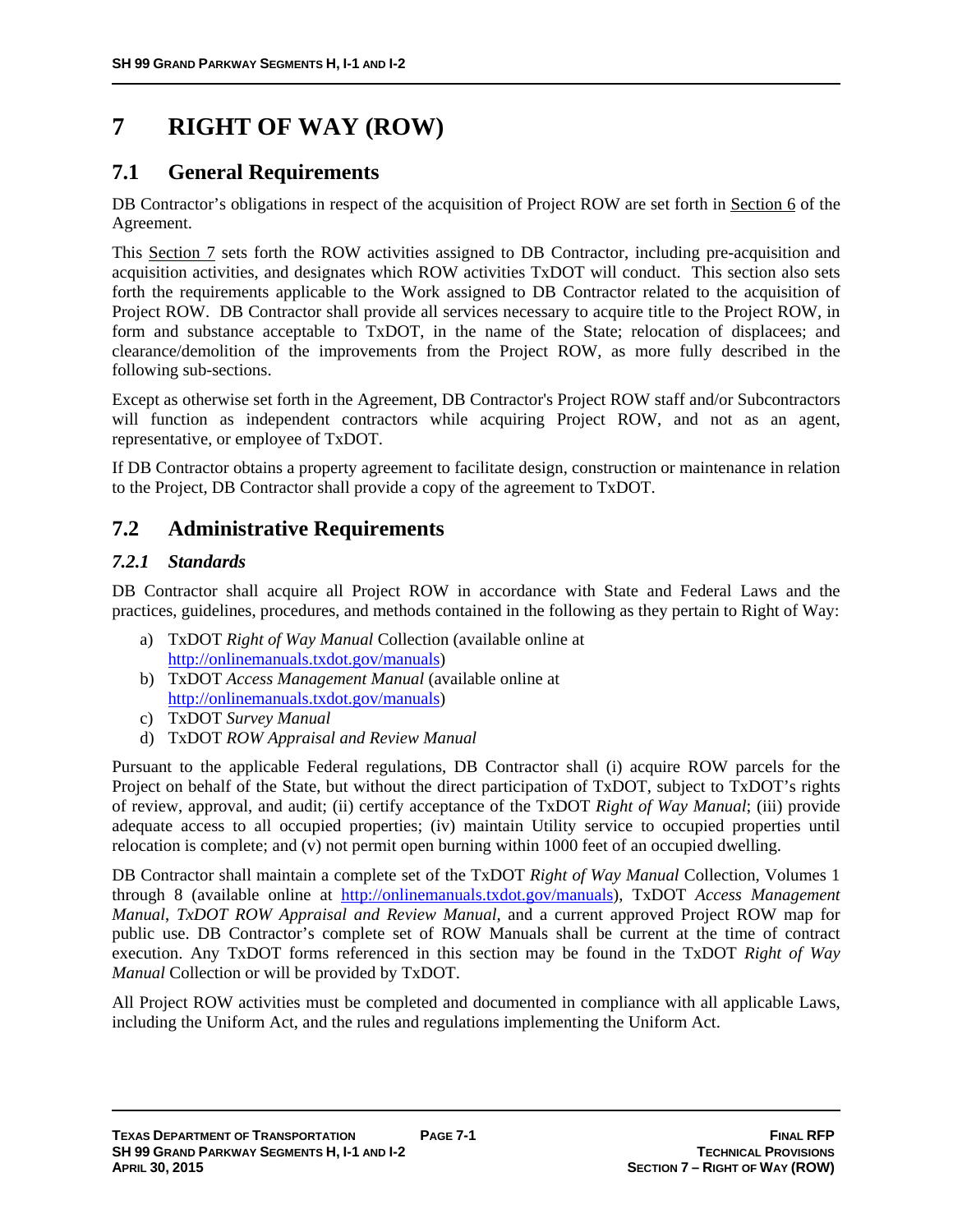# *7.2.2 Software Requirements*

DB Contractor shall employ software that is fully compatible with the software in use by TxDOT, or fully transferable to TxDOT's systems. DB Contractor must supply and maintain a parcel-by-parcel status information that incorporates the fields and information required by TxDOT's ROW tracking system: ROWIS. DB Contractor must maintain and participate in any other required ROW tracking system required by the Contract Documents. The database shall be fully accessible to Persons authorized by TxDOT.

# *7.2.3 ROW Acquisition Plan*

DB Contractor shall prepare a ROW Acquisition Plan in accordance with the requirements of this Section 7 and Section 2 (Project Management). The ROW Acquisition Plan shall set forth DB Contractor's organization including names, titles and qualifications of Key Personnel and other Project ROW personnel, integration of the Project ROW schedule into the Project Schedule, interface between design and Project ROW activities, documentation and reporting, quality control procedures and quality review standards.

The ROW Acquisition Plan shall contain, at a minimum, the following:

- a) The name of TxDOT approved title company(ies) to be used for title services;
- b) The name and qualifications of the proposed ROW Acquisition Manager (ROW AM); and
- c) The resumes and qualifications for appraisers, appraisal reviewers, land planners, relocation agents, negotiators, real estate attorneys, eminent domain specialist and ROW personnel who shall have the minimum qualifications and experience specified in Section 7.2.7 (ROW Personnel Qualifications).

The ROW Acquisition Plan shall establish the specific means by which DB Contractor will:

- 1. Provide sufficient personnel to achieve, in accordance with the Project Schedule, the goals and milestones established for Project ROW acquisition, relocation assistance, appraisals and appraisal review, and clearance/demolition of the improvements from the Project ROW.
- 2. Provide administrative support.
- 3. Provide for language, visually impaired, or hearing impaired translation, as necessary.
- 4. Provide documentation and reports.
- 5. Produce and distribute acquisition and relocation brochures as approved by TxDOT.
- 6. Establish, implement, and maintain quality control procedures and quality review standards for the acquisition for Project ROW.
- 7. Prevent fraud, waste, and mismanagement.

DB Contractor shall update the ROW Acquisition Plan regularly, at least quarterly, in accordance with the Contract Documents.

# *7.2.4 Schedule and Review Procedures*

The Project Schedule shall indicate the date to begin the acquisition of the Project ROW and the anticipated completion date of acquisition activities for each parcel. DB Contractor shall advise TxDOT of all Additional Properties and temporary rights or interests in real property to be acquired by DB Contractor. In developing the Project Schedule, DB Contractor will give priority to the acquisition of parcels that have significant impact on the Project Schedule and/or affect the Critical Path as so indicated. The monthly status reports required by Section 2.2.3 (Project Status Schedule Updates) shall provide updated projections for the acquisition date of each parcel.

In developing the Project Schedule, DB Contractor shall incorporate adequate time periods for TxDOT review and approval of Acquisition Packages, Condemnation Packages, payment Submittals, relocation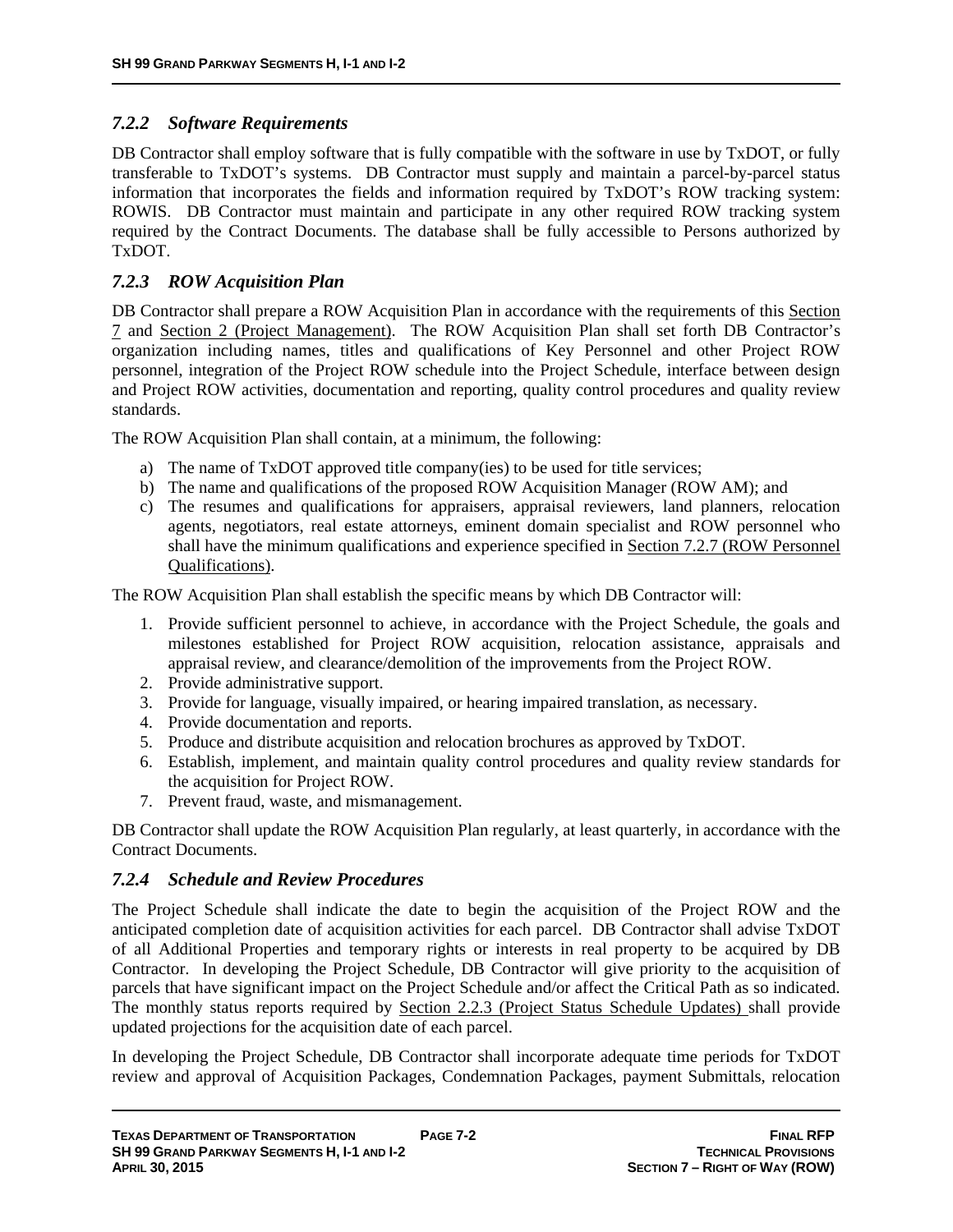Submittals, administrative settlement Submittals, and closing Submittals. TxDOT intends to review the completed Submittals listed in this Section 7.2.4 as expeditiously as possible; however, for the purposes of the Project Schedule, DB Contractor shall assume that the reviews performed by TxDOT will require ten (10) Business Days for Acquisition Packages and Condemnation Packages (collectively) that DB Contractor submits as final and complete in accordance with Section 7.3.6 (Project ROW Acquisition Package Approval) and Section 7.4.4, Item 6, (Condemnation Support), as well as payment Submittals, relocation Submittals, administrative settlement Submittals, and closing Submittals up to a maximum of thirty-five (35). Any Submittals that will require TxDOT to review more than thirty-five (35) Submittals listed in this Section 7.2.4, within any given ten (10) Business Day period, shall be considered excess, and TxDOT may defer its review of any such Submittals listed in this Section 7.2.4 to a subsequent ten (10) Business Day period (or periods as necessary). TxDOT will notify DB Contractor of its election to defer any excess Submittals listed in this Section 7.2.4 within ten (10) Business Days after receipt. The balance of Submittals listed in this Section 7.2.4 in excess of thirty-five (35) will be rolled over to the next ten (10) Business Day period and added to the Submittals made by DB Contractor in that period. When DB Contractor submits more than thirty-five (35) Submittals listed in this Section 7.2.4 at any given time, DB Contractor shall indicate the priority of review. Any deliverable submitted by DB Contractor to TxDOT SPD Right of Way office for review after 11:59 a.m. will be considered as submitted on the next Business Day.

If TxDOT notifies DB Contractor that any Submittal listed in this Section 7.2.4 has a deficiency, DB Contractor shall correct such deficiency and resubmit the package to TxDOT. Resubmissions shall be treated as a new Submittal as described above. A Submittal listed in this Section 7.2.4 shall be deficient, as determined by TxDOT, if any of its components fails to meet any of the criteria established by this section for such component, or contains any material errors or omissions. Schedule delays resulting from inadequate or incomplete submissions of a Submittal listed in this Section 7.2.4 shall be the responsibility of DB Contractor and will not be eligible for treatment as a Change Order.

TxDOT reserves the right to undertake additional review on Submittals listed in this Section 7.2.4 that contain or identify facts or issues of an unusual nature or which do not clearly fit within TxDOT standards and will notify DB Contractor in writing that the review period will be extended by an additional ten (10) Business Days before rendering a decision to DB Contractor.

DB Contractor may request TxDOT to do a preliminary review of the survey, Project ROW map and appraisal before the complete Acquisition Package is submitted. TxDOT may elect, in its discretion, to review the preliminary submission of the survey, map and appraisal and notify DB Contractor of any deficiencies after TxDOT's receipt and review of such preliminary submission.

# *7.2.5 DB Contractor's Project ROW Scope of Services*

DB Contractor shall complete all administrative activities and prepare all documentation sufficient for DB Contractor to acquire the Project ROW. DB Contractor shall obtain TxDOT's review and prior written approval of all Project ROW maps and surveys, appraisals, legal descriptions, acquisition documentation, purchase price, requests to acquire Project ROW, condemnation-related activities, and funding/closing procedures. TxDOT will (a) approve and return the Project ROW acquisition documentation, (b) provide review comments for incorporation by DB Contractor in accordance with Section 7.2.4 (Schedule and Review Procedures), or (c) in the case of an Acquisition Package that is deficient, notify DB Contractor of the deficiency(ies) to be corrected by DB Contractor in accordance with Section 7.2.4 (Schedule and Review Procedures). Except as otherwise authorized by applicable State and Federal policy and regulations for early acquisition and approved by TxDOT, DB Contractor shall not proceed with acquisition of the Project ROW until the NEPA Approval is issued, public involvement procedures have been completed, and ROW maps and legal descriptions for the applicable constructible segment as established by the logical termini of the Project have been prepared and approved by TxDOT. TxDOT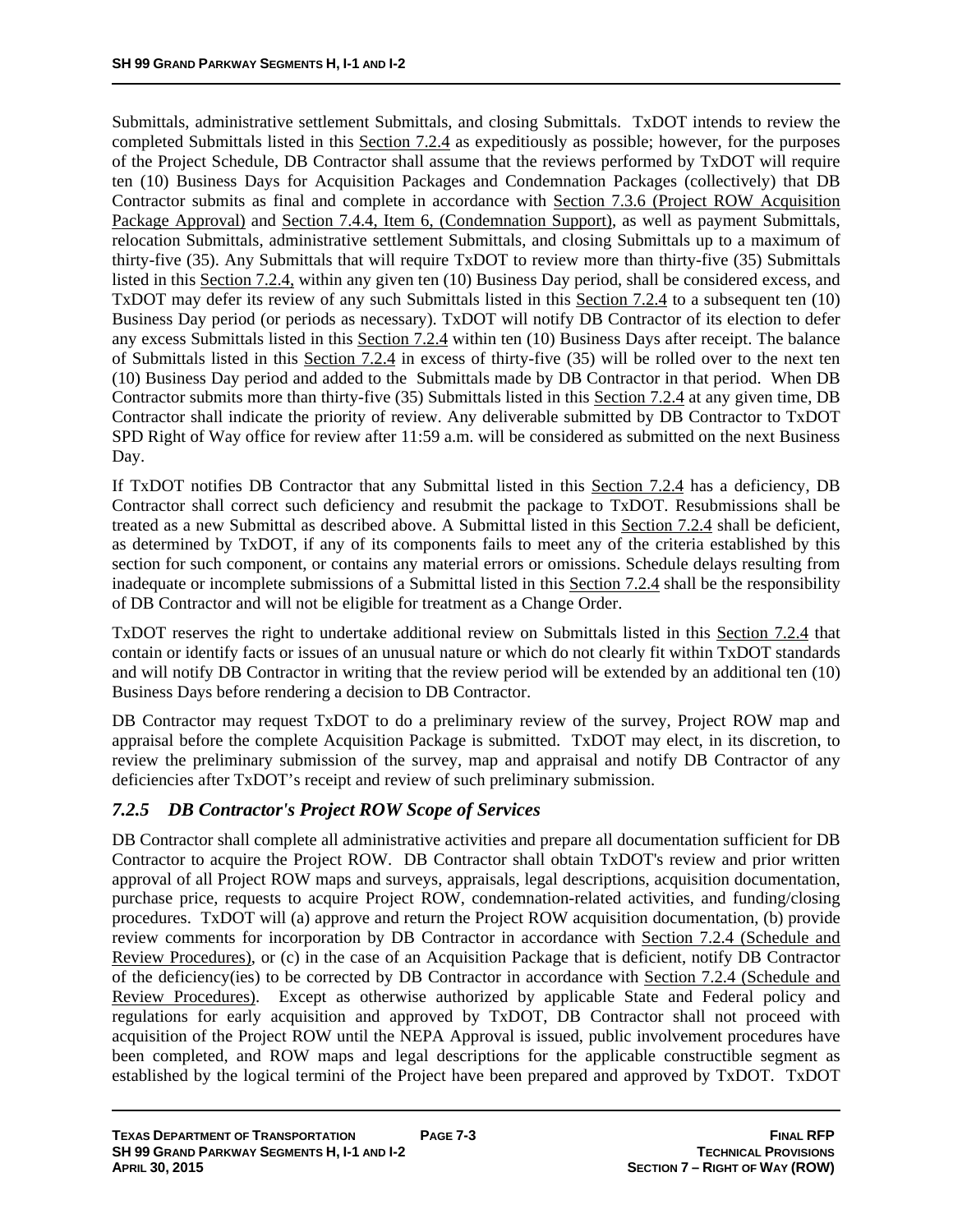will provide a separate release for each approved segment. Further, DB Contractor shall not commence any negotiations with landowners nor will TxDOT begin eminent domain procedures until the specific Acquisition Package for that particular parcel is approved by TxDOT.

If DB Contractor and the landowner cannot negotiate an agreed-upon conveyance by deed acceptable to TxDOT, DB Contractor will recommend for TxDOT to commence acquisition of the property through eminent domain procedures. TxDOT will initiate eminent domain procedures at its sole discretion. DB Contractor shall not recommend any condemnation action through the statutory "Declaration of Taking" procedure. TxDOT will not acquire any property through the condemnation process via the "Declaration of Taking" procedure.

DB Contractor or their Subcontractors shall not begin construction of any type on any parcel of real estate unless property rights for the parcel have been conveyed and recorded in favor of TxDOT, possession has been obtained through eminent domain or any other method as provided for in Section 7.2.1 (Standards), or a Possession and Use Agreement has been validly executed and delivered by all necessary parties in accordance with Section 7.4.1 (Project ROW Negotiations).

### *7.2.6 Acquisition Process Summary*

DB Contractor's major activities with respect to the acquisition of the Project ROW include:

- a) Project ROW surveying and mapping;
- b) Project ROW and Utility budget estimates and updates;
- c) Title services;
- d) Appraisal services;
- e) Appraisal review;
- f) Negotiations;
- g) Closing services;
- h) Relocation assistance;
- i) Condemnation support services;
- j) Clearance and demolition of Project ROW;
- k) Environmental due diligence;
- l) Documentation and document control;
- m) Progress reports;
- n) Project ROW administration and management;
- o) Project ROW quality management;
- p) Letter from DB Contractor's design engineer certifying that the required Project ROW acquisition is necessary and that any proposed alternatives are not feasible or are cost prohibitive; and
- q) Obtaining rights of entry, as necessary

# *7.2.7 ROW Personnel Qualifications*

DB Contractor's ROW Acquisition Manager (ROW AM) shall have at least seven (7) years' experience managing the acquisition of transportation ROW projects for a condemning authority, be licensed as a real estate salesman or broker pursuant to the *Texas Real Estate License Act* or rules established by the Texas Real Estate Commission, be familiar with appraisal and appraisal report review pursuant to the Uniform Standards of Professional Appraisal Practice (USPAP), and be familiar with the Uniform Act and applicable Laws of the State of Texas.

**Quality Control Specialist(s)** – DB Contractor shall designate a specific person(s) responsible for internal quality control and quality assurance. This individual will review all DB Contractor deliverables associated with survey, title, appraisal, acquisition, relocation and eminent domain prior to the deliverable being delivered to TxDOT for review.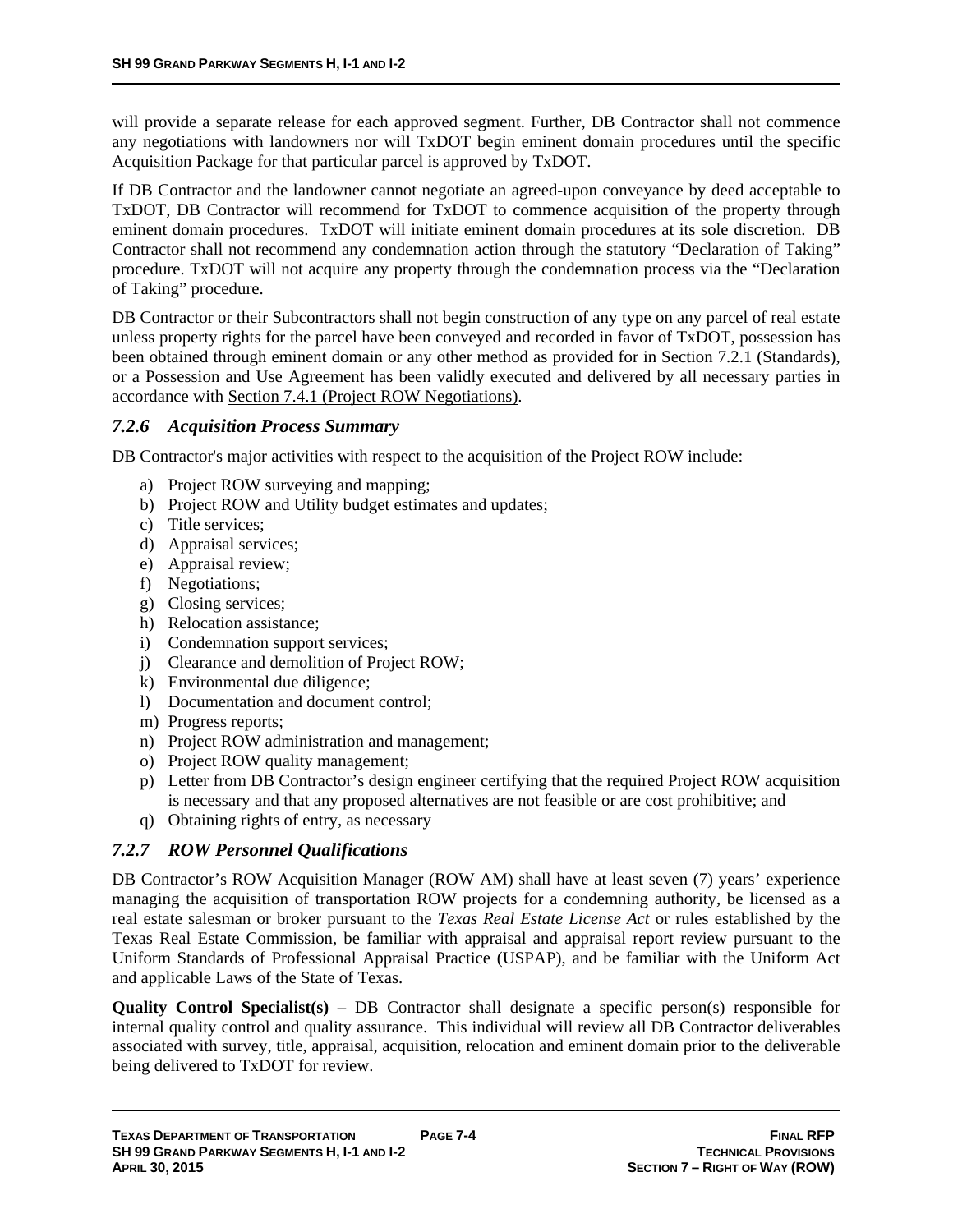**Appraiser and Appraisal Reviewer** – Each appraiser and appraisal reviewers shall be licensed and certified in the State of Texas and shall have a minimum of five (5) years' experience in appraising real property for eminent domain purposes, including partial taking appraisal, partial taking appraisal review and expert witness testimony. He or she must also have been actively and continuously engaged for at least three (3) years immediately preceding his or her selection for this Project in appraisal work primarily in Montgomery, Harris, Liberty and Chambers Counties, and as approved and precertified by TxDOT. The appraisers and the appraisal reviewers shall have separate and distinct duties, and appraisers must be employed by different firms from the appraisal reviewers. Each appraiser shall be required to submit three (3) samples of previous appraisal work prepared for eminent domain purposes. All appraisers preparing and signing appraisals must be approved and precertified by TxDOT before performing any appraisals on the Project. If required by TxDOT, the appraiser will be required to demonstrate his or her skills at expert witness testimony.

**Land Planner** - Each land planner shall have a minimum of five (5) years' experience in land planning including experience with expert witness testimony in eminent domain proceedings. He or she must also have been actively and continuously engaged for at least three (3) years immediately preceding his or her selection for this Project in land planning work primarily in Montgomery, Harris, Liberty and Chambers Counties, or as approved and precertified by TxDOT. DB Contractor shall provide a minimum of two (2) land planners to assist appraisers and complete land plans.

**Relocation Agent** - Each relocation agent shall have a minimum of three (3) years' experience in relocation assistance for ROW projects pursuant to the Uniform Act. A relocation agent's responsibilities shall include the following: Determination of eligibility of all displacees, contacting all displacees and informing them of their benefits, maintaining a file of all documentation concerning the relocation of the displacees, and extending all relocation assistance advisory services.

**Negotiator** - Each ROW negotiator shall be licensed as either a real estate salesperson or broker pursuant to the *Texas Real Estate License Act* or rules established by the Texas Real Estate Commission, and shall be familiar with appraisal and appraisal report review pursuant to the USPAP. The negotiator shall have a minimum of three (3) years' experience in ROW negotiations. The ROW negotiator's responsibilities shall include the following: contact with property owners on the Project to discuss the acquisition of property needed for the Project, maintaining complete and accurate files of all transactions and contacts with the property owners and/or their representatives, and actively working toward a joint resolution to acquire the property with the property owner.

**Eminent Domain Specialist** – Each eminent domain specialist shall have a minimum of three (3) years' experience with TxDOT procedures and policies as related to acquisition of property through the use of eminent domain. The eminent domain specialist must be well versed in all activities necessary with the acquisition of parcels through the TxDOT Eminent Domain process. This includes correctly completing all TxDOT forms including the SPD ROW-E-49, filing the eminent domain forms, coordinating the hearing with all appropriate parties and ensuring that the Award of Special Commissioners is deposited into the registry of the Court and all notices sent to the appropriate parties.

**Real Estate Attorney** - Each real estate attorney shall be licensed by the State of Texas and shall have at least five (5) years' experience in title review and curative matters. The real estate attorney's responsibilities shall include coordinating and clearing all title issues, and compliance assistance with State and Federal acquisition requirements for the properties acquired for the Project.

ROW personnel shall have at least three (3) years' experience in title review and curative matters. ROW personnel's responsibilities shall include, but not limited to the following: maintain complete and accurate files of all transactions and contacts with the property owners and/or their representatives, coordinate and clear all title issues and assist at closing for properties acquired for the Project.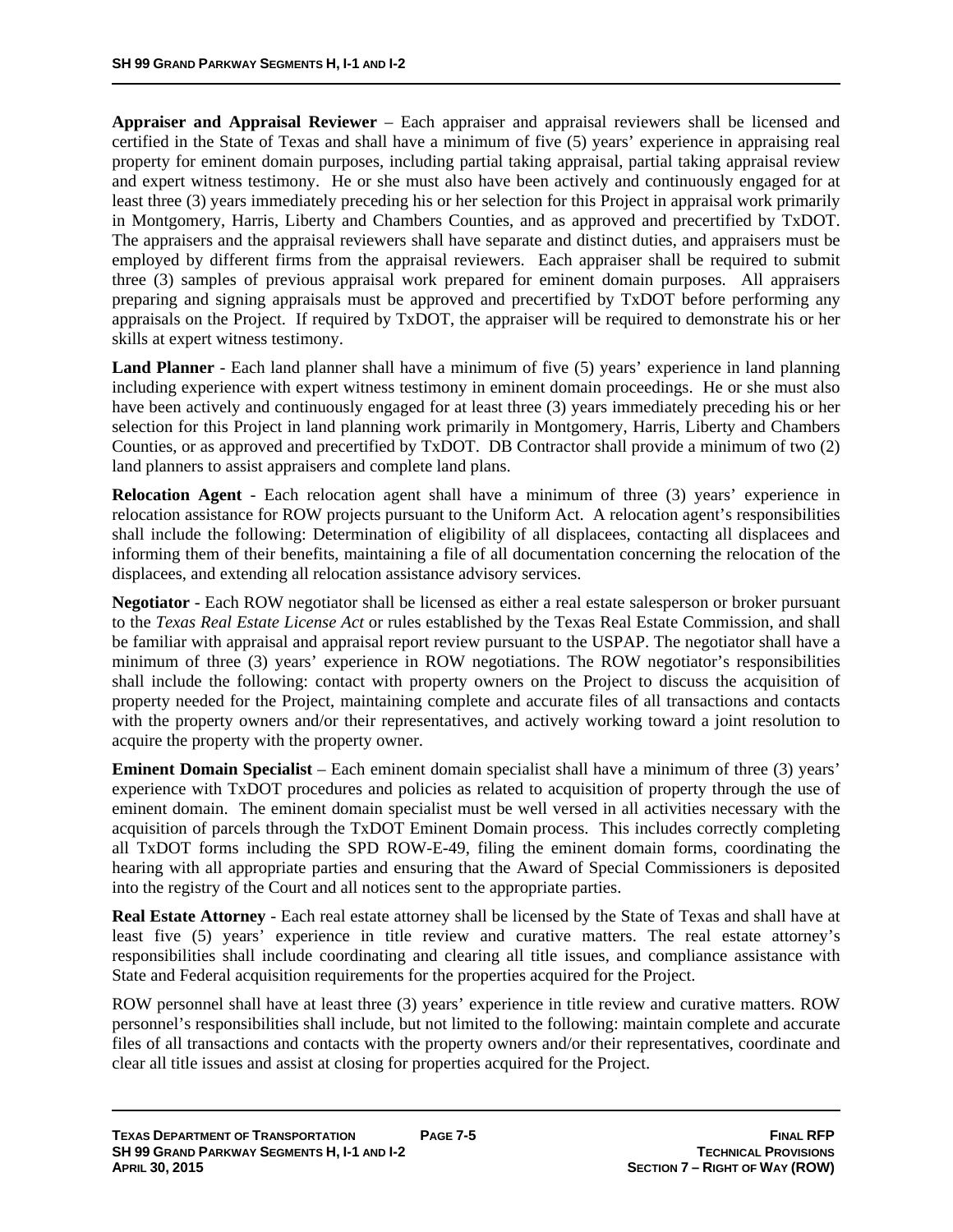### *7.2.8 DB Contractor Conflict of Interest*

If at any time, DB Contractor or to the best of DB Contractor's knowledge, any DB Contractor-Related Entity directly or indirectly (a) acquires or has previously acquired any interest in real property likely to be parcels of the Project ROW or the remainders of any such parcels; (b) loans or has previously loaned money to any interest holder in any real property likely to be a Project ROW parcel and accepts as security for such loan the parcel, or the remainder of any such parcel that is not a whole acquisition, or (c) purchases or has previously purchased from an existing mortgagee the mortgage instrument that secures an existing loan against real property likely to be a Project ROW parcel, or the remainder of any such parcel, DB Contractor shall promptly disclose the same to TxDOT. In the case of acquisitions, loans or mortgage purchases that occurred prior to the execution of the Agreement, such disclosure shall be made within ten (10) days after execution of the Agreement.

In the event that DB Contractor, or any subsidiary or parent company of DB Contractor, acquires a real property interest, whether title or mortgage, in parcels of the Project ROW, the real property interest acquired or a release of mortgage as the case may be, shall be conveyed to the State of Texas without the necessity of eminent domain.

DB Contractor shall not acquire or permit the acquisition by DB Contractor or any DB Contractor-Related Entity of any real property interest in a Project ROW parcel, whether in fee title or mortgage, for the purpose of avoiding compliance with the Laws, practices, guidelines, procedures and methods described in Section 7.2.1 (Standards).

### *7.2.9 Meetings*

DB Contractor shall attend meetings as requested by TxDOT. At such meetings DB Contractor shall provide exhibits, take minutes, and distribute the minutes to all attendees for review and comment. Minutes will not be finalized until all attendees agree on content. DB Contractor shall provide meeting minutes to TxDOT within five (5) Business Days from the date of the meeting. TxDOT will respond within five (5) Business Days or at the next occurrence of the meeting. DB Contractor shall provide proposed agendas three (3) Business Days prior to each meeting.

### *7.2.10 Documentation and Reporting*

DB Contractor shall provide TxDOT with all specific reports and supporting documentation for review and approval during the acquisition process. All correspondence with TxDOT and property owners relating to acquisition of real property shall include a heading with the following information (at a minimum):

- a) County
- b) Control Section Job (CSJ) number
- c) Right of Way Control Section Job (RCSJ) number
- d) Federal project number (if applicable)
- e) Highway designation
- f) Project limits
- g) Parcel number
- h) Name of record owner(s)
- i) DB Contractor shall utilize TxDOT's approved naming convention for all electronic files and reporting fields.

In administering and managing its Project ROW activities, DB Contractor shall:

1. Maintain parcel records on file of all aspects of the acquisition process in accordance with TxDOT requirements and applicable Law. Each parcel file shall include all documents required by the Contract Documents, the FHWA, and/or TxDOT.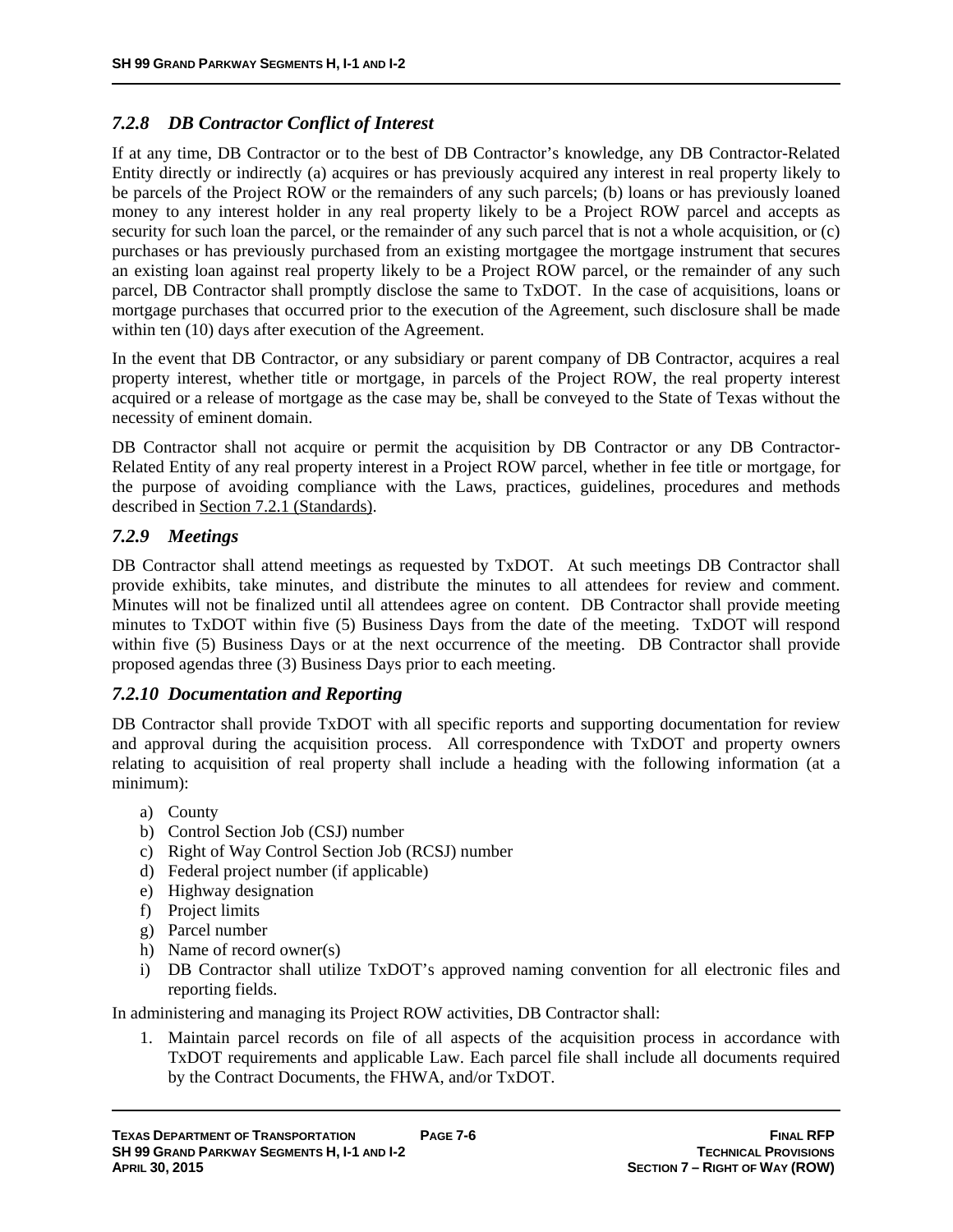- 2. Provide monthly summaries for the cost of Project ROW acquisition and related relocation assistance including amounts authorized and amounts paid on a parcel-by-parcel basis and budget forecasting on an overall Project basis as requested by TxDOT.
- 3. Maintain and electronically transmit to TxDOT, in a format acceptable to TxDOT, monthly status reports including appraisal, acquisition, eminent domain and relocation status of all parcels and activities related to Project ROW, acquisition and disposition of Additional Properties and acquisition and disposition of temporary easements and other property interests, and provide weekly (or as requested) updates to TxDOT.
- 4. Evaluate and report to TxDOT, Subcontractor status and performance on a monthly basis or more frequently as requested.
- 5. Prepare and submit electronically to TxDOT, on a monthly basis, a spreadsheet that contains Project ROW specific data required in order to complete the fields in TxDOT's ROWIS tracking software program or as directed by TxDOT.
- 6. Input and update parcel status in TxDOT approved web-based tracking system or as directed by TxDOT.

# *7.2.11 Responsibilities of DB Contractor*

As set forth in Section 6 of the Agreement and as more fully described in this section, DB Contractor shall be responsible for the costs of all services and preparation of all documentation for all Project ROW acquisition, easement acquisition, permitting and related relocation assistance for the Project. The Work related to Project ROW acquisition includes mapping, surveying, environmental assessment, testing and remediation, appraisal, appraisal review, negotiation, acquisition, relocation advisory assistance and determination of relocation benefits to be provided, procurement of title insurance, clearing of title, closing of acquisitions, condemnation support including expert witnesses required by TxDOT and/or the Office of the Attorney General for all condemnation proceedings through Special Commissioner's hearings. DB Contractor shall also be responsible for all expert witness testimony, exhibits, transcripts, and photos associated with condemnation services and proceedings required by the Office of the Attorney General or TxDOT for Special Commissioner's hearings, jury trials and appeals, through Final Acceptance of the construction project or through any comprehensive lease, maintenance and/or operation agreement Term periods, whichever is longer.

DB Contractor shall not contact the Office of the Attorney General or an Assistant Attorney General handling a specific parcel that has been filed for eminent domain action or is in the process of settlement unless authorized by TxDOT.

DB Contractor acknowledges that DB Contractor has incorporated the value of saleable improvements into DB Contractor's Project ROW costs, and DB Contractor shall concurrently, with conveyance of the real property interest to the State, and without the necessity of further documentation executed by the State, obtain the rights to said saleable improvements. TxDOT has received the benefit of the saleable value of the improvements by a reduced DB Contractor price. DB Contractor shall not be entitled to a credit for any improvements retained by a property owner. Upon conveyance of the real property interest to the State, DB Contractor shall comply with all applicable Laws with respect to relocation assistance and demolition.

DB Contractor shall also be responsible for the costs of acquisition and documentation for the acquisition of any temporary right or interest in real property not necessary for the Project but that DB Contractor deems advisable to acquire for work space, contractor lay-down areas, material storage areas, borrow sites, or any other convenience of DB Contractor. Except as otherwise authorized by Law for temporary areas necessary for construction of the Project, TxDOT shall not be obligated to exercise its power of eminent domain in connection with DB Contractor's acquisition of any such temporary right or interest,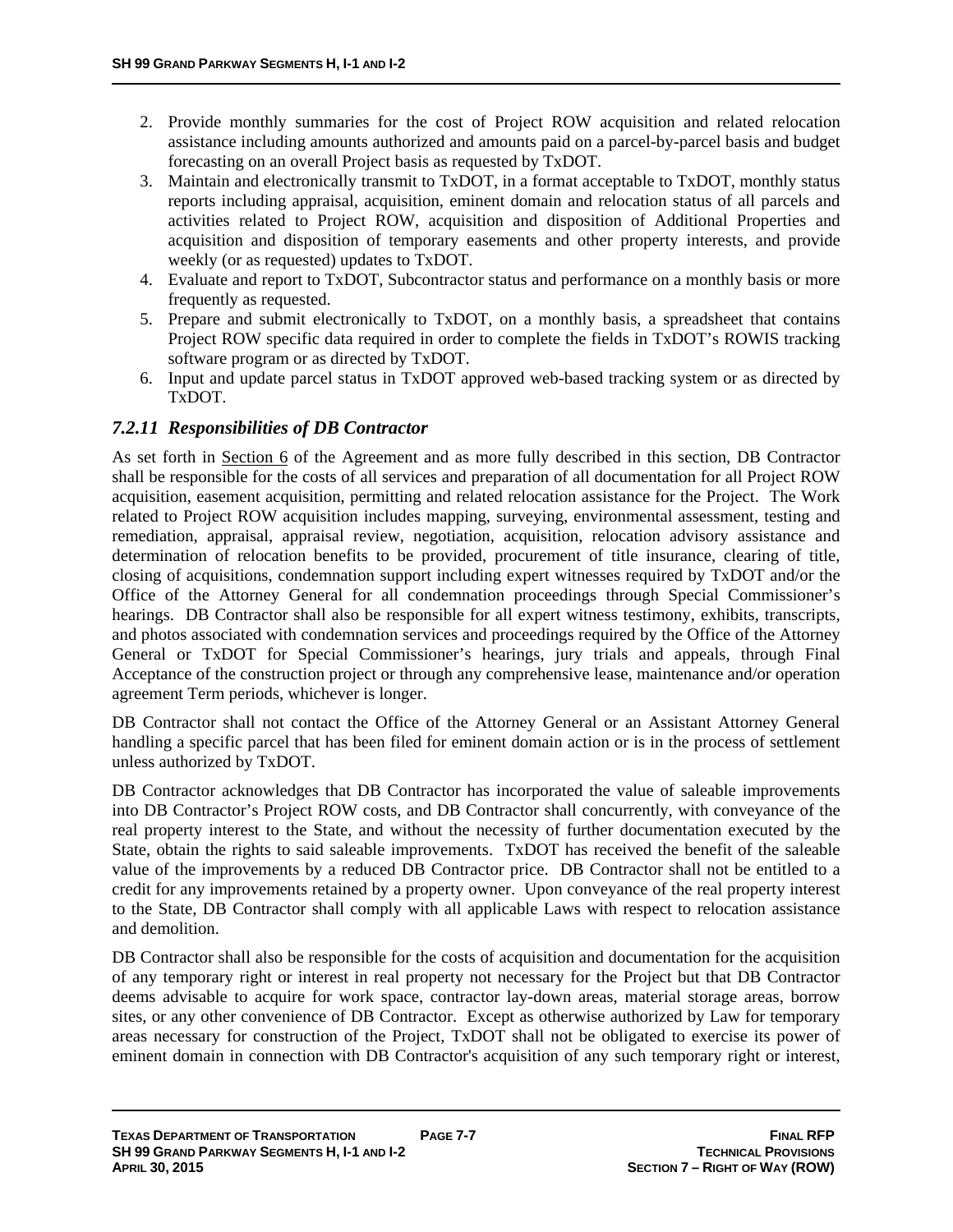and TxDOT shall have no obligations or responsibilities with respect to the acquisition, maintenance or disposition of such temporary rights or interests.

DB Contractor shall be responsible for processing payment Submittals for request of payments and distributing all payments of: agreed purchase prices or court awards and judgments; Special Commissioner's awards; relocation assistance payments; all legal, administrative, and incidental expenses of, or related to, Project ROW.

DB Contractor is responsible for the payment of and all closing costs associated with the purchase of Project ROW in accordance with the Uniform Act and TxDOT policies.

DB Contractor's cost shall include all costs not paid by TxDOT.

DB Contractor shall also be responsible for submitting the completed files in accordance with the closeout procedures as defined by TxDOT within 90 days of the completed ROW activity. DB Contractor shall provide the following documentation including, but not limited to:

- a) Appraisal report(s) (initial appraisal and all other issued appraisal reports, approved and/or not approved, with most recent appraisal report on top);
- b) Original conveyance document(s) (PUA(s), deed(s), easement(s), judgment(s), Award of Commissioners);
- c) Original Title Insurance Policy or Attorney's Certificate;
- d) Memorandum of Agreement; and
- e) Negotiator's Certificate.

For relocation and general correspondence, the following shall be included:

- 1. Relocation files (in chronological order);
- 2. Offer Letters;
- 3. Negotiator Reports and/or Contact Sheets;
- 4. General correspondence; and
- 5. All other documentation regarding the parcel.

# *7.2.12 Responsibilities of TxDOT*

TxDOT will have the following responsibilities in connection with acquisition of Project ROW:

- a) Except as otherwise set forth in this Section 7, provide final approval for all Acquisition Packages, Condemnation Packages, and payment Submittals relocation eligibility, relocation appeals, relocation Submittals, administrative settlement Submittals, closing Submittals, court settlement requests, and other approvals required by the Contract Documents, by the State, or by applicable Law subject to submission requirements and timelines in Section 7.2.4 (Schedule and Review Procedures).
- b) After receiving a complete Condemnation Package from DB Contractor in accordance with Section 7.2.4 (Schedule and Review Procedures) and Section 7.4.4 (Condemnation Support), TxDOT will submit a minute order request on the agenda of the next scheduled Texas Transportation Commission meeting; provided the completed Condemnation Package is submitted ten (10) Business Days before the Commission's required deadline for eminent domain minute order requests.
- c) After receiving a complete payment Submittal from DB Contractor in accordance with Section 7.2.4 (Schedule and Review Procedures) and Section 7.4.6 (Payment Submittal), TxDOT will submit a payment request to the Comptroller's Office. Upon receipt of the State warrant, TxDOT will relay the State warrant to DB Contractor within five (5) Business Days.
- d) TxDOT will coordinate with the Office of the Attorney General to provide legal counsel to prepare and deliver to TxDOT the condemnation petition within 20 Business Days after the Attorney General's receipt of the condemnation packet, including Commission minute order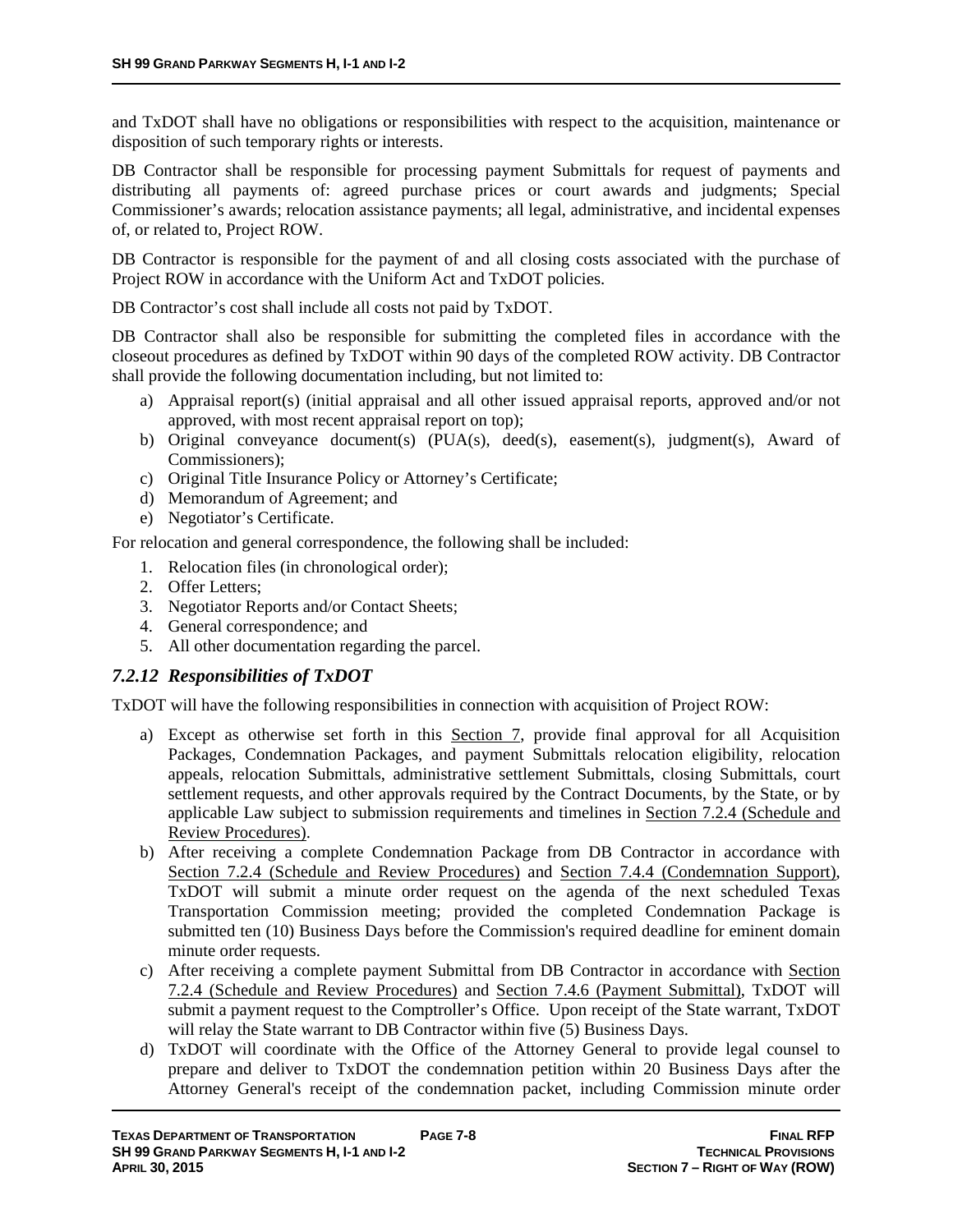approval. TxDOT will deliver the e-filed condemnation petition to DB Contractor within ten (10) Business Days after receipt of the condemnation petition from the Office of the Attorney General. If e-filing is not applicable, DB Contractor shall follow the standard procedures as described in the TxDOT *Right of Way Manual*.

- e) If applicable, TxDOT will provide all e-filed documents to DB Contractor as part of DB Contractor's support of the condemnation process and invoice DB Contractor for all e-filed charges. DB Contractor is responsible for reimbursing TxDOT all e-filed invoices. If e-filing is not applicable, DB Contractor shall follow the standard procedures as described in the TxDOT *Right of Way Manual*.
- f) TxDOT will provide all coordination services between DB Contractor and the Office of the Attorney General for prosecution of jury trials.
- g) TxDOT will provide a ROW Administrator to serve as the point of contact for all Project ROW issues as set forth in 23 CFR § 710.313(d). TxDOT will facilitate an office for review of all submissions as described above and will have ultimate approval authority for said submissions.
- h) TxDOT will review and approve the completed, final closeout files in accordance with the closeout procedures.

### *7.2.13 TxDOT Project Monitor/Reviewer*

In addition to its review and approval authority as expressly set forth in other provisions of this Section 7, TxDOT may, at its sole discretion, audit and/or monitor the ROW activities and services performed by DB Contractor. TxDOT may contract with independent consultants to assist it in fulfilling the audit/monitoring function provided that the audit authority is not delegated. In addition to any of the matters specifically required to be provided by DB Contractor to TxDOT pursuant to the foregoing sections, DB Contractor shall provide information to TxDOT as requested to assist in its review and assessment of the progress, timeliness, adequacy, or sufficiency of DB Contractor's Project ROW activities.

### *7.2.14 Responsibilities of the Office of the Attorney General*

The Office of the Attorney General, with the assistance of DB Contractor and coordination of TxDOT, shall be responsible for implementing all necessary legal actions for acquiring and obtaining possession of the Project ROW (and any necessary temporary construction easements approved by TxDOT for acquisition by condemnation) through the eminent domain process and eviction process. The responsibilities of the Office of the Attorney General will include:

- a) Represent TxDOT as the State's Attorney of Record;
- b) Preparation of complete petitions for condemnation with the appropriate court for a cause number to be assigned;
- c) If applicable, e-file condemnation documents and coordinate delivery of filed documents with TxDOT;
- d) Coordination with TxDOT on all legal matters concerning acquisition processes, including negotiated settlements;
- e) Analysis of recommended parcel values and/or appraisal issues;
- f) Additional legal advice and opinions as needed by TxDOT;
- g) Special Commissioners' hearings;
- h) Jury trials including determination of expert witnesses and all appeals; and
- i) Preparation, obtaining, and filing of all necessary legal documentation for eviction of property owners or tenants.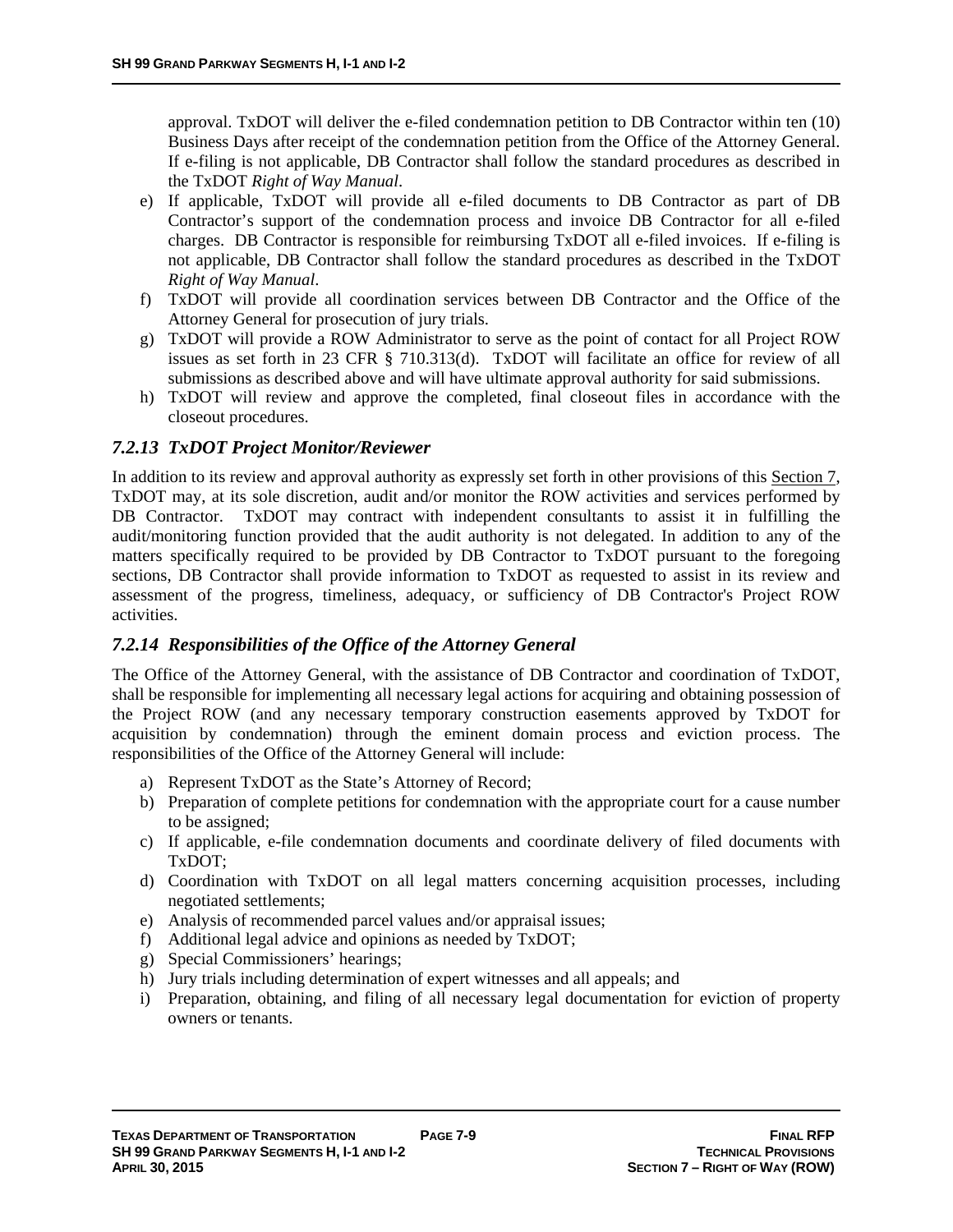# **7.3 Pre-Acquisition Activities**

# *7.3.1 Project ROW Surveying and Mapping*

DB Contractor shall perform all Project ROW surveying and mapping and shall prepare Project ROW documents in accordance with applicable TxDOT Standards, including the TxDOT *Right of Way Manual*, the *TxDOT Survey Manual*, and the *TxDOT GPS User's Manual* for any Additional Properties. DB Contractor shall refer to the current *Manual of Practice* by the Texas Society of Professional Land Surveyors and the *US National Map and Accuracy Standards*. DB Contractor shall refer to Section 9 (Land Surveying) for additional survey requirements.

The Project ROW map shall be prepared by DB Contractor and submitted to TxDOT for review and approval. The Project ROW map may be prepared in separate constructible segments established by the logical termini of the Project. TxDOT shall have ten (10) Business Days for review of each submitted ROW map, each containing up to a maximum of 25 parcels. Any Submittals that would require TxDOT to review more than 25 parcels within any given ten (10) Business Day period shall be considered excess, and TxDOT may defer its review of any such excess parcels to a subsequent ten (10) Business Day period (or periods as necessary).

DB Contractor may use Acquisition Survey Documents prepared by TxDOT, if available, for the purpose of performing ROW acquisition work at DB Contractor's risk.

DB Contractor shall assemble an Acquisition Survey Document to be included in the submission of the Acquisition Package. The Acquisition Survey Document shall include:

- a) Three (3) half size right of way maps on paper, Scale  $1'' = 100'$  (11" X 17").
- b) One (1) separate set of originals signed and sealed by RPLS, legal descriptions and parcel sketch, traverse closure sheets and a copy of the parent tract deeds and subdivision plat if tract is a platted lot.
- c) A CD with a Microstation (DGN) master file, map sheets, excel point list and raw data file and/or field notes and scanned copies of the instruments of record or other pertinent documents.
- d) One (1) full size right of way map on paper, Scale  $1'' = 50'$  (22" X 34").
- e) One (1) set of folders for each parcel, Parts  $1 \& 2$ , etc., would be considered one folder. With one (1) copy (signed and sealed) legal description, sketch, closure sheet, parent tract deed and subdivision plat if tract is a platted lot (and bi-section if applicable) secured inside on the right side.
- f) Three (3) copies (signed and sealed) of each legal and sketch.
- g) One (1) separate set (copies) of legal and sketch of each parcel for TxDOT records.
- h) One (1) separate set (copies) of legal and sketch of each parcel for Title Company.
- i) One (1) separate set of originals legal and sketch signed and sealed by R.P.L.S. to be kept in mapping files.

DB Contractor shall prepare all Project ROW surveying and mapping in accordance with the following supplemental specifications:

1. DB Contractor shall assemble an Acquisition Survey Document. The Acquisition Survey Document shall include the Project ROW map, a parcel (metes and bounds) description, and a parcel plat, with a closure report for each of these three (3) items for each of the parcels to be acquired. The latter three (3) items shall be on standard  $8\frac{1}{2}$ " x 11" bond paper. The Project ROW map sheets shall be on 22" X 34" paper. Each final submission to TxDOT shall include two (2) sets of each document, unless otherwise directed. Each map sheet and document page shall have an "as of" date near the lower right hand corner. The parcel plat and parcel description for a given parcel should show identical "as of" dates.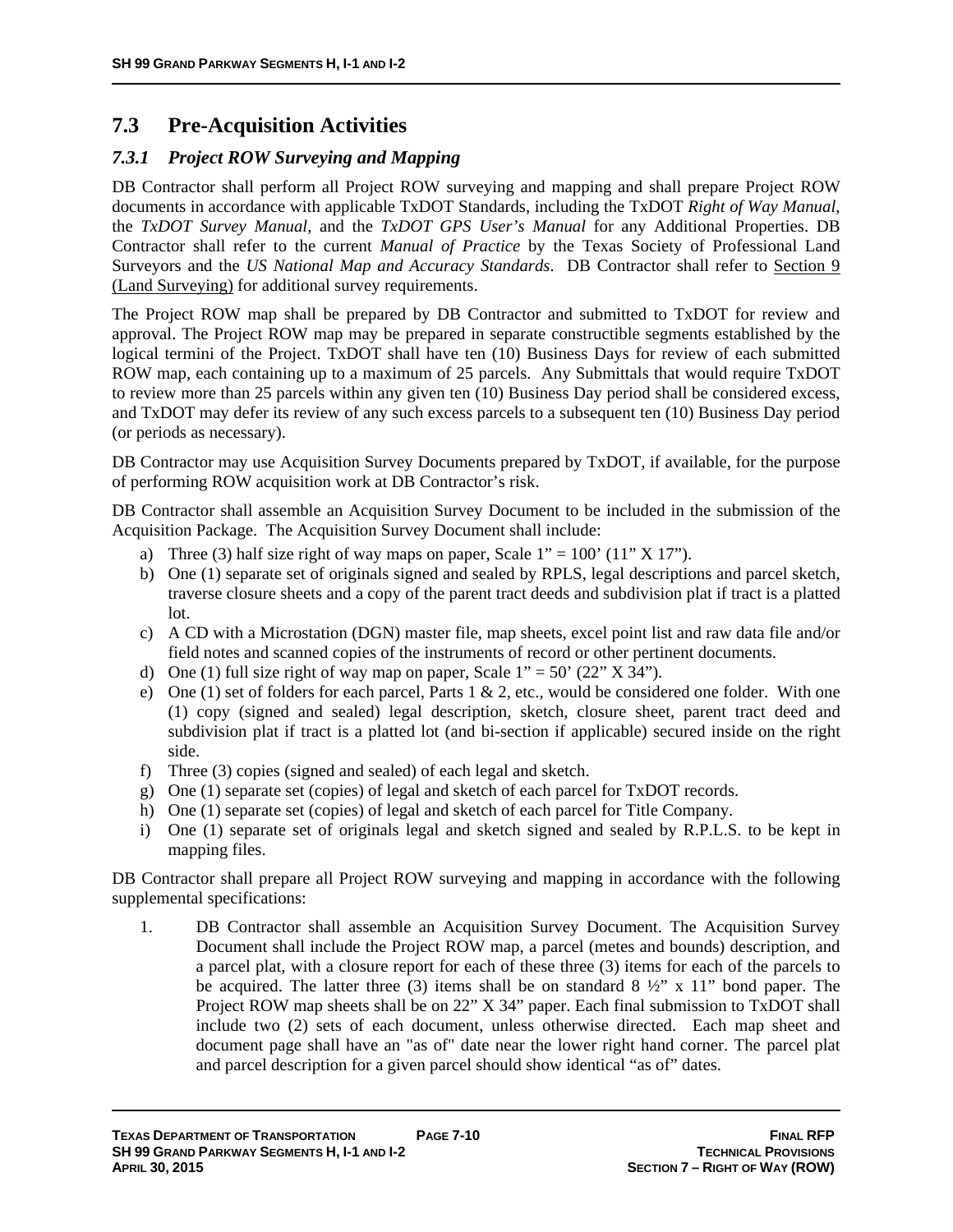- 2. The ROW map sheet and plat shall show all areas of denied access for the parcel according to the current TxDOT *Access Control Management Manual* and amendments.
- 3. The point of beginning (POB) shall be located on the proposed Project ROW line and shown in all documents with its centerline (survey baseline) station and offset or as reviewed and approved by TxDOT.
- 4. The point of commencing (POC), where applicable, shall be a well-defined monument or monument of record, and shall be tied to the POB by measured bearing and distance. The POC shall not be located on any proposed Project ROW line, or existing Project ROW line within the proposed Project ROW.
- 5. The centerline (survey baseline) station and offset shall be shown on the Project ROW map sheets for all significant points along the Project ROW line such as point of curvature (PC), point of tangency (PT), point of intersection (PI), point of compound curvature (PCC), and point of reverse curvature (PRC), and for property line intersections (PLI) with the Project ROW line, and for any other monumentation points on the Project ROW line.
- 6. The centerline (survey baseline) station and offset shall be shown in the parcel description and parcel plat at the beginning and ending, being the points with the lowest station and the highest station, of each parcel along the proposed Project ROW line.
- 7. Project ROW map sheets shall include all curve data, with the station and coordinates of the PI, and the stations at each end (PC, PT, PRC, PCC), for every centerline (survey baseline) curve on that map sheet.
- 8. Any existing ROW lines being incorporated into the proposed Project ROW, including intersecting ROW, shall be surveyed and monumented (if not previously monumented).
- 9. All Project ROW maps (and on the title sheet) and all parcel descriptions (at the end of the description) shall include a notation that identifies the State Plane Coordinate System and UTM zones, datum (NAD83) (1993 adj), or as shown on the current ROW maps, and the Project grid-to-surface coordinate adjustment factor or refer to primary project controls provided by TxDOT (refer to Section 9.3 (Design Requirements)).
- 10. A Project ROW map title sheet with signature blocks shall be produced for each portion of the Project. DB Contractor shall sign the Project ROW map.
- 11. All Project ROW maps shall include a control sheet(s), to show the primary survey control points with their location relative to the Project.
- 12. The parcel description and parcel plat documents shall all be referenced as parts of the exhibit recorded with the deed, so the pages shall be numbered accordingly. For example, if the parcel description is two pages, the parcel plat is one page, and then the first page of the parcel description is denoted "Page 1 of 3", the parcel plat is denoted "Page 3 of 3".
- 13. Improvements within 100 feet outside of all proposed Project ROW shall be depicted on the Project ROW map sheets. All improvements should be current as of the date of the on-theground property survey.
- 14. All visible improvements (buildings and structures) within 50 feet outside of the proposed Project ROW line shall be located by an "on-the-ground" survey and documented on the Project ROW map sheets and the parcel plats by measured offset distance from the proposed Project ROW line. Clearly indicate which distances are surveyed on–the-ground.
- 15. Calculated points shall be shown by a symbol on the drawing, with their relationship to the found reference points.
- 16. All property, city, county, abstract, section and survey lines shall be indicated appropriately. A map legend should clearly define the line styles and symbols used.
- 17. Upon final submittal from DB Contractor of the Project ROW documents to TxDOT, DB Contractor shall cause the surveyor to mark on the ground, using permanent and stable monuments as defined in Section 663.17 of the General Rules of Procedures and Practices of the Texas Board of Professional Land Surveying (TBPLS), all significant points along the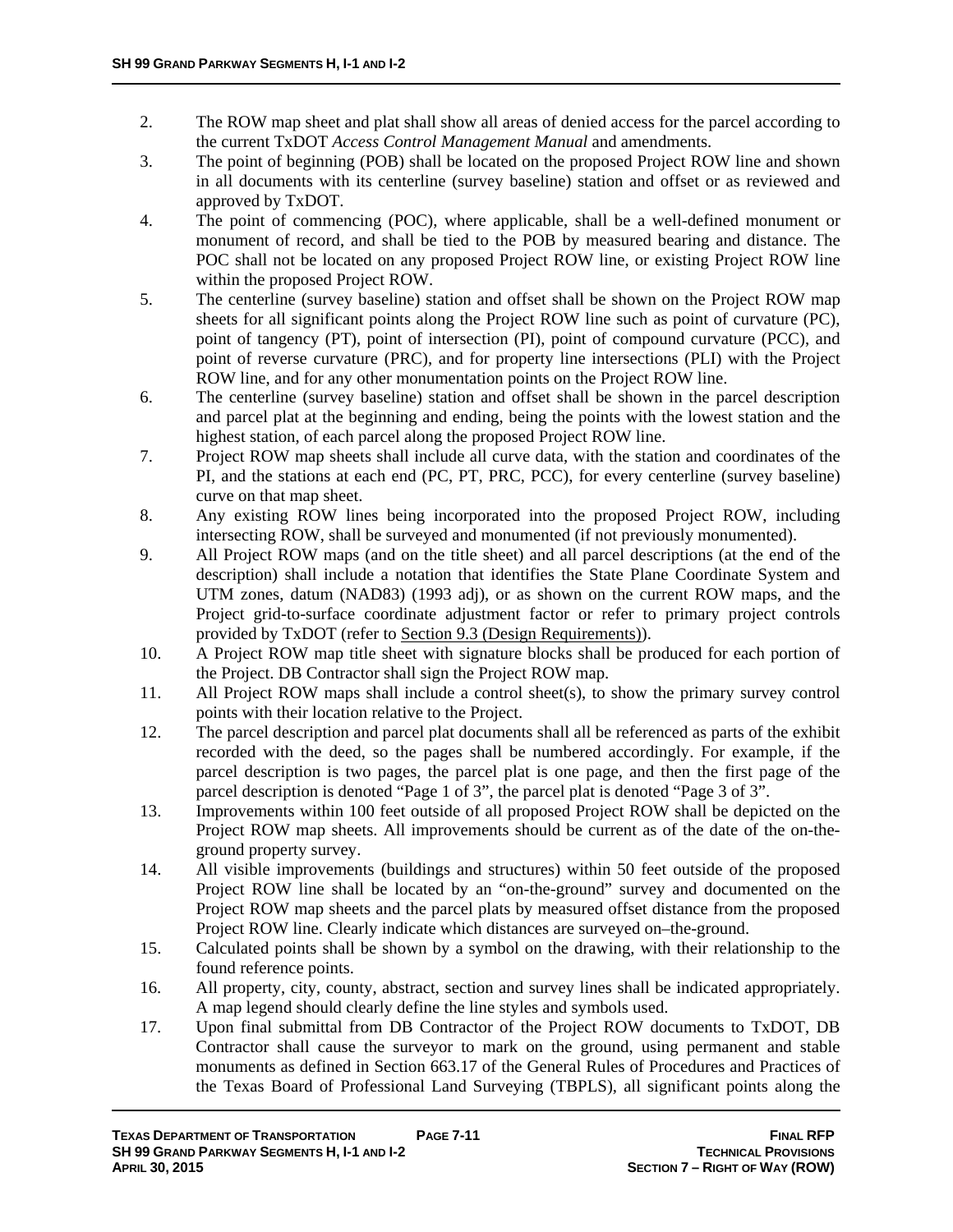Project ROW line, as described above, and all property line intersections with the Project ROW line. TxDOT requires these monuments to be a 5/8-inch iron rod, driven just below surface level, capped by a TxDOT-labeled aluminum cap (rod-and-cap monument).

- 18. Prior to acceptance of the ROW maps and surveys by TxDOT, DB Contractor shall cause a TxDOT Type II monument to be set at all significant points on the Project ROW line and at intersections with existing Project ROW lines, replacing monuments as described above (construct according to TxDOT specifications), unless otherwise directed by TxDOT.
- 19. As part of the survey process, DB Contractor shall cause a TxDOT Type II monument to be set at all significant points such as PCs, PTs, angle points and at 1500 foot intervals along tangent sections on the Project ROW line and at intersections with existing Project ROW lines, replacing monuments as described above, unless directed by TxDOT. Project ROW line intersections with property lines shall remain monumented by a 5/8-inch iron rod with a TxDOT aluminum cap (rod-and –cap monument). A TxDOT Type II monument shall be set on the Project ROW lines, perpendicularly left and right of each significant centerline point, regardless of the relative orientation of the final Project ROW line.
- 20. For any required revisions, DB Contractor shall resubmit to TxDOT all documents pertaining to the parcel to reflect the most recent revision date, and shall add a notation on the appropriate documents to state briefly the reason for the revision.
- 21. Documents shall contain deed references (survey name, abstract number, volume and page or document number, grantee, and area) for all existing public right of way encountered within the Project limits. If there is no recorded information found, a note shall state "Based upon our research, there appears to be no recorded vesting deed for the public right of way as shown hereon".
- 22. The documents produced by the surveyor are the property of TxDOT, and release of any document shall be subject to TxDOT's prior written approval.
- 23. DB Contractor shall cause the surveyor to include the denial of access line on the Project ROW map sheets and on the parcel plats, as required for controlled access facilities. DB Contractor also shall cause the surveyor to describe the area of denied access in the parcel description and monument on the ground with a 5/8" iron rod with a TxDOT aluminum cap stamped "TxDOT ADL" the limits of the denial of access.
- 24. The Project ROW map and each parcel plat shall include a parcel information table containing the areas, expressed in square feet, of the following: 1) the parent ownership as stated in all adjoining record vesting deeds or converted from the stated record acreage in those vesting deeds; 2) the parcel to be acquired as shown on the closure report for that parcel; and 3) the remainder tract (item 1 *minus* item 2). If the parcel to be acquired consists of multiple parts, the Project ROW map shall show the net remainder. The parcel information table shall also contain the areas, expressed in acres, of the parent tract, the parcel to be acquired, and the remainder. This acreage (except stated record) shall be converted from the square footage as contained in the table. A note shall be included on the Project ROW map and on each parcel plat stating: "The acreage calculated and shown hereon is converted from the square footage shown hereon, and is for informational purposes only." Parcels with area less than one (1) acre will not require acreage units to also be shown. All parcels, including parcels acquired by TxDOT or other Governmental Entity, shall be included on the Project ROW map.
- 25. Within the proposed Project ROW, all property owned by a city, county, or other local public agency (LPA) in fee or easement that does not have a vesting deed shall be identified by a parcel number and included on the Project ROW map. DB Contractor shall cause the surveyor to prepare a parcel description and parcel plat for use as an exhibit in the Project ROW acquisition (property transfer) documents.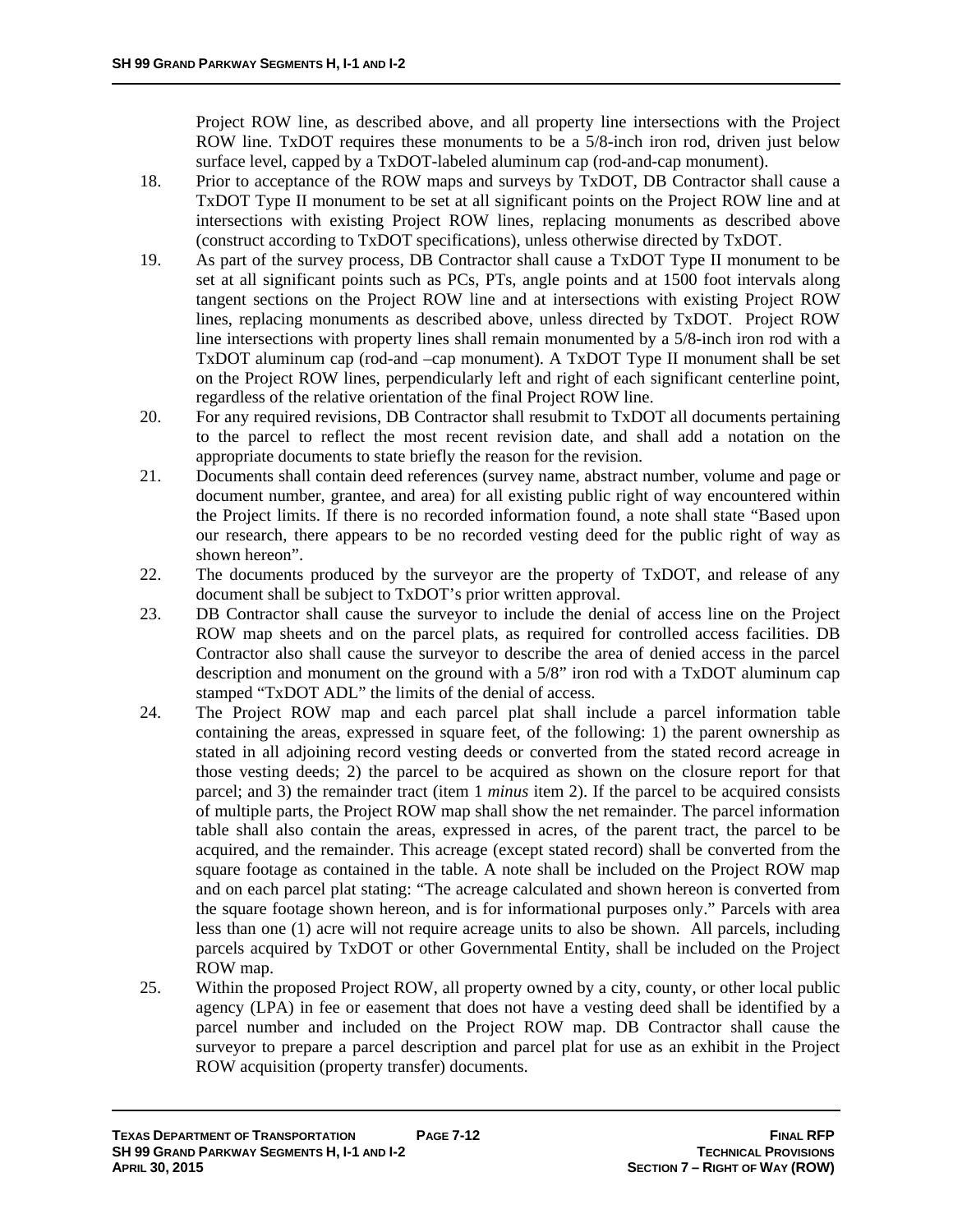- 26. DB Contractor shall cause an independent Registered Professional Land Surveyor (RPLS) to review the Acquisition Survey Document for consistency as to the information delineated thereon and for compliance with all applicable Technical Provisions and survey documents. The boundary location and the survey methods remain the responsibility of DB Contractor, and are not part of this review process. TxDOT will have no obligation to accept the Acquisition Survey Document as complete until the reviewing RPLS has signed and sealed the compliance certificate (compliance certificate form to be provided by TxDOT).
- 27. Parcel numbering shall follow the TxDOT *Right of Way Manual*. Parcels are to be numbered based upon the parent tract. DB Contractor shall revise parcel numbering due to subsequent transactions as in the following example: From a 50-acre parent tract, with a proposed Project ROW acquisition parcel identified as Parcel 14, a 5-acre parent tract is sold which will also require Project ROW acquisition. The result is Parcel 14 is "Not Used", and the two (2) new Project ROW acquisition parcels are identified as Parcel 14A and 14B. If the property containing Parcel 14B sells a portion, then 14B is "Not Used" and the new Project ROW acquisition parcels are identified as Parcel 14C and 14D, etc. DB Contractor shall not use the letter "E" to avoid confusion with easement designations. Parcel numbering shall be sensitive to the appraisal of the required parcels.
- 28. Complicated portions of a Project ROW acquisition survey can cause the Project ROW Map to be very difficult to read. TxDOT's preferred solution is to create an additional Project ROW map sheet or sheets for details, curve data, general notes, etc. The primary page would still retain the whole property inset, record ownership data, and most of the usual information. The additional sheet(s) should be clearly referenced and be numbered as the next sequential page(s). Pages numbered with a letter added (for example:  $6A$ ,  $6B$ ) are for revisions and corrections. DB Contractor shall use the preferred solution unless TxDOT approves an alternate method.
- 29. An ownership sheet or sheets, containing an index to the information for all the parcels, shall be included and located near the beginning of the Project ROW map, after the title sheet and control sheet. The ownership sheet index shall include the parcel numbers, the names of the property owners, the vesting deed recording information, the record area of the parent tract, the area of parcel(s) to be acquired, the area of the remainder(s) left and right, the beginning and ending stations of the parcel along the Project ROW line, and the sheet number in the Project ROW map where the parcel is located.
- 30. At property corners where more than one (1) monument is found, a detail shall be provided to show the measured relationship between the monuments found and the monument set or held.
- 31. DB Contractor shall purchase all materials, supplies and all items necessary for proper survey monumentation. DB Contractor may purchase Type II monuments from TxDOT. TxDOT shall make available for pick-up by DB Contractor Type II monuments within 75 Days after TxDOT receives from DB Contractor a written order, specifying the number of monuments to be purchased. Payment for TxDOT-supplied monuments shall be due within 30 Days after TxDOT delivers to DB Contractor a written invoice. DB Contractor may use these monuments only for this Project and shall be responsible for proper storage thereof.
- 32. DB Contractor, at the request of the property owner or TxDOT, shall re-stake the proposed ROW with a flagged wooden stake.

*Design Certification*. DB Contractor shall provide sufficiency of design to determine the ROW need and produce ROW maps that delineate the proposed ROW and potential impacts to the remaining ROW. A design certification of ROW will be provided by DB Contractor for each parcel which confirms that the proposed ROW acquisition is adequate and necessary to construct and perform operations and maintenance on the Project and that other ROW acquisition alternatives are not feasible and/or cost prohibitive.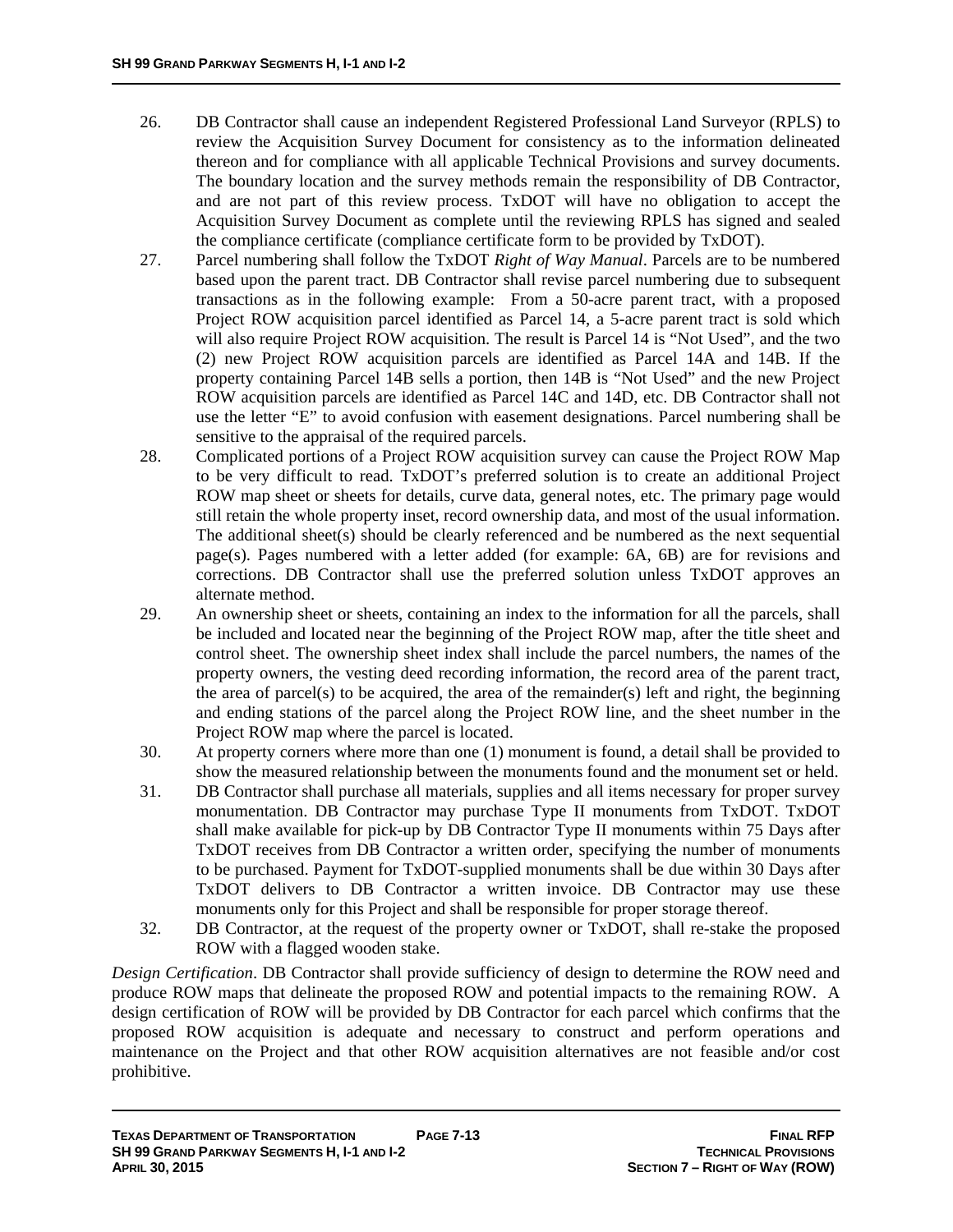### *7.3.2 Additional Reporting Requirements*

In addition to the Project ROW map, parcel description, and parcel plats, DB Contractor shall provide the following reports and electronic files:

- a) Monthly Parcel Report: DB Contractor shall provide a report, prior to the first of the month, listing all parcel deletions, parcel additions, and parcel splits.
- b) Monthly Progress Report: DB Contractor shall provide a report of all survey activity that occurred during the previous month, including a two-week look ahead of anticipated survey activity.
- c) CAD Files: DB Contractor shall provide digital CAD files in MicroStation format which includes: property lines and/or existing ROW lines, as surveyed; proposed ROW lines; parcel numbers; resource files; level assignments; and plot files. DB Contractor shall submit CAD files prior to submitting the first Acquisition Package, and provide updates as needed.

#### *7.3.3 Title Services*

With respect to title services, DB Contractor shall comply with the applicable standards identified in Section 7.2.1 (Standards), including the following requirements:

- a) Select and contract with one (1) or more title companies approved by TxDOT and deliver to TxDOT a five (5) year sales history, a preliminary title commitment or preliminary title report, and, if necessary or appropriate, copies of all underlying documents and a plot of all easements, including Existing Utility Property Interests, referenced therein for each parcel (including fee acquisitions, slope easements, other drainage and roadway ROW or easements and abandonment of utility easements) to be acquired by TxDOT for the Project. Each title report shall be dated not more than 90 Days prior to the date of submittal to TxDOT of the Acquisition Package for such parcel. DB Contractor shall, at its own cost, review each title report to ensure that it complies with the format required by the Contract Documents. DB Contractor shall, at its own cost, retain the services of a real estate attorney, licensed and located in the State of Texas, to be available for title support and acquisition assistance. All title reports must be in the following required format: clearly indicate which exclusions and exceptions shall be deleted upon acquisition of the subject parcel, and clearly indicate any required deliverables to the title company to clear identified exclusions and exceptions. Title reports shall be in accordance with Good Industry Practice. DB Contractor shall notify the title company, by letter, which exceptions should be removed, including easements that (a) are appurtenant to and/or of benefit to the parcel but are not included in the parcel to be acquired, and (b) are a burden on the parcel and not acceptable.
- b) Review the preliminary title commitment or report to ensure that all current owners of record title are contacted and that negotiations or condemnation actions are conducted with all appropriate parties.
- c) Work with the current owners of record title to each parcel or interest in a parcel or their designee and all other appropriate parties to clear any title exceptions or exclusions not acceptable to TxDOT.
- d) Secure an owner's policy of title insurance in the amount of the total acquisition cost, to include the cost of the property, improvements and damages to the remainder of the property, for each parcel from a title company acceptable to TxDOT for each parcel acquired, whether by deed or eminent domain judgment, insuring title as required by TxDOT. All Project ROW shall be acquired, and TxDOT's title in the Project ROW shall be insured, in fee simple absolute or easement interest as appropriate, free and clear of any and all liens and encumbrances. Title policies must be in a form and substance approved by TxDOT. Title to the Project ROW shall be insured in the name of the "State of Texas by and through the Texas Transportation Commission".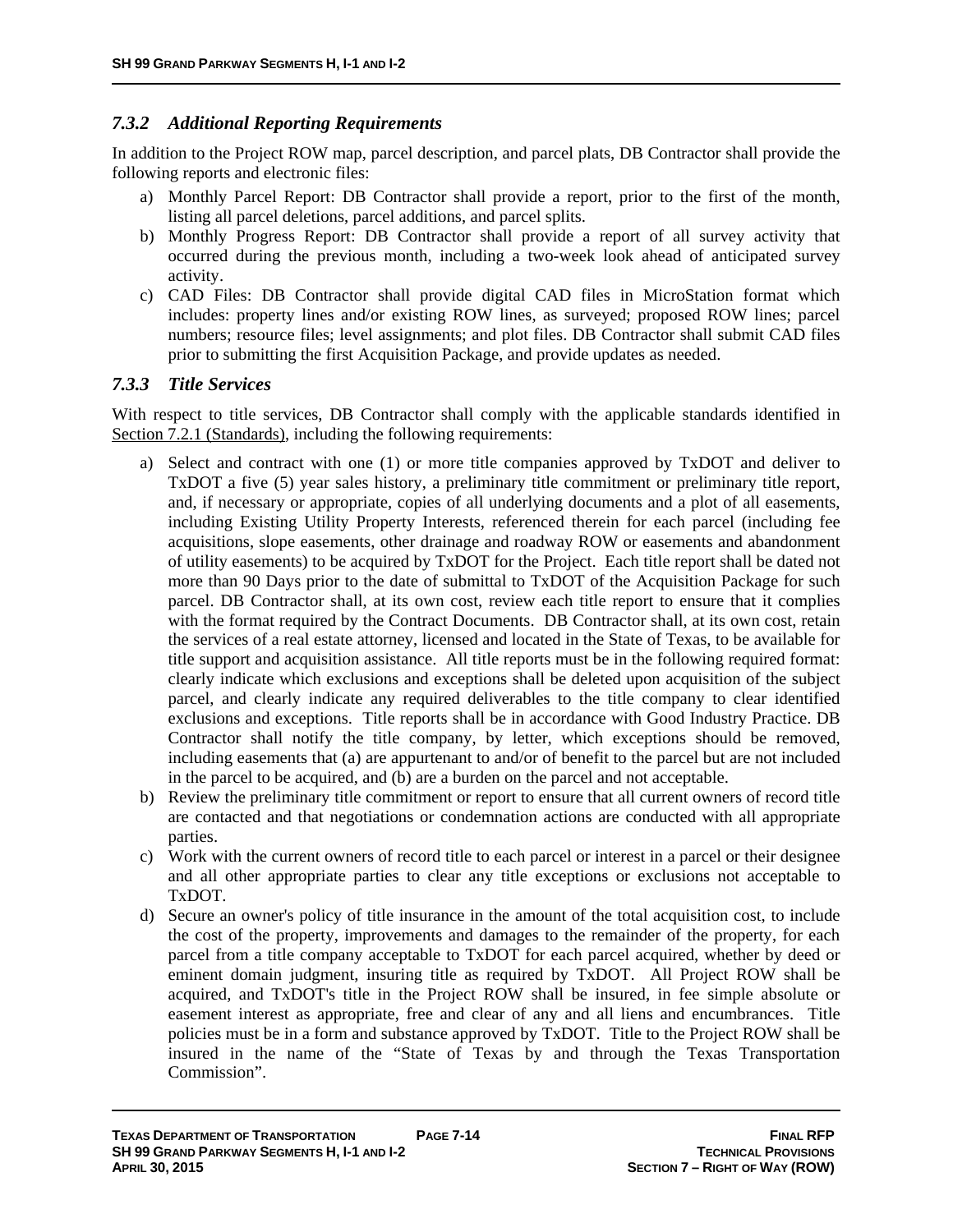### *7.3.4 Introduction to Property Owners*

TxDOT shall prepare and send out initial contact letters of introduction for both property owners and displacees, with the assistance and at the cost of DB Contractor. The letters shall clearly describe the Project, TxDOT's need for the owner's property, and shall include the name and telephone number of a DB Contractor's representative. TxDOT's ROW Administrator or his/her designee will sign the letters on TxDOT letterhead. The forms for these letters will be approved by TxDOT prior to use. Property owners or displacees unable to read or understand the notice must be given appropriate translation.

DB Contractor shall send a copy of the State of Texas Landowner's Bill of Rights for each property owner and submit a copy to be included with the letter of introduction. The copy of the Bill of Rights shall be the latest version as shown on the Office of the Attorney General website, https://www.texasattorneygeneral.gov/files/agency/landowners\_billofrights.pdf.

### *7.3.5 Appraisals*

### **7.3.5.1 Appraisal Services**

DB Contractor shall provide TxDOT with market value appraisals prepared by appraisers meeting the minimum qualifications established herein. DB Contractor shall ensure that all appraisals are prepared in conformance with applicable Law (including the Uniform Act), and in accordance with professional appraisal methods and applicable TxDOT standards for all parcels to be acquired by TxDOT. DB Contractor shall:

- a) Select appraisers from TxDOT's list of pre-certified fee appraisers and meeting the requirements specified in Section 7.2.7 (ROW Personnel Qualifications). TxDOT shall have final approval of the selection of each appraiser and appraisal reviewers submitted by DB Contractor. DB Contractor must identify and receive written approval of the appraiser who will be responsible for the appraisal work product and who will be signing the reports.
- b) Establish personal pre-appraisal contact with each owner of record title and each occupant, and document all contacts utilizing forms provided by TxDOT.
- c) If necessary, make a diligent effort to secure a written agreement between the record title owner and DB Contractor granting TxDOT, DB Contractor or assignees permission to enter the applicable parcel to be acquired. Attachment  $7-1$  – Right of Entry Agreement contains an approved "Right of Entry Agreement" template to be utilized. DB Contractor may, at its discretion and expense, offer to pay reasonable compensation for any required Right of Entry Agreements. If DB Contractor, after best efforts, is unable to secure a Right of Entry Agreement from the property owner, DB Contractor shall provide documentation acceptable to TxDOT indicating conversations, correspondence, and efforts used to attempt to secure the Right of Entry Agreement.
- d) Contact the record title owners or their designated representatives, in writing, to offer them the opportunity to accompany the appraiser on the appraiser's inspection of the parcel, and maintain a record of all such contacts and attempts to contact in the parcel file.
- e) Cause the appraiser to prepare a complete appraisal report for each parcel to be acquired to include the whole property, the portion to be acquired, and any damage to the remainder. It shall also include all improvements on the whole property, unless otherwise directed by TxDOT. The appraisal reports shall comply with and include all matters required by this section and TxDOT ROW related manuals, and shall satisfy the requirements of the USPAP in effect at the time the appraisal is submitted. Special analyses, studies or reports, as necessary, shall be made a part of each appraisal. The appraiser must use the most current edition of the USPAP standards referenced above and continually monitor these standards to ensure the appraisals conform to the most current requirements of professional appraisal practice. All appraisals shall utilize TxDOT Form SPD ROW-A-5 - Real Estate Appraisal Report unless otherwise authorized by the TxDOT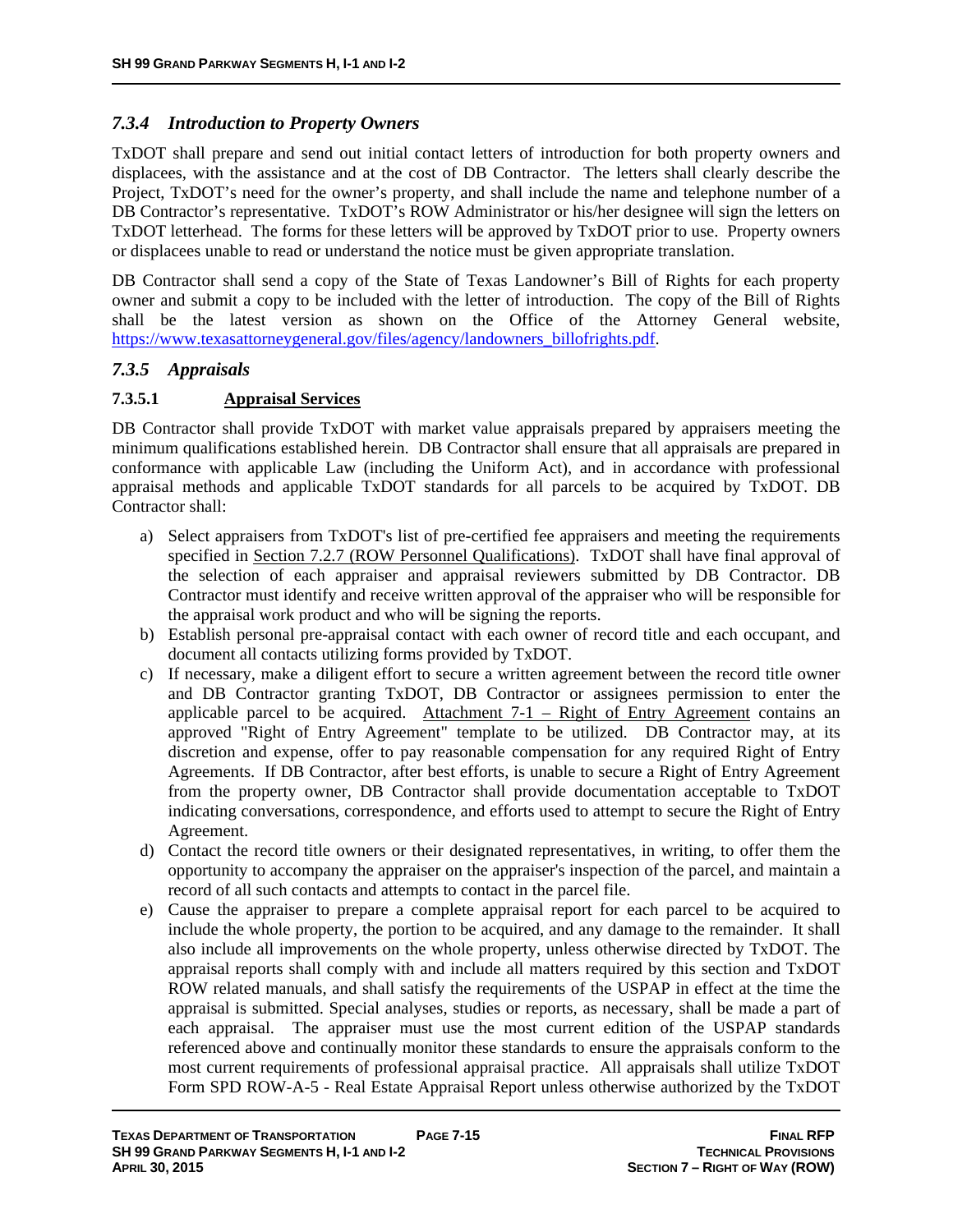*Right of Way Manual* or TxDOT *Appraisal and Review Manual*; however, all appraisals for condemnation proceedings shall utilize TxDOT Form SPD ROW-A-5 - Real Estate Appraisal Report.

- f) Obtain and provide TxDOT with copies of all written leases, licenses and other occupancy agreements, including outdoor advertising/sign agreements that are not already included in the title commitment, in order to identify lessees, licensee and other occupants with potential compensable interests in each parcel and to determine the value of each such interest.
- g) Perform an evaluation of all outdoor advertising signs, as required, utilizing the appropriate forms as instructed by TxDOT.
- h) Cause the appraiser(s) to testify as an expert witness(es) or provide expert witness(es) approved by TxDOT in Special Commissioners' hearings or eminent domain proceedings through jury trial and be available for depositions, other discovery, pre-hearing or pre-trial meetings and appeals, as directed by TxDOT in accordance with the TxDOT *Right of Way Manual* and USPAP. DB Contractor shall also provide administrative and/or technical support for such proceedings as requested by TxDOT.
- i) Coordinate with the review appraiser regarding corrections and/or additional information that may be required for a particular appraisal.
- j) Cause a report to be prepared by an environmental professional that meets the qualifications set forth in ASTM E-1527-13, Standard Practice for Environmental Site Assessments: Phase 1 Environmental Site Assessment Process, documenting the environmental condition of each parcel, which may be used on field investigations and/or historical review, as appropriate for the particular parcel. As directed by TxDOT, DB Contractor shall submit a summary report of the Phase I site assessment. A template or sample of this summary report shall be provided by TxDOT in the Reference Information Documents (RIDs). Upon completion, the report shall be made available to the appraiser(s). A Phase I environmental site assessment or a report provided in a manner approved by TxDOT shall be performed for all properties and submitted with the Acquisition Package. If it is determined that there is a potential environmental risk based on the Phase I report or other reports then a Phase II investigation shall be performed and submitted to TxDOT before a payment request is submitted for the purchase of the parcel or a Condemnation Package is submitted for approval. A Phase III investigation shall be performed if the Phase II report justifies it. The Phase III report must indicate the approximate cost to remediate the parcel to achieve its current use and its highest and best use. DB Contractor shall prepare timely written notification to TxDOT of any environmental or other concerns associated with the Project ROW or Additional Properties to be acquired that could require environmental remediation or other special attention or which would cause a report to be prepared. In the event that DB Contractor has exhausted all means possible and is unable to access the properties to perform an Environmental Site Assessment Phase II and/or III, DB Contractor may submit the Acquisition Package and Condemnation Package without the Environmental Site Assessment reports. However, DB Contractor will be responsible for performing and receiving approval from TxDOT for all required Environmental Site Assessments after possession of the property has been obtained through condemnation before commencement of construction.
- k) Engage the services of, and cause, a land planner to perform, or otherwise assist in the preparation of, any and all appraisals. The land planner shall be involved with all parcels with a valuation analysis indicating a highest and best use that is other than the current use of such parcels, or as directed by TxDOT for certain other appraisals. DB Contractor shall notify TxDOT in writing of each and every instance when the highest and best use of a parcel is different and TxDOT will determine to what degree land planner services will be utilized by DB Contractor.
- l) Cause the appraiser(s) to prepare updated appraisals, as well as updated appraisal reviews, when required by TxDOT or as needed during eminent domain proceedings. An updated appraisal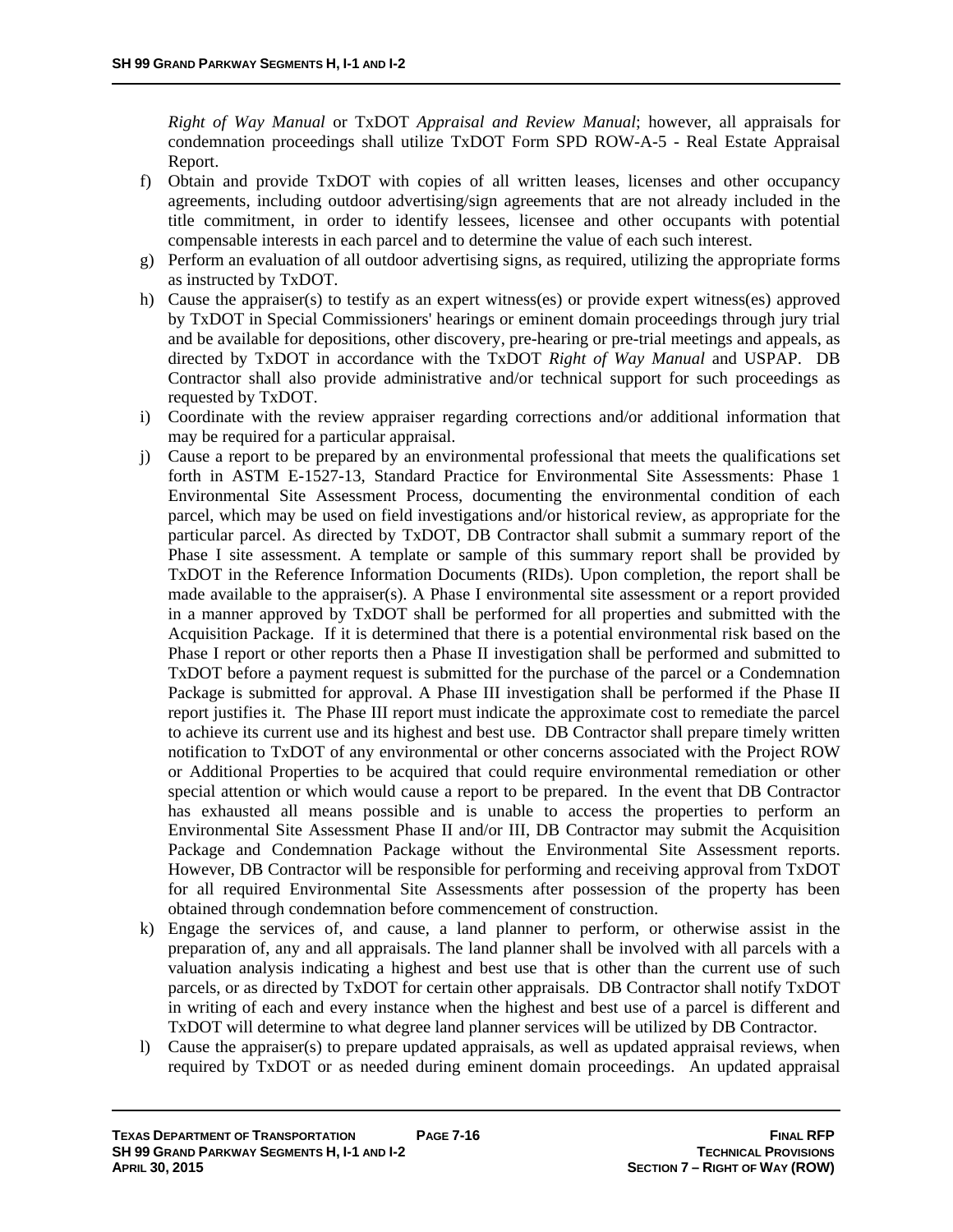package shall comply with USPAP and Advisory Opinion, AO-3. At a minimum, the updated appraisal report or new assignment must include:

- (i) A letter of transmittal with a specific reference to the original appraisal report, any changes in market conditions, since the original appraisal, any changes in the subject property since the original appraisal, a statement of the current value or extension of the original value opinion and the listing of the current date of value.
- (ii) An updated Page 1 from TxDOT Form SPD ROW-A-5 Real Estate Appraisal Report with the current date of a recent inspection of the subject property and a current date of value. This form needs to have a current signature and date by both the appraiser and the reviewing appraiser in the appropriate spaces on the form.
- (iii) Any qualifying and limiting conditions or general assumptions by the appraiser shall be clearly stated and attached.
- (iv) A copy of the survey and legal description of the property being acquired, current photographs of the subject property, clearly showing the area being acquired, even though the original appraisal report contained photographs of the subject and the area of the acquisition. If there are significant changes to the subject property, the area being acquired, access to the remainder property, damages to the remainder(s), market conditions, the subject property's highest and best use from the previous appraisal or significant changes in the approaches to value, the property shall be reappraised using the TxDOT Form SPD ROW-A-5 – Real Estate Appraisal Report. Appraisers shall refer to the TxDOT *ROW Appraisal and Review Manual* for additional guidance. DB Contractor shall follow these guidelines in producing updated appraisal reports or new assignments and shall discuss specific updating requirements for any complex appraisals with TxDOT before beginning the assignment.
- m) Prepare and deliver to TxDOT upon request, a copy of all file documents, as formally requested in discovery motions or request for production.
- n) Complete with the property owner and furnish, to the appraiser and Relocation Agent, TxDOT Form SPD ROW-A-9 - Property Classification Agreement before appraisal is completed.

#### **7.3.5.2 Appraisal Review**

In connection with appraisal review, DB Contractor shall:

- a) Select review appraisers from TxDOT's list of pre-certified fee appraisers and meet the requirements of Section 7.2.7 (ROW Personnel Qualifications). The review appraiser selected must follow the appraisal guidelines and procedures found in the TxDOT *ROW Appraisal and Review Manual*.
- b) Determine, in consultation with TxDOT, if additional appraisal reports or technical expert reports are required. Initiate, review, and reconcile each report required.
- c) Review all appraisal reports for each parcel to determine consistency of methodology, supporting documentation related to the conclusion reached, and compliance with TxDOT standards, as defined in Section 7.3.5.1 (Appraisal Services) and this Section 7.3.5.2 (Appraisal Review), the TxDOT *ROW Appraisal and Review Manua*l, the *Uniform Appraisal Standards of Federal Land Acquisitions* and the requirements of the Appraisal Foundation's USPAP in effect at the time the appraisal is reviewed. The review appraiser must use the most current edition of the standards referenced above and continually monitor these standards to ensure the appraisals conform to the most current requirement of professional appraisal practice.
- d) Inspect the subject properties and the sale properties used in direct comparison for each appraisal being reviewed.
- e) Upon completion of the review outlined above, the review appraiser shall certify in writing to TxDOT that all required standards have been met. This certification will occur by signing on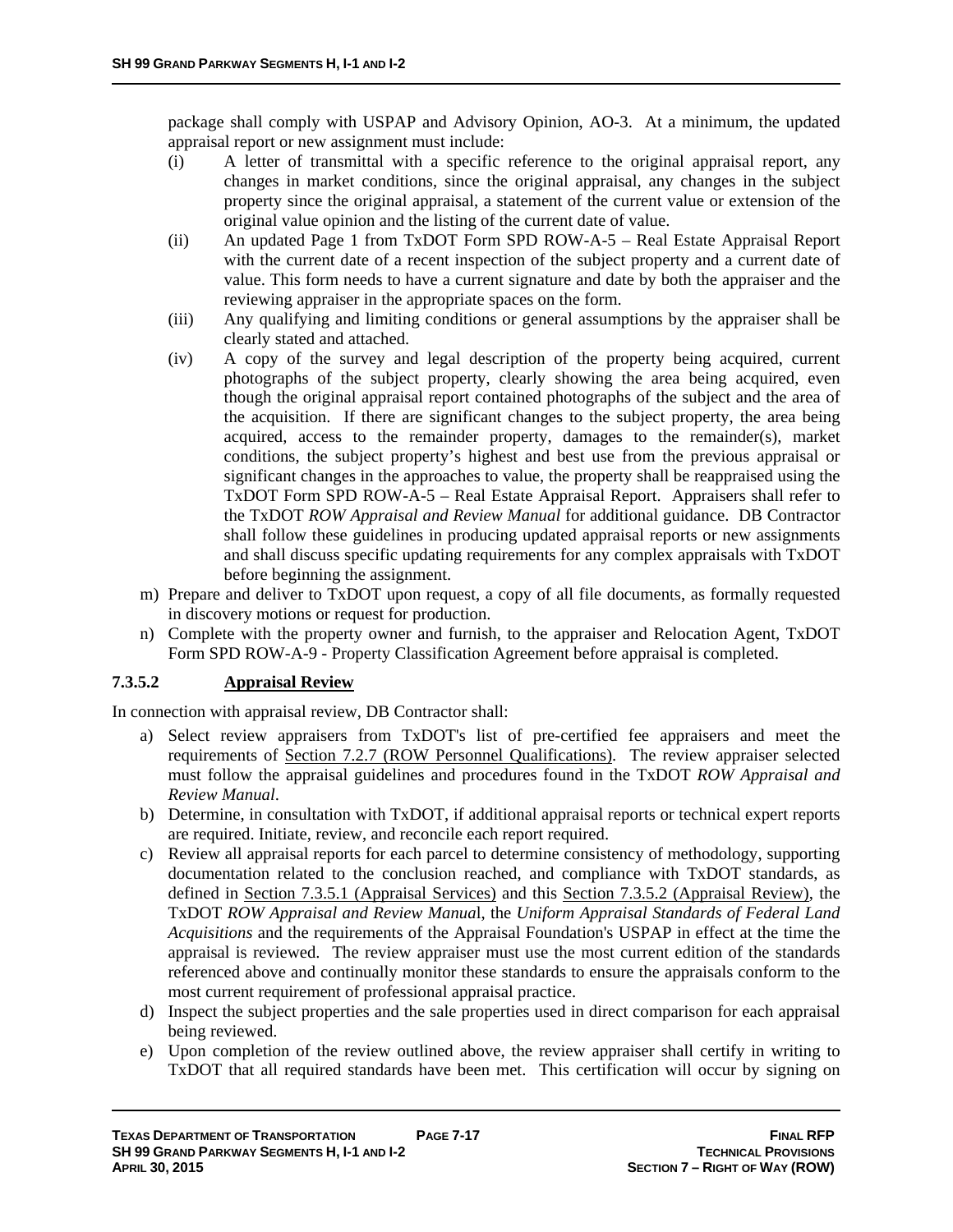Page 1 of the TxDOT Form SPD ROW-A-5 - Real Estate Appraisal Report, in the block provided. The review appraiser will also complete TxDOT Form SPD ROW-A-10 - Tabulation of Values, to accompany each appraisal.

- f) For appraisal updates or new assignments, the review appraiser shall perform a complete review of the updated or new appraisal, re-inspecting the subject property and the sales used, as of the current date of value. The review appraiser shall follow the procedures outlined in the TxDOT *ROW Appraisal and Review Manual*. A new TxDOT Form SPD ROW-A-10 - Tabulation of Values, will be required for each updated appraisal or new assignment.
- g) In accordance with providing a Quality Control Specialist(s) as stated in Section 7.2.7 (ROW Personnel Qualifications), ensure that appraisal consistency and quality for the entire Project is monitored for Project-wide controls and consistency.

### *7.3.6 Project ROW Acquisition Package Approval*

Acquisition Packages submitted by DB Contractor for TxDOT's approval shall include the following items, prepared for each parcel in accordance with the requirements of this section:

- a) A cover sheet setting forth the following information for each parcel:
	- (i) Parcel number and number of parts
	- (ii) Station number
	- (iii) CSJ number
	- (iv) Federal Identification Number (if applicable)
	- (v) Location of parcel
	- (vi) Name of owner
	- (vii) County and/or other jurisdiction
	- (viii) Extent of acquisition (partial or whole acquisition)
	- (ix) Type of conveyance (fee, easement, etc.)
- b) A complete legal description of the parcel adequate to effect the desired acquisition of the parcel, signed and sealed by an RPLS. A legal description and parcel plat is required for each parcel. Control of access shall be addressed in all legal descriptions. All descriptions shall be in recordable form and shall be prepared in a form and manner acceptable to TxDOT in all respects.
- c) The parcel plat, as prepared by the RPLS, and a half-size  $(11" \times 17")$  copy of the ROW map sheet(s) pertaining to the parcel, such plat to include control of access designations.
- d) A title report, current within 90 Days, including copies of all documents identified in the exceptions listed therein and a plot of all easements identified therein. The Acquisition Package shall include DB Contractor's analysis of each preliminary title report or title commitment to determine potential problems and proposed methods to cure title deficiencies. DB Contractor shall perform title curative work. DB Contractor shall provide TxDOT with copies of all curative documents.
- e) A copy of the appraisal report with an effective date less than 180 Days.
- f) A copy of the environmental site assessment and all amendments as described in Section 7.3.5.1 (Appraisal Services).
- g) A real/personal property report detailing the items making up each parcel are classified as real estate, tenant-owned improvements or personal property. Particular attention shall be paid to items that have questionable classifications (a completed TxDOT Form SPD ROW-A-9 - Property Classification Agreement).
- h) Replacement Housing Calculations, notification of business eligibility, completed displacee interviews, all comparables used in estimating the Replacement Housing Calculations, and letter to displacee(s) explaining Replacement Housing Calculations. Calculations and replacement housing benefit package shall be prepared and reviewed by a qualified consultant, in conformance with TxDOT's standard relocation procedures and applicable to State and Federal Laws.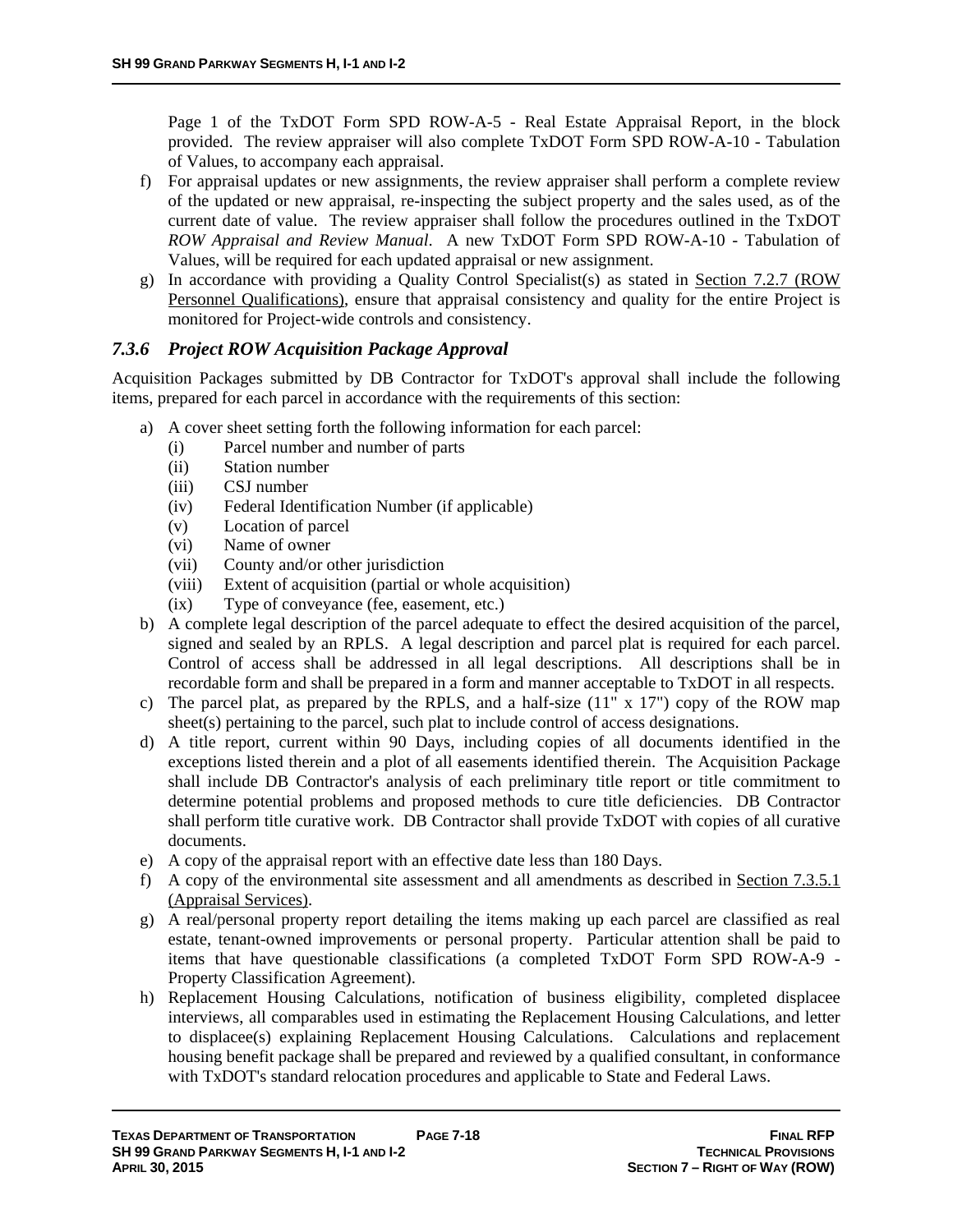- i) The proposed initial offer letter, memorandum of agreement, deed, and any other documents, which shall be prepared by DB Contractor as required or requested by TxDOT, on DB Contractor's letterhead or as otherwise directed. TxDOT will provide the format for preparing these documents. Documents referred to in this section are standardized by TxDOT and modification of standardized documents shall be kept to a minimum. All changes are subject to approval by TxDOT in writing, in TxDOT's sole discretion.
- j) Any other required TxDOT forms, such as record of all contacts with the property owner or any party with a compensable interest.

No Acquisition Packages will be approved if performed or submitted by appraisers or agents not previously approved by TxDOT for this Project.

Upon TxDOT's prior written approval of the Acquisition Package, DB Contractor may proceed with the offer to the property owner.

### **7.4 Acquisition Activities**

#### *7.4.1 ROW Negotiations*

DB Contractor shall conduct all negotiations in accordance with the requirements of applicable Law. In conjunction with negotiations, DB Contractor shall:

- a) Within ten (10) Business Days of TxDOT's approval of the Acquisition Package, contact each property owner or owner's designated representative, in person where practical, to present the offer and deliver an appraisal report (not more than six (6) months old) and appropriate brochures. The approved appraisal shall be sent by certified mail, return receipt requested. A copy of the appraisal report for the subject property shall be provided to the property owner or authorized representative at the time of initial offer. All appraisal reports produced or acquired by TxDOT relating specifically to the property owner's property and prepared in the ten (10) years preceding the date of the offer must also be delivered to the property owner. DB Contractor shall also maintain a file record of receipt of appraisal signed by the property owner. DB Contractor shall also maintain follow-up contacts and secure the necessary documentation and title curative Work upon acceptance of the purchase offer.
- b) At the time of offer, produce and distribute to all property owners and displacees, TxDOT approved informational brochures and the State of Texas Landowner's Bill of Rights as updated on the Office of the Attorney General's website:

https://www.texasattorneygeneral.gov/files/agency/landowners\_billofrights.pdf.

- c) Identify lessees, licensees, occupants, or other parties with potential compensable interests including outdoor advertising sign owners, and, if appropriate, after consultation with TxDOT, negotiate with such parties for the acquisition of their compensable interests.
- d) Advise the property owners, lessees, licensees, occupants, and other holders of compensable interests, as applicable, of the administrative settlement process. Confer with and transmit to TxDOT's ROW Administrator any settlement request from property owners, lessees, licensees, occupants, or other holders of any compensable interest, as applicable, including a detailed recommendation from DB Contractor in accordance with standards, manuals and procedures as defined in Section 7.2 (Administrative Requirements). TxDOT shall determine whether to accept a settlement request. Delivery of the administrative settlement request and DB Contractor's recommendation to TxDOT must occur within 15 Business Days following DB Contractor's receipt of the administrative settlement request.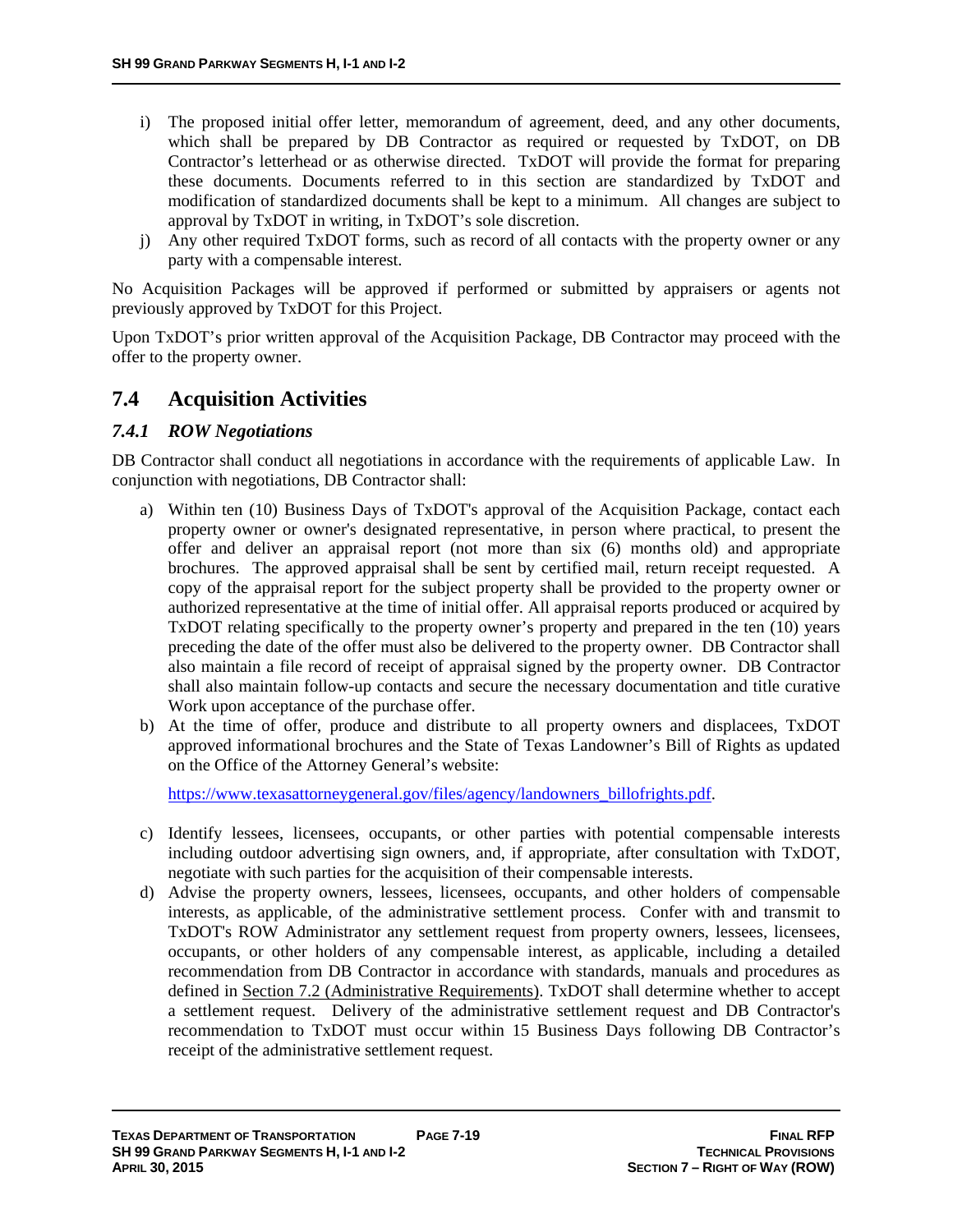- e) DB Contractor, at its request or the request by TxDOT and/or the TxDOT Administrative Settlement Committee, may participate in the evaluation of the administrative settlement request and attend the committee meeting.
- f) DB Contractor shall provide a letter with the TxDOT Administrative Settlement Committee's response to the property owner, lessee, licensee, occupant, or other holder of a compensable interest, as applicable. DB Contractor shall deliver all settlement responses (if within reasonable proximity of the Project) by hand within three (3) Business Days after receipt. If this delivery method is not feasible, DB Contractor shall mail (return receipt requested) response letters not more than three (3) Business Days following any decision by the TxDOT Administrative Settlement Committee. If DB Contractor selects the mailing option, DB Contractor shall make a telephone call to the property owner to discuss the settlement offer prior to mailing the response letter. The TxDOT ROW Administrator, on an as-needed basis, will convene the TxDOT Administrative Settlement Committee.
- g) Notwithstanding an unsuccessful completion of the formal administrative settlement process, DB Contractor may engage in ongoing negotiations with the owners of compensable interests. DB Contractor shall develop and incorporate in its ROW Acquisition Plan a procedure for these negotiated settlements. Said negotiations may continue until such time as the Texas Transportation Commission adopts a minute order authorizing the filing of a condemnation petition. DB Contractor shall submit to TxDOT its recommendation of a negotiated settlement and obtain TxDOT's consent prior to acceptance of any settlement.
- h) Provide timely (i.e., not more than ten (10) Business Days after inquiry) response to the verbal or written inquiries of any property owner, lessee, licensee, occupant or other holder of a compensable interest, as applicable.
- i) Prepare a separate negotiator contact report for each meeting or conversation with any person (or other appointed representative(s) supported by a written confirmation of appointment) who has a compensable interest in each parcel on TxDOT Form SPD ROW-N-94 – Negotiator's Report. Contact reports shall also be prepared for unsuccessful attempts to contact such persons.
- j) Maintain a complete parcel file for each parcel. All original documentation related to the purchase of the real property interests will be maintained (housed separately from the relocation files) in conformance with TxDOT standards, manuals, and procedures, as defined in Section 7.2 (Administrative Requirements). All original Project ROW documents must be retained and properly secured in DB Contractor's Project office or as otherwise approved by TxDOT. Signed original documents shall be forwarded to TxDOT periodically or as requested by TxDOT with a transmittal form during the acquisition process; provided, however, that all remaining original documents shall be forwarded upon completion of the acquisition of Project ROW for the Project.
- k) Prepare and deliver documents of conveyance (including bisection clause and access clause, if applicable) to the property owner, lessee, licensee, occupant, or other holder of any compensable interest, as applicable, and obtain their execution of the same. All signatures on documents to be recorded shall be notarized in accordance with Texas Law.
- l) Pursue and obtain Possession and Use Agreements (PUA) concurrently with the parcel negotiations. The form of PUA will be provided by TxDOT and will contain provisions allowing for construction to commence while negotiations are finalized. Such agreements will be sought and negotiated by DB Contractor strictly in accordance with the Law and only with the prior written consent of TxDOT. If DB Contractor exercises the use of a TxDOT PUA, DB Contractor must obtain a deed or commence action on condemnation proceedings by forwarding a condemnation packet to TxDOT for approval within six (6) months from the date of the PUA.
- m) Be open to all reasonable settlement requests (that comply with the regulations as outlined in this section) from the property owners, which are feasible and help expedite the Project ROW acquisition process. DB Contractor acknowledges and understands that TxDOT encourages all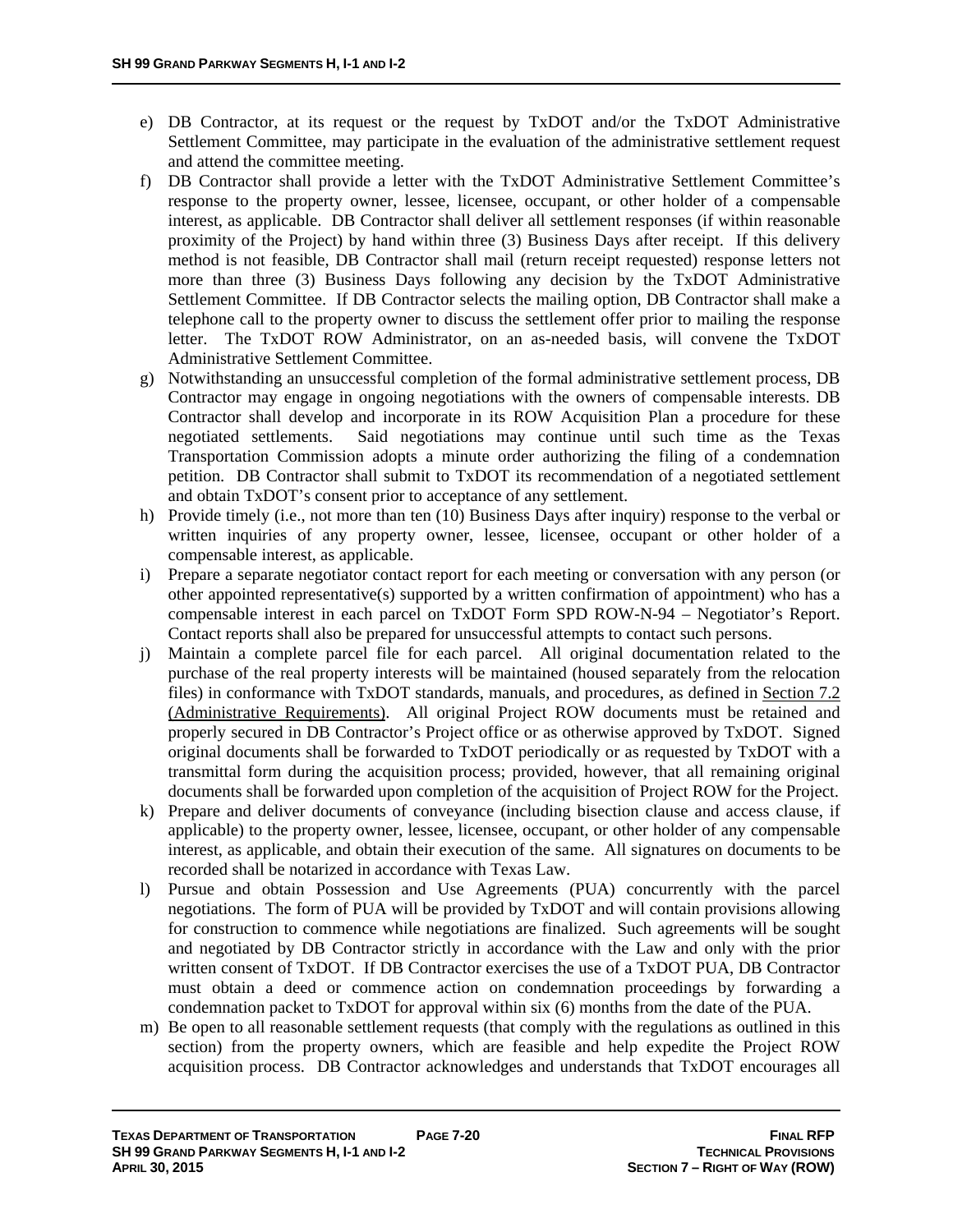positive and creative solutions which satisfy the property owner and promote the success of the Project.

n) DB Contractor shall prepare and deliver a final offer letter to the property owners, lessees, licensees, occupants, or other holders of any compensable interest, as applicable. The letter shall be on DB Contractor's letterhead and shall be signed by the ROW Acquisition Manager. The final offer letter shall allow a property owner lessee, licensee, occupant or other holder of compensable interest at least 14 Days as the consideration time period to review the final offer. DB Contractor shall submit to TxDOT, a copy of the final offer letter within two (2) days after delivery to the property owner.

If the final offer letter is not accepted, DB Contractor shall follow the procedures established for condemnation.

### *7.4.2 Relocation Assistance*

DB Contractor shall coordinate and perform the administrative requirements necessary to relocate any occupants and personal property from Project ROW and certain remainders, as authorized by TxDOT. All Work prepared by DB Contractor with respect to relocation assistance shall be performed in accordance with applicable Law, including the Uniform Act and TxDOT standards, and in accordance with all provisions of this Agreement.

DB Contractor shall maintain a relocation office (meeting ADA requirements) within reasonable proximity of the Project area as approved by TxDOT. At a minimum, the office hours of the relocation office shall be posted to meet the following timetables:

- a) Monday through Friday: 8:00 a.m. to 5:00 p.m.
- b) Saturday: 9:00 a.m. to 12:00 p.m.
- c) Sunday: office may be closed

In addition to the office hours listed above, DB Contractor shall be available to all displacees for relocation services at the convenience of the displacees.

DB Contractor's major activities with respect to the relocation assistance of occupants from Project ROW include:

- 1. Prepare a Relocation Plan in accordance with the TxDOT *Right of Way Manual*, Volume 3, Chapter 8 (Relocation Program Planning and Construction) within 90 Business Days after receipt of NTP1, as stated in the Project Management Plan requirements.
- 2. Monitor relocation assistance activities.
- 3. Prevent fraud, waste and mismanagement.
- 4. Assist with all requests and be responsible for carrying out decisions made by TxDOT, the review/appeal process and judicial reviews.

DB Contractor shall provide relocation assistance strictly in accordance with the Law, and, in particular, the Uniform Act and TxDOT standards. With respect to relocation assistance, DB Contractor shall:

- A. Provide written notice to all property owners, lessees, licensees, occupants, other holders of compensable interests, and other potential displacees regarding relocation assistance and produce and provide them with a relocation assistance brochure that has been approved by TxDOT. DB Contractor shall perform relocation interviews, complete and maintain interview forms and discuss general eligibility requirements, programs, and services with potential displacees. DB Contractor shall maintain a written record of all verbal contacts.
- B. Give written notice of the pending acquisition to any non-eligible occupants. Any questions as to the eligibility of a potential displacee shall be directed in writing to TxDOT's ROW Administrator.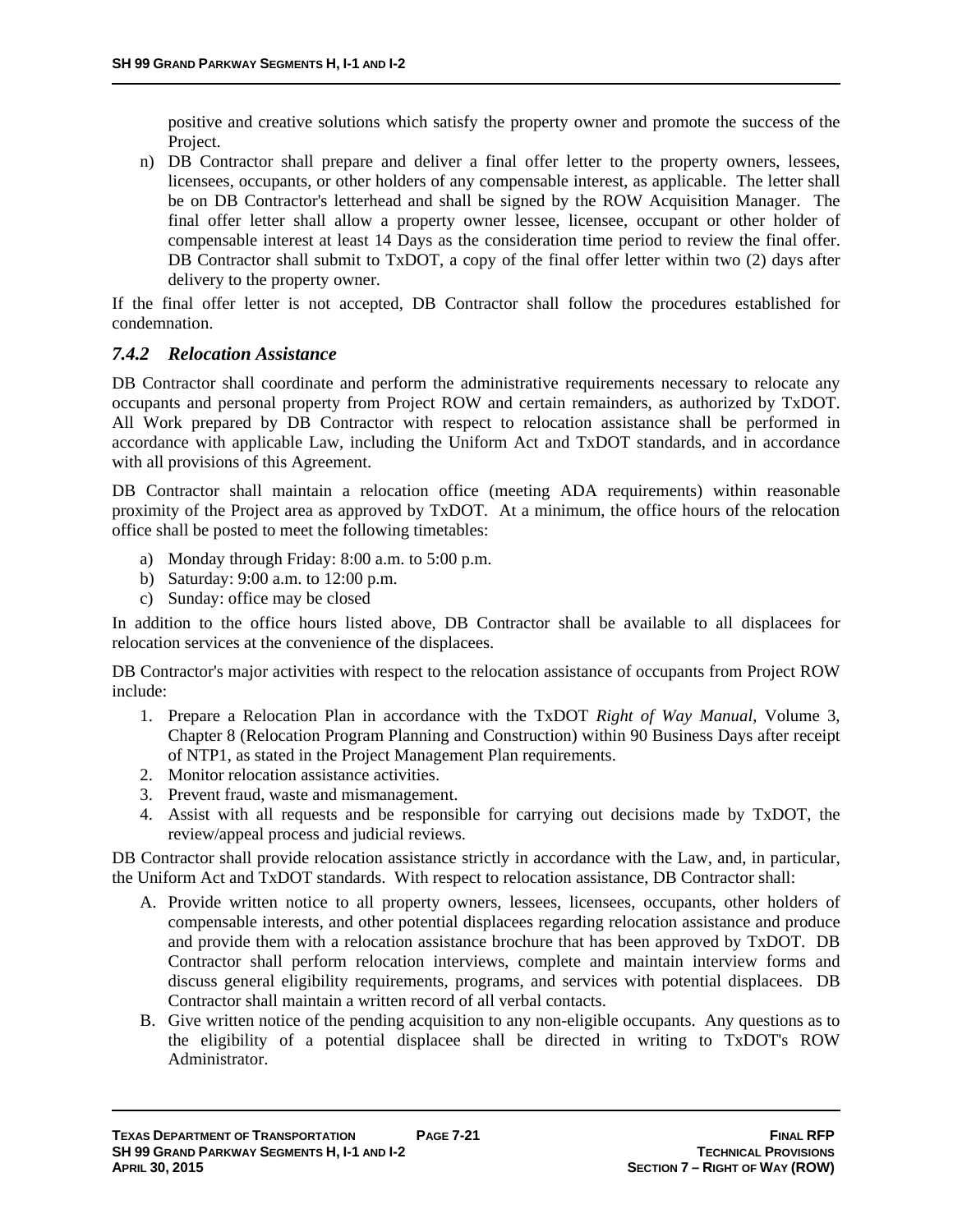- C. Contact and provide relocation assistance to those parties affected by the Project ROW acquisition and complete forms for all displacees, as required.
- D. Locate, evaluate and maintain files on comparable available housing, commercial, retail, and industrial sites.
- E. Calculate replacement supplement benefits.
- F. Compute and submit requests for relocation rental/housing supplement to TxDOT prior to submission to relocatees. All relocation supplements shall be subject to TxDOT's written approval.
- G. Perform a Decent, Safe and Sanitary (DSS) inspection for each replacement housing comparable, photograph the comparable and complete the DSS inspection form, TxDOT Form SPD ROW-R116 - Replacement Housing Inspection).
- H. Obtain at least two (2) moving estimates from moving companies to effect relocation of personal property or consistent with the Uniform Act.
- I. Prepare moving plan with appropriate photos, sketches and inventory of personal property to be moved.
- J. Coordinate moves with displacees and moving companies in accordance with TxDOT standards and the Uniform Relocation Act.
- K. Maintain relocation contact logs on a TxDOT Form SPD ROW-R96-R Relocation Advisory Assistance – Parcel Record.
- L. Attend all closings on replacement properties, if requested by any party involved, and assure supplemental payments, if any, are properly distributed.
- M. Process and compute increased interest payments on the mortgage of owner-occupied dwellings, as required.
- N. Deliver to displacees a 90 Day notice of eligibility letter simultaneously with the delivery of the relocation benefits package. Deliver a 90 Day letter to displacees with the location of the comparable property used to compute the supplement.
- O. Deliver a 30 Day notice to displacees and property owners upon Possession of Project ROW.
- P. Notify TxDOT's ROW Administrator office immediately if a displacee has not moved after 30 Day notice expires. Special effort and consideration should be extended to the displacees in the move out process. If the displacees have not moved from the State owned ROW and eviction is necessary, DB Contractor must provide written request to TxDOT to begin eviction proceedings. The request must include written evidence of the due diligence efforts to vacate the displacees. Prepare a written recommendation to facilitate the displacee's move.
- Q. Be available for any appeals or hearings.
- R. Prepare relocation payment claim submissions for all displacees and all relocation assistance benefits.
- S. Verify DSS dwelling criteria on all replacement housing as selected by the displacees.
- T. Secure dwellings and structures no later than ten (10) Days after vacancy and protect the Project ROW following acquisition and relocation. It is the DB Contractor's responsibility to insure that all occupied and vacated improvements maintain insurance coverage or assume liability through completion of demolition.
- U. Maintain a complete file, separate from acquisition files, on each displacee and make available for inspection.
- V. Be responsible for all relocation activities that may occur after deposit of the Special Commissioner's award in the courts, including instances when a parcel referred to the Office of the Attorney General for eminent domain also has a relocation issue. Relocation computations shall be adjusted based on the approved administrative settlement and court award.
- W. Prepare all correspondence to the displacees or their representative(s) on DB Contractor's designated relocation letterhead and have DB Contractor's correspondence signed by the Project ROW relocation agent.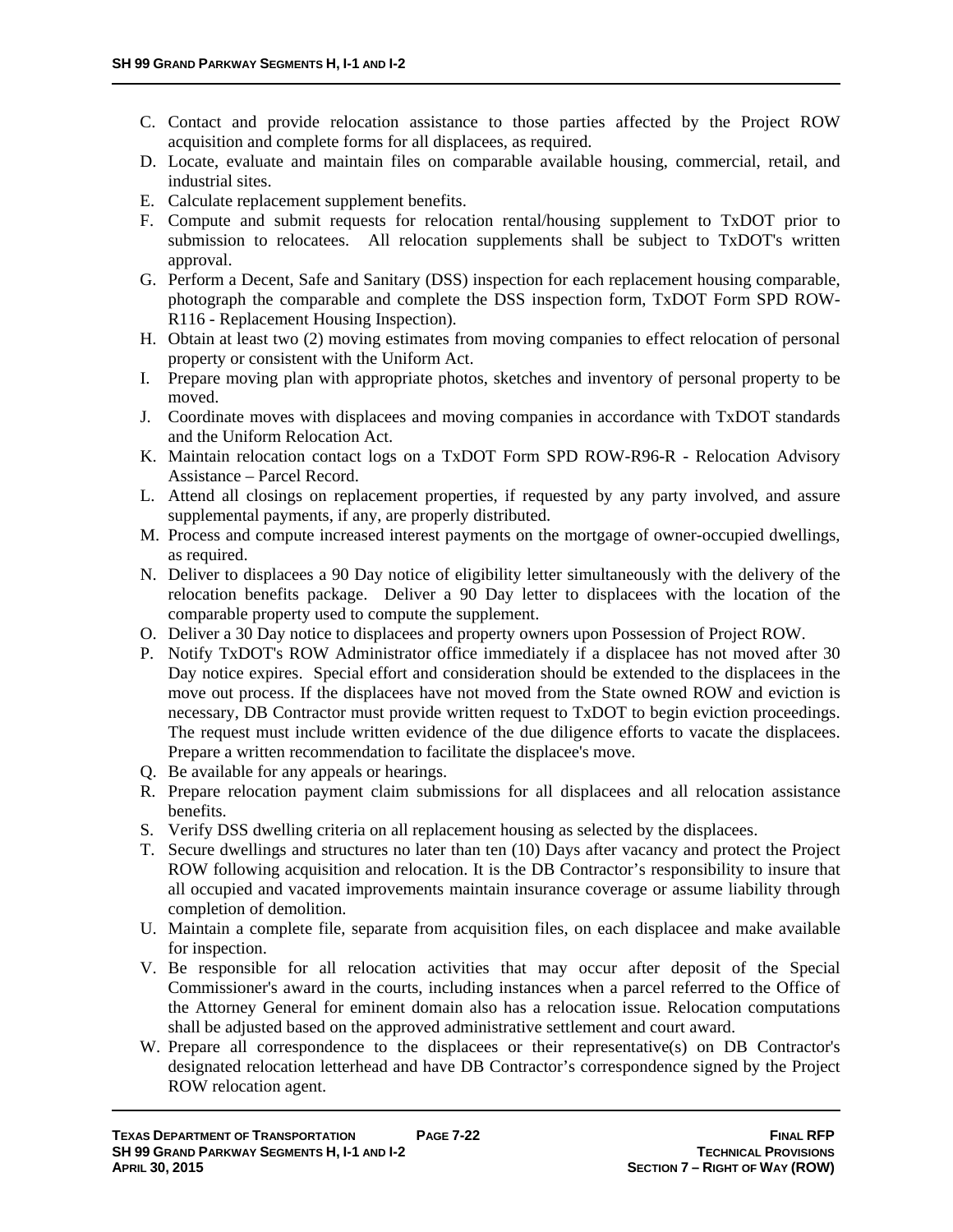- X. Deliver to each displacee the relocation assistance payments according to the TxDOT *Right of Way Manual, Volume 3 - Relocation Assistance – Chapter 4 Program Administration – Section 1 Procedures – Delivery of Payment*.
- Y. Assist TxDOT and the Office of the Attorney General with eviction proceedings. Serve notice of eviction proceedings to the occupant(s) of the property who have not complied with move dates. Coordinate the eviction process with the local authorities and accompany the Sheriff's Department when the local authorities are carrying out eviction.

### *7.4.3 Closing Services*

For purposes of closing services, DB Contractor shall:

- a) Submit a closing Submittal to TxDOT for review a minimum of 24 hours prior to closing. Closing Submittals shall include the following: i) a reference to the disposition of any environmental matters; ii) updated title commitment, no more than 15 Days prior, with notations indicating the disposition of all schedule "B" and "C" items; iii) a copy of the executed warranty deed to be delivered; iv) a proposed closing statement indicating disposition of all proceeds; e) a copy of any and all releases of liens; v) a copy of any miscellaneous documents and other curative matters required to be delivered at closing and vi) a copy of the closing memorandum outlined in item b) below.
- b) Prepare the escrow agreement and closing documents, including a closing memorandum identifying all parties involved in the closing, and listing all documents to be executed and/or delivered in connection with the closing.
- c) Attend closings; provide curative documents and exhibits as required and in conjunction with the applicable title company. Confirm that all conditions to closing are satisfied and notify TxDOT of all closing appointments.
- d) Obtain and transmit to TxDOT a copy of the issued title insurance policy and recorded conveyance document based on the approved updated title commitment within 45 Days following closing.

e)

### *7.4.4 Condemnation Support*

DB Contractor shall provide an individual or individuals having sufficient knowledge of the design of the Project to appear as an expert witness for testimony at the Special Commissioners' hearing or other proceedings. This individual is also responsible for preparing exhibits as requested by TxDOT or the Office of the Attorney General in support of said testimony.

DB Contractor shall support condemnation efforts as directed by TxDOT and further delineated as follows:

- a) Notify TxDOT of any potential condemnation and document the reason(s) for condemnation including recommendations for property closure.
- b) Conduct all applicable eminent domain-condemnation activities in accordance with the policies and procedures as described in the TxDOT *Right of Way Manual*, Volume 4: "Eminent Domain"; in the TxDOT *ROW Appraisal and Review Manual*, Chapter 7 "Eminent Domain-State Acquisition" or as revised; and in Chapter 21 of the Texas Property Code and Senate Bill 18.
- c) After non-response or upon receipt of a copy of the rejected final offer from a property owner or other property right holder entitled to compensation, request an updated title report from the title company issuing the original title commitment.
- d) Provide to TxDOT, within ten (10) Days following non-response or rejected certified mailing, notification thereof together with a signed and sealed parcel description and parcel plat, and a bisection clause and access clause, if necessary, with the clauses attached to a property exhibit containing the parcel description and parcel plat.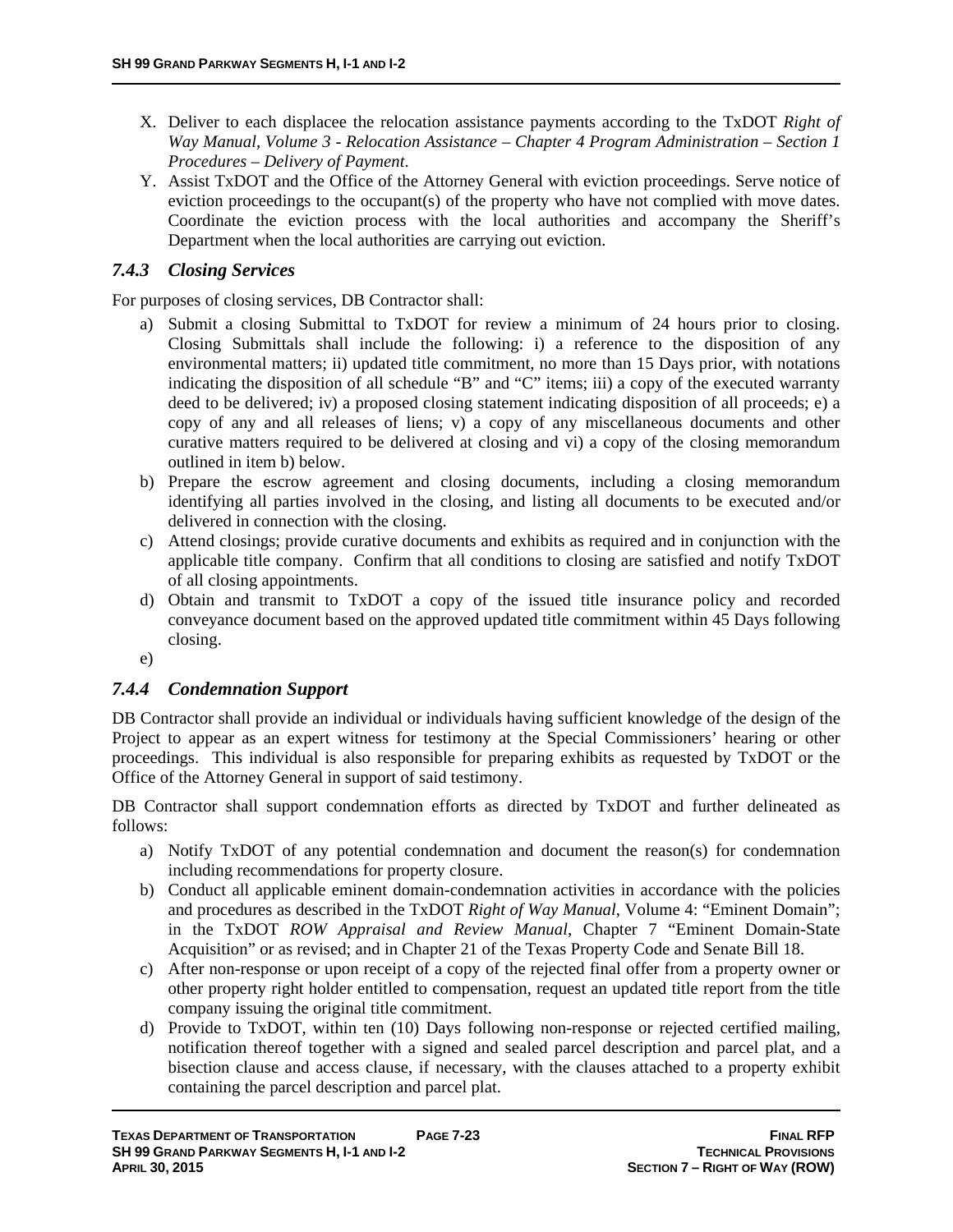- e) Use the information from the title report to join all parties having a property interest on the applicable TxDOT form. Spouses of property holders with compensable rights must also be ioined.
- f) Upon completion of TxDOT Form SPD ROW-E-49 Request for Eminent Domain Proceedings, prepare a condemnation packet containing two (2) copies each of the following documents: the completed TxDOT form, negotiation logs, the updated title report not more than 90 Days old, appraisal receipt acknowledgment, pre-appraisal contact sheet, signed and sealed field notes, parcel sketch, bisection clause and access clause exhibits (if necessary), initial offer letter and final offer letter reflecting the latest appraisal, complete minute order request form (form to be provided by TxDOT), any correspondence sent by DB Contractor or from the owner of the compensable interest or representatives, one (1) copy of all the appraisal reports and evidence of a bona fide offer to the property owner. Submit two (2) complete Condemnation Packages to TxDOT's ROW Administrator for review and approval.
- g) Send a copy of the complete petition to the title company and confirm with the title company that the appropriate parties were joined in the case and that no changes in title have occurred since the original litigation guaranty was issued.
- h) File the petition for condemnation with the appropriate court clerk after a determination that a timely settlement is not feasible. In counties that require e-filing, the Office of the Attorney General will e-file as appropriate and provide a copy of the petition to TxDOT. DB Contractor shall file the lis pendens with the appropriate county clerk. No later than three (3) Business Days from the date of filing, DB Contractor shall send a copy of the petition and lis pendens, by certified mail, return receipt requested, to the owner, lessee, licensee, occupant or other holder of compensable interest.
- i) Coordinate and provide legal and technical support to TxDOT, as required to facilitate filing the petition, assignment of a court, and setting of a hearing date.
- j) Make available to TxDOT on behalf of the Office of the Attorney General an agent who will be expected to assist in making arrangements for conferences with witnesses prior to trial, filing the condemnation petition, informing all parties as to the filing date of the petition and the case number assigned to the suit, and perform any other duties which will assist in the successful prosecution of the suit, including his or her attendance in court and filing necessary documents to complete all eminent domain proceedings.
- k) Depending on the market conditions or if over six (6) months have elapsed since the date of the initial offer, contact TxDOT and TxDOT will contact the Assistant Attorney General handling the case for TxDOT and confer about the advisability of preparing an updated appraisal or new assignment. If it is determined that an updated or new appraisal is necessary or desirable, obtain such appraisal using the same procedures as described in <u>Section 7.3.5.1</u> (Appraisal Services) above. DB Contractor must also undertake appraisal review as described in Section 7.3.5.2 (Appraisal Review).
- l) Coordinate with TxDOT on behalf of the Office of the Attorney General as to land planners and/or other expert witnesses as required by the Office of the Attorney General. DB Contractor, at its cost, shall provide the land planner or other expert at the request of TxDOT or the Office of the Attorney General. The land planner or other expert report, if required, shall be completed and forwarded to the appraiser before the updated appraisal is completed.
- m) Appear or provide for the appearance of expert witness(es) or fact witness(es) when requested by TxDOT or the Office of the Attorney General. The appearances may include pre-commissioner's hearing preparations, Special Commissioner's hearings, subsequent proceedings including jury trials and related proceedings and as other needs arise.
- n) Submit the updated appraisal or new assignment to TxDOT for review and approval. Once approved, TxDOT shall transmit the approved appraisal to the Office of the Attorney General. TxDOT and DB Contractor must approve any revised offer in writing prior to an offer letter being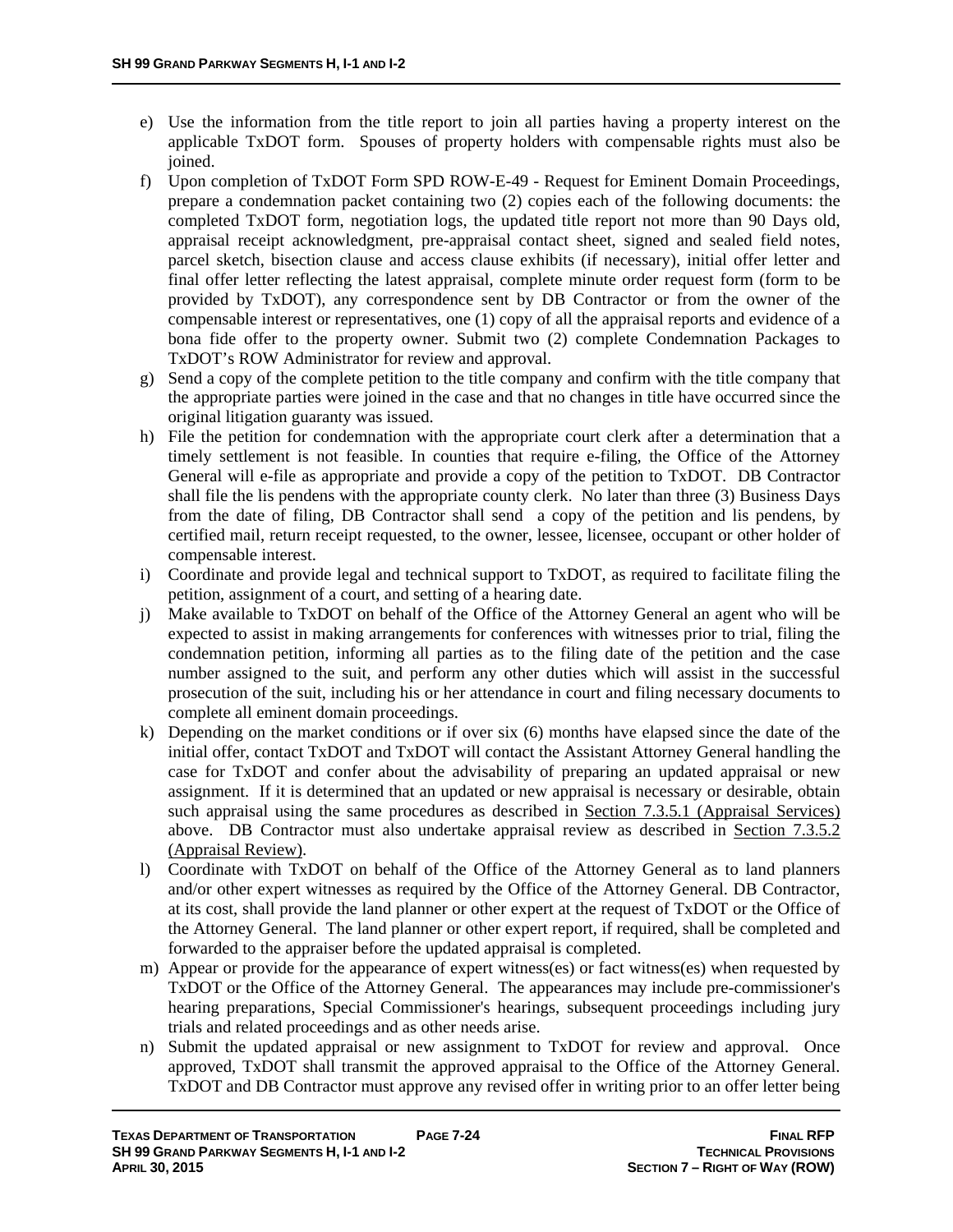sent. If a revised offer is approved, prepare a final offer letter, make the revised offer to the property owner or other holder of a compensable interest, as applicable, and submit a copy of the final offer letter to TxDOT for written approval.

- o) Communicate with TxDOT as to the parcel status on a monthly basis and in the Project progress report or as requested by TxDOT.
- p) Serve in person, a "Notice of Hearing" not later than 20 Days before the date of the Special Commissioners' hearing or other hearings and notice requirements as directed or authorized by the court.
- q) Call and send reminder letters two (2) to three (3) weeks in advance of any hearing to the assigned attorney, engineer, technical experts, appraiser, the commissioners, court reporter, and TxDOT's ROW Administrator concerning hearing dates.
- r) Upon completion of the hearing, prepare TxDOT Form SPD ROW-E-73 Data Sheet Special Commissioner's Hearing, and commissioners' time sheets. DB Contractor shall make payment to all commissioners involved in the hearing and include payment for commissioners as part of general Project ROW services.
- s) Coordinate and provide support to TxDOT's counsel and facilitate distribution of copies of award, prepare request for payment, and file notice of deposit. DB Contractor shall coordinate with TxDOT on behalf of the Office of the Attorney General regarding expert witnesses needed to testify on behalf of the State at the Special Commissioners' hearing and subsequent proceedings including jury trials. At the request of the Office of the Attorney General or TxDOT, DB Contractor shall provide and pay for all necessary expert witnesses including: engineering, land planners, real estate consultants, cost estimators, outdoor advertising sign experts and environmental consultants and DB Contractor shall appear as expert witness or fact witness, as requested. DB Contractor shall also make any Subcontractors available to appear as an expert witness or fact witness, as requested at the Special Commissioners' hearing or subsequent proceedings up to Final Acceptance of the construction project and through any maintenance agreement periods. The selection of all expert witnesses to be used for jury trials shall be determined by the Office of the Attorney General.
- t) Schedule and pay for all court reporter services, transcription costs, expert witness fees, exhibits, and exhibit workbooks as directed by TxDOT.
- u) Be responsible for coordinating the pre-hearing meeting with TxDOT on behalf of the Office of the Attorney General and all others required for testimony or exhibit preparation. DB Contractor shall require expert witnesses with all exhibits and documents to be present at a pre-hearing meeting.
- v) Timely file and provide proper service of objections if requested by TxDOT after completion of the Special Commissioner's hearing and promptly provide evidence of filing and copies of all filed documents to TxDOT. Within three (3) days after objections have been filed, DB Contractor, at its cost, shall order transcripts of such hearing.
- w) DB Contractor shall provide an individual or individuals having sufficient knowledge of the design of the Project to appear as an expert witness for testimony at the Special Commissioner's hearing or other proceedings. This individual is also responsible for preparing exhibits as requested by TxDOT or the Office of the Attorney General in support of said testimony. Exhibits shall be left in the custody of TxDOT at the close of the hearing.

### *7.4.5 Clearance/Demolition of Project ROW*

Prior to demolition of any improvements, DB Contractor shall provide to TxDOT, photographs of the property and all improvements, unless the Special Commissioner's hearing has been completed and objections have not been filed. DB Contractor shall also have photos of personal property and any other items of dispute in and of a quality suitable for presentation as evidence in court. Following acquisition or possession of any parcel of Project ROW, DB Contractor shall: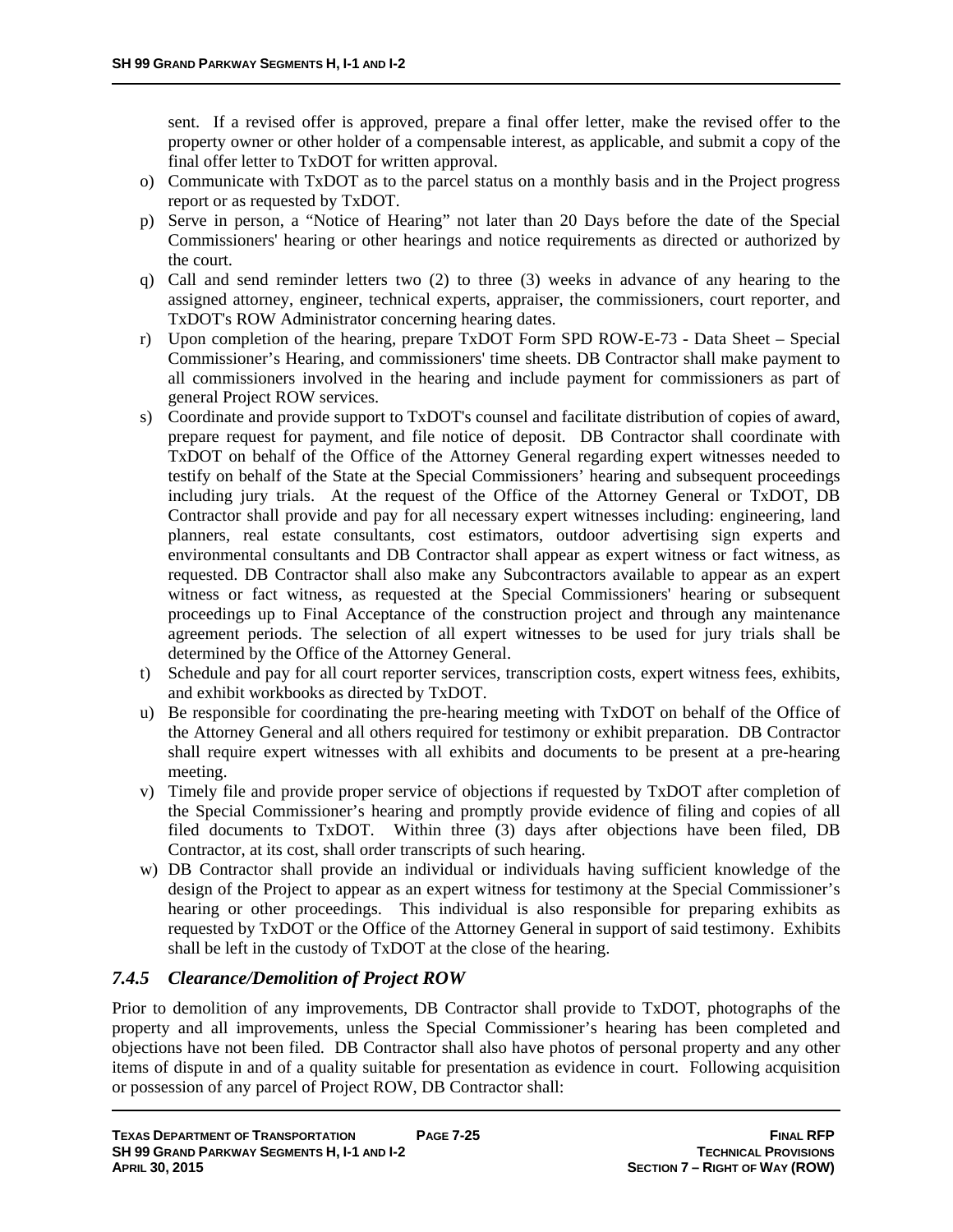- a) Within ten (10) Days from vacancy of the property and improvements, secure and protect the buildings, improvements and fixtures on the Project ROW until they are disposed of or demolished. DB Contractor shall board-up, mow, fumigate and winterize as required by TxDOT or applicable Law.
- b) Coordinate with the owner and occupants to assure the clearance of personal property from the Project ROW, as applicable.
- c) Provide for any insect and rodent control and initiate extermination as required to protect the adjacent properties and rid the Project ROW from infestations.
- d) Secure Governmental Approvals required for demolition and environmental surveys or tests, and notify TxDOT in writing of all such activities.
- e) To the extent required by Section 7.2.11 (Responsibilities of DB Contractor), prepare necessary documentation for disposal of improvements, fixtures and buildings in accordance with applicable Laws and submit the same to TxDOT.
- f) Provide written notification to TxDOT of any real and/or personal property remaining on the Project ROW after vacated by the occupants and not acquired as part of the acquisition.
- g) Terminate all utility service(s) when appropriate.
- h) Process all required forms, documents and permit applications in order to proceed with the timely demolition or removal of any and all improvements, buildings and fixtures located within the Project ROW, as applicable.
- i) Demolish and/or remove all improvements.
- j) Notify TxDOT upon completion of the demolition and clearance of the Project ROW, as applicable.

### *7.4.6 Payment Submittal*

DB Contractor must submit a payment Submittal for any item that is a TxDOT payment responsibility as outlined in this Section 7. A payment Submittal shall consist of:

- a) Completed payment request forms for each type of payment.
- b) All required appropriate documents as shown on each payment request form.
- c) Form AP-152 (Tax Payer Identification Number).

The State's warrant will be returned to DB Contractor's ROW Acquisition Manager (ROW AM).

### *7.4.7 Property Fence*

In connection with fences, DB Contractor shall comply with the policies and procedures of the TxDOT *Right of Way Manual*, as well as the specifications found in the current TxDOT *Standard Specifications for Construction of Highways, Streets and Bridges*. Fencing standards for DB Contractor-provided fencing shall conform to the overall aesthetics requirements found elsewhere in these Contract Documents and referenced standards.

### *7.4.8 Property Fencing for Public Properties*

Where public facilities now exist that are in high risk areas for public use (particularly those containing parks, sport areas, schools or any highly traveled pedestrian areas), DB Contractor shall construct similar like fence as in the preexisting condition or, at a minimum, construct a 6-foot-high chain-link fence with metal posts if no fence was in the preexisting condition. DB Contractor shall use Good Industry Practice in fencing public properties to control public access to the Project.

### *7.4.9 Property Fencing for Private Properties*

DB Contractor shall instruct the appraiser to use the "Cost to Cure" format to compensate an owner of private property for a replacement fence when the Project ROW line leaves one (1) or more unfenced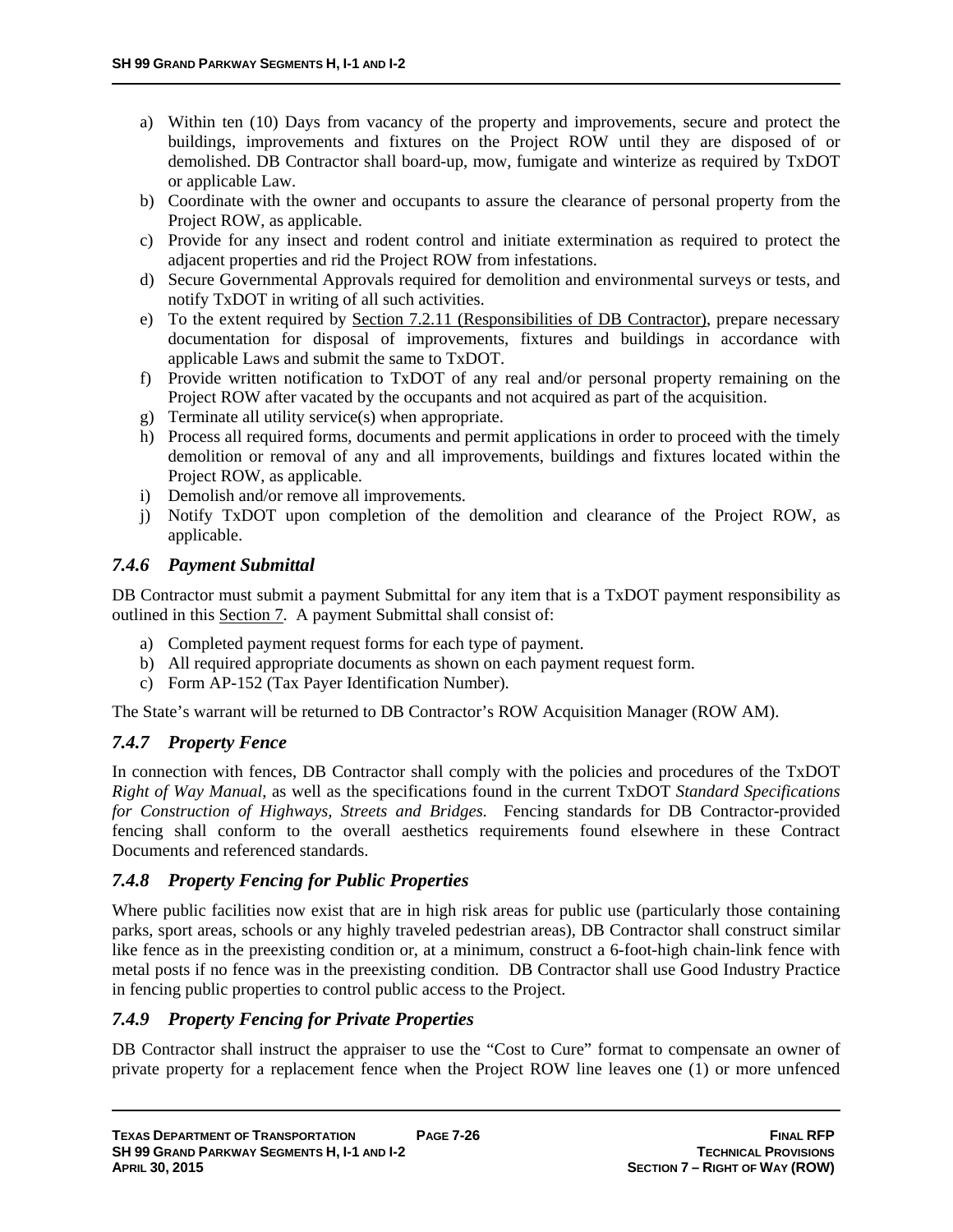remainder property(ies) that were fenced before the taking. Compensation for the new fencing will be based upon the same type of fence as the property owner's existing fence.

When the property owner is paid through the appraisal process for the cost to rebuild the fence on the remainder property, DB Contractor shall include the following clause in the memorandum of agreement or the purchase agreement for such property:

*"It is further understood and agreed that the Grantor has been compensated for the construction of a new fence and shall be responsible for constructing the necessary fencing within 30 Days from the date of closing. Grantor specifically understands and agrees that the fences are the property of the Grantor and they shall be liable and responsible for any reconstruction, maintenance, or adjustment with regard to such fencing."* 

DB Contractor shall make reasonable and good faith efforts to ensure that the property owners, who have been compensated for fencing of the remainder properties, erect the fence in accordance with the construction schedule.

If necessary to maintain the Project construction schedule and to control unauthorized access to the Project ROW by the public or livestock, DB Contractor shall be responsible for providing temporary fencing in cases where the property owner refuses to fence the property within the allotted timeframe.

After the property owner's retention period has expired and if any existing fencing remains, DB Contractor shall remove the existing fences from the newly acquired Project ROW and will be responsible for all costs associated therewith.

## **7.5 Early ROW Acquisition**

TxDOT shall notify DB Contractor if certain Project ROW parcels are scheduled to be acquired by TxDOT or Governmental Entities prior to issuance of NTP2. DB Contractor will be updated regularly on the status of the acquisition process for each parcel, if any.

After issuance of NTP2, DB Contractor shall complete the acquisition process and coordinate the scheduling of any remaining early Project ROW acquisitions.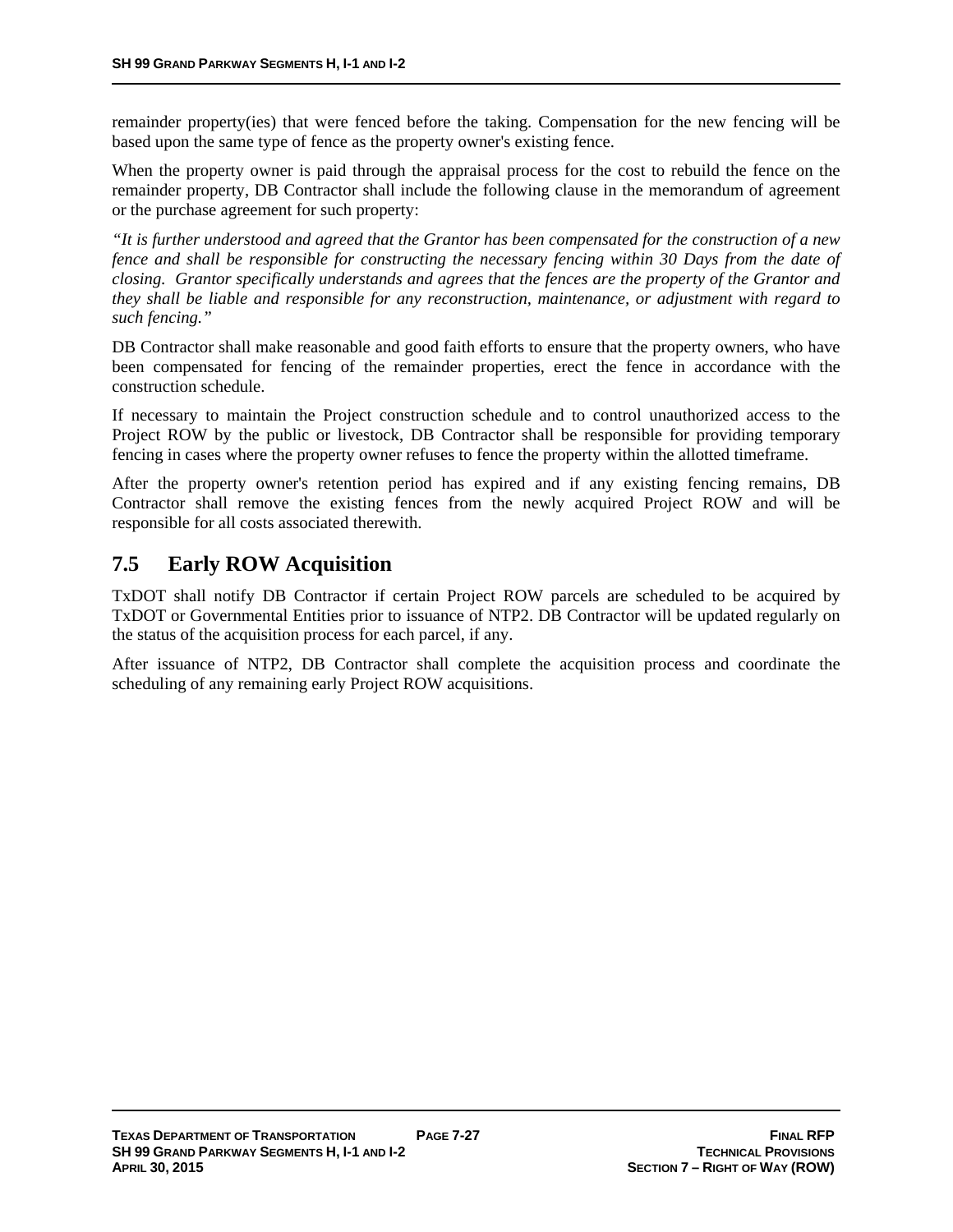# **8 GEOTECHNICAL**

## **8.1 General Requirements**

DB Contractor shall perform all geotechnical investigations, testing, research, and analysis necessary to effectively determine and understand the existing surface and subsurface geotechnical conditions of the Project ROW to be used by DB Contractor to carry out the Work. DB Contractor shall ensure the geotechnical investigations and analyses are both thorough and complete in accordance with TxDOT's *Geotechnical Manual*, AASHTO and FHWA geotechnical requirements, so as to provide accurate information for the design of roadways, pavements, foundations, structures, embankments, excavations, slopes and other facilities that result in a Project that is in accordance with TxDOT, AASHTO and FHWA geotechnical requirements, and meets the Agreement requirements.

The DB Contractor is responsible for all analyses, designs, detailing, clearances, and tolerances of components to ensure that components meet all form, fit, and functional requirements necessary for satisfactory operation of the indicated Elements of the Project in accordance with the current TxDOT *Geotechnical Manual* and *Houston District Guidelines for Foundation Design* in Attachment 8-1.

## **8.2 Design Requirements**

### *8.2.1 Subsurface Geotechnical Investigation by DB Contractor*

The subsurface investigation shall include but not be limited to soil borings, test pits, rock coring and pavement coring. DB Contractor shall determine the specific locations, frequency, and scope of all subsurface geotechnical investigations, testing, research, and analysis that the DB Contractor considers necessary to provide a safe and reliable roadway, pavement, foundation, structure, embankment, excavation, slope and facilities and other facilities for the Project in accordance with TxDOT, AASHTO, and FHWA geotechnical requirements.

The DB Contractor shall employ field investigation measures that avoid groundwater contamination and shall be responsible for all mitigation and/or restoration associated with the geotechnical investigations.

DB Contractor shall prepare and amend, as needed, its Geotechnical Engineering Reports documenting the assumptions, conditions, and results of the geotechnical investigation and analyses, including the following:

- a. The geology of the Project area, including soil and/or rock types, and drainage characteristics
- b. Field investigations and laboratory test results used to characterize conditions. Field investigations shall include descriptions of the soil/rock, Texas Cone Penetration test results, insitu test results, and recovery and RQD for rock cores. Results of laboratory testing shall include moisture content, plasticity index, gradations for each major soil strata change, levels of shrink/swell potential, levels of sulfate (on-site and borrow), soil compressibility, compaction characteristics (Proctor tests), resilient modulus tests, short-term and long-term strength tests and properties in accordance with TxDOT and ASTM geotechnical testing standards. Other field exploration and laboratory testing shall be performed as appropriate.
- c. A discussion of conditions and results with reference to specific locations on the Project
- d. Design and construction parameters resulting from the geotechnical investigation and analysis, including parameters for the design of pavements, pipes, foundations, structures, slopes, retaining walls, sound walls and embankments in accordance with TxDOT, AASHTO and FHWA geotechnical requirements.
- e. Slope stability analyses for embankment and excavation, including roadway section, and retaining wall slopes including both short-term (undrained) and long-term (drained) conditions,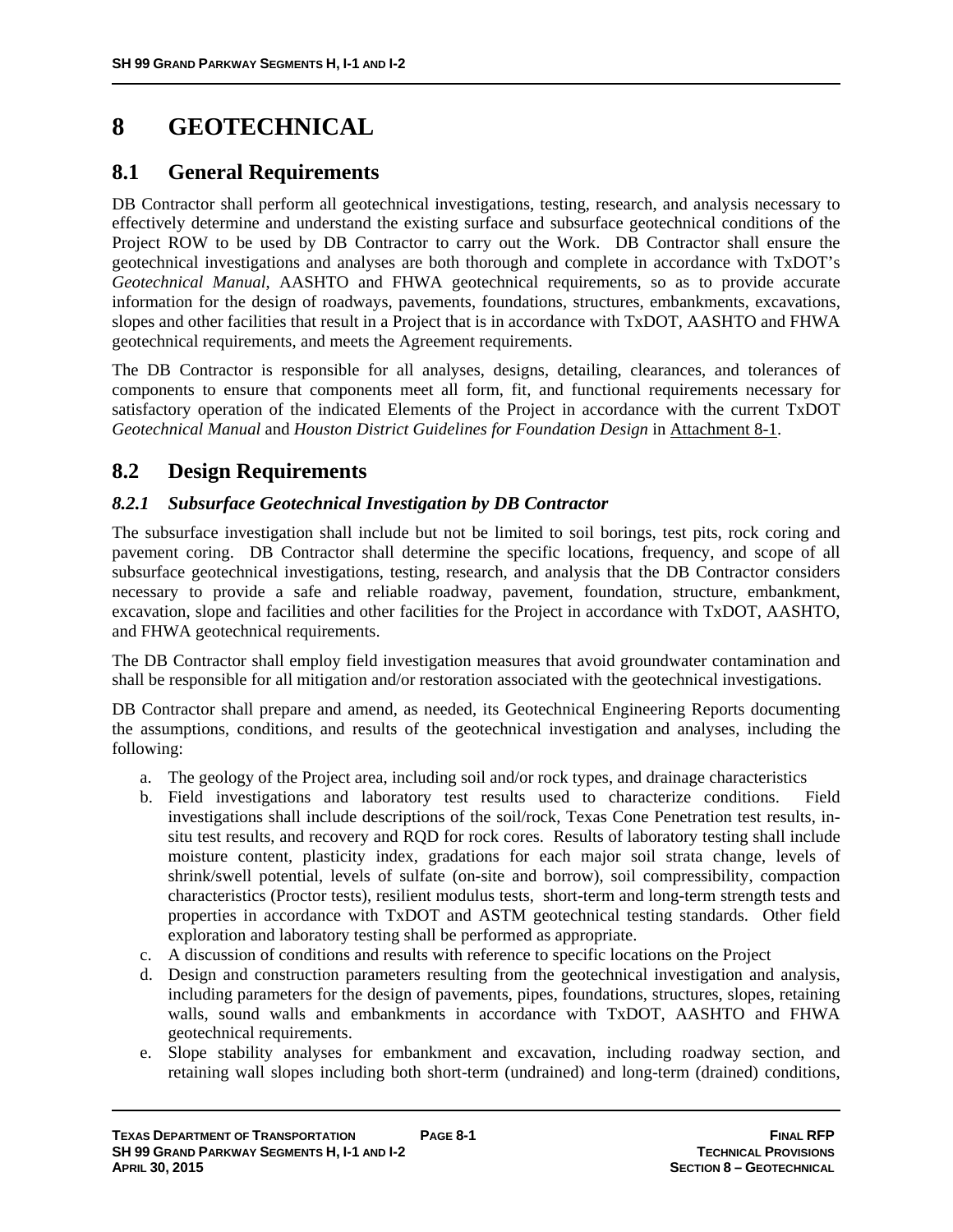and discussion of design measures undertaken to ensure stability and safety of all slopes. The design minimum factor of safety required for global stability of all slopes and retaining walls shall be in accordance with the TxDOT *Geotechnical Manual*. The analysis shall consider the potential for long-term surficial slide failures common to high plasticity clays in Texas, and specific recommendations shall be provided to minimize their occurrence

- f. Quantitative settlement analyses, when required, are intended to predict the post-construction settlements at the finished ground surface. These analyses should consider both total and differential settlements. Quantitative settlement analyses should consider the compressibility of the proposed fill and the underlying soil and rock and their potential for settlement due to the weight of the fill and the weight of proposed structures. These evaluations should consider but not be limited to primary consolidation, secondary compression, hydro-compression, and expansion. Settlement analyses should be performed for all approach embankments to grade separation and other bridge structures. Where necessary, embankment foundations should be treated to provide a maximum differential settlement of 1" between the approach embankment and the bridge.
- g. Plan view locations of field sampling (boring locations plan), boring logs and other field data, laboratory test results, calculations, and analyses that support design decisions.

The report shall:

- a. Document that adequate investigation, testing, analysis, design, mitigating measures and construction planning are applied to assess and provide for the effects of swell pressures from expansive soil and rock materials on foundations, pipes, pavements and earth retaining structures. They shall address all design features and facility characteristics that could affect expansive soil behavior.
- b. Provide design and construction parameters derived from geotechnical investigations for the design of structure foundations, pipes, pavements, slopes, embankments, detention ponds and earth retaining structures
- c. Assess the corrosion potential of the soil and rock materials and conditions that will be encountered, and the impacts to planned surface and subsurface facilities.

Each Geotechnical Engineering Report, upon completion and including any later supplements or amendments shall be submitted to TxDOT for review and comment.

#### *8.2.2 Pavement Design*

The TxDOT *Pavement Design Guide* (latest version) shall be the basis for all pavement designs for the Project, and is supplemented with the requirements contained within these Technical Provisions as identified in the paragraphs in this section. Where there are conflicts between the requirements in these two documents, the requirements in this document shall take precedence.

The number of ESALs and/or the traffic volumes to be used in the pavement designs shall be those provided in Attachment 8-2 – ESALs and Traffic Data. The information provided shall be deemed a minimum acceptable traffic volume and composition to be used by DB Contractor for the purpose of pavement design reports. TxDOT does not warrant the accuracy or completeness of the corridor traffic data, extrapolations, or interpretations of current or future traffic or composition of traffic.

Lane distribution factors for both flexible and rigid pavement designs shall be applied in accordance with the following criteria:

#### **Table 8-1. Lane Distribution Factors**

| Total Number of Lanes in   Lane Distribution |        |
|----------------------------------------------|--------|
| One Direction                                | Factor |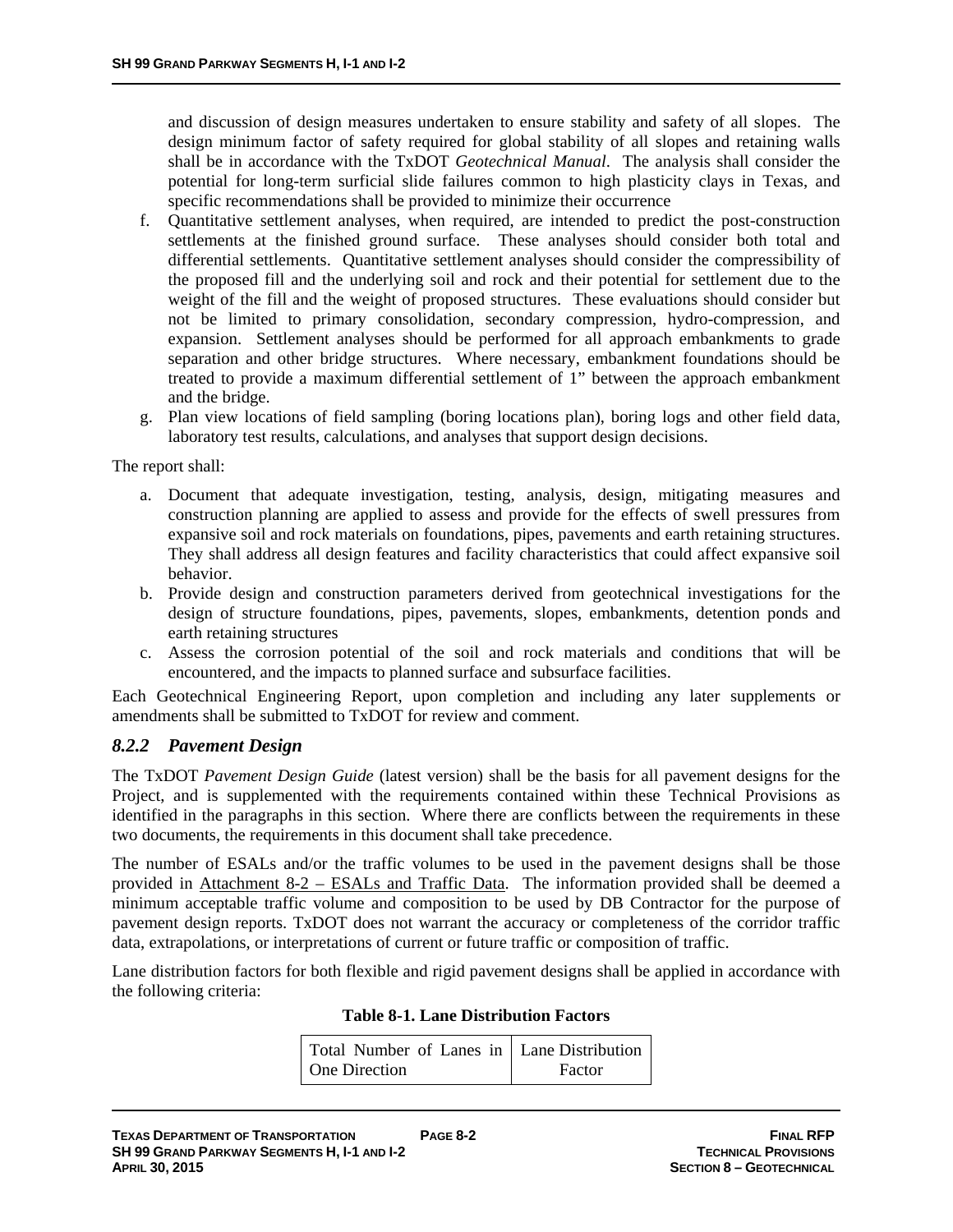| One or two lanes   | 10 |
|--------------------|----|
| Three lanes        | 07 |
| Four or more lanes | 06 |

For the mainlanes, the lane distribution factor shall be based on the number of through lanes, excluding auxiliary lanes.

DB Contractor should expect that subgrade materials will vary throughout the Project limits. DB Contractor shall verify that the materials encountered or imported meet the Effective Modulus of Subgrade Reaction, Effective Resilient Modulus or other design subgrade support value as utilized for the structural layers for pavement design. If the site subgrade materials have a lower value than used for the Proposal-phase pavement designs, DB Contractor shall submit an adjusted pavement design for review and acceptance by TxDOT.

DB Contractor shall prepare separate pavement designs, as applicable, for the following:

- a) Mainlane and ramp pavements
- b) Mainlane and ramp Toll Zones as described in Section 21 Tolling
- c) Frontage road pavements
- d) Cross-road pavements
- e) Service driveways and parking areas
- f) Temporary pavement construction areas

Pavement design report(s) shall document the assumptions, considerations, and decisions contributing to DB Contractor's pavement designs, including the following:

- a. Pavement design details by location, including structural layer materials, general specifications, and thicknesses
- b. Life-cycle cost analysis as required by the TxDOT *Pavement Design Guide*, including the periods for resurfacing, reconstruction, and other rehabilitation measures and what these activities are likely to entail
- c. Relevant pavement evaluation data (structural and functional) and condition information on adjacent roads
- d. Site conditions which might influence the design and performance of pavements
- e. Relevant geotechnical data and drainage requirements including boring logs, laboratory soil test results, and active or passive drainage system design
- f. Design criteria used in determining the pavement design(s), including traffic loads, pavement material characterization, environmental conditions, and pavement design life
- g. Other considerations used in developing the pavement design(s), including subgrade preparations and stabilization procedures

DB Contractor shall submit the following to TxDOT for review:

- a. Pavement Design Reports and any subsequent supplements or amendments. The reports shall include results of the field explorations and testing of pavement sections as well as recommended pavement rehabilitation methods and designs for new pavements
- b. Verification of Proposal phase pavement thickness designs
- c. Traffic control plans associated with subsurface geotechnical or pavement investigations
- d. A list of all geotechnical and pavement design software proposed for use
- e. Verification plan for effective modulus of subgrade reaction (rigid pavement) and/or effective resilient modulus (flexible pavement)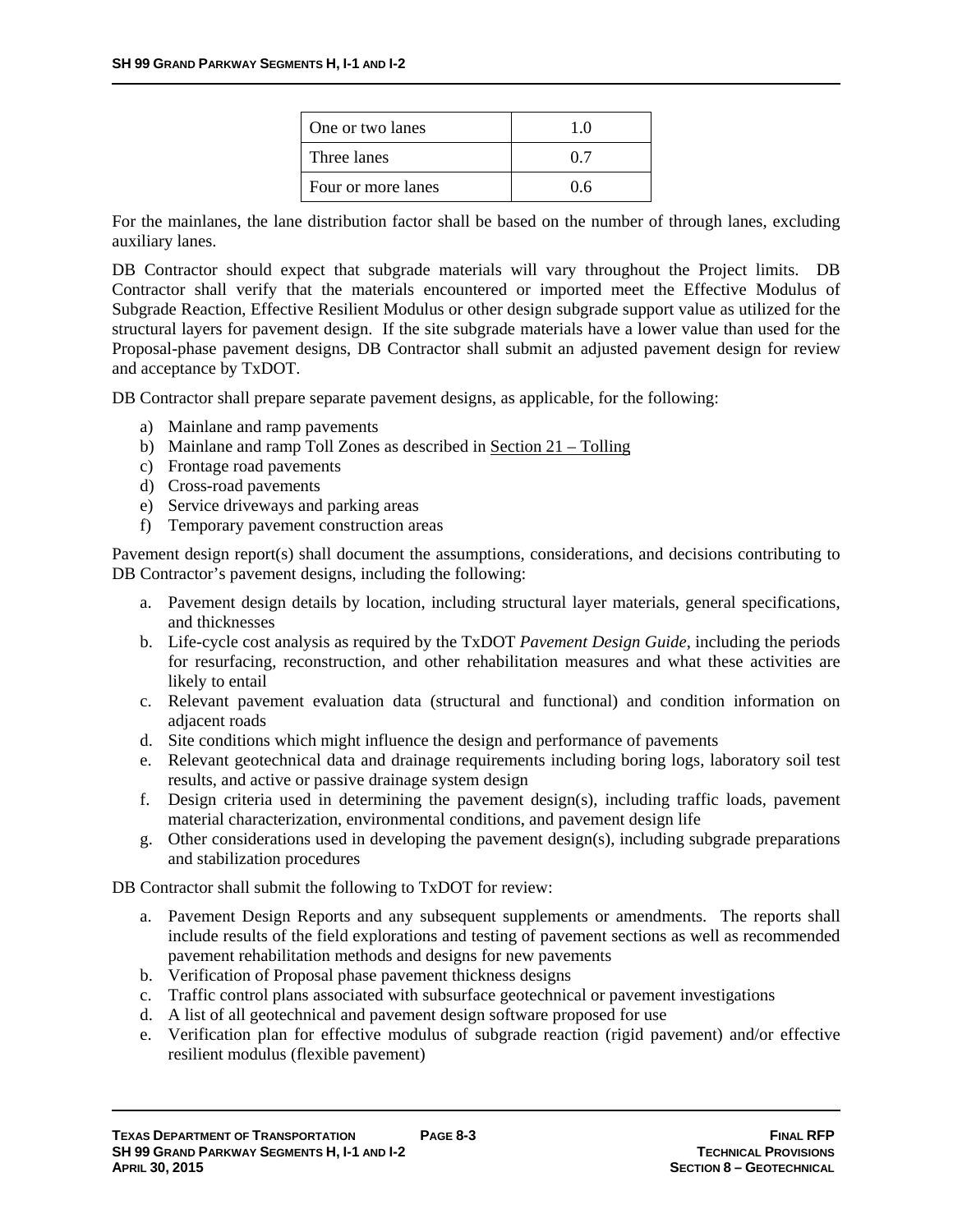### **8.2.2.1 Related Pavement Materials Specifications**

Unless otherwise specified herein, pavement material requirements are defined in the TxDOT Standard Specifications and per special provisions, if applicable, as provided in these Contract Documents. Test procedures identified herein shall be the most current version identified in the Materials Test Procedures, AASHTO or ASTM standards or equivalent guidance as approved or provided by TxDOT.

### **8.2.2.2 Pavement Type Selection**

The following requirements shall be incorporated into the final pavement selection and design:

*Mainlane Pavement.* Continuously Reinforced Concrete Pavement (CRCP) with a thirty(30)-year design life shall be used for the mainline pavement.

*Shoulders.* Pavement for the shoulders of all roadways shall be the same section (materials and depths) as the adjacent roadway pavement.

*Toll Zone.* Toll Zone(s) lanes shall be CRCP as shown in Attachment 21-3 – Toll Zone Pavement Details.

*Ramp Pavement.* Ramp pavements shall be constructed with the same materials and depths as the adjacent mainlane pavement up to the mainlane gore. The remainder may match the frontage road pavement.

*Frontage Road Pavement.* Frontage Road pavements shall be constructed using rigid pavement (CRCP) with a minimum thickness of 8".

*Cross Road Pavement.* Cross Road pavements shall be constructed with the same section (materials and depths) as the frontage road.

#### **8.2.2.3 Rigid Pavement**

*Design Specification*. Rigid pavement shall be designed in accordance with the TxDOT's *Pavement Design Guide* using the design inputs as summarized in the table below.

| 28 day Concrete Modulus of Rupture, psi                                                       | 620                   |
|-----------------------------------------------------------------------------------------------|-----------------------|
| 28 day Concrete Elastic Modulus, psi                                                          | 5,000,000             |
| Effective Modulus of Subbase/Subgrade Reaction, psi/inch                                      | 600 psi/inch maximum  |
| Serviceability Indices                                                                        |                       |
| • Initial Serviceability Index                                                                | 4.5                   |
| • Terminal Serviceability Index                                                               | 2.5                   |
| <b>Load Transfer Coefficient</b>                                                              | $\ast$                |
| Drainage Coefficient                                                                          | $**$                  |
| <b>Overall Standard Deviation</b>                                                             | 0.39                  |
| Reliability %                                                                                 | 95                    |
| 18 Kip Equivalent Single Axle Load (ESAL) and Traffic Data                                    | <b>Attachment 8-2</b> |
| $\ast$<br>Table 8-1, TxDOT Pavement Design Guide<br>** Table 8-2, TxDOT Pavement Design Guide |                       |

### **Table 8-2. Rigid Pavement Design Inputs**

*Effective Modulus of Subgrade Reaction.* The Effective Modulus of Subgrade Reaction (k in psi/in) is to be used for design and shall be the value to be achieved at all times during construction activities.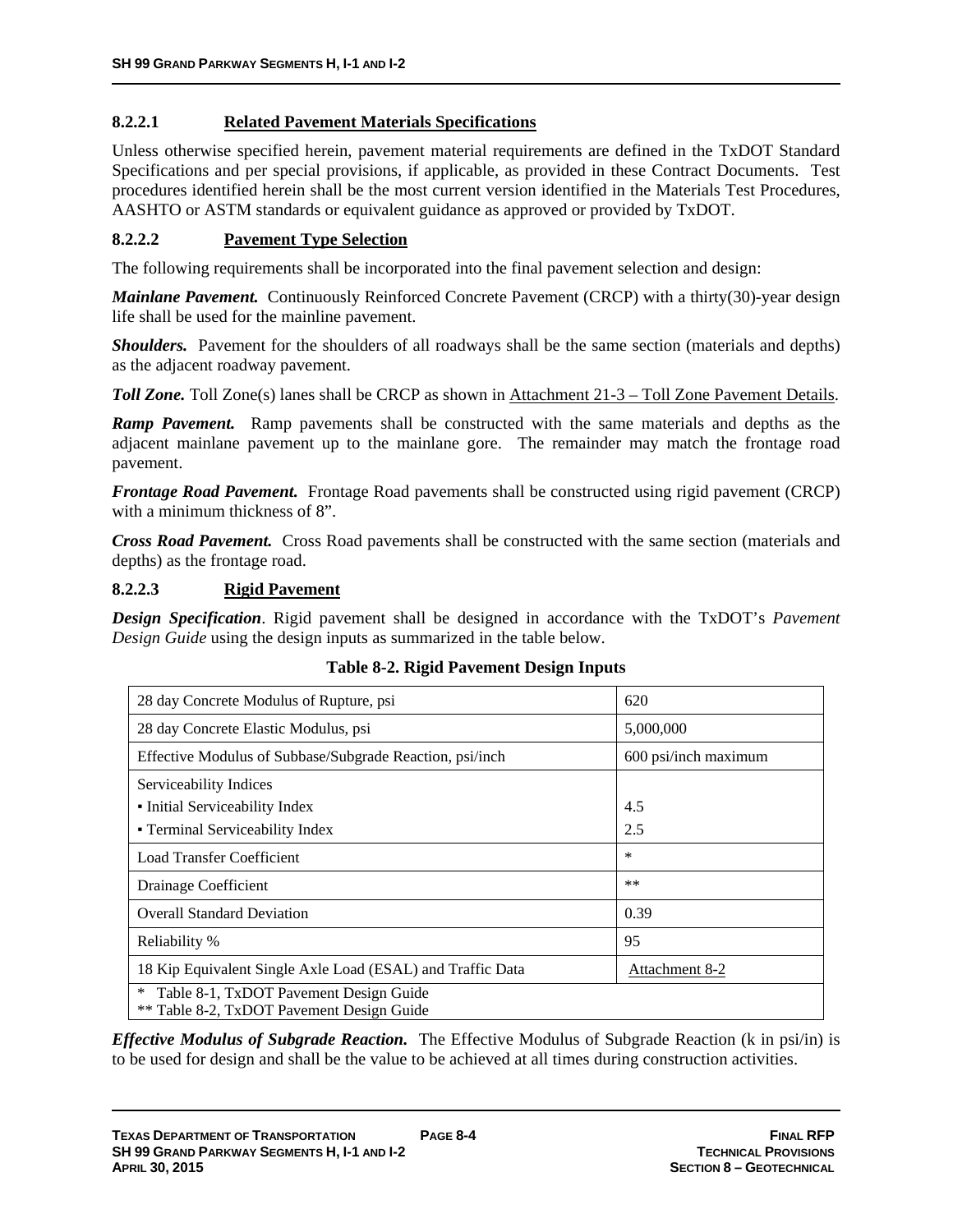*Continuously Reinforced Concrete Pavement (CRCP).* The TxDOT and Houston District Standards shall be utilized. Including, but not limited to:

CRCP(1)-11 13 "Continuously Reinforced Concrete Pavement, One Layer Steel Bar Placement".

The TxDOT Standards shall be supplemented with Houston Standards including, but not limited to:

CRCP-HS "Continuously Reinforced Concrete Pavement Houston Supplement"

### **8.2.2.4 Flexible Pavement**

*Design Methodology.* For flexible pavement design, the DB Contractor shall use the online TxDOT *Pavement Design Guide*. The pavement designs shall utilize either the TxDOT FPS-21 procedure or the 1993 *AASHTO Guide for the Design of Pavement Structures* and the DARWin 3.1 computer program, approved by AASHTO. All pavement thickness designs shall be checked using the Modified Texas Triaxial Class design method, and other analyses techniques necessary to prevent premature failure from rutting and fatigue.

*Performance Life Requirements.* A design life of 30 years shall be used with an initial performance period of at least 15 years unless the construction of the pavement is staged as per Section 8.2.2.2 – Mainlane Pavement.

*Design Modulus.* DB Contractor shall establish the design modulus using laboratory resilient modulus tests conducted on representative samples of the soils supporting the pavement structures. This design modulus shall be used for either the FPS-21 or AASHTO design procedures, and shall not exceed the Effective Resilient Modulus as described below. Design moduli shall be determined for other pavement layers where the maximum value does not exceed values established from methods and criteria stated below. Design moduli determined from methods identified are irrespective of the pavement design method used, where the material is placed in the pavement structure, and depth of the layer. When it is in the interest of TxDOT to use alternative methods for determining material moduli proposed by the DB Contractor, justification and documentation shall be provided to demonstrate that an equivalent pavement structure will be provided.

*(a) Effective Resilient Modulus, (MR).*Effective Resilient Modulus (MR) testing is only applicable to subgrade materials; that is, natural subgrade or materials imported as embankment and are not stabilized. The DB Contractor shall determine the MR using the AASHTO laboratory test method T307 for subgrade soil samples over the Project, or segments of the Project, with an adjustment of test results for seasonal variations, per AASHTO *Guide for the Design of Pavement Structures, 1993*. Only load sequence number 7 of 15 (4 psi confining pressure, 4 psi maximum axial stress for Type 2 materials; 10 psi confining pressure, 10 psi maximum axial stress for Type 1 materials) will be used to determine the test result.

Where multiple layers of material are present, DB Contractor shall determine MR for the predominant soil within three feet in depth from the finished pavement subgrade elevation. Where rock is the predominant subgrade and MR determination is not practical, a maximum MR of 25,000 psi may be assumed.

DB Contractor shall run tests on samples at optimum moisture content (OMC), 2% dry of OMC, and 2% wet of OMC. Optimum moisture content shall be determined by the appropriate TxDOT compaction procedure; molding shall be governed by the appropriate method for the material tested as identified in AASHTO T307.

DB Contractor shall distribute MR values as shown in Table 8-3 for the region in which the DB Contractor will be constructing the project. DB Contractor shall determine which distribution to apply by selecting the rainfall range appropriate for the Project location from Figure 1.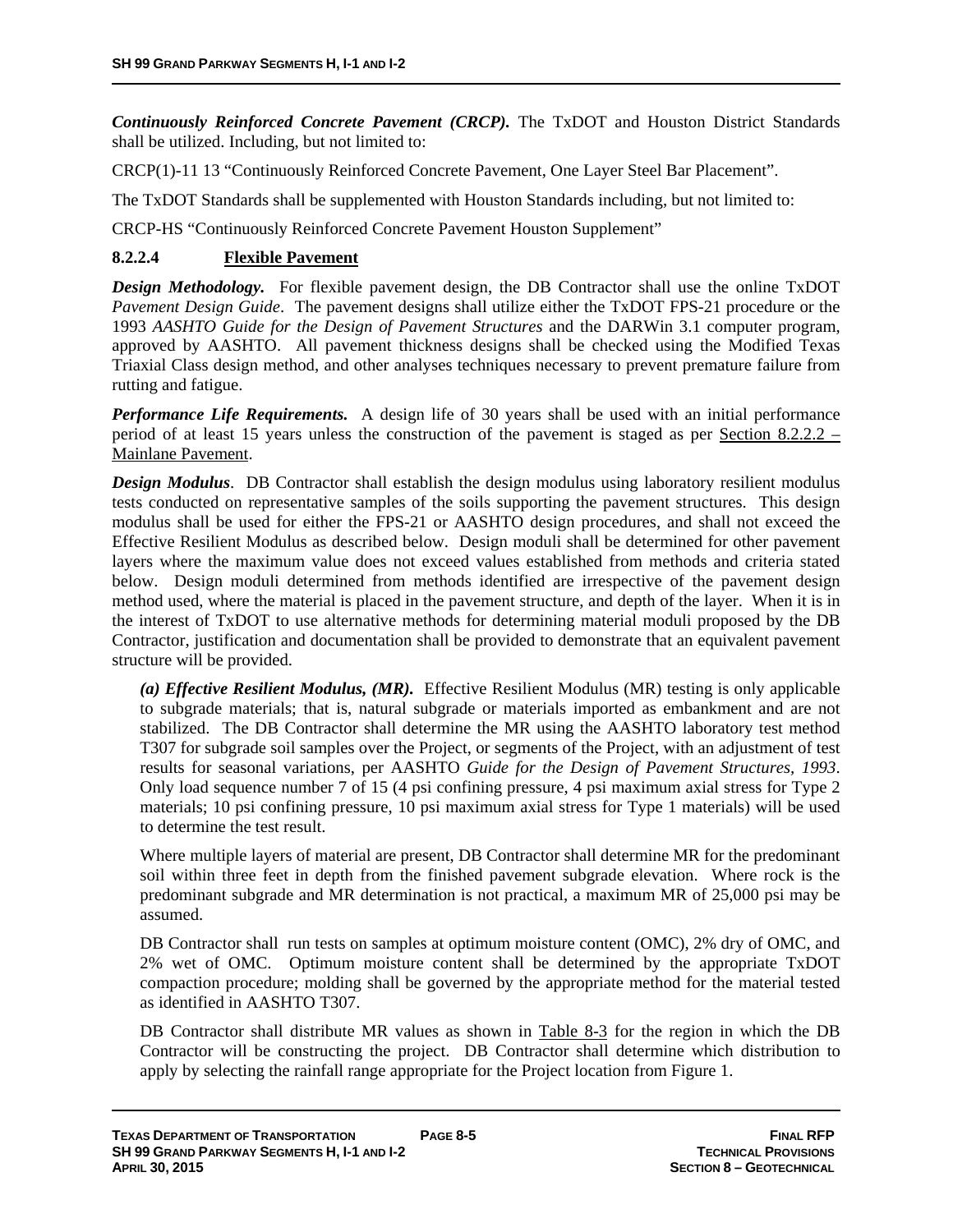| <b>Region</b>                                                                                                                                                   | <b>Annual Rainfall</b> | <b>Moisture Content Weighting</b><br>in Months |       |            |
|-----------------------------------------------------------------------------------------------------------------------------------------------------------------|------------------------|------------------------------------------------|-------|------------|
|                                                                                                                                                                 | Range                  | $-2\%$ OMC                                     | @ OMC | $+2\%$ OMC |
|                                                                                                                                                                 | $0 - 12$               |                                                |       |            |
| $\mathcal{D}_{\mathcal{A}}^{\mathcal{A}}(\mathcal{A})=\mathcal{D}_{\mathcal{A}}^{\mathcal{A}}(\mathcal{A})\mathcal{D}_{\mathcal{A}}^{\mathcal{A}}(\mathcal{A})$ | $12 - 24$              |                                                |       |            |
| 3                                                                                                                                                               | $24 - 36$              | 2                                              |       |            |
|                                                                                                                                                                 | $36 - 48$              |                                                |       | h          |
|                                                                                                                                                                 | $48 - 56$              |                                                |       |            |

| Table 8-3. Regional distribution of months used to determine Effective Resilient Modulus. |  |  |  |  |
|-------------------------------------------------------------------------------------------|--|--|--|--|
|-------------------------------------------------------------------------------------------|--|--|--|--|

*(b) Stabilized Base*. Stabilized base materials shall meet the requirements of Stabilized Base in Section 8.3.1, or shall be considered a subgrade or subbase material that may require stabilization. The design moduli of stabilized base materials shall be established by the greater of: (a.) the ratio of stress to strain in a near-linear portion of the loading curve during UCS testing, or (b.) ten times the Effective Resilient Modulus for subgrade, whichever is greater. Refer to Table 8-4 for asphalt stabilized base moduli.

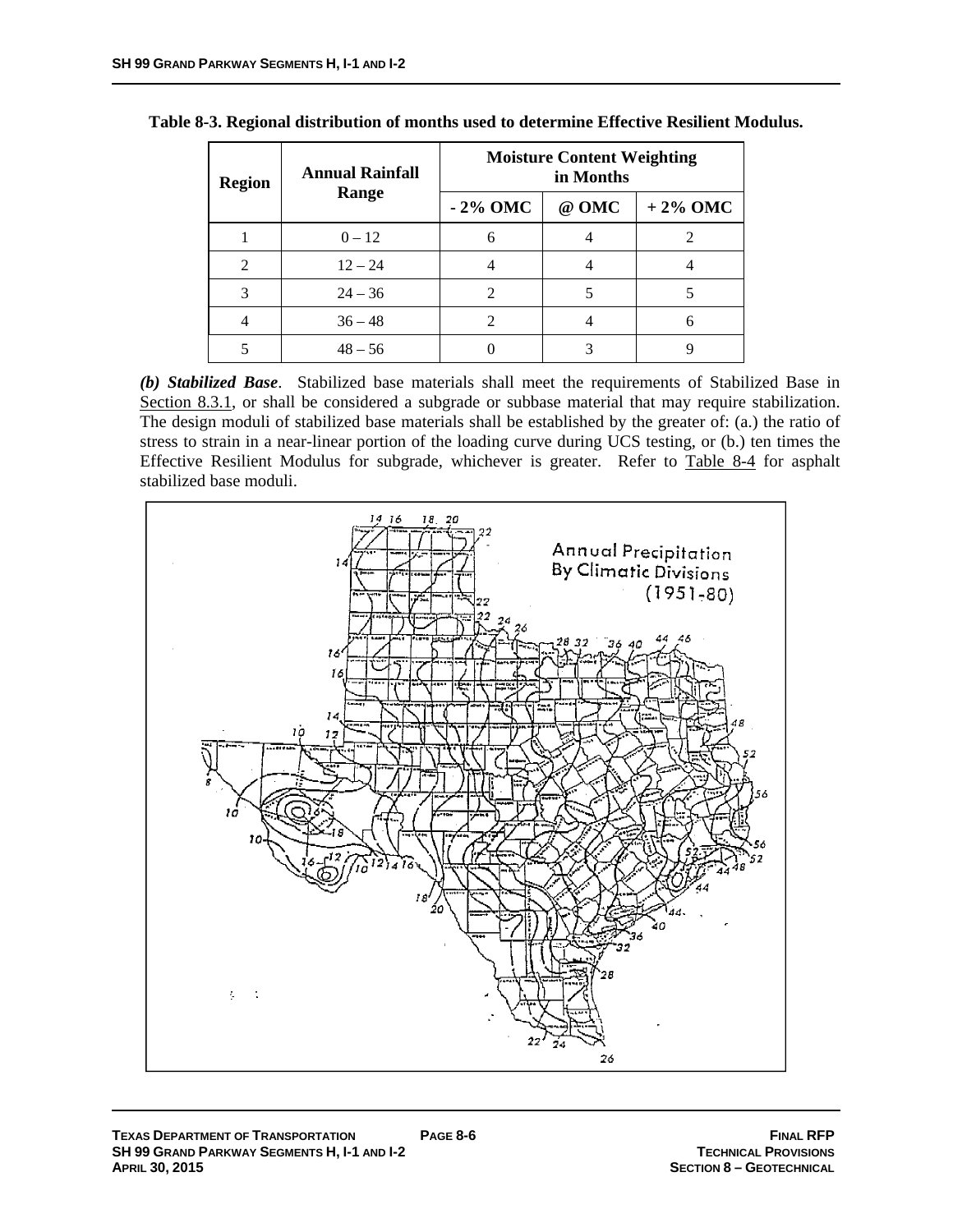**Figure 1.** Rainfall graph for determining regional soil testing requirements

**(d)** *Stabilized Subbase and Stabilized Subgrade***.** Materials shall meet the requirements of Subbases in Section 8.3.1 or the material shall be regarded as subgrade material and may be subject to MR measurements. Stabilized subgrade and stabilized subbases may be incorporated as a structural layer and shall have a design modulus equal to the greater of: (a.) the ratio of stress to strain in a near linear portion of the loading curve during UCS testing, or (b.) two times the value of the Effective Resilient Modulus of the subgrade.

**(e)** *Design Structural Values.* DB Contractor shall use Table 8-4 for structural material design values. For materials not listed, provide documented testing establishing the design value appropriate for the design procedure being used.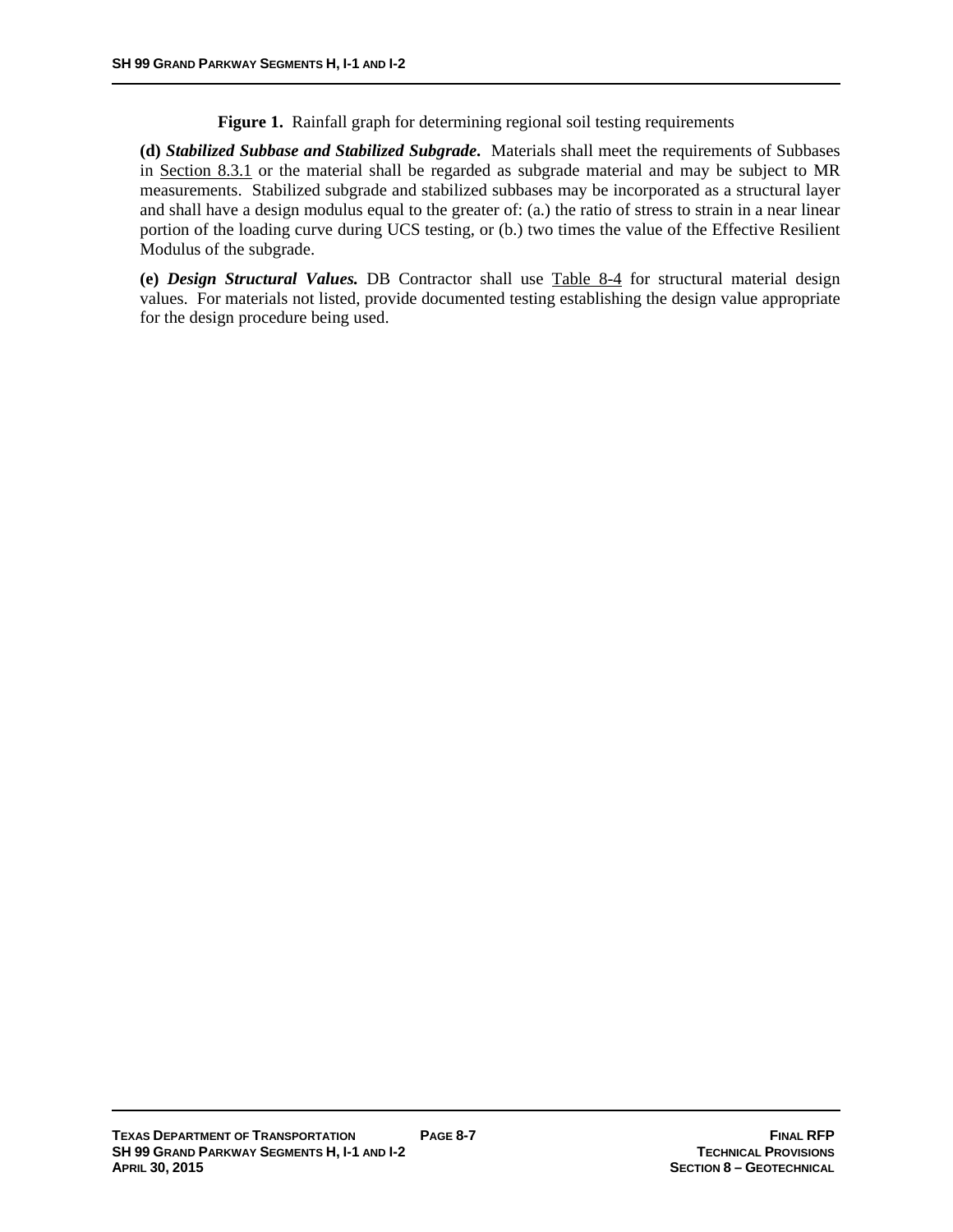| <b>Material Type</b>             | 2004<br>Specification | <b>Maximum</b><br><b>Modulus for FPS-21</b> | <b>AASHTO</b> layer<br>coefficient (max.) |
|----------------------------------|-----------------------|---------------------------------------------|-------------------------------------------|
| Dense-Graded Hot Mix Asphalt     | Item 340, 341         | Combined HMA thickness:                     |                                           |
|                                  |                       | $\leq$ 8" use 500ksi                        | 0.44                                      |
|                                  |                       | $> 8.0$ " use 650ksi                        | 0.45                                      |
| <b>Permeable Friction Course</b> | Item 342              | 300 ksi                                     | 0.30                                      |
| Performance Design Mixtures      | Item $344$            | Combined HMA thickness:                     |                                           |
|                                  |                       | $\leq 6.0$ " use 650ksi                     | 0.45                                      |
|                                  |                       | $6$ " <t<math>\leq8" use 700ksi</t<math>    | 0.46                                      |
|                                  |                       | $> 8.0$ " use 850 ksi                       | 0.47                                      |
|                                  |                       | Rich Bottom Layer(RBL):                     | <b>RBL: 0.40</b>                          |
|                                  |                       | 350ksi                                      |                                           |
| Stone-Matrix Asphalt             | Item $346$            | Same as Item 344                            | Same as Item 344                          |
| <b>Stabilized Base</b>           |                       |                                             |                                           |
| $\blacksquare$ Cement            | Items $275$ and $276$ | $*150$ ksi                                  | 0.16                                      |
| • Asphalt                        | Item 292              | 400ksi                                      | 0.34                                      |
| Stabilized Subgrade or Sub-base  |                       |                                             |                                           |
| • Hydrated Lime                  | Item $260$            | $*30$ ksi                                   | 0.12                                      |
| • Cement                         | Item $275$            | *30ksi                                      | 0.12                                      |

|  | <b>Table 8-4. Design Structural Values</b> |  |
|--|--------------------------------------------|--|
|  |                                            |  |

\* Maximum design values.

**Poisson's Ratio.** DB Contractor shall use 0.20 for cement stabilized or fly ash stabilized materials meeting the requirements of Items 275, 276 and 265 as defined in the most recent edition of the TxDOT Standard Specifications. Use 0.35 for all other materials not identified in the aforementioned Items; except for subgrade or embankment/fill materials, use 0.4.

*Truck Volumes.* The percentage of truck traffic as well as the annual growth percentage in truck volumes shall be those which are provided in Attachment 8-2 – ESALs and Traffic Data.

*Initial ADT and 30-year projected ADT***.** The Initial ADT is the projected ADT when the Project is opened for public access as provided in Attachment 8-2 – ESALs and Traffic Data. The ADT projected to occur 30 years after the Project is opened to public access is provided in Attachment 8-2 – ESALs and Traffic Data.

*Initial Serviceability Index.* The initial serviceability index for frontage roads on this Project shall be 4.5 and for mainlanes shall be 4.8.

*Serviceability Index (SI) after Overlay.* The SI after overlay shall be 4.0.

*Terminal (Minimum Acceptable) Serviceability Index.* The terminal serviceability index at the end of any performance period for this Project shall be 2.5 for mainlanes and 2.0 for frontage roads.

*Serviceability Index After a Structural Overlay (FPS design only*). Where no level up course of HMA is placed prior to a single lift HMA overlay, use 4.0. Where a level up used or multiple HMA lifts, use 4.2.

*Design Reliability or Confidence Level.* The reliability factor shall be 95%.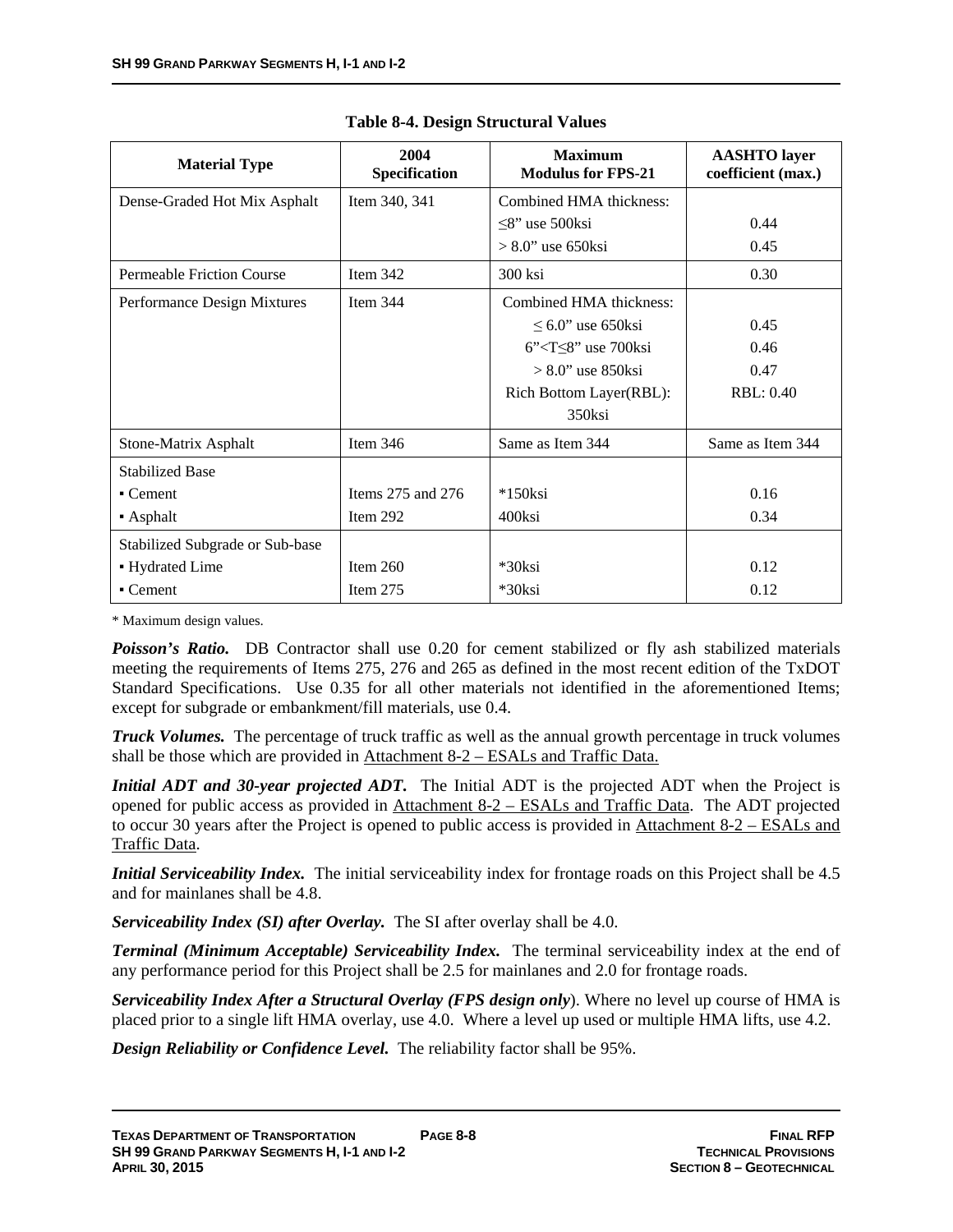*Maximum Period of Overlay.* The maximum planning period for any overlay following the initial performance period of this Project shall not exceed fifteen (15) years. The minimum period shall be eight (8) years.

*Overall Standard Deviation (AASHTO design only).* Use 0.49.

## **8.3 Construction Requirements**

### *8.3.1 Pavement Materials Requirements*

DB Contractor shall incorporate the following requirements into the preparation of the pavement designs, plans, quality control and quality assurance programs, and the field construction procedures. Subject to approval by TxDOT, alternate material specifications and construction requirements may be proposed by the DB Contractor provided the objectives of the Project are met and an equivalent pavement structure is provided.

*Subgrade Material Composition.* DB Contractor shall analyze subgrade material composition, design the pavement structure, and perform necessary construction procedures to eliminate soluble sulfate induced heave. When soluble sulfates may present a potential for a reaction detrimental to the pavement structure, DB Contractor shall submit alternate designs and/or construction procedures for TxDOT approval.

When quantities of soluble sulfates detected are greater than 500 ppm, the DB Contractor shall determine the source of the sulfate and whether there are greater concentrations existing or that would be created when pulverized in and surrounding the sampled location. DB Contractor shall use the TxDOT *Guidelines for Treatment of Sulfate-Rich Soils and Bases in Pavement Structures* to assist with testing and detection and construction practices. No additives shall be added to soils that would cause a detrimental reaction to the pavement structure or its ride quality as measured by the International Roughness Index (IRI).

*Effective Plasticity Index (PI).* This value shall be  $\leq$  30 based on calculations for the first 15 feet measured from top of the pavement structure.

*Stabilized Base.* Stabilized base may either be modified with chemical additives or asphaltic binders. Liquid additives shall not be used. CTB shall meet the requirements of Item 276 of TxDOT Standard Specifications*,* except as shown below. Materials to be stabilized shall meet the requirements of either Grade 1 or Grade 2, and Type A (under flexible pavement) or Type D (under rigid pavement)base as defined by Item 247 of the TxDOT Standard Specifications or appropriate special provisions, and shall have a minimum thickness of 6 inches. Asphalt stabilized base material shall meet the requirements of Item 292 of the TxDOT Standard Specifications. When chemical additives are used to stabilize base, Table 8-5 will be used to determine the stabilizer content. Stabilized base will be designed to achieve the unconfined compressive strength shown in Table 8-5 immediately following a ten (10) day capillary moisture conditioning. Moisture conditioning will be conducted in a similar method as that used in TEX-121-E.

**Table 8-5. Minimum and maximum retained unconfined compressive strength values to be achieved when using chemical additives for stabilization, by pavement type.** 

| Pavement Type            | Minimum UCS (psi) | Maximum UCS (psi) |
|--------------------------|-------------------|-------------------|
| <b>Flexible Pavement</b> | 300               | 500               |
| Rigid Pavement           | 500               | 750               |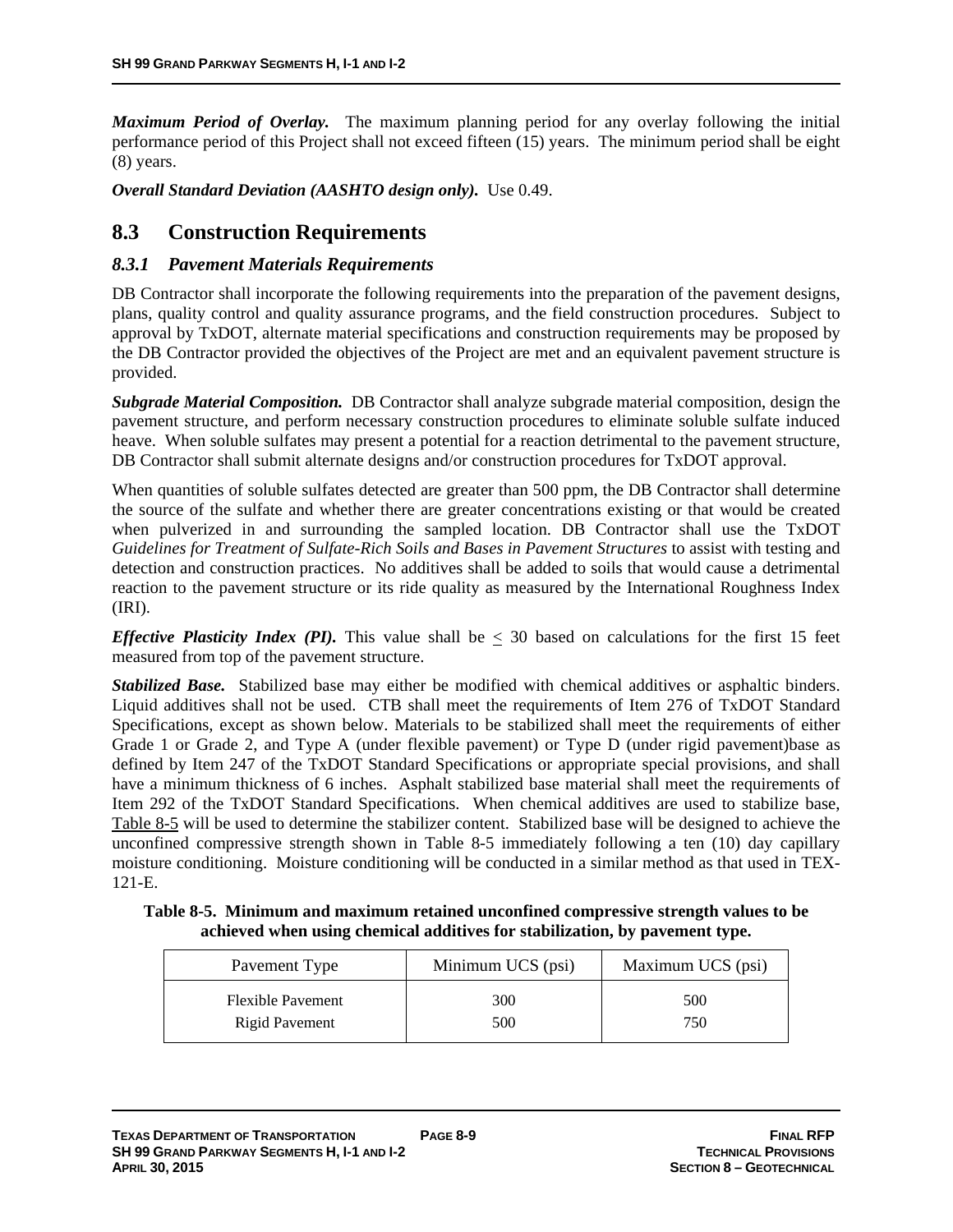*Asphalt Bond Breaker (ASB)* shall be in accordance with Item 292 of the TxDOT Standard Specifications, Asphalt Stabilized Base (Grade 4) (Performance Graded [PG] binder 64), and shall meet the following additional requirements:

*a.* Meet the following grading requirements:

| <b>Sieve</b>          | <b>Percent Passing</b> |  |
|-----------------------|------------------------|--|
| <b>Size</b>           | Grade 4 (Bondbreaker)  |  |
| $1 - \frac{3}{4}$ in. |                        |  |
| $1$ in.               |                        |  |
| $1/2$ in.             | 100                    |  |
| No. 4                 | $30 - 70$              |  |
| No. 40                | $15 - 45$              |  |

- *b.* For nominal aggregate size less than 0.5 in., design the mix in accordance with test method TEX 204-F. The minimum stability is 30 percent with a laboratory molded density of 96 percent plus or minus 1.5 percent.
- *c.* If the layer thickness after placing is 1.25 in. or less, the bond breaker is exempt from the in-place density control described in Section 292.4.E, "Compaction."

### *Subbases.*

- *a. Granular Materials*. Materials classified by the Unified Soil Classification System as any of the following: GP, GM, SW, SP, SM, SC, ML, shall be stabilized if present within 30 inches of the finished pavement surface. The aforementioned materials may be used as a subbase and included as a structural layer when stabilized and meet the requirements of stabilized subbase as defined herein. These materials shall be stabilized, when required, to achieve a minimum layer thickness of 6 inches. Untreated granular base meeting the requirements of Item 247 of the TxDOT *Standard Specifications*. Grade 1 or 2 may replace these materials without restriction.
- *b. Stabilized Subbase.* Materials not included in Granular Materials above, do not meet the requirements of Item 247 of TxDOT Standard Specifications, or materials that have a Plasticity Index (PI) value less than 25, may be stabilized and used as a structural layer. For structural layers, provide a minimum 6-inch thickness of compacted material. Stabilized subbase materials shall be designed to achieve not less than 100 psi unconfined compressive strength immediately following a ten (10) day capillary moisture conditioning. Moisture conditioning will be conducted in a similar method as that used in TEX-121-E. These materials shall be designed as defined in test methods used for the selected additive.
- *c. Stabilized Subgrade.* If subgrade stabilization is used for purposes of providing a working platform then no structural benefits can be claimed and the stabilized subgrade shall not be included in the pavement design. For structural layers, provide a minimum 6-inch thickness of compacted material. If a structural layer is required, design and mold subgrade material with the desired additive using the TxDOT test method appropriate for the additive incorporated. The design shall achieve not less than 100 psi unconfined compressive strength immediately following a ten (10) day capillary moisture conditioning conducted in a method similar to that used in TEX-121-E.

*Underseal.* The DB Contractor shall place a one (1) course surface treatment as an underseal directly on top of treated base layer and/or prior to all hot mix asphalt concrete overlays.

*Surface Course.* The surface course for all roadways utilizing flexible pavement design shall be a minimum of 2 inches of asphaltic concrete pavement.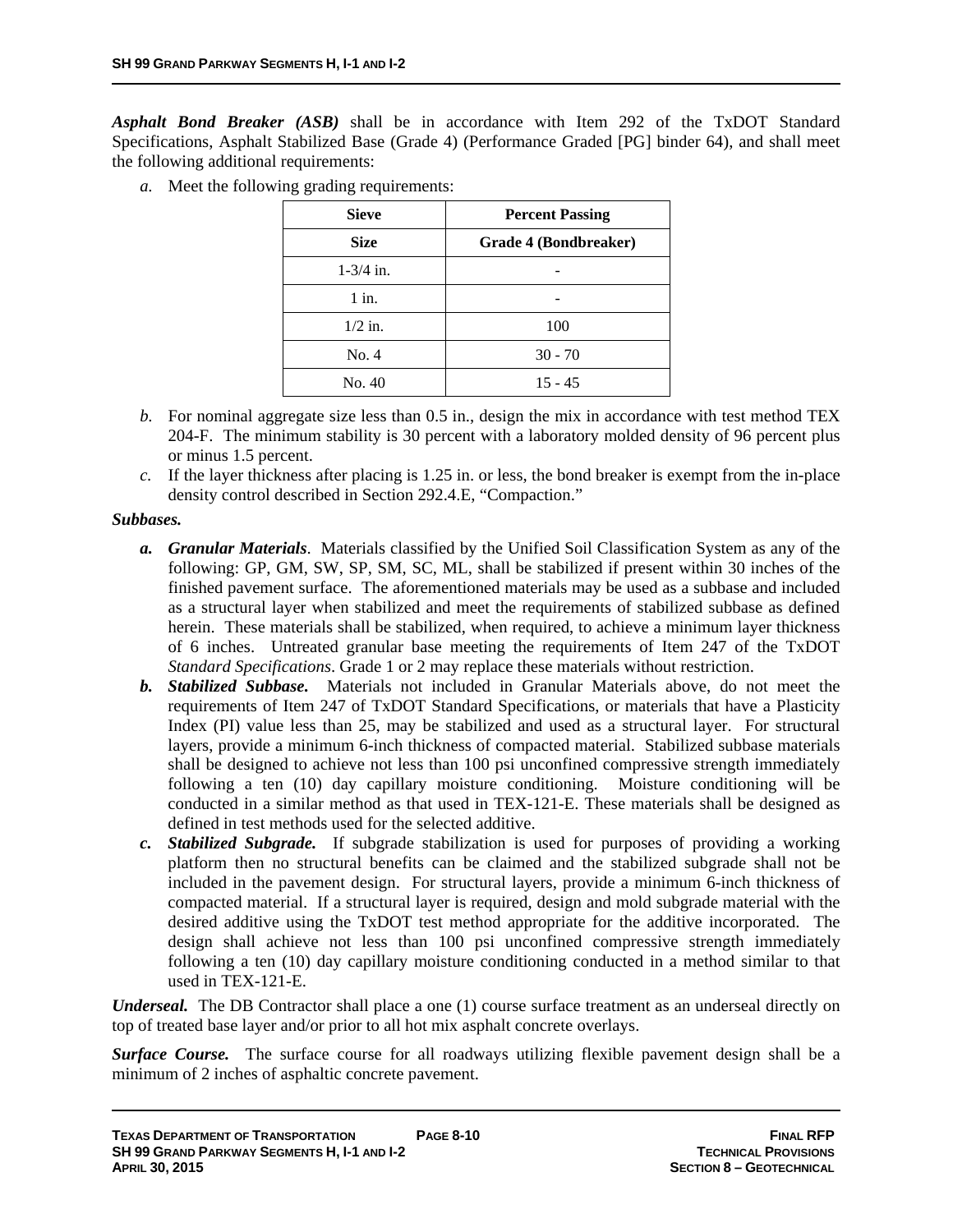*Mix Selection.* The final surface mix for frontage roads shall be Stone Matrix Asphalt (SMA) meeting the requirements of Item 346 of TxDOT Standard Specifications, when the combined HMA thickness is greater than 6.0 inches, or a regular dense-graded mix Type C or Type D meeting the requirements of Item 341/SS 3224 when the combined HMA thickness used is less than 6.0 inches.

### *8.3.2 Construction Verification*

*General.* The independent Construction Quality Assurance Firm (CQAF) shall perform the DB Contractor's quality acceptance. The construction verification tasks described below are part of the CQAF quality acceptance efforts.

When performing construction activities under or adjacent to existing structures or Utilities, the DB Contractor shall limit vertical settlements and ground deformations so as to not damage structures, including foundation Elements, and/or Utilities. For those occurrences involving third party structures and Utilities, the DB Contractor shall coordinate excavation activities with Section 5 and 6. For those occurrences involving TxDOT's structures and Utilities, the DB Contractor shall coordinate excavation activities with TxDOT.

*Effective Modulus of Subgrade Reaction.* DB Contractor shall verify that the design effective modulus of subgrade reaction has been achieved through the field construction activities. This verification process shall include field sampling and testing activities designed to provide confirmation of the design effective modulus of subgrade reaction. This verification process shall be described in a plan that includes, but not limited to, the verification methodology, example calculations, reference documents, and frequency of field sampling and testing. The DB Contractor shall submit this verification plan to the TxDOT for review and comment.

*Effective Resilient Modulus, (MR).* DB Contractor shall provide subgrade modulus verification testing in accordance with AASHTO T307. Retrieve a randomly selected verification sample at a minimum rate of one sample (three replicates per sample) for each 2500 linear feet of roadbed; where the roadbed has a dimensioned width greater than 100 feet, one additional sample will be collected and tested. Frontage and other access roads are sampled and tested independently if more than 100 feet separates the roadbeds or are not parallel to the mainlane alignment. Additional samples shall also be taken at each location where a significant and recognizable change in subgrade material (a change in USCS classification) is encountered during grading operations.

Where multiple layers of material are present, MR shall be determined for the representative soil within three feet in depth from the finished pavement subgrade elevation. Where rock is the predominant subgrade and MR determination is not practical, a maximum MR of 25,000 psi may be assumed.

Regardless of the position of the layer or material sampled and tested, use only the AASHTO T307 load sequence number 7 of 15 for verification testing (4 psi confining pressure, 4 psi maximum axial stress for Type 2 materials; 10 psi confining pressure, 10 psi maximum axial stress for Type 1 materials). The MR results from this testing shall be compared to the Effective MR selected for use in designing the pavement structure, to confirm that the material meets the design criteria. If the materials fail to meet the criteria, DB Contractor shall be responsible to take corrective action that is acceptable to the TxDOT.

*Smoothness Specification.* Smoothness of the pavement constructed shall conform to Item 585 of TxDOT Standard Specifications, Ride Quality for Pavement Surfaces, amended as cited below:

Article 585.3 Section 4. Acceptance Plan and Pay Adjustments. The entire section is voided and replaced by the following:

TxDOT will evaluate profiles based on the CQAF test results to determine acceptance and corrective action. Corrective action acceptable to TxDOT is required, at DB Contractor's sole expense, for any 0.1 mile section that measures an average IRI in excess of 75 inches per mile for rigid pavements, or in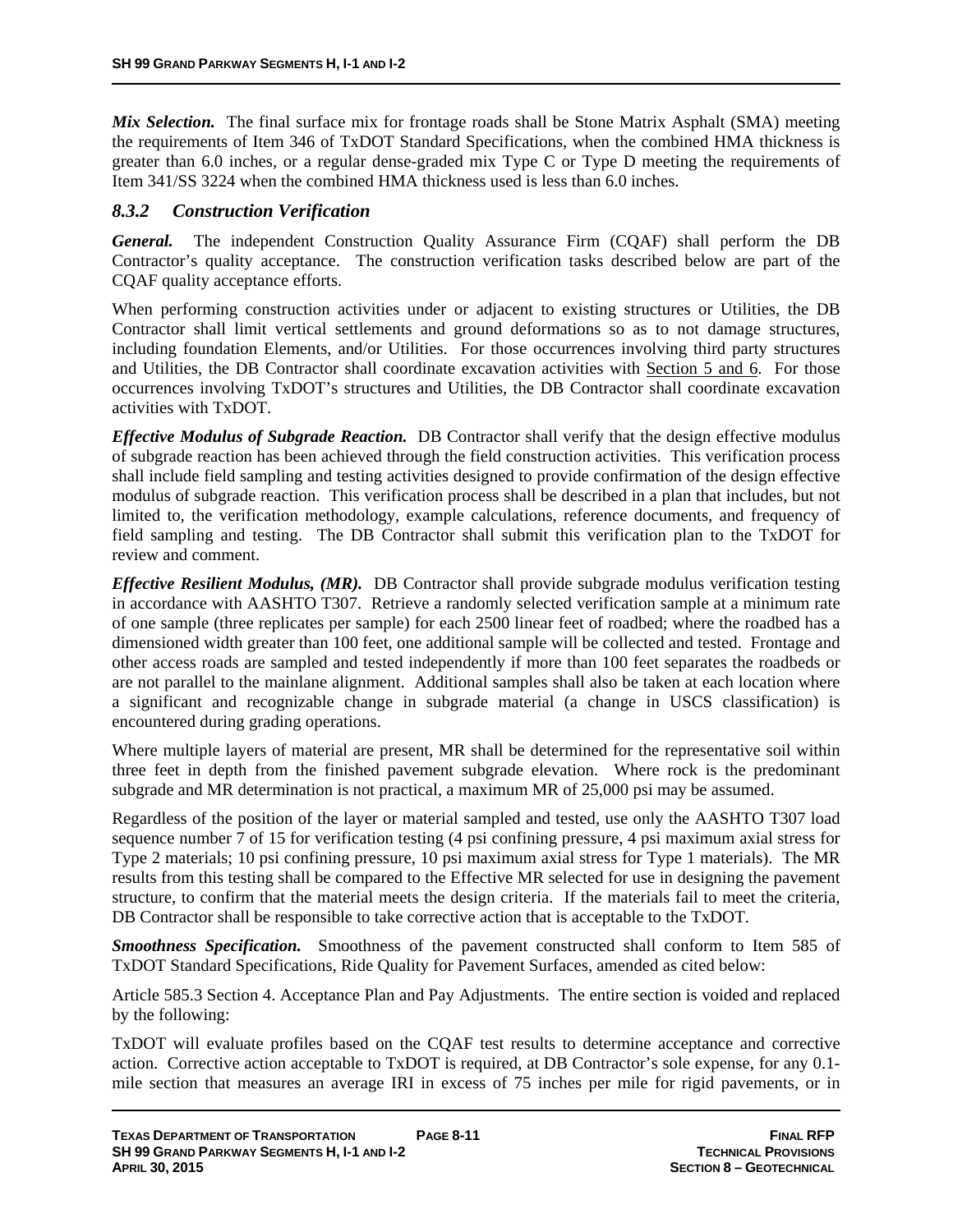excess of 65 inches per mile for flexible pavements. After making corrections, re-profile the pavement section to verify that corrections have produced the required improvements.

DB Contractor shall use diamond grinding or other methods approved by TxDOT to correct surface areas that have more than 1/8 inch variation between any two contacts on a 10-foot straightedge. Use diamond grinding or other approved methods to remove localized roughness as determined using an inertial profiler in accordance with TEX-1001-S. For asphalt concrete pavements, fog seal the aggregate exposed from diamond grinding.

Article 585.4 Measurement and Payment. The entire section is voided.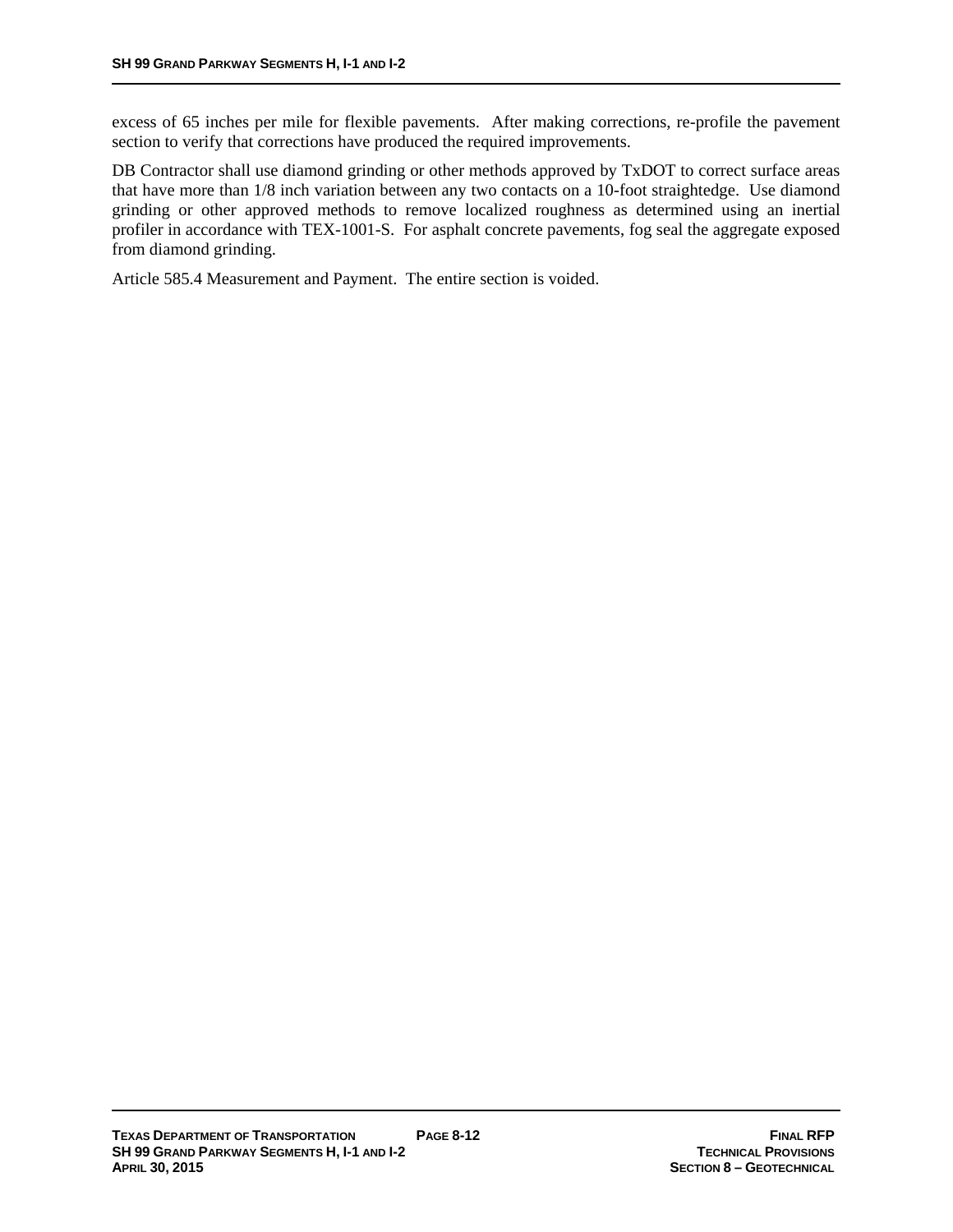# **9 LAND SURVEYING**

## **9.1 General Requirements**

DB Contractor shall provide accurate and consistent land surveying and mapping necessary to support ROW acquisition, design, and construction of the Project.

DB Contractor shall review existing survey data and determine the requirements for updating or extending the existing survey and mapping data. DB Contractor is responsible for the final precision, accuracy, and comprehensiveness of all survey and mapping.

## **9.2 Administrative Requirements**

### *9.2.1 Standards*

DB Contractor shall ensure that all surveying conforms to the TxDOT *Survey Manual* and the *General Rules of Procedures and Practices* of the Texas Board of Professional Land Surveying. DB Contractor shall ensure that any person in charge of a survey field party is proficient in the technical aspects of surveying.

### *9.2.2 Right-of-Entry*

DB Contractor shall secure written permission prior to entering any private property outside the Project ROW. It shall be DB Contractors' sole responsibility to negotiate this permission and DB Contractor shall be responsible for any and all damages and claims resulting from that ingress. Proper documentation of right-of-entry shall be maintained at all times by DB Contractor.

### *9.2.3 Survey by TxDOT*

In performing surveys for other adjoining projects, TxDOT may need to verify and check DB Contractor's survey work. DB Contractor shall coordinate with the Contractor of the adjoining project regarding planned construction activities. DB Contractor shall notify TxDOT within two Business Days if TxDOT stakes and marks are altered or disturbed.

## **9.3 Design Requirements**

### *9.3.1 Units*

All survey Work shall be performed in the U.S customary units system of measurement. Work shall conform to state plane coordinates. The surface adjustment factor for the Project is 1.0000437 from US 59 interchange to US 90 (Segment H) and 1.00013 from US 90 to end of project (Segment I-1 and Segment I-2).

> Surface Coordinates = Grid Coordinates Adjustment Factor

### *9.3.2 Survey Control Requirements*

DB Contractor shall base all additional horizontal and vertical control on the Level 2 and Level 3 control provided by TxDOT.

DB Contractor shall establish and maintain additional survey control as needed and Project ROW monumentation throughout the duration of the Project. DB Contractor shall tie any additional horizontal and vertical control for the Project to the TxDOT-supplied Primary (Level 2) or Secondary (Level 3) control network. If DB Contractor chooses to use GPS methods, DB Contractor shall meet the accuracy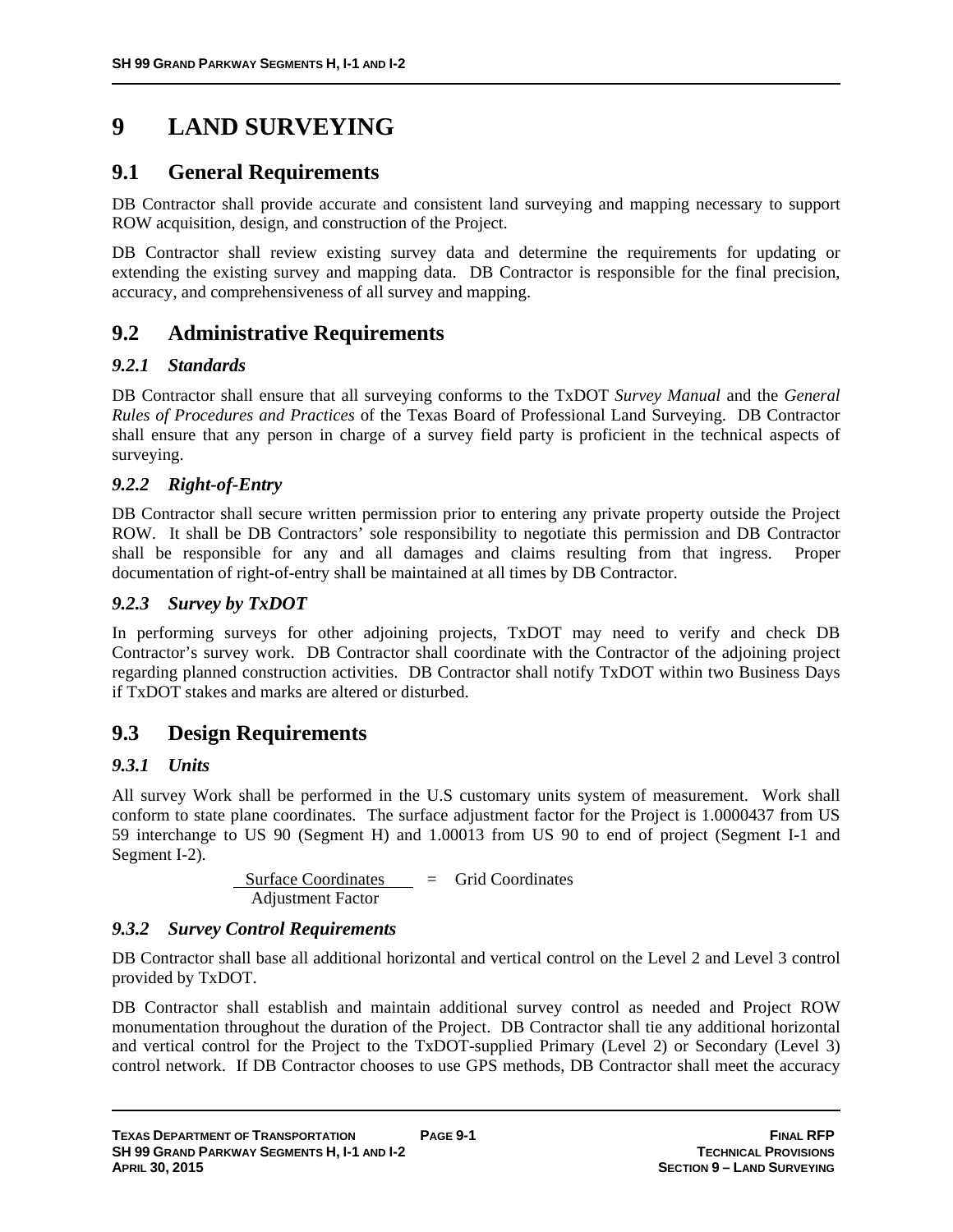of the appropriate level of survey as defined in the TxDOT *GPS User's Manual* and shall utilize the primary survey control provided by TxDOT.

All survey control points shall be set and/or verified by a Registered Professional Land Surveyor licensed in the State of Texas.

DB Contractor shall establish and maintain a permanent survey control network. The control network should consist of, at a minimum, monuments set in intervisible pairs at spacing of no greater than three miles.

Monuments shall be TxDOT bronze survey markers installed in concrete and marked as directed by the TxDOT *Survey Manual*. DB Contractor shall replace all existing survey monuments and control points disturbed or destroyed. DB Contractor shall make all survey computations and observations necessary to establish the exact position of all other control points based on the primary control provided.

DB Contractor shall deliver to TxDOT a listing of all primary and secondary control coordinate values, original computations, survey notes, and other records, including GPS observations and analysis made by DB Contractor as the data are available.

### *9.3.3 Conventional Method (Horizontal & Vertical)*

If DB Contractor chooses to use conventional methods to establish additional horizontal control, DB Contractor shall meet the accuracy of the appropriate level of survey as defined in the following tables. Project survey control data for Segments H, I-1 and I-2 is contained in Attachment 9-1 – Survey Controls.

### **9.3.3.1 Horizontal Accuracy Requirements for Conventional Surveys**

Horizontal control is to be established (at a minimum) on the Texas State Plane Coordinate System, South Central Zone, North American Datum of 1983 (NAD 83).

|                                                           | Level 3                            | Level 4                            | <b>Remarks and Formulae</b>             |
|-----------------------------------------------------------|------------------------------------|------------------------------------|-----------------------------------------|
| Error of Closure                                          | 1:50,000                           | 1:20.000                           | Loop or between monuments               |
| Allowable Angular Closure                                 | $\pm$ 3" $\sqrt{N}$                | $\pm$ 8" $\sqrt{N}$                | $N$ = number of angles in traverse      |
| Accuracy of Bearing in Relation to<br>Course $*$          | $\pm 04"$                          | $\pm 10$ "                         | Maximum for any course                  |
| Linear Distance Accuracy<br>(Minimum Length of Line)      | 1:50,000<br>$(2,500 \text{ feet})$ | 1:20,000<br>$(1,000 \text{ feet})$ |                                         |
| Positional Tolerance of Any<br>Monument                   | AC/50,000                          | AC/20,000                          | $AC =$ length of any course in traverse |
| Adjusted Mathematical Closure of<br>Survey (No Less Than) | 1:200,000                          | 1:200.000                          |                                         |

\* TxDOT policy requires all bearings or angles be based on the following source: Grid bearing of the Texas Coordinate System of 1983, with the proper zone and epoch specified.

### **9.3.3.2 Vertical Accuracy Requirements for Conventional Surveys**

Vertical control shall be established (at a minimum) on the North American Vertical Datum of 1988 (NAVD 1988), 1991 Adjustment.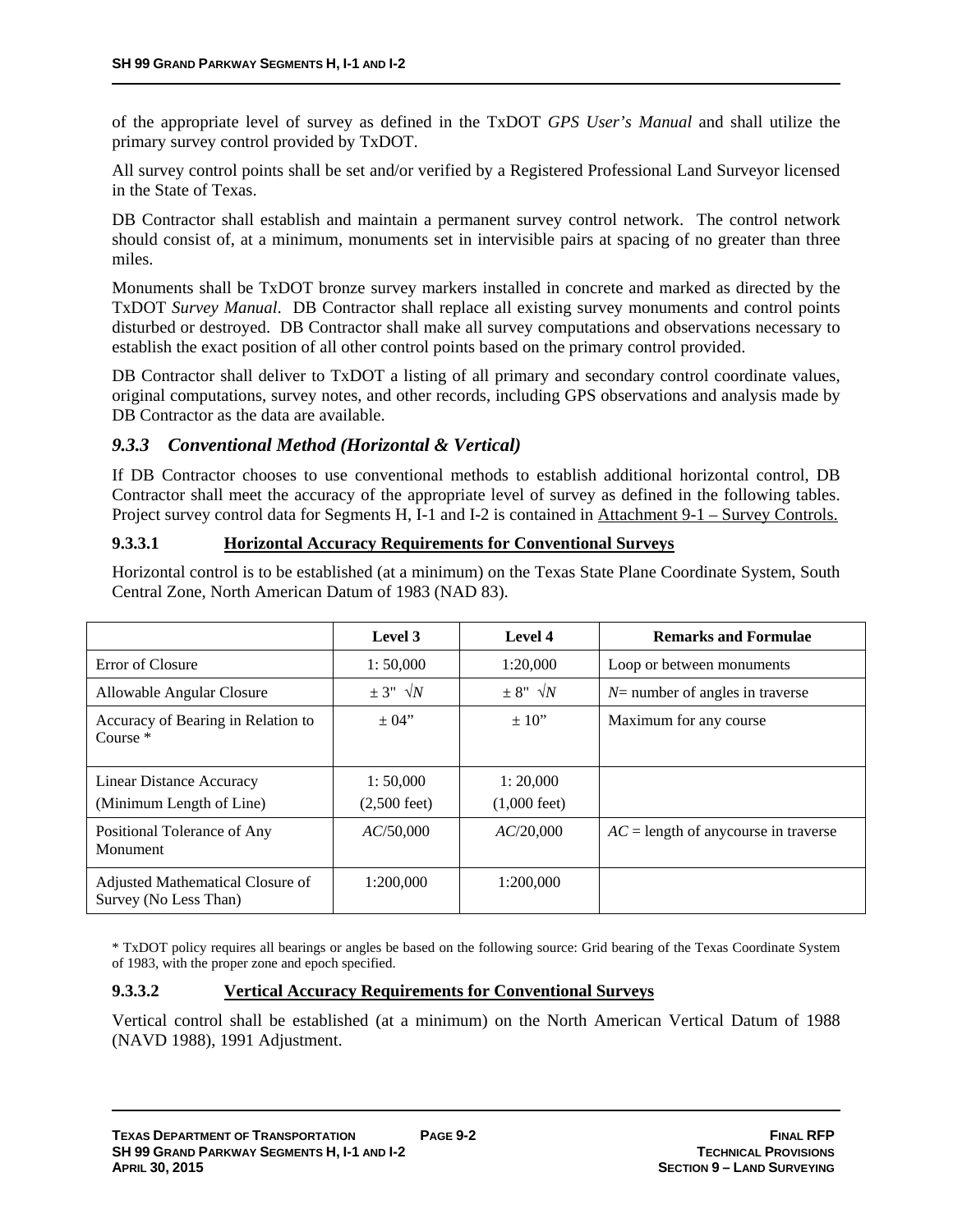|                                                                    | $1st$ ORDER                                                                      | $2nd$ ORDER                                                                          | $3rd$ ORDER                                                                      | <b>REMARKS AND</b><br><b>FORMULAE</b>                                             |
|--------------------------------------------------------------------|----------------------------------------------------------------------------------|--------------------------------------------------------------------------------------|----------------------------------------------------------------------------------|-----------------------------------------------------------------------------------|
| Error of Closure                                                   | 0.013 feet $\sqrt{k}$                                                            | 0.026 feet $\sqrt{K}$                                                                | 0.039 feet $\sqrt{K}$                                                            | Loop or between control<br>monuments                                              |
| Maximum Length of<br>Sight                                         | $250$ feet                                                                       | 300 feet                                                                             |                                                                                  | With good atmospheric<br>conditions                                               |
| Difference in<br>Foresight and<br><b>Backsight Distances</b>       | $±10$ feet                                                                       | $\pm 20$ feet                                                                        | $\pm 30$ feet                                                                    | Per instrument set up                                                             |
| Total Difference in<br>Foresight and<br><b>Backsight Distances</b> | $\pm 20$ feet. per<br>second                                                     | $\pm 50$ feet per<br>second                                                          | $\pm 70$ feet per<br>second                                                      | Per total section or loop                                                         |
| Recommended<br>Length of Section or<br>Loop                        | 2.0 miles                                                                        | 3.0 miles                                                                            | 4.0 miles                                                                        | Maximum distance<br>before closing or in loop                                     |
| Maximum<br>Recommended<br>Distance Between<br><b>Benchmarks</b>    | 2000 feet                                                                        | 2500 feet                                                                            | 3000 feet                                                                        | Permanent or temporary<br>benchmarks set or<br>observed along the route           |
| Level Rod Reading                                                  | $\pm 0.001$ foot                                                                 | $\pm$ 0.001 foot                                                                     | $\pm 0.001$ foot                                                                 |                                                                                   |
| Recommended<br>Instruments and<br>Leveling Rods                    | Automatic or<br>tilting w/ parallel<br>plate micrometer<br>precise rods          | Automatic or<br>tilting w/ optical<br>micrometer precise<br>rods                     | Automatic or<br>quality spirit<br>standard, quality<br>rod                       | When two or more level<br>rods are used, they<br>should be identically<br>matched |
| Principal Uses                                                     | Broad area<br>control,<br>subsidence or<br>motion studies jig<br>& tool settings | Broad area control,<br>engineering<br>projects basis for<br>subsequent level<br>work | Small area control,<br>drainage studies,<br>some construction<br>and engineering |                                                                                   |

### *9.3.4 Right of Way Surveys*

DB Contractor shall base all surveys on the horizontal and vertical control network provided by TxDOT.

### **9.3.4.1 Accuracy Standards**

In performing right of way surveys consisting of boundary locations, DB Contractor shall meet the accuracy standards of the appropriate level of survey as defined in the following table.

### **CHART OF TOLERANCES**

|                  | <b>URBAN / RURAL</b> | <b>URBAN BUSINESS</b><br><b>DISTRICT</b> | <b>REMARKS AND</b><br><b>FORMULAE</b>       |
|------------------|----------------------|------------------------------------------|---------------------------------------------|
| Error of Closure | 1:10,000             | 1:15,000                                 | Loop or between<br><b>Control Monuments</b> |
| Angular Closure  | $15" \sqrt{N}$       | $10" \sqrt{N}$                           | $N =$ Number of Angles<br>in Traverse       |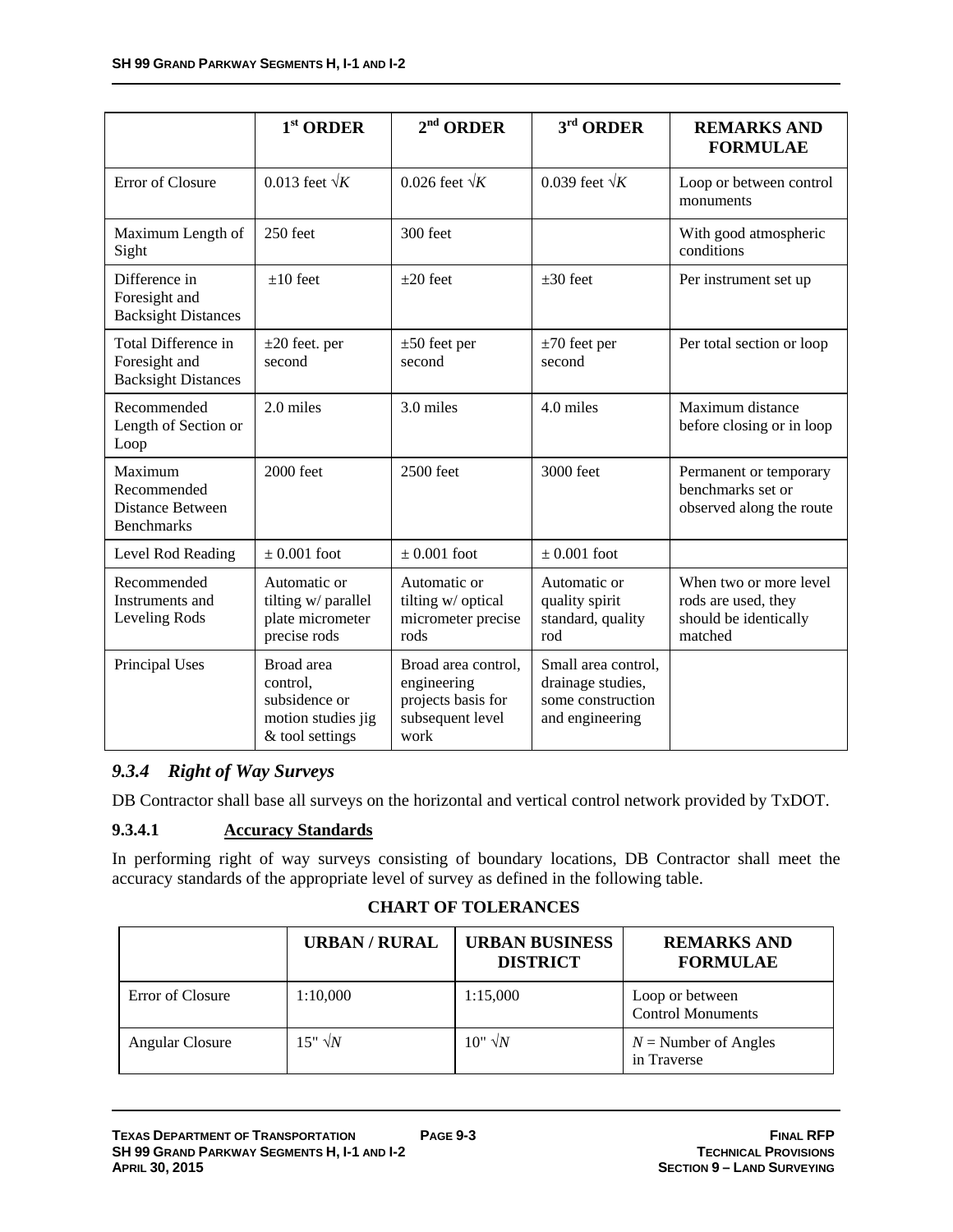| Accuracy of Bearing in<br>Relation to Source *                | 20"                         | 15"                          | $\sin \alpha =$ denominator in error<br>of closure divided into 1<br>$\alpha$ |
|---------------------------------------------------------------|-----------------------------|------------------------------|-------------------------------------------------------------------------------|
| Linear Distance<br>Accuracy                                   | $0.1$ foot per $1,000$ feet | $0.05$ foot per $1,000$ feet | $\sin \alpha$ x 1000 (approx.) where<br>$\pm$ = Accuracy of Bearing           |
| Positional Error of any<br>Monument                           | AC/10,000                   | AC/15,000                    | $AC =$ length of any course in<br>traverse                                    |
| Adjusted Mathematical<br>Closure of Survey (No.<br>Less Than) | 1:50,000                    | 1:50,000                     |                                                                               |

\* TxDOT policy requires all bearings or angles be based on the following source: Grid bearing of the Texas Coordinate System of 1983, with the proper zone and epoch specified.

### *9.3.5 Survey Records and Reports*

DB Contractor shall produce a horizontal and vertical control report including coordinate listing, maps showing control, preparation of standard TxDOT data sheets for all primary control, monument description and location description of all primary and secondary survey control points installed, marked and referenced along with a listing of the existing control used to create the installed control points. Control from adjoining, incorporated, or crossed roadway projects, which are currently in design, will be located and a comparison of the horizontal and vertical values will be shown. DB Contractor shall provide survey records and reports to TxDOT upon request.

DB Contractor may use an electronic field book to collect and store raw data. DB Contractor shall preserve original raw data and document any changes or corrections made to field data, such as station name, height of instrument, or target. DB Contractor shall also preserve raw and corrected field data in hardcopy output forms in a similar manner to conventional field book preservation.

Field survey data and sketches that cannot be efficiently recorded in the electronic field book shall be recorded in a field notebook and stored with copies of the electronic data.

All field notes shall be recorded in a permanently bound book. (Loose leaf field notes will not be allowed.) DB Contractor shall deliver copies of any or all field notebooks to TxDOT upon request.

## **9.4 Construction Requirements**

### *9.4.1 Units*

All survey Work shall be performed in the U.S customary units system of measurement. Work shall conform to state plane coordinates. The surface adjustment factor for the Project is described in Section 9.3.1.

### *9.4.2 Construction Surveys*

DB Contractor shall perform all construction surveys in accordance with the design requirements.

### **9.5 Deliverables**

### *9.5.1 Survey Records*

DB Contractor shall deliver to TxDOT, for its review and acceptance, a listing of all primary, secondary control coordinate values, original computations, survey notes and other records including GPS observations and analysis made by DB Contractor within 90 days of Final Acceptance.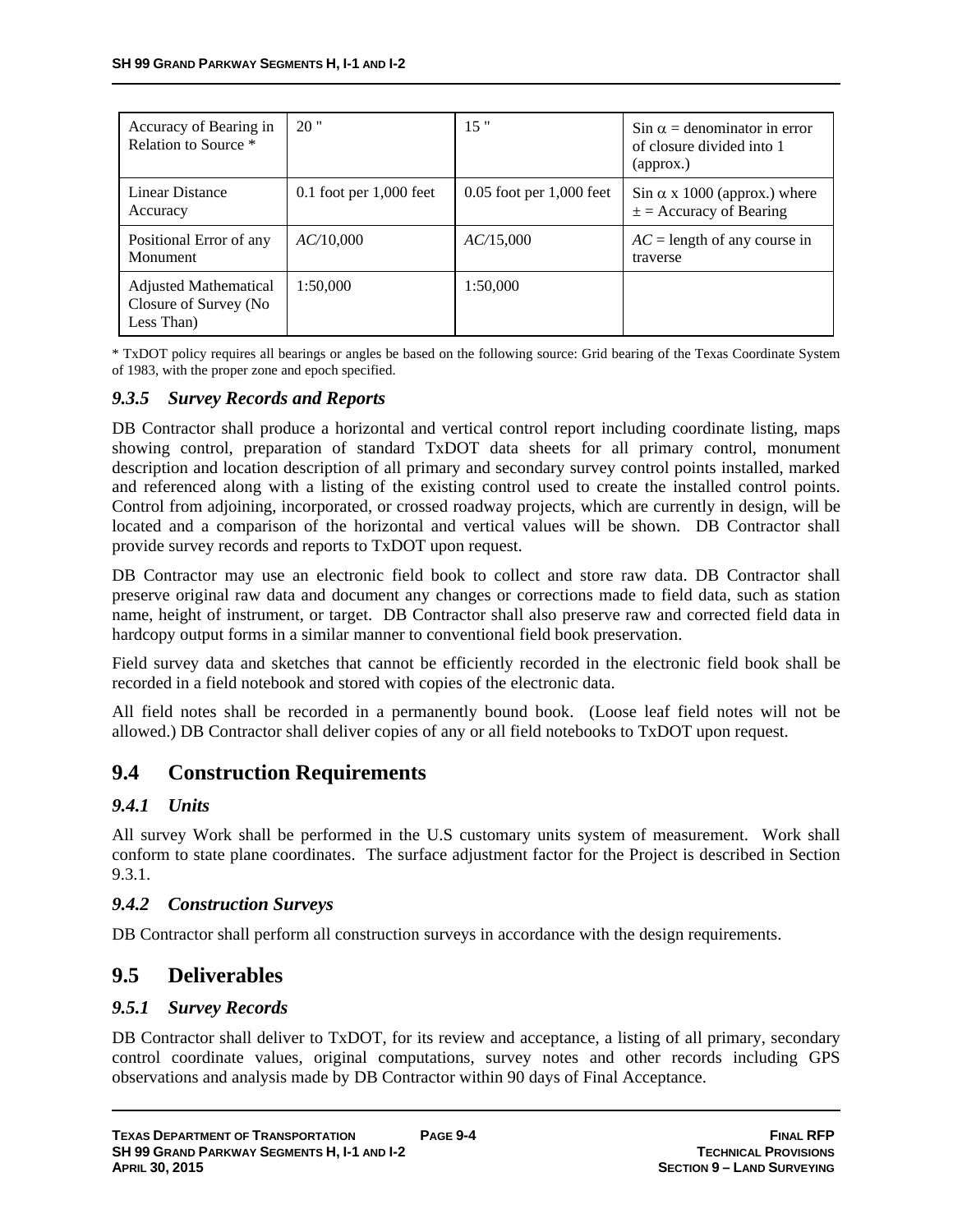### *9.5.2 Project ROW Surveying and Mapping*

DB Contractor shall coordinate with TxDOT regarding the assignment of right of way Control Section Job (CSJ) numbers for each new mapping project.

The documents produced by the DB Contractor, or its Subcontractors, are the property of TxDOT, and release of any such document must be approved by TxDOT. All topographic mapping created by DB Contractor shall be provided to TxDOT in digital terrain model format using the software and version thereof being used by TxDOT at the time the mapping is developed.

### *9.5.3 ROW Monuments*

Upon final submittal of the ROW documents to TxDOT, DB Contractor shall set, using permanent and stable monuments as defined in Section 663.17 of the General Rules of Procedures and Practices of the Texas Board of Professional Land Surveying (TBPLS), all significant points along all ROW lines of the Project including the following:

- a. Points of curvature (PCs)
- b. Points of tangency (PTs)
- c. Points of intersection (PIs)
- d. Points of compound curvature (PCCs)
- e. Points of reverse curvature (PRCs)
- f. All intersecting crossroad ROW lines and all property line intersections with the ROW line. These monuments shall be 5/8-inch iron rods, driven just below surface level, capped by a TxDOT-labeled aluminum cap (rod-and-cap monument)
- g. All beginning and ending points of Control of Access (denied) lines.

Upon completion of the ROW acquisition and all construction work, such that the final ROW lines will not be disturbed by construction, DB Contractor shall replace all rod-and-cap monuments located on the final ROW line at all points of curvature (PCs), points of tangency (PTs), points of intersection (PIs), points of compound curvature (PCCs), and points of reverse curvature (PRCs), and all intersecting crossroad ROW lines, with TxDOT Type II monuments (constructed according to TxDOT specifications). DB Contractor shall monument with a TxDOT Type II monument all final ROW lines where the distance between such significant ROW line points exceeds 1500 feet. ROW line intersections with property lines shall remain monumented by a 5/8-inch iron rod with a TxDOT aluminum cap (rod-and-cap monument).

DB Contractor shall purchase all materials, supplies, and other items necessary for proper survey monumentation.

DB Contractor shall submit updated maps with the monumentation information. (This is for final monumentation set, for example, type  $II$ , and type of monuments set, etc.) All deed recording information to be added to the map sheets in the ownership blocks on the map sheets.

#### *9.5.4 Record Drawings and Documentation*

DB Contractor shall submit the following as part of the Record Drawings and as a condition of Final Acceptance:

- a. A listing of all primary and secondary control coordinate values, original computations and other records including Global Positioning System (GPS) observations and analysis made by DB **Contractor**
- b. Copies of all survey control network measurements, computations, unadjusted and adjusted coordinate and evaluation values; and
- c. Survey records and survey reports.
- d. Parcels for the ROW maps will be delivered in GPK format.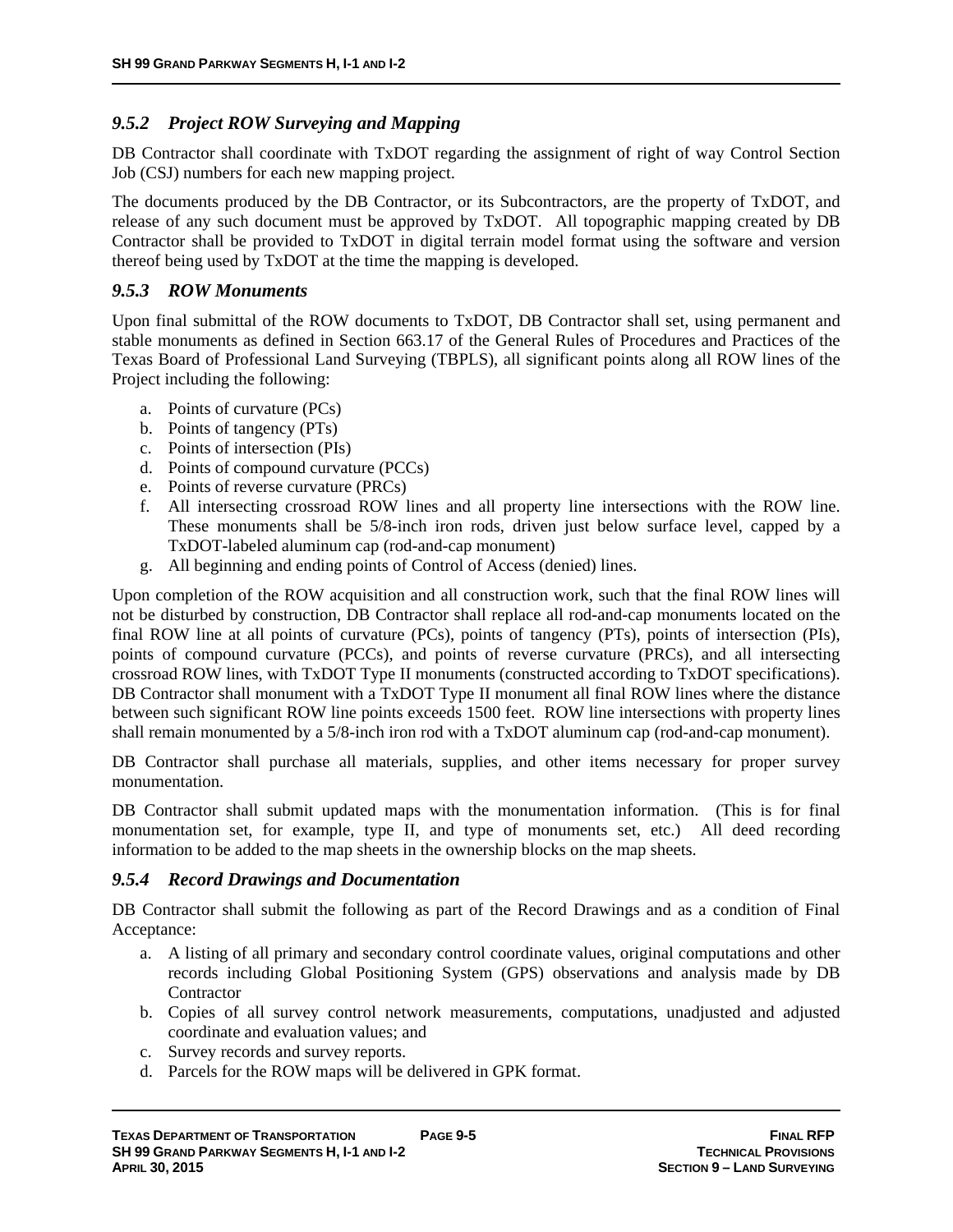e. Electronic files and paper copies of the ROW maps will be delivered to TxDOT.

DB Contractor shall produce reports documenting the location of the as-built alignments, profiles, structure locations, Utilities, and survey control monuments. These reports shall include descriptive statements for the survey methods used to determine the as-built location of the feature being surveyed. DB Contractor's as-built data shall include the coordinate types  $(x, y, and/or z)$  and feature codes in the same format in which the preliminary construction data was generated. Where data has been provided to DB Contractor from TxDOT in an x, y, z only coordinate format, or z only coordinate format, DB Contractor shall provide TxDOT with data in an x, y, z only coordinate format or z only coordinate format.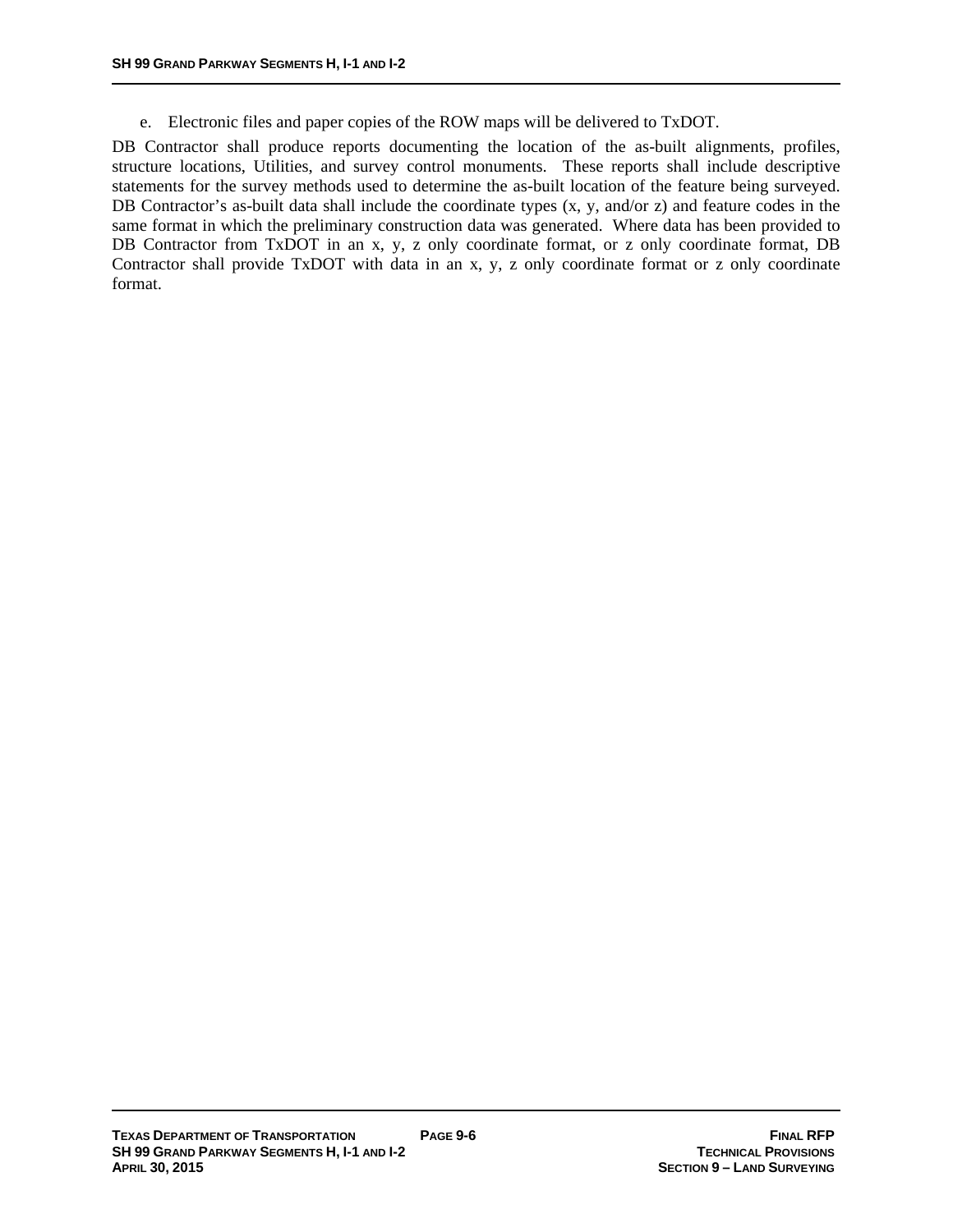# **10 GRADING**

### **10.1 General Requirements**

DB Contractor shall conduct all work necessary to meet the requirements of grading, including clearing and grubbing, excavation and embankment, removal of existing buildings, pavement and miscellaneous structures, subgrade preparation and stabilization, dust control, aggregate surfacing and earth shouldering, in accordance with the requirements of this Section 10 and the latest version of TXDOT Standard Specifications.

DB Contractor shall demolish or abandon in place, all existing structures within the Project ROW, including but not limited to, pavements, bridges, and headwalls that are no longer required for service, or are required to be treated as described in Section 4 (Environmental). Any features that are abandoned in place shall be removed to at least two (2) feet below the final finished grade or one (1) foot below the pavement stabilized subgrade and drainage structures. DB Contractor shall ensure that abandoned structures are structurally sound after abandonment.

## **10.2 Preparation within Project Limits**

DB Contractor shall develop, implement, and maintain, for the Term, a Demolition and Abandonment Plan that considers types and sizes of Utilities and structures that will be abandoned during the Term. The plan shall ensure that said structures are structurally sound after the abandonment procedure. The plan shall account for conditions in the Ultimate Scope and Interim Configuration and shall be submitted to TxDOT for approval no later than 60 days prior to the scheduled date for NTP2.

TxDOT reserves the right to require DB Contractor, at any time to salvage and deliver to a location designated by TxDOT within the TxDOT District in which the portion of the Project is located, any TxDOT-owned equipment and materials in an undamaged condition. TxDOT reserves the right to require DB Contractor to salvage and deliver to a reasonable location, designated by TxDOT, any ITS equipment and materials in an undamaged condition.

Unless otherwise specified by TxDOT, the material from structures designated for demolition shall be DB Contractor's property. All material removed shall be properly disposed of by DB Contractor outside the limits of the Project.

TxDOT reserves the right to remove buildings to level one finished floor or other appropriate condition on ROW acquired by TxDOT for the Project.

### *10.2.1 Trees within Project ROW*

DB Contractor shall preserve trees within the Project ROW to the greatest extent possible. Horizontal clear zone requirements control with respect to the preservation of trees within the specified limits.

## **10.3 Slopes and Topsoil**

DB Contractor shall exercise Good Industry Practice regarding design limitations and roadside safety guidelines associated with the design of slopes along roadways. DB Contractor shall adjust grading to avoid and minimize disturbance to the identified waters of the U.S.

DB Contractor shall perform finished grading and place topsoil to a 4-inch compacted depth in all areas suitable for vegetative slope stabilization (and areas outside the limits of grading that are disturbed in the course of the Work) that are not paved. DB Contractor shall use only materials and soils next to pavement layers that do not cause water or moisture to accumulate in any layer of the pavement structure.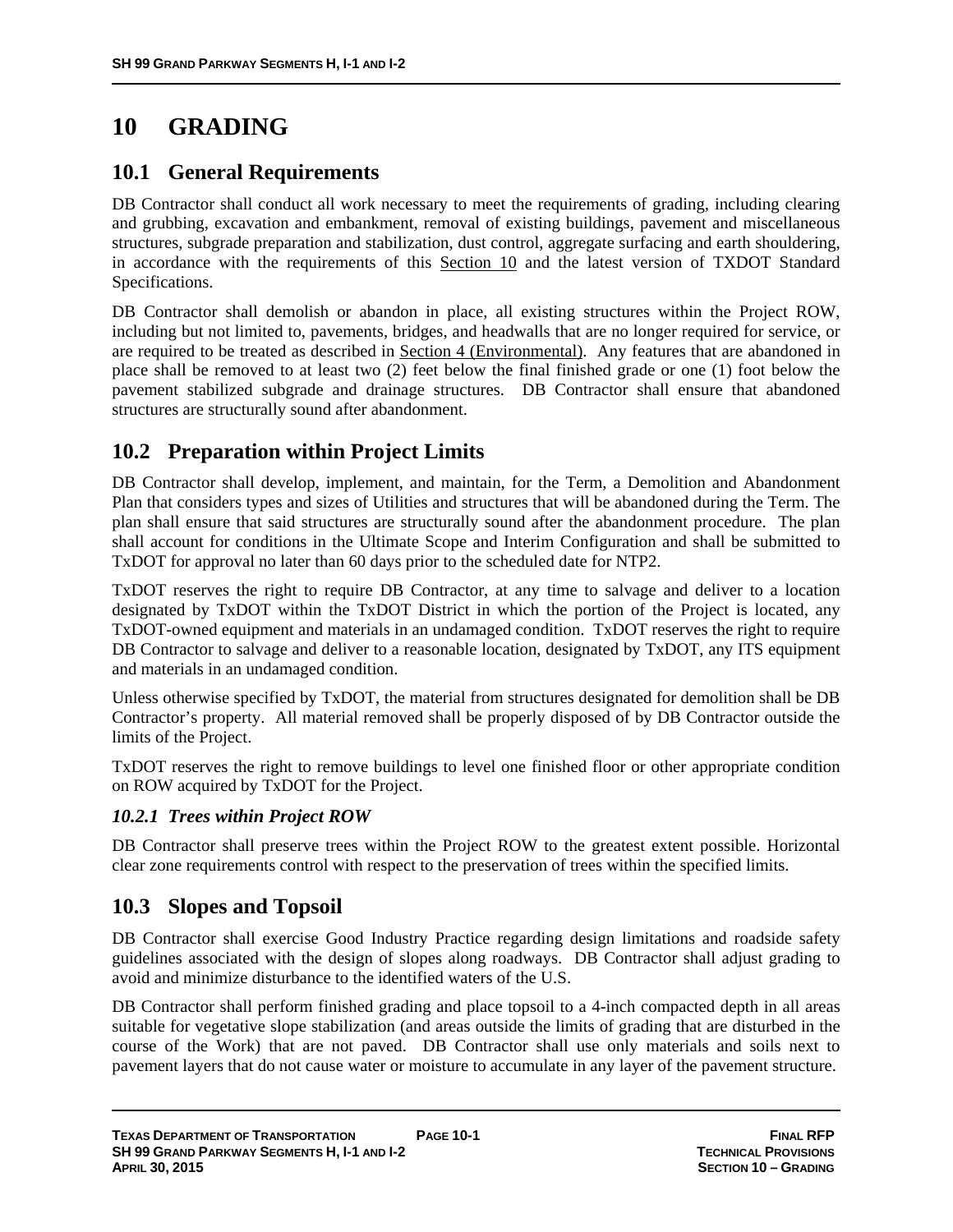For designated construction easements and other approved Project Specific Locations (PSLs) outside DB Contractor's limits of maintenance, DB Contractor shall provide stable slopes.

For slopes steeper than 4:1, DB Contractor shall submit to TxDOT a slope stability analysis that demonstrates the adequacy of DB Contractor's design. DB Contractor shall submit the slope stability analysis to TxDOT for approval with the Released for Construction Documents.

## **10.4 Sodding**

Block sod shall be placed at all grate inlets, manholes and culvert headwalls.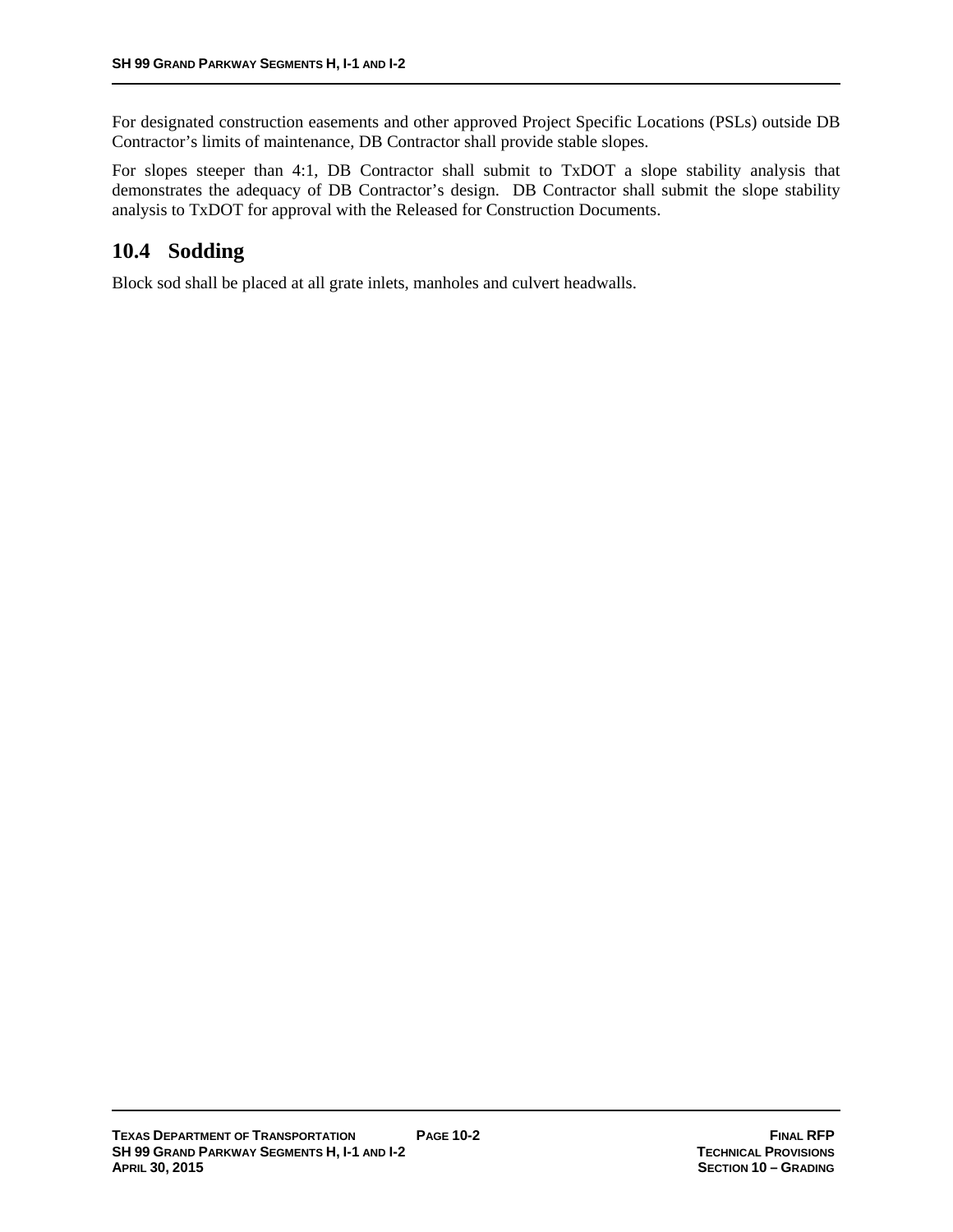# **11 ROADWAYS**

# **11.1 General Requirements**

The objectives of the Project include the provision of a safe, reliable, cost-effective, and aestheticallypleasing corridor for the traveling public. The requirements contained in this Section 11 provide the framework for the design and construction of the roadways to help attain the Project objectives.

DB Contractor shall coordinate roadway design, construction, and maintenance with other Elements of the Project to achieve the objectives of the Project.

Where changes to the roadway geometrics result in revisions to the Project ROW, DB Contractor is responsible for demonstrating the proposed change is an equally safe alternative as well as the initiation and progression of all environmental and public involvement processes in coordination with TxDOT. DB Contractor shall perform all ROW services that are necessitated by proposed changes in accordance with the Contract Documents.

# **11.2 Design Requirements**

DB Contractor shall coordinate its roadway design with the design of all other components of the Project, including aesthetics. The Project roadways shall be designed to integrate with streets and roadways that are adjacent or connecting to the Project. All design transitions to existing facilities shall be in accordance with the TxDOT *Roadway Design Manual*.

The Project roadways shall be designed to incorporate roadway appurtenances, including fences, noise attenuators, barriers, and hazard protection as necessary to promote safety and to mitigate visual and noise impacts on neighboring properties.

# *11.2.1 Control of Access*

Unless shown to be removed in the Concept Plan, DB Contractor shall maintain all existing property accesses, including those not shown on the Concept Plan, and shall not revise control of access without TxDOT review and the written agreement of the affected property owner.

### *11.2.2 Roadway Design Requirements*

DB Contractor shall design the Elements of the Project to meet or exceed the geometric design criteria shown in Table 11-1 (Roadway Design Criteria), with the exclusion of the roadway design deviation listed in Section 11.2.2.2, in order to meet the Project objectives stated in Section 11.1.

|                                                      | <b>Mainlanes</b>     | <b>Frontage Roads</b> | <b>Cross Streets</b>               |
|------------------------------------------------------|----------------------|-----------------------|------------------------------------|
| <b>Functional Classification</b>                     | Rural arterial       | Rural collector       | See Attachments 11-1<br>and $11-2$ |
| Design Speed                                         | $45$ mph<br>$70$ mph |                       | See Attachment 11-1                |
| <b>Horizontal Alignment Criteria:</b>                |                      |                       |                                    |
| Maximum Curvature (Min Radius)                       | $3.390$ ft           | $810$ ft              | 711 ft (45 mph)                    |
| Superelevation - $e(max)$                            | 6%                   | N/A                   | N/A                                |
| Maximum Curvature (Min Radius)<br>w/o Superelevation | 14,100 ft            |                       |                                    |

| Table 11-1 Roadway Design Criteria |  |
|------------------------------------|--|
|------------------------------------|--|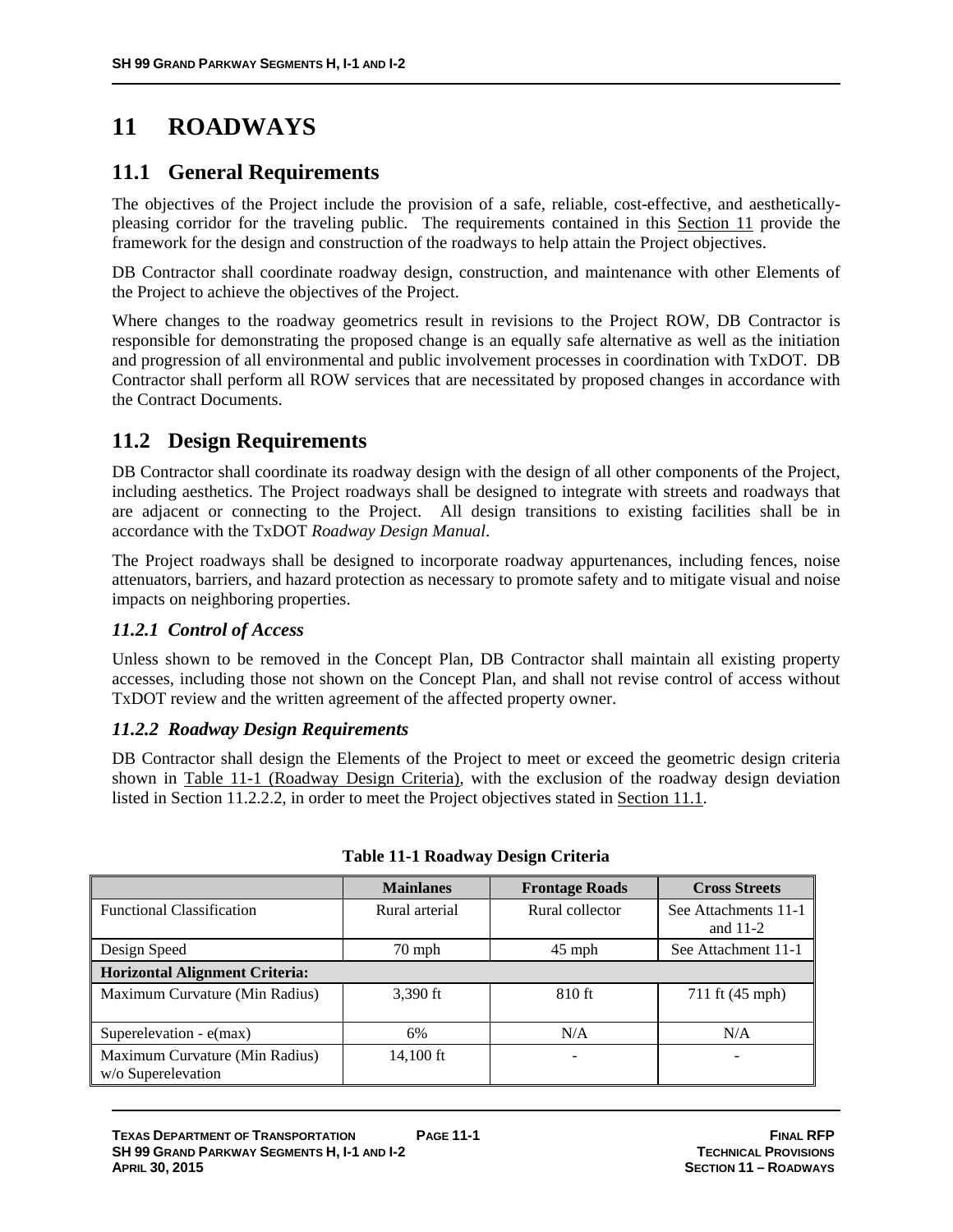| <b>Vertical Alignment Criteria:</b>                  |                                        |                  |                  |                                      |
|------------------------------------------------------|----------------------------------------|------------------|------------------|--------------------------------------|
| <b>Maximum Gradient</b>                              | 3.0%                                   | 6.0%             |                  | 7.0%                                 |
| Minimum Gradient                                     | 0.35%                                  | 0.35%            |                  | 0.35%                                |
| Crest (min K-Value)                                  | 247                                    | 61               |                  | 44 (40 mph)                          |
|                                                      |                                        |                  |                  | 61 (45 mph)                          |
| Sag (min K-Value)                                    | 181                                    | 79               |                  | 64 (40 mph)                          |
|                                                      |                                        |                  |                  | 79 (45 mph)                          |
| Maximum Algebraic Difference w/o<br>Vertical Curve   | 0.5%                                   | 1.0%             |                  | 1.0%                                 |
| Min Vertical Clearance - Roadway                     | $16.5$ ft                              | 16.5 ft          |                  | $16.5$ ft                            |
| Min Vertical Clearance - Railroad                    | 23'4''                                 | 23'4''           |                  | 23'4''                               |
| <b>Cross Section Criteria:</b>                       |                                        |                  |                  |                                      |
| Lane Widths                                          | $12$ ft                                | $12$ ft          |                  | $12 \text{ ft}^{3,5}$                |
| U-turn width                                         |                                        | $25$ ft          |                  |                                      |
| <b>Inside Shoulder Widths</b>                        | $4 \text{ ft}^7$                       | 4 ft (uncurbed)  |                  | 4 ft (uncurbed)                      |
| <b>Outside Shoulder Widths</b>                       | 10 <sub>ft</sub>                       | 8 ft (uncurbed)  |                  | 8 ft (uncurbed)                      |
| <b>Pavement Cross Slope</b>                          | $0.02$ ft/ft                           | $0.02$ ft/ft     |                  | $0.02$ ft/ft                         |
| Side Slopes                                          |                                        |                  |                  |                                      |
| Within Clear Zone                                    | 6:1                                    | 6:1              |                  | 6:1                                  |
| <b>Outside of Clear Zone</b>                         | 6:1 usual                              | 6:1 usual        |                  | 6:1 usual                            |
|                                                      | $4:1$ max                              | $4:1$ max        |                  | $4:1$ max                            |
| Gore Width - Entrance                                |                                        |                  |                  |                                      |
| Gore Width - Exit                                    | $\overline{\phantom{a}}$               |                  |                  |                                      |
| Curb Offset                                          |                                        | $1$ ft           |                  | $1$ ft                               |
| Clear Zone Width                                     | 30 ft                                  | 4 ft (curbed)    |                  | See Attachment 11-1                  |
|                                                      |                                        | 10 ft (uncurbed) |                  |                                      |
| Intersection horizontal and vertical criteria:       |                                        |                  |                  |                                      |
| Corner Radii                                         |                                        | 50 ft min        |                  |                                      |
| Design Vehicle (Intersections)                       |                                        | <b>WB-50</b>     |                  | See Attachment 11-1                  |
| Preferred Corner Geometry                            | $\overline{\phantom{0}}$               | Curve w/ taper   |                  |                                      |
|                                                      | <b>Ramps</b>                           |                  |                  | <b>Direct Connectors (Segment H)</b> |
| <b>Functional Classification</b>                     |                                        |                  |                  |                                      |
| Design Speed                                         | 50 mph                                 |                  |                  | 40 mph                               |
| <b>Stopping Sight Distance</b>                       | 425 ft                                 |                  | 305 ft           |                                      |
| Maximum Curvature (Min Radius)                       | 1050 ft<br>$611$ ft                    |                  |                  |                                      |
| Superelevation $-e(max)$                             | 6%                                     |                  | 6%               |                                      |
| Maximum Curvature (Min Radius)<br>w/o Superelevation | 7,870 $\overline{\mathfrak{ft}^{(1)}}$ |                  | 5,230 $ft^{(1)}$ |                                      |
| Maximum Gradient                                     | 4.0%                                   |                  |                  | 4.0%                                 |
| Minimum Gradient                                     | 0.35%                                  |                  |                  | 0.35%                                |
| Crest (min. K-Value)                                 | 84                                     |                  |                  | 44                                   |
| Sag (min. K-Value)                                   | 96                                     |                  | 64               |                                      |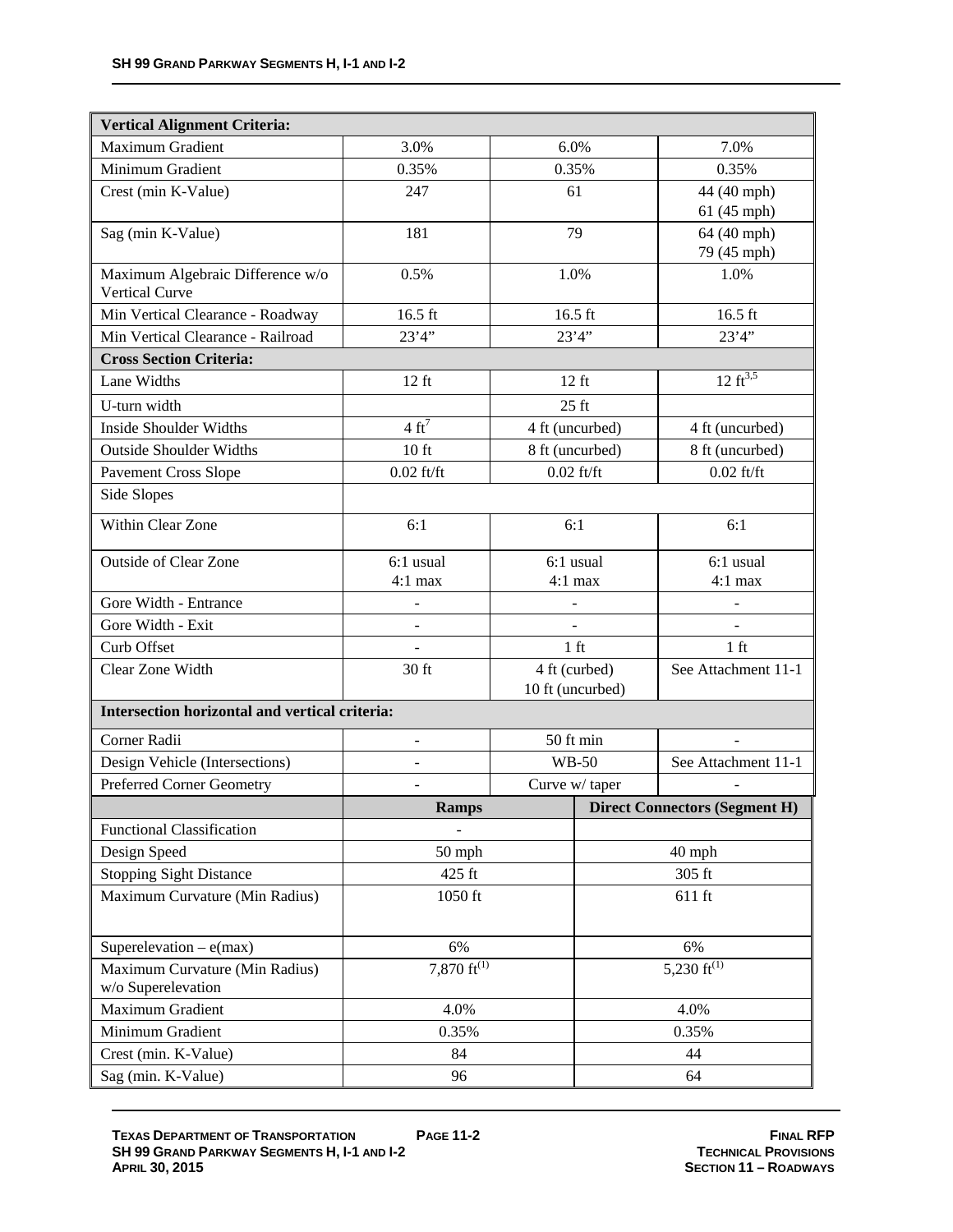| Maximum Algebraic Difference w/o<br>Vertical Curve | 0.5%                                 | 1.0%                                 |
|----------------------------------------------------|--------------------------------------|--------------------------------------|
| Min Vertical Clearance - Roadway                   | $16.5$ ft                            | $16.5$ ft                            |
| Min Vertical Clearance - Railroad                  | 23'4''                               | 23'4''                               |
| Lane Widths                                        | 14 ft (one)<br>$12 \text{ ft}$ (two) | 14 ft (one)<br>$12 \text{ ft}$ (two) |
| Inside Shoulder Widths for Curves                  | 4 ft                                 | 4 $ft^{(2)}$                         |
| <b>Outside Shoulder Widths</b>                     | 6 ft                                 | $8 \text{ ft}^{(2)}$                 |
| <b>Pavement Cross Slope</b>                        | $0.02$ ft/ft                         | $0.02$ ft/ft                         |
| Side Slope - Within Clear Zone                     | 6:1                                  | 6:1                                  |
| Side Slope - Outside of Clear Zone                 | $6:1$ usual<br>$4:1$ max             | $6:1$ usual<br>$4:1$ max             |
| Gore Width - Entrance                              | 6 ft min                             | 6 ft min                             |
| Gore Width - Exit                                  | 6 ft min                             | 6 ft min                             |
| Curb Offset                                        |                                      |                                      |
| Clear Zone Width                                   | $16$ ft                              | $16$ ft                              |
| Corner Radii                                       | $\blacksquare$                       |                                      |
| Design Vehicle (Intersections)                     |                                      |                                      |
| <b>Preferred Corner Geometry</b>                   |                                      |                                      |
| Minimum Gradient                                   | 0.35%                                | 0.35%                                |

Notes:

- 1. 2<sup>o</sup> 00' curve may be used at mainlanes and direct connector ramps with mainlane cross slope controlling.
- 2. In those areas where sight distance criteria is not met, an inside shoulder width of 8 ft and outside shoulder width of 4 ft may be used.
- 3. Harris County has a standard detail permitting the use of 11' lanes, on selected cross-streets. See Attachments 11-1 and 11-2.
- 4. Clear Zone width for turnarounds shall be 6'.
- 5. New cross roads or future cross road improvements 12'; Existing cross roads where no improvements are proposed in in this Project can maintain existing lane widths crossing the Project limits.
- 6. Where four lane section of divided highway is constructed, the inside shoulders shall include an 8' distance at a 10:1 or flatter slope beyond the edge of the paved shoulder.
- 7. For sections with two lanes in the same direction. No inside shoulder requirement for mainlane sections with one lane in each direction separated by center stripe.

DB Contractor shall coordinate, design and construct the improvements on crossing streets in accordance with the Governmental Entity having jurisdiction of said roadway. The crossing streets shall incorporate the design criteria in the Attachment 11-1 – Cross Street Design Criteria Matrix. U-turn roadways shall be designed for 20 mph minimum design speed.

### **11.2.2.1 Superelevation**

In areas where proposed ramps are to connect to existing pavement, DB Contractor's design may retain existing superelevation. Pavement widening may be constructed by extending the existing pavement cross slope. Superelevation transitions shall be designed and constructed such that zero percent cross-slopes will not occur on grades flatter than 0.35 percent.

DB Contractor may maintain the existing pavement normal crown in overlay sections so long as it shall not be flatter than 1.5 percent. At normal crowns, DB Contractor shall construct pavement widening adjacent to existing pavement on a 2 percent cross slope. The transition from existing cross slope to 2 percent shall occur within 1-foot of the closest lane line to the roadway widening.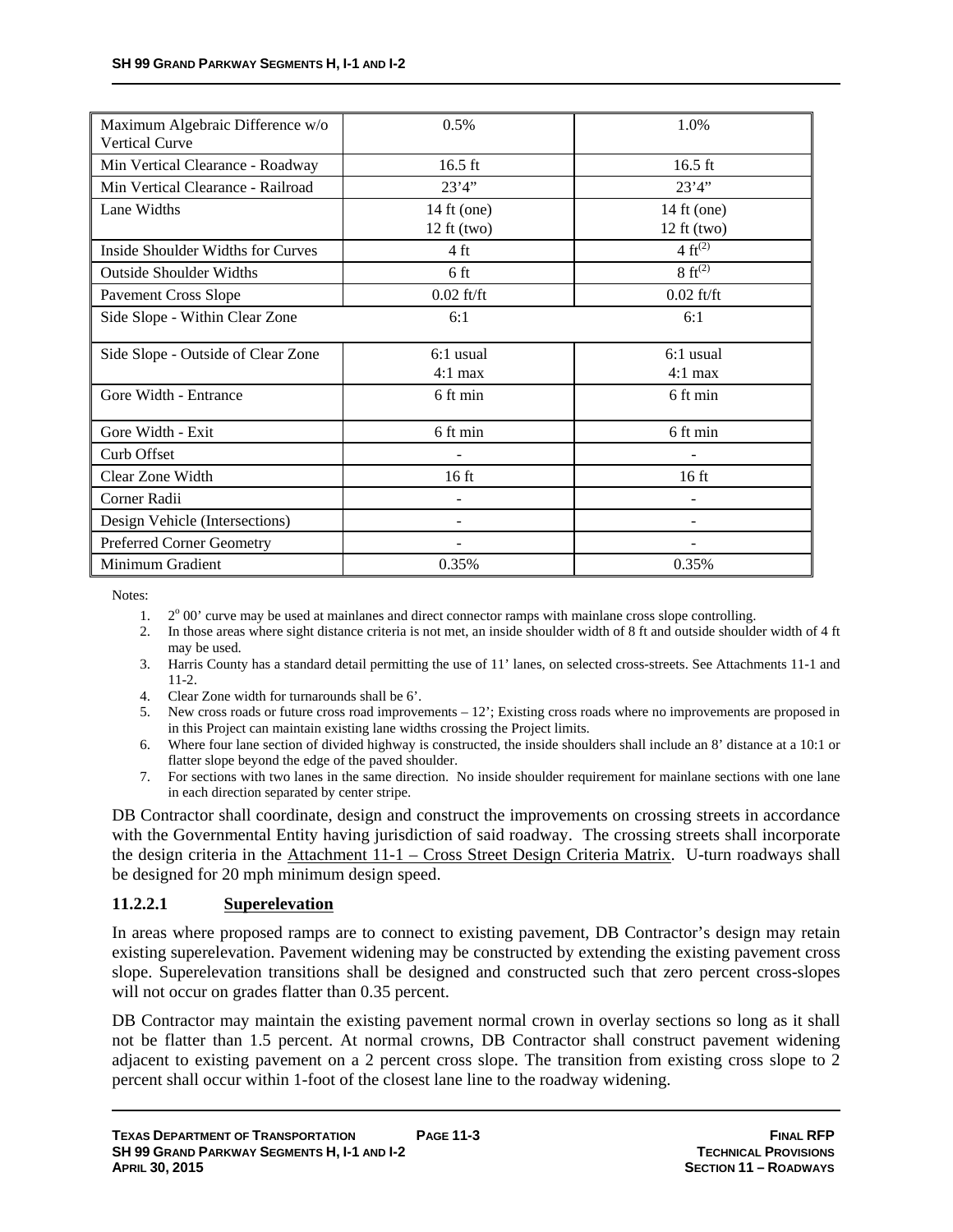### **11.2.2.2 Roadway Design Deviations**

The approved roadway deviations are as follows:

### **11.2.2.2.1 Mainlanes**

DB Contractor shall meet the design speed requirements for mainlanes shown in Table 11-1 with the exception of the following deviations for mainlane design speeds shown below in Table 11-2.

| <b>Table 11-2: Design Deviations for Mainlane Design Speed</b> |  |
|----------------------------------------------------------------|--|
|----------------------------------------------------------------|--|

| <b>Segment I-2B Mainlane</b><br><b>Locations</b> | <b>Design Speed</b> | <b>Crest</b><br>(min. K-Value) | Sag<br>(min. K-Value) |
|--------------------------------------------------|---------------------|--------------------------------|-----------------------|
| Sta. $96+36$ to Sta. $105+68$                    | $60$ mph            |                                | 136                   |
| Sta. $56+00$ to Sta. $96+36$                     | 45 mph              |                                | 79                    |

DB Contractor shall meet the maximum horizontal curvature and stopping sight distance for mainlanes shown in Table 11-1 with the exception of the following deviations for mainlane curvature and stopping sight distance shown below in Table 11-3.

| <b>Segment</b> | <b>Mainlane PI Station Locations</b> | <b>Maximum</b><br><b>Curvature</b><br>(Min Radius) | <b>Design Speed</b> | <b>Inside Shoulder</b><br>Width |
|----------------|--------------------------------------|----------------------------------------------------|---------------------|---------------------------------|
| G              | Station 1016+22.92                   | 2086                                               | 55 mph              | 12 feet EB                      |
| $I-1$          | Station 2904+97.39                   | 3405                                               | $65$ mph            | 10 feet WB/NB                   |
| $I-2$          | Station 3072+64.19                   | 2865                                               | $60$ mph            | 10 feet WB/NB                   |
| $I-2B$         | Station 123+81.79                    | 2505                                               | 55 mph              | 10 feet EB                      |
| $I-2B$         | Station 204+60.03                    | 2864.78                                            | $55$ mph            | 10 feet WB                      |
| $I-2B$         | Station 230+94.60 WB                 | 3000                                               | 55 mph              |                                 |
| $I-2B$         | Station $232+10.61$ EB               | 3000                                               | $55$ mph            | 10 feet EB                      |
| $I-2B$         | Station 290+85.11 WB                 | 2800                                               | 55 mph              |                                 |
| $I-2B$         | Station 291+05.21 EB                 | 2900                                               | 55 mph              | 10 feet EB if rail<br>used      |
| $I-2B$         | Station 321+93.24 WB                 | 2864.78                                            | 55 mph              | 10 feet WB if rail<br>used      |
| $I-2B$         | Station 321+93.24 EB                 | 2864.78                                            | $55$ mph            |                                 |

### **Table 11-3: Design Deviations for Mainlane Curvature and Stopping Sight Distance**

### **11.2.2.2.2 Ramps/Local Roads**

Approved design deviations for ramps and identified local roads are provided below in Table 11-4:

| <b>Segment I-1 Ramp Locations</b>              | <b>Design Speed</b> | Crest<br>(min. K-Value) | Sag<br>(min. K-Value) | <b>Stopping Sight</b><br><b>Distance</b> |
|------------------------------------------------|---------------------|-------------------------|-----------------------|------------------------------------------|
| Loop ramp exit and entrance at<br><b>US 90</b> | $35$ mph            | 29                      | 49                    | $250$ ft                                 |

### **Table 11-4: Design Deviations for Ramps/Local Roads**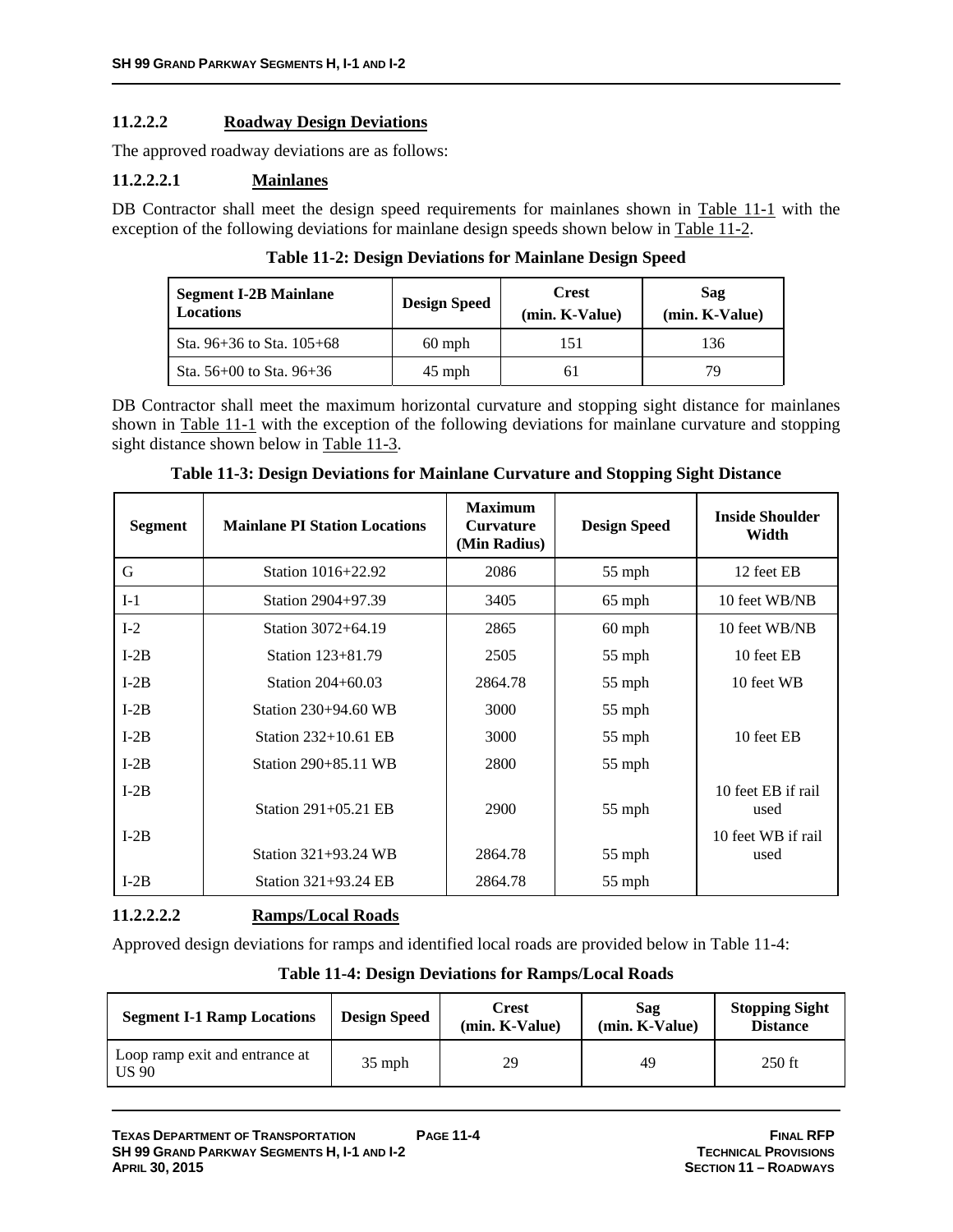| <b>Segment I-2A Ramp Locations</b>        | <b>Design Speed</b> | <b>Crest</b><br>(min. K-Value) | Sag<br>(min. K-Value) | <b>Stopping Sight</b><br><b>Distance</b> |
|-------------------------------------------|---------------------|--------------------------------|-----------------------|------------------------------------------|
| Entrance Wyoming Street to SH<br>99 NB    | $35$ mph            | 29                             | 49                    | $250$ ft                                 |
| Exit SH 99 SB to Wyoming<br><b>Street</b> | $35$ mph            | 29                             | 49                    | $250$ ft                                 |
| <b>Local Roads</b>                        | <b>Design Speed</b> | <b>Crest</b><br>(min. K-Value) | Sag<br>(min. K-Value) | <b>Stopping Sight</b><br><b>Distance</b> |
| <b>Community Drive</b>                    | $25$ mph            | 12                             | 26                    | 155 ft                                   |

## **11.2.2.3 Coastal Water Authority Access Roads**

DB Contractor shall construct service access roads to Coastal Water Authority facilities at canal facility crossings for the authority's Luce Bayou Interbasin canal, North Lateral canal, and Barbers Hill canal. The service access roads shall be 14 feet wide at the driving surface with a minimum 25' horizontal radius, two percent cross slope for drainage, and constructed of an eight (8) inch depth cement treated base in accordance with TxDOT Specification Item 275, Type A, over a six (6) inch depth embankment ordinary compaction in accordance with TxDOT Specification Item 132, Type C. The access road shall have a gate installed by DB Contractor at canal facility top of bank with lock and key for use by the Coastal Water Authority.

# **11.3 Miscellaneous Roadway Design Requirements**

All roadside safety devices used on the Project shall meet current crash test and other safety requirements in accordance with TxDOT standards.

DB Contractor shall design driveways in accordance with the guidelines, which TxDOT will consider requirements for the purpose of this Project, specified in TxDOT's *Roadway Design Manual* – Appendix C, "Driveways Design Guidelines" to be functionally adequate for land use of adjoining property.

The border width, measured from back of curb to ROW line, along frontage roads and crossing streets shall be 15 feet minimum unless specified otherwise. The Border Width in Segment I-2B from Wyoming Street at Station 85+00 to east of ML Wismer at Station 105+00 may be a minimum of 10 feet. For crossing streets, DB Contractor shall incorporate the design criteria in Attachment 11-2 – Ultimate Cross Street Typical Sections.

DB Contractor shall provide a minimum 38 feet median for all four lane divided mainlane roadways with a continuous cable median barrier separating the mainlane roadways. The guidelines for placement of the cable median barrier can be found in *TxDOT Roadway Design Manual*, *Appendix A* and TxDOT standard drawings.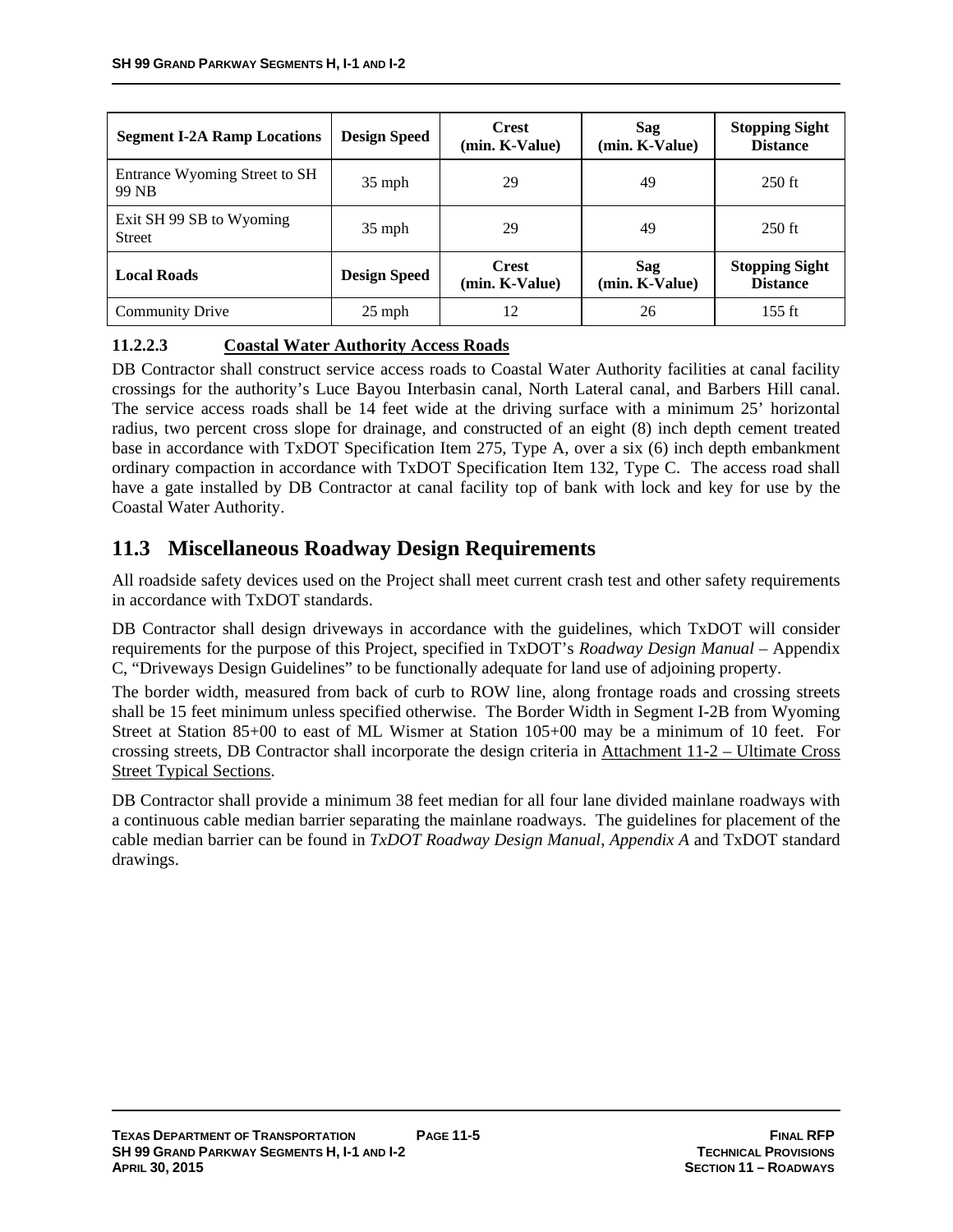# **12 DRAINAGE**

# **12.1 General Requirements**

Efficient performance of the drainage system is an integral part of the performance of the Project. DB Contractor shall account for all sources of runoff that may reach the Project, whether originating within or outside the Project ROW, in the design of the drainage facilities.

If existing drainage patterns are revised during the Project design, then DB Contractor shall design and construct a solution that does not have adverse impact to property owners outside the ROW.

# *12.1.1 Project Specific Requirements*

DB Contractor shall incorporate the following requirements into the Project drainage design:

 DB Contractor is generally not permitted to increase existing water surface elevations at stream crossings outside the Project ROW and at any cross section along the streams. At its sole discretion, TxDOT may approve increases in existing water surface elevations if contained within drainage channels or storm drain systems and if no adverse impacts result to adjacent properties.

# **12.2 Administrative Requirements**

# *12.2.1 Data Collection*

To establish a drainage system that complies with the requirements and accommodates the historical hydrologic flows in the Project limits, DB Contractor is responsible for collecting all necessary data, including those elements outlined in this Section 12.2.1.

DB Contractor shall collect available data identifying all water resource issues, including water quality requirements as imposed by State and federal government regulations; National Wetland Inventory and other wetland/protected waters inventories; in FEMA mapped floodplains including models and other supporting documents; and official documents concerning the Project, such as the FEIS or other drainage and environmental studies. Water resource issues include areas with historically inadequate drainage (flooding or citizen complaints), environmentally sensitive areas, localized flooding, maintenance problems associated with drainage, and areas known to contain Hazardous Materials. DB Contractor shall also identify watershed boundaries, protected waters, county ditches, areas classified as wetlands, floodplains, and boundaries between regulatory agencies (e.g., watershed districts and watershed management organizations).

DB Contractor shall acquire all applicable municipal drainage plans, watershed management plans, and records of citizen concerns. DB Contractor shall acquire all pertinent existing storm drain plans and/or survey data, including data for all culverts, drainage systems, and storm sewer systems within the Project limits. DB Contractor shall also identify existing drainage areas that contribute to the highway drainage system and the estimated runoff used for design of the existing system.

DB Contractor shall obtain photogrammetric and/or geographic information system (GIS) data for the Project limits that depicts the Outstanding National Resource Waters and/or impaired waters as listed by the Texas Commission on Environmental Quality (TCEQ). DB Contractor shall conduct surveys for information not available from other sources.

If documentation is not available for elements of the existing drainage system within the Project limits and scheduled to remain in place, DB Contractor shall investigate and videotape or photograph the existing drainage system to determine condition, size, material, location, and other pertinent information.

The data collected shall be taken into account in the Final Design of the drainage facilities.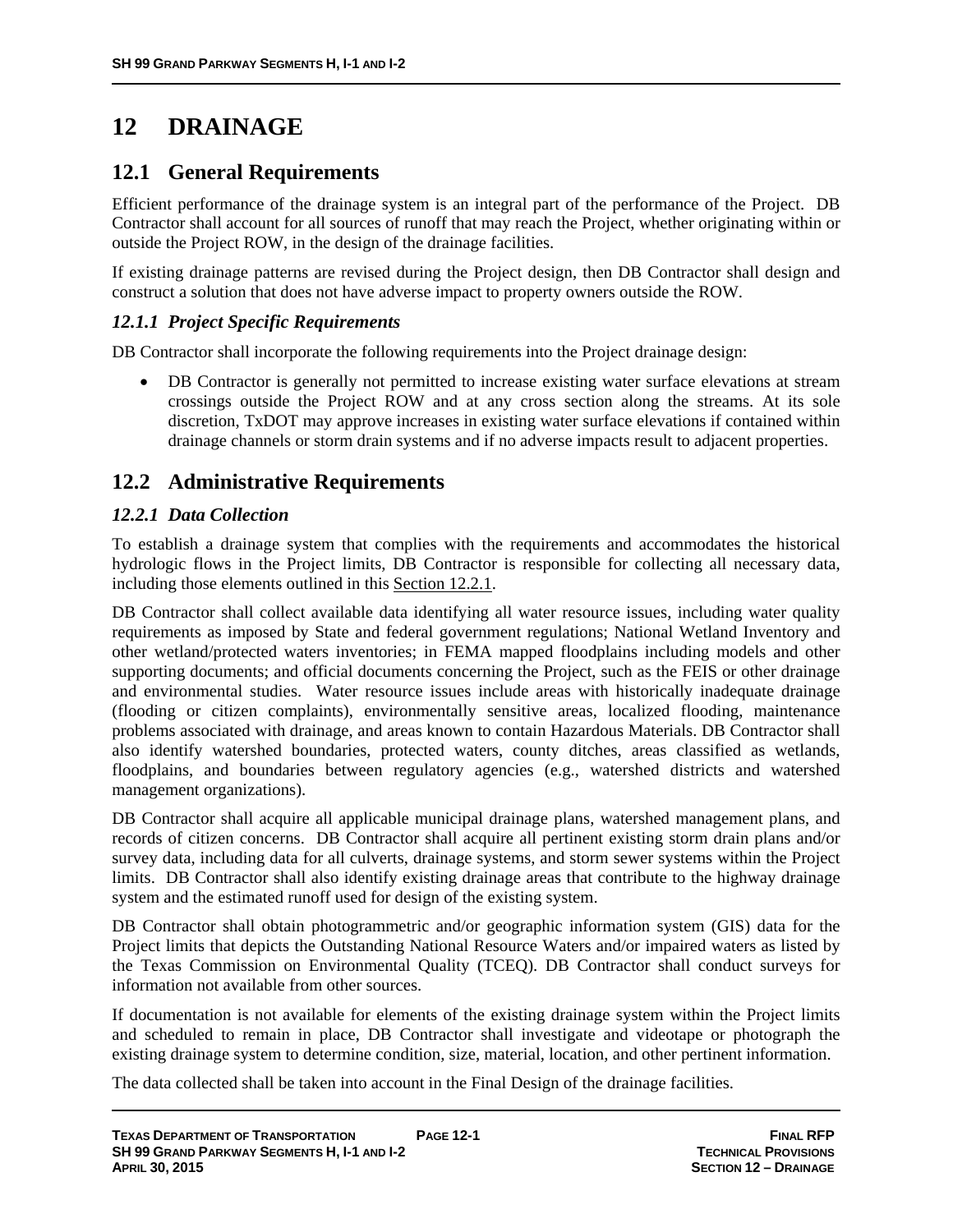## *12.2.2 Coordination with Other Agencies*

DB Contractor shall coordinate all water resource issues with affected interests and regulatory agencies. DB Contractor shall document the resolutions of water resource issues.

The DB Contractor shall provide to the local floodplain administrators all information and technical data needed to file Letters of Map Revision (LOMR) and Conditional Letters of Map Revision (CLOMR) with FEMA.

# **12.3 Design Requirements**

DB Contractor shall design all Elements of the drainage facilities in accordance with this Section 12 and applicable design criteria in the TxDOT Hydraulic Design Manual and the Montgomery County Criteria Manual and the Drainage Criteria Manual for Chambers County.

DB Contractor shall provide facilities compatible with existing drainage systems and all applicable municipal drainage plans or approved systems in adjacent properties. DB Contractor shall preserve existing drainage patterns wherever possible.

The DB Contractor shall provide a drainage system that maintains or improves the existing drainage. DB Contractor may make use of existing drainage facilities, provided overall drainage requirements for the Project are achieved and the combined drainage system functions as intended. Elements of the existing drainage system within the Project limits scheduled to remain in place must meet hydraulic capacity requirements as detailed in Section 12. If any Elements of the existing system do not comply with the requirements of Section 12 (Drainage) or Section 13 (Structures), those Elements shall be replaced by DB Contractor.

The design of drainage systems shall meet the performance requirements as defined in this Section 12. If DB Contractor proposes a drainage system to tie to an existing drainage system, the DB Contractor shall design and reconfigure the connecting existing system, as necessary, to ensure the proposed system meets the performance requirements as defined in this Section 12 while maintaining or improving the performance of the connected existing drainage system.

DB Contractor shall base its Final Design on design computations and risk assessments for all aspects of Project drainage.

### *12.3.1 Surface Hydrology*

### **12.3.1.1 Design Frequencies**

DB Contractor shall use the design frequencies listed in Table 12-1 on the following page. Abbreviations used in the table are explained below.

| <b>AHW</b> | Allowable High Water                             | HOU-       | <b>District Design Practice</b> |
|------------|--------------------------------------------------|------------|---------------------------------|
|            | HCFCD Policy Criteria & Procedure Manual (HCFCD) | <b>RCB</b> | Reinforced Concrete Box         |
| HDM        | Hydraulic Design Manual (TxDOT)                  | <b>RCP</b> | Reinforced Concrete Pipe        |
| HGL.       | Hydraulic Grade Line                             | WSEL.      | <b>Water Surface Elevation</b>  |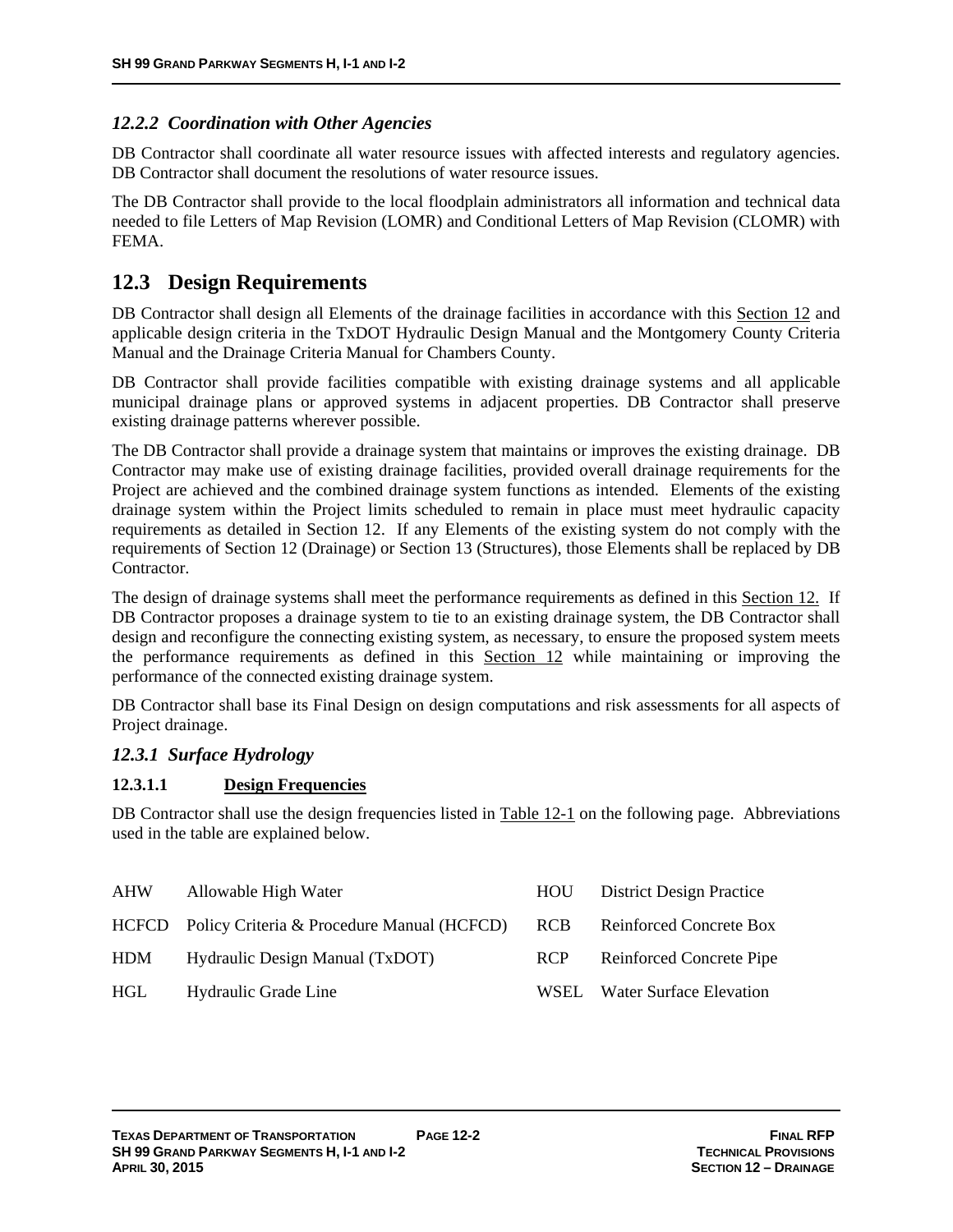| Design Element                                                             | Reference                                                       | Mainlanes                                                                                                                                                                                                                                                     | Ramp    | Direct Connect. | Frontage Road | Arterial / Cross<br><b>Street</b>                      | <b>Application Notes</b>                                                                                                                                           |
|----------------------------------------------------------------------------|-----------------------------------------------------------------|---------------------------------------------------------------------------------------------------------------------------------------------------------------------------------------------------------------------------------------------------------------|---------|-----------------|---------------|--------------------------------------------------------|--------------------------------------------------------------------------------------------------------------------------------------------------------------------|
| Minimum Roadway<br><b>Elevation at AHW</b>                                 | $HDM - Ch$ 4, Sec 6<br><b>TxDOT HOU</b>                         | $100-yr$                                                                                                                                                                                                                                                      | $10-yr$ | $100-yr$        | $10-yr$       | $10-yr$                                                | Applies to cross drainage and<br>parallel floodplain WSEL. Does not<br>apply to storm drain HGL                                                                    |
| <b>Storm Drain Inlets</b><br>and Pavement<br>Drainage                      | HDM - Ch 4, Sec 6<br><b>TxDOT HOU</b>                           | $10-yr$                                                                                                                                                                                                                                                       | $2-yr$  | $10-yr$         | $2-yr$        | $2-yr$                                                 | Applies to ponded widths in gutter<br>and inlet capacity.                                                                                                          |
| <b>Storm Drain</b><br>Conduits                                             | $HDM - Ch 4$ , Sec 6<br><b>TxDOT HOU</b>                        | $2-yr$                                                                                                                                                                                                                                                        | $2-yr$  | $2-yr$          | $2-yr$        | $2-yr$                                                 | Size conduit for non-pressure flow;<br>i.e.<br>Design Q<= Full Flow Capacity Q.<br>Check mainlane storm sewer for 10-<br>year capacity                             |
| <b>Cross Drain Culverts</b>                                                | $HDM - Ch$ 4, Sec 6<br>TxDOT HOU                                | $50-yr$                                                                                                                                                                                                                                                       | $10-yr$ | $50-yr$         | $10-yr$       | Match<br>Exist.                                        | Design upstream WSEL below<br>AHW at low point in roadway<br>profile. Check for 100-year.                                                                          |
| <b>Bridge Waterway</b><br>Crossing                                         | $HDM - Ch 4$ , Sec 6<br>$HDM - Ch$ 9, Sec 3<br><b>TxDOT HOU</b> | $100-yr$                                                                                                                                                                                                                                                      | $10-yr$ | $50-yr$         | $10-yr$       | Match<br>Exist.                                        | New ML Bridge: 1.5' or greater<br>freeboard for the 100-year. 1.0' may<br>be used with TxDOT's prior<br>concurrence.<br>Other Roadways: Low chord ><br>Design WSEL |
| <b>Storm Water</b><br><b>Pumping Stations</b>                              | $HDM - Ch 11$ , Sec<br>3                                        | $50-yr$                                                                                                                                                                                                                                                       | $50-yr$ | $50-yr$         | $50-yr$       | $50-yr$                                                | Design WSEL below AHW. Check<br>for 100-year.                                                                                                                      |
| <b>Outfall Ditches</b>                                                     | <b>TxDOT HOU</b>                                                |                                                                                                                                                                                                                                                               |         |                 |               | Liberty and Chambers Counties channels and ponds.      | Design for No Impact to 100-yr WSEL. Use HCFCD and Montgomery County<br>Standard Details for Outfalls and other construction within HCFCD Montgomery,              |
| Separation Ditches <sup>®</sup>                                            | <b>TxDOT HOU</b>                                                | $10-yr$                                                                                                                                                                                                                                                       | $10-yr$ | $10-yr$         | N/A           | N/A                                                    | *Separation Ditches are those in<br>medians between adjacent roadbeds                                                                                              |
| Roadside Ditches***                                                        | <b>TxDOT HOU</b>                                                | N/A                                                                                                                                                                                                                                                           | N/A     | N/A             | $2-yr*$       | $2 - yr^{**}$                                          | *If required outside curb line.<br>**Or match existing capacity.<br>*** Roadside ditches are those<br>between the roadbed and ROW                                  |
| <b>Detention Ponds</b>                                                     | <b>TxDOT HOU</b>                                                | 100-year design. Provide Detention<br>Summary with Area Serviced, Detention<br>Storage Volume Required, Detention<br>Storage Volume Provided, Maximum<br>Design WSEL, Maximum Outflow Rate<br>Allowed, Maximum Outflow Rate<br>Provided, and Restrictor Size. |         |                 |               | Sample plans are available from<br>TxDOT upon request. |                                                                                                                                                                    |
| Depressed<br>Roadway* Storm<br>Sewer (gravity<br>drainage without<br>pump) | $HDM - Ch 4$ , Sec 6<br><b>TxDOT HOU</b>                        | $50-yr$                                                                                                                                                                                                                                                       | $10-yr$ | $50-yr$         | $10-yr$       | $10-yr$                                                | *Depressed roadway has nowhere<br>for water to drain when curb height<br>is exceeded. Check for 100-yr HGL.                                                        |

# **Table 12-1: Drainage Design Frequencies**

# **12.3.1.2 Hydrologic Analysis**

DB Contractor shall design drainage structure capacities for the frequencies and hydrologic conditions as described in Table 12-1.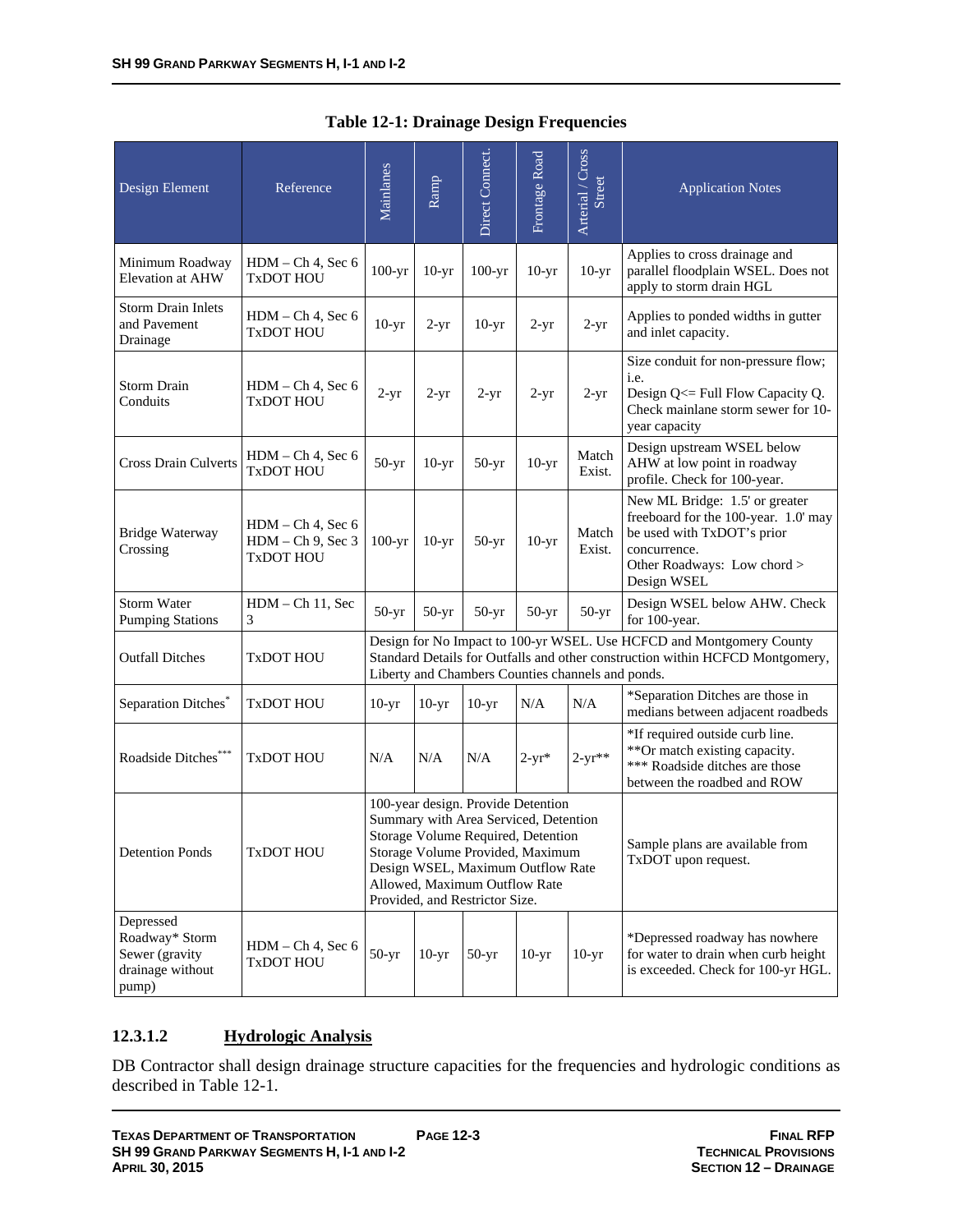DB Contractor shall design the drainage system to accommodate increased runoff due to the roadway improvements within the Project ROW. Flood damage potential for the completed Project shall not exceed pre-Project conditions.

When determining flow for conduits from outside the right of way the flow shall be the greater of (a) the contributing drainage area at existing development conditions, or (b) the 150' development strip adjacent to the right of way using a runoff coefficient of 0.65. Peak flows from existing development with compensatory onsite stormwater detention should consider the flow reduction benefits of the stormwater detention.

# *12.3.2 Storm Sewer Systems*

Where precluded from handling runoff with open channels by physical site constraints, or as directed in this Section 12, DB Contractor shall design enclosed storm sewer systems to collect and convey runoff to appropriate discharge points.

DB Contractor shall prepare a storm sewer drainage report encompassing all storm sewer systems that contains, at a minimum, the following items:

- a. Drainage area maps for each storm drain inlet with pertinent data, such as boundaries of the drainage area, topographic contours, runoff coefficients, time of concentration, and land use with design curve number and/or design runoff coefficients, discharges, velocities, ponding, and hydraulic grade line data.
- b. Location and tabulation of all existing and proposed pipe and drainage structures. These include size, class or gauge, catch basin spacing, detailed structure designs, and any special designs.
- c. Specifications for the pipe bedding material and structural pipe backfill on all proposed pipes and pipe alternates.
- d. Complete pipe profiles, including pipe size, type, and gradient; station offsets from the centerline of the roadway; length of pipe; class/gauge of pipe; and numbered drainage structures with coordinate location and elevations.

This report shall be a component of the Drainage Design Report.

DB Contractor shall design all storm sewer systems such that the hydraulic grade line for the design frequency event is no higher than one foot below:

- a) the lip of gutter;
- b) the top of grate inlet; and
- c) the top of manhole cover.

Runoff within the jurisdiction of the U.S. Army Corps of Engineers (USACE) shall be conveyed in accordance with applicable Laws and permits.

### **12.3.2.1 Drainage Design**

DB Contractor shall use the design frequencies listed in Table 12-2 on the following page. Abbreviations used in the table are explained below.

|                      | HOU                                                                                                           | <b>District Design Practice</b> |
|----------------------|---------------------------------------------------------------------------------------------------------------|---------------------------------|
|                      | <b>RCB</b>                                                                                                    | Reinforced Concrete Box         |
|                      | <b>RCP</b>                                                                                                    | Reinforced Concrete Pipe        |
| Hydraulic Grade Line | <b>WSEL</b>                                                                                                   | <b>Water Surface Elevation</b>  |
|                      | Allowable High Water<br>HCFCD Policy Criteria and Procedure Manual (HCFCD)<br>Hydraulic Design Manual (TxDOT) |                                 |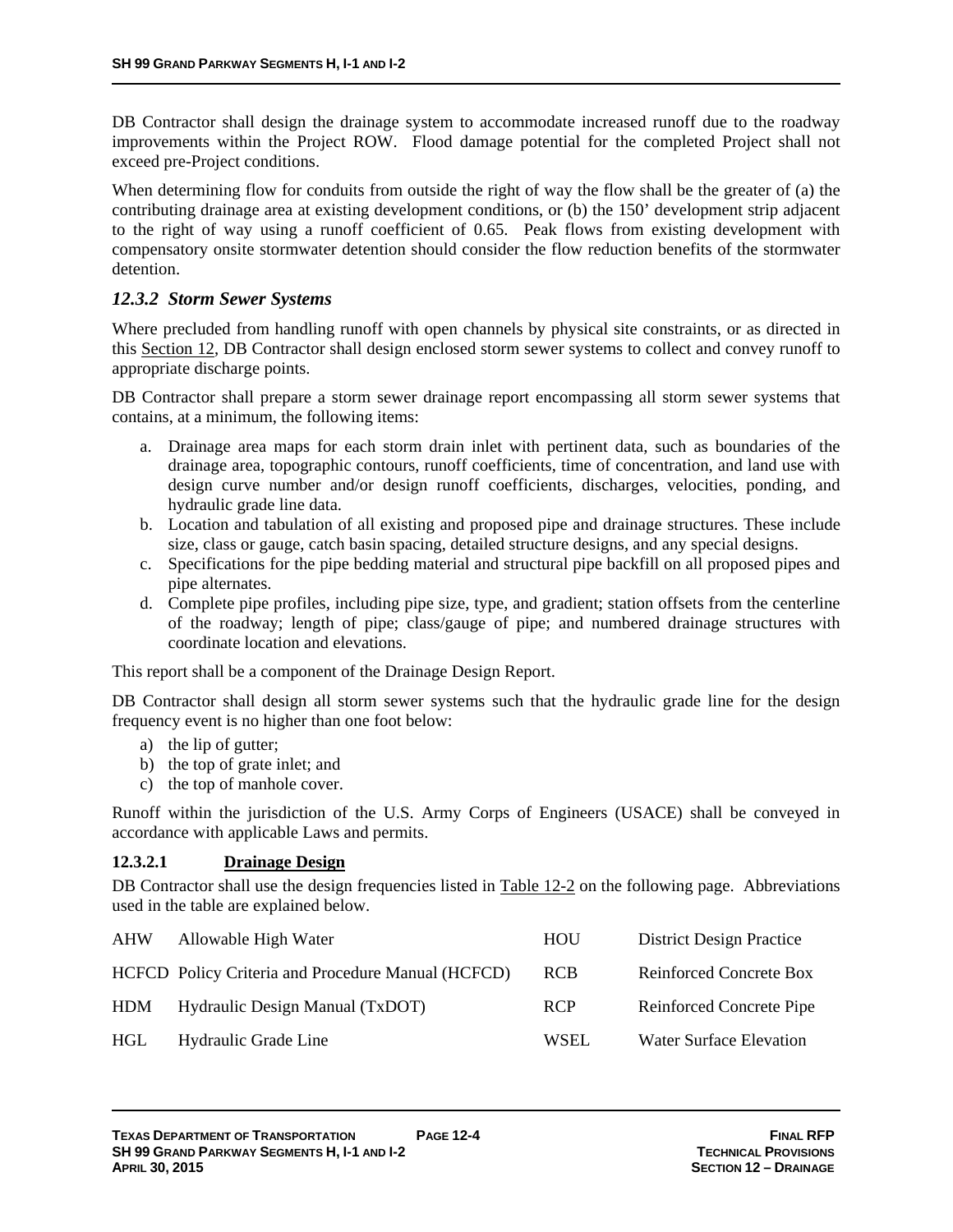| Design Element                            | Reference                            | Purpose Lanes<br><b>Toll Lanes</b><br>/General | Ramp                                              | Direct Connect.                  | Frontage Road              | Arterial / Cross<br>Street    | <b>Application Notes</b> |  |
|-------------------------------------------|--------------------------------------|------------------------------------------------|---------------------------------------------------|----------------------------------|----------------------------|-------------------------------|--------------------------|--|
| <b>Storm Drain Conduits - Laterals</b>    |                                      |                                                |                                                   |                                  |                            |                               |                          |  |
| Minimum Pipe Size                         | <b>TxDOT HOU</b>                     | 24"                                            | 24"                                               | 24"                              | 24"                        | 24"                           |                          |  |
| Minimum Slope                             | <b>TxDOT HOU</b>                     |                                                |                                                   | 0.2%                             |                            |                               |                          |  |
| Maximum Slope                             | <b>TxDOT HOU</b>                     |                                                |                                                   | 3%                               |                            |                               |                          |  |
| Minimum Velocity                          | <b>TxDOT HOU</b>                     |                                                |                                                   | 2 ft/sec at full flow            |                            |                               |                          |  |
| Maximum Velocity                          | TxDOT HOU                            |                                                |                                                   | 10 ft/sec                        |                            |                               |                          |  |
| <b>Storm Drain Conduits - Trunk Lines</b> |                                      |                                                |                                                   |                                  |                            |                               |                          |  |
| Minimum Pipe Size                         |                                      | 24"                                            | 24"                                               | 24"                              | 24"                        | 24"                           |                          |  |
| Minimum RCB Depth                         |                                      | 3'                                             | 3'                                                | 3'                               | 3'                         | 3'                            |                          |  |
| Minimum Slope                             |                                      |                                                |                                                   | 0.2%                             |                            |                               |                          |  |
| Maximum Slope                             |                                      |                                                |                                                   | 3%                               |                            |                               |                          |  |
| Minimum Velocity                          |                                      |                                                |                                                   | 2 ft/sec at full flow            |                            |                               |                          |  |
| Maximum Velocity                          |                                      |                                                |                                                   | 10 ft/sec                        |                            |                               |                          |  |
| Separation Ditches/Roadside Ditches       |                                      |                                                |                                                   |                                  |                            |                               |                          |  |
| Minimum Depth                             |                                      |                                                |                                                   | Variable                         |                            |                               |                          |  |
| Maximum Depth                             |                                      |                                                |                                                   | Dictated by roadway design       |                            |                               |                          |  |
| Minimum Slope                             |                                      |                                                | 0.5% if grass lined or pavers, 0.2% if lined with | concrete                         |                            |                               |                          |  |
| Maximum Slope                             |                                      |                                                | Based on sheer stress of lining                   |                                  |                            |                               |                          |  |
| Maximum Flow Depth                        |                                      |                                                |                                                   | Top of bank                      |                            |                               |                          |  |
| Side Slopes/Shape                         |                                      |                                                | Based on roadway design criteria and typical      | section                          |                            |                               |                          |  |
| <b>Pavement Drainage</b>                  |                                      |                                                |                                                   |                                  |                            |                               |                          |  |
| Allowable Ponding<br>Width/AHW            | $HDM - Ch$<br>10, Sec 2<br>TxDOT HOU | Shldr<br>Width                                 | Shldr<br>$Width +$<br>$2^{\prime}$                | Shldr<br>Width +<br>$2^{\prime}$ | Curb<br>offset +<br>1 Lane | Curb<br>$offset +$<br>1 Lane* |                          |  |

| Table 12-2: Drainage Design Criteria |  |
|--------------------------------------|--|
|--------------------------------------|--|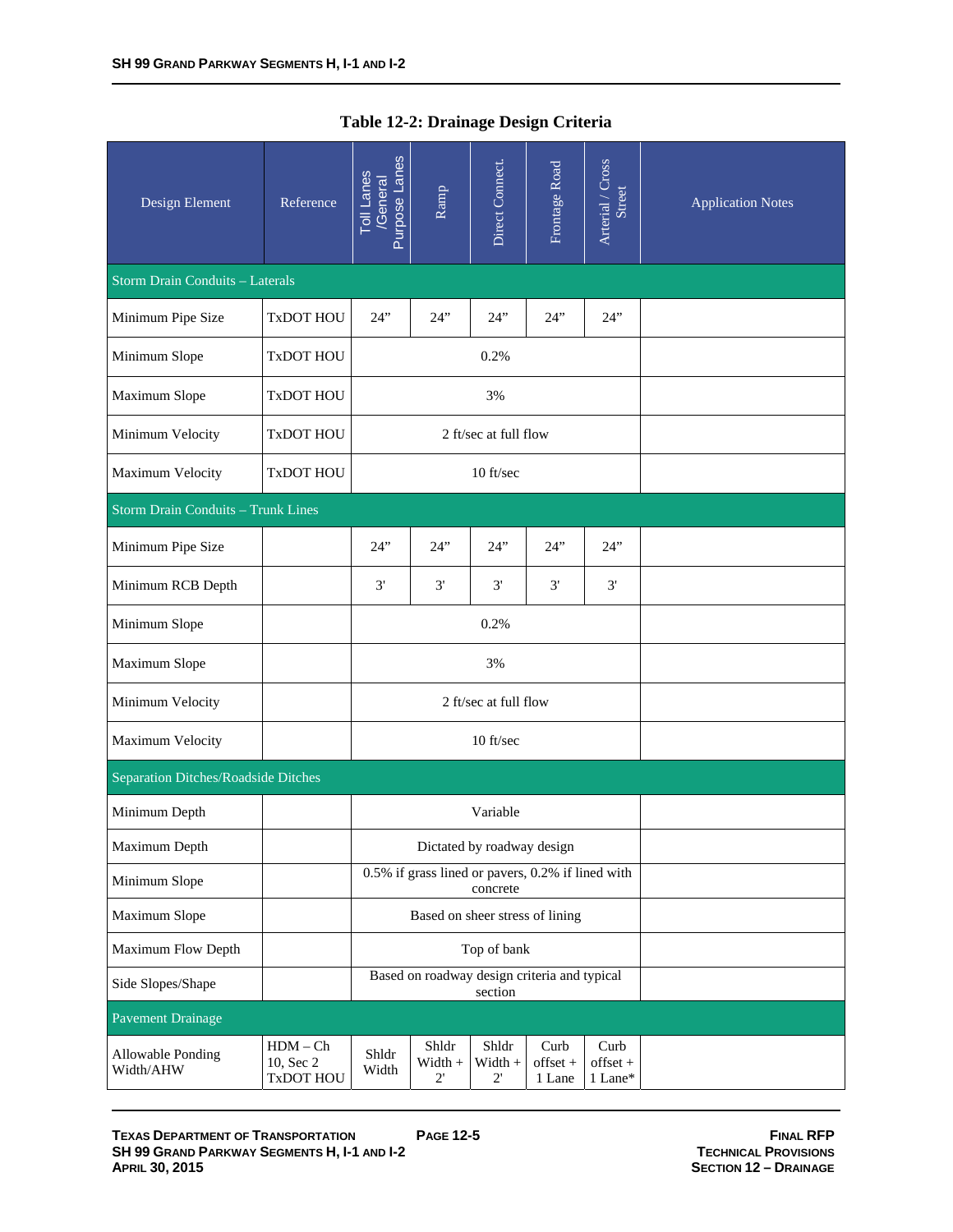| Design Element                        | Reference                                      | Purpose Lanes<br><b>Toll Lanes</b><br>/General                                                                                                                                                                                                                                                                                                                                                                                                                                                                                                                                                                                   | Ramp                                                                   | Direct Connect.                           | Frontage Road   | Arterial / Cross<br>Street                                                         | <b>Application Notes</b>                       |  |  |
|---------------------------------------|------------------------------------------------|----------------------------------------------------------------------------------------------------------------------------------------------------------------------------------------------------------------------------------------------------------------------------------------------------------------------------------------------------------------------------------------------------------------------------------------------------------------------------------------------------------------------------------------------------------------------------------------------------------------------------------|------------------------------------------------------------------------|-------------------------------------------|-----------------|------------------------------------------------------------------------------------|------------------------------------------------|--|--|
| Maximum Low Point<br>Ponding Depth    | $HDM - Ch$<br>10, Sec 4                        |                                                                                                                                                                                                                                                                                                                                                                                                                                                                                                                                                                                                                                  | Function of Allowable Ponding Width and Cross                          | Slope                                     |                 |                                                                                    | Provide flank inlets to avoid<br>hydroplaning. |  |  |
| <b>Storm Drain Inlets</b>             |                                                |                                                                                                                                                                                                                                                                                                                                                                                                                                                                                                                                                                                                                                  |                                                                        |                                           |                 |                                                                                    |                                                |  |  |
| Pavement Inlet Types                  | <b>TxDOT HOU</b>                               | AZ,<br>AZ2G,<br>AZR,<br>AZR2G,<br>Trench<br>Drains <sup>1</sup>                                                                                                                                                                                                                                                                                                                                                                                                                                                                                                                                                                  | AZ,<br>AZ2G,<br>AZR,<br>AZR2G,<br>C or C1                              | AZ,<br>AZ2G,<br>AZR,<br>AZR <sub>2G</sub> | C1<br>(typical) | C, C1                                                                              | 1. Use Trench Drains in ramp<br>gores.         |  |  |
| Ditch Inlet Types                     | <b>TxDOT HOU</b>                               |                                                                                                                                                                                                                                                                                                                                                                                                                                                                                                                                                                                                                                  | Separation Ditches: AD, AAD, SET<br>Side Road Ditches: A, AD, AAD, SET |                                           |                 | Provide detail to add concrete<br>riprap collar 2'-wide around inlet<br>perimeter. |                                                |  |  |
| <b>Inlet Drainage Area</b>            | <b>TxDOT HOU</b>                               | In general, contributing drainage area to the inlet from within and outside the right of<br>way, with following clarifications:<br>1. For Frontage Road inlets Adjacent to Undeveloped Areas Outside Right Of Way<br>: Contributing area within the right of way, plus 150' strip outside right of way at an<br>assumed runoff coefficient ' $C' = 0.65$<br>2. For Frontage Road inlets Adjacent to Developed Areas (with internal drainage<br>system) Outside Right of Way: Contributing areas within and outside right of way.<br>3. Drainage area for storm drain conduits may differ (see 'Conduit Drainage Area'<br>below). |                                                                        |                                           |                 |                                                                                    |                                                |  |  |
| <b>Inlet Locations</b>                | $HDM - Ch$<br>$10 - Sec 5$<br><b>TxDOT HOU</b> | 1. On-grade: Place inlets to keep gutter ponding <= allowable, Carryover acceptable.<br>2. Low points: Verify inlet location is at sag of vertical curve, not at P.I. Place<br>flanking inlets both sides of low point at maximum 100' spacing from L.P.<br>3. Redundant inlets: End of curb returns at intersection, and in separation ditches.<br>4. 100% flow interception: On pavement at end of retaining wall, at ramp gores, at<br>intersections.<br>5. Provide detail for equalizer pipes to connect multiple boxes in trunkline at inlets.                                                                              |                                                                        |                                           |                 |                                                                                    |                                                |  |  |
| <b>Bridge Deck Drainage</b>           | $HDM - Ch9$<br>$-$ Sec $7$<br>TXDOT HOU        | 1. Drain free-fall through slots in rail, where falling water would not affect adjacent<br>roadway/bridge or other features below.<br>2. Use Bridge Drain Inlets per Houston District Bridge Section details, where<br>drainage through slots in rail is not acceptable.<br>3. Use slotted rail w/water blocks in sag locations.<br>4. Outfall deck drain pipe system directly into nearby storm drain inlet or manhole<br>below grade.                                                                                                                                                                                          |                                                                        |                                           |                 |                                                                                    |                                                |  |  |
| <b>Storm Drain Conduits - General</b> |                                                |                                                                                                                                                                                                                                                                                                                                                                                                                                                                                                                                                                                                                                  |                                                                        |                                           |                 |                                                                                    |                                                |  |  |
| Conduit Drainage Area                 | TxDOT HOU                                      | In general, contributing drainage area to the conduit from within and outside the right<br>of way, with following clarifications:<br>1. Flows to the conduit from areas outside the right of way are based on the higher of<br>$(1)$ contributing area at existing development conditions or $(2)$ 150' strip adjacent to<br>right of way at runoff coefficient ' $C' = 0.65$<br>2. 'Existing development conditions' in #1 should consider effect of any existing<br>stormwater detention.<br>3. Drainage area for storm drain inlets may differ (see 'Inlet Drainage Area' above).                                             |                                                                        |                                           |                 |                                                                                    |                                                |  |  |
| Conduit Material/Type                 | <b>TxDOT HOU</b>                               | Reinforced Concrete Pipe – RCP,<br>or Reinforced Concrete Box - RCB                                                                                                                                                                                                                                                                                                                                                                                                                                                                                                                                                              |                                                                        |                                           |                 |                                                                                    |                                                |  |  |
| Design Conduit Size                   | $HDM - Ch$<br>10, Sec 6                        |                                                                                                                                                                                                                                                                                                                                                                                                                                                                                                                                                                                                                                  | Full flow pipe capacity $>=$ design Q                                  |                                           |                 |                                                                                    |                                                |  |  |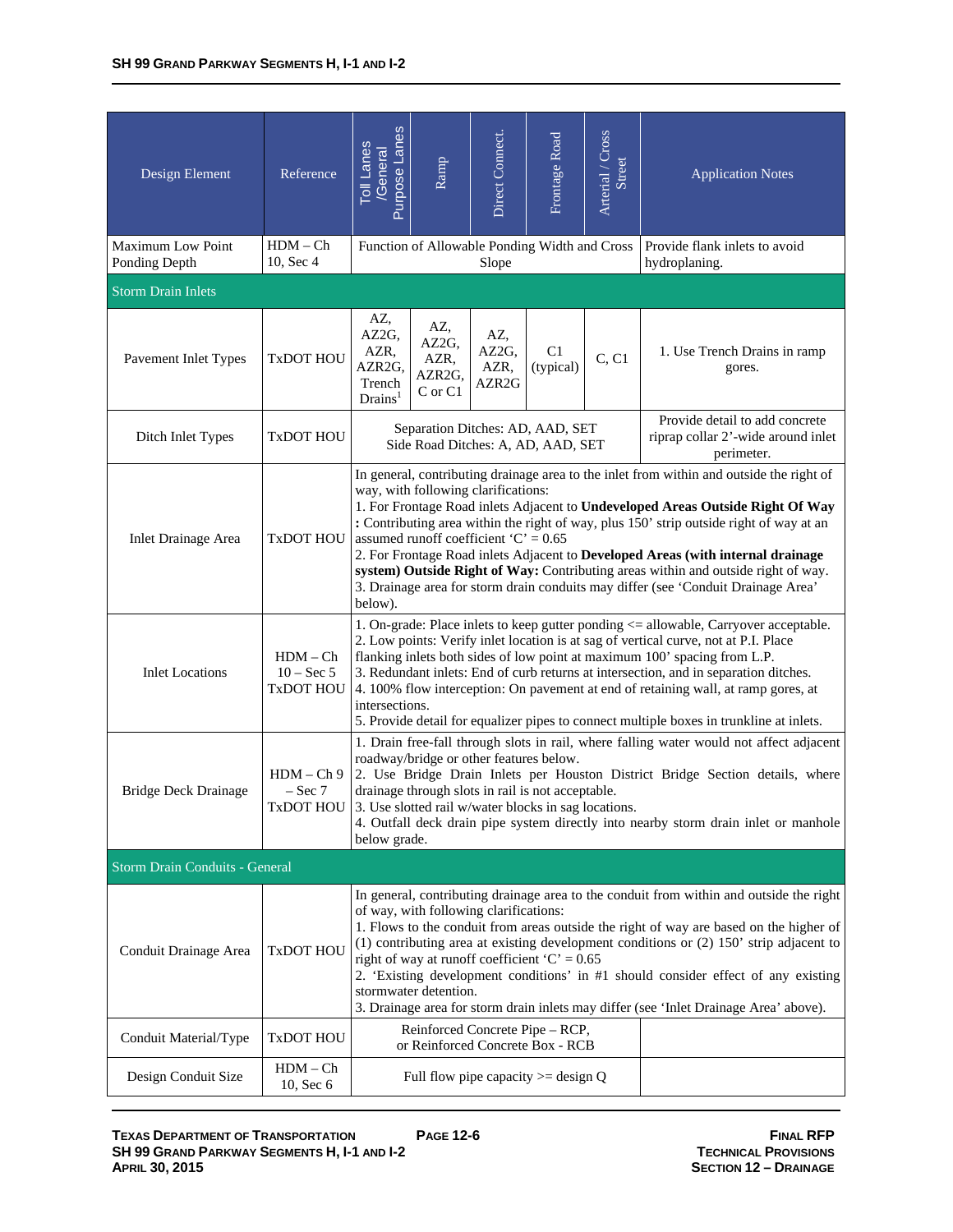| Design Element                       | Reference               | Purpose Lanes<br><b>Toll Lanes</b><br>General                                                                                                                                                                                                                                                                                             | Ramp | Direct Connect. | Frontage Road | Arterial / Cross<br>Street | <b>Application Notes</b> |  |  |
|--------------------------------------|-------------------------|-------------------------------------------------------------------------------------------------------------------------------------------------------------------------------------------------------------------------------------------------------------------------------------------------------------------------------------------|------|-----------------|---------------|----------------------------|--------------------------|--|--|
| <b>Conduit Size Changes</b>          | $HDM - Ch$<br>10, Sec 6 | Match soffits at conduit size changes, if possible.<br>Matching flowlines is acceptable if grade is<br>limited.                                                                                                                                                                                                                           |      |                 |               |                            |                          |  |  |
| Manholes/Junctions                   | TxDOT HOU               | Ty A or Ty B Manholes. Bridge Division<br>No MH access on pavement.<br>Manhole Ty M, JB w/Access. All other JB's<br>Provide MH spacing per TxDOT<br>require special design.<br>HDM.                                                                                                                                                       |      |                 |               |                            |                          |  |  |
| <b>Conduit Connections</b>           | <b>TxDOT HOU</b>        | 1. Lateral stub-in boxes require 2' minimum size differential<br>2. Pipe to pipe stub-in requires 3' minimum size differential<br>3. Other connections require M/H, JB, or JB w/out riser<br>4. Provide detail for accommodating multiple (parallel) conduits at junctions – use<br>equalizer openings                                    |      |                 |               |                            |                          |  |  |
| Minimum Conduit<br>Clearance (Cover) | <b>TxDOT HOU</b>        | 1. Graded areas: 1 ft<br>2. Paved areas: the lower of (a) 2 ft below pavement surface, or (b) below treated<br>subgrade.                                                                                                                                                                                                                  |      |                 |               |                            |                          |  |  |
| Location near<br>Retaining Wall      | <b>TxDOT HOU</b>        | 1. Where possible, avoid placement of conduit parallel to MSE wall if located within<br>wall backfill.<br>2. Preferred lateral placement is under wall, normal to wall alignment (see AZR and<br>AZR2G inlet standards).<br>3. If conduits are outside of and parallel to a fill wall, offset conduit 15 ft minimum<br>from face of wall. |      |                 |               |                            |                          |  |  |

# *12.3.3 Stormwater Storage Facilities*

DB Contractor shall complete preliminary design of the stormwater storage facilities to meet requirements for water quality, water quantity, and rate control, as determined by the Texas National Pollutant Discharge Elimination System (NPDES) regulations. DB Contractor shall design stormwater storage facilities in compliance with local requirements. DB Contractor shall be responsible for developing and executing a third party agreement with the local party to define requirements. DB Contractor shall include TxDOT in any coordination with third parties.

DB Contractor shall ensure that stormwater storage facilities meet the requirements listed above by performing all required analyses. The analysis shall ensure that post-Project peak runoff rates shall not exceed pre-Project peak runoff rates.

### *12.3.4 Hydraulic Structures*

### **12.3.4.1 Culverts**

DB Contractor shall analyze existing and proposed culverts and drainage-ways impacted, replaced, or created by the Project design, for any localized flooding problems.

Where culvert design is influenced by upstream storage, the analysis of the storage shall be incorporated into the design of the culvert.

For all culverts, the maximum allowable headwater elevation for the design frequency shall not exceed one foot below the shoulder point of intersection elevation of the applicable roadway low point. The maximum allowable velocity shall not surpass six (6) FPS. If this value is exceeded, velocity protection devices shall be used to protect the channel from erosion damage.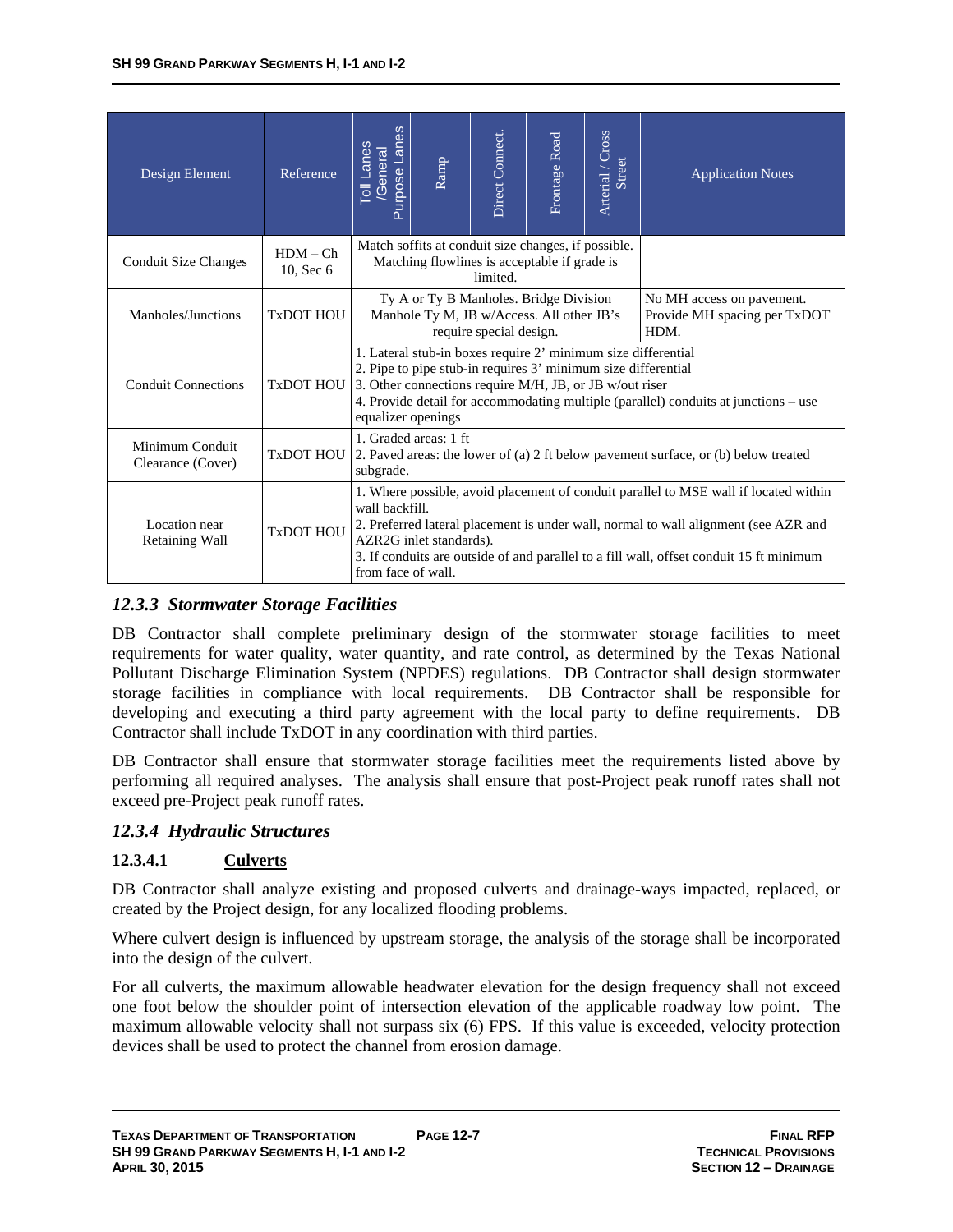The hydraulic analysis should include a thorough investigation of field conditions and appropriate survey data to develop hydraulic models to evaluate water surface elevations, velocities, and floodplain boundaries; perform scour analysis to determine scour depths, and develop countermeasures. Refer to Section 12.2.2 for the required coordination with the local Floodplain Administrator and FEMA compliance.

See Section 12.3.1.1 for additional design requirements.

For Coastal Water Authority facilities, analysis is not required if the following minimum culvert sizes are met or exceeded:

- Luce Bayou Interbasin Canal size and design calculations to be provided by the Coastal Water Authority, and pipes to be installed by the Coastal Water Authority or their designated contractor.
- Northwest Lateral (Relift Canal) Two  $(2)$ , 48 inch pipes minimum
- $\bullet$  Barbers Hill Canal Four (4), 48 inch pipes minimum

### **12.3.4.2 Bridges**

All bridge hydraulic computations, designs, and recommendations shall be consistent with past studies and projects in the area by the USACE and other State or federal agency studies and projects.

Where bridge design is influenced by upstream storage, the analysis of the storage shall be considered in the design of the bridge.

See Section 12.3.1.1 for additional design requirements.

### **12.3.4.2.1 Method Used to Estimate Flows**

DB Contractor shall ensure that the selected hydrologic method is appropriate for the conditions in the watershed. For all crossings located within a FEMA Flood Insurance Study (FIS) with peak flow information, DB Contractor shall gather and utilize, as appropriate, the flow information provided in the FIS and any subsequent Letters of Map Revision (LOMR) for estimating flow. For channel crossings within Harris County the DB Contractor shall obtain the effective hydrologic and hydraulic model, if available, from the Harris County Flood Control District (HCFCD).

For crossings not located within a FEMA FIS, DB Contractor shall select the appropriate method for calculating the design flows based on site conditions, and applicable design criteria in the TxDOT *Hydraulic Design Manual* and the Montgomery County Criteria Manual.

### **12.3.4.2.2 Design Frequency**

Bridge waterway crossings, bridges, culverts and storm drain systems shall be designed for the designyear frequency corresponding to the functional classification of the associated roadway.

DB Contractor shall estimate the peak discharge, for both, existing and proposed condition; water surface profiles for design and check flood conditions will have to be determined. Higher freeboards may be required when the stream is prone to heavy debris loads, or to accommodate other clearance needs.

### **12.3.4.2.3 Hydraulic Analysis**

DB Contractor shall evaluate bridges for contraction scour and pier scour concerns and incorporate protection as required. DB Contractor shall provide a scour analysis in accordance with TxDOT's *Geotechnical Manual* (Chapter 5 – Section 5 Scour) for all new bridges. If necessary, DB Contractor shall provide countermeasures for any instability and scour problems in accordance with *FHWA Hydraulic Engineering Circular No. 23 - Bridge and Scour and Stream Instability Countermeasures Experience Selection and Design Guidan*ce.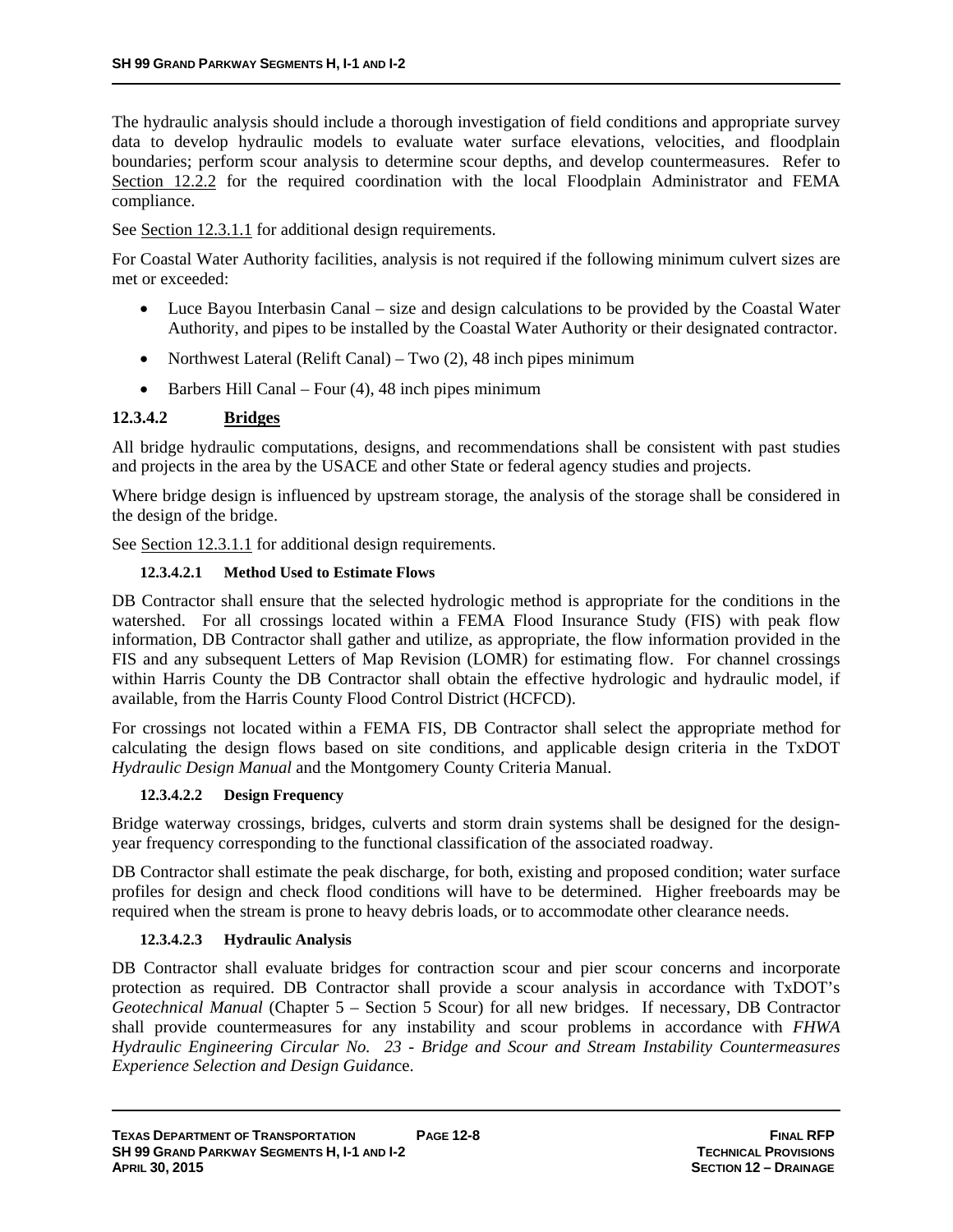DB Contractor shall design riprap at abutments in accordance with the procedures outlined in *HEC-23*. For bridge abutments in urban areas, DB Contractor shall install protection in accordance with the Project's aesthetic plan.

### **12.3.4.2.4 Bridge/Culvert Waterway Design**

For existing crossings, DB Contractor shall analyze the existing structure with the proposed flows to ensure the headwater does not exceed allowable. If this condition is not met, DB Contractor shall design a replacement structure with sufficient capacity to pass the design-frequency flows and ensure the maximum headwater does not cause an adverse impact. Culvert extensions may increase the headwater elevation, but not above the maximum allowable headwater, with respect to adjacent property and floodplain concerns.

Bridge waterway design shall maintain the existing channel morphology through the structure, if possible.

### **12.3.4.2.5 Bridge Deck Drainage**

Runoff from bridge decks shall be carried off the bridge and into the adjacent roadway drainage system using bridge deck drains, slots in the rail, and/or capture in bridge approach drains to intercept gutter flow at each end of the bridge according to criteria in Table 12-3 below.

Stormwater flowing toward the bridge shall be intercepted upstream from the approach slab. Runoff from bridge deck drainage shall be treated as required by TCEQ regulation prior to discharge to the natural waters of the State.

| Design Element                 | Mainlanes            | Ramp                                                                                                                                                                                                                                                                                                                                                                                                                                                                                                | Direct<br>Connect. | Frontage<br>Road | Arterial /<br>ross Street | <b>Application Notes</b> |  |  |  |
|--------------------------------|----------------------|-----------------------------------------------------------------------------------------------------------------------------------------------------------------------------------------------------------------------------------------------------------------------------------------------------------------------------------------------------------------------------------------------------------------------------------------------------------------------------------------------------|--------------------|------------------|---------------------------|--------------------------|--|--|--|
| <b>Bridge Deck</b><br>Drainage | 1.<br>2.<br>3.<br>4. | Drain free-fall through slots in rail, where falling water would not affect<br>adjacent roadway/bridge or other features below. Review open slot (free-<br>fall) locations with Program Team.<br>Use Bridge Drain Inlets (Welded) BD-2 where drainage through slots in<br>rail is not acceptable.<br>Use slotted rail with water blocks even in locations where bridge deck<br>inlets are used.<br>Outfall deck drain pipe system directly into nearby storm drain inlet or<br>manhole below grade. |                    |                  |                           |                          |  |  |  |

**Table 12-3: Bridge Deck Drainage Design Criteria** 

### **12.3.4.2.6 Drainage Report for Major Stream Crossings**

As part of the Drainage Design Report, DB Contractor shall prepare a study for each major stream crossing. Major stream crossings are waterways with a FEMA studied SFHA or requiring a bridge class structure, which is defined as any bridge or a culvert with a total opening width greater than or equal to twenty feet. The study shall include the detailed calculations and electronic and printed copies of the computer software input and output files, as well as a discussion about hydrologic and hydraulic analysis and reasons for the design recommendations. At a minimum, for each crossing the study shall include:

### FEMA Special Flood Hazard Area (SFHA)

- a) Firmette
- b) Discussion of SFHA and implications

### Hydrology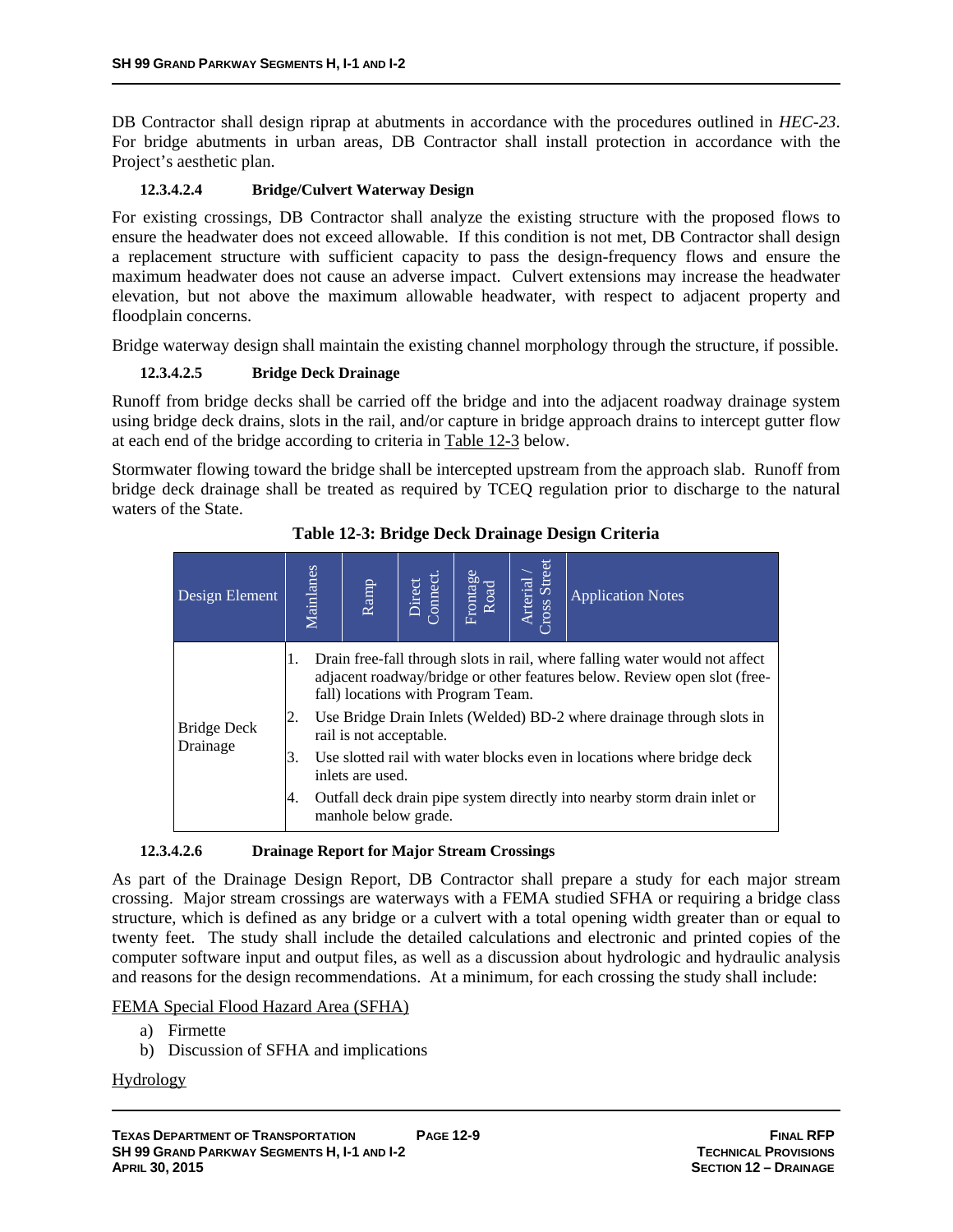- a) Drainage area maps with watershed characteristics, hardcopy
- b) Hydrologic calculations (where computer software is used, both hardcopy and electronic input and output files)
- c) Historical or site data used to review computed flows

Hydraulics and Recommended Waterway Opening and/or Structure

- a) Photographs of Site (pre- and post-construction)
- b) General plan, profile, and elevation of recommended waterway opening and/or structure
- c) Calculations hardcopy of output, as well as electronic input and output files for all computer models used for final analysis or for permit request, as well as summary of the basis of the models
- d) Cross-sections of waterway (DB Contractor shall provide a hard copy plot, plus any electronic data used)
- e) Channel profiles

### Scour Analysis

- a) Channel cross-sections at bridge showing predicted scour
- b) Calculations and summary of calculations, clearly showing predicted scour and assumptions regarding bridge opening and piers used to calculate predicted scour
- c) Discussion of review of long-term degradation/aggradation and effects
- d) Recommendation for abutment protection

# **12.4 Drainage Design Report**

A preliminary Drainage Design Report shall be submitted with prefinal set of construction plans. The preliminary Drainage Design Report shall include preliminary design of all components that will be included in the final Drainage Design Report. With the final design submittal and at least 30 days prior to construction of any drainage element, the DB Contractor shall submit a Drainage Design Report for the drainage element to TxDOT.

Within 30 days of Substantial Completion, DB Contractor shall submit to TxDOT, as part of the record set documents, a final Drainage Design Report, which shall be a complete documentation of all components of the Project's drainage system. At a minimum, the Drainage Design Report shall include:

- a) Record set of all drainage computations, both hydrologic and hydraulic, and all support data.
- b) Hydrologic and hydraulic notes, models, and tabulations (where computer software is used, both hardcopy and electronic input and output files)
- c) Bridge and culvert designs and reports for major stream crossings
- d) Pond designs, including graphic display of treatment areas and maintenance guidelines for operation
- e) Correspondence file
- f) Drainage system data (location, type, material, size, and other pertinent information) in a suitable electronic format
- g) Storm sewer drainage report

# **12.5 Construction Requirements**

DB Contractor shall design drainage to accommodate construction staging. The design shall include temporary erosion control ponds and other Best Management Practices needed to satisfy the NPDES and other regulatory requirements. The water resources notes in the plans shall include a description of the drainage design for each stage of construction.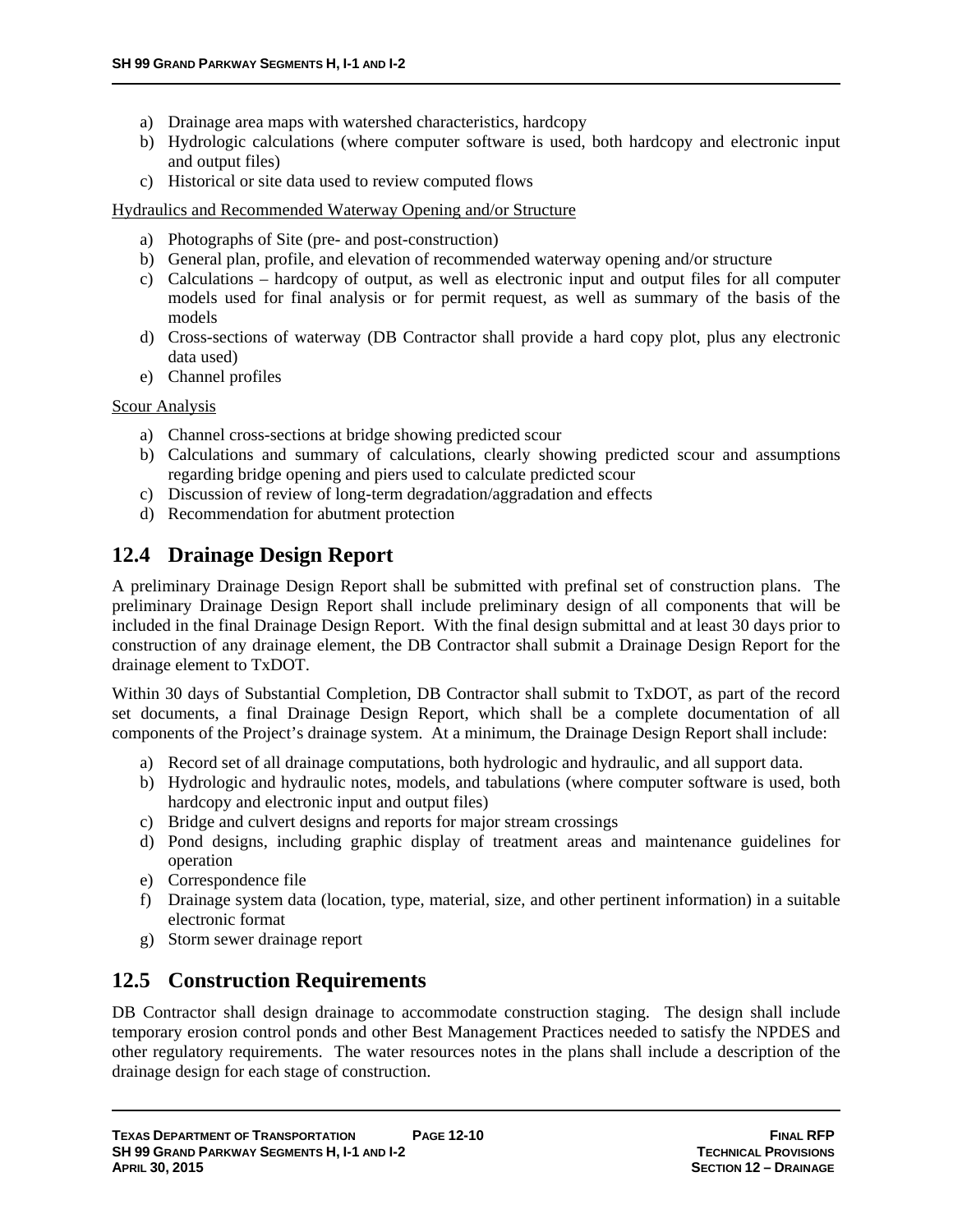# **13 STRUCTURES**

# **13.1 General Requirements**

The structural Elements of the Project, including bridges, culverts, drainage structures, signage supports, illumination assemblies, traffic signals, retaining walls, and sound walls, shall be designed and constructed in conformance with the requirements of the Contract Documents, AASHTO *LRFD Bridge Design Specifications* except where directed otherwise by the TxDOT *Bridge Design Manual – LRFD* and the TxDOT *Geotechnical Manual*, in order to provide the general public a safe, reliable, and aesthetically-pleasing facility.

For bridges, walls, bridge class culverts, sign structures and other miscellaneous structures, a Corridor Structure Type Study and Report shall be submitted to TxDOT for review and comment prior to design of these Elements. At a minimum, structural concepts, details and solutions, soil parameters, hydraulics, environmental requirements, wetland impacts, safety, highway alignment criteria, constructability, aesthetics requirements, and continuity for the Project shall be evaluated in the Corridor Structure Type Study and Report. Evaluation of existing structures that will be retained shall be included in the Study and Report. The Study and Report shall clearly define DB Contractor's action to achieve a 100-year service life for Project bridges, walls, culverts and miscellaneous structures. Bridges, retaining walls, sound walls and sign structures shall be designed in conformance with the *Houston District Green Ribbon Project Design Guidelines for the Construction of Highways, Streets and Bridges (Green Ribbon Project Guidelines)*.

DB Contractor shall submit to TxDOT an inventory and operating ratings of constructed structures with the Record Drawings.

# **13.2 Design Requirements**

DB Contractor shall obtain National Bridge Inventory (NBI) numbers from TxDOT for all bridges and bridge class culverts. The NBI numbers shall be shown on the applicable layout sheets of the Final Design Documents.

# *13.2.1 Design Parameters*

Unless otherwise noted, design for all roadway and pedestrian structural elements shall be based on the Load and Resistance Factor Design (LRFD) methodology included in TxDOT's *Bridge Design Manual* – *LRFD* and the most recent AASHTO *LRFD Bridge Design Specifications*, including all interim revisions. Sidewalks shall be provided on bridge structures in accordance with Section 20 – Bicycle and Pedestrian Facilities of these Technical Provisions.

Segmental bridges shall additionally conform to the requirements of AASHTO *Guide Specifications for Design and Construction of Segmental Concrete Bridges*.

Pedestrian bridges shall additionally conform to the requirements of AASHTO *Guide Specifications for Design of Pedestrian Bridges*.

DB Contractor shall inspect all structures to be reused, widened, or modified in accordance *with AASHTO Manual for Bridge Evaluation* and *TxDOT Bridge Inspection Manual*.

The DB Contractor shall proportion bridge spans to avoid uplift at supports.

DB Contractor shall ensure that bridges crossing over waterways withstand a 100-year frequency event with no loss of structural integrity.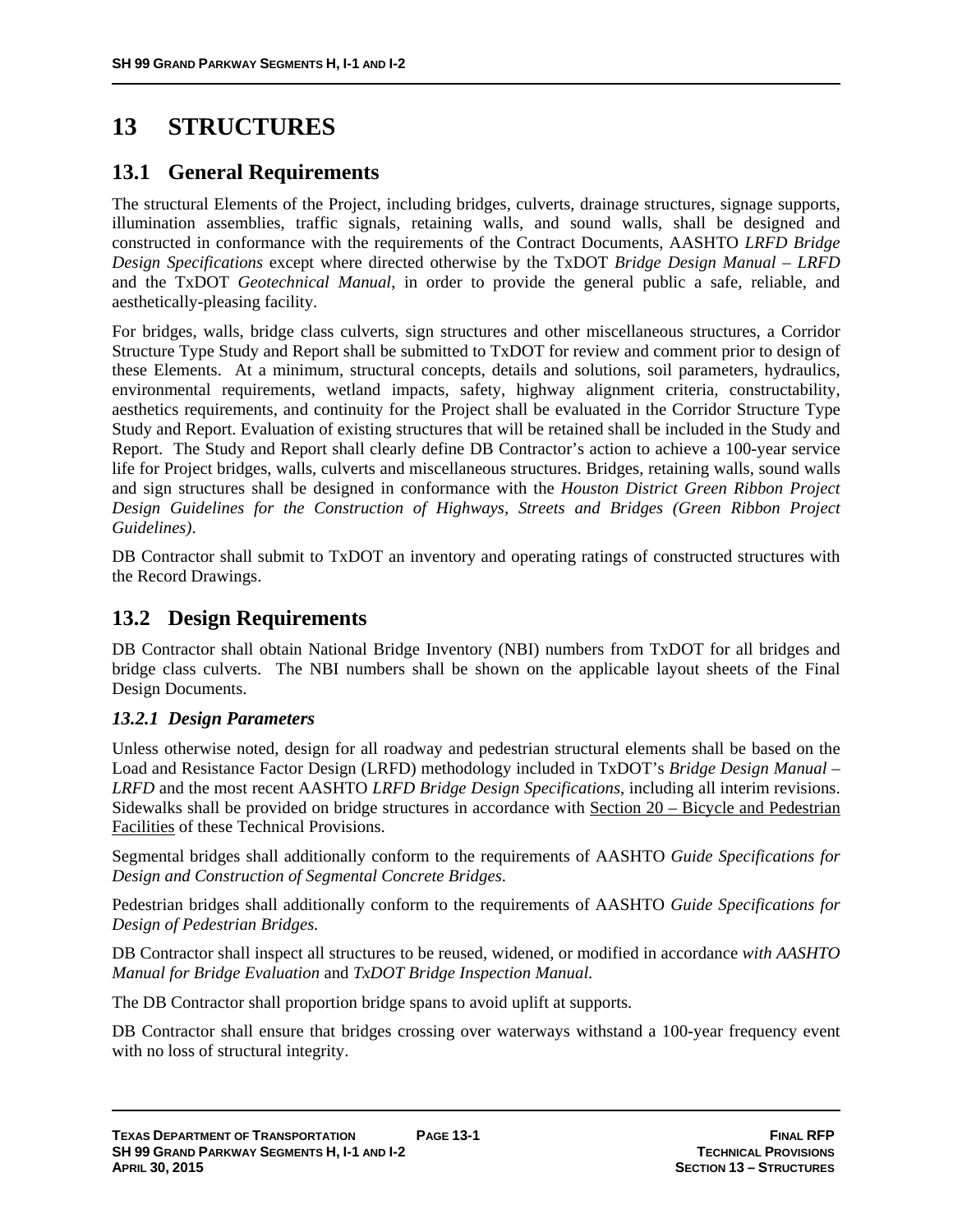Mainlane bridges over Cross Streets shall, at a minimum, be designed to accommodate the cross street typical and all planned expansions as detailed in Attachment 11-1 – Cross Street Design Criteria Matrix.

For situations where roadways cross over the mainlanes, alignments shall meet the design criteria presented in Section 11 for the functional classification of each roadway. DB Contractor shall design bridge structures to span the initial and ultimate configurations. Direct-connect structures shall be constructed to satisfy the Ultimate Scope. In locations where the interim configuration does not call for the construction of the direct-connect structures, DB Contractor shall make provisions to accommodate the future construction.

All electronic and paper files and calculations design notebooks shall be made available at TxDOT's request.

### *13.2.2 Bridge Design Loads and Load Ratings*

a. Live Loads

All new and widened portions of roadway bridges and new or lengthened bridge class culverts shall be designed to accommodate the following live loads:

An HL-93 truck or a tandem truck plus lane load as defined in the AASHTO *LRFD Bridge Design Specifications* shall be utilized for bridges except pedestrian bridges.

Pedestrian bridges and sidewalks of vehicular bridges shall be loaded in accordance with requirements in the AASHTO *LRFD Bridge Design Specifications* and the AASHTO *Guide Specifications for Design of Pedestrian Bridges*. In addition, all pedestrian bridges shall also be designed for an AASHTO H-10 truck live load as defined in the AASHTO *Standard Specifications for Highway Bridges*, 17th edition to account for maintenance and emergency vehicles.

b. Additional Loads

Bridges (except pedestrian bridges) shall also be designed to accommodate a minimum future overlay load of 25 psf.

DB Contractor shall provide to TxDOT both an inventory and an operating rating of the constructed structures using a form provided by TxDOT. Load ratings shall be in accordance with AASHTO's *Manual for Condition Evaluation of Bridges*.

### *13.2.3 Bridge Decks and Superstructures*

Fracture critical members shall not be used for bridges without written authorization from TxDOT and if allowed by TxDOT, fracture critical members shall be designed to allow full access for inspection.

The type of bridge shall not be restricted to those typically used by TxDOT. Other types and components may be used, but will be allowed only if:

- a. They have been accepted for general use by the Federal Highway Administration (FHWA); and
- b. DB Contractor can demonstrate that the design of the bridge type and components will meet the functional requirements of the Project.

Modular joints shall be used when anticipated movement exceeds five (5) inches and shall be designed and tested for fatigue loading.

DB Contractor shall minimize the number of deck joints wherever possible. DB Contractor shall locate joints to provide for maintenance accessibility and future replacement. Joints for all grade separation structures shall be sealed.

DB Contractor shall design sidewalks to meet the criteria of the AASHTO *Roadside Design Guide* and protect sidewalks from vehicular impact by a TxDOT-approved bridge railing as required in the TxDOT *Bridge Railing Manual* based on roadway Design Speed. For the Project, pedestrian rail shall be used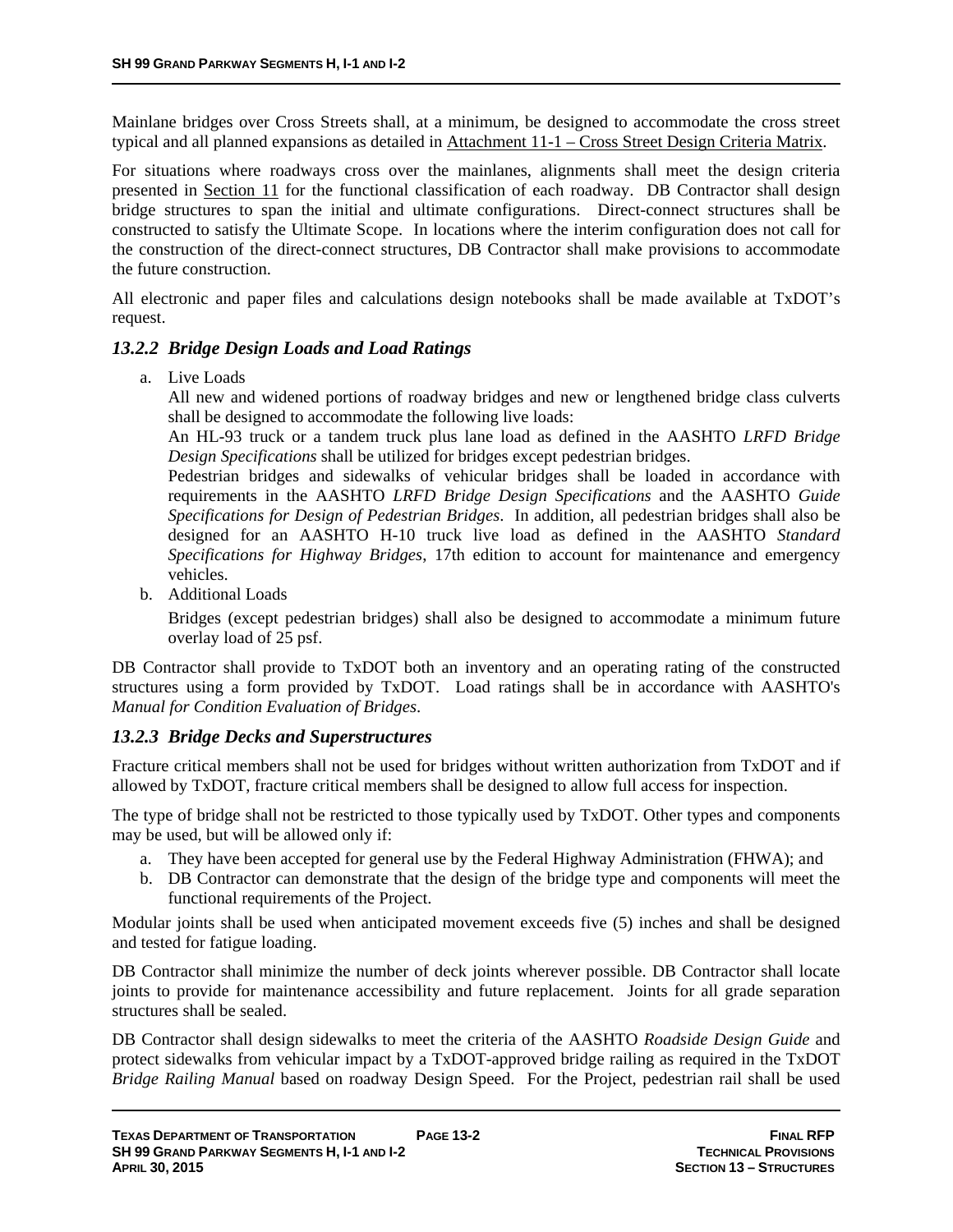along structure pavement edges and installed to minimize future damage when accommodating the Ultimate Scope.

To the extent possible, DB Contractor shall make bridge superstructures, joints, and bearings accessible for long-term inspection and maintenance. DB Contractor shall make open-framed superstructures accessible with walkways or by use of ladders or an under-bridge inspection truck.

Steel and concrete box girders and caps (substructure) shall be accessible without impacting traffic below; DB Contractor shall make steel and concrete box girders and caps (substructure) with a minimum inside depth of six (6) feet to facilitate interior inspection. DB Contractor shall include a minimum access opening of 3'-0" diameter into all cells and between cells of the girders to allow free flow of air during inspections. The outside access opening cover shall hinge to the inside of the box girder and caps (substructure). An electrical system (110V and 220V) shall be incorporated inside the box girder and caps (substructure) with lighting and power outlets. DB Contractor shall install air-tight, sealed and locked entryways on all hatches and points of access.

Segmental bridges shall additionally conform to the following:

- a. Segmental bridge decks shall use deck protection systems to prevent infiltration of corrosive agents into reinforcing in the superstructure. The deck protection system used shall be such that cracking is minimized and adequate bond strength is developed with the superstructure.
- b. If monolithically cast overlay is used as part of the deck protection system, the DB Contractor shall develop fully engineered design guidelines for the thickness of the monolithic concrete removed and replaced in a manner that keeps distress and changes in surface profile at the time of concrete removal to levels that do not reduce the structural integrity of the structure.
- c. All expansion joints shall be sealed or drained. External tendons, if used, shall be protected with a water-tight duct jointing system.
- d. The design, detail and construction of segmental bridges shall provide for the easy addition of supplemental post-tensioning.

### *13.2.4 Bridge Foundations*

Integral abutments, where the superstructure is structurally framed (either completely or partially) into the abutment, shall not be permitted. Mechanically Stabilized Earth (MSE) walls shall not serve as structural foundations for bridges on the Project and shall not be subjected to vertical loads from the bridges. Bridge approach slabs shall be designed and constructed to mitigate settlement immediately behind abutment backwalls.

DB Contractor's bridge span arrangement and foundation locations shall accommodate the Ultimate Section.

At Cross Streets, overpass bridge structures shall clear span all intersection pavement including through lanes and turn lanes. Bridge foundations and columns may be located between the cross street pavement and turnarounds.

Spread footing foundations are not allowed.

Houston District Cement Stabilized Backfill Embankment (CSBE) standards shall be incorporated when continuously reinforced concrete pavement (CRCP) is used at bridge approaches.

### *13.2.5 Bridge Railing and Barriers*

All barrier systems used on the Project shall meet current crash test and other safety requirements as determined by TxDOT. All testing and associated costs for non-standard railings shall be the sole responsibility of DB Contractor and shall be accomplished through a third party acceptable to TxDOT. A current list of standard railing is provided in Attachment 13-1, TxDOT Standard Bridge Railing. DB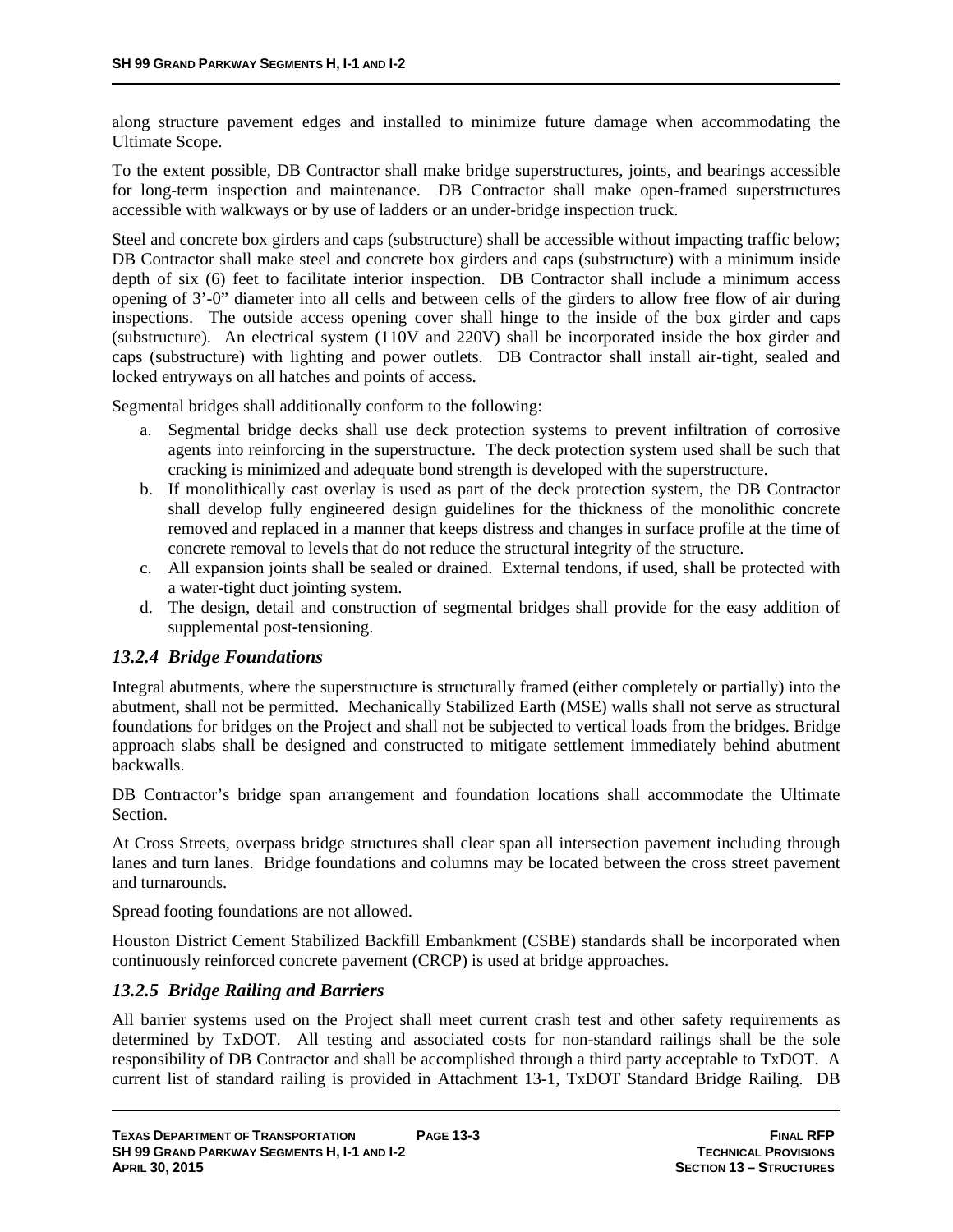Contractor shall protect sidewalks from vehicular impact by using TxDOT-approved bridge railings. For interim configuration, pedestrian rail shall be used along structure pavement edges and installed to minimize future damage when accommodating the Ultimate Scope.

# *13.2.6 Retaining Walls*

To the extent possible, DB Contractor shall design and construct components of the Project to provide embankments without the use of retaining walls. Where earthen embankments are not feasible, DB Contractor may use retaining walls. These retaining walls shall be located and designed such that the Ultimate Scope can be implemented, unless specified otherwise, with little to no rework or impact on traffic. The interim foundations shall be designed and constructed to include any additional height and weight associated with the Ultimate Scope.

Wall types and components will be allowed only if:

- a. They have been accepted for general use by FHWA, and
- b. DB Contractor can demonstrate that the design of the wall type and components shall meet the functional requirements of the Project.

Modular walls employing interlocking blocks shall not be used where surcharge loads from vehicular traffic are present.

Metal walls, including bin walls and sheet pile walls, recycled material walls and timber walls are not allowed.

The design of wall structures shall take into account live load surcharges. The DB Contractor shall apply the appropriate live loading condition (vehicular, heavy rail, transit etc.) that each wall is subjected to. These live load surcharges shall be based on the latest AASHTO *LRFD Bridge Design Specifications*, *American Railway Engineering and Maintenance of Way Association (AREMA) specifications*, or the requirements of the specific railroad and transit owner/operator, as appropriate.

Structural integrity of retaining walls shall be inspected and monitored in accordance with Good Industry Practice. Tolerances and mitigation measures shall be in accordance with the MMP and Good Industry Practice.

The retaining wall layout shall address slope maintenance above and below the wall.

If pipe culverts are to extend through the retaining walls or noise walls, the pipe shall be installed so that no joints are located within or under the wall.

No weep holes through the face of the retaining walls will be allowed, except at the base of the walls.

### *13.2.7 Noise/Sound Walls*

DB Contractor shall design and construct the noise/sound walls to achieve the decibel reduction requirement in the NEPA Approval(s) and the aesthetic requirements in Section 15, Aesthetics and Landscaping.

Noise walls shall be designed in accordance with Article 15.8.4 of the *AASHTO LRFD Bridge Design Specifications*.

Timber sound walls are not allowed.

### *13.2.8 Drainage Structures*

In developing the design of drainage structures, DB Contractor shall account for maximum anticipated loadings in both the interim configuration and Ultimate Scope.

Energy dissipaters, if used, shall be considered as structural Elements.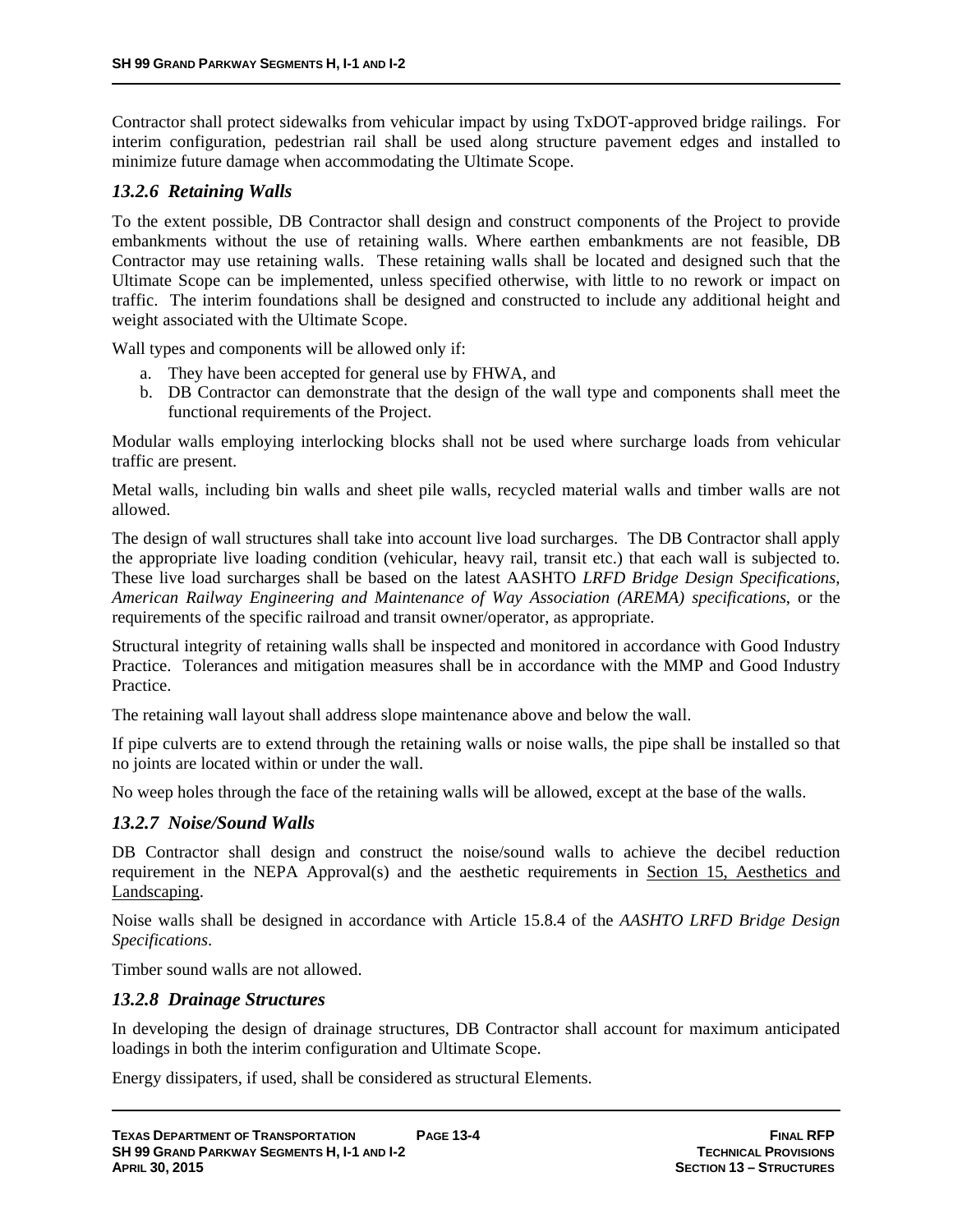## *13.2.9 Sign, Illumination, and Traffic Signal Supports*

For bridges and walls longer than 500 feet, sign supports shall be provided at 500-foot intervals. The sign supports shall accommodate sign areas up to and including 16 square feet. DB Contractor shall design overhead and cantilever sign supports to accommodate the Ultimate Scope. Cantilever and sign bridge supports shall be placed outside the clear zone or shall be otherwise protected by appropriate safety measures.

### *13.2.10 Widenings*

DB Contractor shall complete a load rating and condition survey of existing structures to be widened according to TxDOT's latest *Bridge Development Manual, Chapter 4, Advanced Planning*. DB Contractor shall show both the existing and widening load rating and design loads on the bridge plans.

### *13.2.11 Structures to be Used in Place or Rehabilitated*

For existing structures to be used in place or rehabilitated, DB Contractor shall perform a condition survey including the location, condition rating, remaining service life and recommended mitigation measures.

# **13.3 Construction Requirements**

## *13.3.1 Concrete Finishes*

All concrete surfaces that do not have aesthetic treatments shall have a uniform texture and appearance. Color treatment, where required as an aspect of the aesthetic treatment of the concrete, shall be uniform in appearance. Ordinary Surface Finish as defined by the TxDOT Standard Specifications, latest version, shall be applied to the following at a minimum:

- a. Inside and top of inlets
- b. Inside and top of manholes
- c. Inside of sewer appurtenances
- d. Inside of culvert barrels
- e. Bottom of bridge slabs between girders or beams
- f. Vertical and bottom of surfaces of interior concrete beams or girders.

### *13.3.2 Structure Metals*

Welding shall be in accordance with the requirements of the AASHTO/AWS DI.5 2010 Bridge Welding Code and latest interim revisions.

### *13.3.3 Steel Finishes*

Except for weathering steel, all structural steel shall be protected in accordance with Item 446 of TxDOT Standard Specifications*, "Field Cleaning and Painting Steel"*. The color for structural steel paint shall conform to the aesthetic scheme of the Project.

If weathering steel is used, the DB Contractor shall protect all components of the structure (superstructure and substructure) that are susceptible to corrosion and/or staining from weathering steel run-off.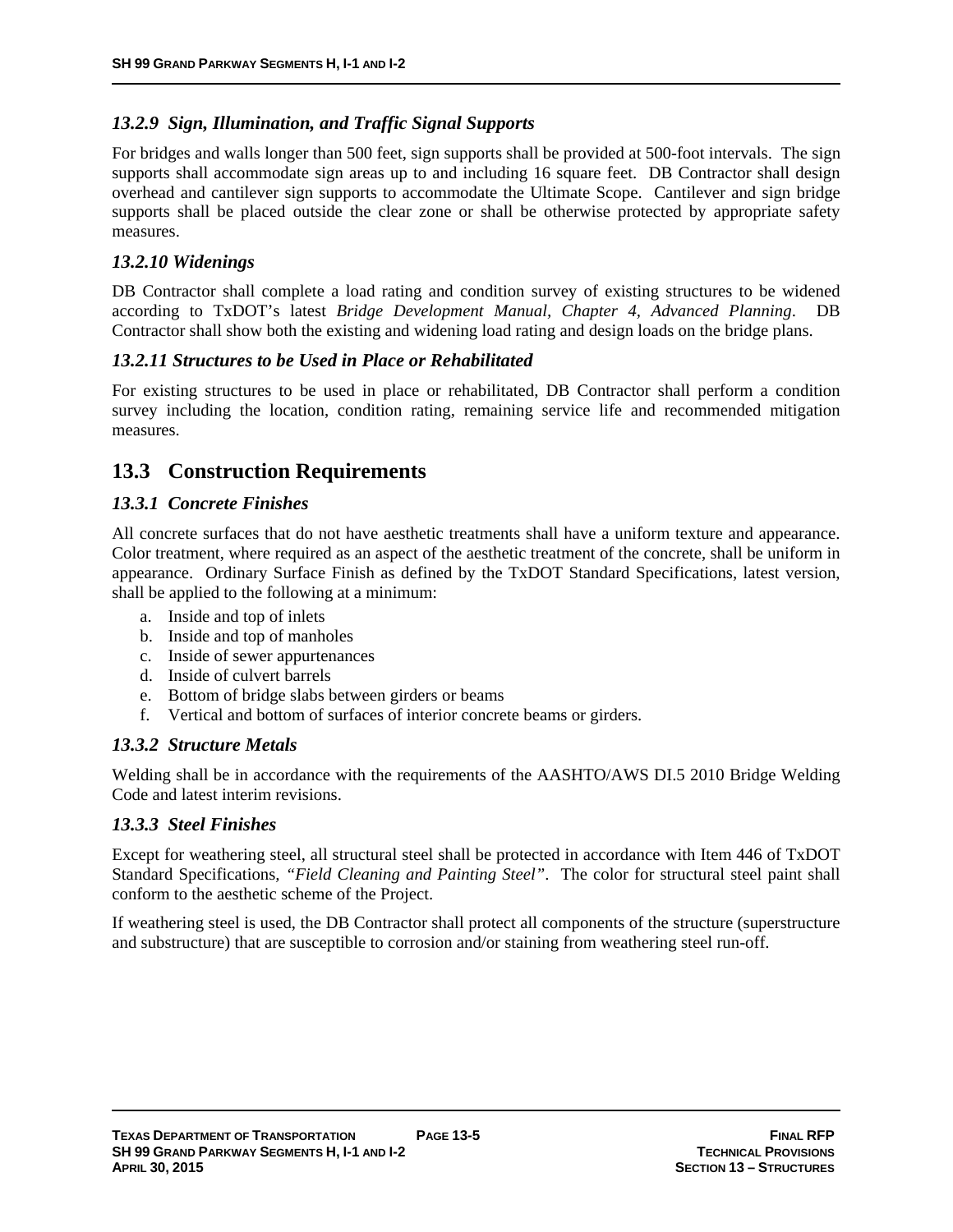# **14 RAIL**

# **14.1 General Requirements**

The Project includes multiple rail corridor crossings within the Project ROW as depicted on the Concept Plans. DB Contractor shall prepare a geometric design for each rail corridor crossing. DB Contractor's PMP shall set forth an approach, procedures, and methods that meet requirements set forth in the Contract Documents for design and construction at rail corridor crossings.

# **14.2 Railroad Design Standards**

The design for all railroad Elements of the Project shall be based on the most recent American Railway Engineering and Maintenance of Way Association (AREMA) and the requirements of operating railroad. DB Contractor's design shall minimize service interruptions to existing rail lines.

All work involving railroad companies, work on railroad Right of Way (ROW), and the development and execution of railroad programs shall be in accordance with the respective railroad, State and federal Law and the practices, guidelines, procedures and methods contained in the TxDOT *Traffic Operations Manual*, *Railroad Operations Volume* as amended per *Amendments for TxDOT's Traffic Operations Manual, Railroad Operations Volume, February 2000*. Additionally, the requirements of the owner of each facility crossed shall be compared to the requirements in the TxDOT manual, and the most restrictive criteria shall be utilized.

DB Contractor shall adhere to practices and guidelines established in the BNSF Railway – Union Pacific Railroad *Guidelines for Railroad Grade Separation Projects*, found at the following site: http://www.uprr.com/aboutup/operations/specs/attachments/grade\_separation.pdf. This is a "live" document subject to change, and therefore should be accessed only via the website. The structural design of any Utilities, including drainage structures, installed by the DB Contractor and crossing a rail line, shall be in accordance with the operating railroad's design criteria. DB Contractor shall coordinate, design and construct the construction staging, including any shooflies, with the operating railroad.

DB Contractor's design shall minimize service interruptions to existing rail lines.

# *14.2.1 Design Criteria*

Unless otherwise approved by the operating railroad, the minimum vertical clearance as shown in Section 11 shall be required over the entire railroad ROW within the Project limits. For the purposes of establishing minimum vertical clearance, top-of-rail elevations shall be determined by measuring the high point of the rail within 1000 feet on either side of the roadway centerline; this elevation shall be field verified. If the track grade is in a sag, then the required clearance will be determined using an average top of rail elevation, based on railroad criteria.

DB Contractor shall avoid placement of temporary or permanent project components inside railroad ROW to the extent possible. Any such placements inside railroad ROW require approval of the operating railroad. The DB Contractor shall be responsible for attaining required approvals.

# **14.3 Administrative Requirements**

# *14.3.1 Railroad Agreement*

DB Contractor shall be responsible for obtaining the required approvals, permits, and agreements as required for the Work, including any railroad-related Work, to include O&M during construction.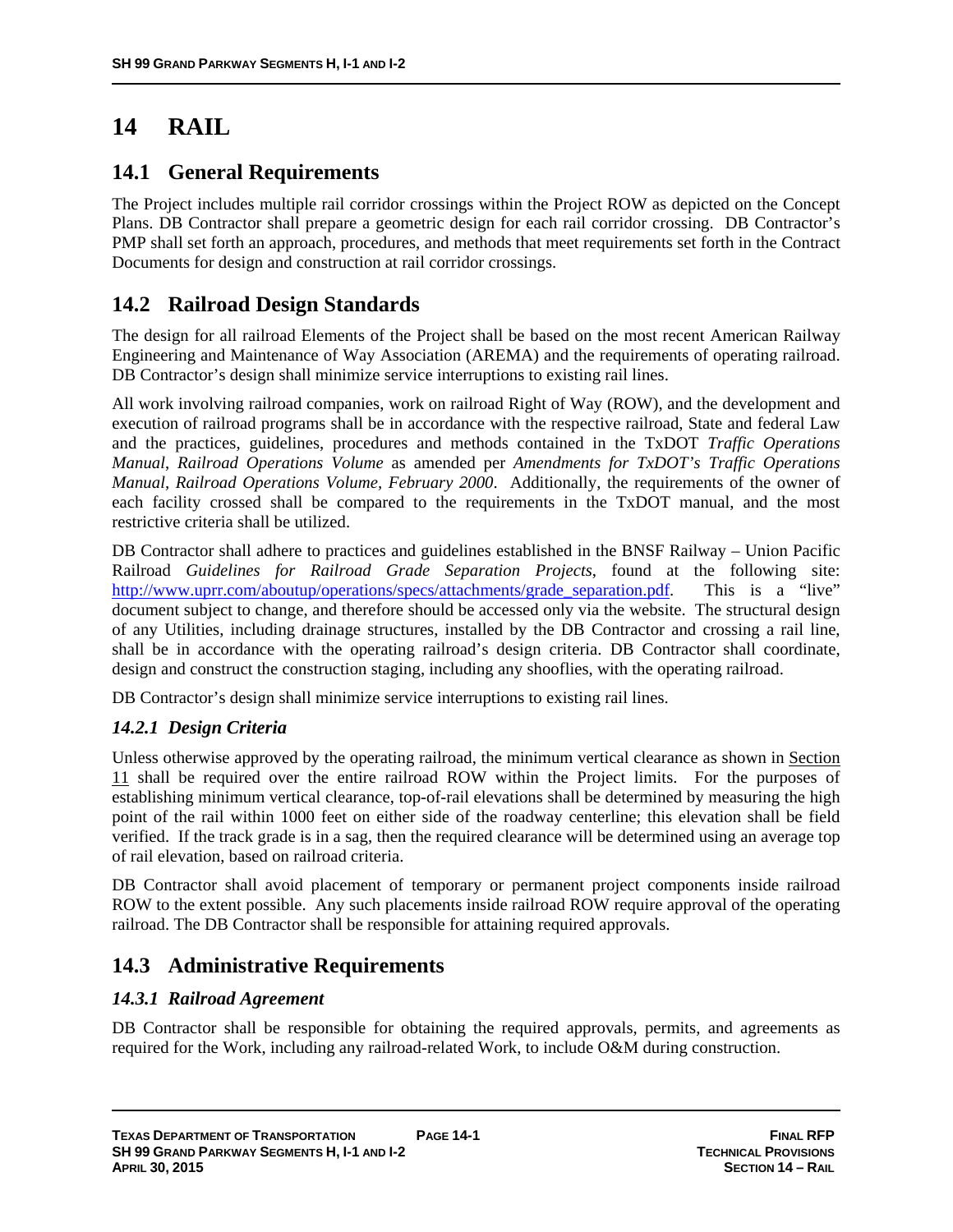# *14.3.2 Project Work Affecting Railroad Operations*

Should the Project cross a railroad right of way owned by an operating railroad, DB Contractor shall coordinate the Work with the operating railroad or lessor of that line/property. DB Contractor shall be responsible for obtaining the required approvals, permits, and agreements as required for the railroadrelated Work.

## *14.3.3 Agreement for Construction, Maintenance, and Use of Right of Way*

Whenever a license agreement for construction, maintenance, and use of railroad ROW (hereinafter called the "License Agreement") between the operating railroad and TxDOT is required, DB Contractor shall prepare all the documentation required to obtain the License Agreement, including preparation of the License Agreement application on behalf of TxDOT, the Plans and specifications, making necessary modifications as required, and preparation of the License Agreement.

DB Contractor shall submit the draft License Agreement to TxDOT for transmittal to the operating railroad. After all comments have been incorporated or satisfactorily resolved by either DB Contractor, railroad or TxDOT, DB Contractor shall submit a complete and final License Agreement to TxDOT for execution.

## *14.3.4 Operation Safety*

DB Contractor shall arrange with the operating railroad for railroad flagging as required. DB Contractor shall comply with the operating railroad's requirements for contractor safety training prior to performing Work or other activities on the operating railroad's property and shall maintain current registration prior to working on railroad property.

If not detailed in the respective railroad's right of entry agreement or if not directed otherwise by the respective railroad, DB Contractor shall notify the respective railroad representative at least ten (10) Business Days in advance of DB Contractor commencing its Work and at least thirty (30) Business Days in advance of any Work by DB Contractor in which any person or equipment will be within twenty-five (25) feet of any track or will be near enough to any track that any equipment extension such as, but not limited to, a crane boom will reach within twenty-five (25) feet of any track. No Work of any kind shall be performed, and no person, equipment, machinery, tool(s), material(s), vehicle(s), or thing(s) shall be located, operated, placed, or stored within twenty-five (25) feet of any track(s) unless authorized by the railroad. Upon receipt of such thirty (30)-day notice, the railroad representative will determine and inform DB Contractor whether a flagman need be present and whether DB Contractor needs to implement and special protective or safety measures.

# *14.3.5 Railroad Right of Entry Agreement*

In order to enter the operating railroad's right-of-way to perform the Work, DB Contractor shall secure a railroad Right of Entry Agreement and shall coordinate the arrangements of the necessary agreements directly with the operating railroad.

DB Contractor shall submit executed railroad agreements in their entirety, as part of the Final Design Documents.

# *14.3.6 DB Contractor Right of Entry Agreement*

DB Contractor shall cooperate and coordinate with all operating railroads for access by the operating railroad and/or their agents to the rail ROW as necessary for rail maintenance and operations activities, inspection, repair and emergency responses.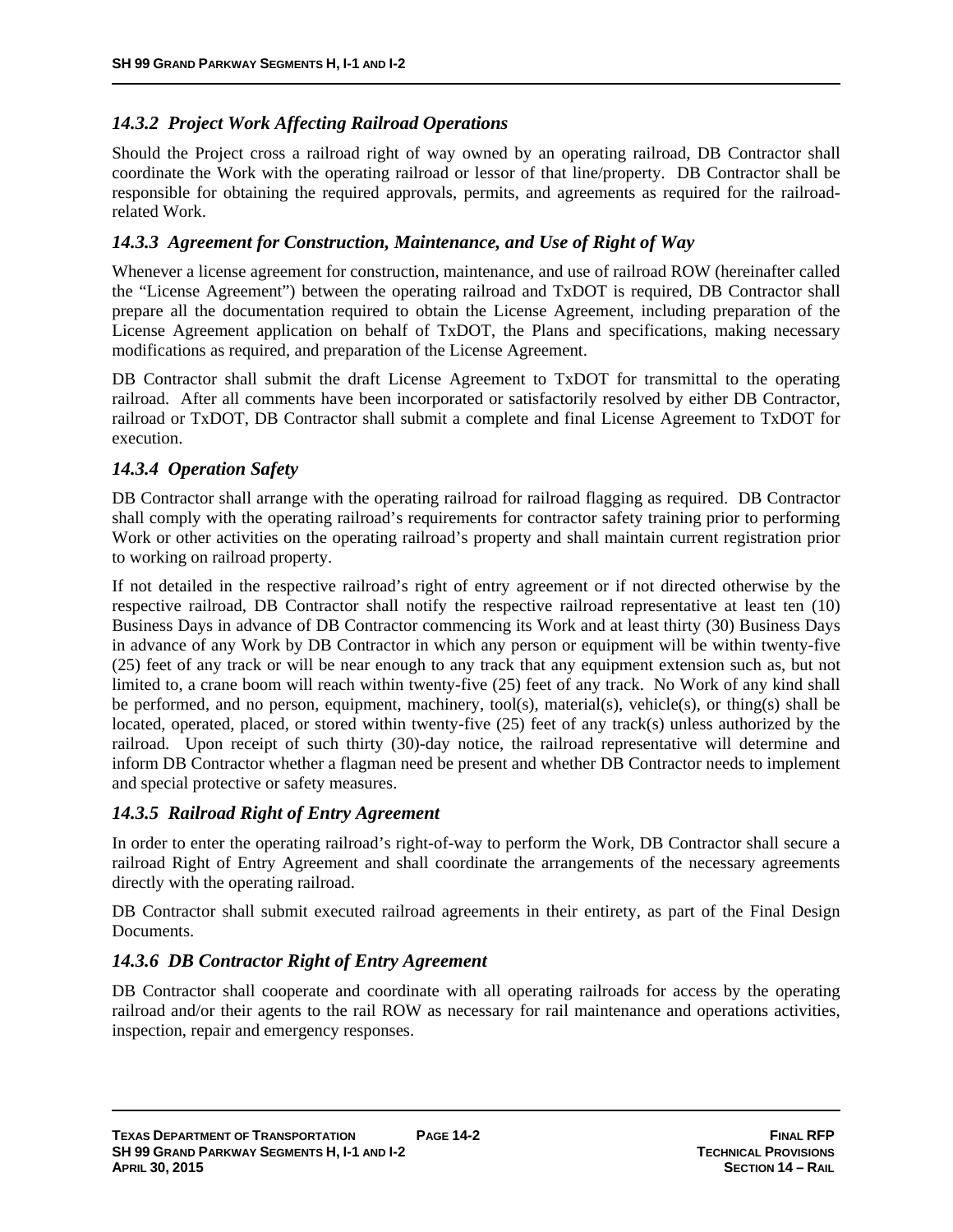# *14.3.7 Insurance Requirements*

DB Contractor shall procure and maintain, prior to working adjacent to and entry upon operating railroad property, insurance policies naming TxDOT, TxDOT's Consultants, and railroad as named insured.

Per Exhibit 10 of the Technical Provision Documents, DB Contractor shall obtain the following types of insurance:

- 1. Railroad protective liability insurance policy
- 2. Comprehensive general liability insurance
- 3. Contractors' protective liability insurance.

All insurance policies shall be in a form acceptable to the operating railroad. Copies of all insurance policies shall be submitted to TxDOT prior to any entry by DB Contractor upon operating railroad property.

# **14.4 Construction Requirements**

DB Contractor shall comply with all construction requirements and specifications set forth by the operating railroad and shall invite the appropriate railroad company to all pre-construction meetings

DB Contractor shall be responsible for scheduling the work to be completed by operating railroad as well as the work to be completed by its own forces. DB Contractor shall be responsible for all costs associated with the railroad/transit force account work.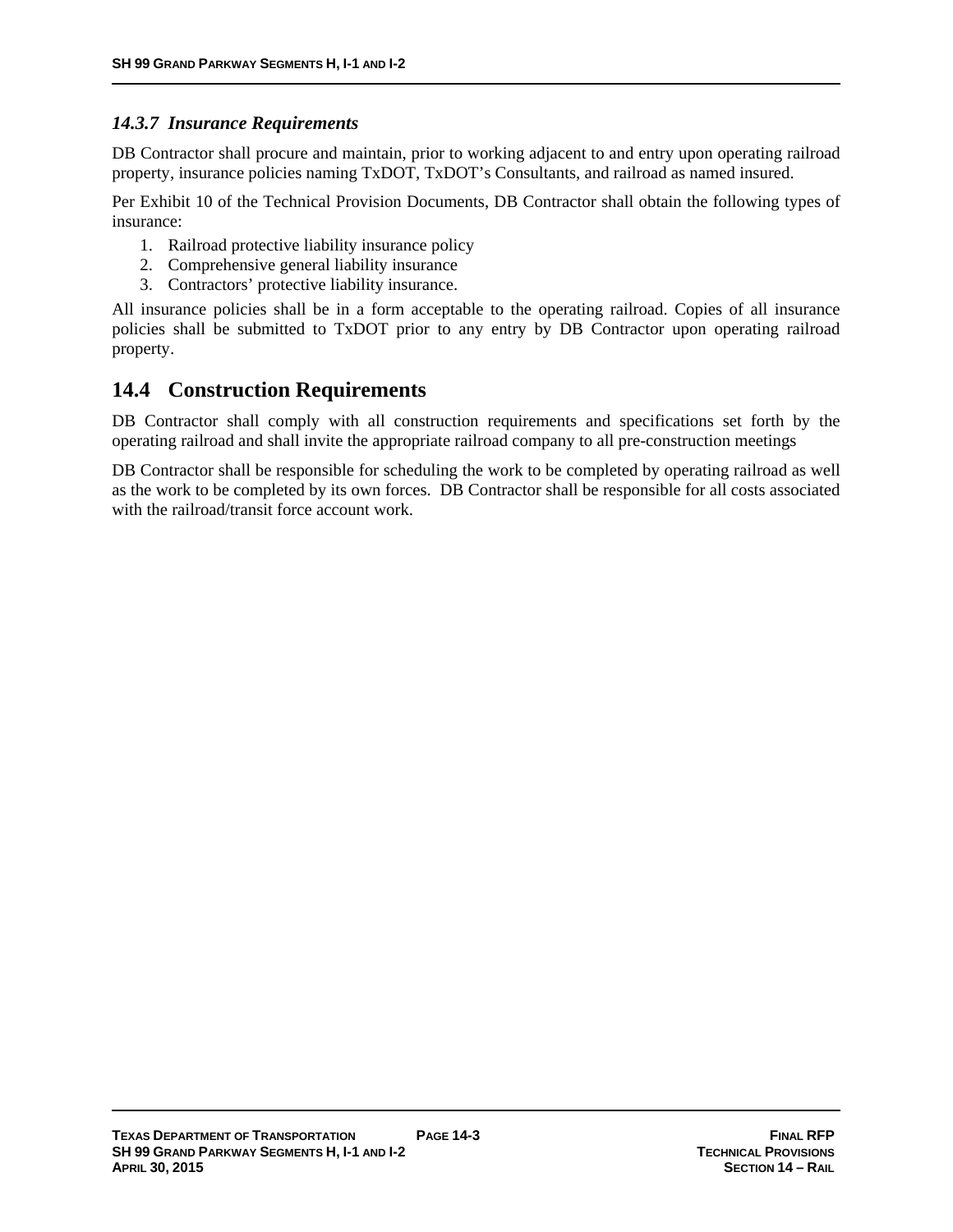# **15 AESTHETICS AND LANDSCAPING**

# **15.1 General Requirements**

This Section 15 defines requirements with which DB Contractor shall design and construct aesthetic treatments for the roadway, structures, drainage, and landscaping Elements of the Project. Aesthetic treatments shall be designed to harmonize with the local landscape and architecture, as well as the developed themes of the local setting. DB Contractor shall coordinate with local and State agencies to achieve this harmonization.

A landscaping allowance has been included for the Project as referenced in Section 12.1.6 of the Agreement. The allowance shall be limited to furnishing and installing landscaping Elements but not inclusive of top soil, seeding and sodding. All design tasks including but not limited to developing landscape Concept Plan, detailed landscaping plans, estimating and pricing any alternates, re-design of detailed landscape plans to accommodate allowance budget, etc. are excluded from the landscaping allowance. The construction elements excluded from the landscaping allowance are cost of furnishing and installing hardscape, cost of furnishing and installing irrigation systems, cost of installing water lines, permits and the cost to irrigate, etc. Cost related to maintenance of landscaped areas is also excluded from the landscaping allowance.

# **15.2 Administrative Requirements**

This Section 15 presents minimum aesthetics and landscape design requirements for Project designs. For purposes of this Section 15, the following list of items will be considered the aesthetics elements of the Project design:

- a. Material, finish, color, shape and texture of bridge Elements
- b. Materials, finish, and color of barriers and railings
- c. Paved slope treatments
- d. Finish, color, and texture of retaining and noise walls
- e. Contour grading, slope rounding, channel treatments, and drainage
- f. Sculptural and artistic features of other structures
- g. Sidewalks, median or pedestrian specialty paving, including material, finish, and color
- h. Hardscape at interchanges and intersections
- i. Fencing
- j. Signage overhead, attached, and ground-mounted
- k. Gantries
- l. Any permanent building construction within the Project, including ancillary support, operational, and toll collections
- m. Light fixture, ambient light colors, and general layout conditions
- n. Landscaping

# *15.2.1 Aesthetics Concepts*

Aesthetic elements shall be designed as corridor-wide enhancements. To the extent practicable, the aesthetic elements shall remain consistent in form, materials, and design throughout the length of the Project where applied.

DB Contractor shall use the *Green Ribbon Project Guidelines* and approved Houston District Standards as the basis for the development of the aesthetics on the corridor. DB Contractor shall use the wave scheme for segment I-2 and Segment I-1 from SH 146 in Mont Belvieu to I-10, and the vertical scheme for segments H and I-1 from US 90 to north of SH 146 approximate Concept Layout Station 2810+00, as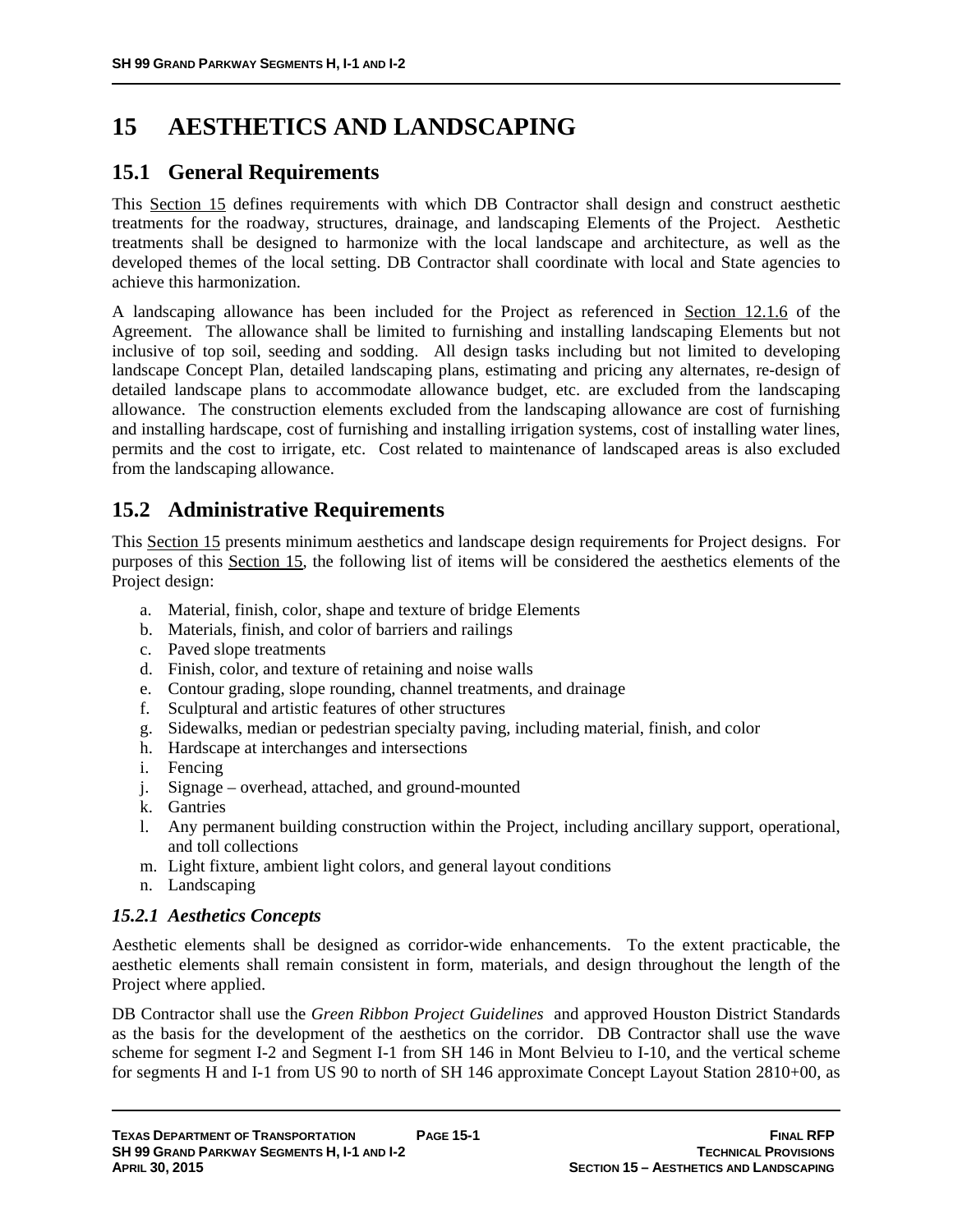provided in these guidelines as the concepts for the corridor. If interchanges become part of the Work, the Interchange scheme, as per the *Green Ribbon Project Guidelines*, and approved Houston District Standards shall be followed. DB Contractor shall prepare the aesthetics concept of the Project that provides design intent for presentation to local communities and Customer Groups. It shall be understood that these concepts may need to be adapted to site specific conditions. DB Contractor shall base presentation on the principles, and approved standards for presentation to local communities and Customer Groups. It shall be understood that these concepts may need to be adapted to site specific conditions. DB Contractor shall base this presentation on the principles, requirements, and strategies provided in Section 15.3 (Design Requirements).

Before presenting the aesthetics concepts to the public, DB Contractor shall meet and review the proposed aesthetics concepts with TxDOT. After meeting with the public, DB Contractor shall prepare a final aesthetic concept and submit it to TxDOT for approval within 90 Days of issuance of NTP1. The approved aesthetic concept shall be incorporated into the *Aesthetics and Landscaping Plan(s)* for TxDOT approval.

# *15.2.2 Aesthetics and Landscaping Plan*

DB Contractor shall prepare an *Aesthetics and Landscaping Plan(s)* in conformance with the Project's final aesthetic Concept which provides guidelines and requirements for the aesthetics design of the Project. The final aesthetic concept is incorporated into the Aesthetics and Landscaping Plan and submitted for TxDOT review and approval within 120 days of issuance of NTP1.

 The *Aesthetics and Landscaping Plan(s)* shall include all Elements to fully communicate the proposed aesthetic treatment to TxDOT and shall address:

• Aesthetics

DB Contractor shall provide:

- a. All plans, sections, elevations, perspectives, isometrics, etc., as needed to fully communicate the aesthetic treatment and approach to aesthetic Elements including: walls, noise walls, bridges, traffic rail, and signage structures;
- b. A master plan that will convey the layout of the various roadway conditions (i.e., depressed sections, elevated sections, at-grade roadways, bridges, cantilevered structural sections, etc.);
- c. Drawings showing locations of site-specific Elements (i.e., fences, signage, colored lighting, potential locations of community improvement opportunity areas, gate way markers, bridge enhancements, landscaping);
- d. Drawing showing the location of existing and proposed Utilities as they relate to the location of aesthetic improvements. DB Contractor shall provide composite drawings showing potential conflicts for proposed improvements; and
- e. Drawings showing color schemes and their locations.
- Landscaping

DB Contractor shall provide:

- a. A plan that indicates plant palettes, plant locations, plant specifications, planting specifications, and planting dates;
- b. An establishment program;
- c. A maintenance program;
- d. A watering program; and
- e. Composite drawings of all utilities and easements that would interfere with landscaping, markers, or any other identified enhancements.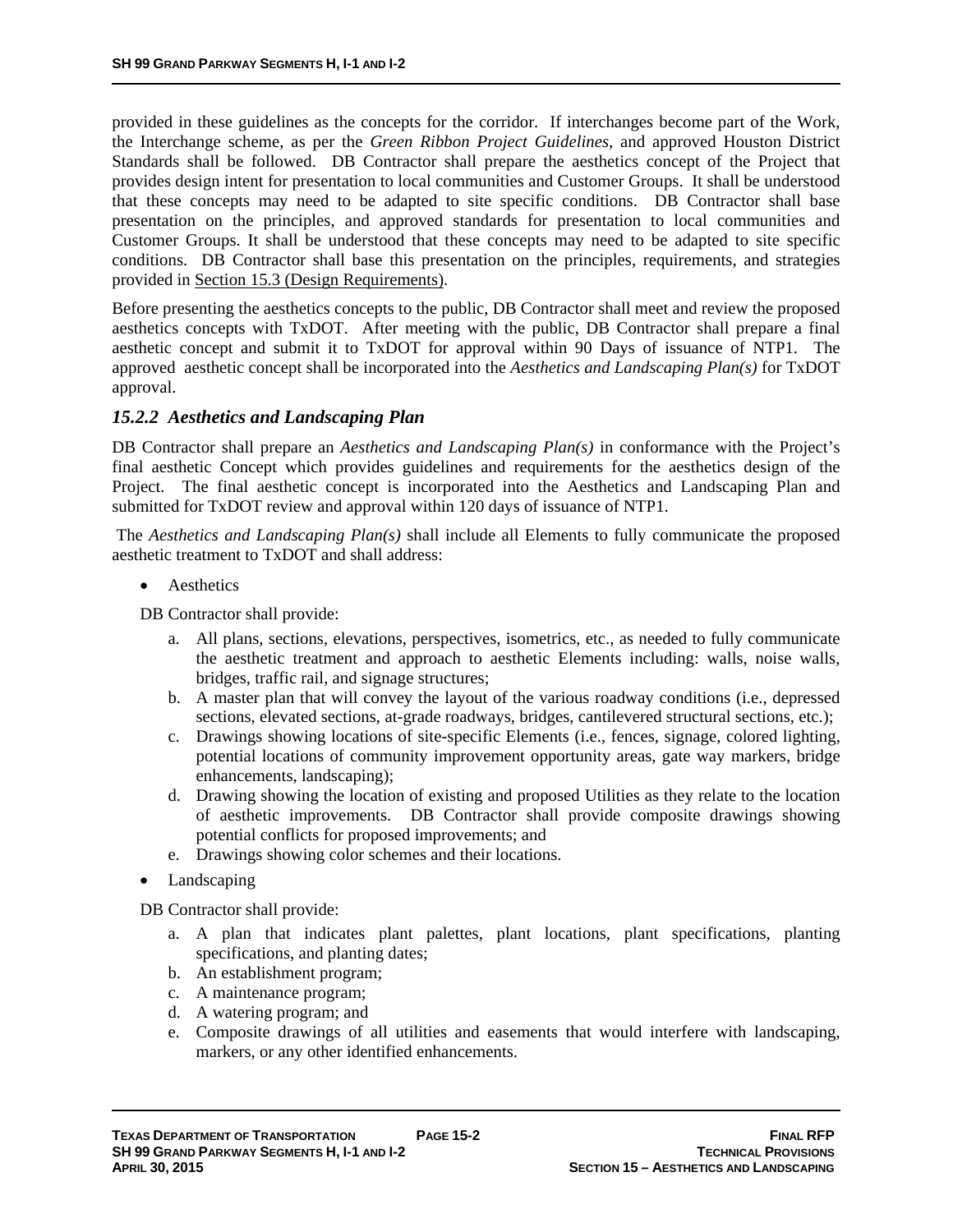The *Aesthetic and Landscaping Plan(s)* shall include all plans, elevations, perspectives, isometrics, etc., as needed to fully convey the aesthetic treatment.

Upon completion of the *Aesthetic and Landscaping Plan(s)*, DB Contractor shall consolidate the information, which establishes the requirements for engineering of the highway corridor aesthetics. The guidelines shall serve as the primary standard guidance necessary to produce the intended aesthetic form, function, and appearance of this and future similar projects.

This *Aesthetics and Landscaping Plan(s)* shall be presented in the following format:

- a. 11x17 format
- b. Front sided only
- c. Eight (8) paper copies, in color
- d. Eight (8) CD copies, with guidelines in portable document format (PDF)

The *Aesthetics and Landscaping Plan(s)* shall be incorporated into the final engineering design.

TxDOT approval of the *Aesthetics and Landscaping Plan(s)* is required prior to construction of any Elements affected by this Plan.

## *15.2.3 Personnel*

DB Contractor shall provide a landscape architect, registered in the State of Texas, with a minimum five (5) years' experience in designing aesthetics and landscaping Elements for roadway projects of similar scope and size, to develop the *Aesthetics and Landscaping Plan(s)*. The Landscape Architect shall remain involved from the beginning of the *Aesthetics and Landscaping Plan*, through construction to ensure continuity and compliance with the *Green Ribbon Project Guidelines*.

# **15.3 Design Requirements**

# *15.3.1 Aesthetics Principles and Strategies*

DB Contractor shall follow the guidelines and requirements of the approved *Aesthetics and Landscaping Plan(s)*, as well as the aesthetics principles, requirements, and strategies established by TxDOT for the Project design, including the following:

- a. Aesthetics shall not interfere with safety, constructability and maintenance requirements.
- b. The Project design shall minimize impact on the existing natural environment to the extent possible.
- c. The Project design shall emphasize and enhance the existing natural context and landscape to the fullest extent possible.
- d. Simple geometric shapes for structures shall be used to the extent possible for continuity along the entire length of the Project.
- e. All bridges and other structures shall be simplified in their design, and to the greatest extent possible kept small in size, bulk, and mass.
- f. All structures shall be carefully detailed so as to achieve the greatest level of aesthetic quality and conform to the *Green Ribbon Project Guidelines* and approved Houston District Standards.
- g. Color, texture, and form shall be used appropriately for all structures.
- h. Graphics, signage, and lighting shall be consistent along the entire length of the Project.
- i. Existing trees and natural features shall be preserved and/or replaced if disturbed to the greatest extent possible.
- j. Aesthetics Elements shall be fully integrated with the overall landscape design.
- k. Visual quality of the landscape shall be consistent along the entire length of the Project.
- l. Native-area and/or naturalized plant materials that exhibit good drought tolerance shall be used to the extent possible.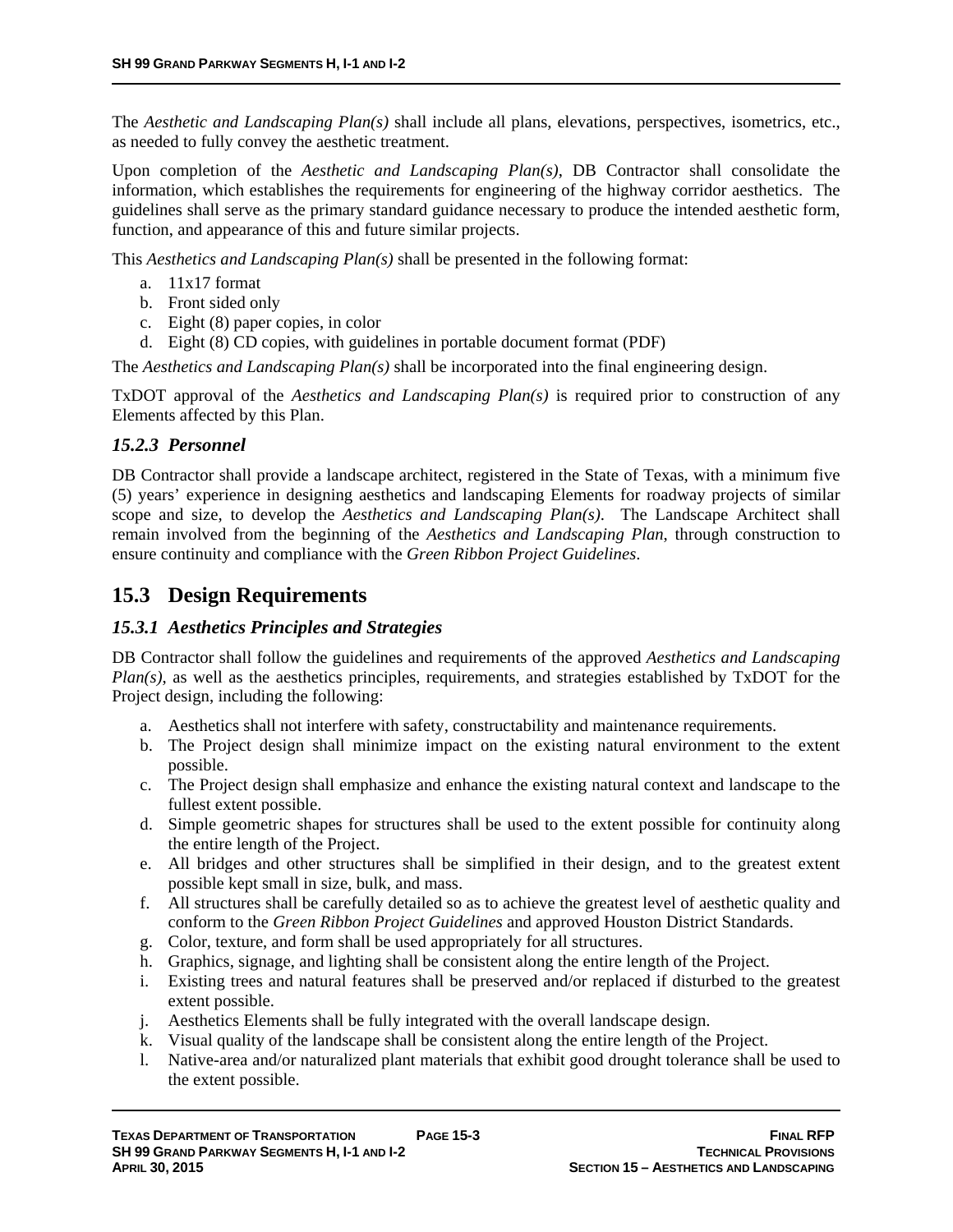- m. Aesthetic Elements shall be easy to maintain and resistant to vandalism and graffiti.
- n. Aesthetic Elements shall conform to the *Green Ribbon Project Guidelines*, and approved Houston District Standards.
- o. Landscape shall be established and maintained.
- p. Landscape shall be consistent with TxDOT *Houston District Planting Layout Guidelines*.

### *15.3.2 Walls*

DB Contractor shall design noise/sound walls to be similar in color, texture, and style to those of retaining walls, and shall develop an aesthetics treatment that is consistent with the *Green Ribbon Project Guidelines* and approved Houston District Standards. DB Contractor shall apply aesthetic treatments to the vertical surfaces of retaining and noise/sound walls where the surface is visible from the roadway or adjacent houses. Consistent treatments shall be used for retaining and noise/sound walls that articulate the design themes established for the Project.

The roadside face of noise walls shall have a consistent appearance throughout their length. The side of the noise walls facing away from the roadway may vary based upon community input gathered by the DB Contractor.

For retaining walls at the intersections with SH 146, FM 565, and Langston Road in the City of Mont Belvieu, the first 100 feet from the end of the wall at or adjacent to the bridge abutment is to be flat blank panels.

### *15.3.3 Bridges and Other Structures*

All aesthetic treatments for structural Elements shall be coordinated with DB Contractor's structural design team to facilitate constructability and maintain safety requirements. All substructure columns shall be consistent in form and texture, with similar shapes and details used for all bridges, in accordance with the *Green Ribbon Project Guidelines* and approved Houston District Standards*.*

No exposed conduits or drain pipes will be allowed on bents, columns, bridge beams, retaining walls, or any other visible surface.

DB Contractor shall ensure that a constant superstructure depth is maintained throughout the bridge length consisting entirely of steel girders or concrete beams. For superstructures where both steel girders and concrete beams are used, such as at direct connection structures and braided ramps, transition from concrete beams to steel girders may be accomplished by dapped end girders and concrete beam spans shall be of constant depth throughout the structure.

### *Low Visibility Bridges*

Low visibility bridges do not require aesthetic treatments and can be designed and constructed using standard TxDOT bent caps, standard TxDOT round columns, standard TxDOT overhangs, standard TxDOT bridge rails and sloped concrete riprap at abutments.

Low visibility bridges are:

- H Mainlanes over White Oak Creek
- H Mainlanes over Caney Creek Tributary
- H Mainlanes over Caney Creek
- H Mainlanes over Church House Gully
- H **–** EB and WB frontage roads over Church House Gully
- H Mainlanes over Cedar Bayou Tributary #1
- H Mainlanes over Cedar Bayou Tributary #2
- H Mainlanes over East Fork of Cedar Bayou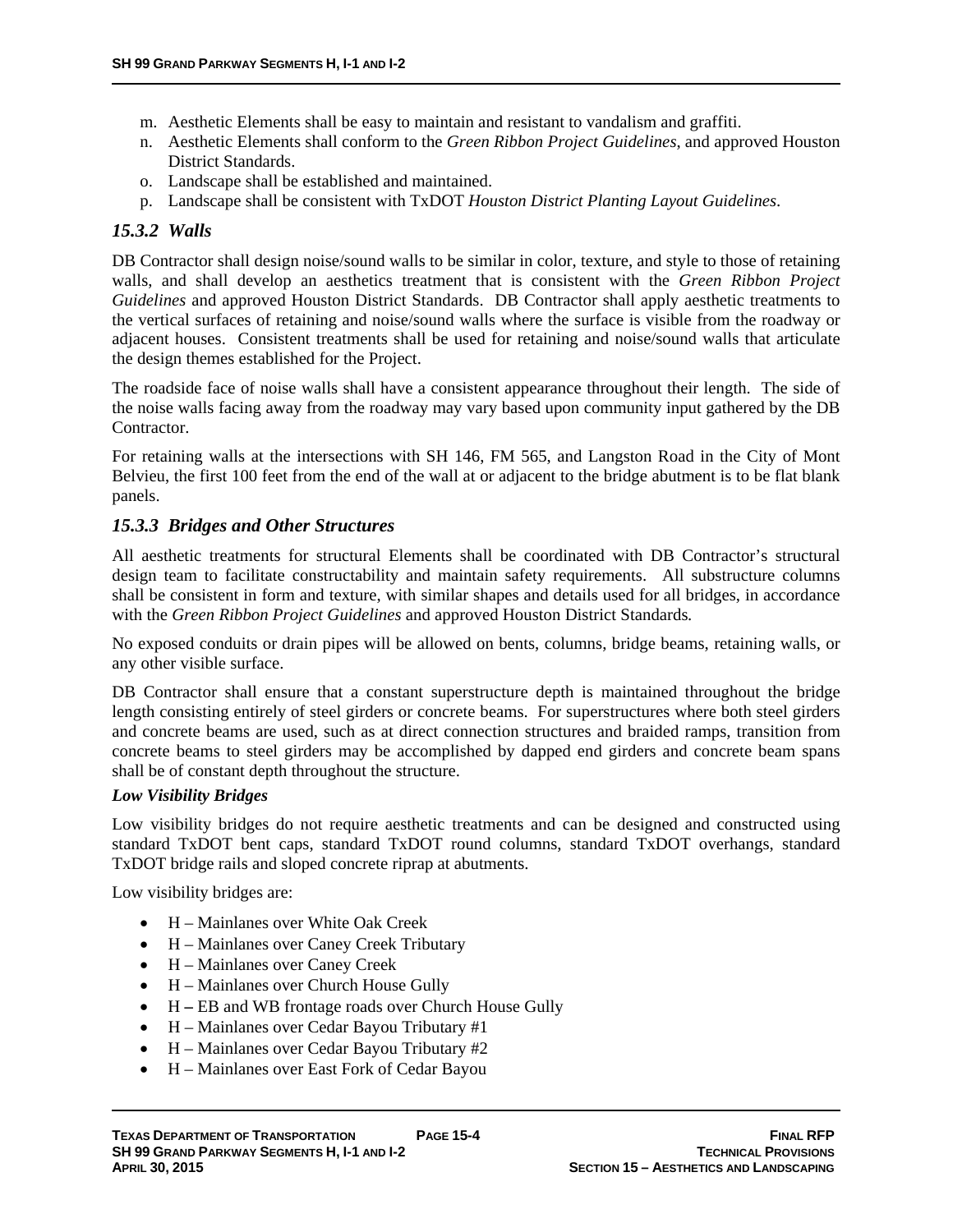- $\bullet$  H Mainlanes over ditch crossing #28 (Sta. 2132+95 to Sta. 2136+55)
- $H \text{Mainlanes over ditch crossing } #60 \text{ (Sta. 2187+65 to Sta. 2187+87)}$
- $\bullet$  H Mainlanes over unnamed canal (Sta. 2298+05 to Sta. 2299+10)
- I-1 Mainlanes over Dayton Canal
- $-I-1$  West Prong of Old River
- $-I-I$  Mainlanes over ditch crossing #40 (Sta. 2487+79 to Sta. 2488+99)
- I-2B Mainlanes over Goose Lake (widening)

DB Contractor shall not use varying shaped columns within the Segments. All new columns shall have the same form in accordance with the *Green Ribbon Project Guidelines* and approved Houston District Standards throughout the segments as identified in Section 15.2.1.

The following requirements apply to bridge abutments:

- 1. On all bridges that have sloped abutments and are visible to traffic, DB Contractor shall not be allowed to wrap concrete rip rap around the bridge abutments. The concrete rip rap shall be limited to three feet past the limits of the bridge deck overhead. However, this requirement shall not be applicable to bridges spanning creeks.
- 2. DB Contractor shall provide the appearance of a symmetric design for bridges where possible.

### *15.3.4 Trees, Shrubs, and Other Plant Materials*

All trees, shrubs, deciduous vines, and perennials shall comply with the applicable requirements of *ANSI Z60.1 American Standard for Nursery Stock*. DB Contractor shall consult with the TxDOT Houston District and Beaumont District Landscape Architect for recommended plant species lists. DB Contractor shall use plant species native to the area or naturalized for the Site.

In order to establish and maintain landscape planting, DB Contractor shall provide a watering program for a minimum of 24 months.

In order to promote rooting establishment, DB Contractor shall provide a soil preparation plan for entire landscape planting areas.

In order to monitor and control weeds, DB Contractor shall provide weed control measures in the *Aesthetics and Landscaping Plan*.

Vegetation provided as a part of DB Contractor's *Aesthetics and Landscaping Plan(s)*, other than grassing, and erosion control measures, shall be incorporated with the following guidelines:

- Plants shall be placed in accordance with TxDOT's minimum clearance zones. Trees shall conform to landscape development concepts, guidelines and principles set forth in the TxDOT *Houston District Planting Layout Guidelines*.
- Design must be in conformance with TxDOT *Houston District Planting Layout Guidelines*. These Guidelines support the *Green Ribbon Project Guidelines* goals of having trees planted along roadways wherever appropriate. The native naturalized reforestation design shown in the *Houston District Planting Layout Guidelines* is required because of visual considerations and long-term maintenance.

### *15.3.5 Riprap*

Concrete paving shall be used in hard-to-reach mowing areas or under structures such as, but not limited to, areas between, near, or next to guard fence posts, bent columns, retaining walls, freeway ramp gores, paved ditches, flumes, and ditch inlets to improve roadway appearance.

Concrete rip rap shall be applied per the *Green Ribbon Project Guidelines* and approved Houston District Standards.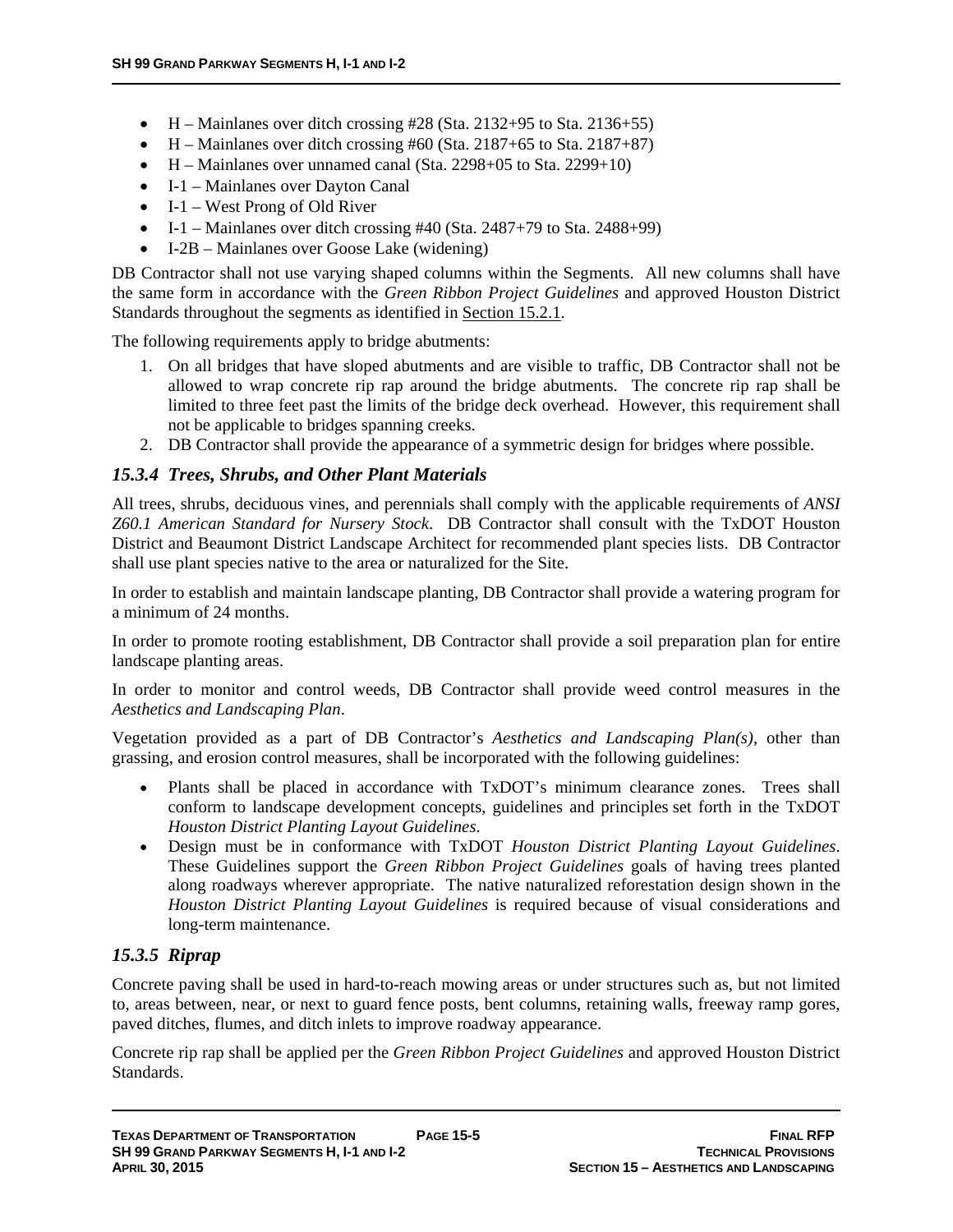# *15.3.6 Lighting*

DB Contractor shall design the aesthetic enhancement lighting with the following aesthetic criteria:

 One pole type for the entire corridor. DB Contractor shall provide a lighting layout plan that addresses each light fixture (i.e. roadside lighting, high mast lighting, under bridge fixture, etc.) and type of light fixture (i.e. LED lighting, point source lighting, HID, etc.)

# *15.3.7 Color Palette*

As part of the *Aesthetics and Landscaping Plan(s)*, DB Contractor shall conform to approved Houston District Standards.

# **15.4 Construction Requirements**

DB Contractor shall provide TxDOT sample panels a minimum of 60 Days in advance of starting construction of textured concrete surfaces. DB Contractor shall construct sample panels in accordance with Item 427.4.B.2.d (Form Liner Finish) of TxDOT Standard Specifications that comply with the principles, requirements, and strategies established by TxDOT and the approved *Aesthetics and Landscaping Plan(s)* and approved Houston District Standards. TxDOT must review and approve the sample panels before any construction form liners may be ordered, obtained, or used. DB Contractor shall provide sample equivalent to the size of the panels that will be installed when constructed with a representative un-textured surrounding surface. The approved sample panel shall be the standard of comparison for the production concrete surface texture.

For textured panels or concrete surfaces finished with a coating of paint or stain, DB Contractor shall prepare a corresponding coated panel or surface area of an in-place Element for approval prior to the coating operation.

All sample panels shall be representative of the actual panel that will be placed. Primary, secondary and accent colors shall be displayed.

# **15.5 Aesthetic Enhancements**

The DB Contractor shall provide adjacent Governmental Entities the opportunity to enhance aesthetic and landscaping features consistent with the requirements herein. The capital and maintenance costs of the adjacent Governmental Entity improvements (aesthetic enhancements) shall be the responsibility of the adjacent Governmental Entity. DB Contractor shall coordinate the necessary arrangements directly with the appropriate local Governmental Entity for aesthetic enhancements within the local Governmental Entity's jurisdiction if so required by the Work.

Aesthetic enhancements shall be incorporated into the *Final Aesthetic Concept* to be submitted in plan form to TxDOT for approval.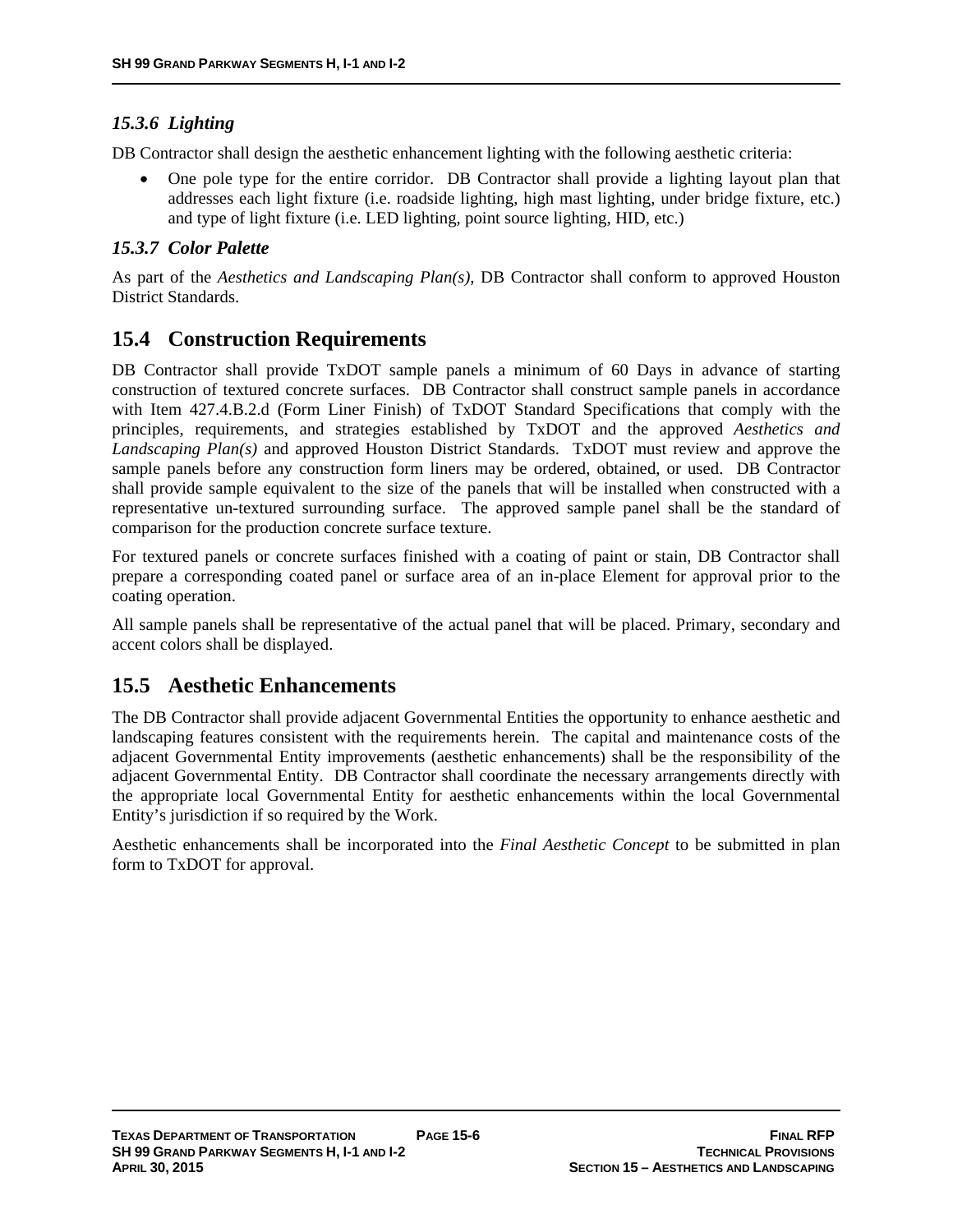# **16 SIGNING, DELINEATION, PAVEMENT MARKING, SIGNALIZATION, AND LIGHTING**

# **16.1 General Requirements**

This Section 16 includes requirements with which DB Contractor shall design, construct, and maintain all signing, delineation, pavement markings, signalization, and lighting, for the Project.

# **16.2 Administrative Requirements**

# *16.2.1 Meetings*

DB Contractor shall arrange and coordinate all meetings with local agencies that will assume responsibility for maintaining and operating traffic signals and roadway lighting. DB Contractor shall provide TxDOT with notification of such meetings a minimum of 48 hours prior to the start of the meeting. TxDOT, in its discretion, may attend such meetings.

DB Contractor shall arrange and coordinate all meetings with requesting agencies or individuals regarding special signs.

# **16.3 Design Requirements**

DB Contractor shall design all signing, delineation, pavement marking, and signalization in accordance with the *Texas Manual on Uniform Traffic Control Devices* (TMUTCD) and TxDOT's *Standard Highway Sign Design for Texas* (SHSD), TxDOT's Traffic Engineering Standard Sheets and TxDOT Standard Specifications.

The DB Contractor shall design all illumination in accordance with the TxDOT's *Highway Illumination Manual* (HIM), National Electric Code (NEC), AASHTO *Roadway Lighting Design Guide*, TxDOT's Traffic Engineering Standard Sheets, and TxDOT specifications.

DB Contractor's design shall incorporate the following requirements:

- Minimum size for all the proposed warning signs shall be  $36"x36"$ .
- Install warning signs W19-2 (48"x48") "WATCH FOR ICE ON BRIDGE" in advance of all bridges.
- Use R3-7R "RIGHT LANE MUST TURN RIGHT" and R3-7L "LEFT LANE MUST TURN LEFT" signs where required. Do not use R3-5R or R3-5L "Arrow and ONLY" signs.
- Install object markers OM-2Y under the route marker assembly located at the entrance ramp gore between the frontage road and mainlanes.
- Install object markers OM-1 on each leg of large ground mounted signs where the signposts are not protected by concrete barrier or metal beam guard fence, similar to the exit sign at the exit gore.
- Install appropriate added lane sign W4-3R/L  $(48"x48")$  or merge sign W4-1R/L  $(48"X48")$  on the mainlanes of the freeway in advance of each entrance ramp.
- Install advisory exit speed limit sign W13-2  $(48"x60")$  on the mainlanes in advance of each exit ramp.
- Design guide sign details according to the Standard Highway Sign Designs for TMUTCD and TxDOT standard drawings "Typical Sign Requirements", TSR (1)-08 through TSR (5)-08.
- Use the B-3 arrow for overhead guide sign panel at the exit ramps.
- Design all overhead sign structures for zone 1, 100 mph wind zone.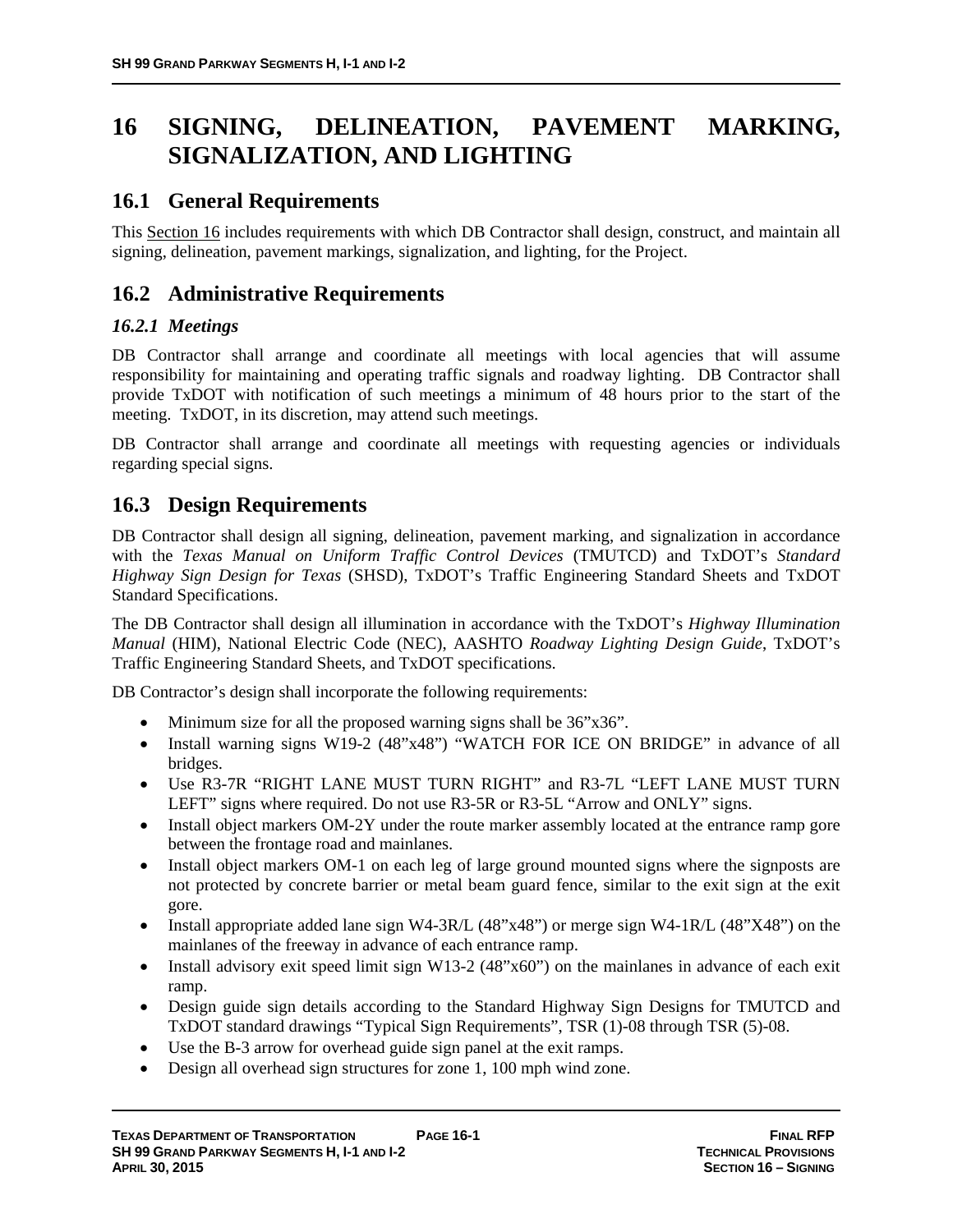- All proposed signs installed on overhead sign structure facing same direction of traffic shall have the same height, except for supplemental overhead speed limit signs (which are 72"x90").
- Center all proposed overhead sign panels on the overhead sign structure truss.
- The bottom of the proposed overhead sign panels facing the same direction of traffic shall be on the same horizontal plane.
- All the small signs shall be aluminum type A.
- Design all large ground mounted signs for zone 1 (Type 100) which is 90 mph wind zone. (See TxDOT drawing "Roadside Guide Sign Post Selection Worksheet-SMD (8W1)).
- All overhead sign panels shall be extruded aluminum.
- All large ground mounted signs shall be extruded aluminum.

# *16.3.1 Final Design*

DB Contractor shall advance the Final Design of the signing, delineation, pavement marking, signalization, and lighting based on the preliminary operational signing schematic received with the Proposal. If a preliminary operational signing schematic does not exist, DB Contractor shall prepare and submit a preliminary operational signing schematic for review and approval by TxDOT and Federal Highway Administration (FHWA) prior to commencing Final Design. Before placing any signs, delineation, advance toll warning signs, third party signs, non-standard sign structures, pavement markings, traffic signals, and lighting, DB Contractor shall provide TxDOT a layout indicating the proposed location of such items.

## *16.3.2 Signing and Delineation*

DB Contractor shall design and install all signs as shown on the Final Design. Signs include new signs, as well as modifications to existing sign panels and structures. DB Contractor's design shall include the locations of ground-mounted and overhead signs, graphic representation of all signs, proposed striping, delineation placement, guide sign and special sign details, and structural and foundation requirements. Signs shall be located in a manner that avoids conflicts with other signs, vegetation, dynamic message signs (DMS)**,** lighting, and structures.

DB Contractor shall ensure that signs are clearly visible, provide clear direction and information for users, and comply with all applicable TMUTCD requirements.

DB Contractor shall review with TxDOT all requests for new signs, including traffic generators, or modifications of existing sign text. Such requests are subject to TxDOT's approval.

DB Contractor's design of delineators and object markers shall comply with TMUTCD requirements.

Signs shall meet the requirements of TxDOT's *Standard Highway Sign Design for Texas*.

# *16.3.3 Project Signs – Outside the Project ROW*

For signs located outside the Project ROW but within a public ROW, DB Contractor shall install the signs in existing rights-of-way controlled by local or other State agencies. DB Contractor shall coordinate with appropriate Governmental Entities for the design and installation of such signs.

# *16.3.4 Advance Toll Information Signs*

For advance toll information signs, DB Contractor shall be responsible for coordinating with TxDOT to accommodate sign locations and foundation types, and design and installation of the new signs. The DB Contractor shall prepare and submit a preliminary advance toll information signing schematic for review and approval by TxDOT no later than six months prior to the scheduled date for Substantial Completion.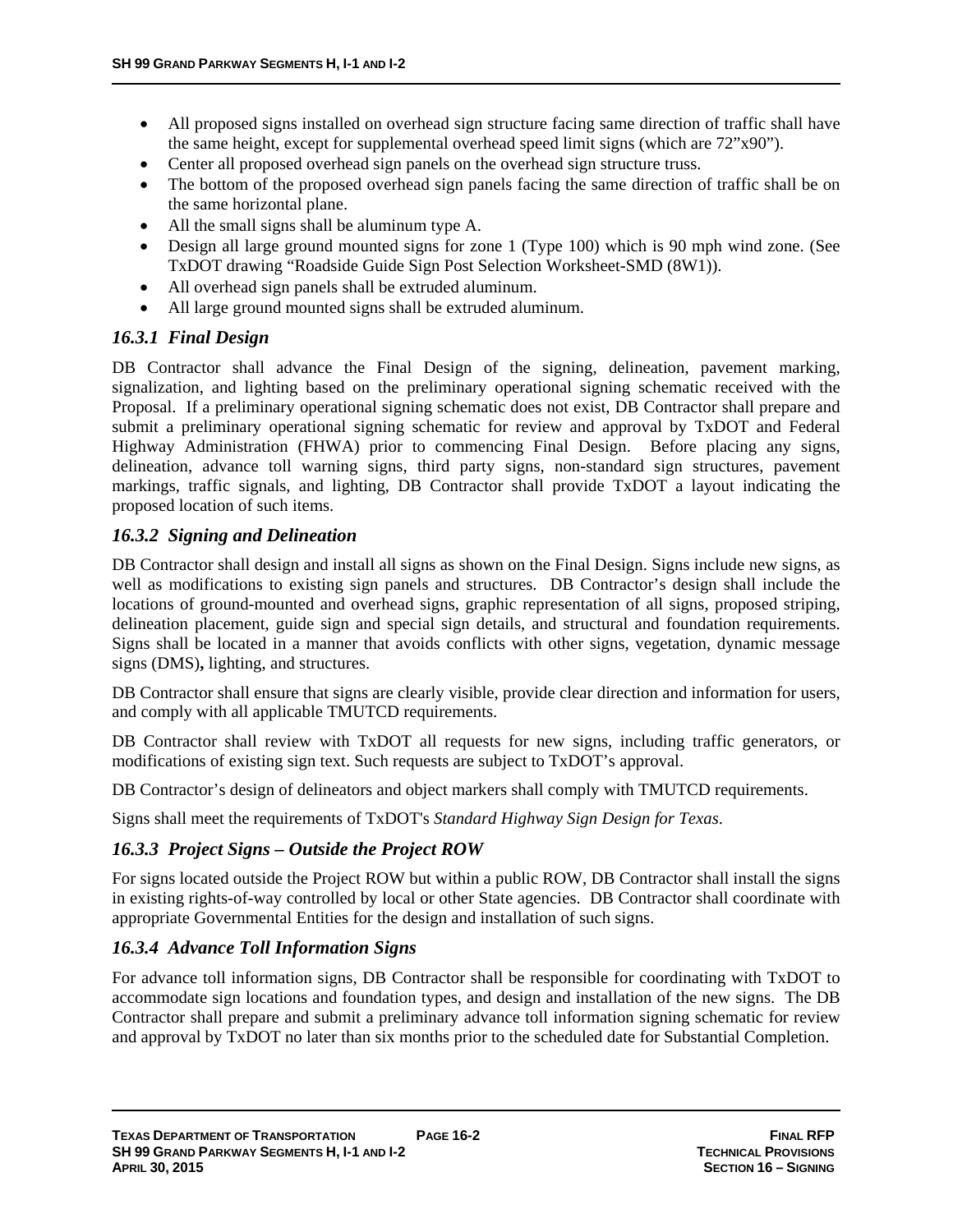DB Contractor shall coordinate with TxDOT and all local toll entities in the area in determining the locations for advance toll information signs. At a minimum, advance toll information signs shall be installed at the following locations:

- At all locations where an existing roadway provides public access to the Project
- Prior to all entrance ramps to the Project

## *16.3.5 Third-Party Signs*

In addition to the warning, regulatory, and guide signs within the Project ROW, TxDOT or Governmental Entities may request that third-party signs, including logo signs, be installed by a third party. DB Contractor shall coordinate and cooperate with any third party performing such work. TxDOT may solicit input from DB Contractor in reviewing applications for new third-party signs, but will retain sole authority for approving installation of these signs. All costs associated with fabricating and installing these signs shall be borne by the sign applicant. If approved by TxDOT, TxDOT may require DB Contractor to fabricate and/or install these signs as a TxDOT-Directed Change.

## *16.3.6 Sign Support Structures*

DB Contractor shall determine foundation types and design sign foundations based upon geotechnical surveys/tests using Good Industry Practices. Designs for sign supports shall also comply with requirements in Section 13 (Structures) and Section 15 (Aesthetics and Landscaping).

DB Contractor shall design sign support structures to provide a vertical clearance of not less than 21 feet between the roadway and the bottom of the sign.

DB Contractor's design shall also incorporate the following requirements:

- All overhead sign structures towers shall be concrete with the standard truss as shown on standard sheets. Coordinate the overhead sign structure elevation details with the overhead sign structure concrete column design.
- All the overhead sign structure towers installed on bridge structures shall be steel pipe with the standard truss as shown on standard sheets.

# *16.3.7 Pavement Marking*

DB Contractor shall ensure that the design and installation of all pavement markings comply with applicable TMUTCD requirements, TxDOT's Traffic Engineering Standard Sheets and Houston District Standards.

DB Contractor shall mark median noses of all raised islands and inside edges of exclusive turn lanes (channelized curbs) in accordance with the requirements of TMUTCD and TxDOT's Traffic Engineering Standard Sheets.

DB Contractor shall use contrast markings for skip lines on the controlled access mainlanes where lightcolored pavement does not provide sufficient contrast with the markings. Contrast markings consist of black background in combination with standard TMUTCD marking colors.

DB Contractor's design shall also incorporate the following requirements:

- Painted or thermoplastic longitudinal pavement markings shall not be used on mainlanes and frontage roads.
- All pavement markings on frontage roads and mainlanes shall be multipolymer pavement markings, except mainlane lane lines, words, symbols, and shields.
- Mainlane lane lines shall be 12" contrast prefabricated pavement markings with warranty (6" white with 3" black on each side).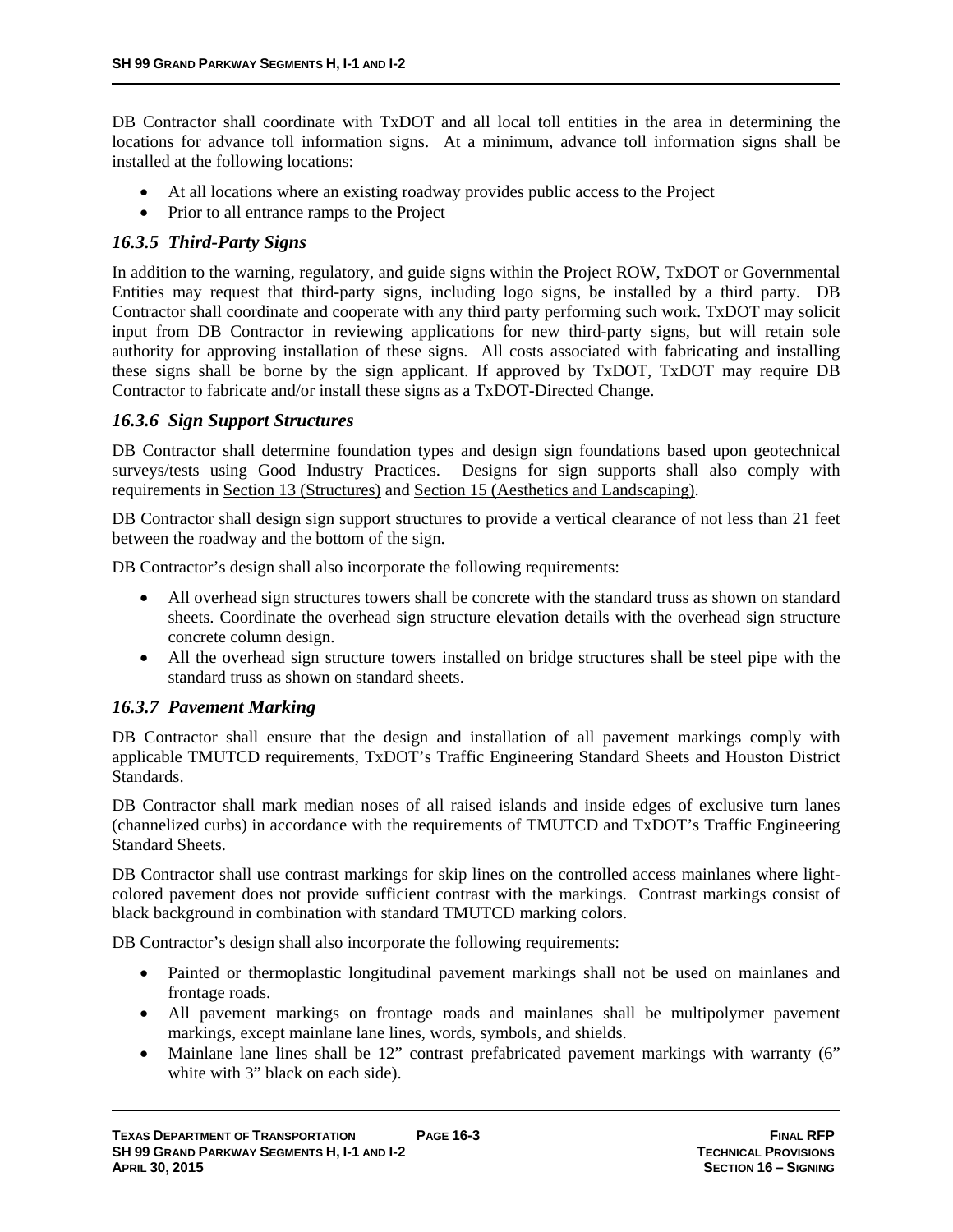- All word, symbol, and shield pavement markings shall be prefabricated pavement markings Type C.
- Frontage road lane line pavement markings shall be 6" multipolymer pavement markings with shadow.
- All edge lines on the mainlanes and frontage roads shall be 6" pavement markings.
- Paint all median noses and exclusive left turn lane curbs with reflective pavement markings (Type II).
- Pavement marking shields, cardinal direction (WEST, EAST, NORTH, SOUTH), and arrows shall be used on the mainlanes approaching major interchanges to identify exiting and through traffic lanes. Install these pavement markings within approximately one mile of the interchange.
- All signing and pavement markings at the exit ramps and frontage roads shall be according to Houston District Standards ER-FR (1)-09 or ER-FR (2)-09 if applicable. Exit gore pavement markings shall not require 12" diagonal pavement markings as shown on FPM (1)-12 through FPM (4)-12. Exit gore pavement markings on mainlanes shall include exit number gore markings that match the exit number as shown on standard PM (4)-12.

## *16.3.8 Signalization*

Traffic signal designs and modifications to existing traffic signals shall be completed in accordance with TxDOT Standard Specifications, the TMUTCD, and the requirements of the appropriate Governmental Entity.

### **16.3.8.1 Traffic Signal Requirements**

DB Contractor shall design and install fully-actuated permanent traffic signals at all TxDOT-authorized intersections within Project limits. In addition, DB Contractor shall modify, as appropriate, any existing traffic signals impacted by the Final Design. DB Contractor shall coordinate with TxDOT and the appropriate Governmental Entities to define appropriate traffic signal design requirements, local agency oversight of DB Contractor's Work, and final acceptance of traffic signals. DB Contractor shall coordinate with the appropriate Governmental Entities for synchronization of traffic signal networks.

DB Contractor shall provide interconnection systems between new or modified signals and any other signal system within the Site as required by TxDOT or the appropriate local Governmental Entity. DB Contractor shall make existing signal systems compatible with the proposed interconnections. DB Contractor shall ensure continuous communication with the traffic signal system within the Site, and shall provide all communication hardware/equipment for TxDOT or the appropriate local Governmental Entity to communicate with the signal systems within the Site.

TxDOT authorized intersections requiring permanent traffic signals pending warrant studies are:

- US 59 NB Frontage Road
- FM 1485
- Galaxy Boulevard
- Huffman/Cleveland
- FM 686
- FM 1960
- $\bullet$  US 90
- $\bullet$  FM 1413
- $\bullet$  SH 146
- $\bullet$  FM 565
- I-10 WB Frontage Road
- Upgrade of Wyoming Street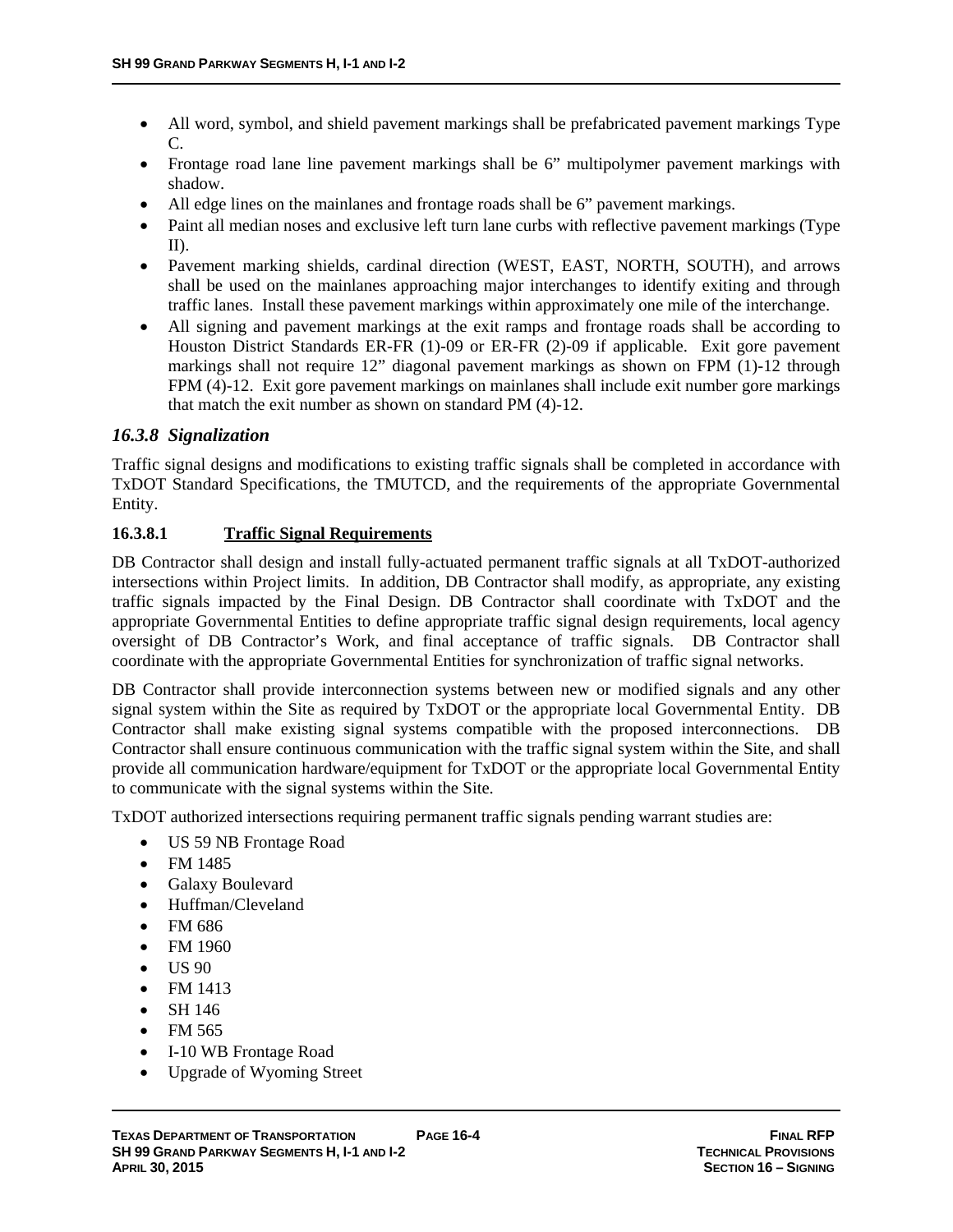New or modified traffic signal equipment shall conform to regional Intelligent Transportation System (ITS) architecture and existing interconnected traffic signal systems.

DB Contractor shall provide both pedestrian and vehicle detectors at all traffic signals within the Site and shall comply with TxDOT's *Accessible Pedestrian Signal (APS) Guidelines*.

DB Contractor is responsible for preparing traffic signal agreements (or supplements thereto) for execution by TxDOT and the appropriate Governmental Entity having operation and/or maintenance responsibilities.

DB Contractor's design shall also incorporate the following requirements:

- Use Type D ground boxes.
- Traffic signal heads shall be black polycarbonate housing and with black backplates installed
- Vehicular signal indications shall be 12" LED.
- Pedestrian signal heads shall be LED and have countdown indications.
- Locate signal cabinets between the frontage roads between the columns of the mainlane overpass. Located on the CTMS-cabinet side, if present.
- Single left turn lane to have single 4-section signal head with " $\langle R \langle R \langle Y \rangle \langle G \rangle$ " centered over left turn lane.
- Dual left turn lanes to have two 3-section signal heads with " $\langle R \times Y \times G$ " centered over each left turn lane.
- Through signal heads are to be 3-section signal head closest to the stop bar of the one-way frontage R Y G" centered over each through lane for two through lanes and on the lane lines for three or more through lanes.
- For the cross street approaches, the 3-section signal closest to the stop bar of the one-way frontage road shall have an R6-1L (R) "one way" sign mounted beneath it.
- For dual left turn lanes on the cross streets, provide an R3-8 VAR lane assignment sign on the mast arm.
- Use loop detectors for vehicle detection.
- For electrical services greater than 300' in distance from the controller, provide a Type T service at the controller as an electrical service disconnect.
- Show luminaires on top of signal poles (two for each frontage road direction). Use LED luminaires.
- Use 1/C #4 XHHW for all power cable.
- Use 1/C #4 bare for grounding of all conduits containing power cable.
- Use 1/C #6 bare for grounding of all conduits containing non-power cable.
- Use 2/C #14 AWG Type C for all loop detector cable.
- Use 25 PAIR -#22 AWG for copper interconnect, where applicable.
- Use 12 STRAND (SM) for fiber interconnects, where applicable.
- Use Schedule 80 for all PVC conduits.
- Use rigid metal conduit between all ground boxes and signal/pedestal poles.
- Use rigid metal conduit between all ground boxes and controllers.
- Use rigid metal conduit between all ground boxes and electrical services.
- Minimum 3" conduit for bores or conduit beneath proposed pavement.
- Run power cable in separate conduit with separate ground boxes.
- Run signal cable in separate conduit.
- Run  $4/C$  #12 TRAY cable for safety lighting in same conduit as signal cable.
- Illumination cable to bypass the controller.
- Use 2/C #12 AWG Type A for all pedestrian pushbutton cable.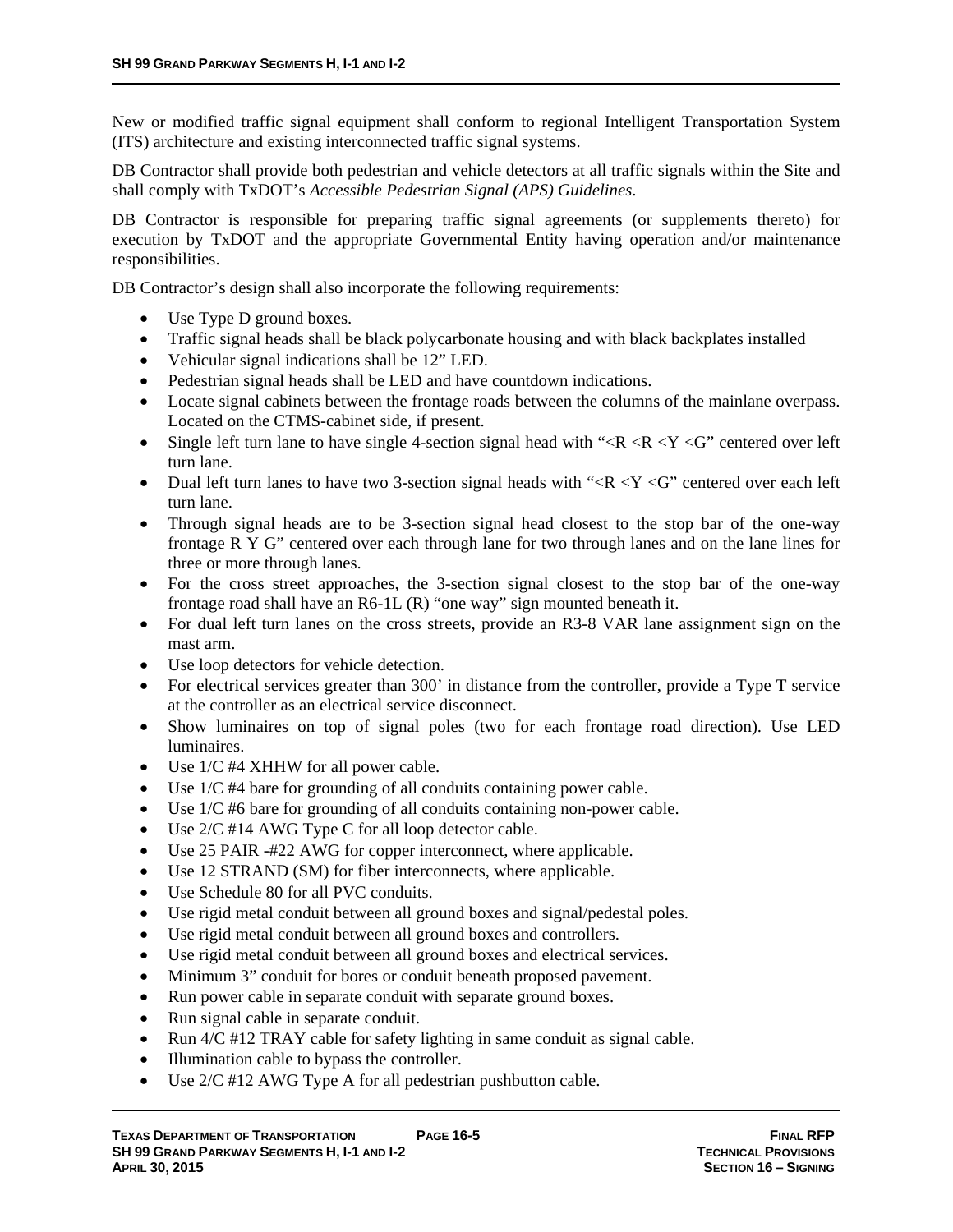- Use 4/C #12 AWG Type A for all pedestrian signal head cable.
- $\bullet$  Use 7/C #12 AWG Type A for all traffic signal head cable.

## **16.3.8.2 Traffic Signal Timing Plans**

DB Contractor shall design signal timing plans for all new and modified traffic signals and shall submit to TxDOT for review. DB Contractor shall coordinate and implement signal timing plans that optimize traffic flows and provide signal coordination with adjacent intersections and arterials for all existing and new traffic signals, modified signals, and interconnected signals. Unless timing maintenance is otherwise provided by a Governmental Entity, DB Contractor shall be responsible for updating signal timing as necessary to maintain optimized flow. Signal timing and phasing plans at diamond interchanges shall conform to the coordinated signal phasing and timing of the corridor.

DB Contractor shall provide copies of all final implemented signal timing plans.

### **16.3.8.3 Traffic Signal Warrants**

As part of the Final Design process, DB Contractor shall collect traffic data and prepare traffic warrant studies for intersections not signalized at the time of NTP1 including those listed in Section 16.3.8.1 and shall submit these signal warrant studies to TxDOT for review. The warrant studies shall address all signal warrant criteria in the TMUTCD. DB Contractor shall make recommendations for new signal installations based on these warrant studies in consultation with TxDOT and the appropriate Governmental Entities. TxDOT will reasonably determine if a signal or modification is required, based upon the warrant study.

All requests for signals within the Project ROW throughout the Term of the Agreement shall be subject to TxDOT approval.

Signal warrant studies shall be based on actual traffic and/or opening year traffic projections. If actual traffic volumes are not available, but opening year traffic is available, DB Contractor shall use the procedure in Section 3.5 of the TxDOT *Traffic Signals Manual* to determine the volumes to be analyzed. If opening year traffic volumes are not available, opening year traffic volumes shall be calculated by applying a 50-percent reduction to the Design Year traffic projections. DB Contractor shall conduct additional traffic signal warrant studies for all intersections located in the Project ROW, commencing six months after the Project is opened for traffic. If additional signals or modifications to existing signals are warranted, based on the traffic volumes obtained through these studies, DB Contractor shall be responsible for installation of additional traffic signals or modification of previously-installed traffic signals. If, based on the above traffic counts, the need for a signal or signal modification is unclear; TxDOT will reasonably determine if the new signal or signal modification is required.

### **16.3.8.4 Traffic Signal Support Structures**

DB Contractor shall coordinate with TxDOT and the appropriate Governmental Entities to determine the type of traffic signal support structures. DB Contractor shall obtain the maintaining Governmental Entities' approval of traffic signal support structures to be used on new signal installations.

Designs for traffic signal support structures shall also comply with requirements in Section 13 (Structures) and Section 15 (Aesthetics and Landscaping).

### **16.3.8.5 Traffic Signal Systems**

DB Contractor shall provide interconnection systems between new or modified signals and any other signal system within one mile of the Site as required by TxDOT or the appropriate Governmental Entity. DB Contractor shall make existing signal systems compatible with the proposed interconnections. DB Contractor shall ensure continuous communication with the traffic signal system within the Site, and shall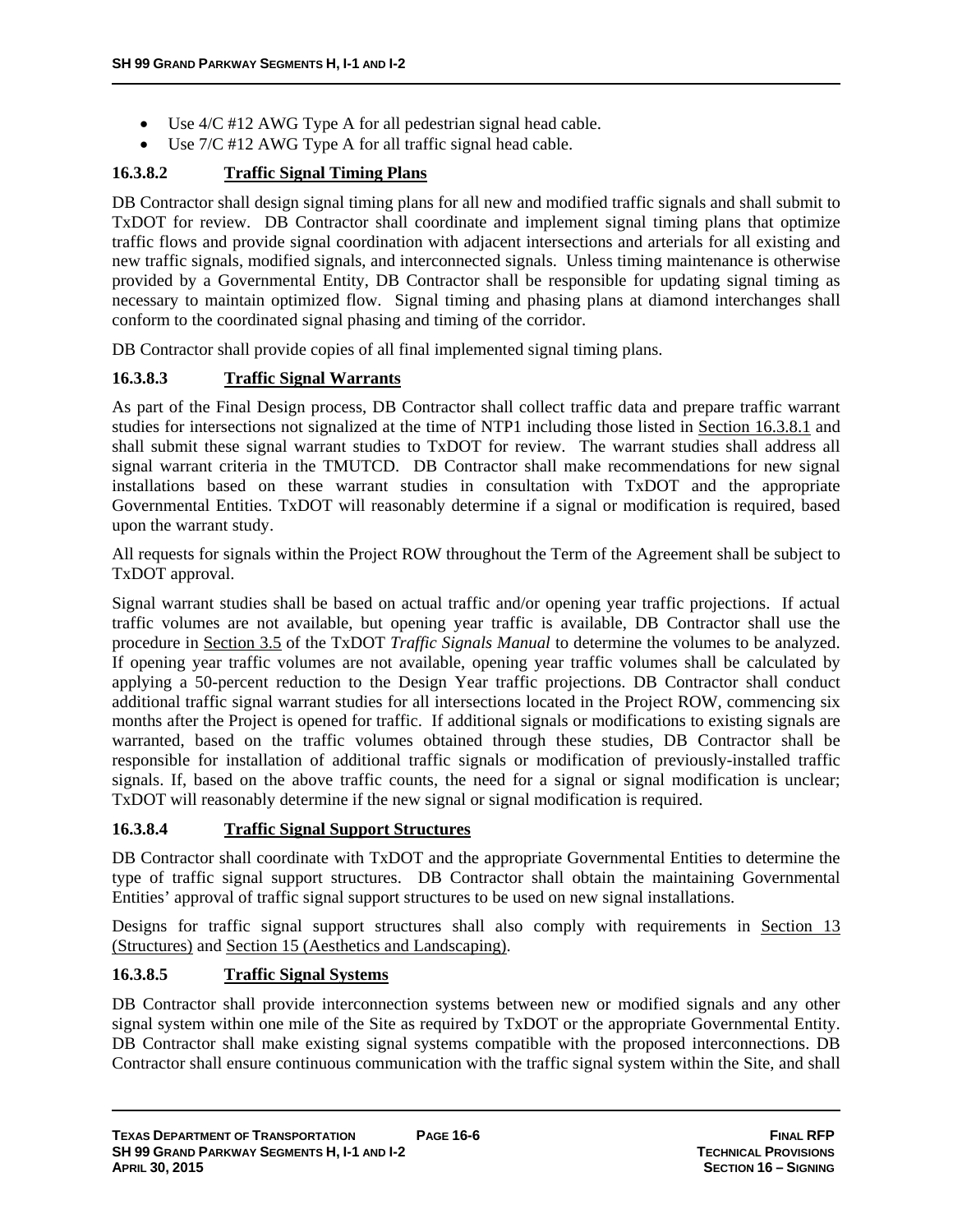provide all communication hardware/equipment for TxDOT or the appropriate Governmental Entity to communicate with the signal systems within the Site.

DB Contractor shall coordinate with TxDOT and the appropriate Governmental Entities to determine the type of traffic signal support structures. DB Contractor shall obtain the maintaining Governmental Entities' approval of traffic signal support structures to be used on new signal installations.

DB Contractor shall provide to TxDOT, as part of the Final Design Documents, an Acceptance Test Plan (ATP) for all traffic signals. This ATP shall also be submitted to the appropriate Governmental Entity. The DB Contractor shall conduct testing in accordance with the ATP and document those results to show conformance.

# *16.3.9 Lighting*

DB Contractor shall provide conventional safety roadway lighting at all underpass and overpass locations and at all entrance and exit ramp gores within the Project limits and high mast lighting for the direct connector ramps at the major interchanges.

DB Contractor shall prepare lighting studies that consider illumination levels, uniformity, and sources for the roadways, interchanges, and special areas. DB Contractor shall maintain an average horizontal luminance on the roadways as described below. DB Contractor shall submit a computer generated light level array for all lighted areas within the Project limits to TxDOT for review.

All third-party requests for lighting within the Site shall be subject to TxDOT approval.

High mast and conventional lighting shall meet the photometric level requirements as stated in TxDOT Standards (RID LUM)-07, (HMID 7)-03 and the AASHTO *Roadway Lighting Design Guide*.

DB Contractor shall design the lighting system to minimize or eliminate illumination of areas outside the Project ROW. DB Contractor shall design continuous and safety lighting systems in accordance with Chapters 5, 6, 7, and 9 of the HIM. At all times during the Term of the Agreement, DB Contractor shall maintain safe lighting conditions along the Project roadway.

Conventional luminaire poles and breakaway bases shall be designed in accordance with AASHTO's *Standard Specifications for Structural Supports for Highway Signs, Luminaires, and Traffic Signals*. For all poles located within the clear zone of the roadways, DB Contractor's design shall incorporate breakaway devices that are pre-qualified by TxDOT.

DB Contractor shall place all understructure lighting in a configuration that minimizes the need for Lane Closures during maintenance.

DB Contractor shall determine and design appropriate foundation types and lengths for permanent lighting structures.

DB Contractor shall not place ITS cable, fiber-optic lines, signal conductors, or any other non-lighting related cables or conductors in the lighting conduit, ground boxes, or junction boxes.

DB Contractor shall minimize the potential hazards of lighting poles through the careful consideration of mounting options and pole placements, including the following options:

- Placing mast arms on traffic signal poles
- Placing pole bases on existing or proposed concrete traffic barrier
- Placing poles behind existing or proposed concrete traffic barrier or metal beam fence
- Placing high mast lighting outside the clear zone, especially in roadway horizontal curves

DB Contractor shall ensure that lighting structures comply with FAA height restrictions near airport facilities. In the event that proposed or existing luminaires, mast arms, or poles infringe into an airport's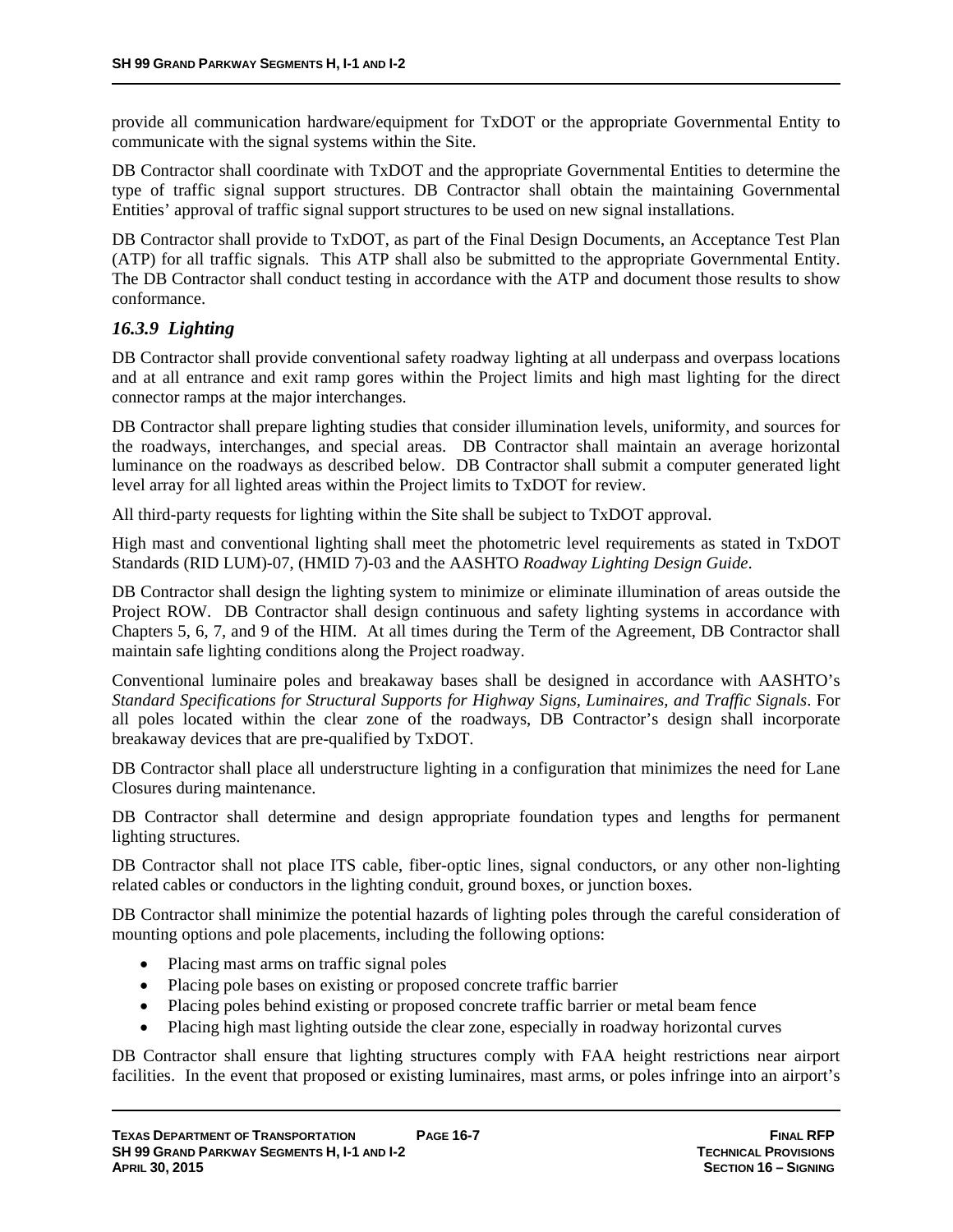or heliport's base surface, DB Contractor shall coordinate with the FAA and TxDOT to permit or relocate such structures. If FAA restrictions prohibit lighting structures from being placed in certain areas near an airport facility, DB Contractor shall find alternative ways of providing the required level of lighting.

DB Contractor shall provide to TxDOT, as part of the Final Design Documents, an Acceptance Test Plan (ATP) for all illumination. This ATP shall also be submitted to the appropriate Governmental Entity. The DB Contractor shall conduct testing in accordance with the ATP and document those results to show conformance.

#### **16.3.9.1 Additional Requirements**

Additional requirements are as follows:

- a) High-mast lighting must not infringe into residential areas adjacent to the Project ROW.
- b) DB Contractor must coordinate with the FAA regarding installation of obstruction lights, if any, on a case-by-case basis.
- c) At a minimum, underground conduit in interchange areas or temporary detours shall not be less than 2" or Schedule 80 polyvinyl chloride (PVC); all other underground conduit installations shall not be less than 2" or Schedule 40 PVC.
- d) The minimum conductor size shall be #8 AWG copper on roadway and #12 AWG on underpass lights. DB Contractor shall not use duct cable for illumination purposes.
- e) DB Contractor shall place bridge lighting brackets no more than 10 feet from abutments or bents; however, in special circumstances, the bridge lighting brackets may be placed a maximum of 20 feet from abutments and piers.
- f) Non-standard light pole design shall be submitted to TxDOT for approval. For light poles with a base 25' above the elevation of surrounding terrain, DB Contractor shall electronically submit design calculations and shop drawings to TxDOT, Bridge Division.
- g) Minimum inside dimensions for ground boxes shall be 15.25 inches (width) by 28.25 inches (length) by 20 inches (depth).
- h) Ground box covers shall be 2-inch-thick (nominal), non-conducting material and labeled "Danger High Voltage Illumination".
- i) Riprap aprons shall be provided around all ground boxes.
- j) Lights shall have an identification tag denoting a contact person or office in case of emergency or for maintenance, and the address and telephone number.
- k) Electrical part of the installation shall be designed and installed in conformance with the National Electrical Code (NEC), TxDOT Standards and Specifications.

### *16.3.10 Visual Quality*

Notwithstanding the requirements of Section 16.3.8 (Signalization), DB Contractor shall make a reasonable attempt to provide luminaires of equal height along the roadway.

DB Contractor shall not use timber poles for permanent installation.

DB Contractor shall re-sod or re-seed areas of construction disturbed by the installation of signs, traffic signal systems, or lighting systems after final installation.

## **16.4 Construction Requirements**

### *16.4.1 Permanent Signing and Delineation*

DB Contractor shall use established industry and utility safety practices to erect and remove signs located near any overhead or underground utilities, and shall consult with the appropriate Utility Owner(s) prior to beginning such Work. DB Contractor shall stake each sign location in the field and provide TxDOT 72 hours' notice prior to installation of any sign.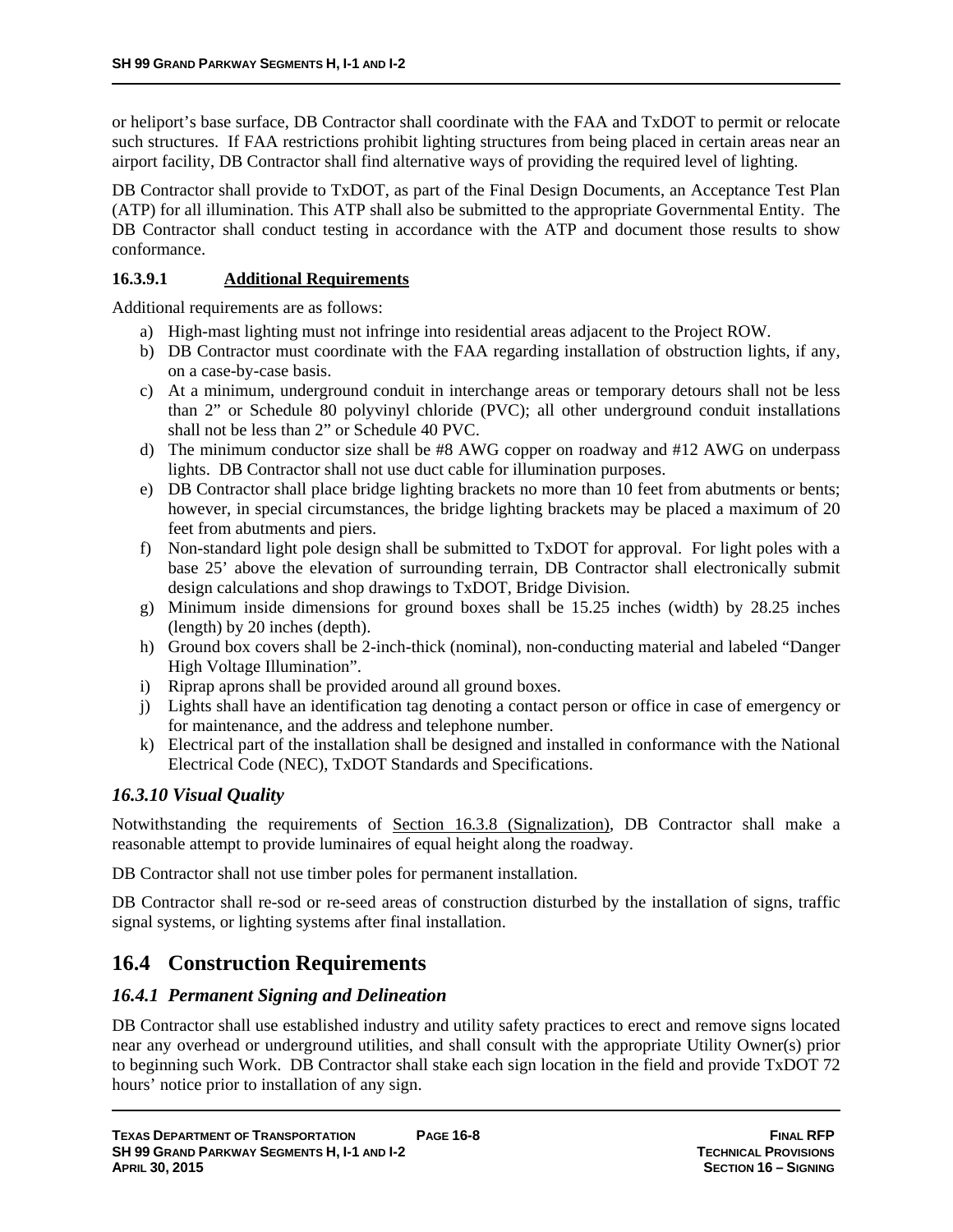DB Contractor shall leave all applicable advance guide signs and/or exit direction signs in place at all times and shall not obstruct the view of the signs to the motorist. DB Contractor shall replace any other removed signs before the end of the work day.

DB Contractor shall affix a sign identification decal to the back of all signs for inventory purposes and shall submit inventory information to TxDOT in a TxDOT-compatible format.

All installed signs are required to meet the minimum retro-reflectivity values specified in TMUTCD Table 2A-3 (Minimum Maintained Retroreflectivity Levels).

#### *16.4.2 Permanent Pavement Marking*

DB Contractor shall meet the following minimum retroreflectivity values for edge line markings, centerline/no passing barrier line markings, and lane line markings when measured any time after three (3) days but not later than ten (10) days after application:

- a) Type I, Thermoplastic, Pavement Markings:
	- White markings:  $250$  millicandelas per square meter per lux (mcd/m2/lx)
	- Yellow markings: 175 mcd/m2/lx
- b) Type II, Paint & Beads, Pavement Markings:
	- White markings: 175 mcd/m2/lx
	- Yellow markings: 125 mcd/m2/lx

#### *16.4.3 Permanent Signalization*

DB Contractor shall coordinate with the Utility Owner(s) and ensure necessary power service is initiated and maintained for permanent signal systems. DB Contractor shall ensure power is provided to all DB Contractor-installed signals. DB Contractor shall stake each pole location in the field and provide TxDOT 72 hours' notice prior to installation of any foundation.

DB Contractor shall provide TxDOT with copies of all signal warrant studies as required in this Section 16. DB Contractor shall also provide copies of all final signal timing.

Before placing any permanent traffic signals, DB Contractor shall provide TxDOT a layout indicating the proposed location of such items.

#### *16.4.4 Permanent Lighting*

DB Contractor shall coordinate with the Utility Owner(s) and ensure power service is initiated and maintained for permanent lighting systems. Where the Work impacts existing lighting, DB Contractor shall maintain existing lighting as temporary lighting during construction and restore or replace prior to Substantial Completion of the Segment. At all times during the Term, safe lighting conditions shall be maintained along the Project roadway. DB Contractor shall stake each pole location in the field and provide TxDOT 72 hours' notice prior to installation of any foundation.

DB Contractor shall remove all old illumination-related cable and conduit that does not have existing pavement or riprap above it; any existing illumination-related cable and conduit that is under the existing pavement or riprap may be abandoned.

DB Contractor shall place all bore pits safely away from traffic, provide positive barrier protection, and provide necessary signs to warn of the construction area.

DB Contractor shall contact Utility Owners regarding their specific required working clearance requirements.

DB Contractor shall affix an identification decal on each luminaire, ground box, and electrical service maintained and/or operated by DB Contractor for inventory purposes and shall submit inventory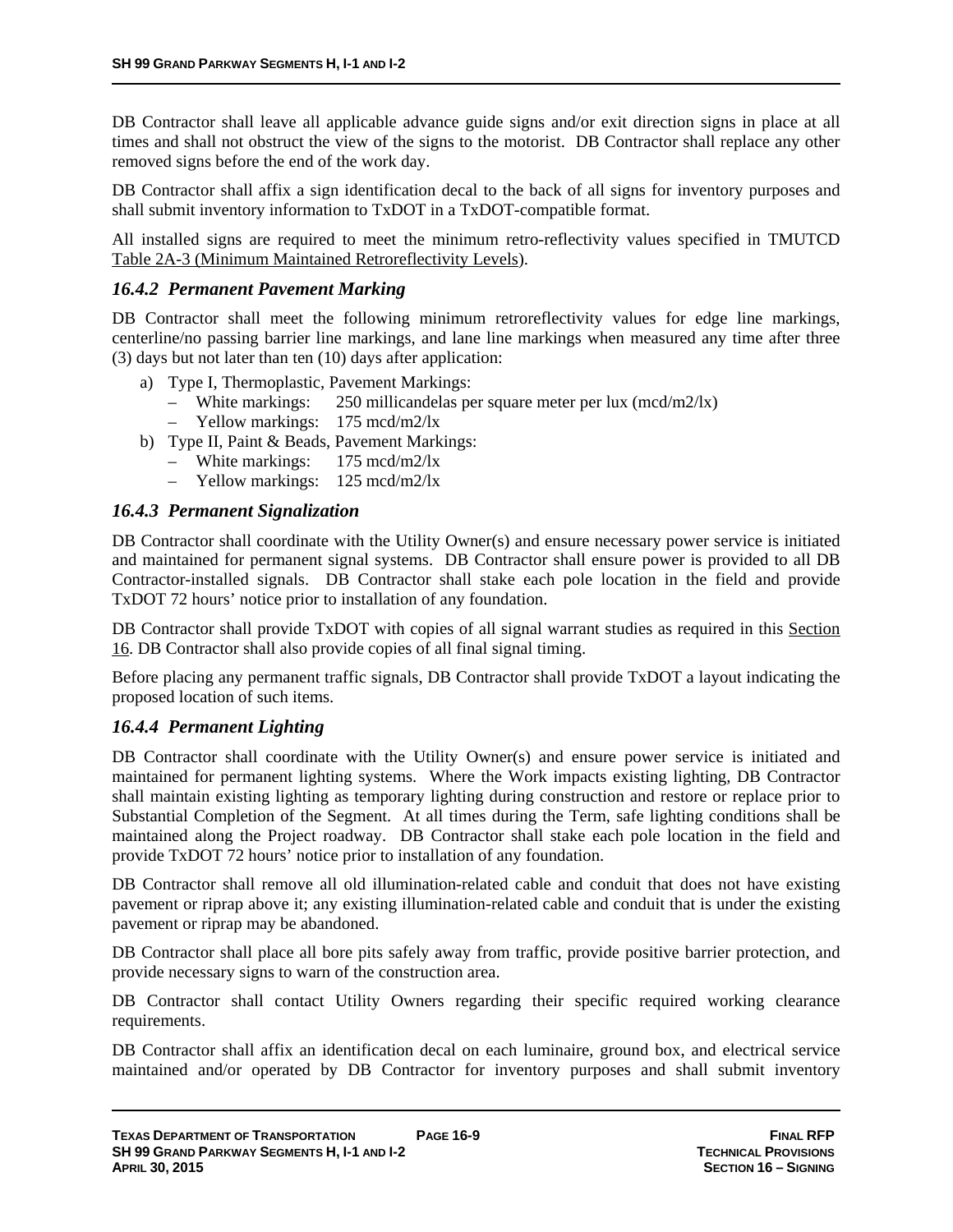information to TxDOT in a TxDOT-compatible format. This identification shall denote that these are property of DB Contractor and shall provide a contact phone number and address in the event of Emergency or necessary maintenance.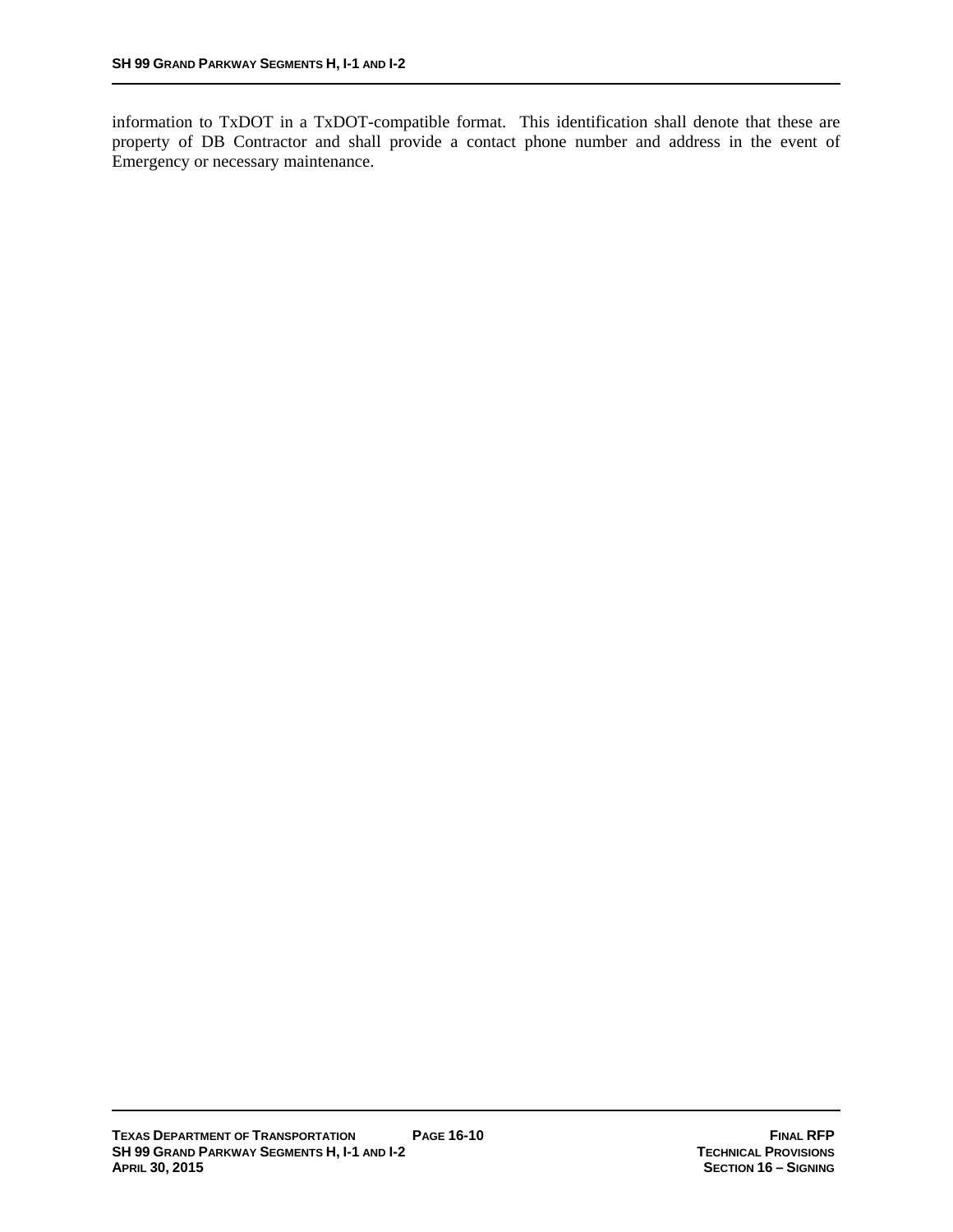# **17 INTELLIGENT TRANSPORTATION SYSTEMS**

## **17.1 General Requirements**

An Intelligent Transportation System (ITS) is necessary for monitoring the Project's traffic flow and performance both during construction and as a permanent installation. The Project ITS must accurately detect traffic and traffic operational conditions throughout the Project limits, and clearly communicate relevant and useful travel information to the people using the facility.

TxDOT is operating an ITS network that will need to connect to the new system provided by DB Contractor. The Project ITS must be compatible with such in-place system(s) that TxDOT and other agencies (including other DB Contractors) are currently operating. DB Contractor shall coordinate the ITS planning and implementation with TxDOT and other Governmental Entities that have roadways within or intersecting the Project.

DB Contractor shall maintain and protect the use of the existing ITS functionality within the Project at all times, except for system crossovers that are approved by TxDOT.

The Project ITS shall conform to the Houston-Galveston Regional ITS Architecture, conform with the Regional Data and Video Communications System (RDVCS) and have physical connections with the existing TxDOT ITS communications network on major freeways. The functionality of the ITS shall be such that command and control of appropriate field devices is shared and exchanged with appropriate Governmental Entities.

DB Contractor shall be responsible for the planning, design, installation, maintenance, and operation of safe and functional ITS for the Project. All components of the ITS shall conform to the provisions of the National Transportation Communication for ITS Protocol (NTCIP). DB Contractor shall maintain ITS interoperability over the Term of the Agreement with TxDOT's Houston TranStar Traffic Management Center (TMC) and other Governmental Entities. The ITS shall be coordinated with the Electronic Toll Collection System (ETCS) such that the communication requirements of the ETCS system are accommodated.

The Project ITS shall operate under the Houston-Galveston Regional ITS Architecture. Houston TranStar shall be the main TMC for this project. Communication and interoperability shall be achieved with other TMCs in the region, including Houston TranStar, such that with appropriate privileges, access to data, command, control and information sharing can occur among centers. All communication and access of information shall occur in near real-time (within logistical restraints).

## **17.2 Design Requirements**

DB Contractor shall provide a complete and operational ITS network throughout the Project that is expandable as capacity is increased along the Project roadways, utilizes hardware and software components consistent and compatible with TxDOT in the manner described in this Section 17.2 and the other affected Governmental Entities, resistant to weather encountered in the Project area, and places components in locations that are not hazardous to Users. DB Contractor shall prepare a preliminary ITS layout for review and concurrence by TxDOT to ensure adequate planning of the ITS implementation.

Subject to the specific requirements of this Section 17, DB Contractor shall determine the number and specific locations of all ITS components.

DB Contractor shall provide safe ingress/egress areas and structures to accommodate authorized personnel access to ITS components for maintenance and operation activities.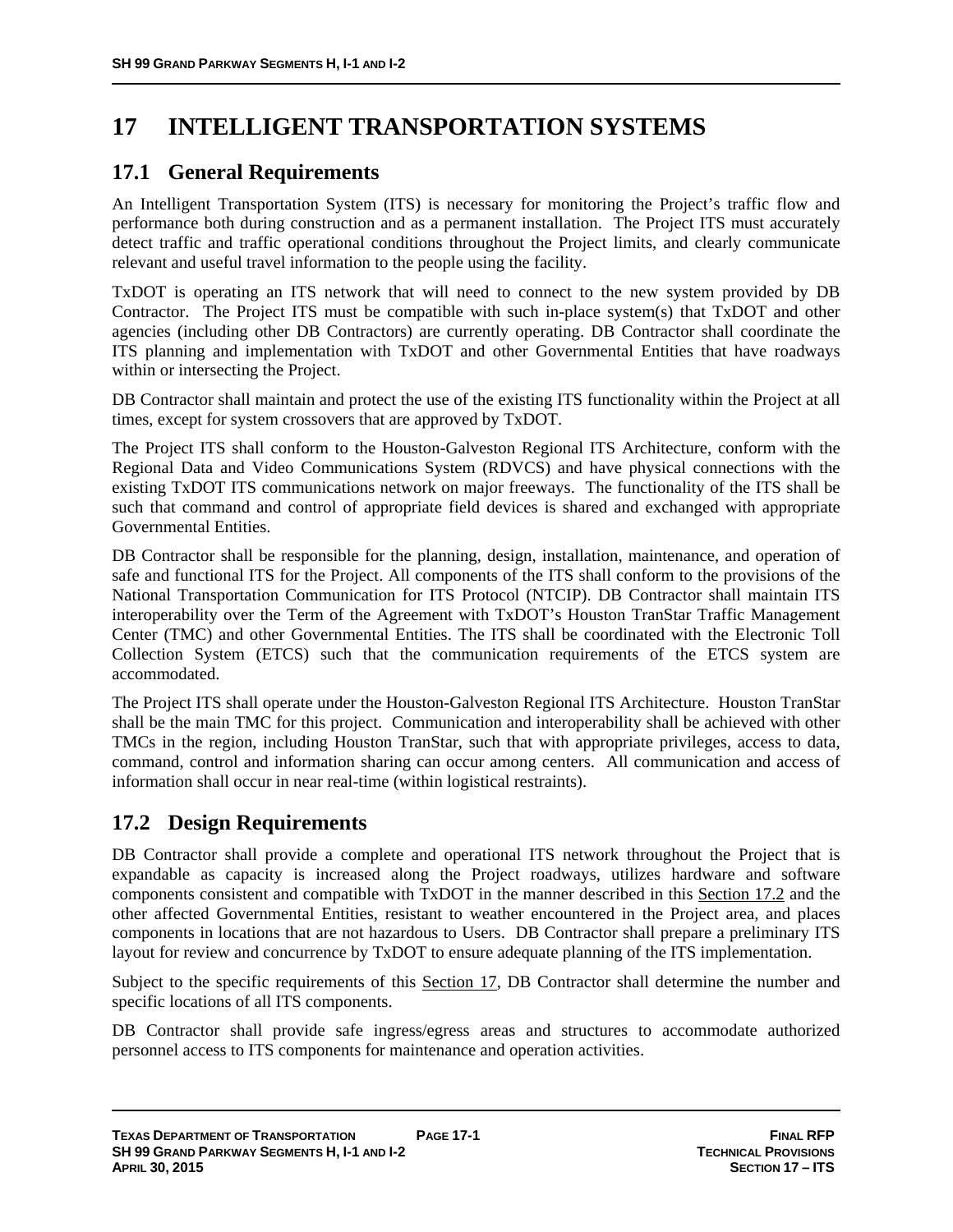All components of the ITS shall conform to the provisions of the National Transportation Communication for ITS Protocol (NTCIP) and be compatible with the latest version of TxDOT's LoneStar Software that is operational at Houston TranStar.

All ITS devices and associated mountings shall meet the 100 mph wind load design standards.

The installed ITS Equipment shall provide TxDOT access to accurate and reliable data and quality video images and accurate control of field devices from Houston TranStar on a real-time basis 24 hours a day, 7 days a week. Real-time is defined as correct data being available at Houston TranStar within thirty (30) seconds of being processed or the correct response of a field component within one (1) millisecond of the command being sent.

DB Contractor shall be responsible for ensuring the CCTV, DMS, and vehicle detection systems meet the reliability requirements specified in the TxDOT statewide and/or Houston District Standards as well as any standard publications provided by TxDOT at the time of actual design work.

The design and construction requirements, together with the design criteria presented in the TxDOT statewide and/or Houston District Standards as well as any standard publications provided by TxDOT at the time of the actual design work define the minimum standards and scope that must be met by the DB Contractor. The DB Contractor may supplement these requirements in order to access the data and video images and control of the CCTV for the sole purpose of managing the Project. As between the parties, TxDOT shall retain ownership and all rights to the data and video images and the DB Contractor shall not provide access to the data or video images to any third party without the authorization of TxDOT's representative.

DB Contractor shall be responsible for the installation and access to power required to operate the ITS devices including all utility costs until Substantial Completion of the Segment and Final Acceptance by TxDOT.

### *17.2.1 ITS Communications Requirements*

DB Contractor shall provide a communications network that serves the highway ITS and tolling components of the Project. Communications network shall be compatible with recently installed tolling equipment in Segment I-2A. Where necessary, as determined by TxDOT, DB Contractor shall provide communication node buildings and cabinets to support the communications network.

The current TxDOT communications network backbone is a 10 Gigabit Multiple Protocol Label Switching (MPLS) Ethernet network.

### *17.2.2 Conduit*

DB Contractor shall determine the type, quantity, and design of the conduit above and below ground, ground boxes, and all communication cable and electrical conductors to support the ITS network and operations.

Conduit shall be 3" in diameter. The conduit shall support a minimum of 144-strand fiber optic cable and be in a different duct bank than conduit for tolling elements.

DB Contractor shall repair each communication cable or electrical conductor that is severed or otherwise rendered not usable.

The DB Contractor shall provide materials and use construction methodology in conformance at a minimum with the applicable TxDOT Standard Specifications.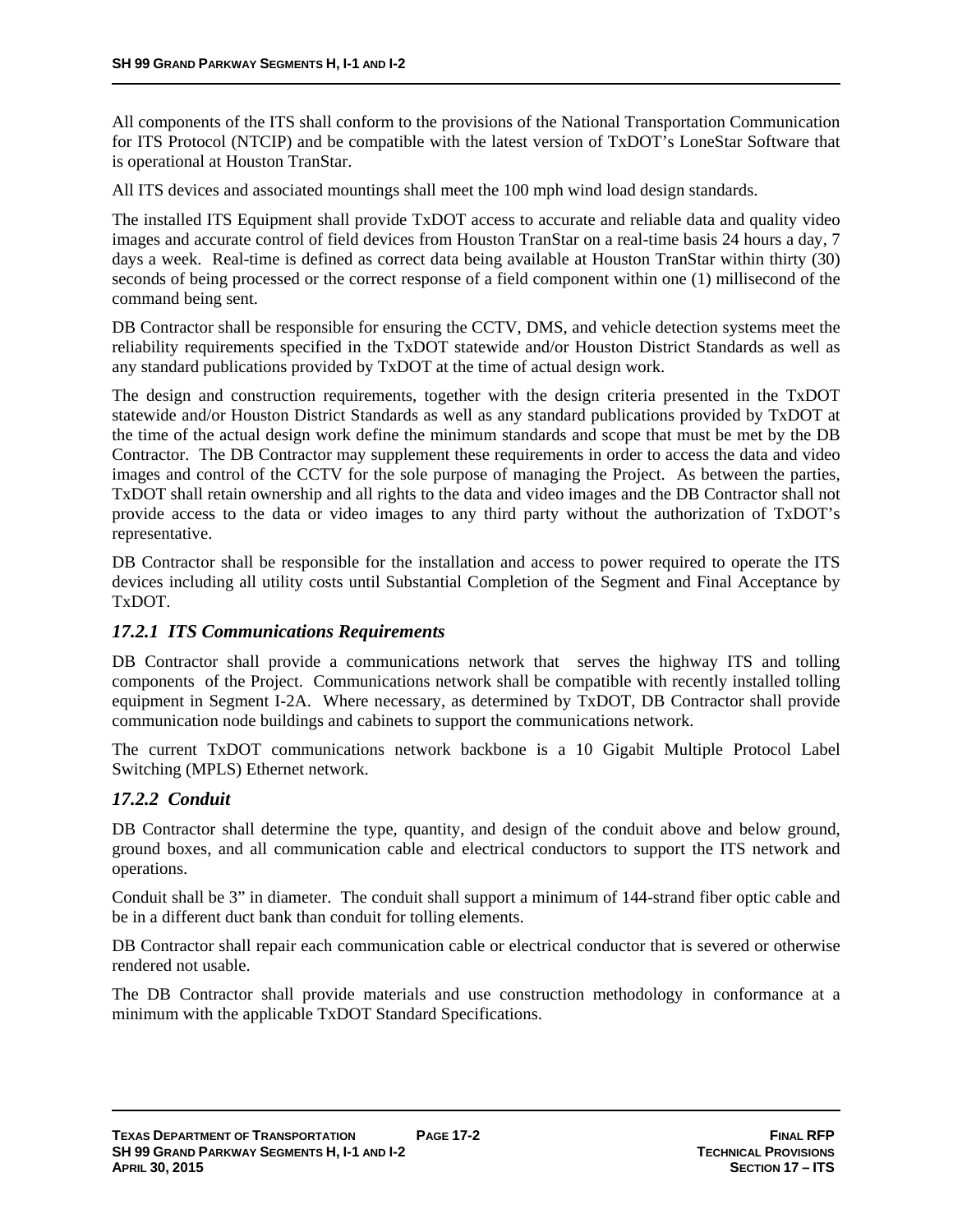### *17.2.3 CCTV Cameras*

DB Contractor shall install and ensure functionality of CCTV cameras for Incident verification, and traffic management. The system of cameras shall accurately identify all vehicle(s) involved in an Incident or Emergency, the extent of vehicle(s) damage, and if applicable the likelihood of personal injury. Operation of the cameras shall result in no visual delay in response of the camera pan/tilt/zoom by a user.

### **17.2.3.1 Equipment**

DB Contractor shall install and ensure functionality of necessary CCTV equipment, including cameras, camera controls, cables, and connections. DB Contractor shall provide all the equipment necessary for TxDOT secondary control of all CCTV cameras.

DB Contractor shall provide a digital video format and communications protocol at all connections with TxDOT systems. The format and protocol provided by DB Contractor shall be compatible with systems in use by TxDOT at Houston TranStar, and if necessary convertible for use by TxDOT's in-place ITS network.

#### **17.2.3.2 Placement**

DB Contractor shall provide CCTV cameras as described in this Section 17.2.3.2. CCTV cameras shall be placed to enable TxDOT to monitor traffic conditions on highway lanes, frontage roads, connecting facilities, and entrance and exit ramps, and messages displayed on any remotely-controlled dynamic message signs in the Project area. To provide a stable video image, DB Contractor shall mount cameras on dedicated structures unless otherwise approved by TxDOT.

The DB Contractor shall utilize multiple CCTV camera installations at multi-level interchanges to ensure complete visual coverage of the interchange.

Distance between CCTV cameras shall not exceed 1.0 miles.

#### **17.2.3.3 Video Requirements**

DB Contractor shall provide state-of-the-art CCTV cameras that meet the requirements of the applicable TxDOT statewide or TxDOT Beaumont/Houston District Standards. At any time prior to Final Acceptance, should any CCTV cameras fail to meet the latest TxDOT statewide or TxDOT Houston District Standards at the time of design, DB Contractor shall replace such cameras within 48 hours of discovery of lack of compliance.

#### **17.2.3.4 Operating Requirements**

DB Contractor shall provide cameras with built-in heaters, mounting structure, and related equipment capable of operating within the following weather conditions:

- a. Wind load of 100 mph without permanent damage to mechanical and electrical equipment
- b. Ambient temperature range of -35 degrees Fahrenheit to +140 degrees Fahrenheit
- c. Relative humidity range not to exceed 95 percent within the temperature range of  $+40$  degrees Fahrenheit to +110 degrees Fahrenheit
- d. Humidity range of 0 to 100 percent condensing

### **17.2.3.5 Control Requirements**

DB Contractor shall supply CCTV equipment on this project which is fully compatible with the existing CCTV control system operated from Houston TranStar. DB Contractor shall deliver one complete set of CCTV equipment to Houston TranStar for testing by Houston TranStar IT personnel as part of the equipment submittal and approval process. Allow a minimum of 30 days for testing by Houston TranStar IT personnel. Submit the CCTV equipment for testing no later than 60 days after completion of TxDOT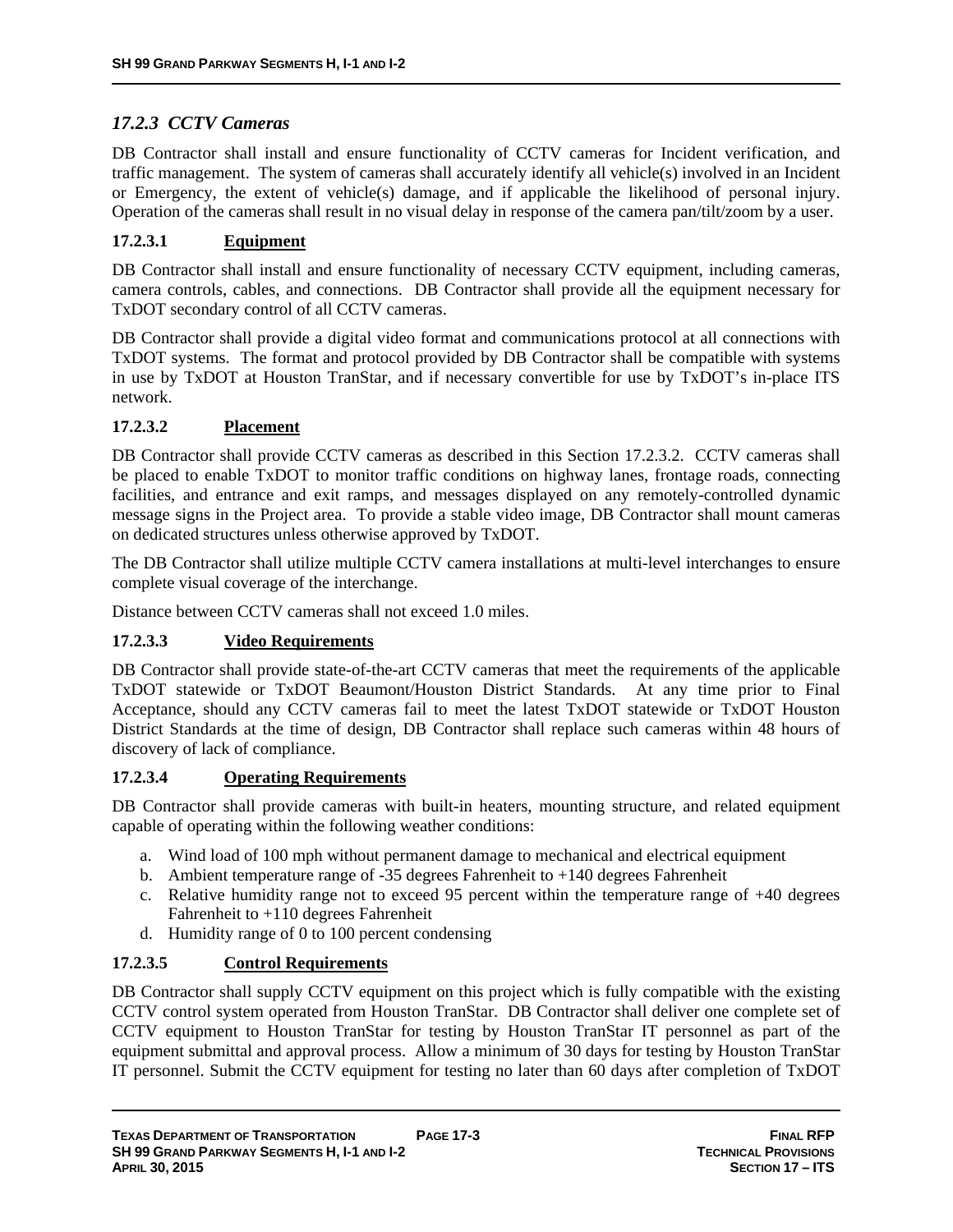submittal review. The equipment submitted for testing must be fully assembled and in a fully operational condition. Configure all equipment submitted for testing as is intended for use on the Project. Prototype equipment will not be allowed. The equipment will be interconnected to the existing CCTV control system and must be fully operational using that system. No modifications to the existing CCTV control system will be made to accommodate the submitted CCTV equipment. To be considered fully operational, at a minimum, the equipment must correctly respond to the following commands:

| pan left   | focus far                |
|------------|--------------------------|
| pan right  | iris override            |
| tilt up    | iris open                |
| tilt down  | iris close               |
| zoom in    | Camera power (latching)  |
| Zoom out   | pan tilt position preset |
| Focus near |                          |

Upon completion of installation, test the communications link installed between the communications hub building and the CCTV field equipment locations. Perform the test at all CCTV locations on the Project.

Use a test signal generator and a video monitor to demonstrate the ability of the video signal link to transmit a NTSC compliant video signal from the CCTV cabinet to the communications hub building. After completion of testing with the signal generator, connect the CCTV camera to the link and use a video monitor at the communications hub building to verify the presence of an NTSC compliant video signal. No degradation of the video signal must be discernible using the video monitor.

Connect a laptop computer containing TxDOT-supplied CCTV control software on the link and used to control the CCTV movement and control functions from the communications hub building utilizing the data link. Demonstrate the ability to control all CCTV functions outlined in the specifications.

Supply all test equipment, cabling and connectors necessary for performing the tests by the Contractor.

The equipment must be fully operational using the existing control system from Houston Transtar. Equipment which in any manner is not fully operational with the control system will be considered as not passing the test. Equipment which does not pass the test will be allowed one chance to be retested. The retest must occur within 30 days after the initial test. All issues of non-compliance and all discrepancies must be resolved for the second test. Equipment which is not able to be retested within 30 days or which does not pass the second test will be rejected and cannot be used on the project. No additional time or compensation will be granted for the testing of the CCTV equipment. Successful testing of the CCTV equipment must be completed prior to any construction activities at the CCTV locations. No camera poles, cabinets or any other CCTV related equipment shall be installed until successful CCTV equipment testing has occurred.

#### *17.2.4 Vehicle Detection*

DB Contractor shall provide permanent detection in each highway lane of the Project that measures vehicle classification, vehicular volume, lane occupancy, and speed information on the roadway. The detectors shall be non-intrusive to the roadway Users. Spacing for the permanent vehicle detection shall be no greater than one mile in each highway lane in the Project or, at a minimum, provide detection for all highway lanes at one location between interchanges, each entrance ramp lane, and each exit ramp lane.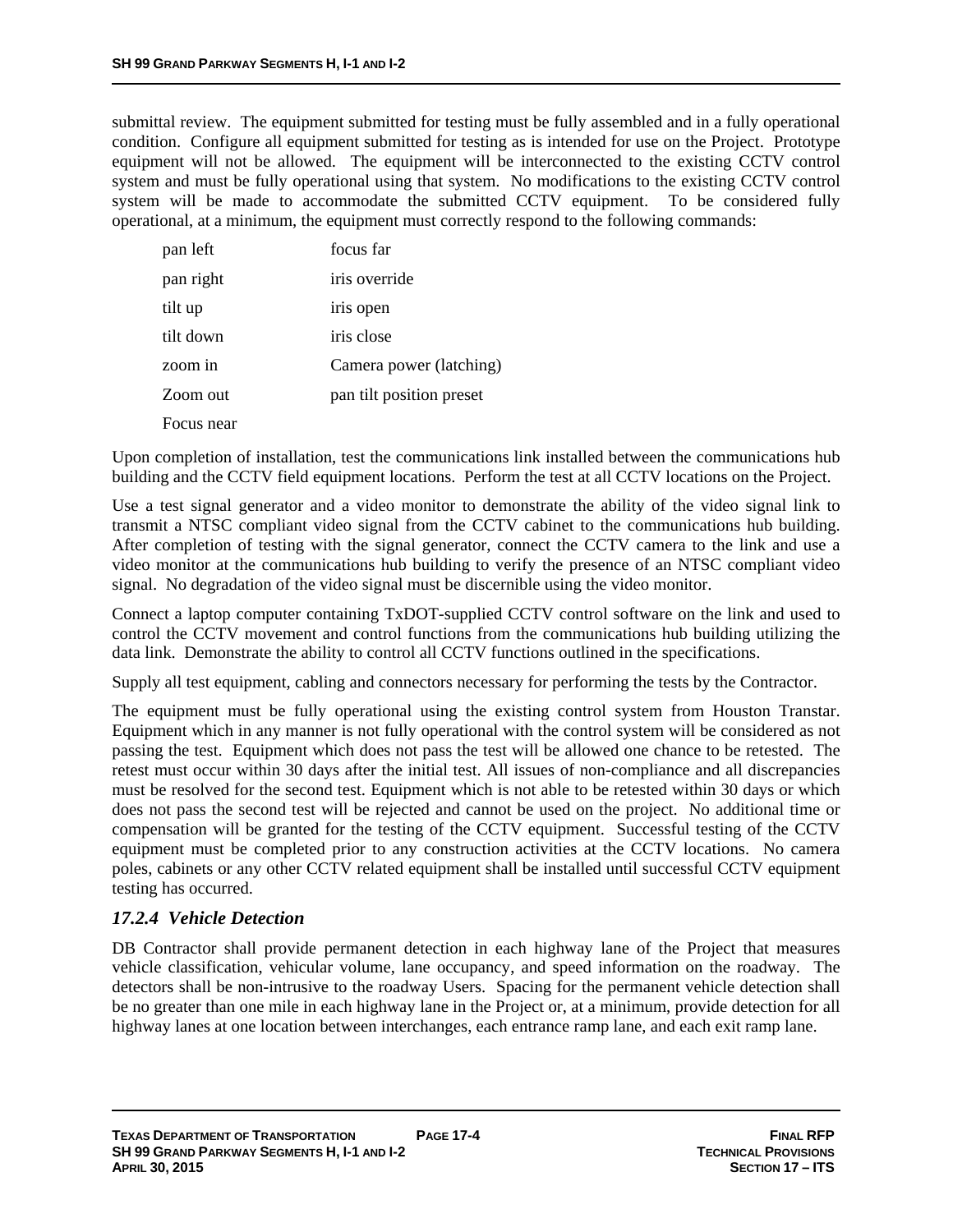Vehicle detection sensors shall determine vehicle speed for each vehicle passing the sensor. DB Contractor shall provide upon TxDOT request, the raw speed data (volume and speed) for each vehicle detection sensor.

DB Contractor shall also install Bluetooth readers every two miles and/or at locations approved by TxDOT. These readers will be used to determine average segment speeds and travel times. The Bluetooth readers must be compatible with existing systems at Houston TranStar.

DB Contractor may attach detection units to existing structures with prior concurrence from TxDOT. Where an existing structure is not available, or in lieu of attaching the detection unit to an existing structure, DB Contractor shall install a mounting pole solely for the vehicle detector. Any mounting poles placed specifically for ITS items shall conform to TxDOT specifications for CCTV mounting poles.

#### *17.2.5 Dynamic Message Signs (DMS)*

DB Contractor shall provide a comprehensive network of electronic DMS using only light-emitting diode (LED) display technology.

DB Contractor shall position each DMS to allow motorists to safely view the messages being displayed. DB Contractor shall locate the DMS to comply with large guide sign spacing stated in the TMUTCD.

DMS shall conform to the TxDOT special specification National Transportation Communications for ITS Protocol for Dynamic Message Signs and shall demonstrate compliance before installation of DMS.

DMS shall be used to inform motorist of the availability of alternate routes, and to advise travelers of adverse road conditions and congestion. DMS shall be placed to provide a driver-friendly sign-viewing angle at each DMS location.

Location and placement shall be approved by TxDOT. A DMS shall also be placed at one (1.0) mile before the approach prior to any mainlane tolling facility.DMS shall have the ability to be controlled using the latest TxDOT's DMS operating system being used at Houston TranStar.

DMS shall be mounted using a T-mount and located so that mainlane closures are not needed to maintain the sign.

#### *17.2.6 Lane Control Signals (LCS)*

No LCS required.

#### *17.2.7 Single-Line DMS (SDMS)*

No SDMS required.

#### *17.2.8 Communication Hub Enclosures/Communication Cabinets*

DB Contractor shall coordinate with TxDOT the connection of all new ITS components to the existing ITS communication hub enclosures and communication cabinets covering the Project.

## **17.3 Construction Requirements**

### *17.3.1 General*

DB Contractor shall notify TxDOT thirty (30) days in advance of making connections to the existing TxDOT system.

DB Contractor shall maintain existing ITS communications functionality during construction activities.

DB Contractor shall coordinate with Utility Owner(s) and ensure that power service is available for permanent ITS systems.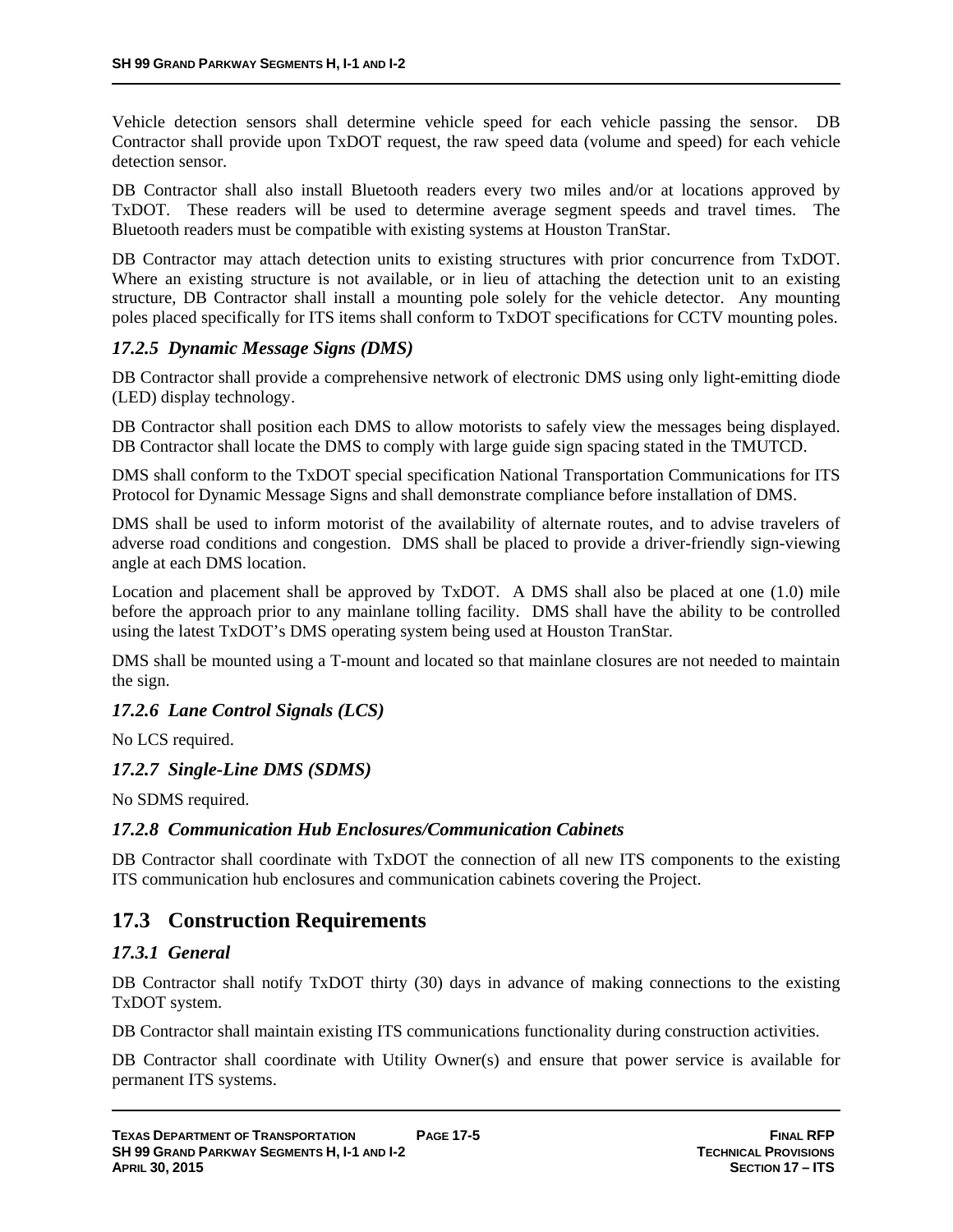### *17.3.2 Salvaging Existing Items*

DB Contractor shall salvage all existing ITS equipment removed during construction of the Project, deliver to the TxDOT Houston District Headquarters, and stockpile as requested by TxDOT, all in an undamaged condition.

### *17.3.3 Existing ITS Relocation*

DB Contractor shall relocate any existing ITS components, including hubs, satellite buildings, CCTV cameras, DMSs, detection devices, and fiber-links, as required to continue service from the existing components. DB Contractor shall sequence construction and relocation of existing ITS components, facilities, and systems to prevent lapses in TxDOT's receipt of video or data within the Project area. The existing physical links and the proposed physical links shall be in separate physical conduits.

Before removing existing ITS items and before beginning construction of segments without existing ITS, DB Contractor shall perform all activities necessary to maintain system operations during construction, including installing new ITS items, relocating or replacing existing ITS items, and connecting such ITS items to the existing network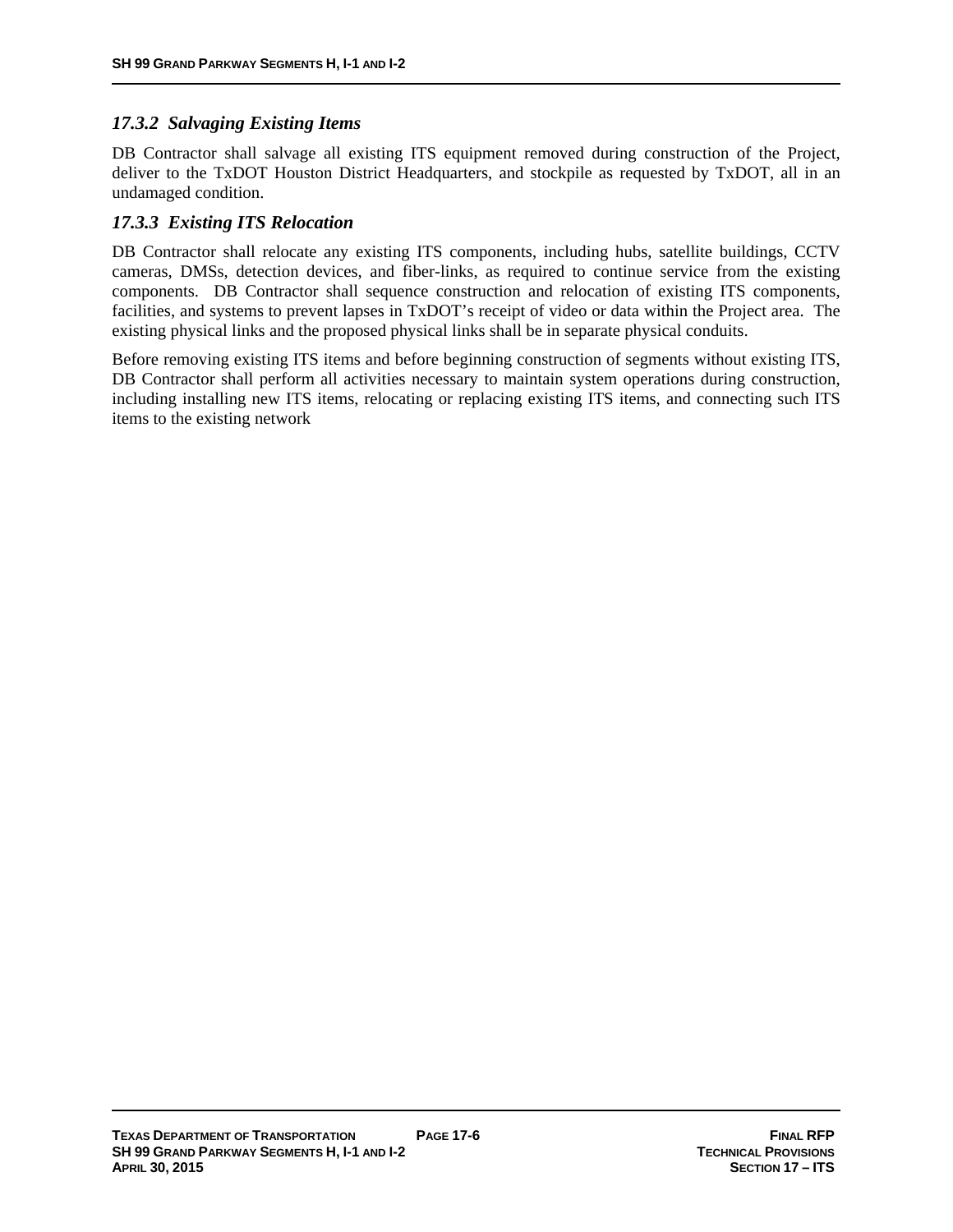# **18 TRAFFIC CONTROL**

## **18.1 General Requirements**

DB Contractor shall design, construct, operate and maintain the Project, in conformance with the requirements stated in this Section 18, to provide for the safe and efficient movement of people, goods, and services, through and around the Project, while minimizing negative impacts to Users, residents, and businesses. DB Contractor shall coordinate with local Governmental Entities on the development of the Traffic Control Plan (TCP).

It shall be the responsibility of the DB Contractor to gain approval from the appropriate Governmental Entity or property owner on each intersecting street or driveway closure.

During all phases, temporary or existing Intelligent Transportation System (ITS) equipment, street lights, and traffic signals shall remain in operation such that the new and existing equipment operate as a coherent system.

## **18.2 Administrative Requirements**

#### *18.2.1 Traffic Management Plan*

DB Contractor shall prepare and implement a Traffic Management Plan (TMP) that includes the following items:

- a. Descriptions of the qualifications and duties of the traffic engineering manager, traffic control coordinator, and other personnel with traffic control responsibilities
- b. Procedures to identify and incorporate the needs of transit operators, Utility Owners, Governmental Entities, local governmental agencies, Emergency Service providers, school districts, business owners, and other related Users, Customer Groups or entities in the Project corridor and surrounding affected areas
- c. Procedures for obtaining acceptance of detours, road and Lane Closures and other traffic pattern modifications from applicable Governmental Entities, and implementing and maintaining those modifications
- d. Procedures for signing transitions during construction from one stage to the next and from interim to permanent signing
- e. Procedures for maintenance and replacement of traffic control devices, including pavement markings and traffic barriers, if used
- f. Procedures to regularly evaluate and modify, if necessary, traffic signal timings, and the procedures for the development, TxDOT approval, implementation, testing, and maintenance of all affected signals
- g. Procedures to coordinate with the appropriate Governmental Entities operating signal networks along the Project or Project detour routes to ensure temporary system compatibility, establish responsibilities for temporary signal installation, maintenance, operation and removal, and coordinate traffic signal timing with local signal networks
- h. Procedures and process for the safe ingress and egress of construction vehicles in the work zone
- i. Provisions to provide continuous access to established truck routes and Hazardous Material routes, and to provide suitable detour routes, including obtaining any approvals required by the appropriate Governmental Entities for these uses
- j. Procedures to modify plans as needed to adapt to current Project circumstances including a contingency plan to alleviate unreasonable construction-related back-ups that can be implemented immediately upon notification from TxDOT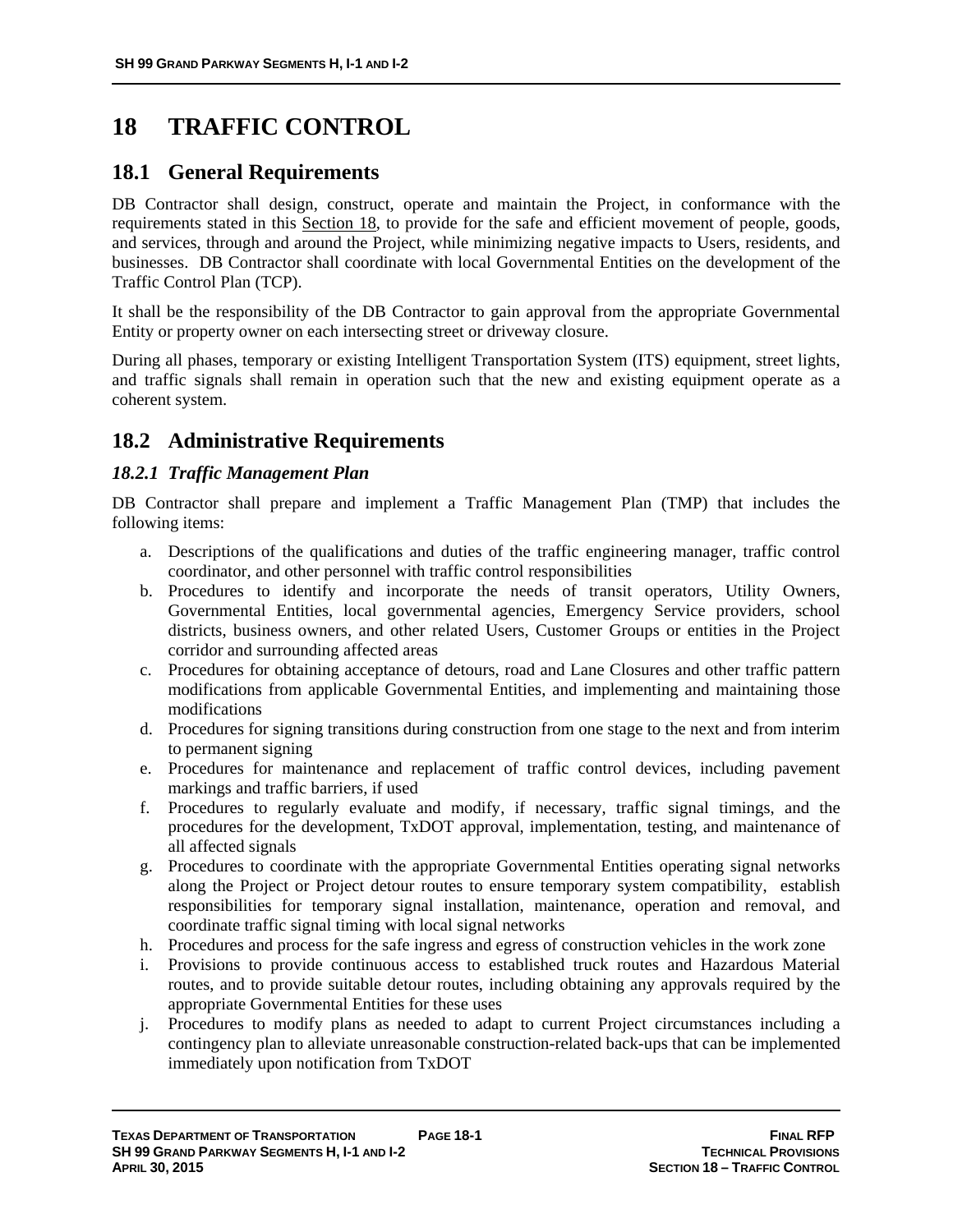- k. Procedures to communicate TMP information to DB Contractor's public information personnel and notify the public of maintenance of traffic issues in conjunction with the requirements of Section 3
- l. Descriptions of contact methods, personnel available, and response times for any deficiencies or Emergency conditions requiring attention during off-hours
- m. Procedures for Off-Peak Period (weeknights) Work to include a work zone light system design in accordance with NCHRP Report 498 – *Illumination Guidelines for Nighttime Highway Work*
- n. DB Contractor shall notify the traveling public by placing changeable message signs a minimum of seven (7) Days in advance of actual roadway closure or major traffic modifications. Where available and when possible, the DB Contractor shall coordinate and utilize Dynamic Message Signs on the regional ITS system
- o. DB Contractor shall utilize uniformed police officers contracted with TxDOT to effect Lane Closures. DB Contractor shall notify TxDOT four days in advance of the need for uniformed officers to enable TxDOT to schedule the uniformed officers. DB Contractor shall be responsible for the costs associated with the use of uniformed officers

The TMP must be approved by TxDOT prior to NTP2. DB Contractor shall provide TxDOT sufficient time for review of, and comment on, the TMP. TxDOT retains the right to require revision and resubmittal of the TMP within a reasonable amount of time.

## **18.3 Design Requirements**

## *18.3.1 Traffic Control Plans*

DB Contractor shall use the procedures in the TMP, TxDOT standard drawings, and TMUTCD requirements to develop detailed TCPs which provide for all construction stages and phasing, as well as all required switching procedures.

DB Contractor shall produce a TCP for each and every phase of Work that impacts traffic and involves traffic control details and shall coordinate with appropriate Governmental Entities on the development of the plan. DB Contractor is responsible for obtaining all necessary permits from such local entities to implement the plans.

DB Contractor shall provide TxDOT with a TCP concept presentation for approval at or near 30% design status but prior to TCP plan sheet development. The DB Contractor shall utilize PowerPoint and roll plots to convey this concept at a TCP concept presentation meeting.

Each traffic control plan shall be submitted to TxDOT for review a minimum of 21 Days prior to implementation. The traffic control plan shall include details for all detours, traffic control devices, striping, and signage applicable to each phase of construction. Information included in the traffic control plans shall be of sufficient detail to allow verification of design criteria and safety requirements, including typical sections, alignment, striping layout, drop off conditions, and temporary drainage. The traffic control plans shall clearly designate all temporary reductions in speed limits. Changes to posted speed limits will not be allowed unless specific prior approval is granted by TxDOT.

Opposing traffic on a normally divided roadway shall be separated with appropriate traffic control devices in accordance with Good Industry Practice and TMUTCD based on roadway design speed. Approved traffic control devices can be found in the *Compliant Work Zone Traffic Control Device List* (CWZTCD list).

DB Contractor shall maintain signing continuity on all active roadways within or intersecting the Project at all times.

Throughout the duration of the Project, DB Contractor shall ensure all streets and intersections remain open to traffic to the greatest extent possible by constructing the Work in stages. DB Contractor shall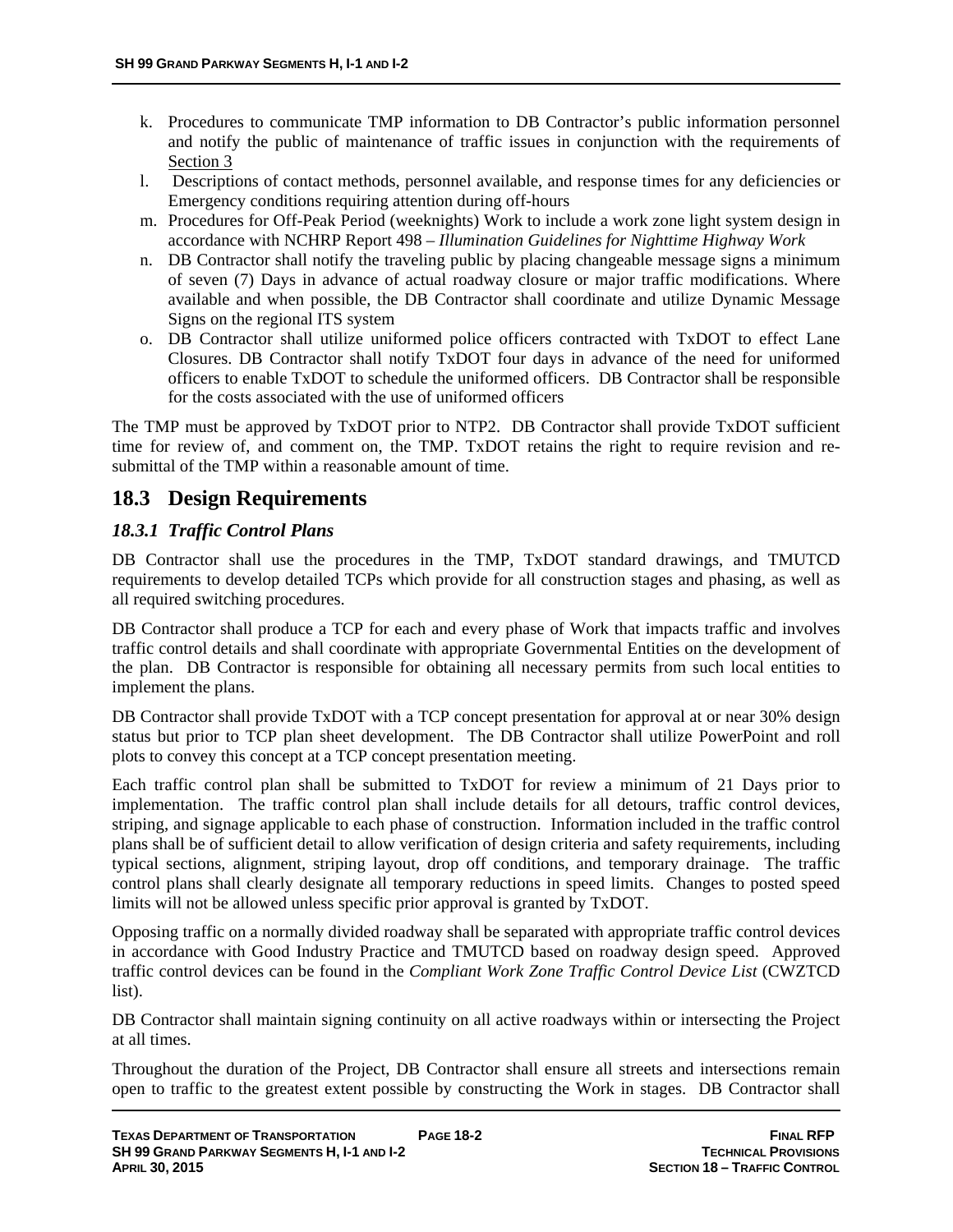maintain access to all adjacent streets and shall provide for ingress and egress to public and private properties at all times during the Project.

DB Contractor shall prepare public information notices, in coordination with Section 3 (Public Information and Communications), in advance of the implementation of any Lane Closures or traffic switches. These notices shall be referred to as traffic advisories.

#### *18.3.2 Design Parameters for Traffic Control Plans*

**Design Vehicle.** Turning movement on all local streets and driveways shall, at a minimum, provide similar characteristics as existing.

**Design Speed.** On Interstate and State Highways, the design speed shall be 55 miles per hour (mph) or greater, except for major alignment transitions, where the design speed may be reduced to 45 mph if approved by TxDOT in its sole discretion.

**Number of Lanes.** The minimum number of lanes to be maintained shall be the number of lanes currently available on each facility. Lane Closures on other roadways may be considered, within reason, so long as all traffic patterns and accesses are maintained.

Lane Widths. During construction, the minimum lane width for mainlanes, frontage roads and major crossing streets is 11 feet. For minor crossing streets, TxDOT may, in its sole discretion, allow 10' lanes in limited circumstances during construction for short distances after reviewing the DB Contractor's traffic control plan.

**Shoulders.** A minimum one foot offset from the edge of travel way to the edge of pavement or traffic barrier is required.

#### *18.3.3 Allowable Lane and Roadway Closures*

Closures will only be permitted when the DB Contractor can demonstrate that the closure will provide clear benefit to the progress of the Work. Closures must be coordinated with adjacent projects and priority shall be given to the closure submitted first.

#### **Lane Closures**

DB Contractor shall not reduce the number of roadway controlled access lanes below the current number of roadway controlled access lanes during the Peak Period as described in Exhibit 1 of the Agreement. DB Contractor may lower the number of roadway lanes in each direction during the Off-Peak Period, as described in Exhibit 1 of the Agreement, provided that a minimum of two roadway controlled access lanes in each direction are maintained.

If reasonable mobility can be maintained, or exceptional circumstances exist, additional lanes may be closed during the Off-Peak Period with the written permission of TxDOT. Off-Peak Hours may be started earlier or extended later with TxDOT approval if reasonable mobility can be maintained.

DB Contractor shall seek TxDOT approval if a reduction in the current number of frontage road or arterial street lanes are required.

If bridge demolition or beam erection cannot be accomplished safely within these requirements, DB Contractor may utilize weekend road closures between 9:00 pm Friday and 6:00 am Monday. DB Contractor shall seek TxDOT's approval for such traffic closures and shall provide a minimum of two weeks' notice of such closures. Any complete roadway closure shall occur during the Off-Peak Period and shall require the DB Contractor to develop a Traffic Control Plan with detours to be submitted and approved by TxDOT.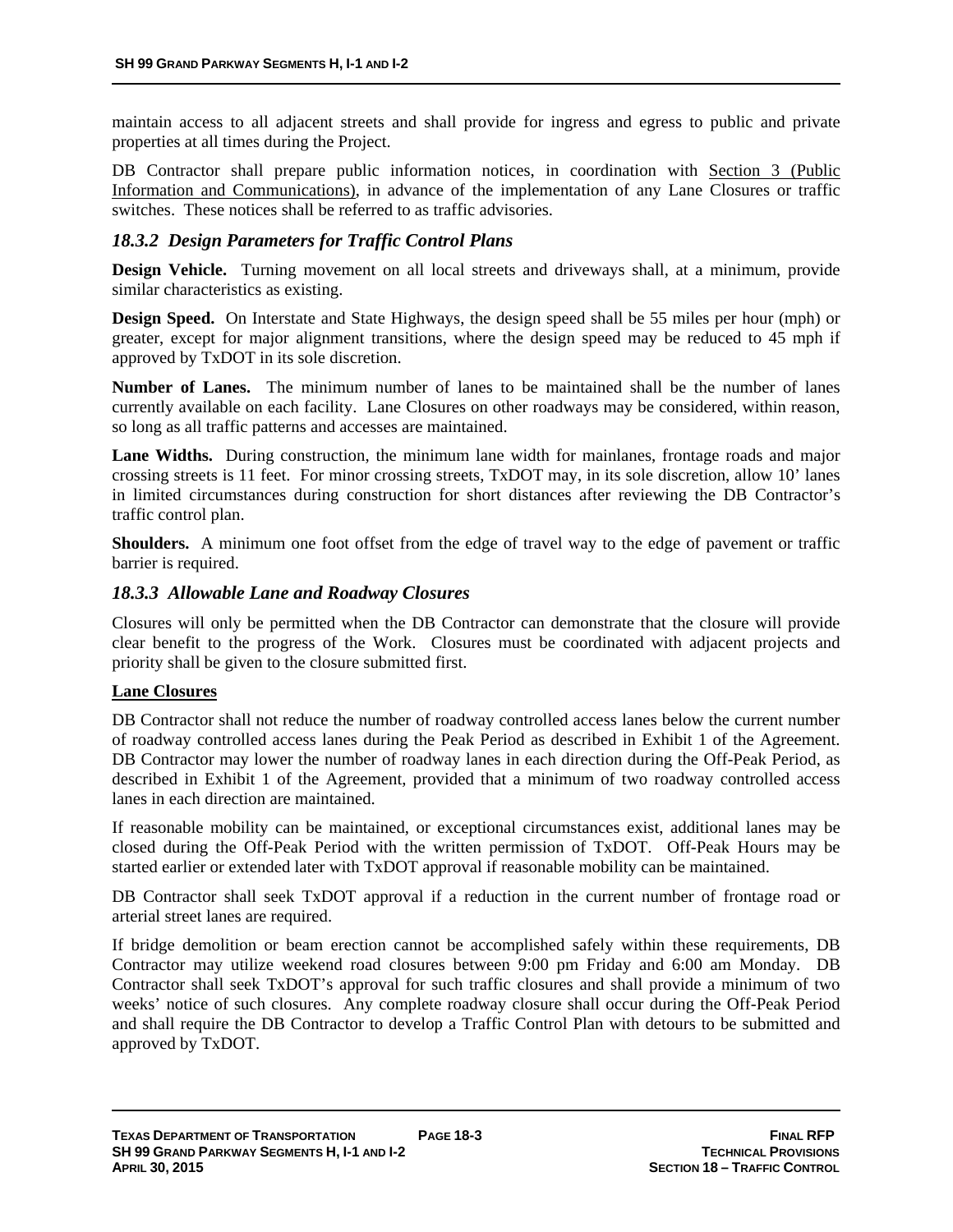When Lane Closures are necessary, DB Contractor shall use the public information and communication methods available to inform the appropriate Customer Groups (refer to Section 3).

Lane Closures must be coordinated with adjacent projects.

Except for Incidents or Emergencies, DB Contractor may reduce the number of mainlanes in accordance with Table 18-1 (Permitted Lane Closures) during non-restricted hours in accordance with Section 18.3.4. DB Contractor shall pay Lane Rental Fees as specified in **Exhibit 17** of the Development Agreement for Lane Closures other than those permitted in Table 18-1 until Final Acceptance and thereafter during the Warranty Term as defined in Section 11.1.2 of the Development Agreement.

| <b>Description of Operations</b>                                                                                                                            |                                         | <b>Permitted Lane Closures</b><br>(For all mainlane facilities other than the tolled mainlanes) |                                        |
|-------------------------------------------------------------------------------------------------------------------------------------------------------------|-----------------------------------------|-------------------------------------------------------------------------------------------------|----------------------------------------|
| <b>Category of Work</b>                                                                                                                                     | <b>Roadway Lanes</b><br>(One Direction) | Peak Period <sup>2</sup>                                                                        | <b>Off Peak</b><br>Period <sup>3</sup> |
| Placement of CTB, Placement of<br>Pavement Markings, Full Depth<br>Roadway Repair, Placement of<br>Bridge Beams, Bridge Demolition<br>or Similar Operations | 5                                       | None                                                                                            | 3                                      |
|                                                                                                                                                             |                                         | None                                                                                            | $\mathfrak{D}$                         |
|                                                                                                                                                             | 3                                       | None                                                                                            |                                        |
|                                                                                                                                                             | $\mathfrak{D}$                          | None                                                                                            | None                                   |
| Adjacent Construction, Lanes for<br>Construction Traffic or Similar<br>Operations                                                                           | 5                                       | None                                                                                            | $\mathfrak{D}$                         |
|                                                                                                                                                             | 4                                       | None                                                                                            | $\mathfrak{D}$                         |
|                                                                                                                                                             | $\mathbf{3}$                            | None                                                                                            |                                        |
|                                                                                                                                                             | ↑                                       | None                                                                                            | None                                   |

**Table 18-1: Permitted Lane Closures** 

Notes:

1. A minimum of 2 lanes in each direction shall be required at all times except as specifically approved by TxDOT.

- 2. **Peak Period** means the period as described in Exhibit 1 of the Agreement.
- 3. **Off-Peak Period** means the periods as described in Exhibit 1 of the Agreement.

Times shall be established utilizing 7 day-24 hour traffic counts to be performed by the DB Contractor, results of which shall be provided to TxDOT for evaluation. Peak Period hours shall be evaluated on an annual basis and the shall be adjusted as necessary.

#### **Driveway Closures**

DB Contractor shall maintain a minimum of one driveway per business at all times. For businesses with multiple driveways, when driveway closure is necessary to progress Work, no driveway may be closed for more than thirty (30) consecutive days or more than forty-five (45) days in a ninety (90) day period.

#### **Ramp Closures**

No two adjacent ramp closures may occur at the same time.

Failure to meet the minimum requirements for permitted Lane Closures as set forth in Table 18-1 will result in the assessment of Liquidated Damages as prescribed in Exhibit 17 of the Agreement.

#### **Detour Usage**

DB Contractor shall use State routes for detour routes, wherever applicable. If State routes are unavailable, DB Contractor shall use local arterials, provided that DB Contractor has obtained the necessary permits from the Governmental Entity having jurisdiction.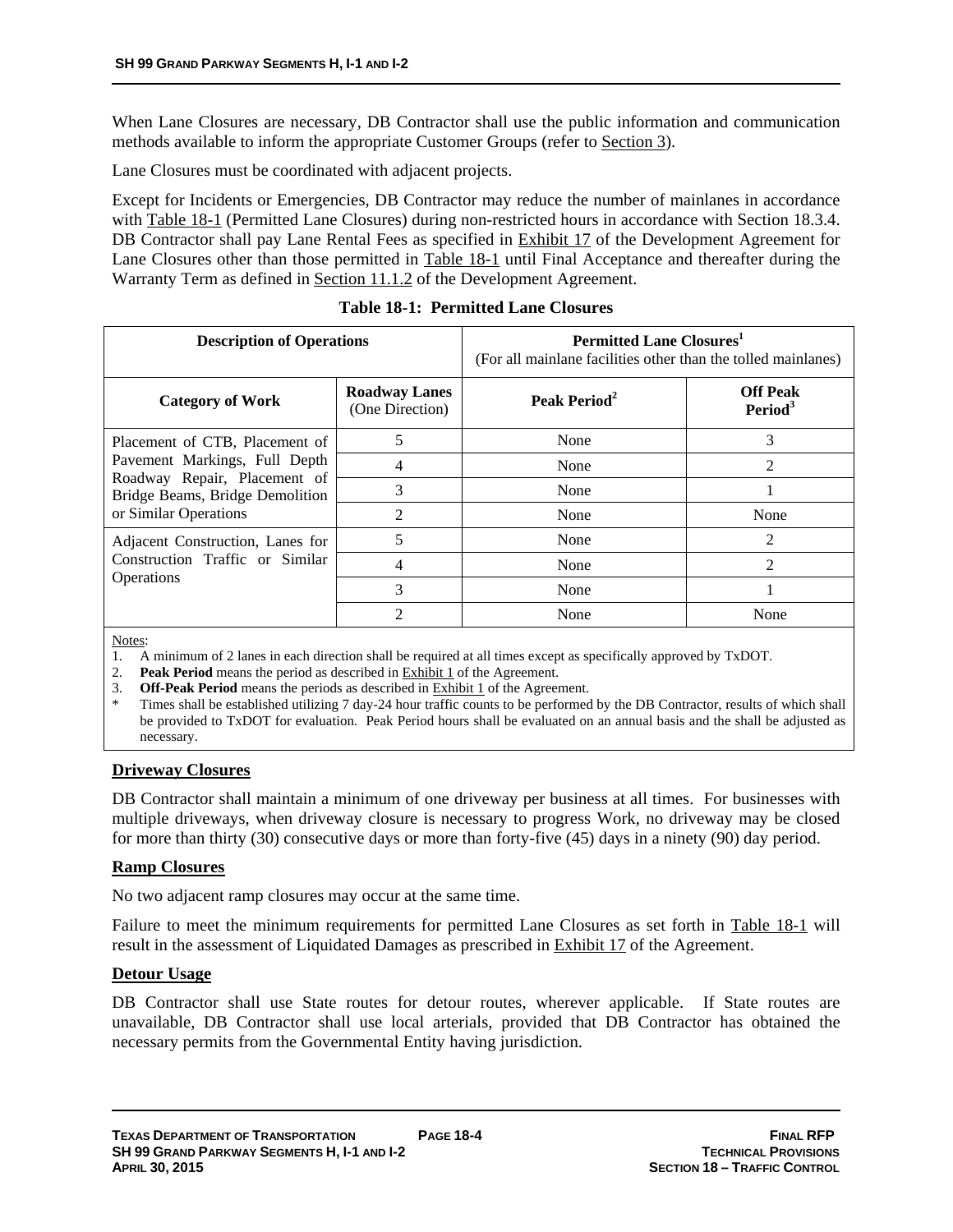DB Contractor shall provide motorists with guidance on diverting around the construction, detouring around specific construction sites, and traveling through the construction areas. This shall include the installation and maintenance of temporary regional signs to divert traffic around the Project. Motorist guidance to and along detour routes shall be provided, together with regional guidance.

#### *18.3.4 Restrictions on Lane and Roadway Closures*

#### **18.3.4.1 Holiday Restrictions**

No Lane Closure that restricts or interferes with traffic shall be allowed from noon on the day preceding to 10:00 pm on the day after the following holiday schedule. TxDOT has the right to lengthen, shorten, or otherwise modify these restrictions as actual traffic conditions may warrant.

- a) New Year's Eve and New Year's Day (December 31 through January 1)
- b) Easter Holiday Weekend (Friday through Sunday)
- c) Memorial Day Weekend (Friday through Monday)
- d) Independence Day (July 3 through noon on July 5)
- e) Labor Day Weekend (Friday through Monday)
- f) Thanksgiving Holiday (Wednesday through Sunday)
- g) Christmas Holiday (December 23 through December 26)
- h) Spring break week (Saturday through the following Sunday)
- i) Tax-free shopping weekend (Saturday and Sunday)

#### **18.3.4.2 Event Restrictions**

DB Contractor shall coordinate with TxDOT regarding Lane Closures during regional events. TxDOT has the right to lengthen, shorten, or otherwise modify these restrictions as actual traffic conditions may warrant. TxDOT also has the right to modify the list of major events as they are added, rescheduled or warranted.

#### **18.3.4.3 Crossing Street Restrictions**

Major crossing streets must remain open to traffic at all times prior to Final Acceptance. When minor crossing streets are closed, adjacent major crossing streets must have a minimum of two lanes in each direction. Below is a list of major crossing streets for the Project:

- a) I-69/US 59 Mainlanes
- b) I-69/US 59 frontage roads
- c) FM 1960
- d) US 90
- e) SH 146
- f) I-10 Mainlanes
- g) I-10 frontage roads

Minor crossing streets may be closed for bridge construction if adjacent cross streets are open to traffic and continuous frontage roads are open. Coordinate with the TxDOT for all minor street identification.

Any complete roadway closure shall require a traffic control plan to be submitted and approved by TxDOT and Governmental Entities having jurisdiction of roadways affected by the closure. Availability of frontage roads, ramp locations and detour distances shall be considered in the design. Complete mainlane closure may only be allowed during Off-Peak Periods (weeknights).

## **18.4 Construction Requirements**

Construction shall be in accordance with DB Contractor's TMP, the manufacturer's directions or recommendations where applicable, and the applicable provisions of the TMUTCD.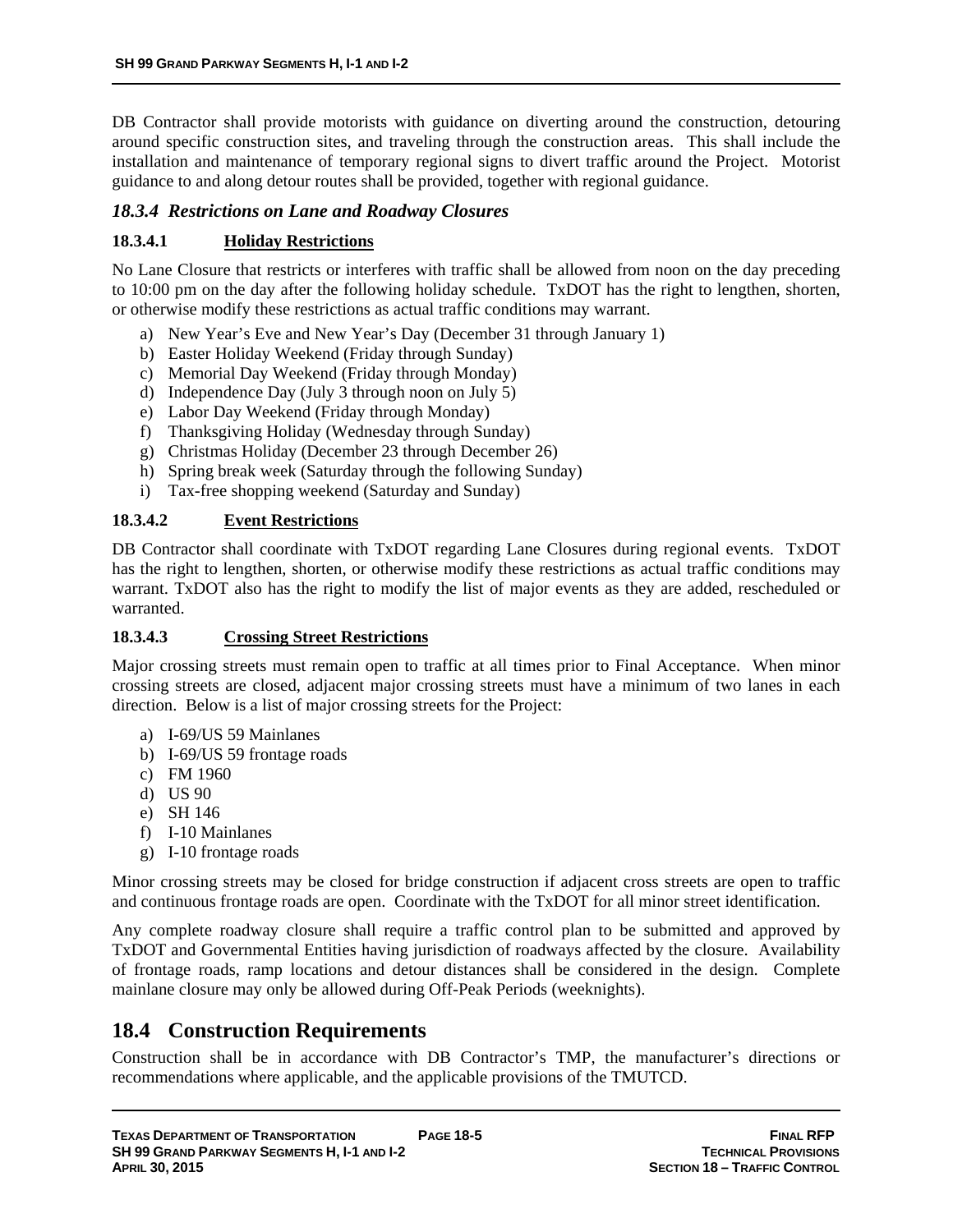#### *18.4.1 DB Contractor Responsibility*

If at any time TxDOT determines DB Contractor's traffic control operations do not meet the intent of the TMP or any specific traffic control plan, DB Contractor shall immediately revise or discontinue such operations to correct the deficient conditions.

DB Contractor shall provide TxDOT the names of the Traffic Control Coordinator and support personnel, including a backup coordinator in the event the primary coordinator is unavailable, and the phone number(s) where they can be reached 24 hours per day, seven (7) days per week.

#### *18.4.2 Access*

Existing bicycle and pedestrian access and mobility shall be maintained parallel with the frontage roads and across all cross streets. Access to existing transit stop locations shall be maintained during construction or reasonable alternative locations shall be provided.

#### *18.4.3 Detours*

DB Contractor shall maintain all detours in a safe and traversable condition. A pavement transition, suitable for the posted speed of the section shall be provided at all detour interfaces.

DB Contractor shall use State routes for detour routes, wherever applicable. If State routes are unavailable, DB Contractor shall use local arterials, provided that DB Contractor has obtained the necessary permits from the Governmental Entity having jurisdiction.

DB Contractor shall provide motorists with guidance on diverting around the construction, detouring around specific construction sites, and traveling through the construction areas. This shall include the installation and maintenance of temporary regional signs to divert traffic around the Project. Motorist guidance to and along detour routes shall be provided, together with regional guidance.

#### *18.4.4 Local Approvals*

DB Contractor shall communicate any ramp closure and staging analysis with the Governmental Entity having jurisdiction within the Project. When ramp movements are diverted or detoured along existing roads, DB Contractor shall be responsible for any and all user costs that may be assessed for the use of these existing roads. This may include traffic operation analysis, temporary traffic control devices, and road user costs, all payable to the local road authority. DB Contractor shall be responsible for obtaining the necessary approvals from agencies having jurisdiction over the routes used.

#### *18.4.5 Pavement Markings*

DB Contractor will be required to remove existing pavement markings that conflict with temporary or permanent pavement markings. These pavement markings shall be removed by any method that does not materially damage the surface or texture of the pavement. Pavement marking removal by over-painting is prohibited.

#### *18.4.6 Reinstatement of Utility Cuts*

After installation of drainage structures, storm sewers, or any other public or private Utility facility by open cut beneath existing pavements carrying traffic during construction, the pavement shall be restored to provide a normal satisfactory riding surface.

### *18.4.7 Hauling Equipment*

DB Contractor shall keep traveled surfaces used in its hauling operations clear and free of dirt or other debris that would hinder the safe operation of roadway traffic.

Rubber-tired equipment shall be used for moving dirt or other materials along or across paved surfaces.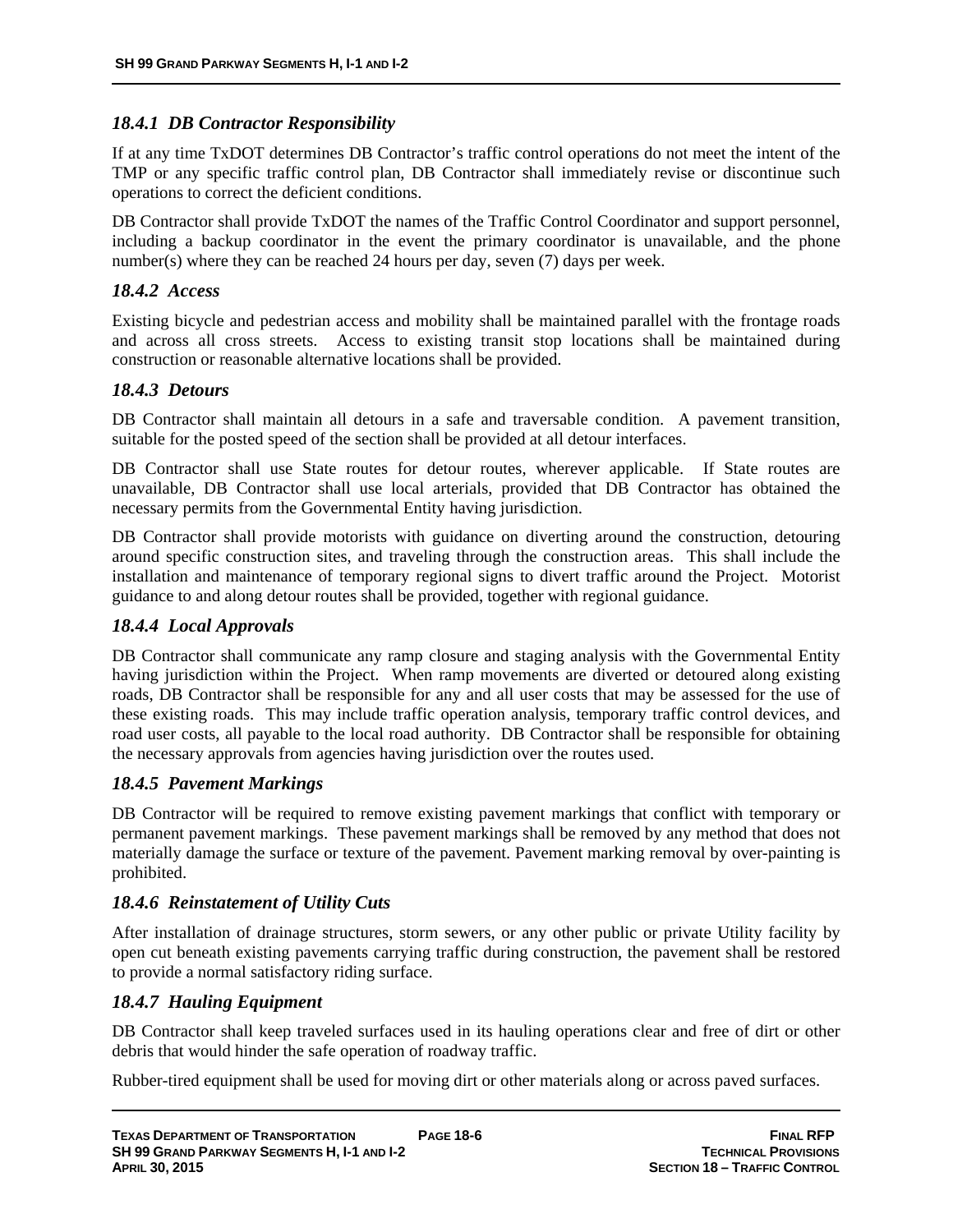Where DB Contractor moves any equipment not licensed for operation on public highways on or across any pavement, DB Contractor shall protect the pavement from all damage caused by such movement. Any damage caused by the operation of DB Contractor shall be repaired at the expense of DB Contractor.

All haul routes utilizing any street of an adjacent Governmental Entity shall be coordinated with the appropriate Governmental Entity

### *18.4.8 Final Clean-Up*

DB Contractor shall clear and remove from the site all surplus and discarded materials and debris of every kind and leave the entire Project in a smooth and neat condition, after any construction process.

#### *18.4.9 Stockpiles*

Barricades and warning signs are to be placed at stockpiles to adequately warn motorists of a hazard in accordance with TxDOT's Traffic Engineering Standard sheets and the TMUTCD. All material stockpiles shall not be located within the clear zone of any traveled lane, unless positive protection is provided.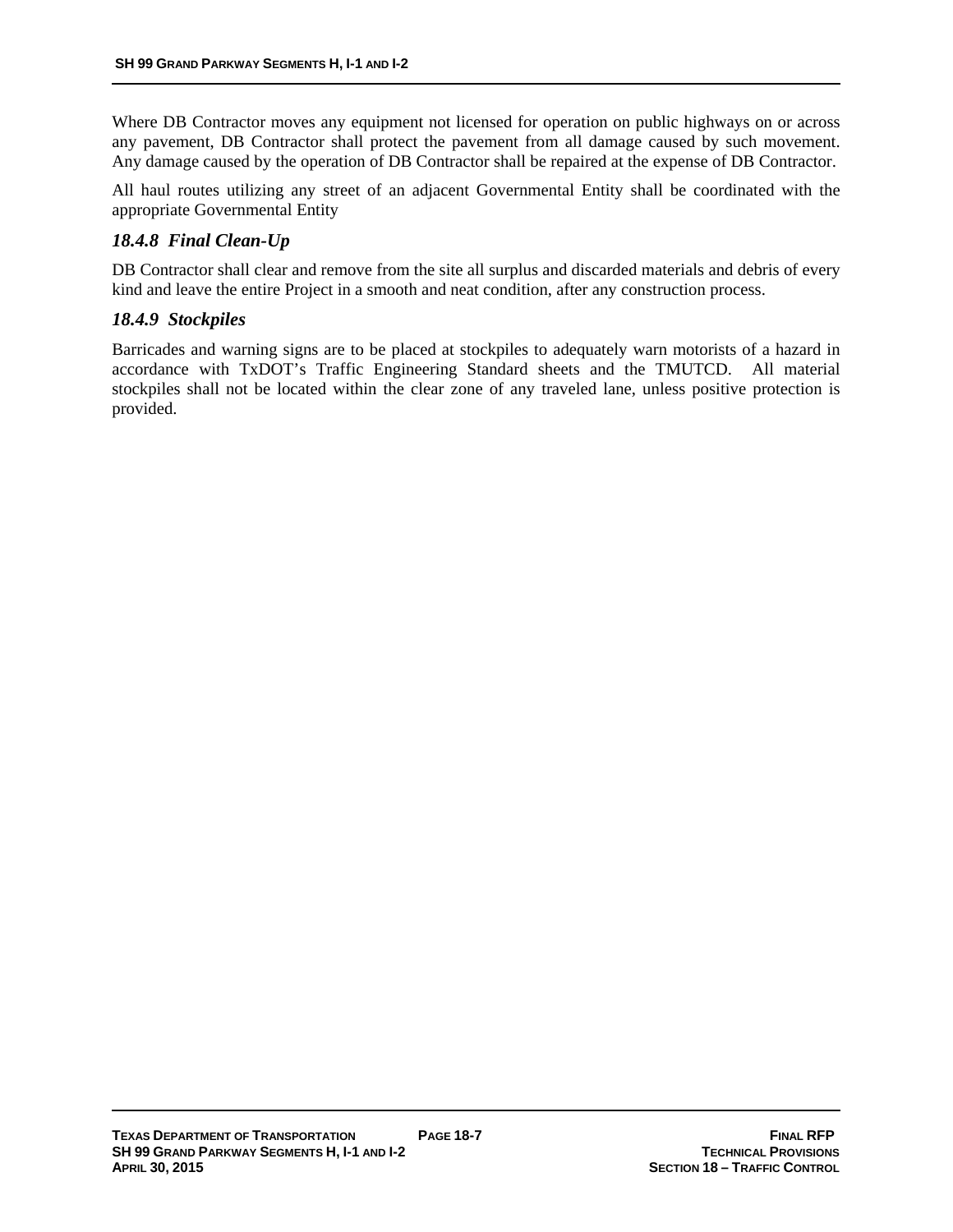# **19 MAINTENANCE**

## **19.1 General Requirements**

DB Contractor shall operate and maintain the Project in a manner that provides a safe and reliable transportation system for improved mobility.

#### *19.1.1 General Maintenance Obligations*

DB Contractor shall take all necessary actions to achieve the following:

- a. Maintain the Project and related transportation facilities in a manner appropriate for a facility of the character of the Project and in accordance with Good Industry Practice.
- b. Minimize delay and inconvenience to Users and, to the extent DB Contractor is able to control, users of related transportation facilities.
- c. Incident response, management and reporting
- d. Identify and correct all defects and damages from Incidents
- e. Monitor and observe weather and weather forecasts to proactively deploy resources to minimize delays and safety hazards due to heavy rains, snow, ice, or other severe weather events.
- f. Remove debris, including litter, graffiti, animals, and abandoned vehicles or equipment from the Project ROW.
- g. Minimize the risk of damage, disturbance, or destruction of third-party property during the performance of maintenance activities.
- h. Coordinate with and enable TxDOT and others with statutory duties or functions in relation to the Project or related transportation facilities to perform such duties and functions.
- i. Perform systematic Project inspections, periodic maintenance, and routine maintenance in accordance with the provisions of DB Contractor's Maintenance Management Plan and DB Contractor's Safety and Health Plan.
- j. Prompt investigation of reports or complaints received from all sources

DB Contractor is responsible for providing all resources necessary for the performance of all activities in the Maintenance Management Plan.

Attachment 19-1 – Performance and Measurement Table Baseline Prior to Substantial Completion, and Attachment 19-2 – Performance and Measurement Table Baseline After Substantial Completion are provided as minimum performance requirements.

#### *19.1.2 Reporting*

DB Contractor shall submit a monthly report to TxDOT for O&M during construction. This monthly report shall include the following elements:

- a. An assessment of the actual O&M during construction achievements versus the planned goals established in the Maintenance Management Plan discussed in Section 2, as well as corrective actions and measures to be taken in the ensuing month to ensure that any shortcomings are corrected;
- b. An assessment of compliance with the various traffic control requirements and limitations contained and the traffic control plans developed in accordance with Section 18 of Technical Provisions, as well as any corrective measures taken to correct any breach or violation of such requirements and limitations and any corrective measures necessary to prevent such future breach or violation of such requirement and limitations;
- c. A report of the quality inspections and test performed, the results of such inspections and tests, and occurrences and resolution of nonconformance discoveries.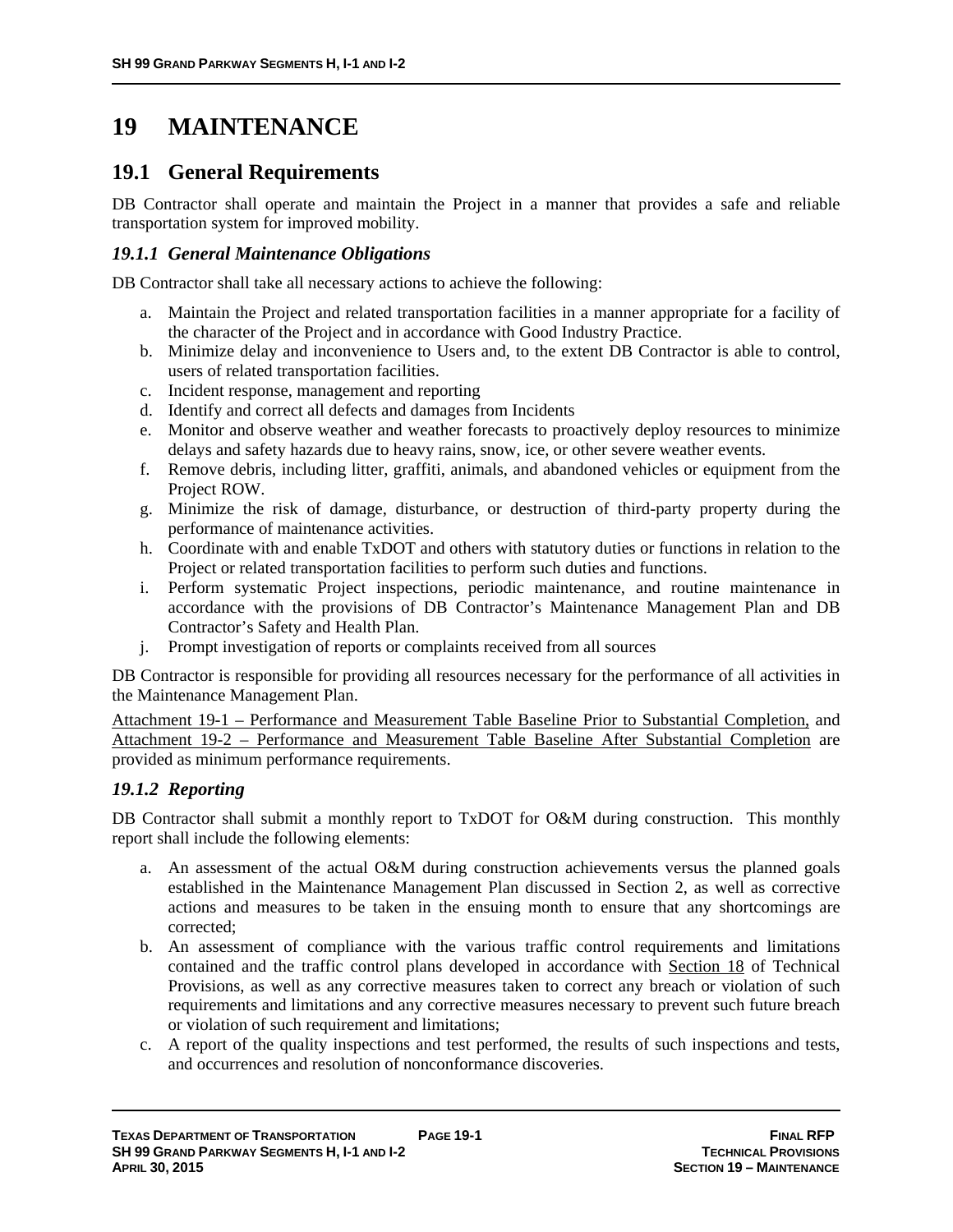DB Contractor's Maintenance Manager shall be responsible to oversee and perform the O&M during construction in accordance with the Technical Provision including ensuring proper training of its maintenance personnel and resources available for conducting O&M during construction. Maintenance Manager shall be responsible for the health and safety of personnel involved with O&M. During Construction and the general public affected by the Project and shall serve as the point of contact for DB Contractor in communication with TxDOT and in coordination activities with other entities during emergency events.

## **19.2 O&M Limits and Performance Sections**

The O&M limits shall include all areas between the limited access Project ROW boundaries including any portion of the Work constructed, excluding existing facilities in Section I-2A and I-2B. For the avoidance of doubt, "existing" means Elements in place, operating or under construction prior to the Proposal Due Date. Attachment 19-3 – O&M limits are shown and any future adjustments to the O&M limits due to design changes shall be submitted to TxDOT for approval. Within the O&M limits shown in Attachment 19-3, DB Contractor shall allow adjacent landowners to cross under bridges at breaks in control of access.

DB Contractor shall implement the Texas Reference Marker (TRM) System used by TxDOT to establish performance sections for records in accordance with the Maintenance Management Plan in Section 19.4. DB Contractor shall use the existing TRM System established on existing section of roadway. DB Contractor shall coordinate with TxDOT [60 days] prior to opening the remainder of the facility to traffic to establish the TRM System on newly constructed sections of roadway.

## **19.3 Performance Requirements**

### *19.3.1 Performance and Measurement Baseline Tables*

DB Contractor shall maintain all existing Elements and new Elements constructed within the O&M limits to meet or exceed the Performance Requirements as shown in Attachment 19-1.

TxDOT may, at any time, require DB Contractor to adopt amendments to the columns with the headings "measurement record" and "inspection and measurement method" in the Performance and Measurement Baseline Tables where such updates are required to comply with Good Industry Practice. DB Contractor shall propose for TxDOT's approval any amendments to the "Response to Defects"; "Inspection and Measurement Method"; "Measurement Record and "Target" as are necessary to cause these to comply with Good Industry Practice and the Technical Provisions in its annual Submittals of the Maintenance Management Plan (MMP).

### *19.3.2 Obligation to Remedy and Repair*

DB Contractor is responsible for performing all activities necessary to satisfy the Performance Requirements as shown in Attachment 19-1 with respect to the maintained elements. Failure to meet a Performance Requirement, whether through failure to meet the Target for any relevant measurement record, or for any other reason, shall be deemed to be a defect. Whenever a defect is identified, either by DB Contractor's inspections, by TxDOT or any third party, DB Contractor shall take immediate steps to alert Users to the hazard and shall categorize, correct, make safe and repair the defect in accordance with Attachment 19-1.

For Category 1 defects, DB Contractor shall:

a. Take necessary action such that the hazard to Users is mitigated within the period given in the column entitled "Cat 1 Hazard Mitigation".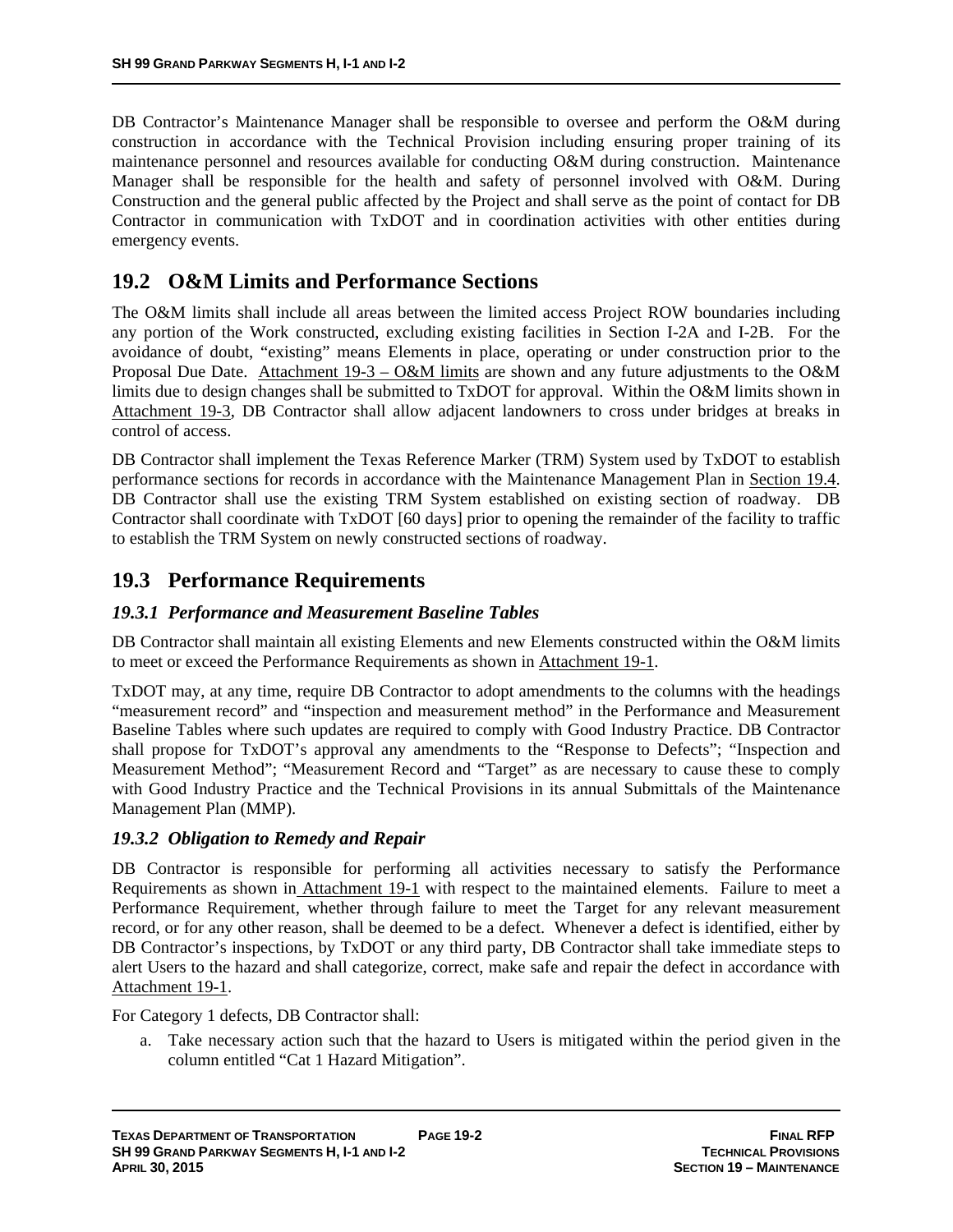b. Permanently remedy the defect within the period given in the column entitled "Cat 1 Permanent Remedy".

For Category 2 defects, DB Contractor shall undertake the permanent repair within the period specified in the column entitled "Cat 2 Permanent Repair".

The remedy or repair of any maintained Element shall meet or exceed the standard identified in the column entitled "Target" in Attachment 19-1 and a maintenance record shall be created by DB Contractor to verify that this requirement has been met.

The period for 'Response To Defects' set forth in Attachment 19-1 to this Maintenance Specification shall be deemed to commence upon the DB Contractor becoming aware of the defect.

Where action is taken to remedy or repair any defect in any maintained Element of the Project, DB Contractor shall create a maintenance record that identifies the nature of the remedy or repair. DB Contractor shall include within the relevant maintenance record a measurement record compliant with the requirements set forth in the column entitled "Measurement Record" in the Attachment 19-1.

Should DB Contractor propose any changes to Attachment 19-1, DB Contractor shall propose for TxDOT's approval such amendments to the inspection and measurement methods and measurement records as are necessary to cause these to comply with this Section 19.

### *19.3.3 TxDOT's Obligation to Remedy and Repair*

Prior to NTP2, TxDOT will reasonably perform the type of routine maintenance of each Element Category which is normally included as an annually recurring cost in the TxDOT highway maintenance and repair budgets including repairs required to restore asset condition following accidents and Incidents. TxDOT is not obligated to extend the residual life of any Element through reconstruction, rehabilitation, restoration, renewal, or replacement.

### *19.3.4 Transition of Maintenance*

DB Contractor shall coordinate with TxDOT to achieve a smooth transition of maintenance activities from TxDOT. DB Contractor shall assume full responsibility for all maintenance activities as described in this Section.

### *19.3.5 O&M During Construction*

DB Contractor shall commence O&M during construction within the O&M limits as described in Section 19.2 of Technical Provisions from NTP 2 until Final Acceptance as issued in accordance with the Agreement. Operation and maintenance activities shall include, but shall not be limited to, routine maintenance (such as litter pickup, mowing, and repair of third-party-damaged traffic control and safety devices), responding to emergencies and operational problems, and inspections and repairs required on an as-needed basis or as directed by TxDOT.

## **19.4 Maintenance Management Plan (MMP)**

DB Contractor shall prepare a Maintenance Management Plan (MMP) that is consistent with the general maintenance obligations described in Section 19.1 – General Requirements which includes procedures for managing records of inspection and maintenance activities, including appropriate measures for providing protected duplication of the records and defines the process and procedures for the operation and maintenance of the Project up to Final Acceptance. Inspection and maintenance records shall be kept for the Term of the DBA and shall be provided to TxDOT at the time the Project is delivered to TxDOT, at either the expiration of the Term or earlier termination of the DBA. DB Contractor shall submit the MMP to TxDOT for review and approval within 30 Days after issuance of NTP1. Approval by TxDOT of the MMP shall be a condition of NTP2.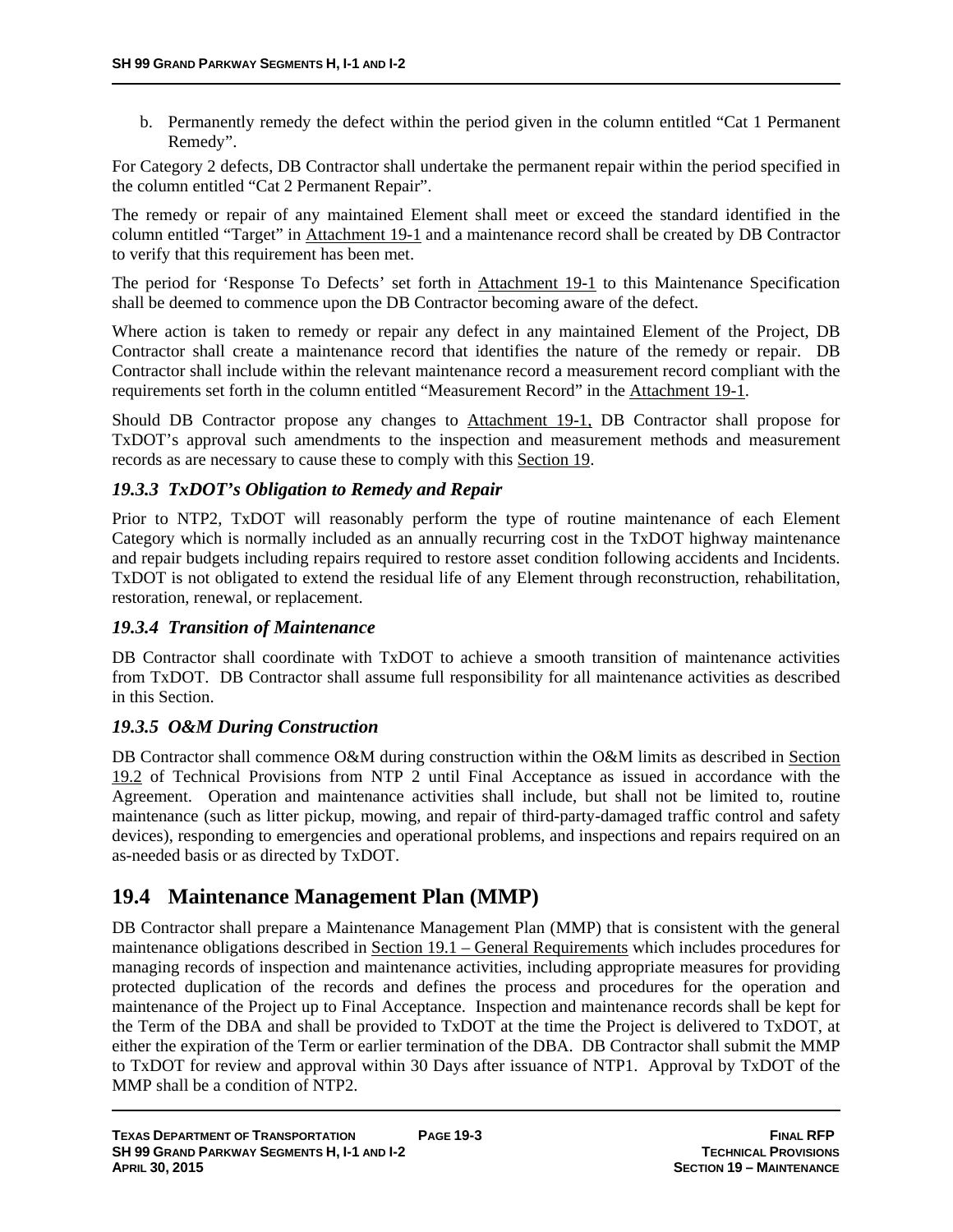For each physical Element of the Project in accordance with Attachment 19-1, including impacts to adjacent facilities, the MMP shall include:

- a. performance requirements,
- b. measurement procedures,
- c. threshold values at which maintenance is required,
- d. inspection procedures and frequencies,
- e. and subsequent maintenance to address noted deficiencies.

The MMP shall identify:

- a. response times to mitigate hazards,
- b. permanently remedy,
- c. and permanently repair defects.

Response times shall be in accordance with the Performance and Measurement Table Baseline, or better. DB Contractor shall differentiate response times for defects that require prompt attention due to immediate or imminent damage or deterioration, excluding those items which have no impact on any parties other than DB Contractor, and response times for other defects. DB Contractor shall update this plan as required, or at least annually.

DB Contractor shall develop maintenance document management plan (MDMP), which includes procedures to establish and maintain an electronic document control system to store, catalog, and retrieve all Project-related documents in a format compatible with Texas Reference Marker System used by TxDOT. Unless otherwise directed by TxDOT, record retention shall comply with the requirements of the *Texas State Records Retention Schedule*.

DB Contractor shall provide TxDOT with all relevant maintained Element information including but not limited to, location to the nearest tenth mile, using the posted reference marker number, GIS data and control number for bridge class structures, asset description, date of installation, type of failure, date-time of failure, date-time of response to the site and date-time returned to service, preventive maintenance work, scheduled work, work repair code, time of failure, to time of repair. A report shall be available to summarize work by TxDOT "function code", maintained element, reference marker, and unit of measurement, as the same described in TxDOT's MMS User Manual, to categorize the Maintenance Services performed by the Maintenance Contractor. When a maintained Element is constructed, installed, maintained, inspected, modified, replaced or removed, the Maintenance Contractor shall provide TxDOT with all relevant information within three days of completion of such work. Maintenance Contractor shall provide all relevant information concerning defects within three (3) days of them coming to the attention of Maintenance Contractor. All other information requirements shall be provided to TxDOT within 15 days of completion or occurrence of the relevant activity.

#### *19.4.1 Incident Management Plan (IMP)*

As part of the MMP, DB Contractor shall prepare and implement an IMP to address incident and emergency response, including:

- a. Procedures to identify Incidents and notify Emergency Services providers and establish traffic control for Incident management activities in a timely manner;
- b. Procedures for removal of stalled, broken down, wrecked or otherwise incapacitated vehicles from the travel lane, including coordination with Emergency Services/Law enforcement;
- c. Procedures to institute all measures to clear the Incident and return lane availability within one hour of notification;
- d. Procedures for cleanup of debris, oil, broken glass, etc. and other such objects foreign to the roadway surface;
- e. Procedures to identify, contain, and dispose all hazardous material spill;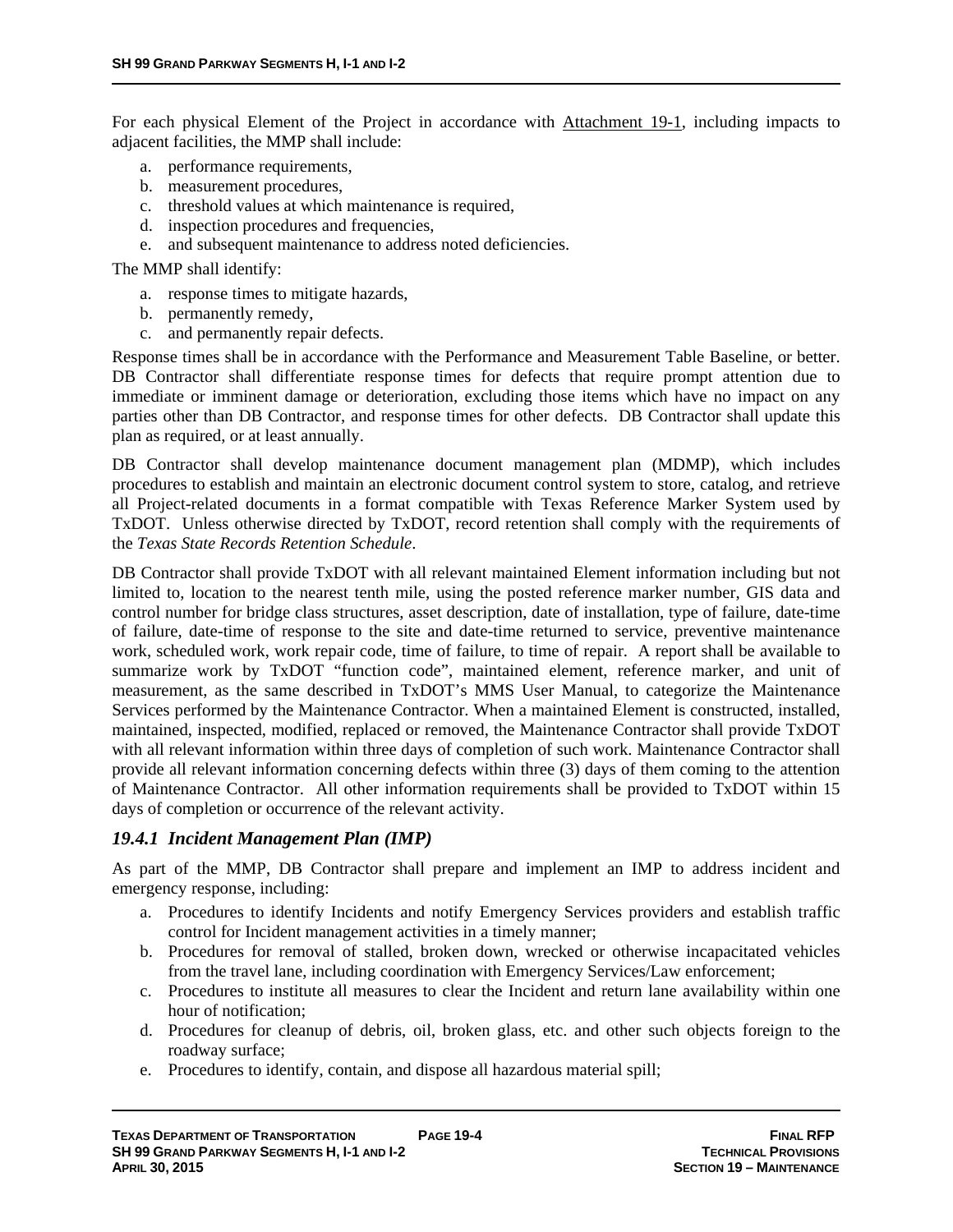- f. Procedures for automobile towing of Users' light and heavy vehicles at the Users' expense;
- g. Descriptions of contact methods, personnel available, and response times for any Emergency condition requiring attention during off-hours.

Where an Incident or Emergency has an effect on the operation of the Project, DB Contractor shall clear obstructions and repair damage to the Project under the supervision of the relevant Emergency Services if necessary, such that the Project is returned to normal operating standards and safe conditions as quickly as possible.

Where liquid or soluble material spills are involved, DB Contractor shall take all necessary measures to minimize pollution of watercourses or groundwater. Where structural damage to structures is suspected, DB Contractor shall cause that a suitably qualified bridge engineer or specialist inspector is available to evaluate the structure and to advise on temporary repairs and shoring needed to provide safe clearance of the Incident or Emergency. Where such an Incident or Emergency involves a personal injury, DB Contractor shall not remove any vehicle or other item that may assist a potential investigation by Emergency Services until authorized to do so by such agency or agencies.

### *19.4.2 Inspections*

#### **19.4.2.1 Initial Inspections for Existing Elements**

To ensure all Existing Elements within the O&M limits, in place and operating prior to commencement of NTP2, will meet the performance requirements as set forth in Attachment 19-2 – Performance and Measurement Table Baseline After Substantial Completion, DB Contractor shall perform an inspection and evaluation within 90 days after NTP2 to identify any Existing Element that does not meet the applicable Target shown in Attachment 19-2 and shall prepare and submit to TxDOT a Work plan that demonstrates how these Elements identified will meet the Performance Requirements of Attachment 19-2 by Substantial Completion.

#### **19.4.2.2 General Inspections**

DB Contractor shall establish inspection procedures and frequency as well as a plan to implement a program of inspections necessary for the O&M during construction. Inspection procedures shall:

- a. verify the continuing safety of the Project for Users;
- b. prioritize the necessary inspections to promptly identify and record Category 1 defects;
- c. ensure that all Category 1 defects are identified and repaired such that the hazard to Users is mitigated within the period given in the column entitled "Category 1 Hazard Mitigation" in the Performance and Measurement Tables;
- d. ensure that all Category 1 defects are identified and permanently remedied within the period given in the column entitled "Category 1 Permanent Remedy" in the Performance and Measurement Tables;
- e. identify Category 2 defects to be included for repair within DB Contractor's monthly work plan;
- f. ensure that all Category 2 defects are identified and permanently repaired within the period given in the column entitled "Category 2 Permanent Repair" in the Performance and Measurement Tables;
- g. take into account and adjust for Incidents and Emergencies affecting the Project; and

In performing inspections to identify Category 1 and Category 2 defects, DB Contractor shall, for any maintained Element, conform at a minimum to the inspection standards set forth for that maintained Element in the column entitled "Inspection and Measurement Method" in the Performance and Measurement Tables.

DB Contractor shall perform general inspections in accordance with the MMP so that the repairs of all defects are included in planned programs of work.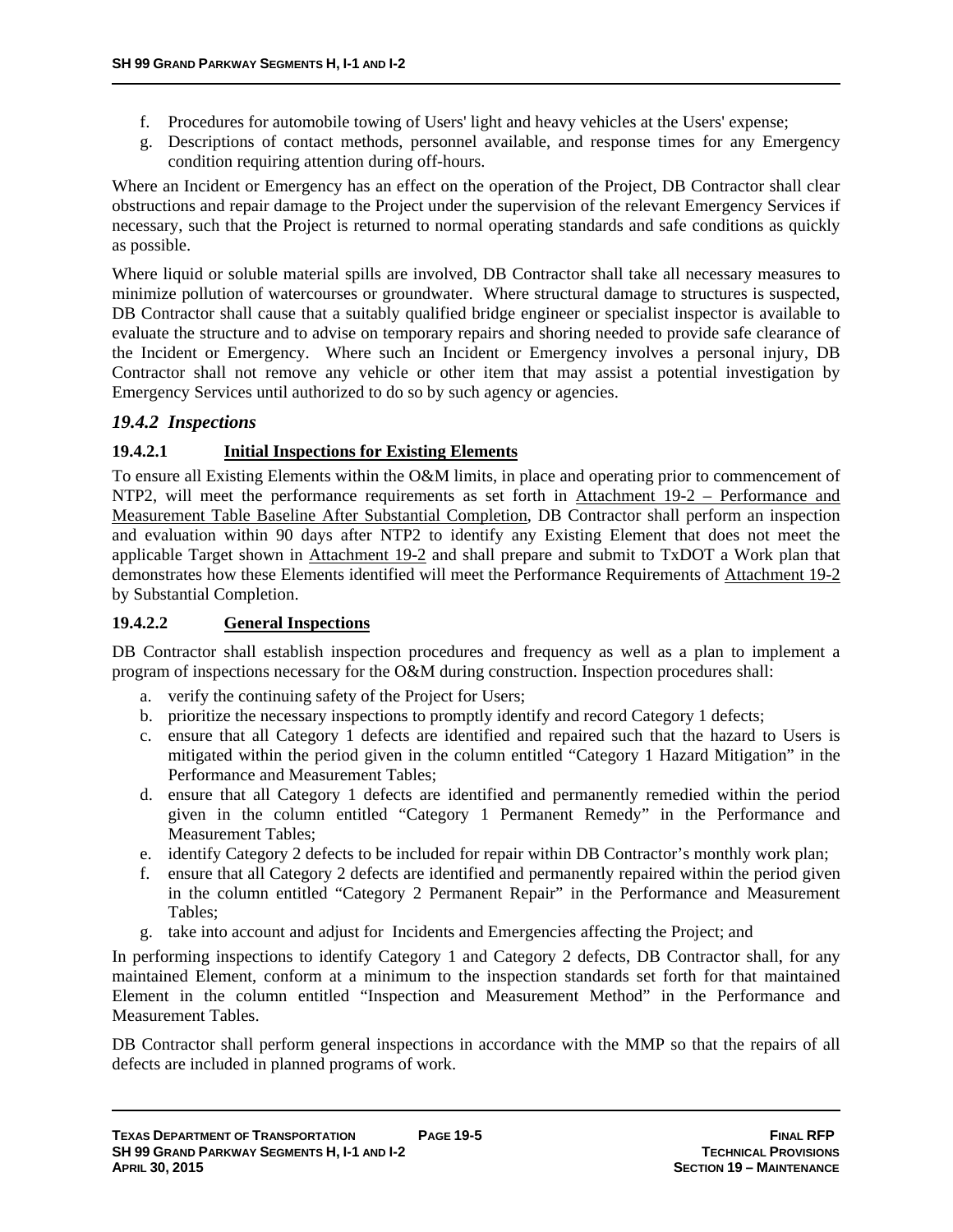DB Contractor shall record details of the manner of inspection (e.g. center Lane Closure or shoulder), the weather conditions and any other unusual features of the inspection, on O&M records in respect of general inspections.

DB Contractor shall submit to TxDOT non-conformance reports within seven Days of issuance and shall notify TXDOT of Nonconforming Work within two Days of discovering the Nonconforming Work. TxDOT will issue a non-conformance report if TxDOT discovers any Nonconforming Work.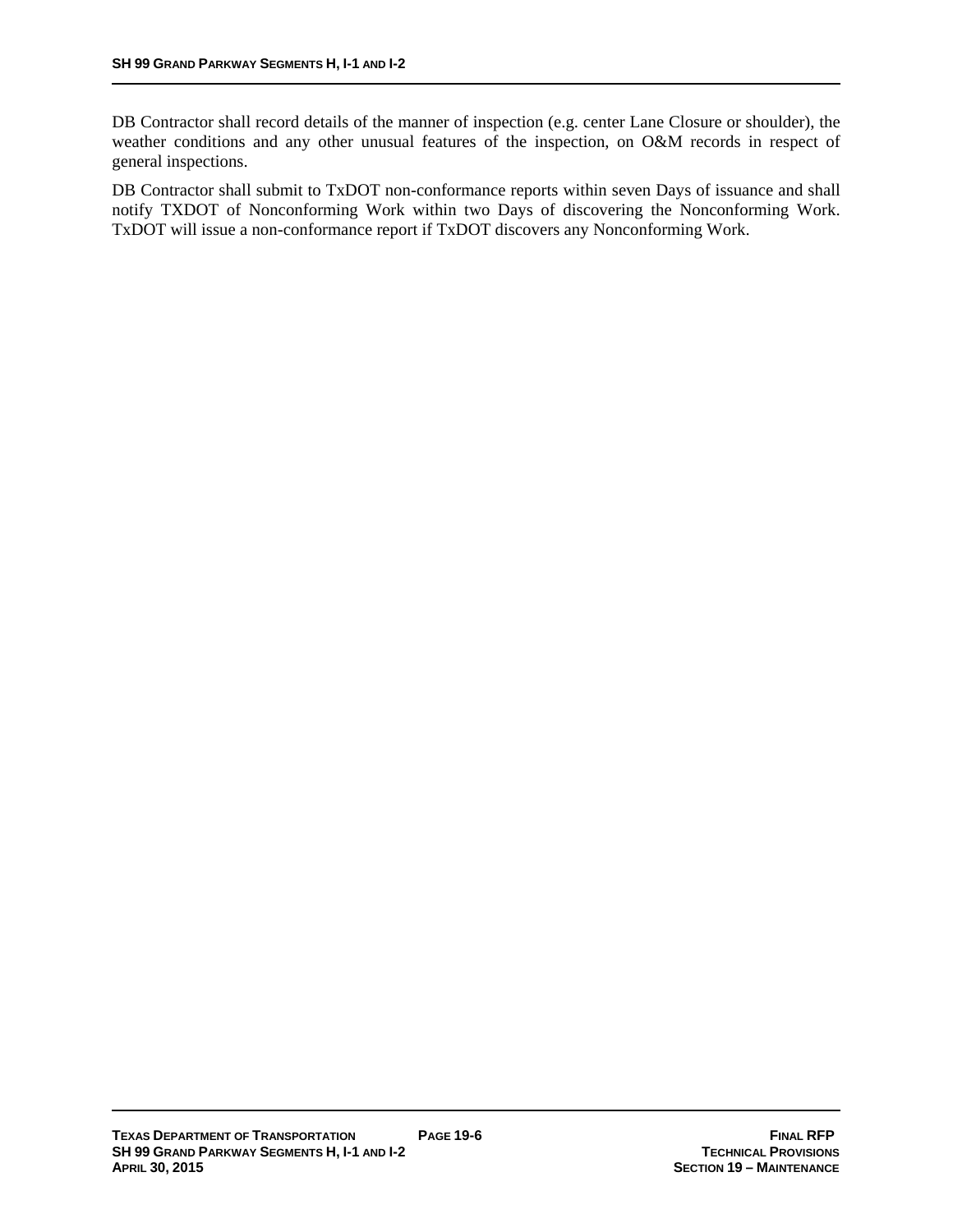# **20 BICYCLE AND PEDESTRIAN FACILITIES**

## **20.1 General Requirements**

This Section 20 includes requirements with which DB Contractor shall design and construct all bicycle and pedestrian facilities for the Project. DB Contractor shall ensure the bicycle and pedestrian facilities of this Project support TxDOT's commitment to integrate bicycle and pedestrian travel into Project development. DB Contractor shall coordinate the Elements of this Project with the existing and planned trails and other facilities of local and county administrations for pedestrians and cyclists.

## **20.2 Administrative Requirements**

DB Contractor shall maintain and keep operational all bicycle and pedestrian facilities during construction and throughout the Term of the Agreement.

## **20.3 Design Requirements**

#### *20.3.1 Bicycle Facilities*

DB Contractor's facilities shall be consistent with the region's bicycle and pedestrian plan and accommodate existing bicycle paths and crossings, and on-street bicycle facilities. DB Contractor shall coordinate with Governmental Entities to ensure consistency with existing and proposed bicycle facilities as indicated in the FEIS.

DB Contractor's facilities shall meet the requirements of the *AASHTO Guide for the Development of Bicycle Facilities* and shall incorporate the following Elements relating to bicycle facilities into the Design:

- a. Alignment, profile, cross-section, and materials
- b. Points of connection to existing and proposed bicycle facilities
- c. Signing, signalization, and pavement markings
- d. Separation between bicycle facilities and the nearest travel lane
- e. Methods of illumination, where applicable
- f. Requirements of the *Aesthetics and Landscaping Plan*

#### *20.3.2 Pedestrian Facilities*

DB Contractor shall design, construct, and maintain sidewalks along the frontage roads and side streets where sidewalks currently exist and where required by State or federal regulations. Sidewalks and pedestrian facilities shall comply with Americans with Disabilities Act (ADA), the *Texas Accessibility Standards* and Texas Department of Licensing and Regulations (TDLR). DB Contractor shall install pedestrian signals and curb ramps at all existing and proposed signalized intersections. All pedestrian facilities shall be designed to incorporate ambulatory, visibility, and auditory needs of all users and shall include the following Elements relating to pedestrian facilities:

- a. Alignment, profile, cross-section, and materials
- b. Points of connection to existing and proposed pedestrian facilities
- c. Signing, signalization, and pavement markings
- d. Separation between pedestrian facilities and the nearest travel lane
- e. Methods of illumination, where applicable
- f. Requirements of the *Aesthetics and Landscaping Plan*
- g. Requirements of *Green Ribbon Project Guidelines* and approved Houston District Standards.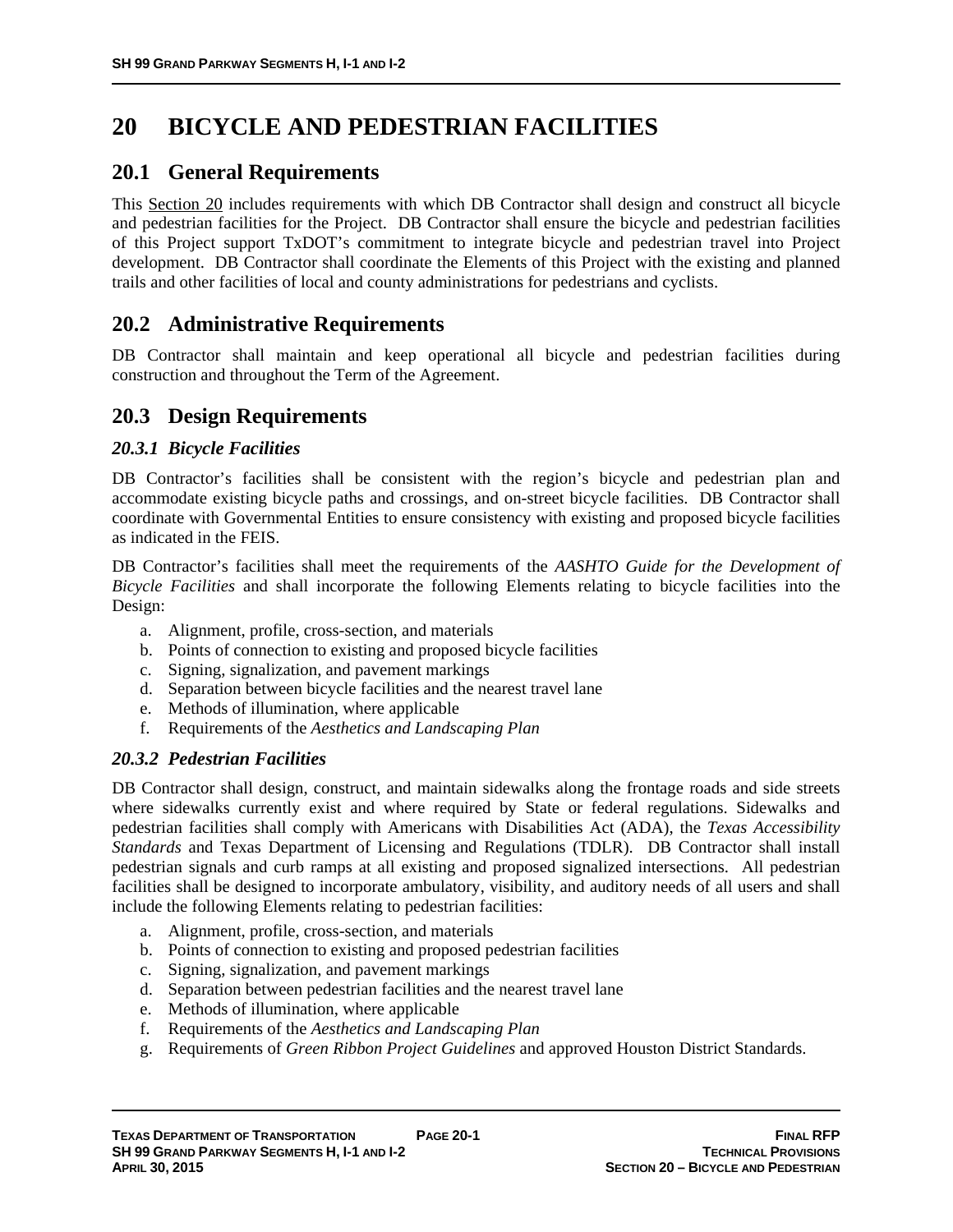DB Contractor is responsible for obtaining Texas Department of Licensing and Regulation (TDLR) reviews and approvals of pedestrian facility design and construction.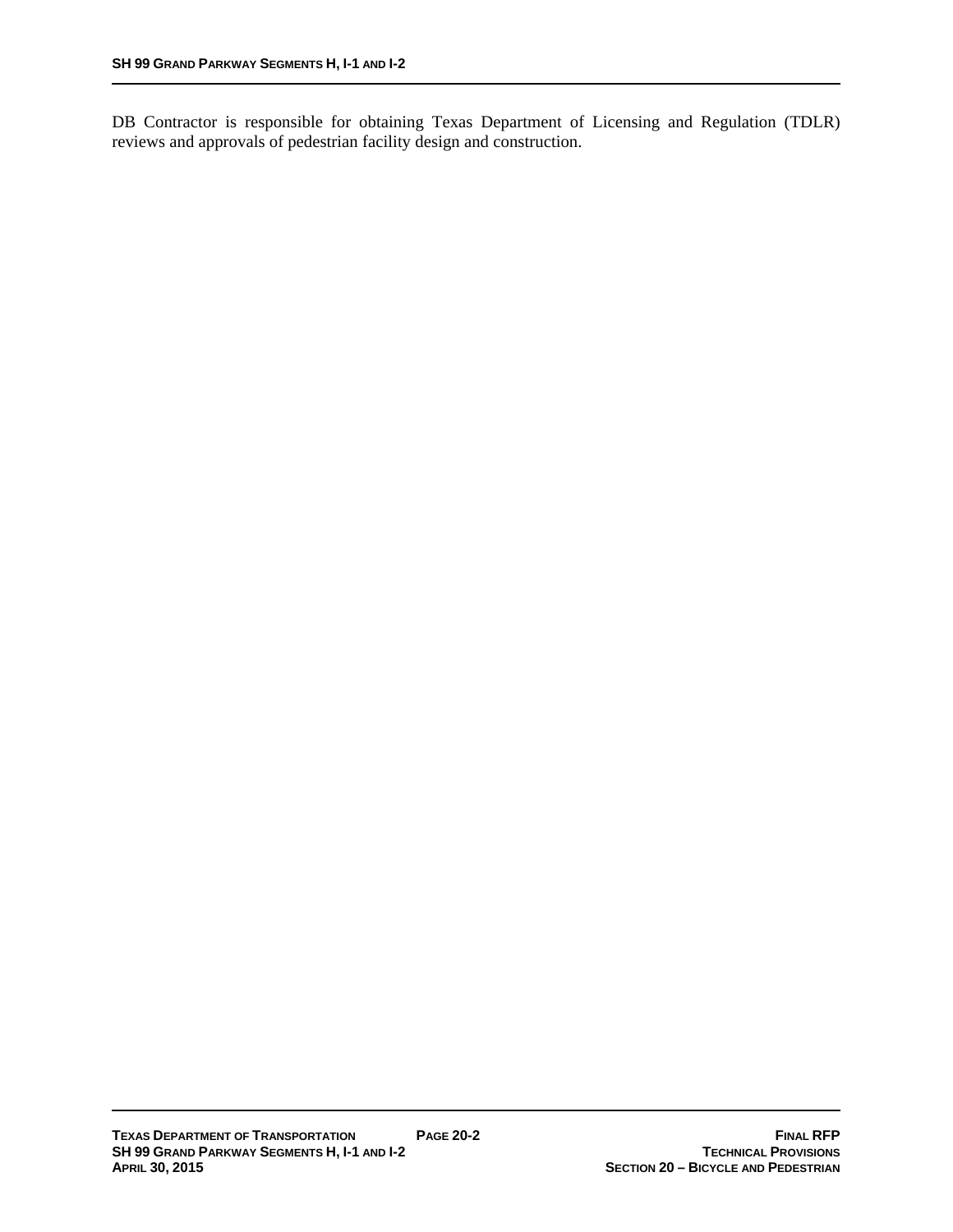# **21 TOLLING**

## **21.1 General Requirements**

TxDOT will enter into a separate contract with a tolling systems integrator (hereinafter the "Systems Integrator") to provide the Electronic Toll Collection System ("ETCS") for the Project. DB Contractor shall support the installation of the ETCS as described herein. DB Contractor shall coordinate with TxDOT and the Systems Integrator during the design phase to finalize the design of all ETCS-related civil Elements. DB Contractor shall provide access to the Project and coordinate construction activities for the Systems Integrator to construct Systems Integrator's infrastructure, as defined in Section 21.4, for the Toll Zones concurrent with DB Contractor's Work.

## **21.2 Administrative Requirements**

Not applicable.

## **21.3 Design Requirements**

DB Contractor shall coordinate design work in the Toll Zones with TxDOT to determine design requirements specific to the Toll Zones. A listing of TxDOT/DB Contractor/Systems Integrator design responsibilities is provided in Attachment 21-1, Toll Responsibility Matrix.

DB Contractor shall be responsible for designing general roadway items through each Toll Zone including pavement design, concrete traffic barrier and foundation, end treatments, general grading, earthwork, embankment, retaining walls, drainage, SW3P, and other typical roadway items included in DB Contractor's Work, to support TxDOT's design of the Systems Integrator's gantry structures, conduit, maintenance areas, and concrete pads for the roadside equipment cabinets, generators and fuel tanks. DB Contractor shall provide design of an 8% maximum side slope, free of drainage ditches or other obstructions, within the 110' Toll Zone extending from edge of pavement for a distance of 33 feet. This shall include a 10 foot level surface for the driveway/equipment pad. For additional details and responsibilities, see Attachment 21-2, Typical Toll Zone Layout.

DB Contractor shall comply with requirements as shown in Attachment 21-1 and shall utilize Attachment 21-2, as a basis for design.

DB Contractor shall utilize Attachment 21-3, Toll Zone Pavement Details, as a basis for pavement design in the 110' Toll Zone. All reinforcing steel within the 110' Toll Zone shall be epoxy coated; this includes the Toll Zone pavement and other items such as barrier, retaining wall, ties, chairs, etc. DB Contractor shall include conduit stub-ups in the pavement and loop conduit under pavement meeting the Systems Integrator's specification. TxDOT will provide Systems Integrator's loop layout with stub-up locations and joint details for DB Contractor to incorporate into Toll Zone pavement design.

DB Contractor shall design concrete encased duct banks the length of the corridor in accordance with TxDOT HOU standards, and include a minimum of two 3-inch dedicated conduits for tolling, with a minimum of 4 strands of single mode communication fiber per Toll Zone (e.g., 24 Toll Zones would require 96 fiber strands). This will include design of duct banks and fiber to the existing Toll Zones in Segment I-2A and a connection to Segment G. (Note that the design of the duct banks and fiber to the existing Toll Zones in I-2A needs to consider the fact that the existing Toll Zones in Segment I-2A utilize roadside communication buildings as opposed to equipment cabinets. Note also that the communication building that serves both ramp toll gantry locations at FM 565 is on the southbound side (southbound exit) and the primary communication building that serves both directions of the existing I-2A mainlane toll gantry location is on the southbound side.) Daisy chaining of fiber will not be allowed. DB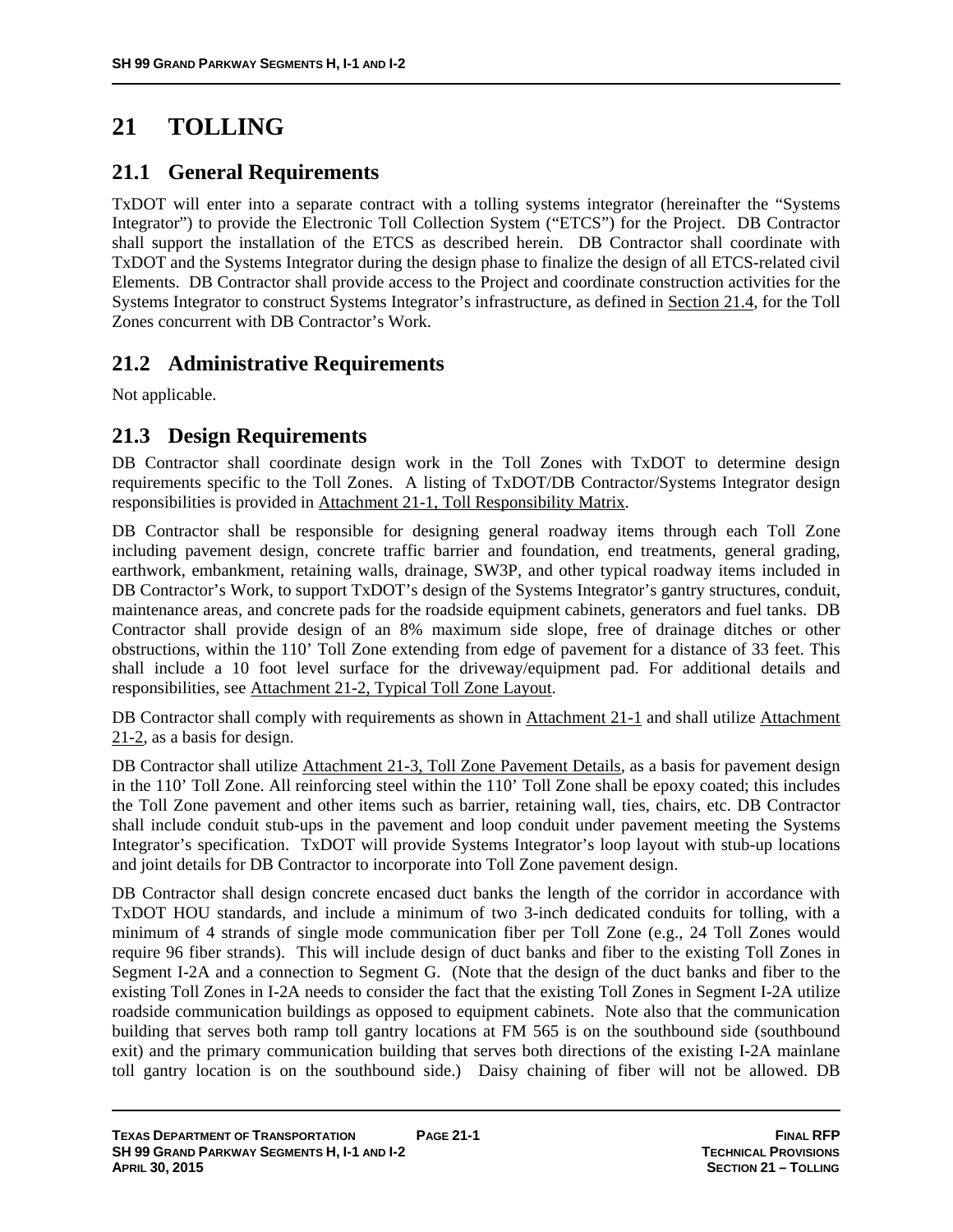Contractor shall provide conduit with 4 strands of dedicated single mode communication fiber from the duct bank to each Toll Zone to be terminated in a DB Contractor provided termination cabinet adjacent to Systems Integrator's equipment cabinet. For the existing Toll Zones in Segment I-2A, Developer shall install the termination cabinet near or in the existing roadside communication buildings indicated above and in a manner and exact location as specified by the Toll Systems Integrator. All fiber, conduit and termination cabinets designed by the DB Contractor for the toll systems shall be separate from those used for ITS and shall be exclusive to the toll systems. This shall also include pull boxes and pull strings, fiber optic markers, test stations, and tracer wire.

DB Contractor shall design and provide electric service connections at each Toll Zone, meeting the Systems Integrator's specifications. Typical Systems Integrator power requirements are 10 kVA for both mainlane Toll Zones and for ramp Toll Zones. DB Contractor shall verify Systems Integrator power requirements prior to design. DB Contractor shall provide toll power junction boxes adjacent to the Integrator's roadside equipment cabinet pad at each Toll Zone, in accordance with Systems Integrator's specifications. DB Contractor shall be responsible for designing the electrical conductor between the electrical service connection and the designated DB Contractor provided toll power junction boxes adjacent to the Systems Integrator's roadside equipment cabinet pad at each Toll Zone, in accordance with Systems Integrator's specifications. A minimum of twenty-five (25) feet of conductor shall be coiled in the junction boxes.

TxDOT will be responsible for civil design of the toll infrastructure related to the Systems Integrator's work. TxDOT shall design and provide Systems Integrator's typical Toll Zone layouts to DB Contractor during design and work closely with DB Contractor to coordinate design. TxDOT shall provide design for the Systems Integrator's toll gantries, including foundations and lightning protection. TxDOT shall provide geometric design for the maintenance areas, concrete pads for roadside equipment cabinets, generators and fuel tanks, and conduit.

TxDOT shall be responsible for the design of static toll rate signs. DB Contractor shall provide cross sections and any additional design data (e.g. surrounding utilities and signs, ditches, etc.) that is necessary for TxDOT's toll rate sign design.

## *21.3.1 ETCS Infrastructure Requirements*

#### *Mainlane Tolling*

Mainlane tolling shall consist of tolled lanes with ETCS at the mainlane toll gantry locations indicated in Section 1 of these Technical Provisions.

### *Ramp Tolling*

Ramp Tolling will consist of ETCS at the ramp toll gantry locations indicated in Section 1 of these Technical Provisions.

#### *Utility and Personnel Access-way*

DB Contractor shall furnish and install electric utility power drops, sized per TxDOT design criteria with voltage and load information provided by the Systems Integrator at each Toll Zone location.

## **21.4 Construction Requirements**

DB Contractor shall coordinate construction work in the Toll Zones with TxDOT and Systems Integrator to determine construction requirements specific to the Toll Zones. DB Contractor shall provide access and coordinate with the Systems Integrator during construction to allow for Integrator's civil construction work to occur concurrently with DB Contractor's Work.

DB Contractor shall be responsible for constructing general roadway items through each Toll Zone including pavement section, concrete traffic barrier and foundation, end treatments, general grading,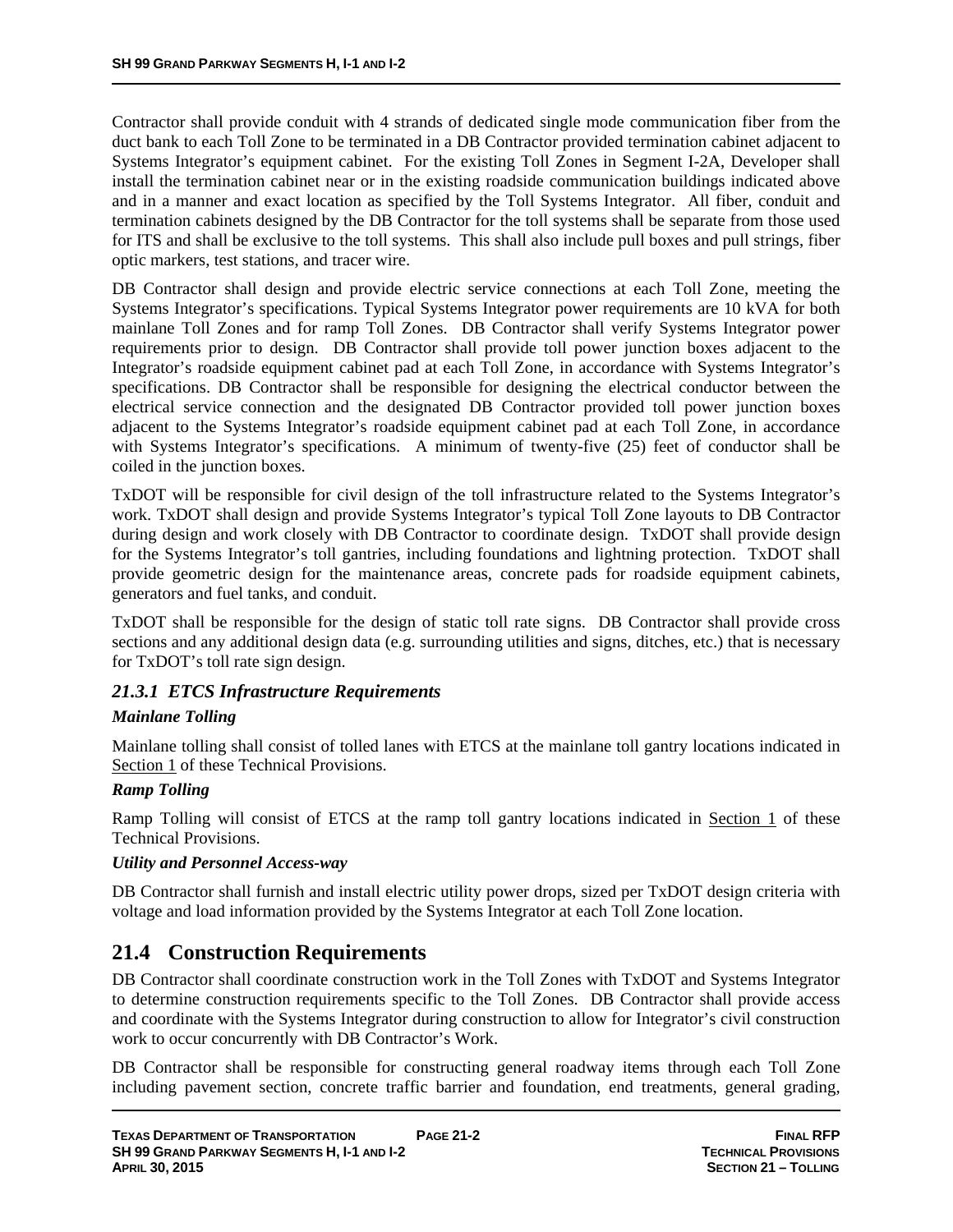earthwork, embankment, retaining walls, drainage, SW3P, and other typical roadway items included in DB Contractor's Work, to support the construction of Systems Integrator's gantry structures, conduit, maintenance area surfacing, and concrete pads for the roadside equipment cabinets, generators and fuel tanks. DB Contractor shall provide construction of an 8% maximum side slope, free of drainage ditches or other obstructions, within the 110' Toll Zone extending from edge of pavement for a distance of 33 feet. This shall include a 10 foot level surface for the equipment pad. For additional details and requirements, see Attachment 21-2.

A listing of TxDOT/DB Contractor/Systems Integrator construction responsibilities is provided in Attachment 21-1. DB Contractor shall comply with requirements as shown in Attachment 21-1 and shall utilize Attachment 21-2, as a reference for construction.

DB Contractor shall construct the Toll Zone pavement sections in accordance with Attachment 21-3, and shall include conduit stub-ups in the pavement and loop conduit under the pavement, meeting the Systems Integrator's specification. All reinforcing steel in the Toll Zone pavement and other items such as barrier shall be epoxy coated. DB Contractor shall provide exclusive unobstructed access to Systems Integrator at each Toll Zone during Systems Integrator's pavement sensor installation and toll systems testing. To allow for Systems Integrator's testing of the toll systems, the area designated for unobstructed access shall be a minimum of 500 feet from each end of the special Toll Zone pavement section. For the mainlane Toll Zones, the DB Contractor shall provide a minimum of 1,110 feet unobstructed access. For Toll Zones on ramps, access shall be provided for the entire length of the ramp. These 500 foot sections are not required to be constructed using the special Toll Zone pavement section.

DB Contractor shall construct concrete encased duct banks the length of the corridor in accordance with TxDOT HOU standards, and include a minimum of two, three (3)inch dedicated conduits for tolling with a minimum of 4 strands of single mode communication fiber per Toll Zone (E.g. 24 Toll Zones would require 96 fiber strands). This will include construction and installation of duct banks and fiber to the existing Toll Zones in Segment I-2A and a connection to Segment G. Daisy chaining of fiber will not be allowed. DB Contractor shall provide conduit with four (4) strands of dedicated single mode communication fiber to each Toll Zone to be terminated and tested (pre-installation and post-installation) in a DB Contractor provided cabinet adjacent to Systems Integrator's equipment cabinet. All fiber, conduit and termination cabinets constructed by the DB Contractor for the toll systems shall be separate from those used for ITS and shall be exclusive to the toll systems. This shall also include pull boxes and pull strings, fiber optic markers, test stations and tracer wire.

DB Contractor shall construct and provide electric service connections at each Toll Zone, meeting the Systems Integrator's specifications. Typical Systems Integrator power requirements are 10 kVA for each mainlane Toll Zone and for ramp Toll Zones. DB Contractor shall verify Systems Integrator power requirements prior to construction. DB Contractor shall be responsible for constructing electrical conductor to designated DB Contractor provided toll junction boxes adjacent to the Systems Integrator's roadside equipment cabinet pad at each Toll Zone, in accordance with Systems Integrator's specifications. Fifty feet of conductor shall be coiled in the junction boxes.

DB Contractor shall coordinate construction schedules with TxDOT and the Systems Integrator for Work taking place within the Toll Zones with specific regard for conduit and grounding under structures and inpavement loops.

Systems Integrator shall be responsible for installing power and communication conduit and lines from the roadside equipment cabinets/termination cabinets at each Toll Zone to the Systems Integrator's toll systems.

Systems Integrator shall be responsible for fabrication and installation of static toll rate signs.